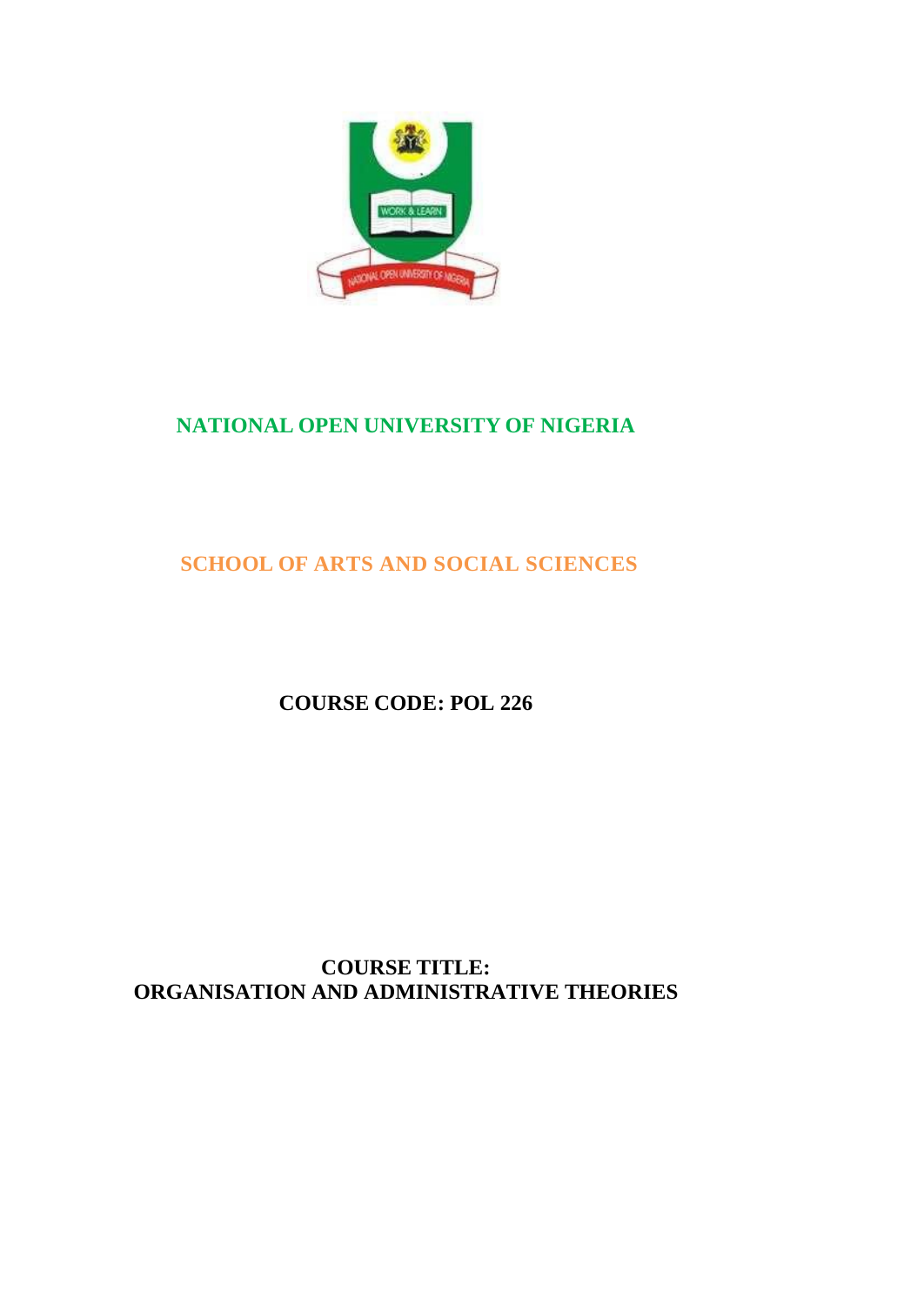# **COURSE GUIDE**

# **POL 226 ORGANISATION AND ADMINISTRATIVE THEORIES**

**Course Team** Dr. Justice O. Igbokwe (Course Developer/Writer)- Dept. of Governance & Public Policy African Centre for Strategic Studies & Research National Defense College, Abuja Prof. Kunle Ajayi (Course Editor) – University of Ado Ekiti Ifeyinwa M. Ogbonna-Nwaogu (Mrs) (Course Coordinator) – NOUN

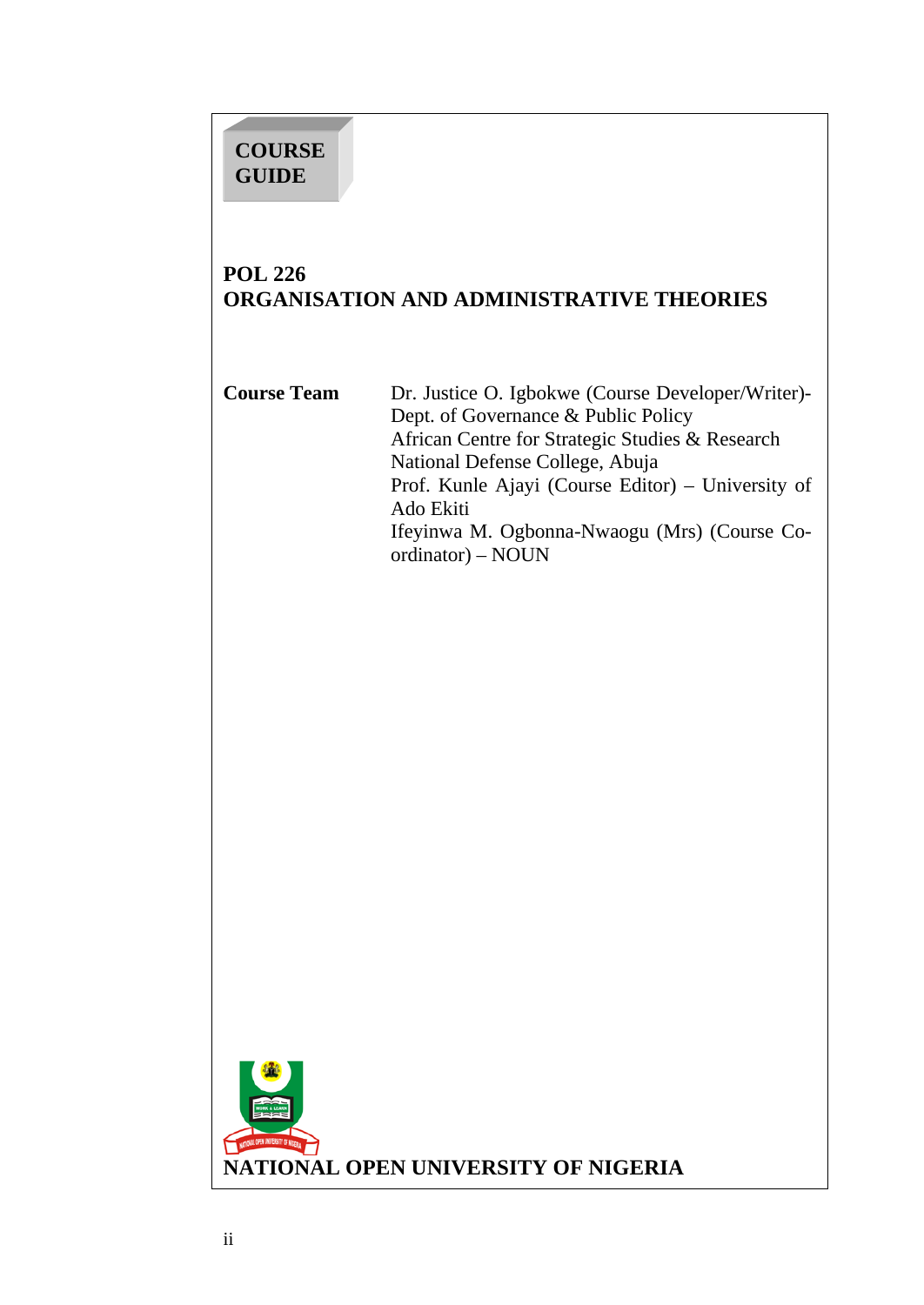National Open University of Nigeria Headquarters 14/16 Ahmadu Bello Way Victoria Island, Lagos

Abuja Office No. 5 Dar es Salaam Street Off Aminu Kano Crescent Wuse II, Abuja

e-mail: [centralinfo@nou.edu.ng](mailto:centralinfo@nou.edu.ng) URL: [www.nou.edu.ng](http://www.nou.edu.ng/)

Published by National Open University of Nigeria

Printed 2009

Reprinted 2014

ISBN: 978-058-863-9

All Rights Reserved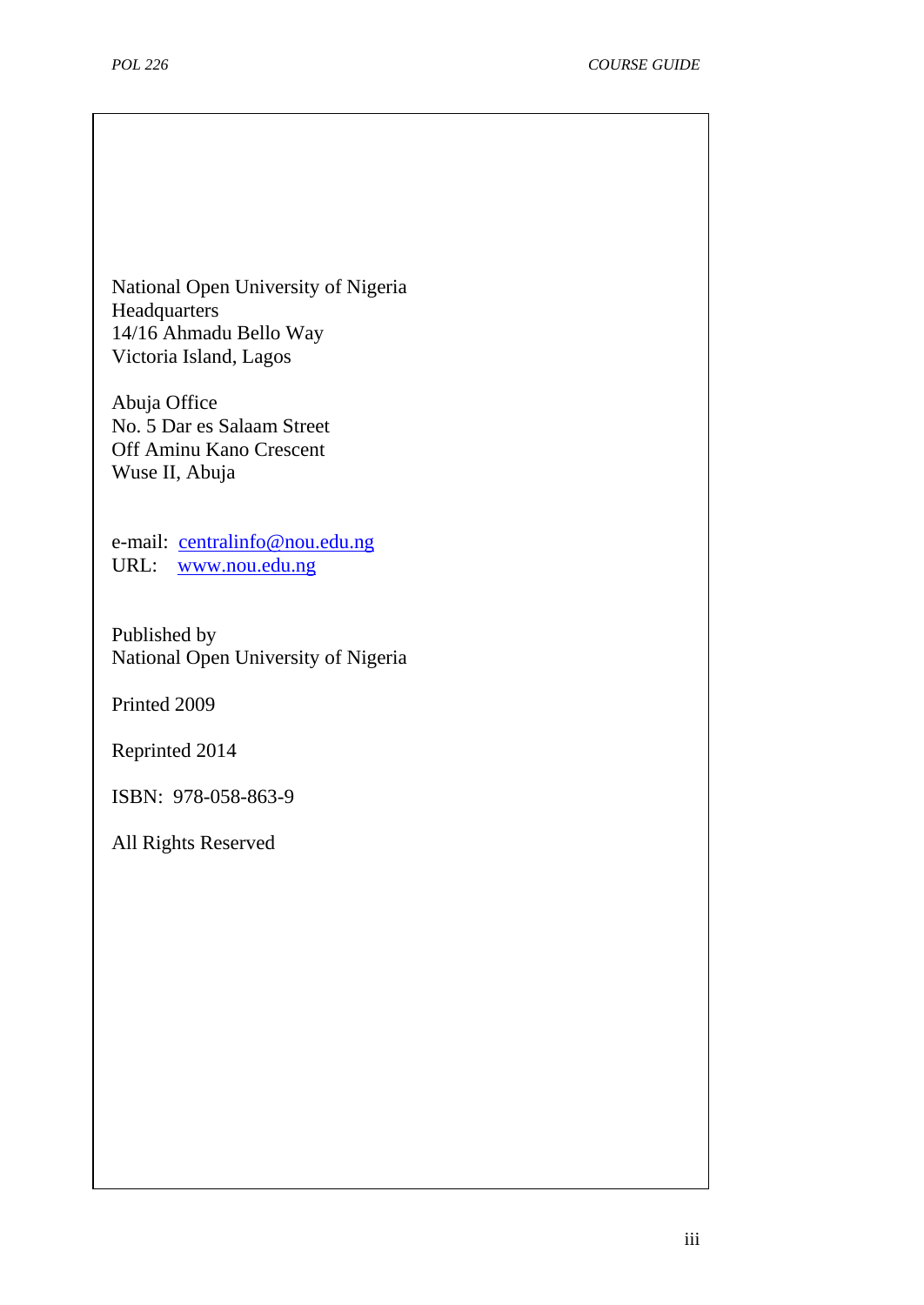# **CONTENTS PAGE**

| 1V              |
|-----------------|
| 1V              |
| 1V              |
| V               |
| V               |
| V               |
| V <sub>1</sub>  |
| V1              |
| vii             |
| V <sub>1</sub>  |
| <b>V11</b>      |
| V <sub>ii</sub> |
| 1X              |
| X               |
|                 |
|                 |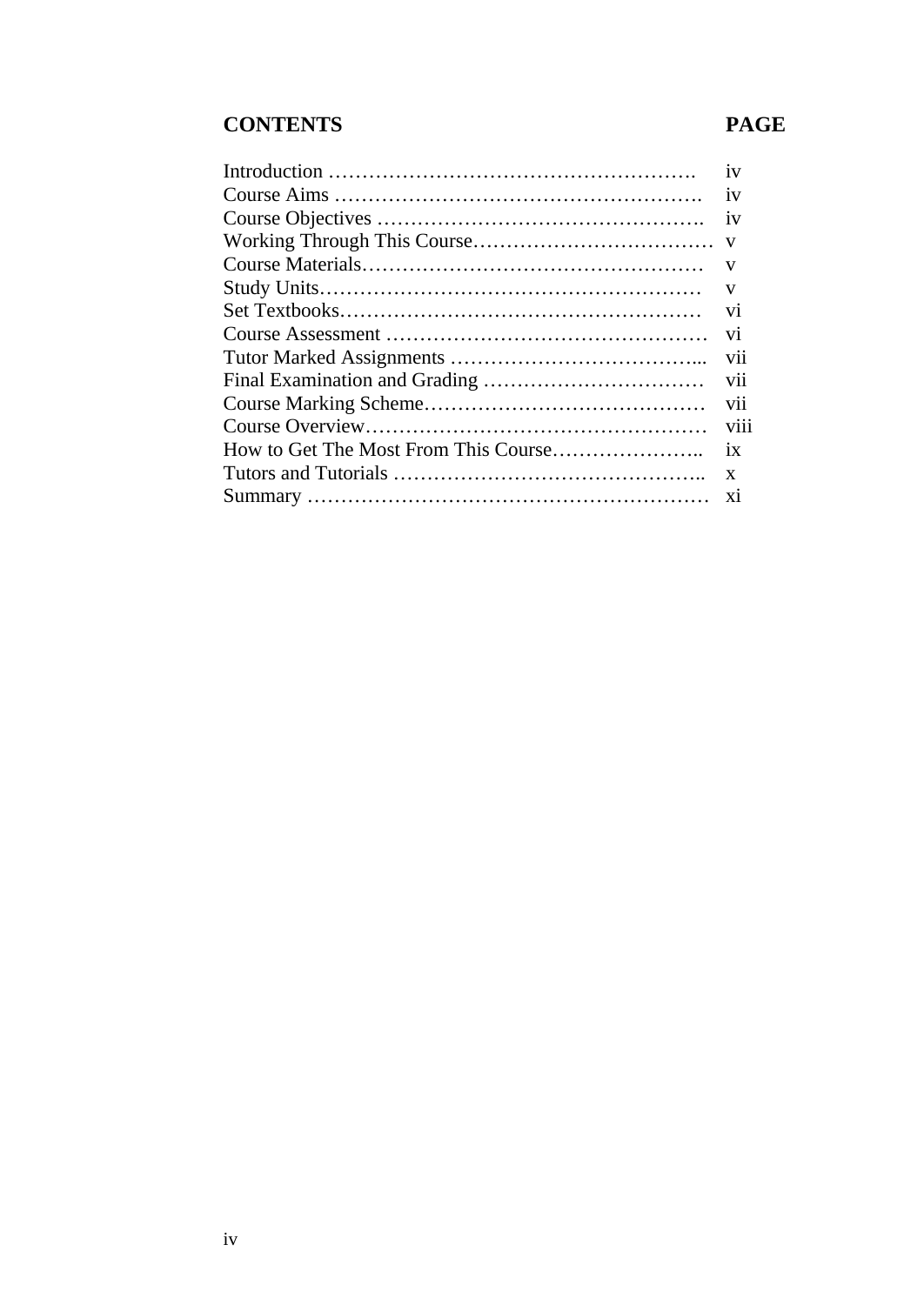# **INTRODUCTION**

Welcome to POL 226: Organisation and Administrative Theories.

This course is a three-credit-unit course for undergraduate students in Political Science. The material has been developed with the Nigerian context in view. This Course Guide gives you an overview of the course. It also provides you with information on the organisation and requirements of the course.

# **COURSE AIMS**

The aims are to help you understand the role of the organisation and administrative theories in the society; how organisation has helped mankind to achieve a desired end. The course specifically aims at:

- Introducing you to organisation and administrative theories, and its basic principles
- Demonstrating how these principles can be applied
- Acquainting you with its broad concept, meaning and characteristics

# **COURSE OBJECTIVES**

To achieve the aims set out above, POL 226 has overall objectives. (In addition, each unit also has specific objectives. The unit objectives are at the beginning of each unit. I advise that you read them before you start working through the units. You may want to refer to them during your study of the units to check your progress).

Here are the wider objectives for the course as a whole. By meeting the objectives, you count yourself as having met the aims of the course. On successful completion of the course, you should be able to:

- know the meaning of organisation
- the characteristics of organisation
- the basic concept of organisation
- theories of Organisation
- the meaning and functions of different agencies
- that efficiency and economy are the essence of these agencies
- the reasons for departmental organisation
- what a public enterprise stands for
- what public relations are
- recruitment of personnel organisation, training and promotion
- why corruption in the society, and how to indicate it etc.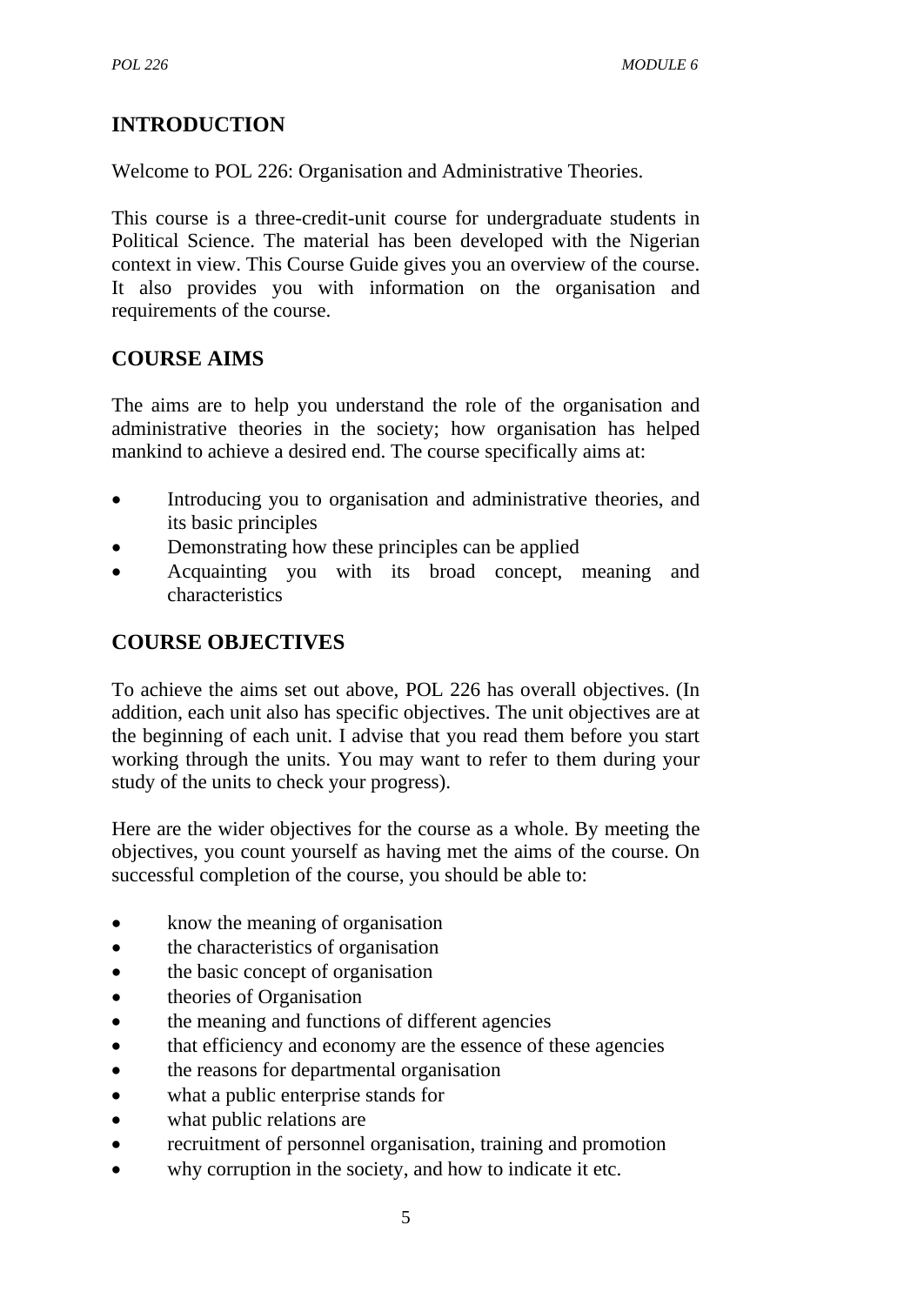#### **WORKING THROUGH THIS COURSE**

To complete the course, you are required to read the study units and other related materials. The exercises are to aid you in understanding the basic concept being presented. At the end of each unit, you will be required to submit written assignments for assessment purposes. At the end of the course, you will sit for a final examination.

#### **COURSE MATERIAL**

The major materials you will need for this course are:

- 1. Course Guide
- 2. Study unit
- 3. Assignments file
- 4. Relevant textbooks including the ones listed under each unit

#### **STUDY UNITS**

There are 29 units (of 6 modules) in this course. These are listed below:

#### **Module 1**

| Unit 1 | The Meaning of Organisation          |
|--------|--------------------------------------|
| Unit 2 | Conceptions of Organisation          |
| Unit 3 | Theories of Organisation             |
| Unit 4 | Bases and Principles of Organisation |
| Unit 5 | Staff, Line and Auxiliary Agencies   |

#### **Module 2**

- Unit 1 Organization of Departments
- Unit 2 Bureau and Board/ Commission
- Unit 3 Field Establishment
- Unit 4 Public Enterprises
- Unit 5 Public Corporations

#### **Module 3**

- Unit 1 Problems of Personnel Organization
- Unit 2 Max Weber's Theory of Bureaucracy
- Unit 3 Recruitment of Personnel
- Unit 4 Training
- Unit 5 Promotion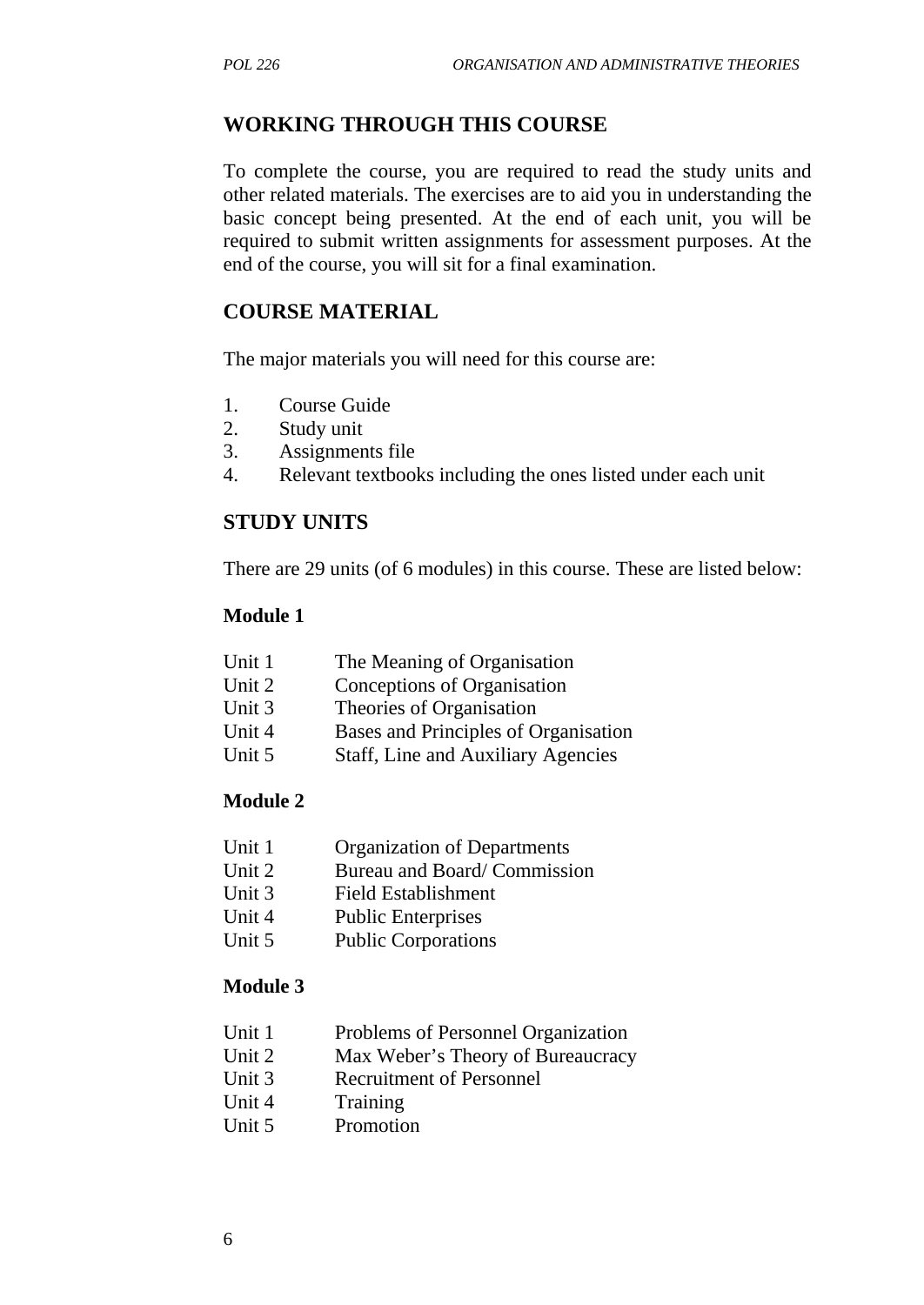# **Module 4**

| Unit 1 | <b>Public Relations</b>              |
|--------|--------------------------------------|
| Unit 2 | <b>Public Employees Organisation</b> |
| Unit 3 | Generalist vs Specialist             |
| Unit 4 | <b>Administrative Procedure</b>      |
| Unit 5 | Organisation and Method (O&M)        |
|        |                                      |

# **Module 5**

| Unit 1 | <b>Administrative Law</b>         |
|--------|-----------------------------------|
| Unit 2 | Delegated Legislation             |
| Unit 3 | Administrative Adjudication       |
| Unit 4 | <b>Administration and Finance</b> |
| Unit 5 | The Budget                        |

# **Module 6**

| Unit 1 | Morale, Conduct and Discipline                |
|--------|-----------------------------------------------|
| Unit 2 | Civil Service System                          |
| Unit 3 | Where Do Nigerian Civil Service Go From Here? |
| Unit 4 | Corruption in Public Service                  |

# **SET TEXTBOOKS**

Certain books have been recommended for this course. You may wish to purchase them for further reading.

# **ASSESSMENT FILE**

As assessment file and a marking scheme will be made available to you. In the assessment file, you find details of the works you must submit to your tutor for marking. There are two aspects of the assessment of this course, the tutor-marked and the written examinations. The marks you obtain in these two areas will make up your final marks. The assignment must be submitted to your tutor based on the deadlines stated in the presentation schedule and the assignment file. The work you submit to your tutor for assessment will count for 30% of your total score.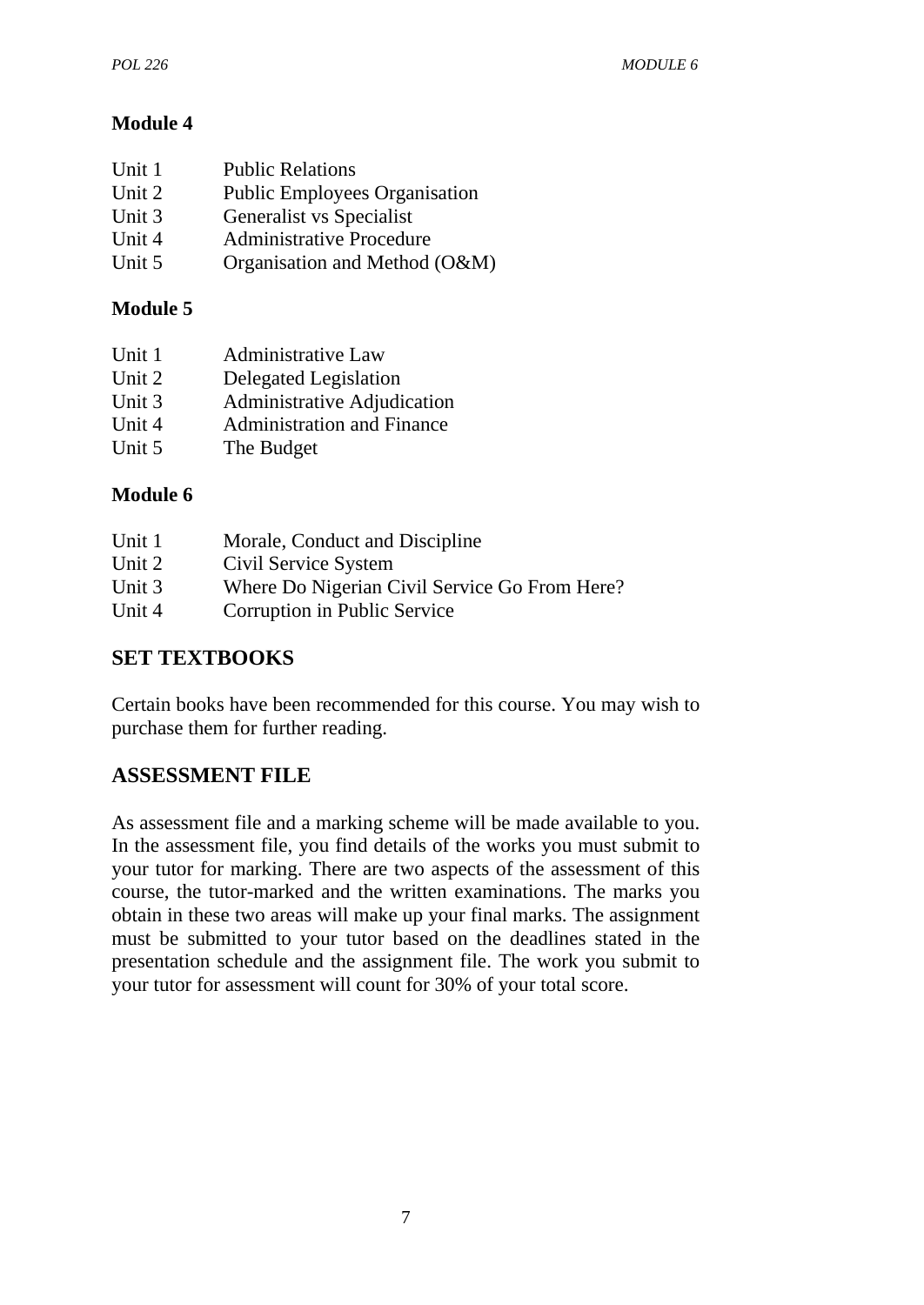#### **TUTOR-MARKED ASSIGNMENT (TMAs)**

You will have to submit a specified number of the TMAs. Every unit in this course has a tutor-marked assignment. You will be assessed on four of them but the best three performances from the TMAs will be used for your 30% grading. When you have completed each assignment, send it together with a Tutor-Marked Assignment form to your tutor. Make sure each assignment reaches your tutor on or before the deadline for submission. If for any reason, you cannot complete your work on time, contact your tutor for a discussion on the possibility of an extension. Extension will not be granted after the due date unless under exceptional circumstances.

#### **FINAL EXAMINATION AND GRADING**

The final examination will be a test of three hours. All areas of the course will be examined. Find time to read the unit all over before your examination. The final examination will attract 70% of the total course grade. The examination will consist of questions which reflect the kind of self assessment exercises and tutor-marked assignment you have previously encountered. And all aspects of the course will be assessed. You should use the time between completing the last unit and taking the examination to revise the entire course.

#### **COURSE MARKING SCHEME**

The following table lays out how the actual course mark allocation is broken down.

| Assessment                                    | <b>Marks</b> |
|-----------------------------------------------|--------------|
| Assignments (Best three assignments out   30% |              |
| of four marked)                               |              |
| <b>Final Examination</b>                      | 70%          |
| Total                                         | 100%         |

#### **PRESENTATION SCHEDULE**

The dates for submission of all assignments will be communicated to you. You will also be told the date of completing the study units and dates for examinations.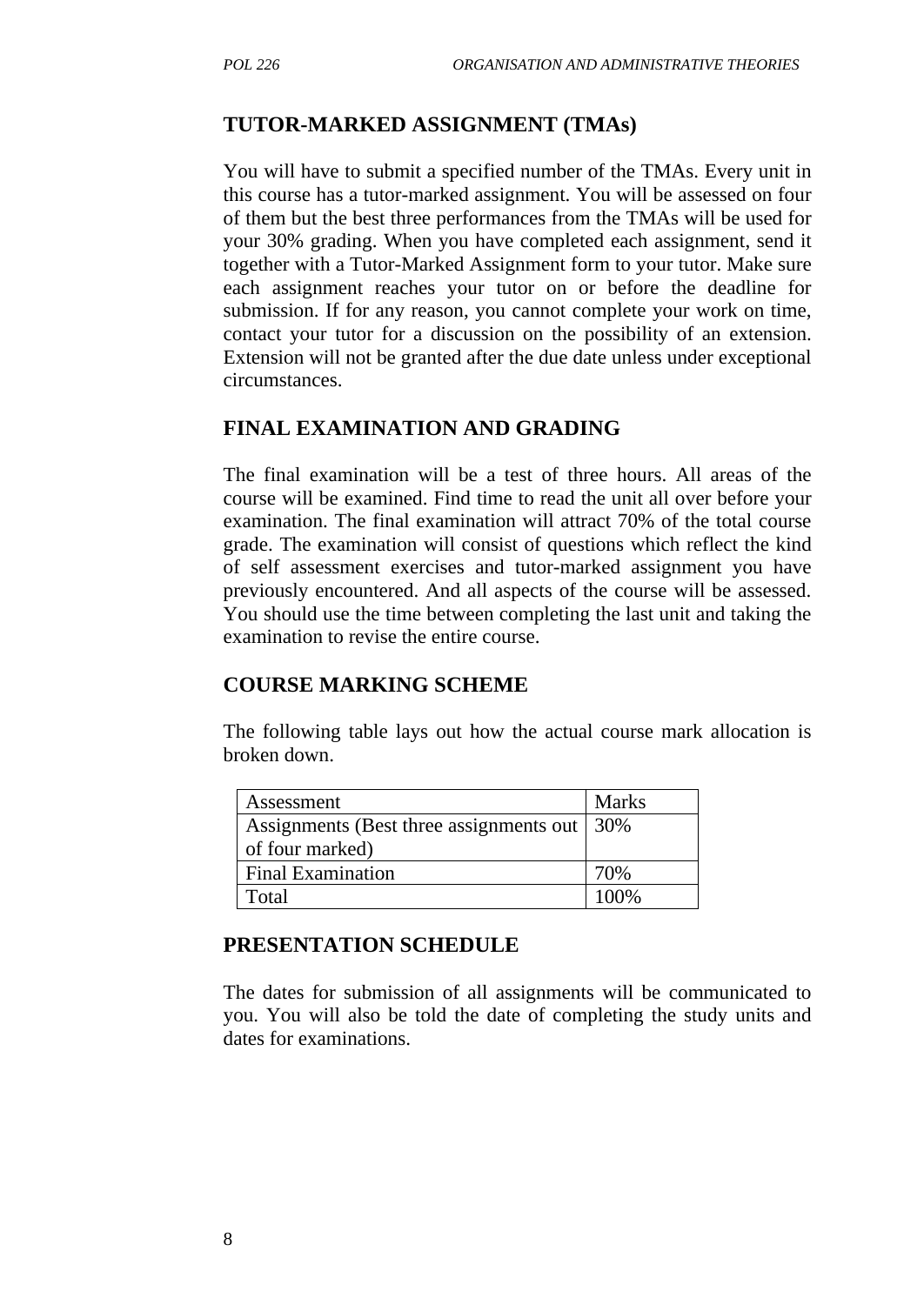# **COURSE OVERVIEW AND PRESENTATION SCHEDULE**

| Units           | Title of work                                           | Weeks<br>Activity | Assignments   |
|-----------------|---------------------------------------------------------|-------------------|---------------|
| Course          |                                                         |                   |               |
| Guide           |                                                         |                   |               |
| <b>Module</b>   |                                                         |                   |               |
| 1               |                                                         |                   |               |
| $\mathbf{1}$    | The Meaning of Organisation                             | Week 1            | Assignment 1  |
| $\overline{2}$  | Conceptions of Organisation                             | Week 2            | Assignment 2  |
| 3               | Theories of Organisation                                | Week 2            | Assignment 3  |
| $\overline{4}$  | Principles<br>of<br><b>Bases</b><br>and<br>Organisation | Week 2            | Assignment 4  |
| 5.              | Auxiliary<br>Staff, Line<br>and<br>Agencies             |                   | Assignment 5  |
| <b>Module 2</b> |                                                         |                   |               |
| $\mathbf{1}$    | <b>Organisation of Departments</b>                      | Week 3            | Assignment 1  |
| $\overline{2}$  | <b>Field Establishment</b>                              | Week 4            | Assignment 2  |
| 3               | General<br>of<br>Aspects<br>Administration              | Week 4            | Assignment 3  |
| $\overline{4}$  | <b>Public Enterprises</b>                               | Week 4            | Assignment 4  |
| 5               | <b>Public Corporations</b>                              |                   | Assignment 5  |
| <b>Module 3</b> |                                                         |                   |               |
| $\mathbf{1}$    | $\sigma$<br>Personnel<br>Problems<br>Organization       | Week 5            | Assignment 1  |
| $\overline{2}$  | Max Weber's<br>Theory<br>of<br>Bureaucracy              | Week 6            | 7Assignment 2 |
| 3               | <b>Recruitment of Personnel</b>                         | Week 7            | Assignment 3  |
| $\overline{4}$  | Training                                                | Week 8            | Assignment 4  |
| 5               | Promotion                                               |                   |               |
| <b>Module 4</b> |                                                         |                   |               |
|                 | <b>Public Relations</b>                                 | Week 9            | Assignment 1  |
| $\overline{2}$  | Employees<br>Public<br>Organisation                     | Week 9            | Assignment 2  |
| 3               | <b>Generalist vs Specialist</b>                         | Week 10           | Assignment 3  |
| $\overline{4}$  | <b>Administrative Procedure</b>                         | Week 10           | Assignment 4  |
| 5               | Organization & Method (O &<br>M)                        | Week 11           | Assignment 5  |
| <b>Module 5</b> |                                                         |                   |               |
| 1               | <b>Administrative Law</b>                               | Week 11           | Assignment 1  |
| $\overline{2}$  | <b>Delegated Legislation</b>                            | Week 11           | Assignment 2  |
| $\mathfrak{Z}$  | <b>Administrative Adjudication</b>                      | Week 12           | Assignment 3  |
| $\overline{4}$  | Administration & Finance                                | Week 12           | Assignment 4  |
| 5               | The Budget                                              |                   |               |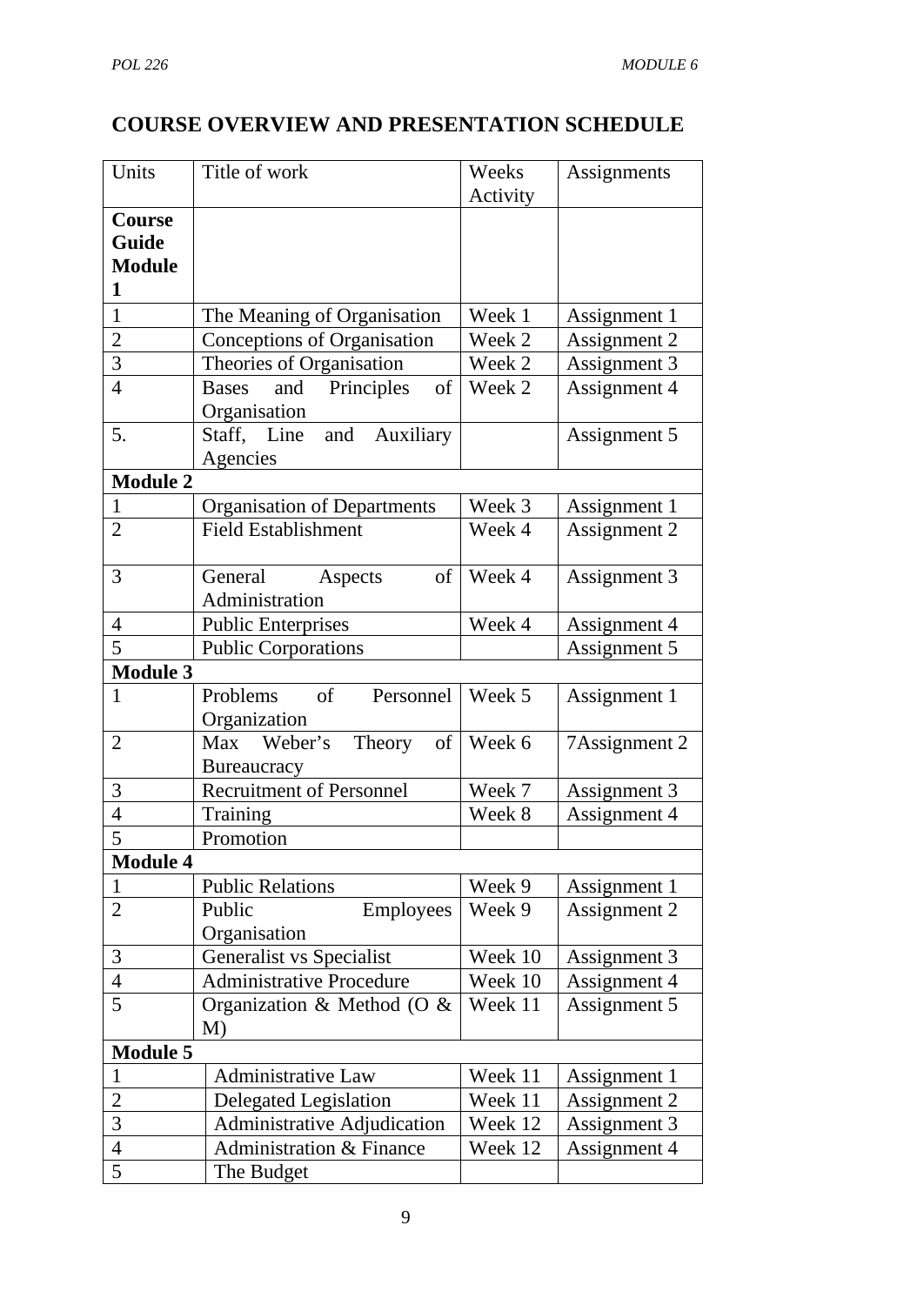| <b>Module 6</b> |                              |         |              |
|-----------------|------------------------------|---------|--------------|
|                 | Moral, Conduct & Discipline  | Week 12 | Assignment 1 |
|                 | Civil Service System         | Week 13 | Assignment 2 |
| $\mathbf{z}$    | Where does Nigerian Civil    | Week 13 | Assignment 3 |
|                 | Service go from here?        |         |              |
|                 | Corruption in Public Service | Week 14 | Assignment 4 |
|                 | Revision                     |         |              |
|                 | Examination                  |         |              |
|                 | Total                        |         |              |

#### **HOW TO GET THE MOST FROM THIS COURSE**

In distance learning, the study units replace the university lecture. This is one of the great advantages of distance learning; you can read and work through specially designed study materials at your own pace, and at a time and place that suit you best. Think of it as reading the lecture instead of listening to the lecturer. In the same way a lecturer might give you some reading to do, the study units tell you where to read, and which are your text materials or text books. You are provided exercises to do at appropriate points, just as a lecturer might give you an in-class exercise. Each of the study units follows a common format. The first item is an introduction to the subject matter of the unit, and how a particular unit is integrated with the other units and the course as a whole. Next to this is a set of learning objectives. These objectives let you know what you should be able to do by the time you have completed the unit. These learning objectives are meant to guide your study. The moment a unit is finished, you must go back and check whether you have achieved the objectives. If this is made a habit, then you will significantly improve your chances of passing the course. The main body of the unit guides you through the required reading from other sources. This will usually be either from your text books or from a reading section. The following are the practical strategy for working through the course. If you run into any trouble, telephone your tutor. Remember that your tutor's job is to help you. When you need assistance, do not hesitate to call and ask your tutor to provide it.

- 1. Read this course guide thoroughly, it is your first assignment.
- 2. Organise a study schedule. Design a "Course Overview" to guide you through the course. Note the time you are expected to spend on each unit and how the assignments relate to the units. Whatever method you choose to use, you should decide on, and write in your own dates and schedule of work for each unit.
- 3. Once you have created your own study schedule, do everything to stay faithful to it. The major reason students fail is that they get behind with their course work. If you get into difficulties with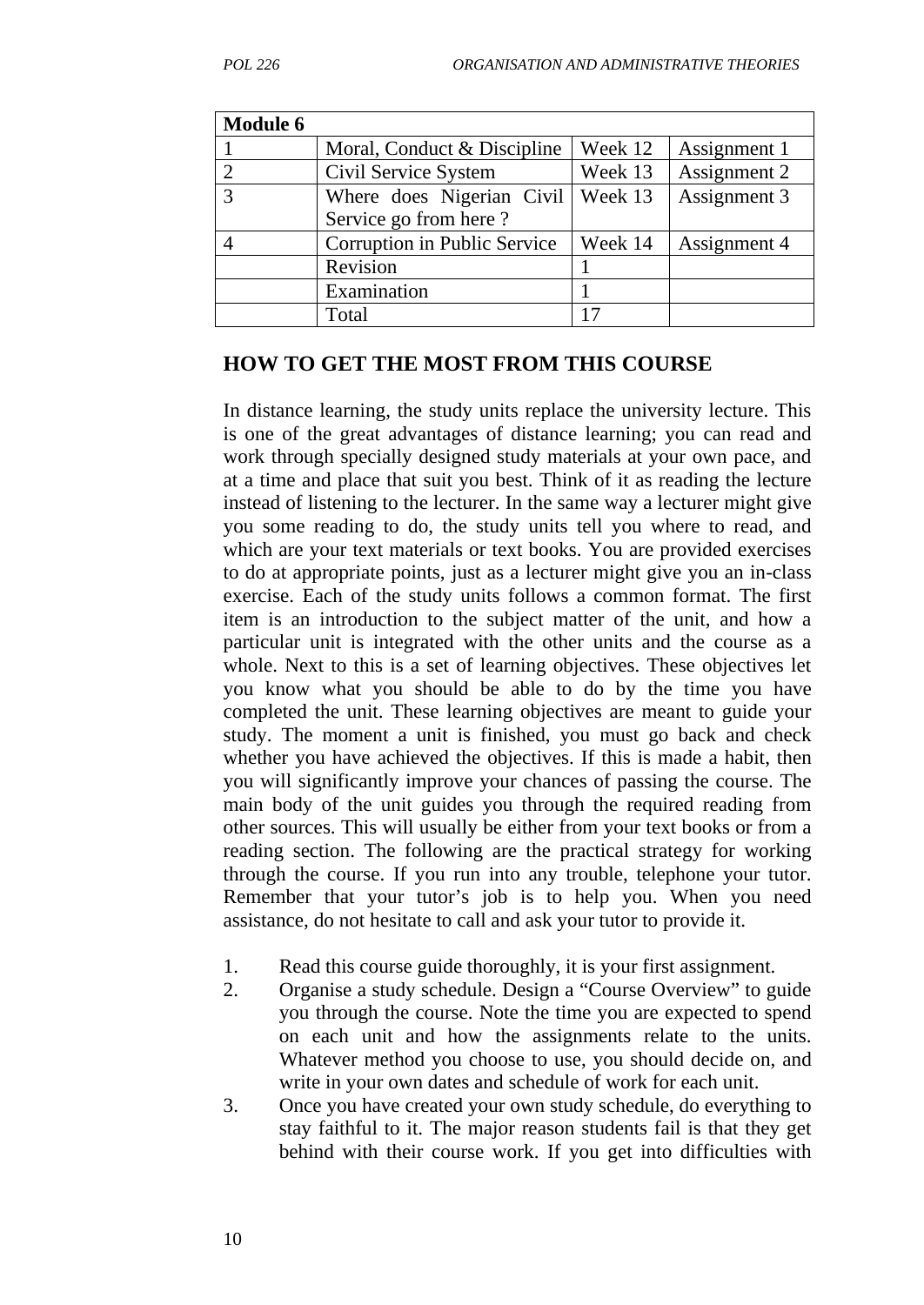your schedule, please, let your tutor know before it is too late to help.

- 4. Turn to Unit 1, and read the introduction and the objectives for the unit.
- 5. Assemble the study materials. You will need your text books and the unit you are studying at any point in time. As you work through the unit, you will know what sources to consult for further information.
- 6. Keep in touch with your study centre. Up-to-date course information will be continuously available there.
- 7. Well before the relevant due dates (about 4 weeks before due dates), keep in mind that you will learn a lot by doing the assignment carefully. They have been designed to help you meet the objectives of the course and, therefore, will help you pass the examination. Submit all assignments not later than the due date.
- 8. Review the objectives for each study unit to confirm that you have achieved them. If you feel unsure about any of the objectives, review the study materials or consult your tutor.
- 9. When you are confident that you have achieved a unit's objectives, you can start on the next unit. Proceed unit by unit through the course and try to pace your study so that you keep yourself on schedule.
- 10. When you have submitted an assignment to your tutor for marking, do not wait for its return before starting on the next unit. Keep to your schedule. When the assignment is returned, pay particular attention to your tutor's comments, both on the tutormarked assignment form and also the written comments on the ordinary assignments.
- 11. After completing the last unit, review the course and prepare yourself for the final examination. Check that you have achieved the unit objectives (listed at the beginning of each unit) and the course objectives (listed in the course guide).

# **TUTORS AND TUTORIALS**

Information relating to the tutorials will be provided at the appropriate time. Your tutor will mark and comment on your assignments, keep a close watch on your progress and on any difficulties you might encounter, and provide assistance to you during the course. You must take your tutor-marked assignments to the study centre well before the due date (at least two working days are required). They will be marked by your tutor and returned to you as soon as possible.

Do not hesitate to contact your tutor if you need help. Contact your tutor if: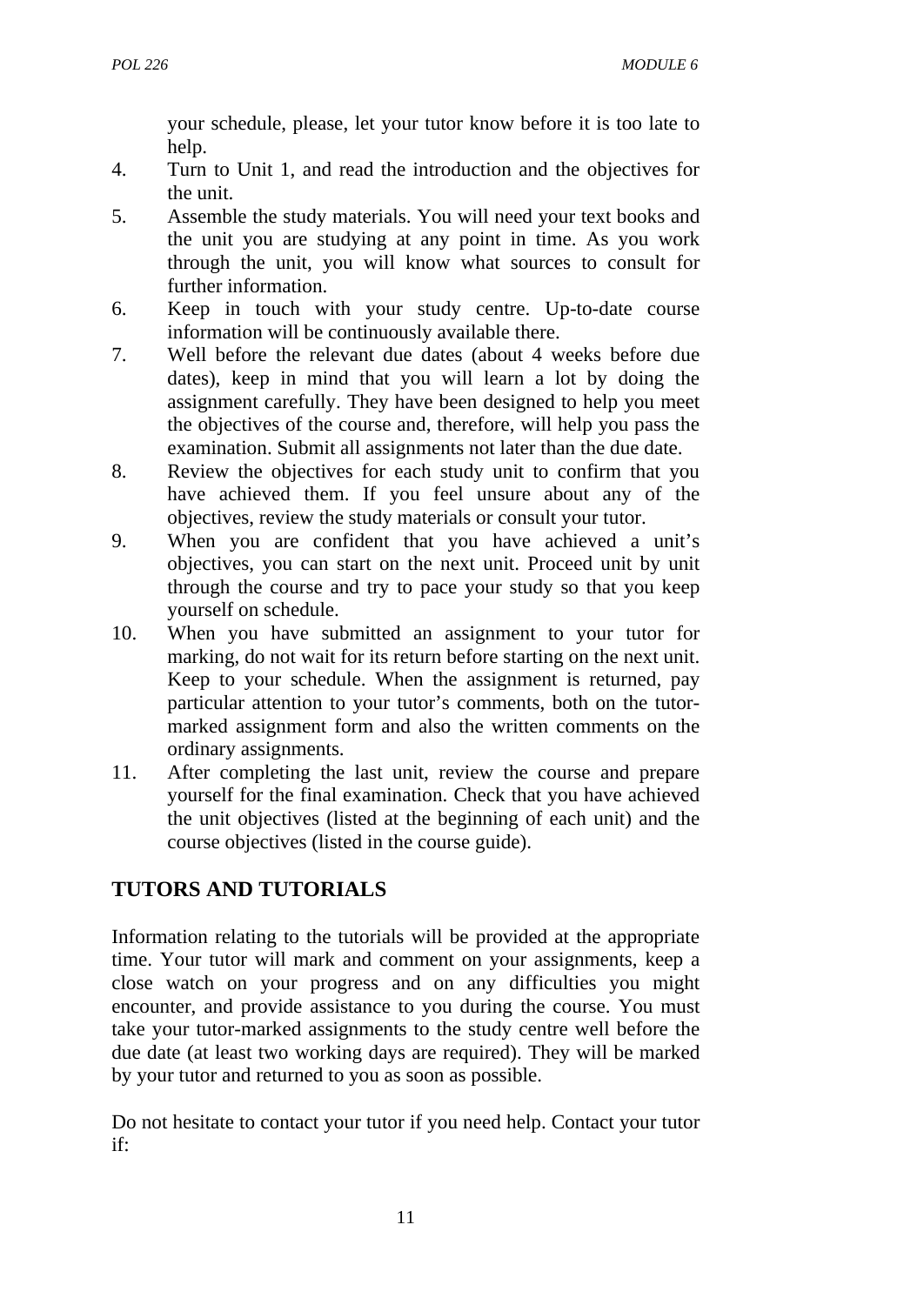- You do not understand any part of the study units or the assigned readings
- You have difficulty with the exercises
- You have a question or problem with an assignment or with your tutor's comments on an assignment or with the grading of an assignment.

You should try your best to attend the tutorials. This is the only chance to have face-to-face contact with your tutor and ask questions which are answered instantly. You can raise any problem encountered in the course of your study. To gain the maximum benefit from course tutorials, prepare a question list before attending them. You will learn a lot from participating in discussions actively.

# **SUMMARY**

The course guide gives you an overview of what to expect in the course of this study. The course teaches you the basic concepts, theories, bases and principles of organisation. It will also acquaint you with the Problems of Training and Promotion in Organisation. Most importantly, information regarding Public Relations, Administrative Law and Adjudication etc, are also contained in this course.

We wish you success with the course and hope that you will find it both interesting and useful.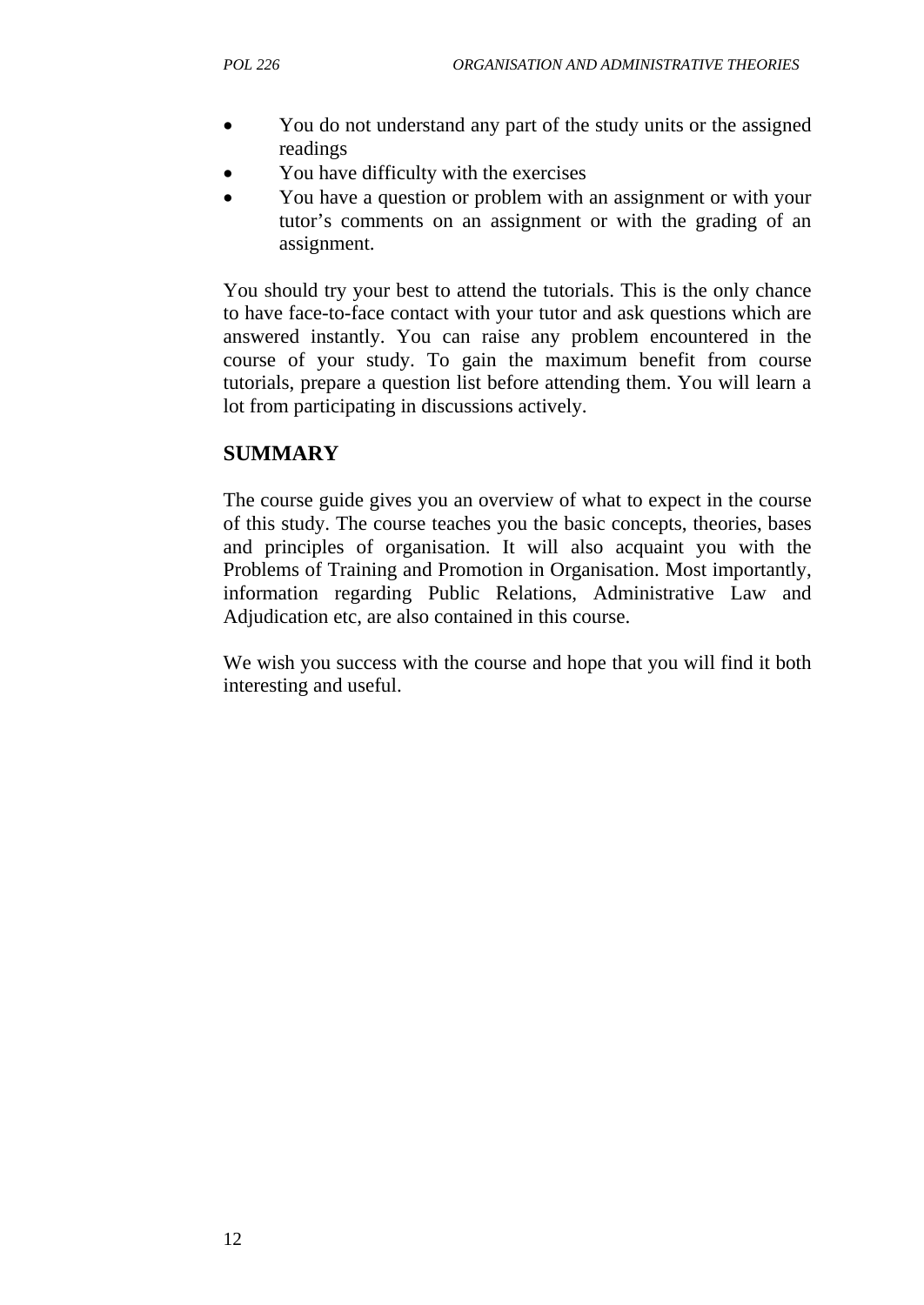| <b>MAIN</b><br><b>COURSE</b>                                      |                                                                                                        |  |
|-------------------------------------------------------------------|--------------------------------------------------------------------------------------------------------|--|
|                                                                   |                                                                                                        |  |
| <b>CONTENTS</b>                                                   | <b>PAGE</b>                                                                                            |  |
| <b>Module 1</b>                                                   |                                                                                                        |  |
| Unit 1<br>Unit 2<br>Unit 3<br>Unit 4<br>Unit 5                    | 1<br>7<br>12<br>Bases and Principles of Organisation<br>20<br>Staff, Line and Auxiliary Agencies<br>31 |  |
| <b>Module 2</b>                                                   |                                                                                                        |  |
| Unit 1<br>Unit 2<br>Unit 3<br>Unit 4<br>Unit 5                    | 38<br>45<br>51<br>59<br>68                                                                             |  |
| <b>Module 3</b>                                                   |                                                                                                        |  |
| Unit 1<br>Unit 2<br>Unit 3<br>Unit 4<br>Unit 5                    | 79<br>Max Weber's Theory of Bureaucracy<br>88<br>102                                                   |  |
| <b>Module 4</b>                                                   |                                                                                                        |  |
| Unit 1<br>Unit 2<br>Unit 3<br>Unit 4<br>Unit 5<br><b>Module 5</b> | 127<br>138<br>147<br>152<br>158                                                                        |  |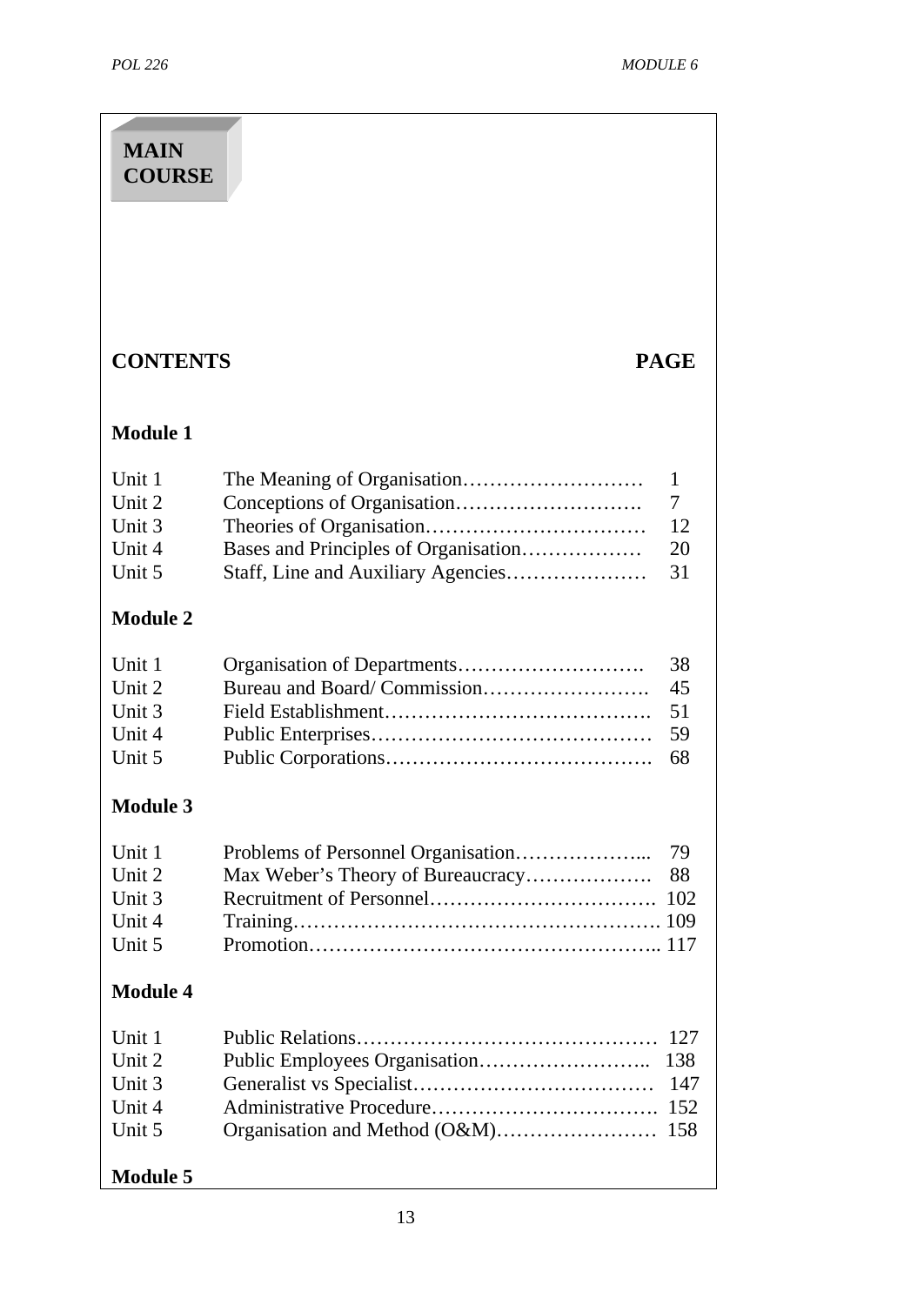| Unit 1 |  |
|--------|--|
| Unit 2 |  |
| Unit 3 |  |
| Unit 4 |  |
| Unit 5 |  |
|        |  |

# **Module 6**

| Unit 1 |                                                   | 211 |
|--------|---------------------------------------------------|-----|
| Unit 2 |                                                   |     |
| Unit 3 | Where Do Nigerian Civil Service Go From Here? 221 |     |
| Unit 4 |                                                   | 225 |
|        |                                                   |     |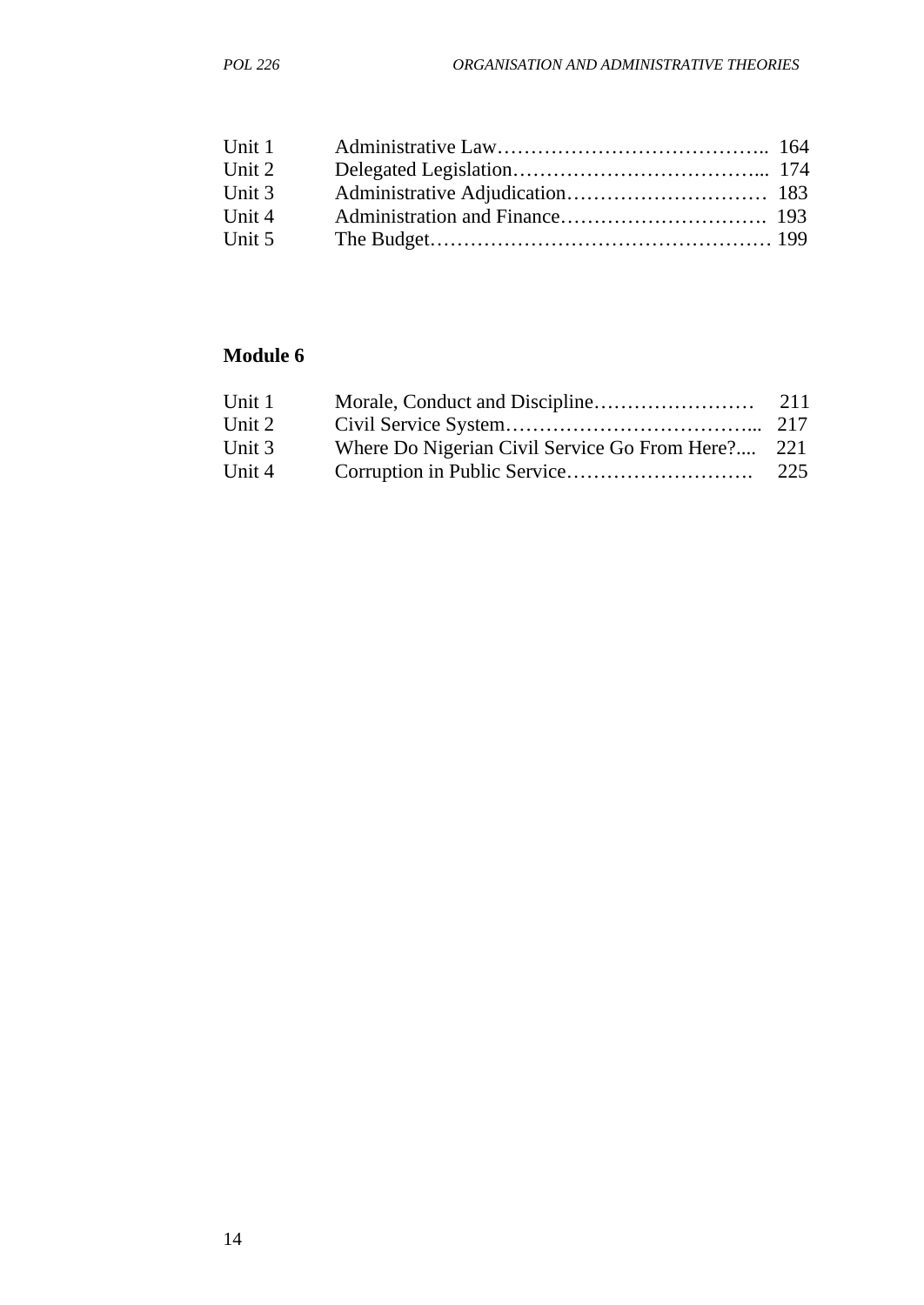# **MODULE 1**

- Unit 1 The Meaning of Organisation
- Unit 2 Conceptions of Organisation
- Unit 3 Theories of Organisation
- Unit 4 Bases and Principles of Organisation
- Unit 5 Staff, Line and Auxiliary Agencies

# **UNIT 1 THE MEANING OF ORGANISATION**

# **CONTENTS**

- 1.0 Introduction
- 2.0 Objectives
- 3.0 Main Content
	- 3.1 The Meaning of Organisation
	- 3.2 Characteristics of Organisation
- 4.0 Conclusion
- 5.0 Summary
- 6.0 Tutor-Marked Assignment
- 7.0 References/Further Reading

# **1.0 INTRODUCTION**

Administration involves co-operative efforts by a number of people to achieve certain objectives. It is obvious that these people must be organised so as to achieve the desired end. They should work in cooperation with each other and all their co-operative energy should be directed towards the same end. This is possible with the existence of an organisational structure wherein their energies are channeled towards a common goal. So, organisation is prior to every administrative action; for no administrative action can be implemented without an organisation.

However, since organisation is a very broad concept, our focus in this unit, would be on its meaning and characteristics.

# **2.0 OBJECTIVES**

At the end of this unit, you should be able to:

- define an organisation
- list characteristics of an organisation
- organisations are social entities explain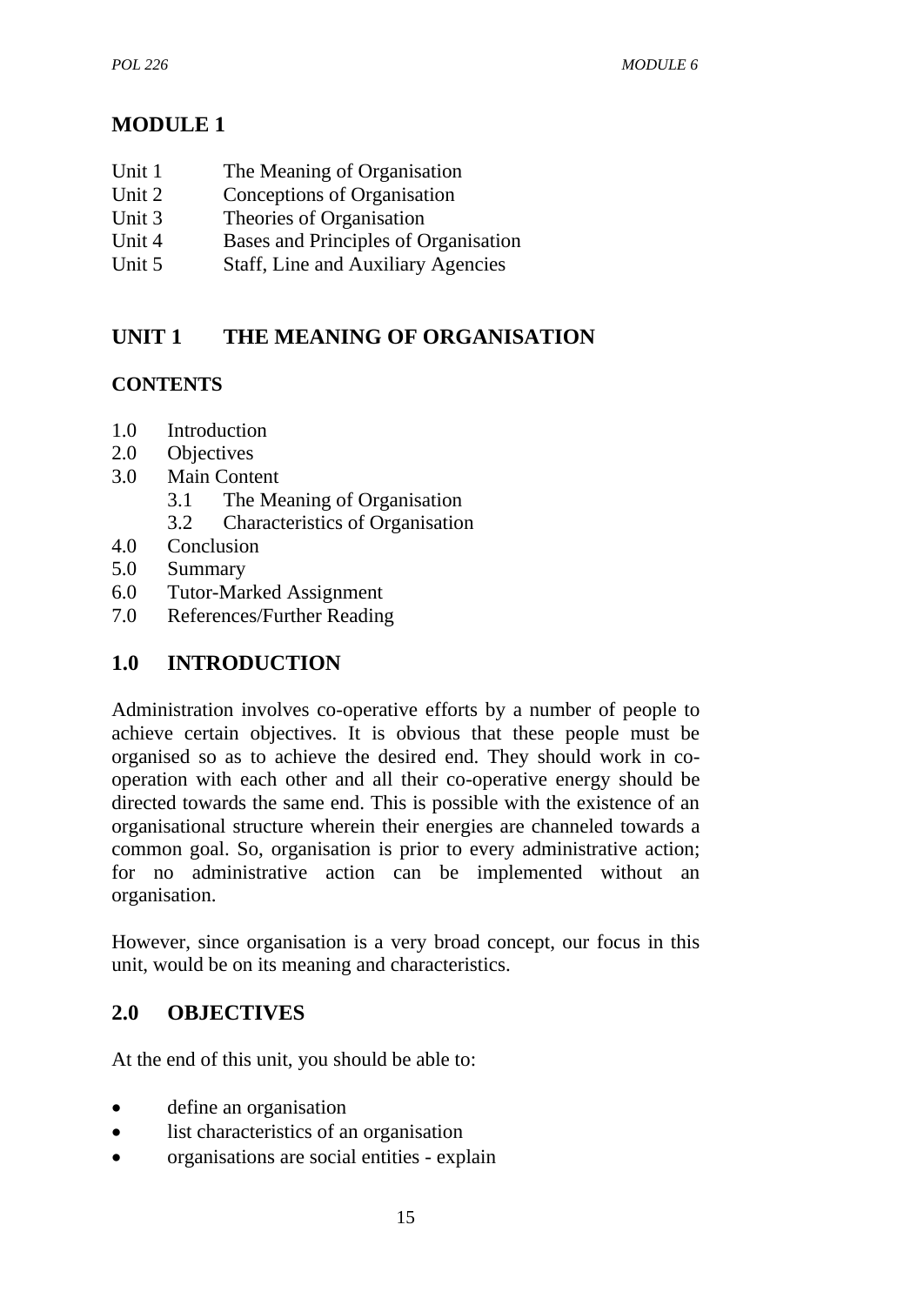• that organisation by itself does nothing but the staff making up the organisation who do the work – elucidate.

# **3.0 MAIN CONTENT**

# **3.1 The Meaning of Organisation**

Organisation, according to the dictionary, "is the work of connecting inter-dependent parts so that each has a special function, act, office or relation to the whole." According to J.M. Gans, "Organisation is the arrangement of personnel for facilitating the accomplishment of some agreed purpose through the allocation of functions and responsibilities. It is the relating of efforts and capacities of individuals and groups engaged upon a common task in a way as to secure the desired objective with the least friction and the most satisfaction to those for whom the task is done and those engaged in the enterprise."

In the words of money, "Organisation is the formation of every human association for the attainment of a common purpose." For many writers on administration and management, organisation is the act of putting things in working order. Critically speaking, however, the term organisation is used in at least three different senses. Organisation in this regards connotes the following:

- The act of designing the administrative structure
- Designing as well as building the administrative structure
- The resultant administration itself

Some other definitions of organisation are as follows:

- **L.D. White** Organisation is the arrangement of personnel for facilitating the accomplishment of some agreed purposes through the allocation of functions and responsibilities.
- **Milward** Organisation structure is a pattern of inter-related posts connected by line of delegated authority.
- **Ptiffner-** Organisation consists of the relationship of individuals to individuals and of groups to groups which are so related as to bring about an orderly division of labour.
- Mark M.-Organisation refers to the structure developed for carrying out the tasks entrusted to the chief executive and his administrative subordinates in government.
- **Gullick Luther-** Organisation is the formal structure of authority through which work sub-divisions are arranged, defined and coordinated for the defined objective.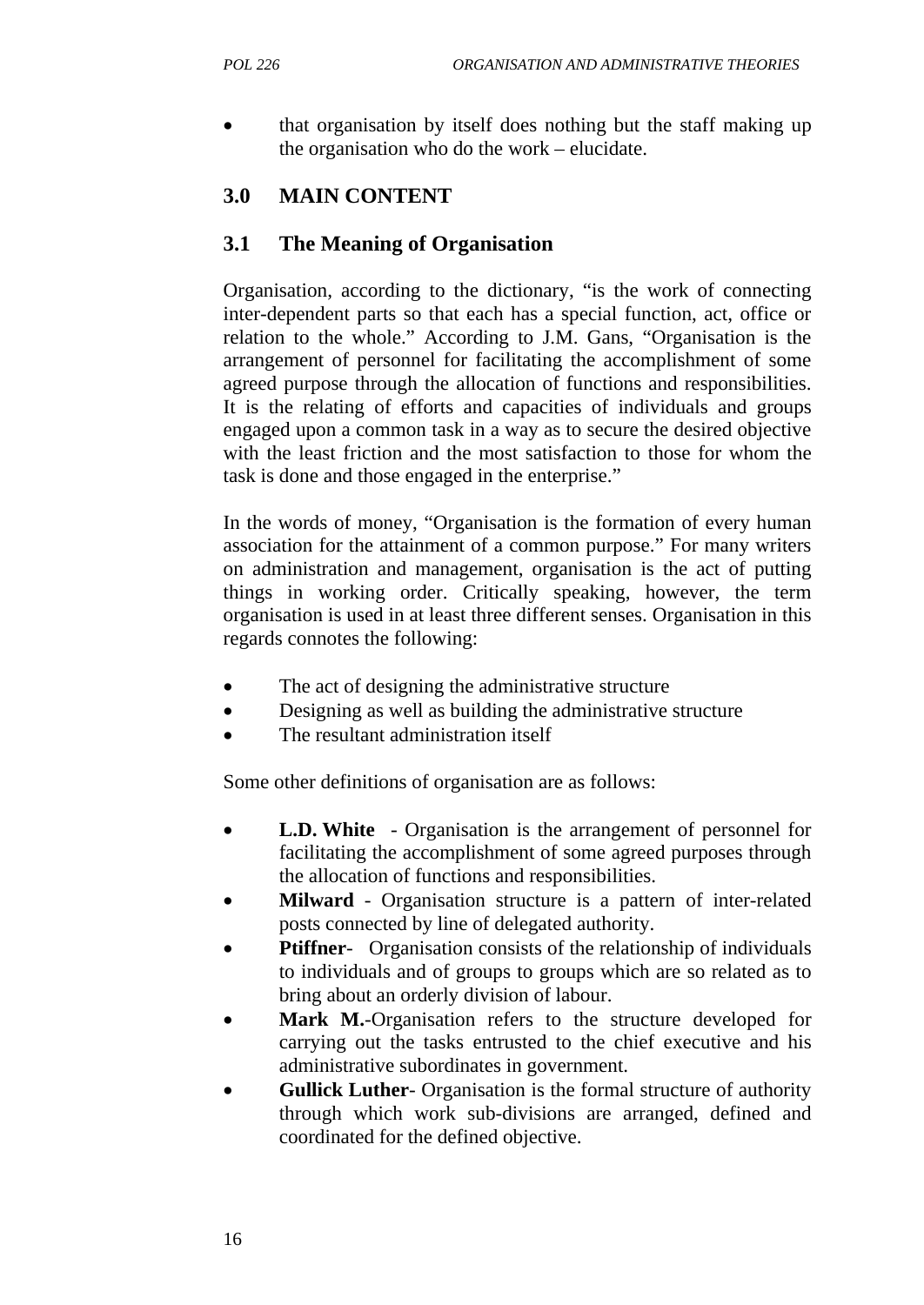- **Schulze William -**An organisation is a combination of the necessary human beings, materials, tools, equipment, working space and appurtenances brought together in systematic and effective coordination to accomplish some desired objectives.
- **Gladden-Organisation** is concerned with the pattern of relationships between persons in an enterprise, so constructed as to fulfill the enterprise, so constructed as to fulfill the enterpriser's functions.
- **Simon** By organisation, we mean a planned system of cooperative efforts in which each participant has a recognized role to play and duties and tasks to perform.

As already mentioned, the term organisation is generally used with at least three different meanings:

- (i) The act of designing the administrative structure
- (ii) Both designing and building the structure, and
- (iii) The structure itself. However, some thinkers believe that organisation is simply designing the structure and nothing more.
- **Urwick** for example, restricts the meaning of organisation only to the designing of the administrative machine. He defines organisation as "determining what activities are necessary to any purpose and arranging them in groups which may be assigned to individuals". His approach is called structural or traditional approach.

Others do not accept his structural or engineering approach to the concept of organisation. They believe that organisation is essentially a network of human relationships and this fact should not be lost in the study of an organisation.

- **Dwight Waldo** says, "In many ways the classical theory was crude, presumptions, incomplete, wrong in some of its conclusion, naïve in its scientific methodology, parochial in its outlook. In many ways, it was the End of a Movement not the foundation for a science."
- **Milward** has said, "Organisation by itself does nothing, it is the staff making up the organisation who do the work."
- **Gaus -** similarly, highlights the importance of human element in an organisation when he defines organisation as the "relating of efforts and capacities of individuals and groups engaged upon a common task in such a way as to secure the desired objective with the least friction and the satisfaction for whom the task is done and those engaged in the enterprise."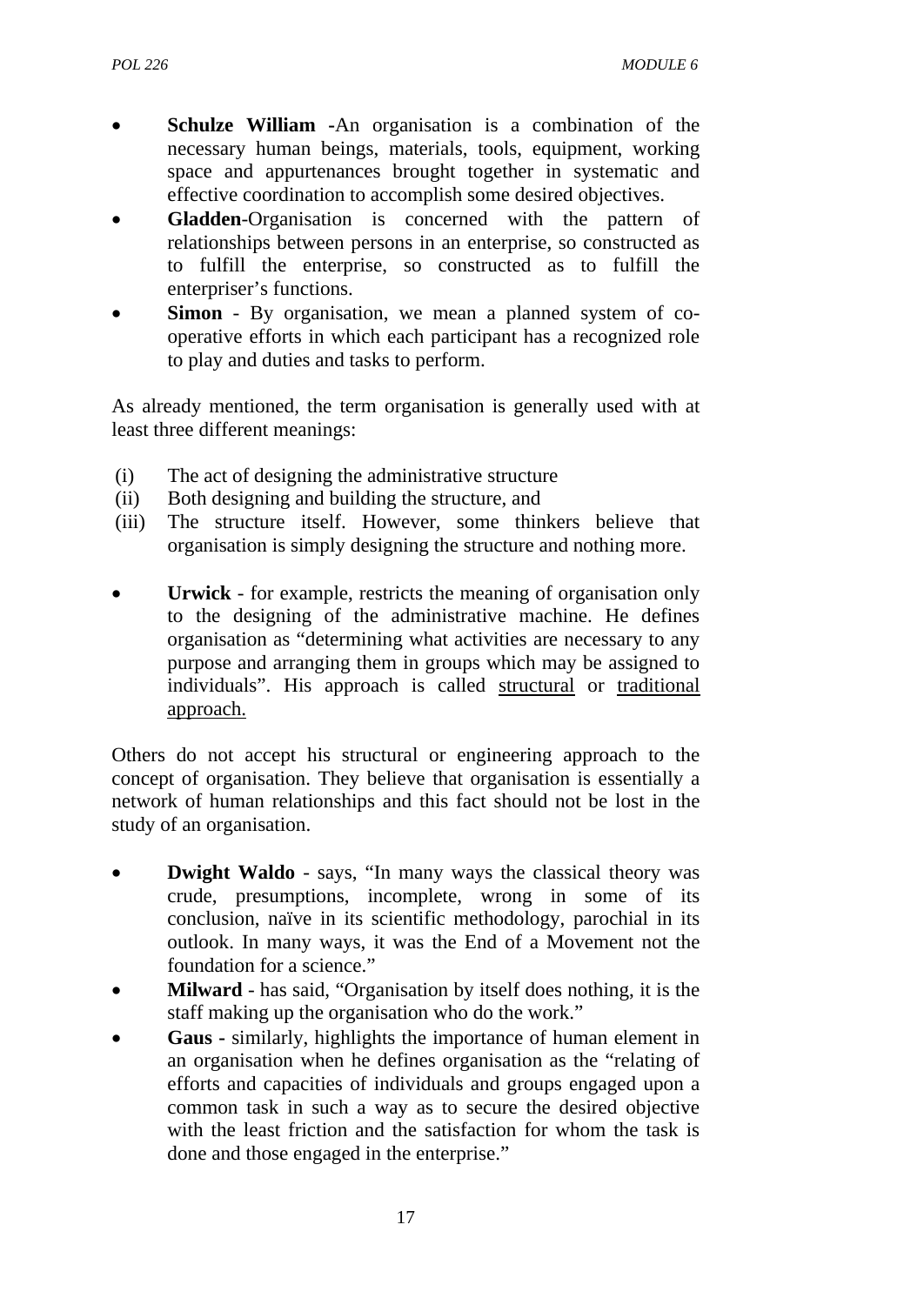There is no denying the fact that organisation is not merely a structural framework, it is both a structure and a network of social relationships, and as such, any organisational theory must be basically human. This fact is vividly brought out by the following observation of the learned thinkers: "Organisation is the systematic bringing together of the interdependent parts to form a unified whole through which authority, coordination and control may be directed to achieve given purposes. Because the interdependent parts are made up also of people who must be directed and motivated and whose work must be co-ordinated in order to achieve the objectives of the enterprise, organisation is both structure and human beings. To try to deal with organisation merely as framework without its service would be wholly unrealistic."

In the words of L.D. White, "an organisation is an aggregate of positions and incumbents" and its primary elements are (i) persons (ii) combined efforts, and (iii) a common purpose.

# **3.2 Characteristics of Organisation**

In olden days, organisations were simple because human society was in its primitive stage. This of course does not mean that there were never large-scale organisations of the type we find today. It only means that the relationship pattern in the old simple organisations was different from what it is today. Giving an account of the pre-industrial scale organisations, Pfiffner and Sherwood write:

• "They were massively simple groups put together to perform a tremendous job that was simply the endless repetition of a simple one. Obedient to the principle that the organisation is conditioned by the circumstances that give it rise, these groups wore structurally nothing but the innumerable repetition of but one human relationship - the one-way authoritarian relation which in its pure form is that between master and slave."

However, today, the old master-slave relationship is a far cry. There have been many factors at work which have served to complicate the entire fabric of society. They include- the liberation of individuals in our social philosophy and policies, the development of new understandings of the nature of human co-operation, the broadening range of organisation goals, and the movement toward task specialization.

Most organisations possess certain basic characteristics. According to Spiers, there are five basic characteristics of an organisation. These are: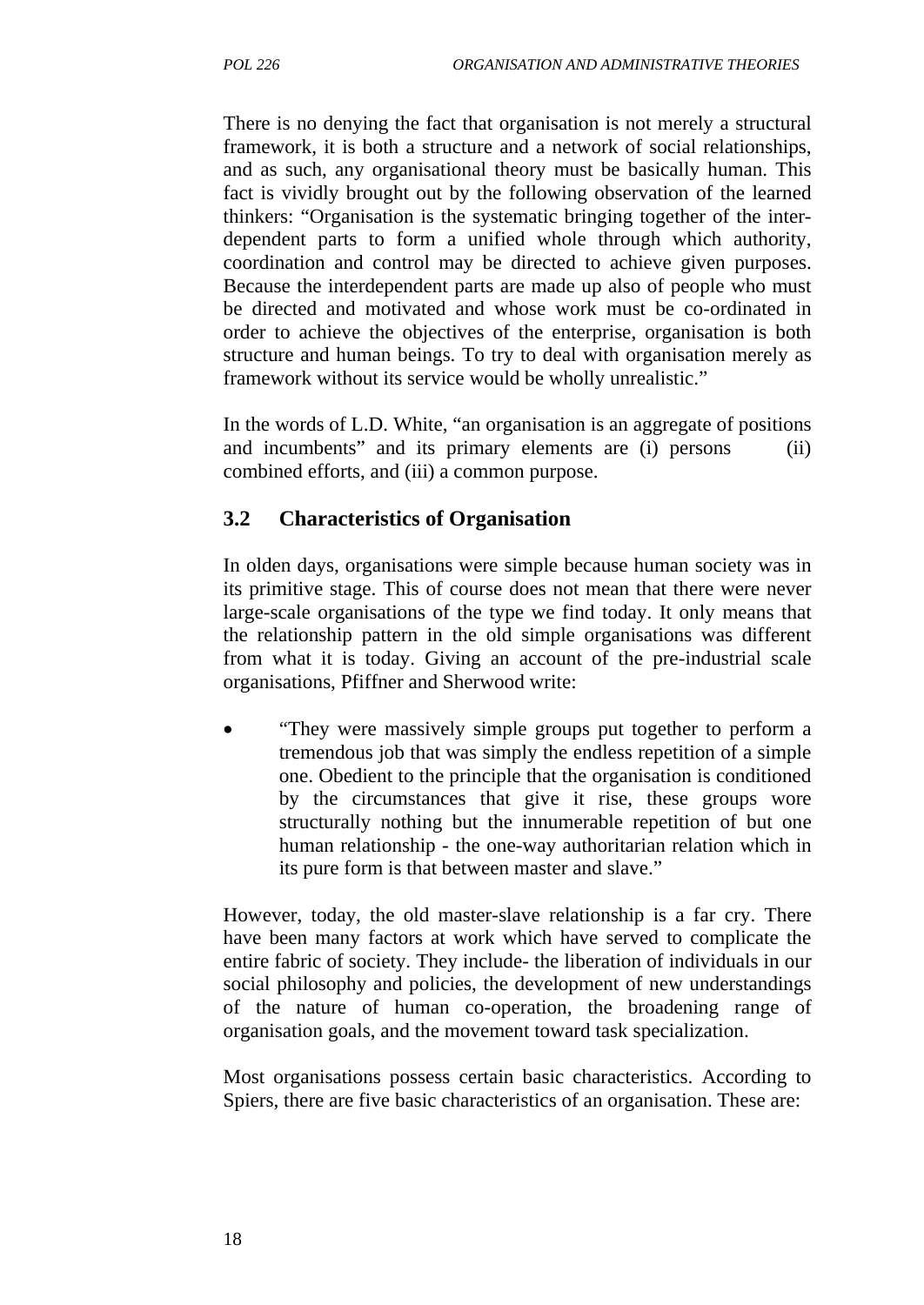#### i **Membership**

Most organisations comprise of group of persons. Spiers writes that in the case of organisations, knowledge of belonging is a necessary criterion, and membership is nearly always voluntary, in that people are free to withdraw. He mentions certain exceptions, e.g. the state, or enforced membership of a military organisation.

#### ii **Organisations are consciously purposeful**

Organisations are there to do something positive for their members, for society, or for both. Political parties contest elections and try to get control of government, business organisations produce goods, religious organisations save souls, and minister to persons' spiritual needs, etc.

#### iii. **Formal structure**

A very prominent feature of organisational life is the phenomenon of formal structure. Formal structure means the definition of functions in an organisation and their arrangement into a total pattern. According to Spiers, the essence of formation is that functions are defined primarily in relation to one another and persons are considered as fulfilling these functions.

#### iv **Value system or ideology**

Spiers argues that all organisational life implies some reasonable coherent value system. The existence of such ideologies is equally observable in administrative and political sphere. These ideologies affect the life and structure of organisation.

# v **Corporate status**

Organisations almost always have some legal status by which they can be treated as social and legal entities, irrespective of the persons who might be said to inhabit them.

Therefore, it is important characteristically to recognise that organisations are social entities and as such, they are subject to the same kinds of influences, pressures, prejudices, and biases as any of the social organisms. It is, however, essential that they must be viewed in their total, multi-dimensional control, rather than from a narrow, mechanical point of view.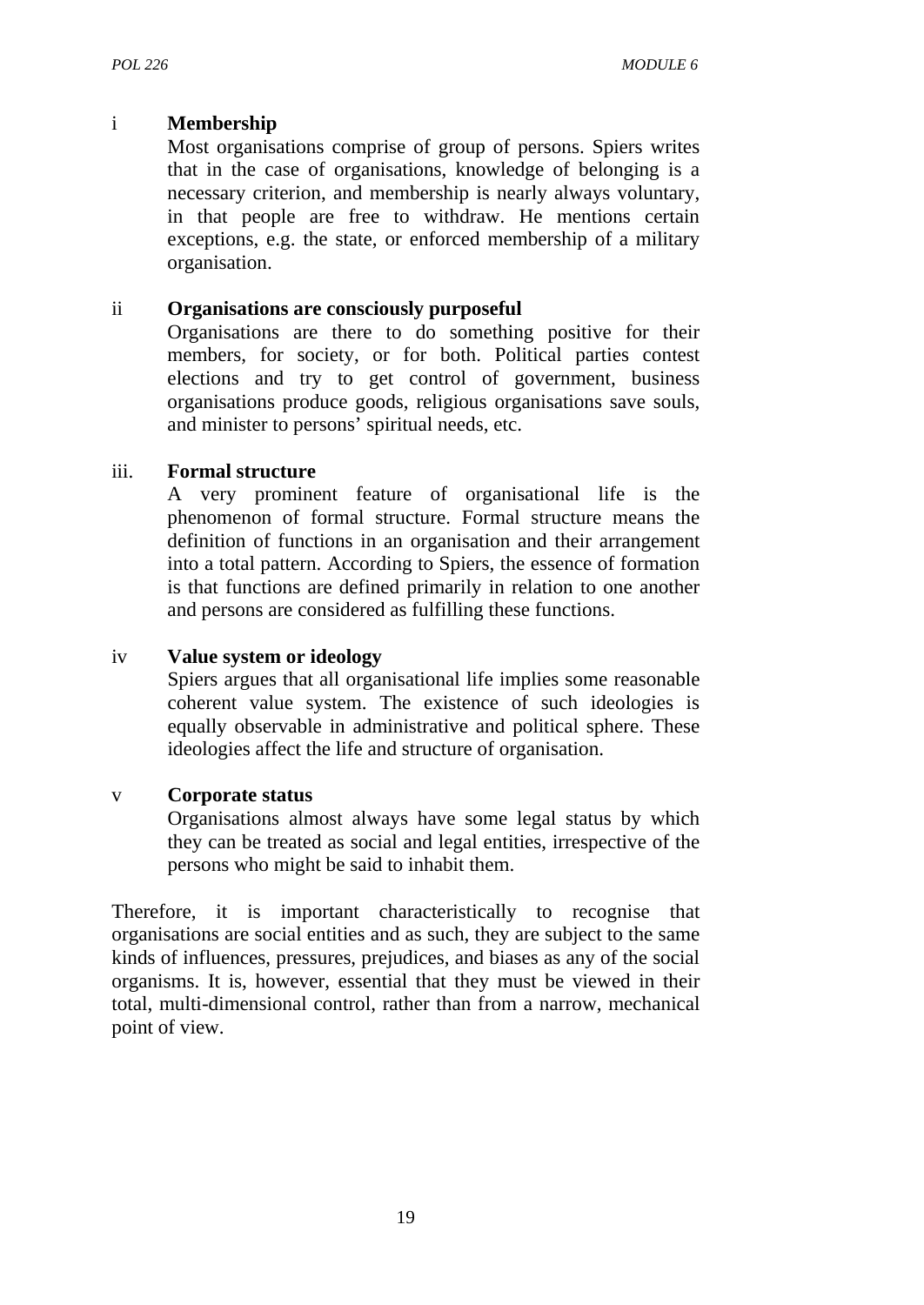#### **4.0 CONCLUSION**

Let us agree that there is no denying the fact that organisation is not merely a structural framework, it is both a structure and a network of social relationships, and as such any organisational structure thereby must be basically human.

#### **5.0 SUMMARY**

Organisation means more than the frame of the edifice. It refers to the complete body, with its correlated functions. It refers to those functions as they appear in action, the very pulse and heartbeats, the circulation, and respiration, the vital movement, so to speak, of the organised unity. Finally, it refers to the co-ordination of all these factors as they cooperate for the common purpose.

#### **6.0 TUTOR-MARKED ASSIGNMENT**

- 1. Give a detailed definition of organisation
- 2. What are the characteristics of an organisation?

#### **7.0 REFERENCES/FURTHER READING**

- Augustus Adebayo. (2004). *Principles and Practice of Public Administration in Nigeria*. Abuja: Spectrum Books Ltd.
- Ekhastor Victor Eghe. (2002). *Rudiments of Public Administration*. Kaduna: Joyce Graphic Prints and Publishers Co.
- Lambert Uyi Edigin and Aiguosative Otoghile. (1994). *A Theoretical Approach to Public Administration*. Benin City: National Publications Bureau.
- Likert, R.. (1967). *The Human Organisation*. New York: McGraw Hill Co.
- Vishnoo Bhagwan and Vidya Bhushan, (2006). *Public Administration* New Delhi: S. Chaud and company Ltd.
- Nicolas Henry. (2006). *Public Administration and Public Affairs*. New Delhi: Prentice-Hall (P) Ltd.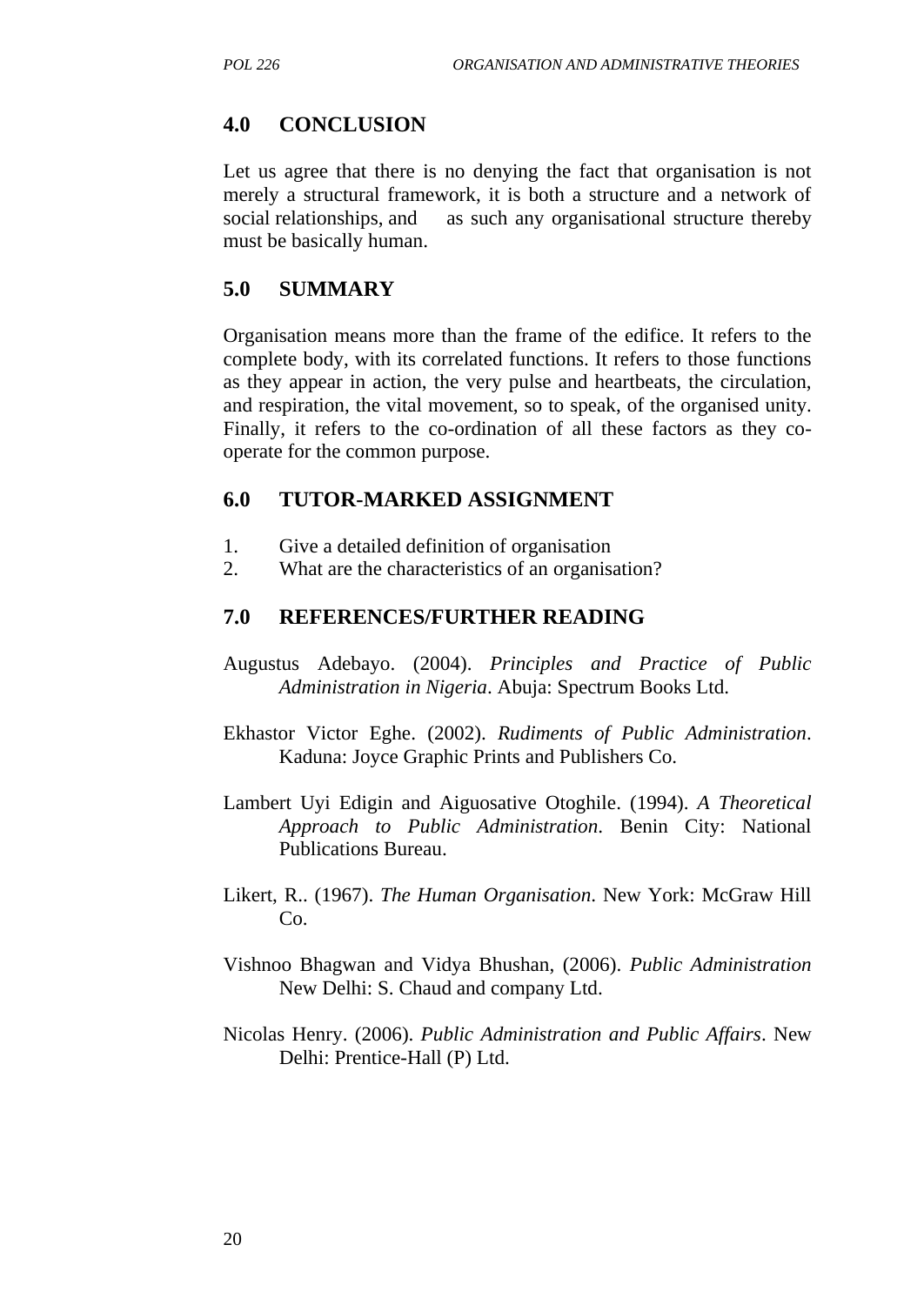# **UNIT 2 CONCEPTIONS OF ORGANISATION**

#### **CONTENTS**

- 1.0 Introduction
- 2.0 Objectives
- 3.0 Main Content
	- 3.1 The Mechanic Conception of Organisation
	- 3.2 The Humanistic Conception of Organisation
	- 3.3 Organisations as Needs and Responses
	- 3.4 Organisation as Societies
	- 3.5 Organisation and Individual Persons
	- 3.6 Organisation and the Technological Core
	- 3.7 Organisation and Culture
- 4.0 Conclusion
- 5.0 Summary
- 6.0 Tutor-Marked Assignment
- 7.0 References/Further Reading

# **1.0 INTRODUCTION**

Urwick and his associates conceptualise organisation as a formal design or group of people so related that their efforts duly contribute to the accomplishment of agreed goals or objectives. Established usage employs the term organisation in more than one sense. This leads to the important question of mechanistic and humanistic conceptions of organisation.

Therefore, there is a large number of literatures in the field of organisational analysis. Here, we shall simply describe certain ways of looking at organisations and the significant consequences of conceptions of organisation.

# **2.0 OBJECTIVES**

At the end of this unit, you should be able to:

- the meaning of organisation
- the views of the different writers/thinkers on the mechanistic and the humanistic conception of organisation
- the goals or purposes of individuals, groups within an organisation.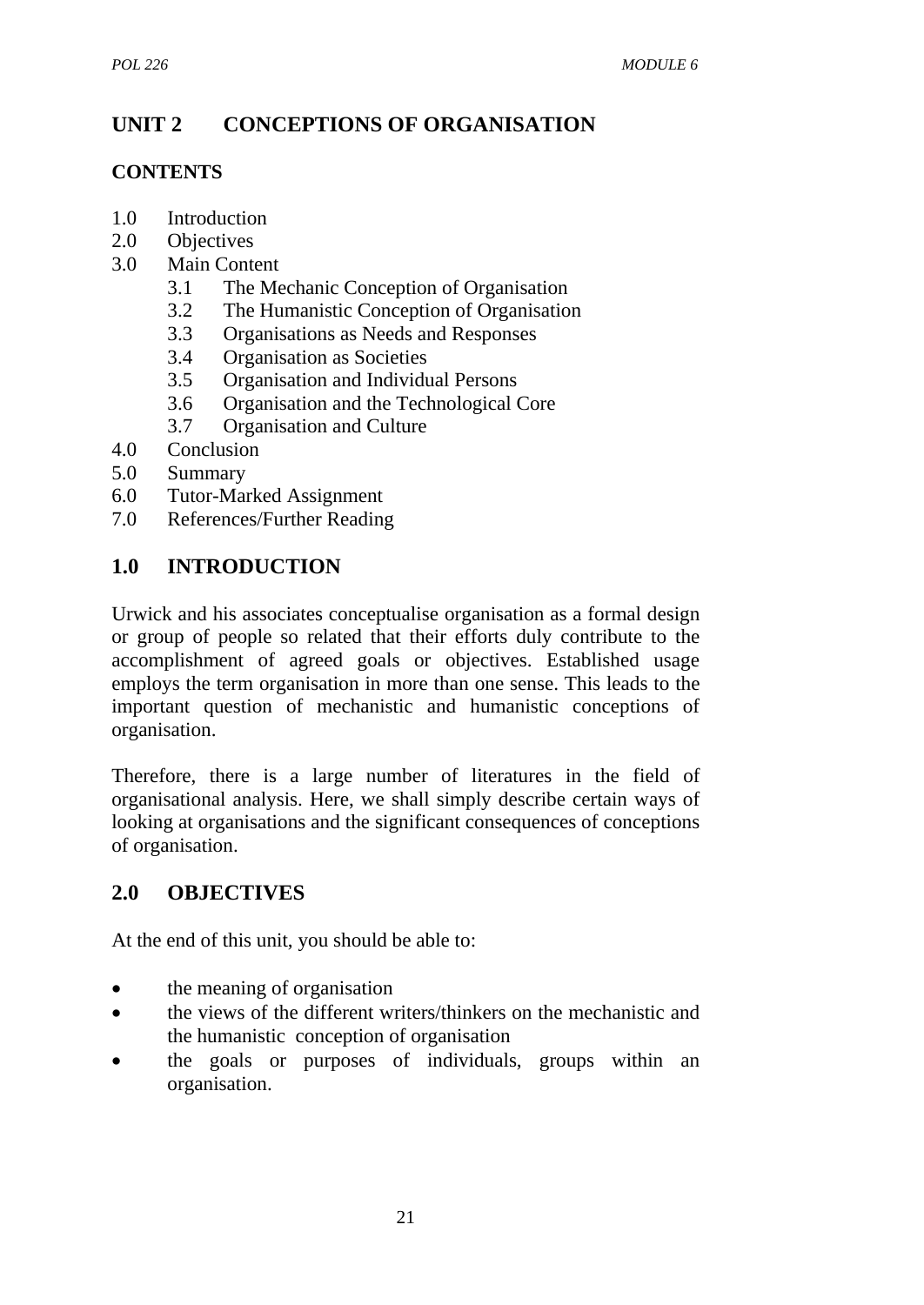# **3.0 MAIN CONTENT**

#### **3.1 The Mechanic Conception of Organisation**

Many writers, particularly the early writers on public administration, viewed organisation from technical or mechanical perspective. For these writers, organisation was the splitting up of a large task into parts, and integrating these parts in a systematic form so that authority, coordination and control can easily and effectively be exercised. The mechanistic conception of organisation portrays organisation basically as a design of the administrative structure which can be drawn up by experts in accordance with well understood principles, just like the plan of a building can be prepared in advance by an architect.

Thus, the basic concept of organisations assumes that organisational behaviour can be likened to a machine. That is to say, the organisation is considered to be most usefully described in terms of machines. According to Spiers, if one supposes that organisations can, in some sense, be perceived as machines, then the following consequences should ensue:

- First, the conception of organisation as a system of inter-related parts predisposes one to think that co-ordination is a primary task in the evaluation of organisational behaviour.
- Second, this necessitates the definition of functions in relation to work to be done, both for separate parts of the organisation, and for inter-related parts.
- Third, behaviour activities viewed primarily in terms of their work co-ordination.
- Fourth, unsatisfactory circumstances are viewed in the same mechanical sense, i.e. as functional problems rather than in any other way.

# **3.2 The Humanistic Conception of Organisation**

In contrast to the mechanistic conception of organisation which emphasizes the formal design of the administrative structure, writers who conceive organisation from the humanistic perspective contend that organisation is essentially a human phenomenon. According to them, organisation is a team or a group of people whose efforts are so related that they all fruitfully contribute to the achievement of set objectives or goals. They argue that the organisation's engineer or expert may not be able to get the human material according to the specification of the pre-conceived plan. It may not also be possible to change the human element to meet the requirements of the plan that easily. The organisation's engineer or expert, on his drawing board, may come out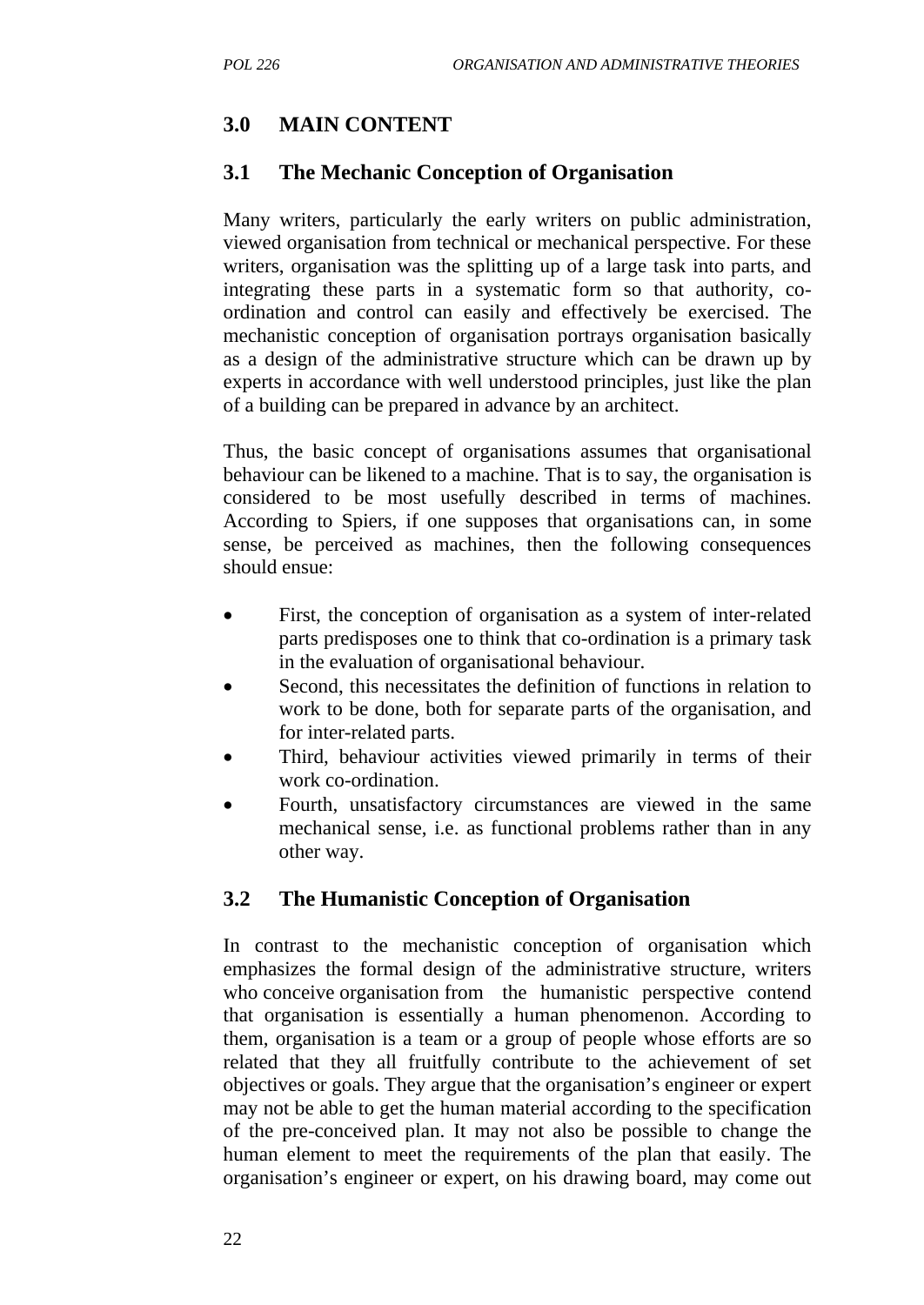with a design that requires a number of personnel with engineering and legal background to ensure that set objectives are achieved efficiently and effectively.

The primacy of the human element in organisation was succinctly conveyed by Henri Fayol when he stated that "if we could eliminate the human factor, it would be easy enough to build an organisation, one would do it if they have some idea of the current practice and had the necessary capital. But we cannot build up an effective organisation simply by dividing one into groups and giving them functions, we must know how to adapt the organisation to the requirement of the case and how to find the necessary ones and put each one in the place where he can be of most service."

One question which arises from our discussion so far obviously centres on which of the conceptions of organisation, i.e. mechanistic or humanity is more in tune with reality.

# **3.3 Organisations as Needs and Responses**

There are certain thinkers who give more emphasis to structure and function in the interpretation of organisational behaviour. The functionalist approach mainly concentrates on needs and responses to needs. He defines needs in terms of the goals or purposes (a) individuals (b) groups within organisation (c) organisation as a whole (d) a group wider than the organisation but less than society and (e) society itself.

# **3.4 Organisation as Societies**

This analysis closely resembles the functionalist approach. It views organisation as a miniature society. The functionalists believe that the current problem for society as a whole is the reconciliation of varying needs and interests of its members. The social functionalising as it may be called, points out the prior necessity of a shared value system in order that such reconciliation may take place. The broad administrative consequence of this kind of approach is that as a system of relatively discrete and interrelated parts but as a community of people. The structure of this community is analogous to the structure of society at large. This conception aids in understanding the internal life of an organisation.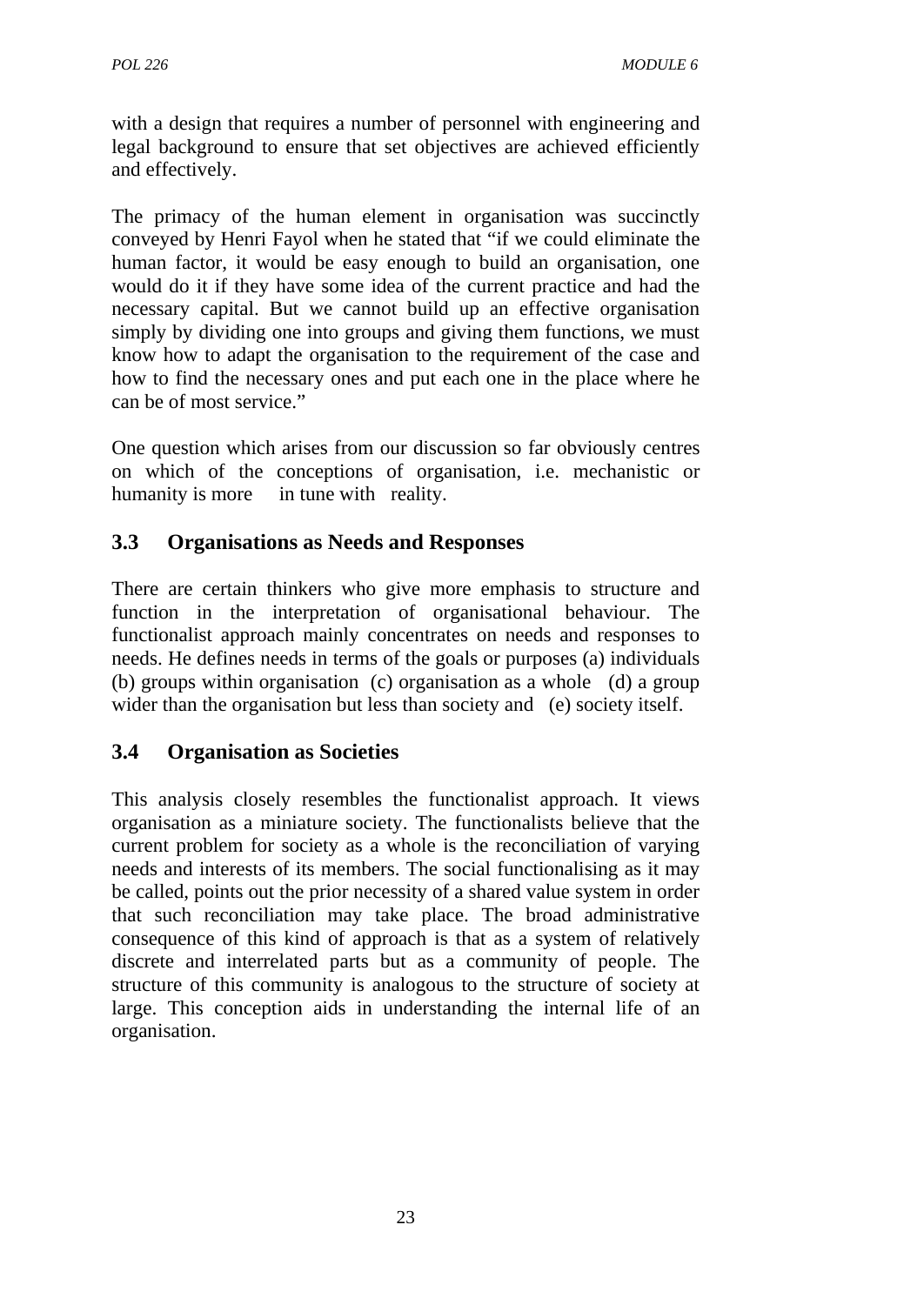#### **3.5 Organisation and Individual Persons**

Instead of seeing organisations as elements in society-wide systems, this approach concentrates on the experience of the individual member. This human relations approach stresses the need for organisations to make provision for the adjustment in individual psychological needs as expressed through small group relationships, to the wider needs of an organisation's behaviour.

#### **3.6 Organisation and the Technological Core**

There are some theories which give importance to the concept of sociotechnical system. This means that in any organisation, there is always a kind of technological core. In administration, the work processes of routine information systems could be regarded as the technological core. They state that the consideration of internal technology must have certain important consequences for administrative section. First, attention is shifted to the physical environment of the work process, second, the conception of the person and his physical environment leads to much more flexible possibilities to see that changing technology or even the technical expression of changing economic circumstances may have psychological effects because of its impact on the system.

#### **3.7 Organisation and Culture**

This theory states that the activities of persons in organisations cannot be understood apart from meanings given to them by the persons themselves, colleagues, supervisors and officials, goods which chiefly condition their actions and relationships. The main impact of this culture approach is that individuals and groups are seen as constrained, not by formal structures or even beliefs, but by roles and expectations, personally conceived, which in turn determine norms in an essentially relative fashion. Second, it is assumed that the organisational change and possibilities for change have taken account of these roles and expectations. Next, it diverts attention towards the exploration of internal substructure and subtle cultural factors which determine norms and attitudes to work, authority, and commitment. Lastly, it leads to developing a cross-cultural approach to the study of organisation.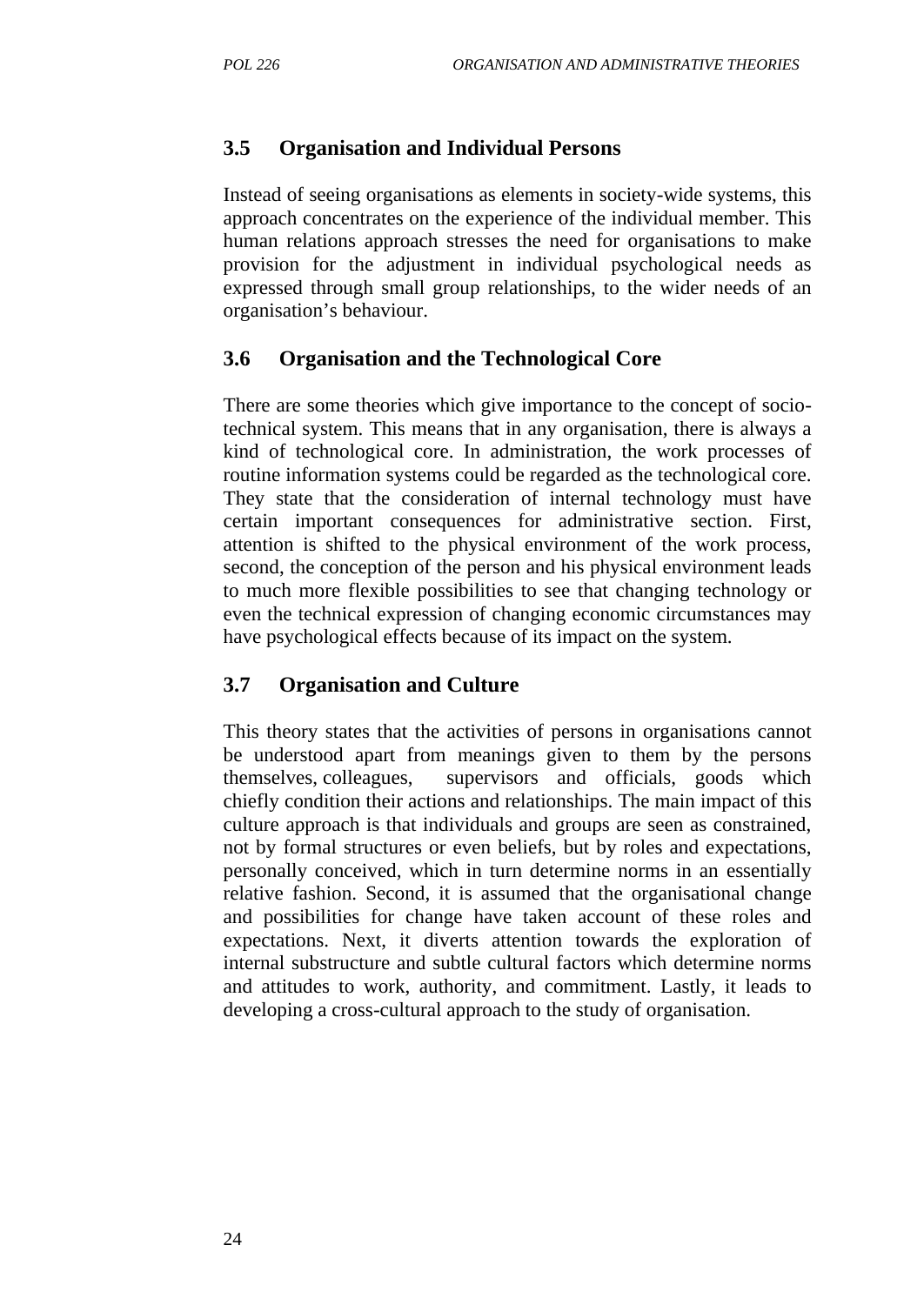# **4.0 CONCLUSION**

While the need to harmoniously blend the entire conceptions of organisations is the dire heed of the hour, the human factor is of critical importance in the process of blending. The human element is manifested in terms of drawing up the organisational design and staffing; also the day-to-day running of the organisation. It is how the human elements conduct themselves in the organisation that determines the achievement or non-achievement of organisational objectives.

#### **5.0 SUMMARY**

We find that Urwick and his associates conceptualise organisation as a formal design or group of people so related that their efforts duly contribute to the accomplishing agreed goals or objectives. Thus, for the writers who conceive organisation from the mechanical perspective, organisation is a design that is characterised by impersonality, rationality, formation, division of work, hierarchy, flexibility and efficiency.

#### **6.0 TUTOR-MARKED ASSIGNMENT**

1. Differentiate between the mechanistic and humanistic conception of an organisation.

# **7.0 REFERENCES/FURTHER READING**

- Ekhastor Victor Eghe. (2002). *Rudiments of Public Administration*. Kaduna: Joyce Graphic Prints and Publishers Co.
- Vishnoo Bhagwan and Vidya Bhushan, (2006). *Public Administration* New Delhi: S. Chaud and company Ltd.
- Barnard, C.I. (1948). *Organisation and Management.* Cambridge: Harvard University Press.
- Sharma, M.P. (1985). *Public Administration in Theory and Practice*. Fifth Edition. Allahabad: Kitab Mahal
- Tonwe D.A. (1998). *Public Administration: An Introduction.* Ibadan: AMFITOP Book Company.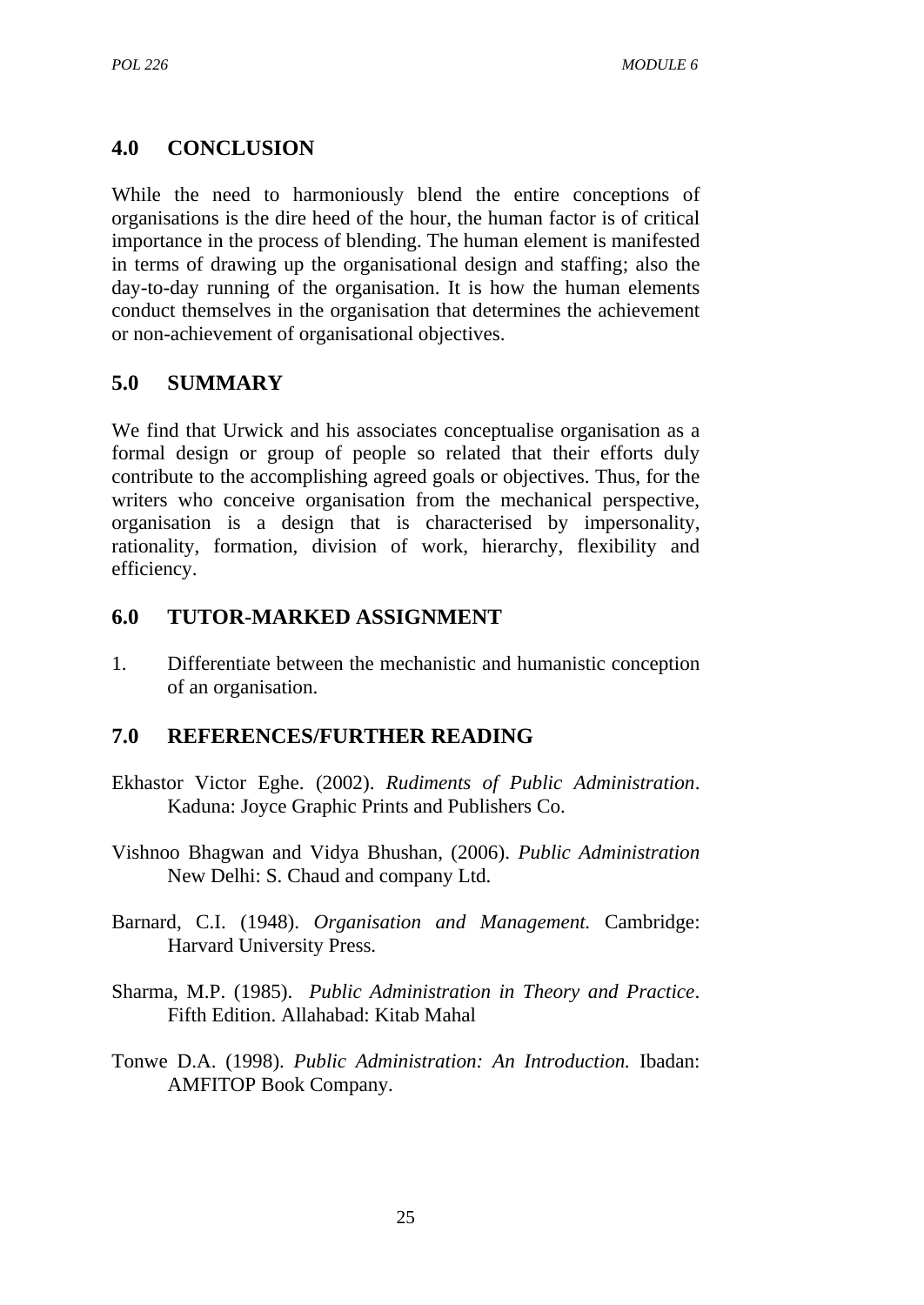# **UNIT 3 THEORIES OF ORGANISATION**

#### **CONTENTS**

- 1.0 Introduction
- 2.0 Objectives
- 3.0 Main Content
	- 3.1 Structural (Mechanistic) or functional (Classical) Theory
	- 3.2 Social Psychological Theory (Human Relations Theory)
	- 3.3 Difference between Formal and Informal Organisation
- 4.0 Conclusion
- 5.0 Summary
- 6.0 Tutor-Marked Assignment
- 7.0 References/Further Reading

# **1.0 INTRODUCTION**

There has been a heavy flow of current literature on the theories of organisation. They include theories like behavioural theory, group theory, concept of informal organisation, motivational approach, quasimathematical approach, human relations approach, etc. but none among them can be said to be entirely satisfactory. It is, perhaps, on the account of the fact that the study of organisation is still in its infancy. On the whole, studies of administrative organisation have tended to cluster at one or the other of two roles. At one end is the traditional, mechanistic, engineering approach to the problem and at the other end is the human behavioural orientation, in which sociologists, psychologists, and anthropologists have been most prominent. These two theories are quite opposite to each other and their contrast involves the value systems of each position. Social scientists, at the opposite role, talk more about the humanistic attitude towards the actors in organisation, regarding authority for example, as coming from within the group rather than from the top down. Let us study these two theories in details.

# **2.0 OBJECTIVES**

At the end of this unit, you should be able to:

- explain mechanistic and behavioural theories as being opposite to each other
- explain why efforts have been made to explain administrative organisation in terms of psychology, politics, history, and anthropology, mathematics, economics, sociology and biology
- discuss the essence of the humanistic theory is in its dominant emphasis on people, on human motivation and informal group functioning.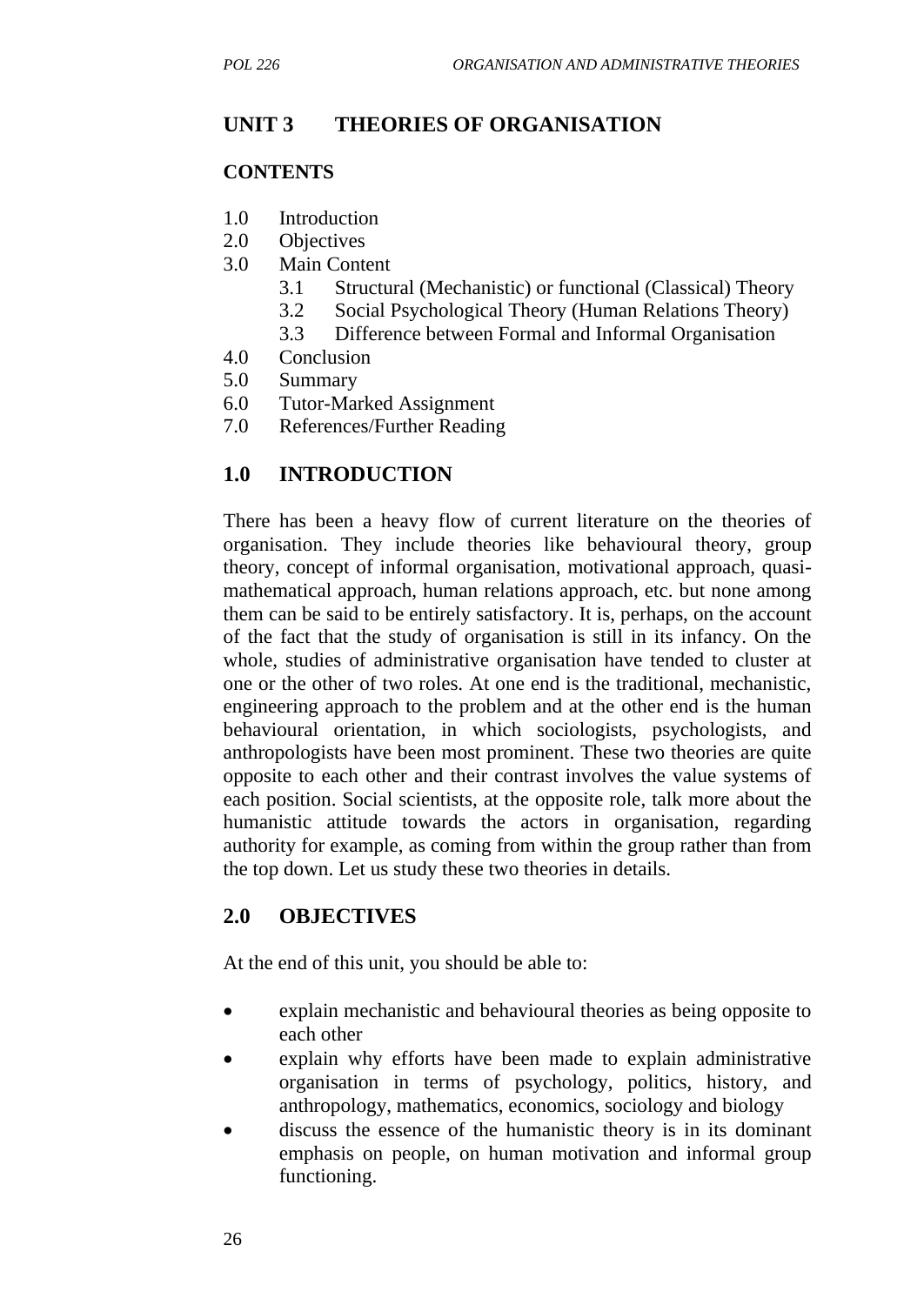# **3.0 MAIN CONTENT**

#### **3.1 Structural or Functional Theory**

This theory is also known as traditional or mechanistic theory of organisation and a classical theory of organisation. According to this theory, organisation is a formal structure of plan, amenable to creation in accordance with certain accepted principles in the same way as the plan of a building which can be prepared in advance by the architect according to some principles. In fact, there are organisation engineers in the United States, who have taken drawing of organisational charts as their profession. The whole concept of this theory is based on two assumptions:

First, the theory assumes that there are certain fundamental principles in accordance with which an organisation can be built up to meet the requirements of the contemplated or purposed activity, and

Second, that the job is independent of its incumbent. By now, it is obvious that this theory regards organisation as a machine herein the human beings are made to fit like cogs. The scientific management movement which originated in the opening decades of the twentieth century under Frederick Winslow Taylor had as its principal objective, the division of work into its component parts. The movement ignored the human behaviours in its attempt to fix a fair day's work for the workers, and suffered as a consequence of it.

The traditional theory, according to Pfiffner and Sherwood, is "derived philosophically from a combination of absolutism, laissez-faire economics, and rationalism and in interpretation of human behaviour based upon the automation." It originated in the pre-democratic climate of the nineteenth century industrial institutions and the validity of this observation is attested by its metamorphosis: command, control, direction, and communication through channels. It believes that personalities in the jobs do not count, people must adapt themselves to organisational needs and that those who are unable to meet job demands should be discarded. It further assumes that workers are always motivated by rational choice which makes them to behave like an economic man when faced with alternative choices.

In the words of L.D. White, organisation "is a formal declared pattern of relationships established in government by law and by top management. It is based on the nature and volume of work to be done and is dictated by the requirements of efficiency in the sense of securing the most effective use of men and materials and by the need for responsibility.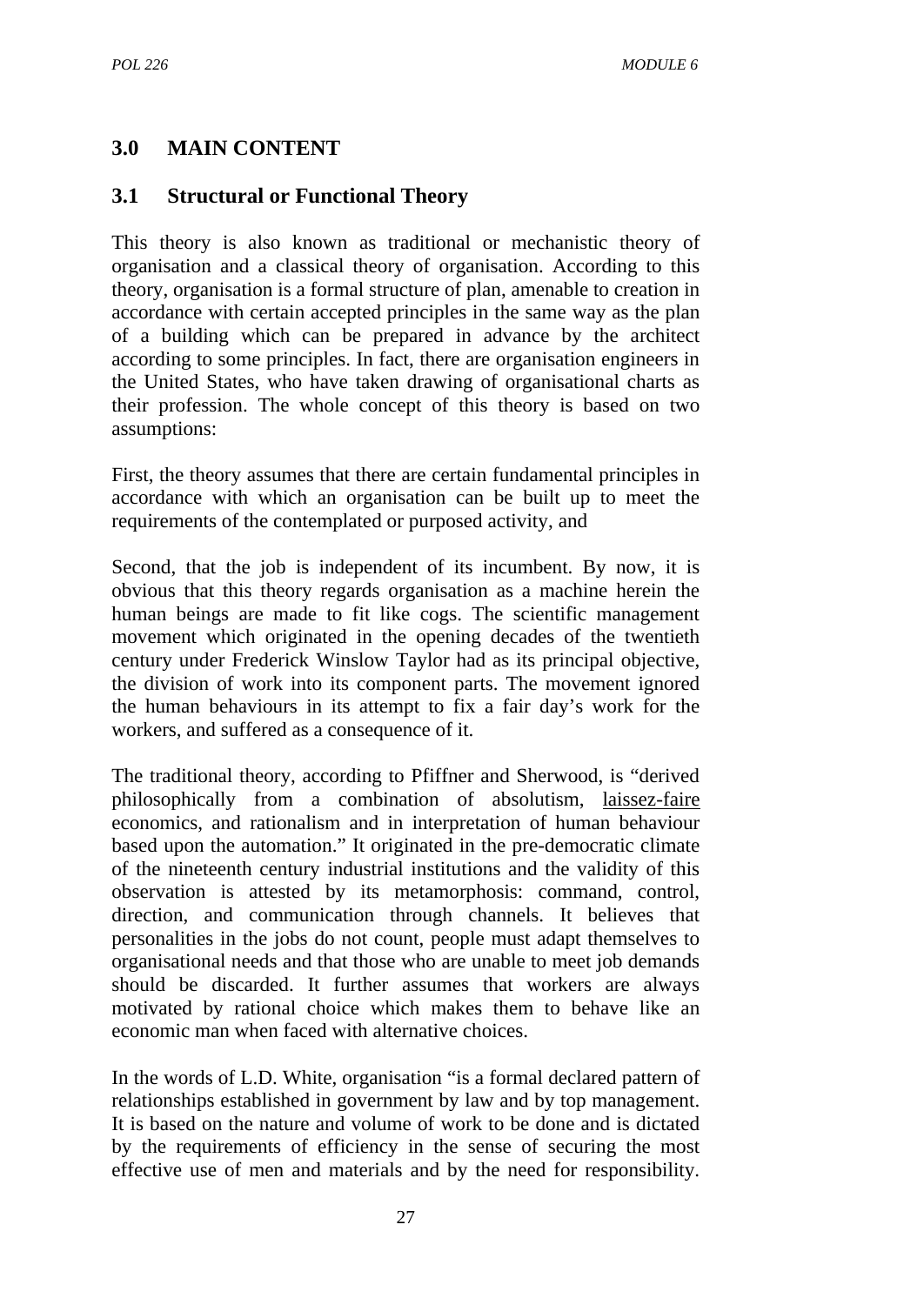This organisation is established and supported by authority and can be set out, although imperfectly, on a chart or diagram. It is normally the dominant set of work relationships."

The underlying ideas of the traditional theory:

- It takes an administrative view of human relationship.
- It considers human behaviour to be completely rational and ignores the irrational or non-rational elements in human nature
- It considers the economic incentives to be the sole motivating factor in human life and does not take any note of the psychological factors.
- It assumes that individuals are immune from the control of groups and other social factors
- It takes a mechanistic view of organisation and ignores the dynamics of organisational behaviour.
- It takes into account only the formal relationships in an organisation and ignores the informal relationships.

This approval "bears the stamp of the engineer seeking scientific precision, logical structure, and the one best way of performing an end, and of relating the parts to a unified whole."

# Criticisms of the Mechanistic Theory

The mechanistic approach is faulty in more than one way. It ignores human elements in an organisation. As a matter of fact, we cannot understand the true character of the behaviour pattern of employees. The importance of human elements in organisation has been stated by Fayol in these words:

If we could eliminate these human factors, it would be easy enough to build up an organisation; any one could do if he has some ideas of the current practice and the necessary capital. But we cannot build up an effective organisation simply by dividing men into groups and allocating functions to them. In otherwords, we must know how to adopt the organisation to the place where they can be of most service.

Thus, human factor should never be ignored in any theory of organisation. As Dimock and Dimock say, the dependent parts should form a unified team while the interdependent parts are made up of people who must be directed and motivated, and whose work must be coordinated in order to achieve the objectives of the enterprise. Infact, any attempt to solve human problem without considering the human factors is bound to meet with failure.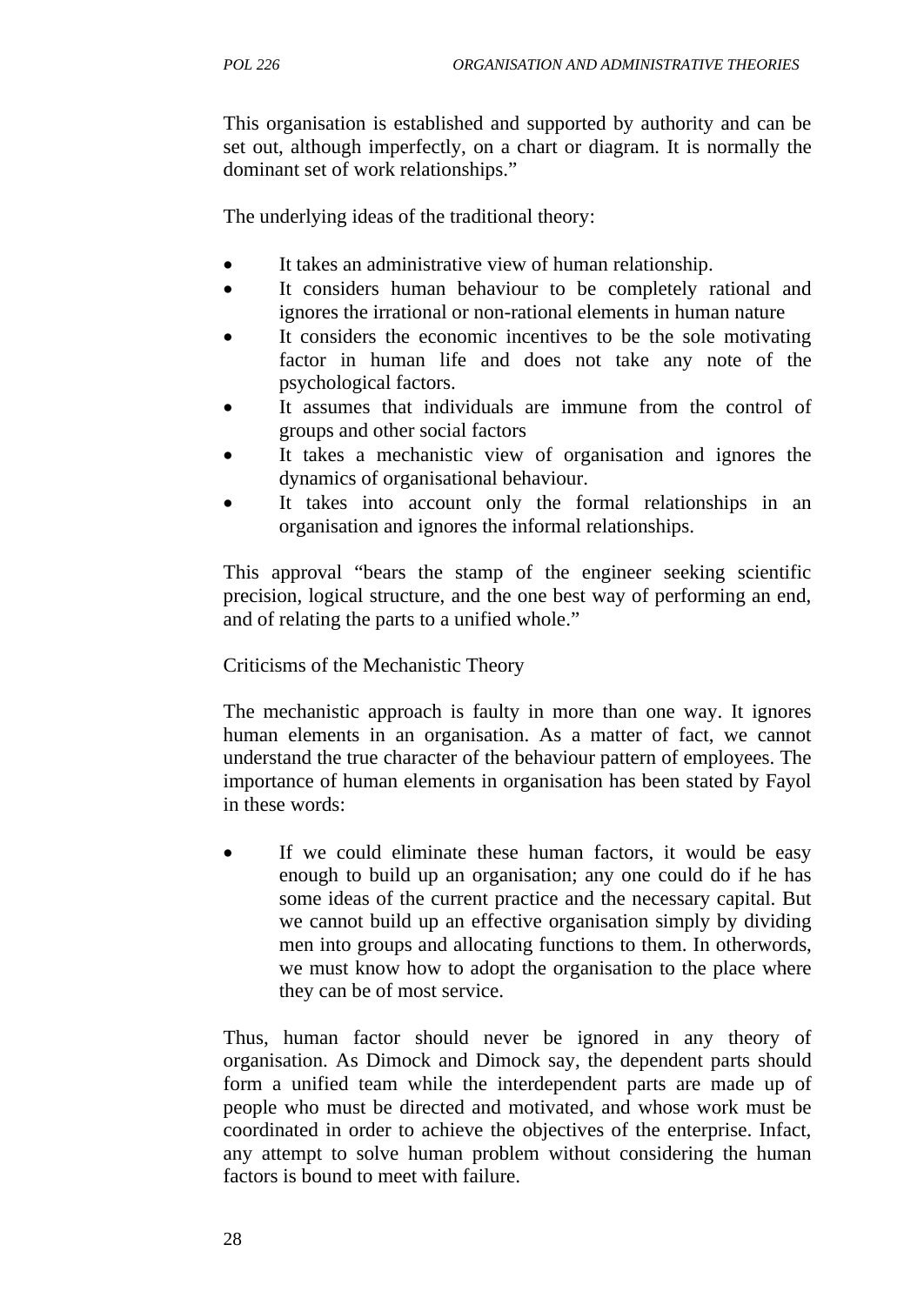# **3.2 Social Psychological Theory (Human Relations Theory)**

The late 1930s marked the emergence of a revolt against traditionalism in organisational theory. This revolt came from a number of sources, movements and schools which were critical of the narrow and limited concept of organisation held by the traditionalists. It was a revolt against the dehumanization of organisation and against the belief of regarding human beings as cogs in the machine.

# **Elements of the New Approach**

The main elements of the new approach are:

- an explicit recognition of the place of values.
- emphasis on questions of methodology.
- a changed conception of jobs or positions.
- an acceptance of the fact that government employees are human beings who work as members of a group.
- an organisation is a social institution.

In the words of Etzion, "Organisation is a social unit (on human groupings) deliberately constructed and reconstructed to seek specific goals.

Herbert Simon blasted the so-called principles of organisation stating that they were merely proverbs which had never been scientifically tested.

# **The Era of Logical Revolution**

The Hawthorne Experiments thus brought about ideological revolution in the organisational theory which was brought as a consequence of the Hawthorne experiment conducted in 1924 though the results of the principal researches were not published until a decade later. Elton Mayo and his colleagues who conducted the experiment made two significant contributions in organisational management. These were:

- a challenge to the physical or engineering approach to motivation
- the first real assault on the purely structural, hierarchical approach to organisation.

# **The Hawthorne Experiment**

In 1924, Elton Mayo and Eritz J. Roethlisberger began a series of studies (later known as the Hawthorne studies for the location of the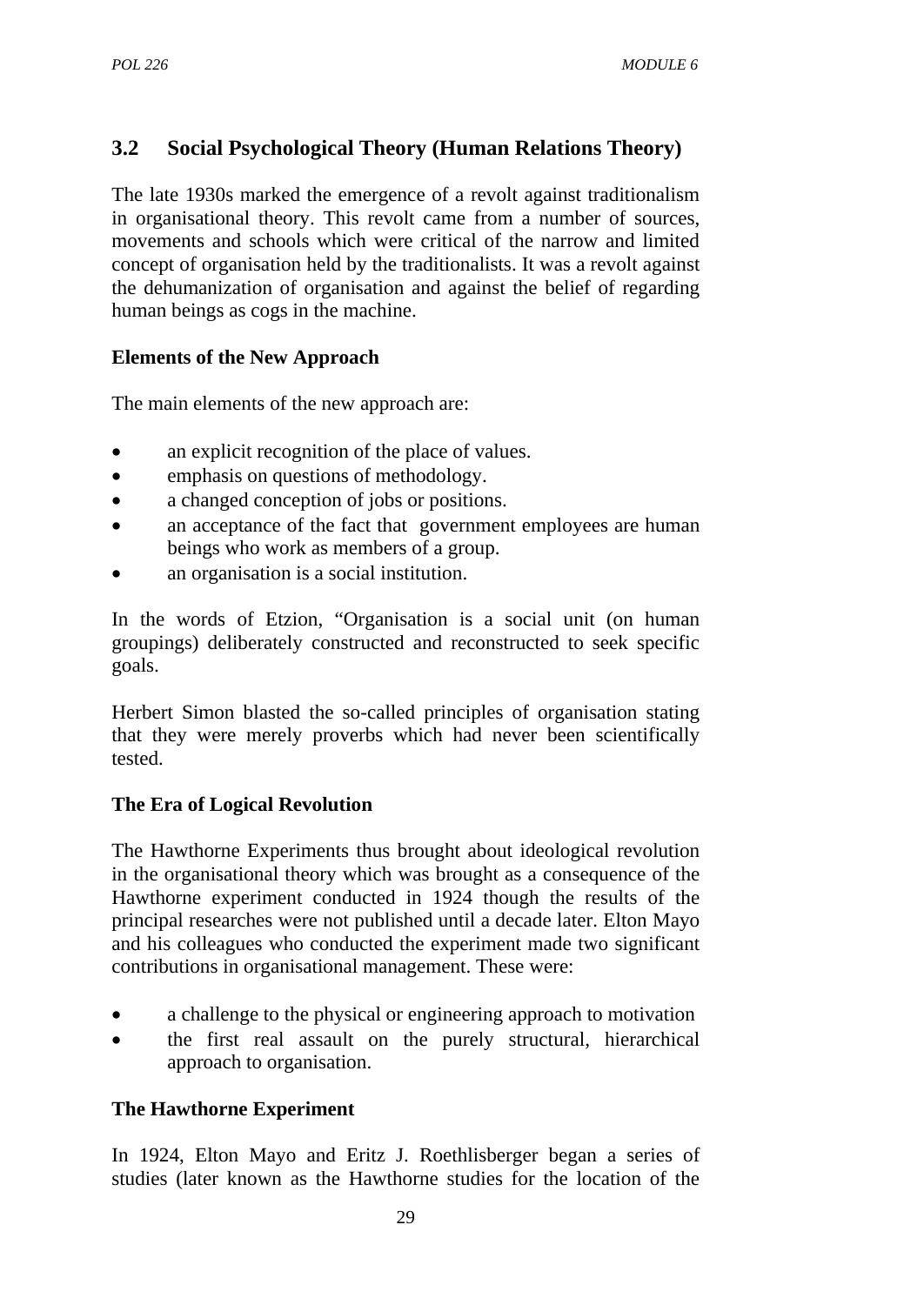plant) of working conditions and worker behavior at a Western Electric factory. Their experiment was predicated on the then-plausible Taylorian hypothesis that workers would respond like machines to changes in working conditions. To test this hypothesis, they intended to alter the intensity of light available to a group of randomly selected workers. The idea – that when the light became brighter, production would increase, and when the light became dimmer, production would decrease – is all very commonsensible, of course. The workers were told they would be observed as an experimental group. The lights were turned up and production went up. The lights were turned down and production went up.

Mayo and Roethlisberger were disconcerted. They dimmed the lights to near darkness and production kept climbing. Among the explanations of this phenomenon that later came forth were:

- human workers probably are not entirely like machines
- the Western Electric workers were responding to some motivating variables other than light, or despite the lack of it.
- they likely kept producing more in spite of poor working conditions because they knew they were being watched.

Mayo and his colleagues were so impressed by these initial findings that they ultimately conducted six other inter-related experiments over an eight-year period. Partly because of the massive size of the undertaking, the Hawthorne studies were among the most influential empirical researches ever conducted by social scientists. Most notably they produced the famous term, "Hawthorne effect," or the tendency of people to change their behaviour when they know that they are being observed. But even more important, the studies were interpreted by succeeding generations of management scientists as validating the idea that unquantifiable relationships (or human relations) between workers and managers, and among workers themselves, were significant determinants of workers' efficiency.

#### **Criticism of the Hawthorne Experiment**

A reinterpretation of the Hawthorne data, using statistical techniques that were unavailable to Mayo and Roethlisberger, has undermined the original human relations interpretation. An important analysis of the data concluded that human relations were not the reasons behind workers efficiency, but rather such traditional motivators as managerial discipline, fear (in the form of repression), reduction of fatigue (the experimental groups were given rest periods), and money (the groups also were given group pay incentives) were the real reasons underlying increased productivity.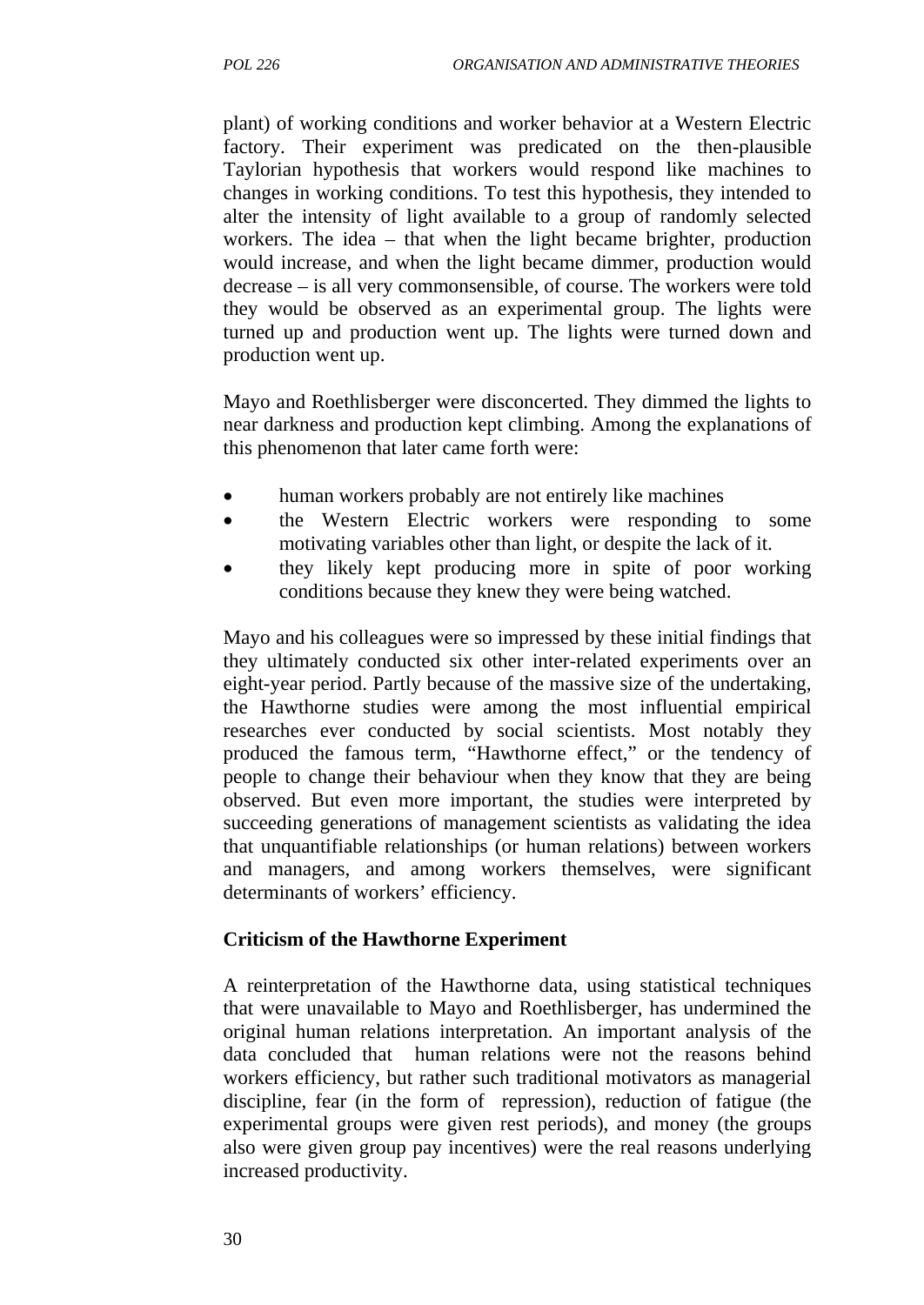#### **Significance of Hawthorne Experiment**

However, the experiment proved that people do not respond in any predictable fashion when physical or environmental incentives are applied. In other words, motivation cannot be engineered. Organisation is a social institution and the persons working therein are social beings. They can work most efficiently if they are provided with humane conditions of work. In the words of Roethlisberger, "Too often we try to solve human problems with non-human tools and in terms of nonhuman-data. It is my simple thesis that a human problem requires a human solution. A human problem to be brought to a human solution requires human data and human tools."

As Henri Fayol admirably stated, "if we could eliminate the human factor, it would be easy enough to build up an organisation, any one could do it if they had some idea of the current practice and had the necessary capital. But we cannot build up an effective organisation simply by dividing men into groups and giving them functions, we must know how to adapt the organisation to the requirement of the case and how to find the necessary men and put each one in the place where he can be of most service."

The essence of this theory lies in its dominant emphasis on people, on human motivation and on informal group functioning. The theory rejects institutionalization. It lays more emphasis on the day-to-day informal functioning of the structure. It considers it more important and indicative than the charts and maps. As such, for analysis and solution of the organized problem, it is imperative to comprehend the multidimensioned nature of man. Therefore, the Hawthorne studies marked the beginning of the study of human relations as we know it today.

# **3.3 Difference between Formal and Informal Organisation**

The above analysis shows that the major difference between the formal and informal organisation is that the former has officially prescribed goals and relationship, whereas the latter does not follow this set pattern or relationship.

Argyris points out four major areas of difference between the two.

#### i**. Interpersonal Relations**

In the formal organisations, relationships are prescribed, but in informal organisations, relationships develop on their own according to needs and prevalent situations.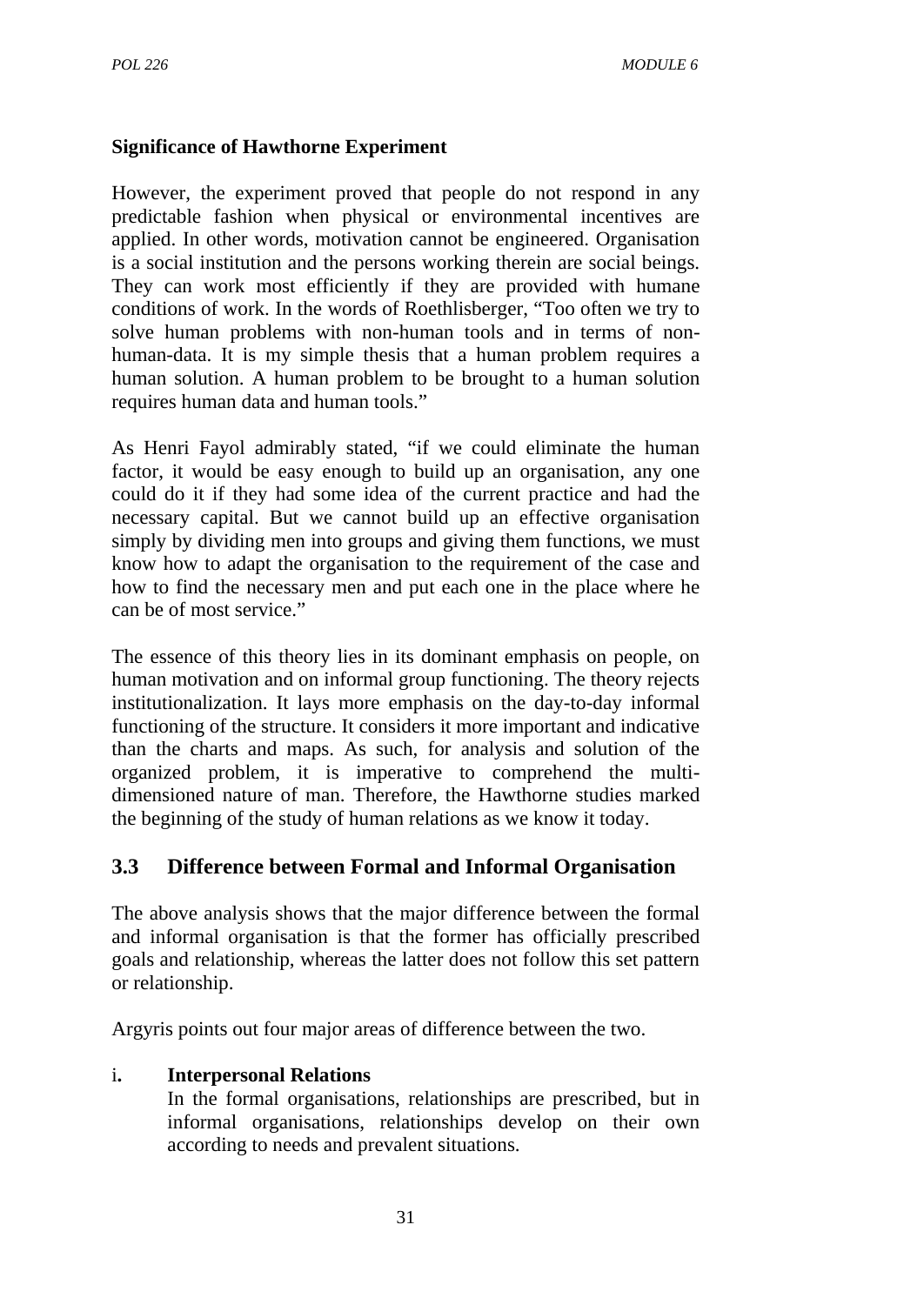#### ii **Leadership**

The formal organisation designs its leadership structure, or in other words, leadership is assigned to a particular individual. However, in the informal organisation leaders emerge themselves or are chosen by the members of the organisation.

#### iii **Behavioural Control**

Behaviours of employees in a formal organisation are controlled by means of reward and punishment while informal groups control members by fulfillment of their needs.

#### iv **Dependency**

In the formal organisation, subordinates are more dependent on their leaders because of their capacity to reward and punish. This dependency is rather missing or less in informal groups.

Benefits of informal organisation. Keith Davis points out certain practical benefits that can be derived from the informal organisation:

- it blends with the formal organisation to make a workable system for getting the work done.
- it lightens the work-load of the formal manager and fills in some of the gaps of his abilities.
- it is a very useful channel of communication in the organisation.
- its pressure encourages a manager to place and act more carefully than he would do otherwise.

# **4.0 CONCLUSION**

From the study of the above two theories, it is difficult to say which of them is complete and entirely satisfactory. In fact, both theories are inter-dependent in so far as the inaccuracies of the formal organisation theory can be corrected by the informal organisation theory. It would take time before we can work out a single theory of organisation. As Dimock and others have pointed out, "the problem of the student of organisation is to create a unity out of what would otherwise be a confusing duality. The obvious challenge to the present generation is to work out a single theory of organisations whereheretofore there have been two."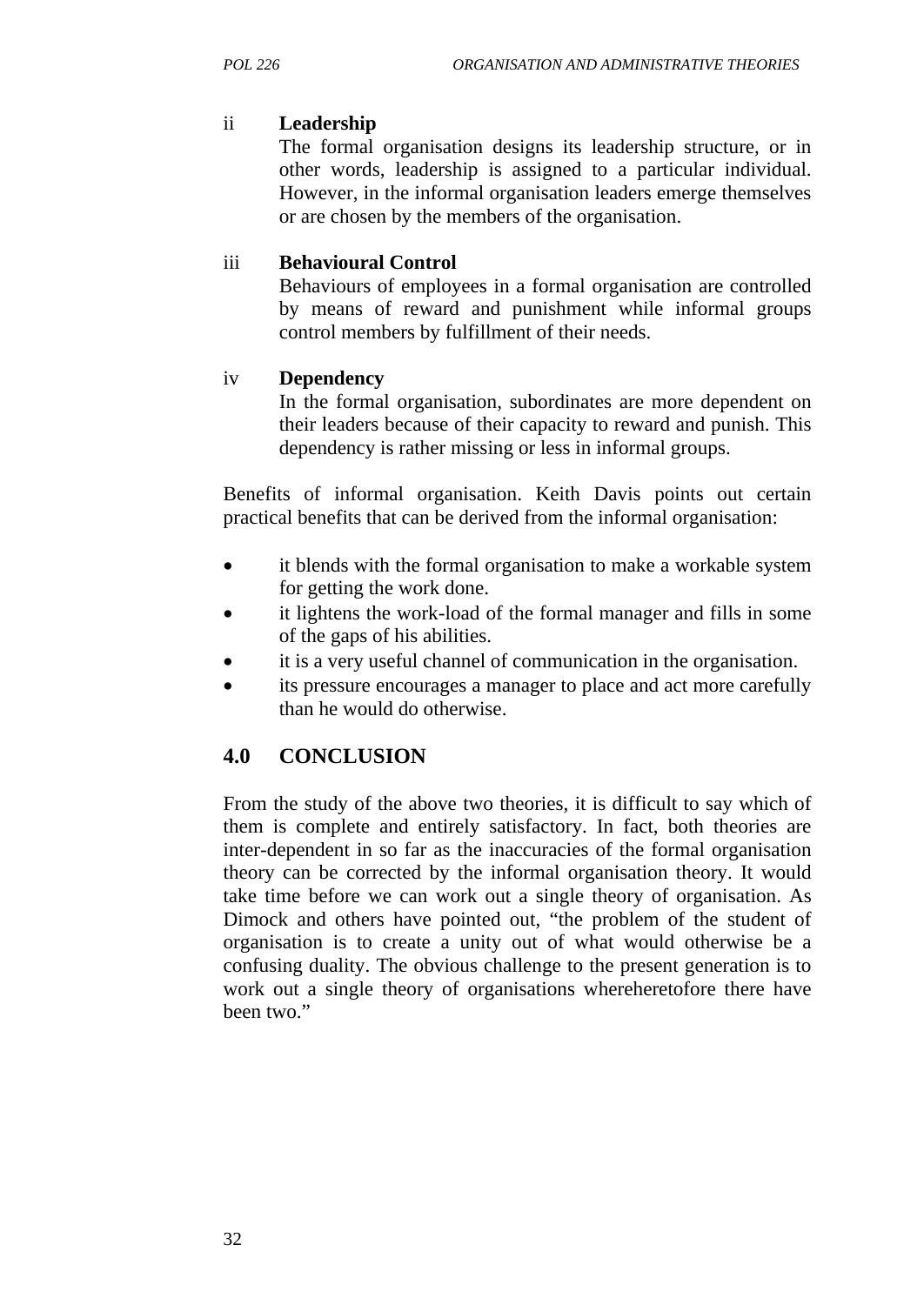# **5.0 SUMMARY**

It may therefore be summed up that it is not easy to build up an organisation without having to face some very technical problems. As Roethlisberger rightly pointed out, "too often we try to solve human problems with non-human tools and in terms of non-human data. It is my simple thesis that a human problem requires a human solution." Hence, we must bear in mind that any attempt to solve human problems without considering the human factor might prove abortive. Afterall, an organisation is a group of people of different mind-sets and environments.

# **6.0 TUTOR-MARKED ASSIGNMENT**

- 1. What were the significant contributions made by Elton Mayo and his colleagues in organisation and management?
- 2. Explain the Hawthorne Experiment
- 3. What is the effect of the Hawthorne experiment?
- 4. Hawthorne studies marked the beginning of the study of human relations as we know it. Elucidate.

# **7.0 REFERENCES/FURTHER READING**

- Ekhator, Victor Eghe. (2002). *Rudiments of Public Administrator* Kaduna: Joyce Graphic Printers and Publishers Co.Argris, C. (1956).
- Nicholas, Henry. (2006). *Public Administration and Public Affairs*. New Delhi: Prentice-Hall (P) Ltd.
- Saunders, Harod. (1944). *Diagnosing Human Relations in Organisation*. A Case Study of Hospital. New Haven: Yale University Press Urwick, C.
- Singh, K.R. (1944). *Element of Public Administration*. NY: Harper and Row.
- Tonwe D.A. (1998). *Public Administration*: An Introduction. Ibadan: AMF17OP Book Company.
- Vishnoo Bhagwan and Vidya Bhushan. (2006). *Public Administration*. New Delhi: S. Chand and Company Ltd.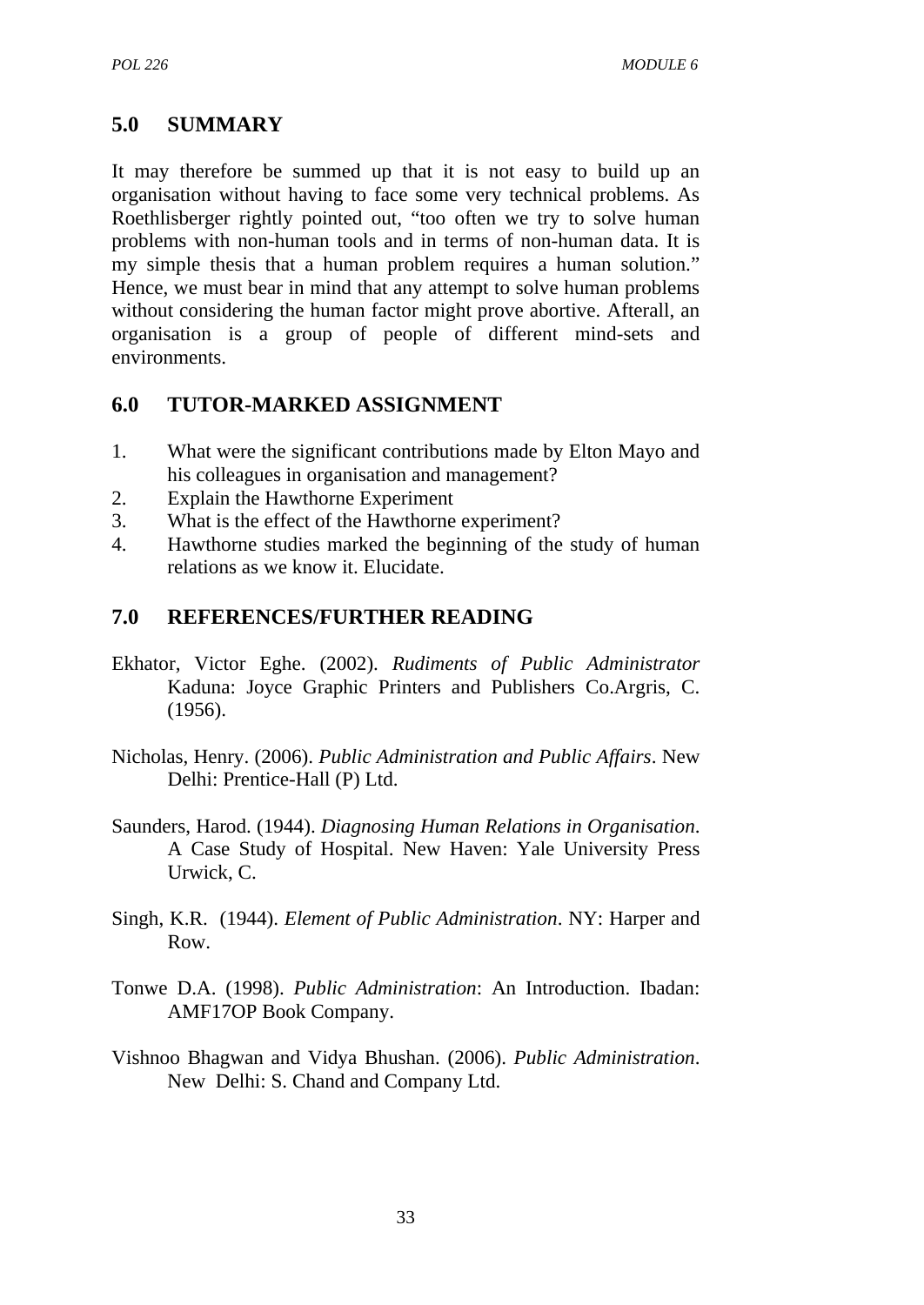# **UNIT 4 BASES AND PRINCIPLES OF ORGANISATION**

#### **CONTENTS**

- 1.0 Introduction
- 2.0 Objectives
- 3.0 Main Content
	- 3.1 Bases of Organisation
	- 3.2 The Hierarchy or the Scalar Process
	- 3.3 Span of Control
	- 3.4 Unity of Command
- 4.0 Conclusion
- 5.0 Summary
- 6.0 Tutor-Marked Assignment
- 7.0 References/Further Reading

# **1.0 INTRODUCTION**

Before we build up an organisation, it is very essential to know the basis on which the work should be divided. Analyses of organisations reveal that they are normally organised on four principles:

- Function or purpose
- Process
- Clientele or community, and
- Area or place or geography.

#### **2.0 OBJECTIVES**

At the end of this unit, you should be able to:

- explain different bases of organisation
- list the principles of organisation
- the isolation of the principles would lead to disorganisation, inefficiency and waste in administration. Elaborate
- explain why no single basis is adequate.

# **3.0 MAIN CONTENT**

#### **3.1 Bases of Organisation**

#### • **Function**

When an organization is built upon the basis of the nature of functions to perform, it is said to be modern. Governments should follow the functional principles because they are useful in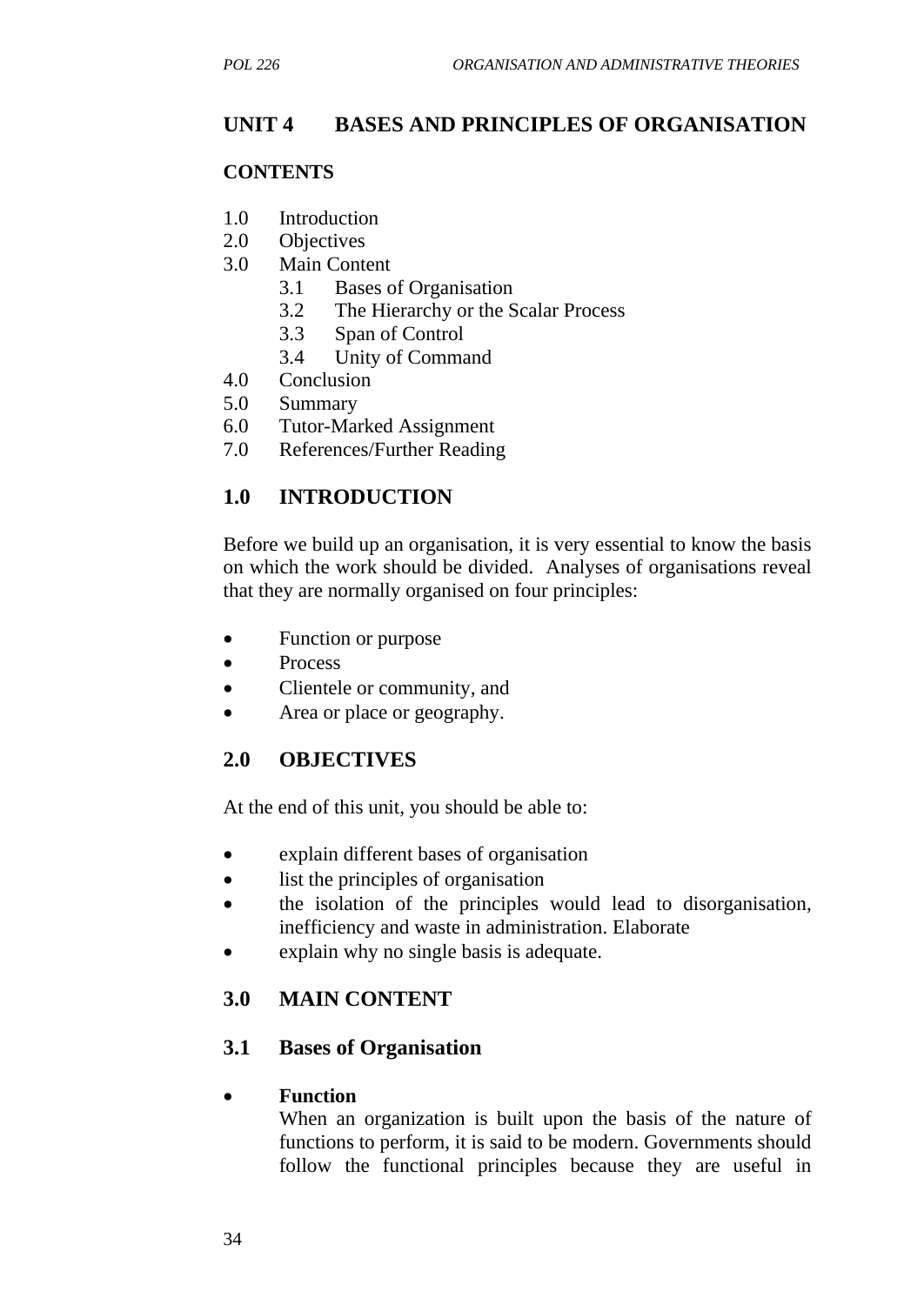rendering comprehensive service to the people in Nigeria. Many departments of the central government e.g. Health, education, defence, labour and employment etc. are organised based on this principle.

#### • **Process**

Process is a technique or primary skill of a specialised type. Engineering, Accounting, etc, are examples of process. When an organisation is built upon the nature of activity, more or less specialised, it is said to have been organised on process or professional principle. This principle is seldom looked with favour in organising administrative departments of national governments. We have certain departments of the Central Government which are organised according to this principle, such departments are, Ministry of Land, Works and Housing, Science and Technology, Information and Culture etc. It is important to remember that only the more important processes or professional skills constitute the basis of departments.

If the departments are organized on the basis of process, full use can be made of the machinery and costly equipment, division of labour and specialization of function can take full shape, activities of all persons performing similar work can be properly coordinated and lastly, the career service will be better established. On the debt side, the system will kill the objectives for which the administrative machinery is created and a rigid professionalism and routine will mar the efficiency of the administration.

#### • **The Clientele or Community Principle**

Where the administrative work is organized on the basis of the clientele, i.e the class or classes of people for whom it is meant, the department so organized is said to be based on the clientele principle. Clientele means the body of persons to be served. Hence, if a department is organized to deal with a class or community or communities, it is called department based on community principle. Example of such departments, are; Rehabilitation, Nomadic Education, Ecological departments, etc.

#### • **Geographic Principle**

Where the wings of the department are spread over a wide area and there is decentralisation in the conduct of its administrative business, it is said to be organised on geographical or area principle. Therefore, since the government cannot conduct the whole of its business from a single place, naturally, it has to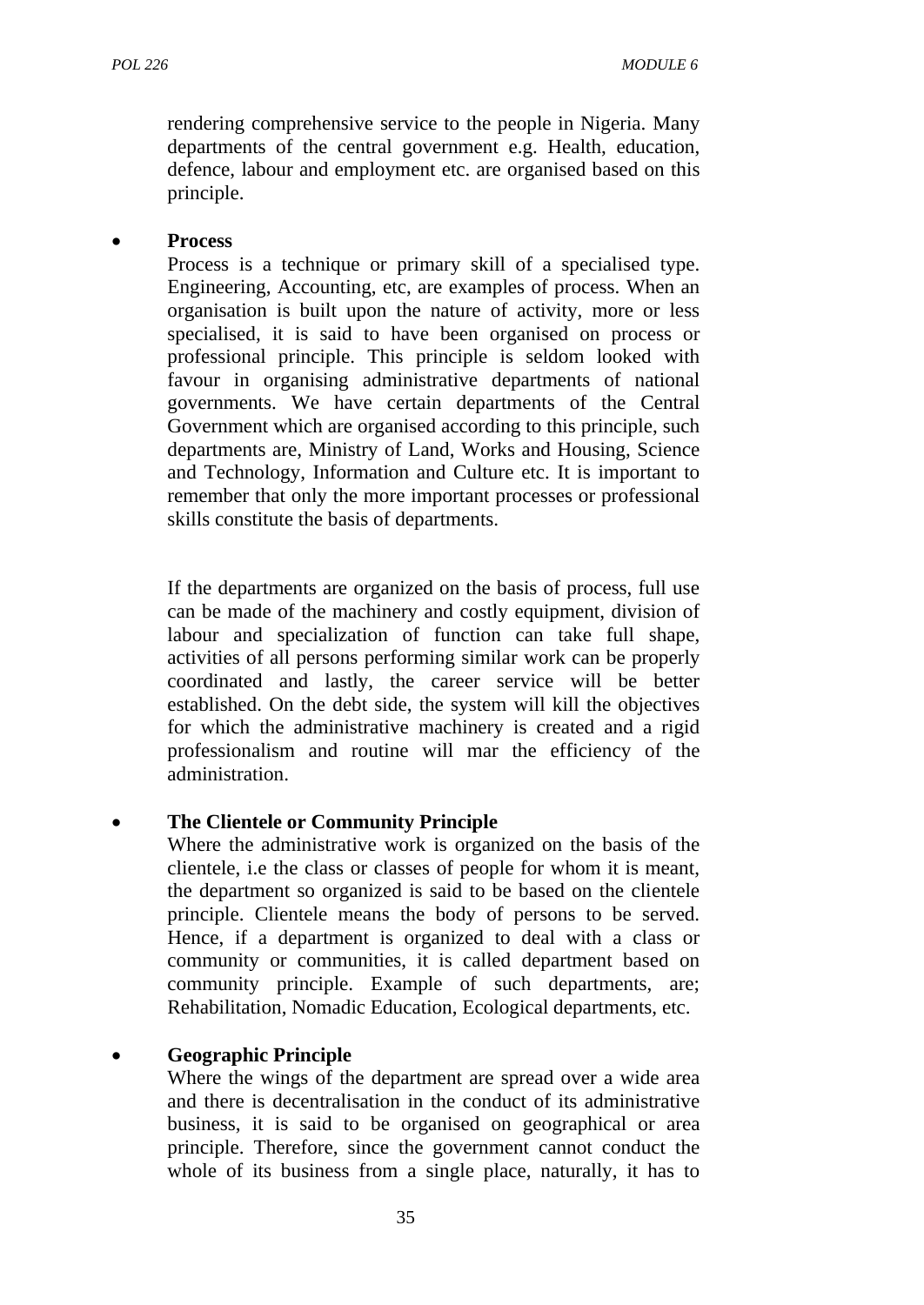decentralise many of its departments and locate them in different parts of the territory. Examples of such departments include the Ministry of Foreign Affairs, Nigerian Missions abroad, state offices of the National Directorate of Employment etc.

No single basis is adequate No single principle can be said to be complete in it and if we look at the structuring of various organisations, we will find that not one but almost all the four principles have been at work. Advising a committee of the U.S. Congress, the Brookings Institution said:-"No single factor can be utilized throughout an entire organisation. One factory may help us to decide at one point, elsewhere another factor may be balanced against another. For some functions and some agencies there may be one best course of action. A clause maybe, presented between alternatives, one as desirable as the other.

#### • **Basic Principles of Organisation**

In the process of organisation building and working, there are some important concepts or principles, as some writers prefer to refer to them, which no large scale organisation can afford to overlook. While writers are not unanimous on the exact number of these operational concepts or principles as well as the exact form in which they should be applied in organisations, there is no disagreement among writers as to their functioning. The important concepts or principles in this regard include hierarchy, unity of command and span of control.

# **3.2 The Hierarchy or the Scalar Process**

The literal meaning of hierarchy is the rule or control of the higher over the lower. Concretely, a hierarchy means a graded organisation of several successive steps or levels, in which each one of the lower levels is immediately subordinate to the next higher one and through it, to the other higher steps right up to the top. White remarks that, "Hierarchy consists in the universal application of the superior-subordinate relationship through a number of levels of responsibility reaching top-tothe-bottom of structure." It is a method whereby the efforts of many different individuals are geared together. In every large-scale organisation, there are a few who command and there are others who are commanded. This results in the creation of superior-subordinate relationships through a number of levels of responsibility reaching from the top down to the bottom of an organisation.

A pyramidical type of structure is up while Mooney and Reily call it the "Scalar Process." In the words of Mooney, "A scalar means a series of steps, something graded. In organisations it means the grading of duties,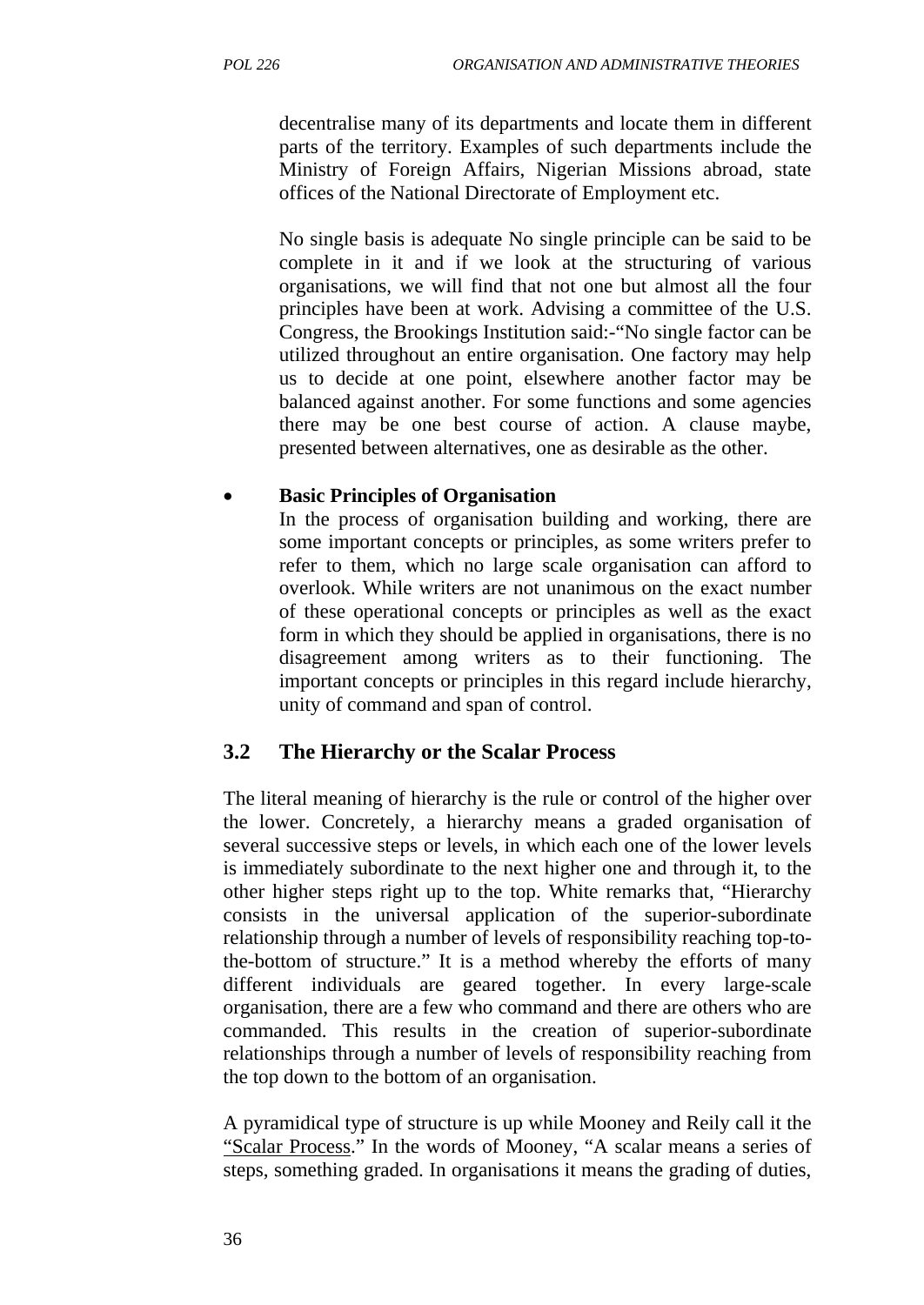not according to different functions, but according to degrees of authority and corresponding responsibility. For convenience, this phenomenon of organisation is called the scalar chain. Whenever we find an organisation of the people related as superior and subordinate, we have the scalar principle. This chain constitutes the universal process of coordination through which the supreme co-ordinating authority becomes effective throughout the entire structure."

The structure and functioning of a hierarchical organisation is illustrated below in a simple diagram.



B is subordinate to A, C is subordinate B, but C is also subordinate to through B. If A has to order anything to C, it must come through B, and if C has to say anything to A that must go through B. In the same manner, D is subordinate to C, but he is also subordinate to B and A. Thus, like a chain, the line of authority runs upwards and downwards. As such, F cannot approach A directly. He will have to go through E,D, C and B and vice versa. In fact, all instructions or communications should go through "proper channel" that is, through the immediate superior to the top officer.

The need for the scalar system is felt for two reasons:

- the division of work into its most economic parts, that is, pursuant to the task which has been so central to managerial philosophy
- the patterns of integrating the voluminous behaviours and actions of the specializations into one combined effort.

The Basic Features of a Hierarchical Structure are:

- a person will have only one immediate superior from whom he will receive orders.
- a person will not receive orders from a person of lower status
- no intermediate level shall be skipped over in the dealings of the people at the top with those at the lower level or vice versa.
- a person who is given responsibility and task will have authority commensurate with his responsibility.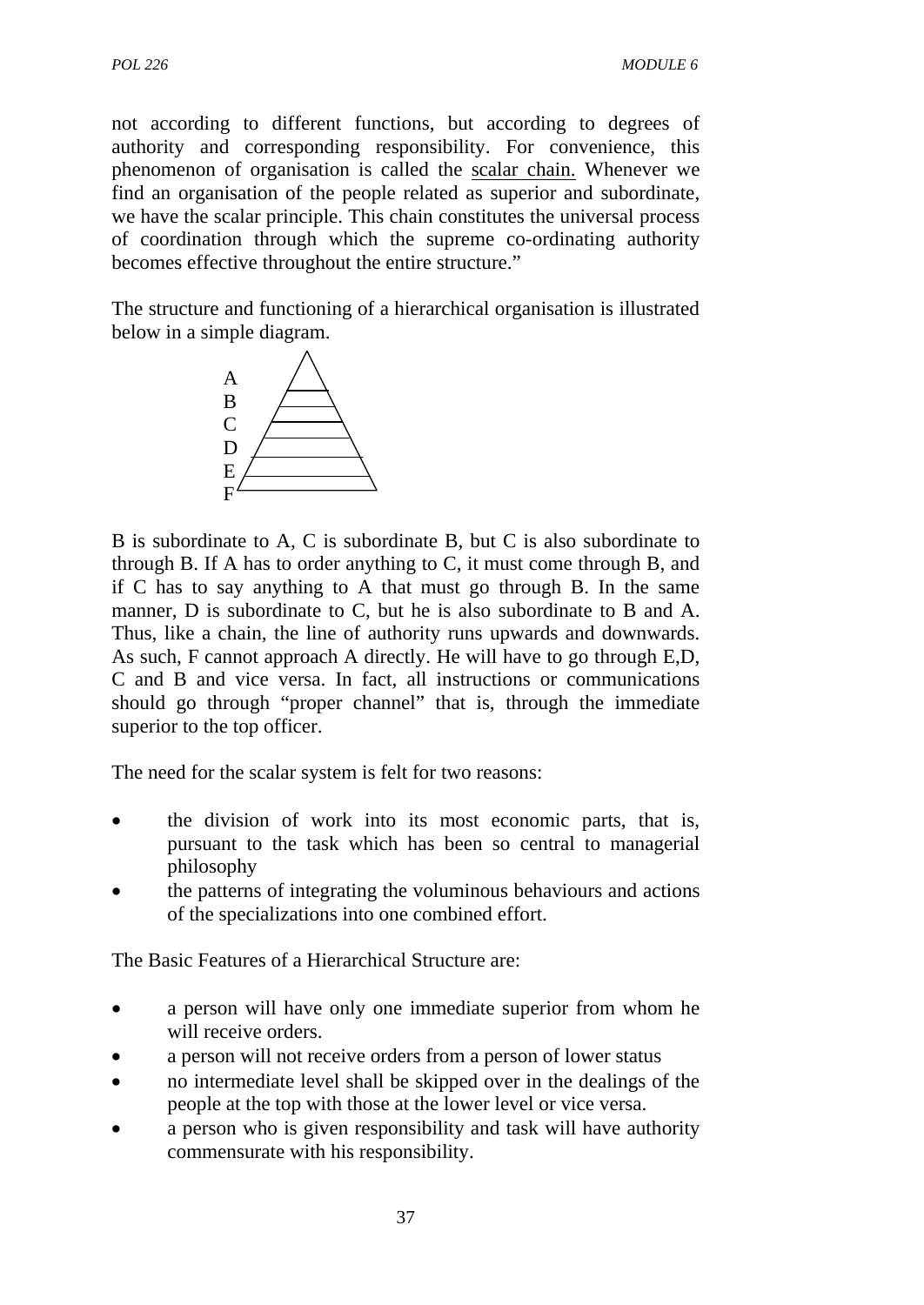From the above features, it follows that in the scalar system, authority, command, and control descend from the top down to the bottom step by step. The secretary of a department will deal with the joint secretary who in turn shall deal with the deputy secretary, who further shall deal with the section officer who in turn shall deal with assistants, etc. Similarly, the line of upward communication shall be exactly the same when section officer deals with the higher officers.

### **Functions of the Principle of Hierarchy**

Regarding the functions of this principle, it is necessary to list out the functions as presented by White:

- it is the channel of command. It is the most important channel of communication, down and upward along which flow information, advice specific instructions, warnings, and commendations
- it is the channel for the Delegation of Authority. It shows a sequence of related centres for decision-making and that eliminates congestion in the dispatch of business by closing out much of it in the lower levels. It is the line of review of such decisions where appropriate, and the line of appeal by citizen against controversial decisions
- it is the channel of internal control of fiscal accountability of disbursing officers
- it is a means of clarifying responsibilities and work relations. In short, the linkage of civilian officers in a chain of command and responsibility is the main two-way high way along which public business travels endlessly in stream.

### **Merits and Demerits of Scalar Principle**

The advantages of the scalar system need no emphasis. It is almost indispensable for every large-scale organisation. Mooney observed that "The supreme co-ordination authority must rest somewhere and in some form in every organisation. It is equally essential to the very idea and concept of organisation that there must be a process, formal in character, through which this co-ordinating authority operates from the top and throughout the entire structure of the organised body":

scalar system serves as an instrument of integration and coherence in an organisation. It binds together the various units and divisions into an integrated whole. It acts as a link which joins the various sections of an organisation most harmoniously. Since no organisation can function effectively or produce team work unless its various units are integrated into a coherent whole, the scalar principle is a universal necessity of all organisations.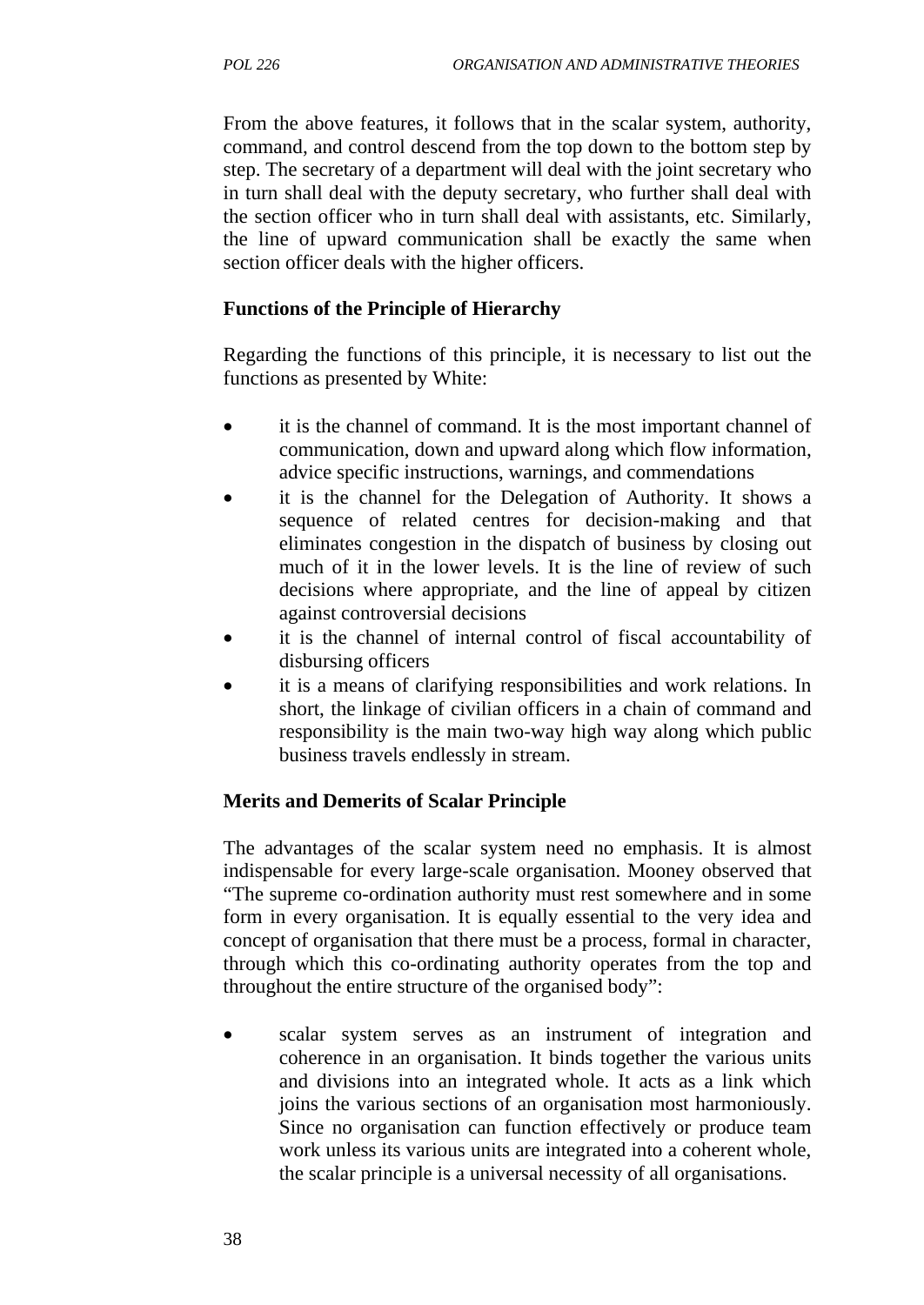- it enables us to fix up responsibility at each level and at each post in an organisation. Everybody knows what his position and responsibility are in the organisation and to whom he is to account for his work.
- it serves as a channel of communication, both upwards and downwards. It makes clear to every official with whom he is to deal. It gives effects to the proper channel and method of dealings. Everything has to move through proper channels. Through it, everyone in the organisation ought to know about the action proposed or action taken from the relevant quarters, duly and automatically.
- it simplifies the procedure of file movements.
- it helps to decentralize decision-making and prevent congestion of business at the top. Through decentralization and division of labour, it ensures greater precision and efficiency in administration.

Work is divided at the different levels of the hierarchy. Thus, important matters of policy and general direction are concentrated at the higher levels. Detailed supervision and control are delegated to the middle levels and the actual operations are left to the rank and file. It protects the chief executive and higher officers from being overwhelmed with details.

In the words of L.D. White, "It is the channel of command. It is the principal channel of communication downward and upward, along which flow information, advice, specific instructions, warnings and commendations. It is the channel for the delegation of authority. It establishes a sequence of related centres for decision-making and thus prevents congestion in the dispatch of business by closing out much of it in lower levels. In short, the linkage of civilian officers in the chain of command and responsibility is the main two-way highway along which public business travels in an endless stream".

### **Demerits of the Scalar Principle**

The main demerit of the scalar system is that it makes the administrative decisions a dilatory process. It adds circumlocution to the already cumbersome procedures of large scale organisation. A file must pass through proper channels however urgent the matter may be and however ignorant immediate officials may be about that matter. It is usually seen that the immediate officials pass on the files to the higher officials by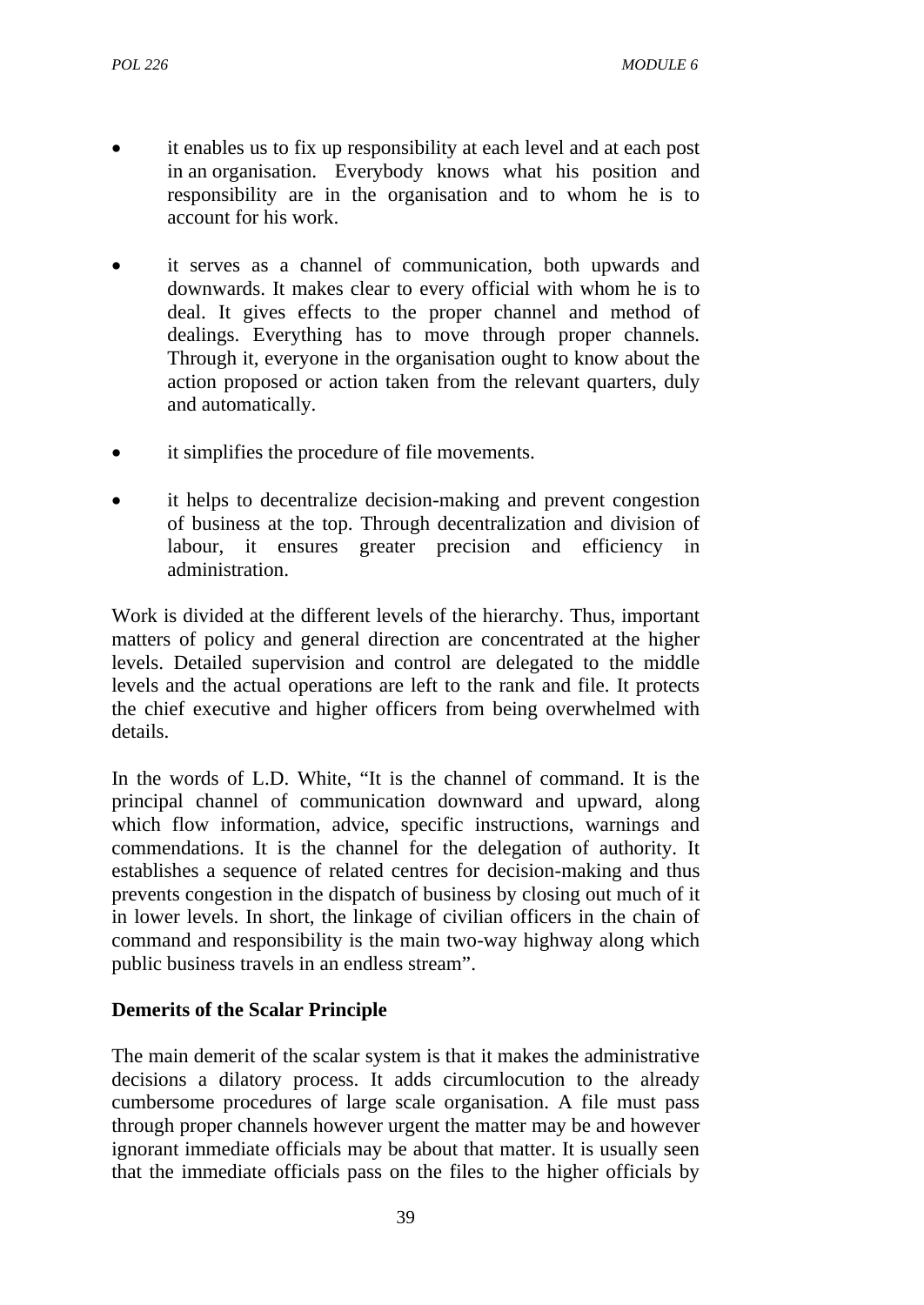simply initiating the forwarding letters and with the remarks "For others please" this results in undue delays in making decisions.

To eradicate this defect, management should adopt the file-jumping system. The file-jumping system would help to skip over the immediate levels in the hierarchy and to make the files reach the decision-making authority directly.

The principle of hierarchy is also being criticized on the grounds that it does not contribute to mutual relations, either in the inter-organisational relations or in the inter-personal relations in administration. This might even promote a class system in the bureaucratic set-up.

In order to do away with the first defect it is necessary that there should be short cuts. One is to throw a bridge across the formal lines of authority of the hierarchy so that subordinate officers in one department or section may have conflicts directly with their opposite numbers in another department. We can conclude with the words of Urwick, "Every organisation must have its scalar chain just as every house must have its drain but it is unnecessary to use this channel frequently as the sole means of communication, as it is unnecessary to pass one's time in the drains".

## **3.3 Span of Control**

By span of control, we mean the number of subordinates which a superior officer can effectively supervise, direct and control. The problem of span of control is a natural out-flow of the principle of scalar system. As we studied earlier, scalar organisation involves a number of tiers or steps one above the other in an organisation, each step being headed by a single person. Now the question arises as to how many persons should work under his control and supervision at that particular level. This problem of fixing the number of subordinates is a problem of span of control, and is related to the psychological problem of span of attention. It goes without saying that none among us can attend to more that a certain number of things or a certain number of persons. In other words, we can say that our span of attention is limited. This limited control is partly a matter of the limits of knowledge and partly due to the units of time and energy.

### **Some Discrepancies**

There are divergent views concerning the number of persons a supervisor can control. Sir Ian Hamilton fixed the limit at 3 to 4, Urwick at 5 to 6 at higher levels and 8 to 12 at lower levels. \*Graicunas, who gave us the principle of span of control, felt that while the number of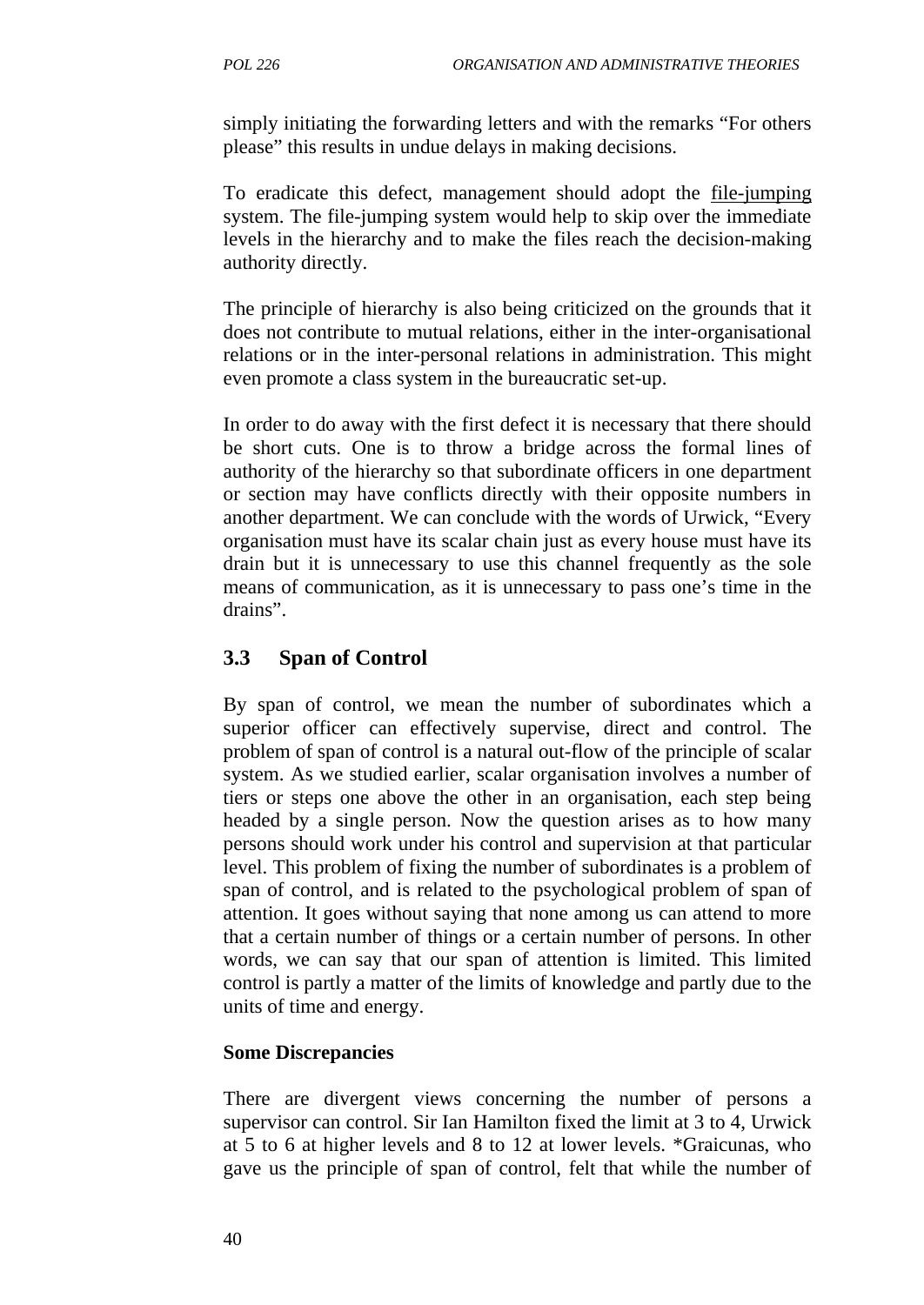individuals/subordinates increases by arithmetical progression, the resultant increase in the network of relationships is by geometrical progression. Thus, if a superior adds a sixth to his five subordinates, the additional assistance he can obtain is only 23% but the increase in his supervision may amount to over 100%. The reason is that the chat he has, to be supervised is not only the individual subordinates, but also the numerous permutations and combinations of their mutual relationships. So, a span of control universally exists and it cannot be exceeded without the danger of a breakdown.

However, there is no universally applicable span of control. The span of control to be applied varies with individuals and circumstances. In fact, this problem is extremely elusive and it shall take years of research before we can find its exact solution. At the present, we can only discuss some of the factors which are determinants of the degree of span of control. These factors are: (i) Nature of work, (ii) Leadership (iii) Age of the Agency and (iv) Location of the organisation unit.

## • **Nature of Work**

Where the nature of work is of routine, repetitive, measurable and homogenous character, the span of control is more than when the work is of heterogeneous character, for example, it is easier to supervise a large number of typists because of the measurable nature of their work but this will not be so if the nature of work is of intellectual type.

### • **Leadership**

The span of control increases or decreases depending upon the qualities of the superior. If he is intelligent, shrewd and tactful, he can supervise a large group of persons but if he is weak and floppish, he may not be in a position to supervise even a few people effectively. It must also be pointed out that much depends on the competence and caliber of the subordinates also, if the latter are untrained and incompetent, they are liable to make mistakes and hence need closer supervision.

#### • **Age of the Agency**

Supervision is easier and the span of control increases if the organisation has been in existence for a long time. In long established organisations, precedents take firm roots and work goes on smoothly. In newer organisations, new problems emerge constantly which very often requires reference to the bosses.

### • **Location of the Organisational Units**

Supervision becomes very easy if the subordinates work in the same building with the supervisor but if they work in different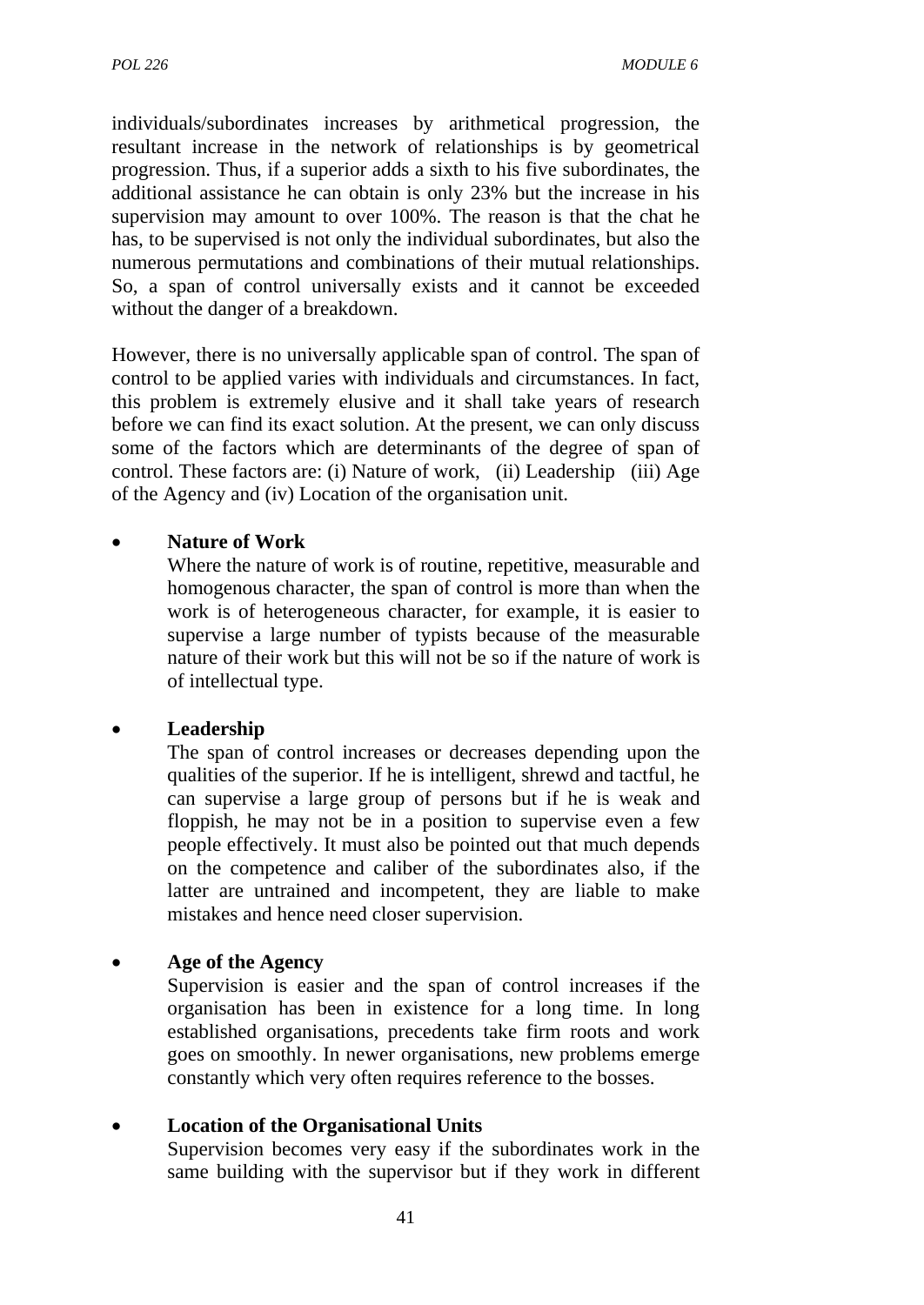buildings or at a distance from the supervisor, supervision becomes difficult because he might not see them face-to-face constantly. Hence, lack of Hawthorne effect.

## **3.4 Unity of Command**

Unity of command is the principle of organisation which stipulates that each employee in a subordinate level should be accountable to the next higher level and only to one superior. In other words, no employee should be subjected to the orders of more than one superior officer.

However, the term unity of command has three different interpretations:

- It means that all the units of an organisation should be integrated under the unity of one head, a president, a secretary or a body of officers.
- It means that there should be only one person and not a body of persons at the apex of an organisation, and all lines of authority should concentrate in his hand. This interpretation is somewhat allied to the military terminology where all communications go through the line of command, or through the proper channel.
- It refers to a situation whereby no individual subordinate should be answerable to more than one immediate superior.

An examination of the above three interpretations would reveal that it is the last interpretation which has been widely accepted. This is because the other two interpretations do not really bring out the meaning of the term- "Unity of Command."

If we take unity of command to mean what is said (a) above, it becomes incompatible with independent or autonomous units of organisations, like the Independent Regulatory Commissions, Civil Service Commission; Pilgrims Welfare Board, Pensions Board etc.

Unity of command, therefore, means that each individual employee shall have only one as his boss and shall receive orders only from him. If he gets orders from more than one officer, it may become difficult, nay impossible, for him to discharge his duties. He will be put in a very awkward position if he receives conflicting orders from his superiors. The superiors too can be put to hardship because the subordinate employee can easily play off one superior against the other. All these may result in confusion and chaos in administration. Responsibility can be fixed up only if we know where authority rests and this is impossible if the authority is divided.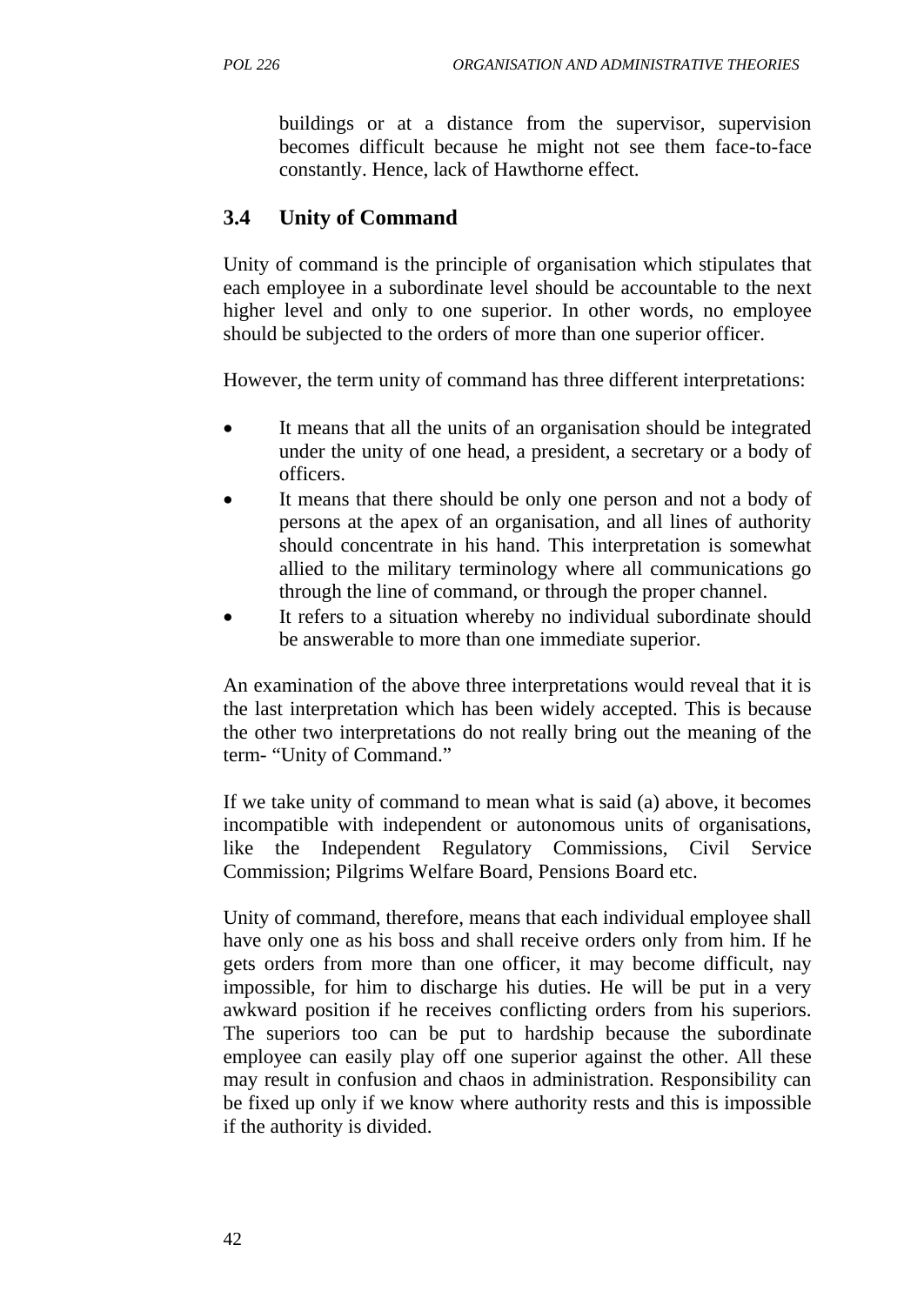On theoretical grounds, the principle of unity of command seems unassailable but, in practice, we find significant exceptions to this principle. It is usually seen that individual employee, particularly in the professional fields, is subject to a dual command. He gets orders not only from the administrative side but also from his professional or technical side.

F.W. Fayol, the father of the Scientific Management movement, rejected the principle of the unity of command and substituted it by functional direction and supervision. He believed that each worker's productivity or efficiency increases if he gets specialized and expert supervision in respect of each function that he performs. According to his scheme of things, he recommended eight foremen or supervisors, for each individual worker.

Whom he called:

- the gang boss
- the speed boss
- the inspectors
- the repair boss
- the order of work and route clerk
- the instruction card clerk
- the firms and cost clerk, and
- the shop disciplinarian

The first four supervisors would personally help the men in their work, each supervisor helping in his own particular line or function, and the other four supervisors and instructions in writing. Taylor advocated this set-up for the industry but it has made its way in the public administration also. This is on account of the fact that the governments of today are taking to more economic and technical experts than general administrative supervision.

John D. Millet also has rejected the principle of unity of command.

The question now is, should we conclude that the principle of unity of command is broken down as far as public administration is concerned? This is certainly not so if we look a little deep into the issues and examine the situation carefully. Unity of command is not violated if an employee gets order from two supervisors in respect of different issues or aspects of issues under his charge. It is broken only if he gets orders from two different sources regarding one and the same issue. Even in the technical departments, the last word lies with the administrative chief who has the power and authority to overrule the technical experts.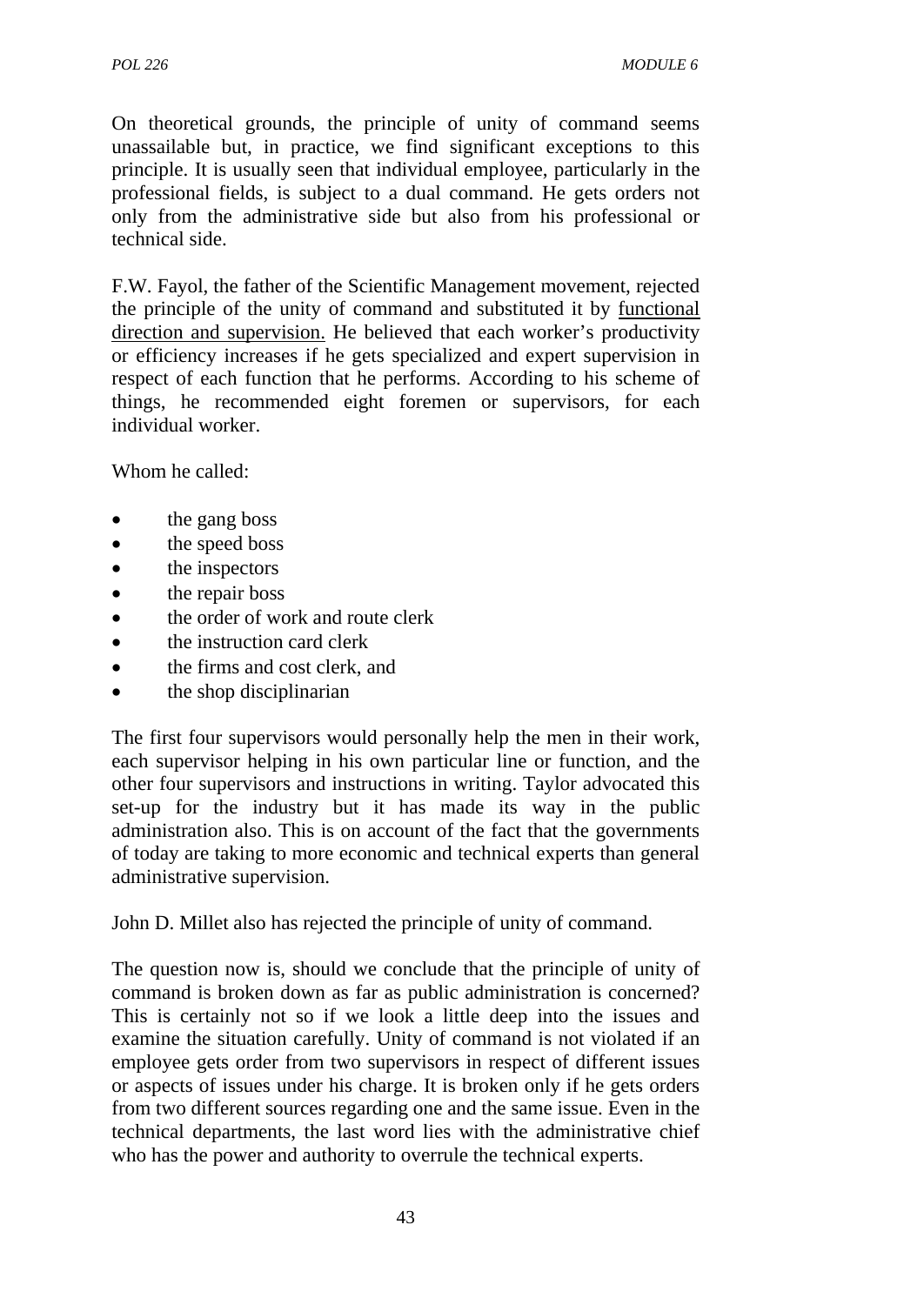## **4.0 CONCLUSION**

For the student of public administration, the study of the formal organisation is as important as the study of the informal aspects of organisation. This is evident from the fact that no organisation can be fully understood by only studying its formal aspect. A realistic picture of how organisation actually works can only become evident if both the formal and informal aspects of organisation are studied and properly comprehended. On the other hand, in the process of organisation building and working, there are some important concepts or principles to know. The important principles in this regard include hierarchy or scalar, span of control, and unity of command.

## **5.0 SUMMARY**

No single factor can be decisive throughout the entire organisation. One factor may help us to decide at one point, elsewhere another factor may be more helpful. At every point, one determinant must be balanced against another. On the other hand, the violation of the principles of organisation would lead to disorganisation, inefficiency and waste in administration.

#### **6.0 TUTOR-MARKED ASSIGNMENT**

- 1. What are the bases of organization?
- 2. Define span of control, and explain some of the factors that determine the degree of span of control.

### **7.0 REFERENCES/FURTHER READING**

- Ekhator Victor Eghe. (2002). *Rudiments of Public Administration*. Kaduna: Joyce Graphic. Printers and Publishers Co.
- Lambert Uyi Edigin and Aiguosatile Otoghile. (1994). *A Theoretical Approach to Public Administration*. Benin City: Nationwide Publican Bureau.
- Mooney J.D. (1970). *The Scalar Principles in William Sexton* (ed) Organisation Theories. Columbus: Charles Merrel Co.
- Nicholas Henry. (2006). *Public Administration and Public Affairs*. New Delhi: Prentice-Hall (P) Ltd.
- Tonwe D.A. (1998). *Public Administration: An Introduction*. Ibadan: AMFITOP Books.
- Vishonoo Bhagwan and Vidya Bhushan. (2006). *Public Administration*. New Dellu: S. Chaud and Company Ltd.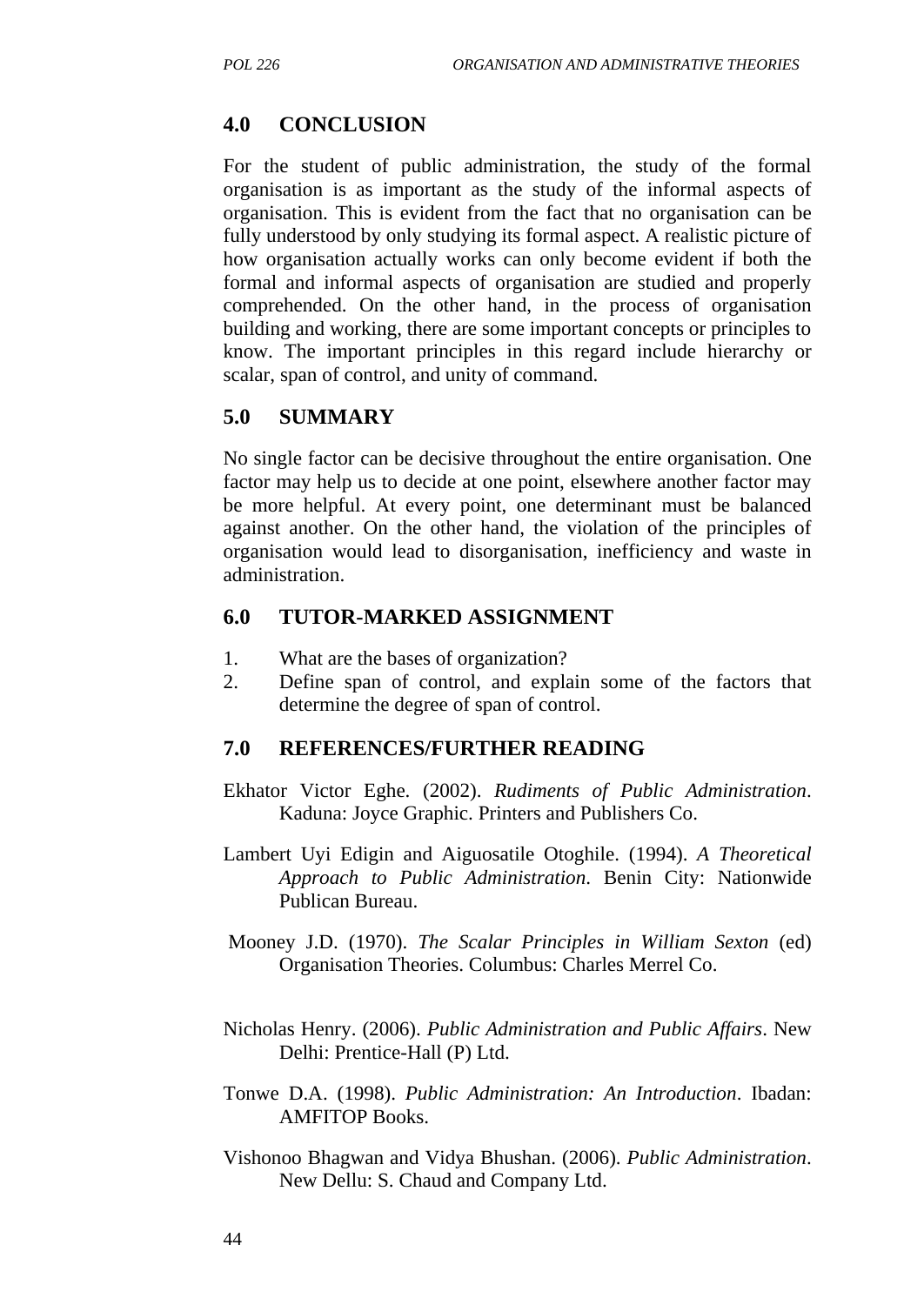# **UNIT 5 STAFF, LINE AND AUXILIARY AGENCIES**

## **CONTENTS**

- 1.0 Introduction
- 2.0 Objectives
- 3.0 Main Content
	- 3.1 Staff Agencies
	- 3.2 Line Agencies
	- 3.3 Auxiliary Agencies
- 4.0 Conclusion
- 5.0 Summary
- 6.0 Tutor-Marked Assignment
- 7.0 References/Further Reading

## **1.0 INTRODUCTION**

The traditional pattern of organising the administrative branch of the government is the departmental system. In early days, each department was a self-contained unit which could carry on all the activities which were required for its maintenance. It assumed full responsibility for all its primary and secondary operations.

But, as time advanced, the affairs of each department grew in magnitude, and complexity and the age of specialisation was reached. In the interest of efficiency and economic development, it was considered desirable that the departmental organisation should be broken into two new directions. These new directions were staff agencies and auxiliary agencies as distinct from line agencies.

## **2.0 OBJECTIVES**

At the end of this unit, you should be able to:

- the meaning and function of different agencies
- efficiency and economy as the essence of these agencies
- what constitutes the characteristic features of these respective agencies.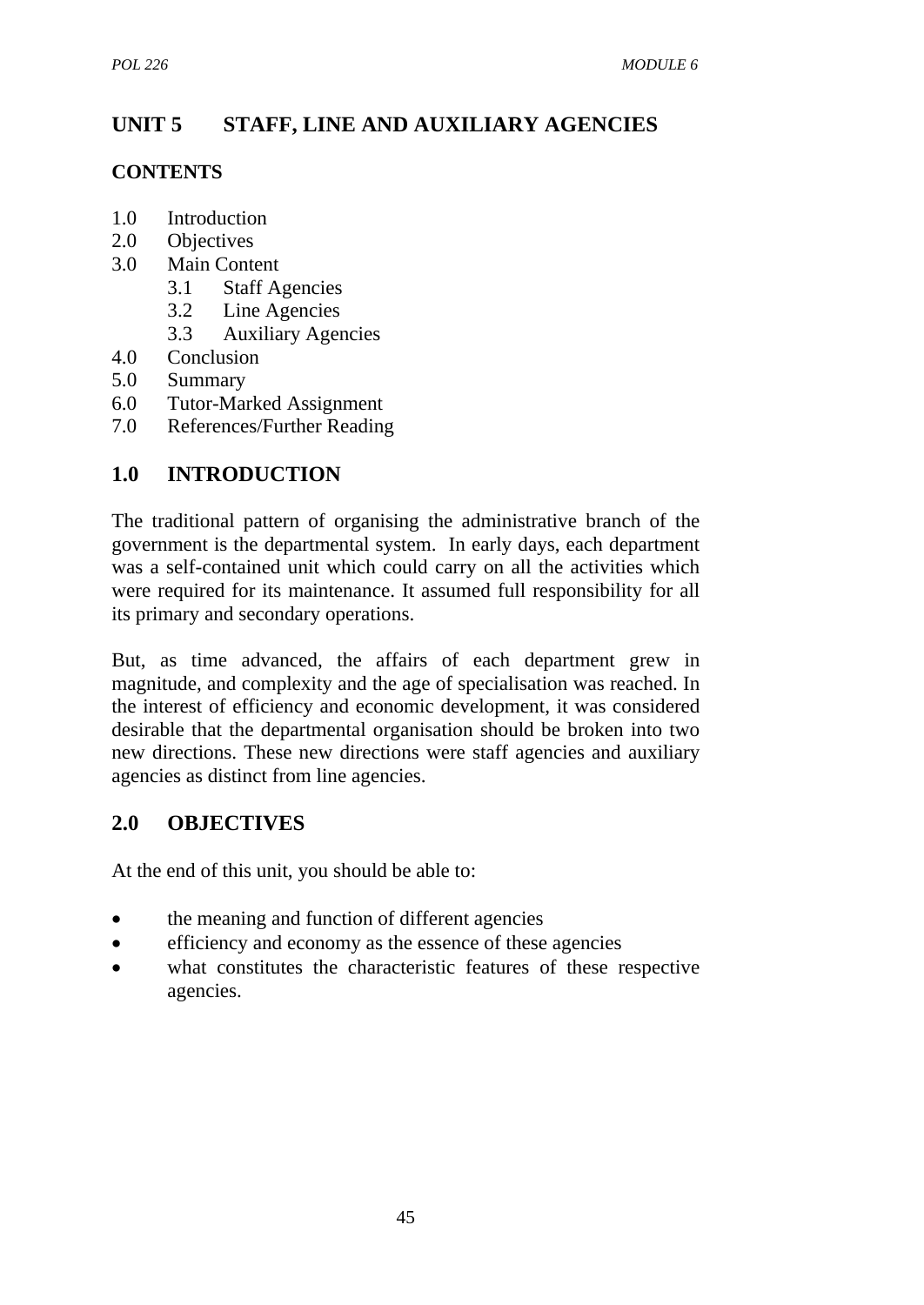## **3.0 MAIN CONTENT**

## **3.1 Staff Agencies**

**Definition:** The term staff agency has been borrowed from military terminology and commonly used in contradistinction to the term. In common usage, staff means a stick carried for support or defence. But in public administration, staff refers to such activities in an organisation which aid the head of department or the chief executive in discharging his duties. The staff aids the line by studying administrative problems, planning, communicating, advising and suggesting. It is, therefore, an expansion of the personality of the chief executive or head of department signifying "more eyes, more ears, and more hands to aid him in forming and carrying out his plans." The staff agencies take care of the problems and plans before they actually come to the chief executive. They collect the necessary data to make a decision. Then it is for line agencies to carry out these programmes according to the order of the chief executive. Its distinct feature is that it cannot command. It has no operating responsibility.

The most common characteristic features of the staff agencies are:

- that they have no responsibility or authority for the actual performance of duties
- their function is exclusively of a research, consultative and advisory character
- they possess no power to give orders.

### **Functions of staff agencies**

The main functions of the staff have been summarized by L.D. White as follows:

- to ensure that the chief executive (and other officials at the top) are adequately and correctly informed
- to assist him in foreseeing problems and planning future programmes
- to ensure that matters for his decision get to his desk promptly, in condition to be settled intelligently and without delay, and to protect him against hasty or ill-considered judgments
- to ensure that every matter can be settled elsewhere in the system
- to secure means of ensuring compliance by subordinates with established policy and executive direction.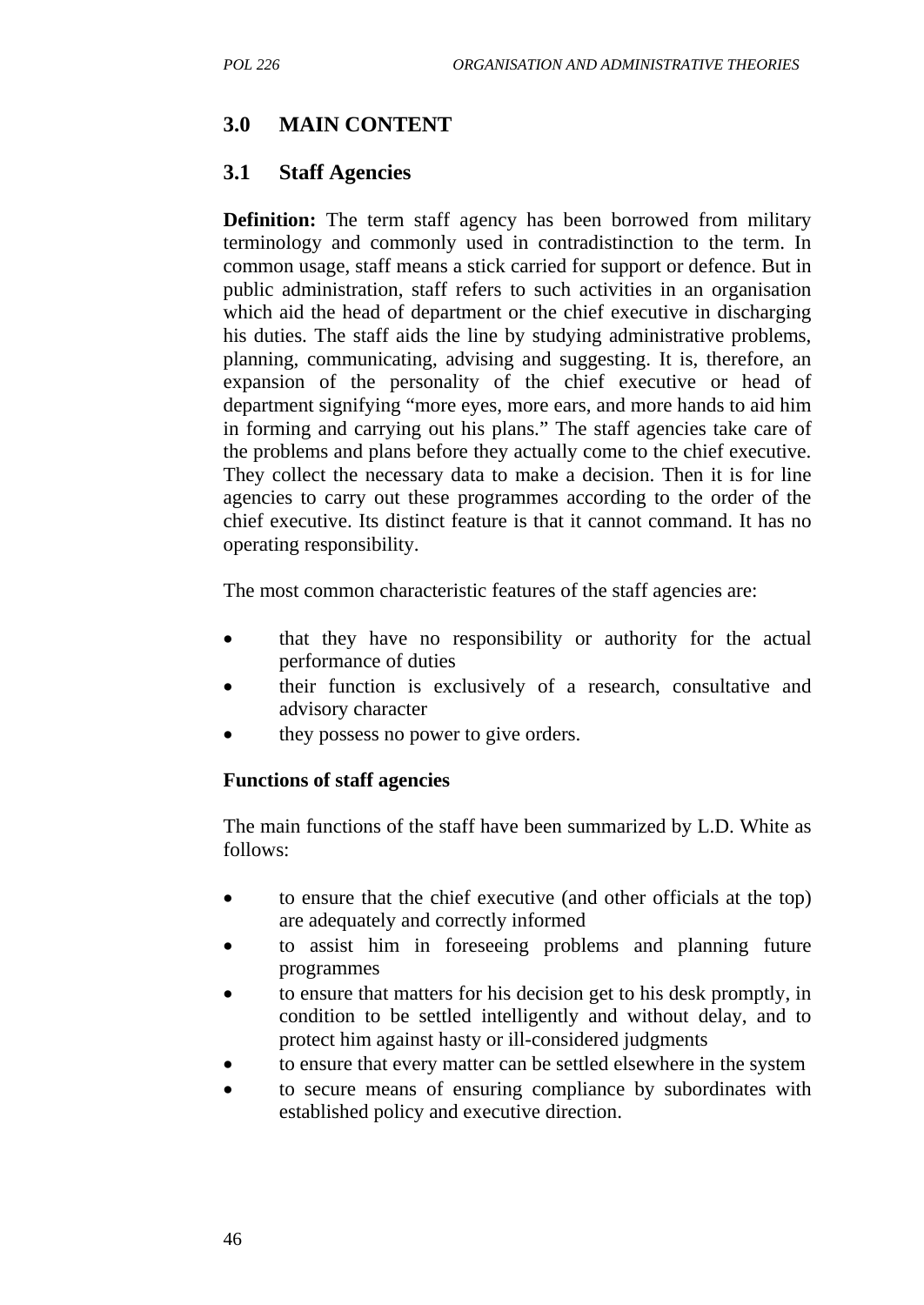According to Mooney, staff work has three aspects:

- **Information**
- Advisory and
- Supervisory

By informative, he means that the staff is to collect all the required and relevant information on which the chief executive has to make decision. This information should be shaped in such a manner that it can be used according to the situation and occasion.

By advice, he means the best possible advice which the staff can give to the executives on which he can make correct effective decisions. Then by supervision, he means that the staff is to see that the final decision made by the chief executive is delivered to the line staff and that it is also executed by it in the desired manner.

Some examples of staff agencies:

- In the United States, the office of Management and Budget has come to occupy an important place as a staff agency to the president. It advises the president on the preparation of the budget and matters related to it.
- In Great Britain, the British Treasury has been rightly called the "Department of Departments". It is because of the fact that it is not only in charge of the important branch of government but also as supra department for setting standards and norms for the entire public services. It undertakes enquiries into the general departments and goes into staff questions in respect of each department.
- In Nigeria, the staff agencies at the federal level are:
	- a. The Presidency
	- b. The Federal Secretariat
	- c. The Planning Commission
	- d. Department of Budget and Planning

The activities of line agencies are primary, i.e, "those which they perform in order to accomplish the purpose for which they exist."

The major line departments in the Government of Nigeria are those of Health, Defence, Labour and Productivity, Education, Information, Agriculture and Water Resources. Internal Affairs etc. For example, the primary activity of the permanent secretary of the Internal Affairs Ministry is to maintain law and order in the country. The general responsibility of the line is to execute the law.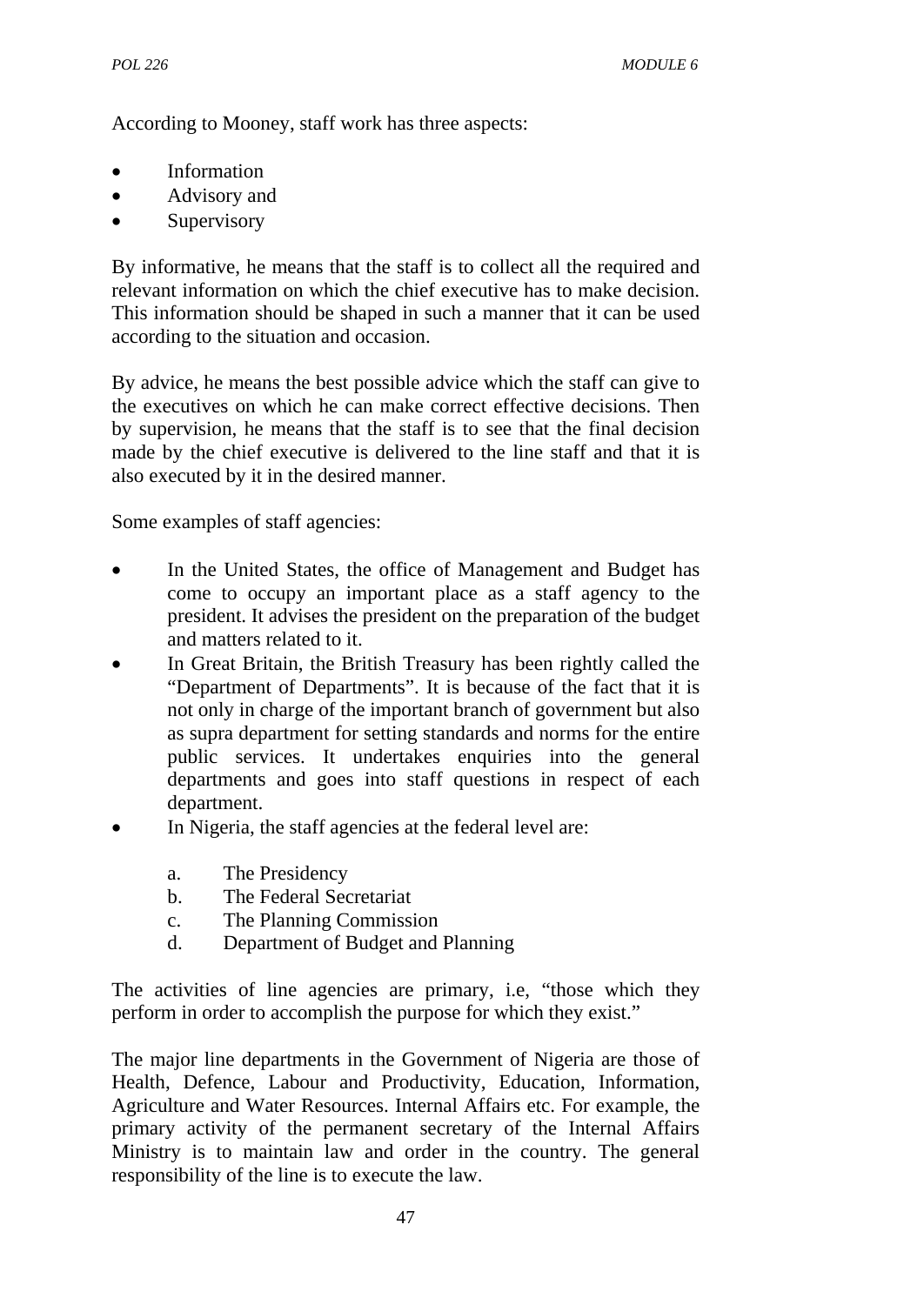## **3.2 Line Agencies**

#### **Functions of line agencies**

In pursuance thereof, it has a number of generic functions which include:

- to make decisions
- to take responsibility
- to interpret and defend policy and operations
- to plan, and
- to maintain production, seeking economy and efficiency

These agencies are thus, concerned with the implementation or fulfillment of the primary objects of the government, and deal directly with the people, supply services to people, regulating their conduct, implementing programmes sanctioned by the legislature, collecting taxes etc.

#### **Role of line agencies**

The line agencies are not subject to command by staff position but they do not have authority over staff either. They must give consideration to suggestions made by the staff. However, in case of any conflict, the line manager has the right to make final operating decisions. The line is also considered as a chain of command and can also be regarded as a medium of communication line and staff agencies.

### **Points of difference between line and staff Agencies**

The points of difference between the two are:

- whereas the line agencies are meant to accomplish the purpose for which organizations exist and as such, are an end in themselves, the staff agencies exist to help the line agencies and hence are a means to an end
- line agencies come in direct contact with the people whereas staff agencies remain behind the curtain
- line agencies are executing agencies, staff agencies are advisory and consultative agencies
- line agencies issue orders down the line whereas staff agencies have no power to send such orders. They merely contribute their specialized advise to those responsible for the main executive duties who, in turn, incorporate the advice in the form of orders, if they accept the advice.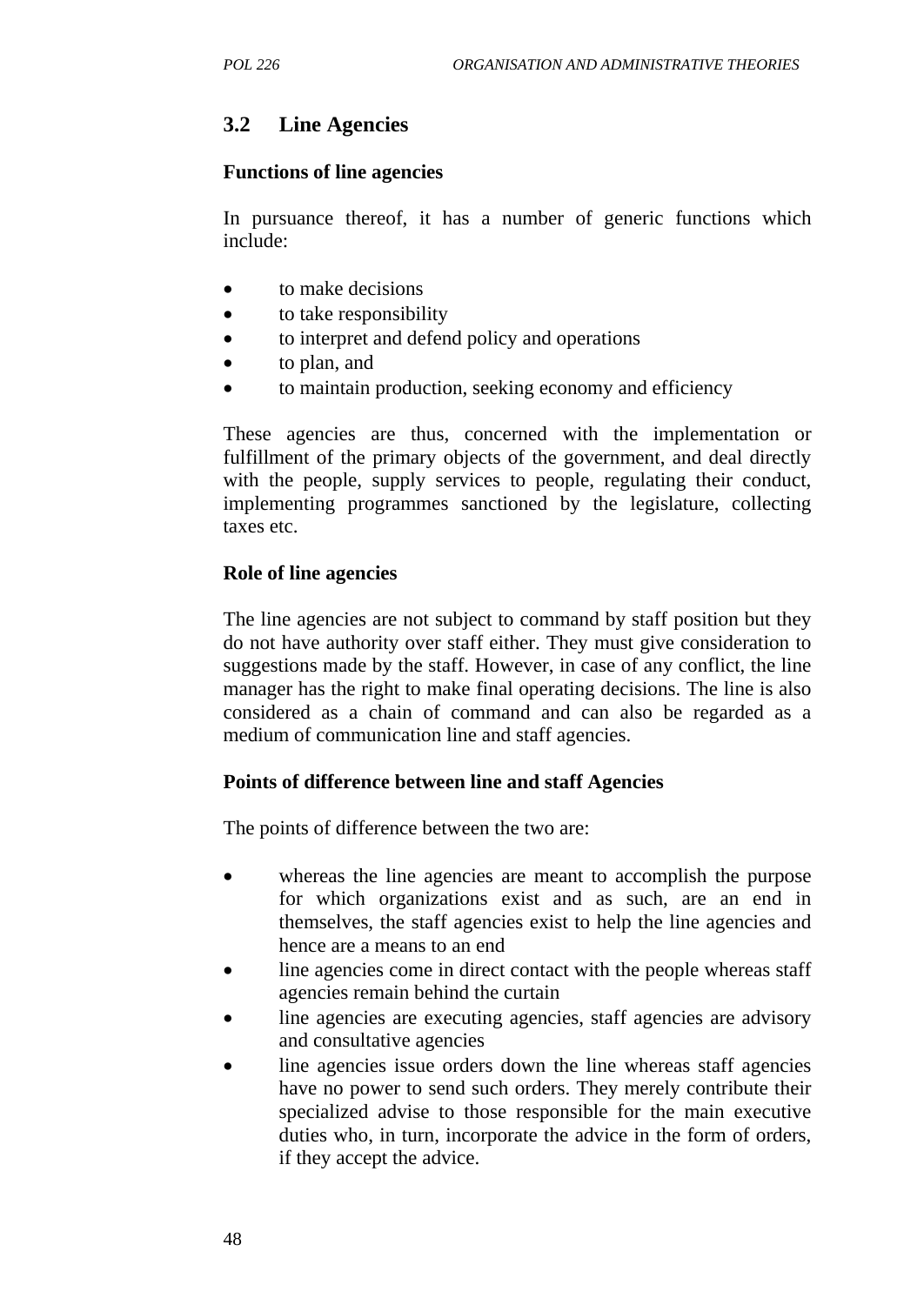In spite of the above points of distinction between the line and the staff agencies, they are inextricably intermingled in practice sometimes. It becomes extremely difficult, nay impossible, to draw a line of demarcation between the two. The reality is that the staff is not only advisory, but is also in the heart of the executive action. On same matters, the staff can command and exercise power.

# **3.3 Auxiliary Agencies**

Auxiliary agencies are the agencies which serve the line agencies rather than the public. They perform functions common to all the departments. A line agency, in order to perform the primary duties for which it exists, must provide itself with and maintain a plant, it must establish and operate a system for the recruitment of personnel, it must perform the work entailed in contracting, purchasing, storing and issue of supplies, it must contain a system for keeping of accounts. In the not too remote past, each department performed these functions separately, i.e., it kept is own account, handled its own funds, purchased its supplies and equipment and made its own contracts. But today, it has become desirable to organize these functions under separate agencies called Auxiliary Agencies.

However, auxiliary agencies have been described by Willoughby as "Institutional" or "Housekeeping" services. Gaus names them "auxiliary technical staff services." A useful suggestion for the terminology of such administrative agencies has been given by White who called them "Auxiliary Services."

Auxiliary agencies are the agencies which do not serve the public but the line agencies. They carry out functions common to all existing departments. A line agency, in performing its primary duties for which it exists, must provide for itself and maintain a plant, it has to establish and operate a system for the recruitment of its personnel, it must perform the work entailed in contracting, purchasing, storing and issuing supply.

## **Functions of Auxiliary Agencies**

Auxiliary agencies perform various important functions such as:

- supply different types of equipment and arrange services for the departments/ministries
- render useful services to the departments by keeping records of these departments/ministries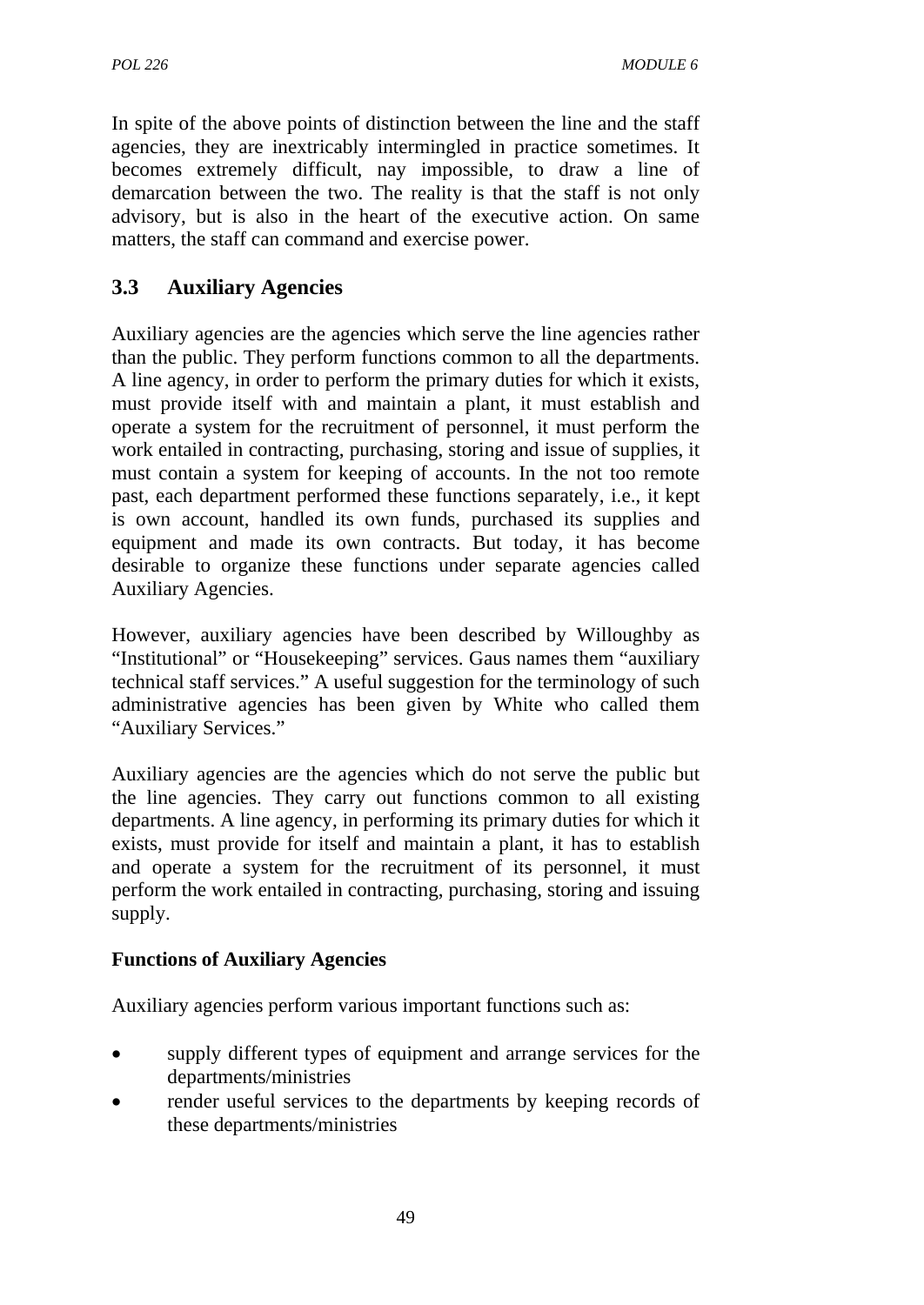- exercise financial control and collect revenue for the departments/ministries whose requirements they are supposed to meet
- recruit personnel for the services.

## **Advantages of Auxiliary Agencies**

The organisation of these separate organisational units called auxiliary agencies has the following advantages.

- 1. the officers in line agencies who have the responsibility for the performance of primary activities are relieved of their duties not directly pertaining to the performance of such activities and thus will be in a position to devote themselves exclusively to their duties
- 2. this system ensures specialization of functions and it is, but desirable that if they are to be effectively performed, they should be put under the charge of those persons who are experts in those fields
- 3. it secures economy in administration as it avoids duplicity of work. A single auxiliary agency does a particular work common to all the departments and thus saves time and money, e.g. the printing and stationery. It does all the printing works for all the departments
- 4. the system secures the advantage of closer supervision of the auxiliary functions. Improved methods may be rapidly introduced as each agency is concerned with only one type of activity.
- 5. it has the advantage of increased scope of operations and reduced unit costs, such as in large – scale purchasing.

### **Disadvantages of Auxiliary Agencies**

Auxiliary agencies have been criticized on the following grounds:

- 1. the establishment of auxiliary agencies means tearing the department which tends to weaken the responsibility of the line agencies
- 2. the auxiliary agencies may make encroachments upon the responsibilities of the line agencies and thus conflict may ensure between them
- 3. the auxiliary agencies tend to consider their mission as superior to the objects sought by the line agencies and hence happen to subordinate questions of welfare to economy or regard them as symmetry.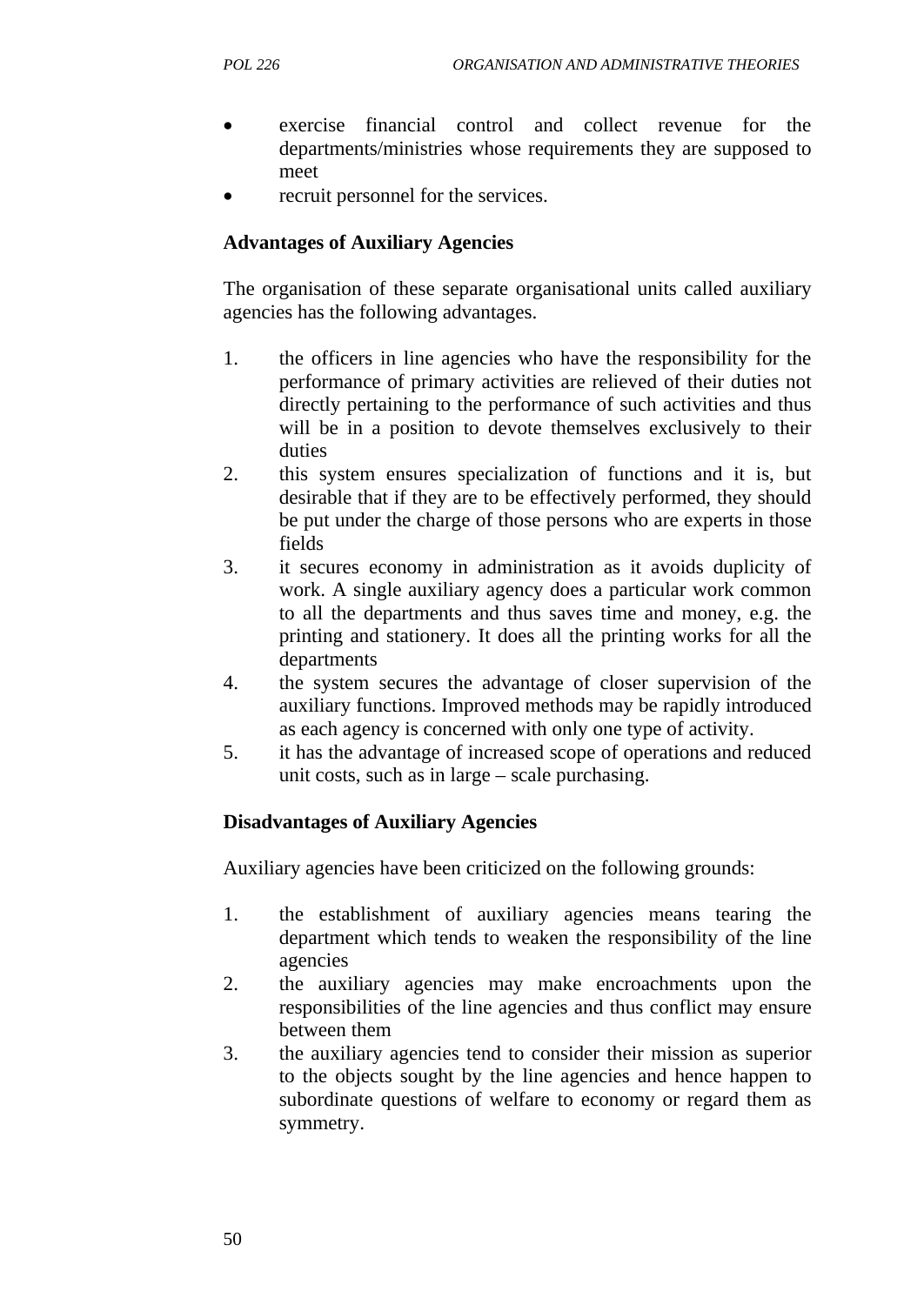Therefore, it may be remarked that the case for establishing an auxiliary agency regarding any matter should be adjudged on the exigencies of the situation. While the auxiliary agencies have ample justification under favourable circumstances, there is a point of marginal utility beyond which the unity and sense of full responsibility of the line department becomes the greater good. We should never forget that the nature of an auxiliary agency is primarily facilitating rather than controlling.

## **4.0 CONCLUSION**

Let us remind ourselves that in this unit we have so far discussed the meaning and definitions of the various agencies; staff agency, line agencies and auxiliary agencies. We also discussed the whole gamut of their differences etc.

## **5.0 SUMMARY**

In the interest of efficiency and economy, it was considered desirable that the departmental organisation should be broken into two new directions. These new directions were staff agencies and auxiliary agencies as distinct from line agencies. The two agencies are similar in one respect only i.e, both of them exists to facilitate and help the line agencies in their performance of the primary duties.

## **6.0 TUTOR-MARKED ASSIGNMENT**

- 1. Define staff agencies and explain their functions
- 2. Auxiliary agencies are the agencies which serve the line agencies rather than the public" – Discuss.

## **7.0 REFERENCES/FURTHER READING**

- Bhambhri, C. P. (1973). *Public Administration India.* N. Delhi.Vikas Press.
- Ekhator Victor Eghe. (2002). *Rudiments of Public Administration*. Kaduna: Joyce Graphic Printers and Publishers Co.
- Tonwe .D. A. (1998). *Public Administration: An Introduction*. Ibadan: AMFITOP Books.
- Vishnoo Bhagwan and Vidya Bhashan. (2006). *Public Administration*. New Delhi: S. Chaud and Company Ltd.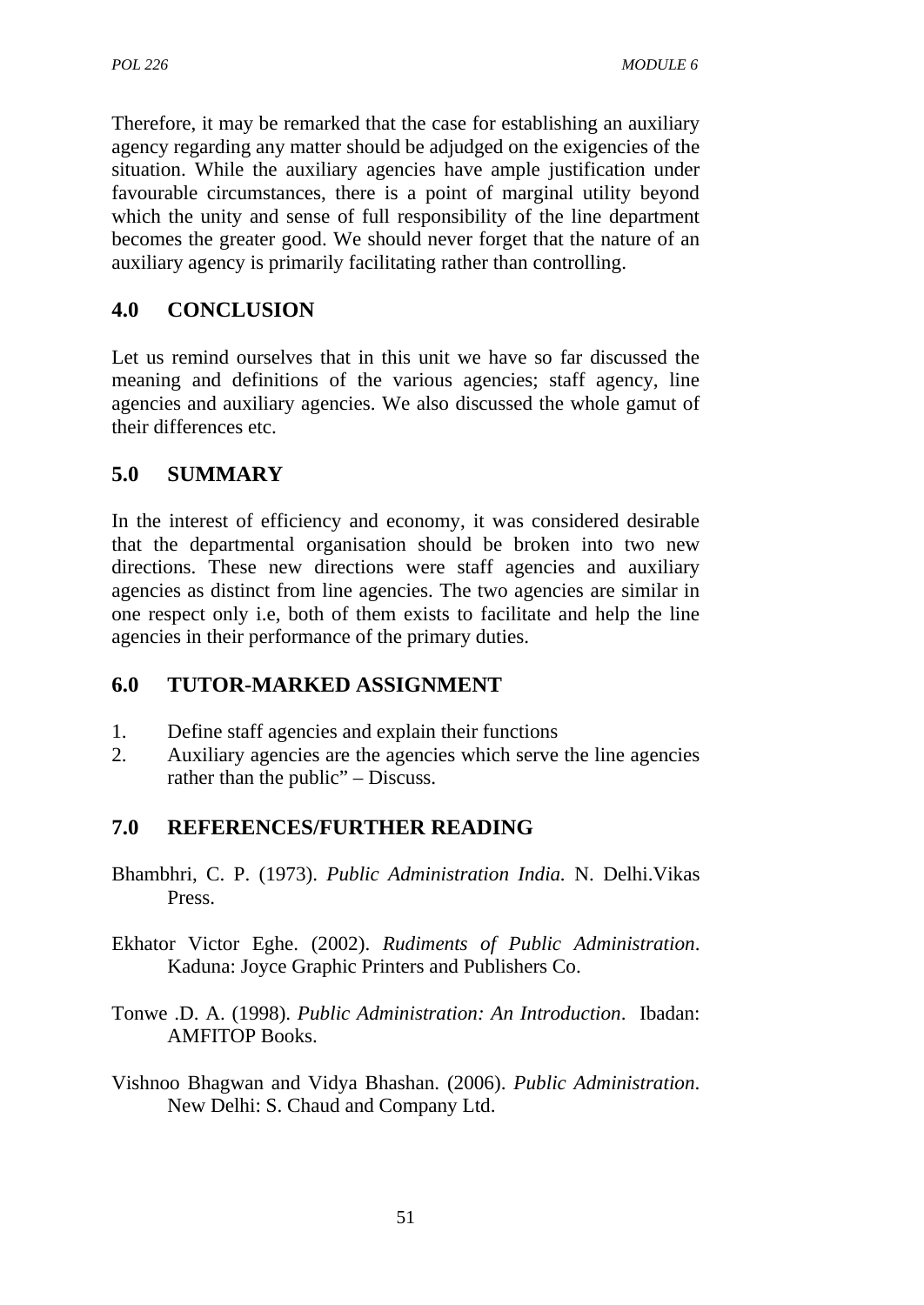## **MODULE 2**

| Unit 1 |  | <b>Organisation of Department</b> |
|--------|--|-----------------------------------|
|--------|--|-----------------------------------|

- Unit 2 The Bureau and Board/Commission
- Unit 3 Field Establishments and Max Weber's Theory of **Bureaucracy**
- Unit 4 Public Enterprises
- Unit 5 Public Corporations

## **UNIT 1 ORGANISATION OF DEPARTMENT**

### **CONTENTS**

- 1.0 Introduction
- 2.0 Objectives
- 3.0 Main Content
	- 3.1 Types of Organisation
	- 3.2 Bases of Departmental Organisation
	- 3.3 Organisation of a Department in Nigeria
- 4.0 Conclusion
- 5.0 Summary
- 6.0 Tutor-Marked Assignment
- 7.0 References/Further Reading

## **1.0 INTRODUCTION**

The solid foundations of administration lie within the departments. The staff and auxiliary agencies which we studied in Module I Unit 5 are one step removed from the front line, they serve the executives and line agencies, not the mass of citizens. It is the departments which do the substantive work. Here, it is that arm of the executive branch that reaches out to render services to the citizens. The endless flow of administrative operations is performed by the officials and employees of high and low category working in the departments. Therefore, the study of the department – its organisation and internal administration – is of great importance for the students of public administration.

Therefore, the traditional administrative organisation is the department. It is the first and the largest sub-division of the administrative structure in practically all the countries of the world. The department or the ministry, as it is called in some countries including Nigeria, is usually one step below the chief executive whether at the national, provincial, regional or state levels.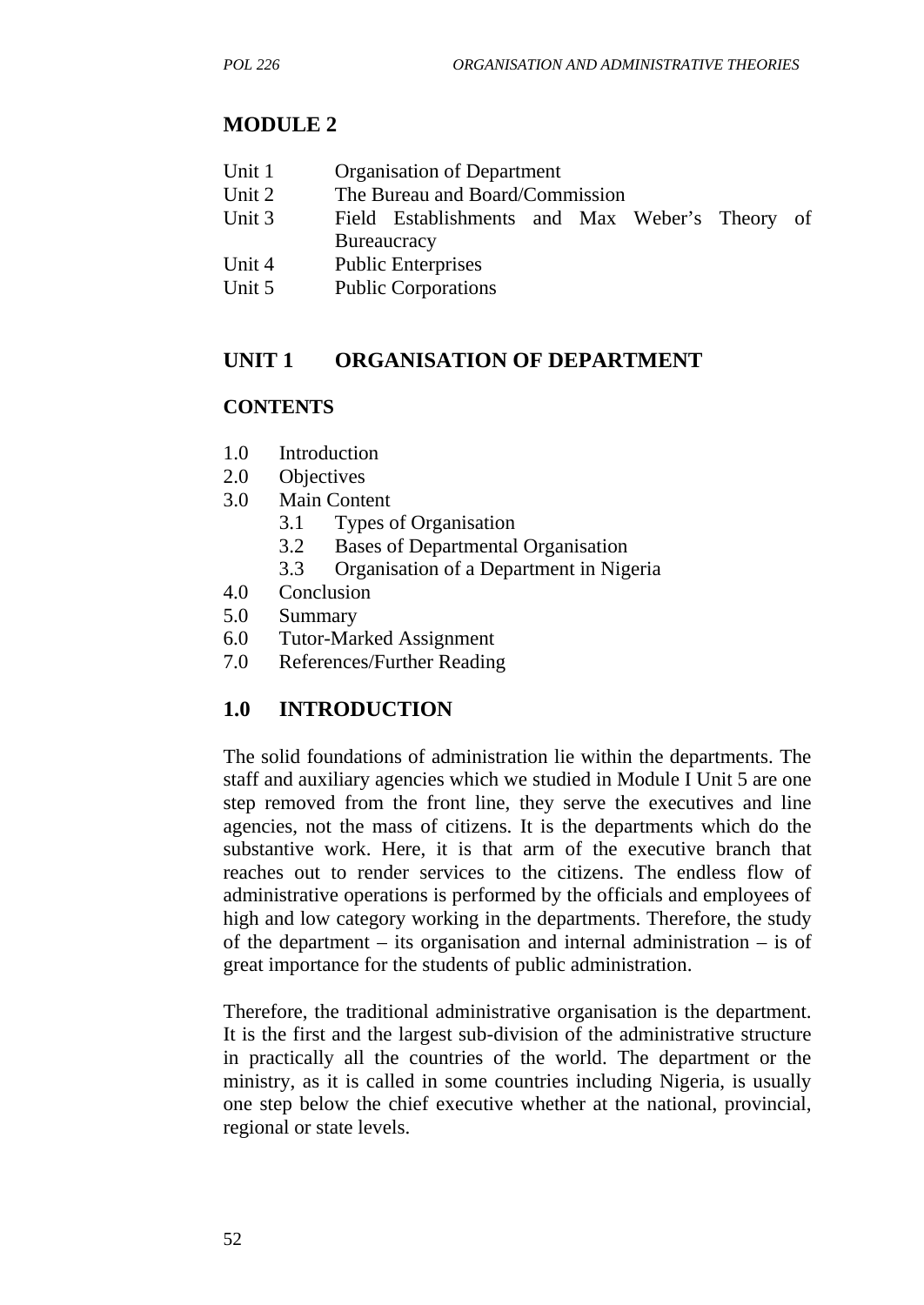## **2.0 OBJECTIVES**

At the end of this unit, you should be able to:

- state the reasons for departmental organisation
- list the chief characteristics of organisation of departments
- specify the process and principles to be followed
- state the need for organisation of departments.

## **3.0 MAIN CONTENT**

## **3.1 Types of Organisation**

- 1. Independent or uncorrelated system, and
- 2. Integrated or departmental system
- **Independent or uncorrelated system:** One of the two types of organisation is called independent or uncorrelated system. Under this system, each service is treated as an independent unit having no direct relations to other services. The line of authority here runs from the operating service direct to the chief executive or the legislature which created it and is directing and controlling it. In this system, each service is treated as an independent unit having little or no direct relation with other services. The American system of administration is characterized as independent, disintegrated or uncorrelated.

In America, there are at least five different kinds of independent establishments, namely:

- the regulatory
- the government corporations
- professional service agencies
- elected officials such as state treasurer and the attorney general and

there are also many other agencies such as Tennesee Valley Authority. Then there are numerous boards and commissions. All these establishments are not linked with one another. They do not come completely under the control of the chief executive. They are called 'Headless fourth branch of government'.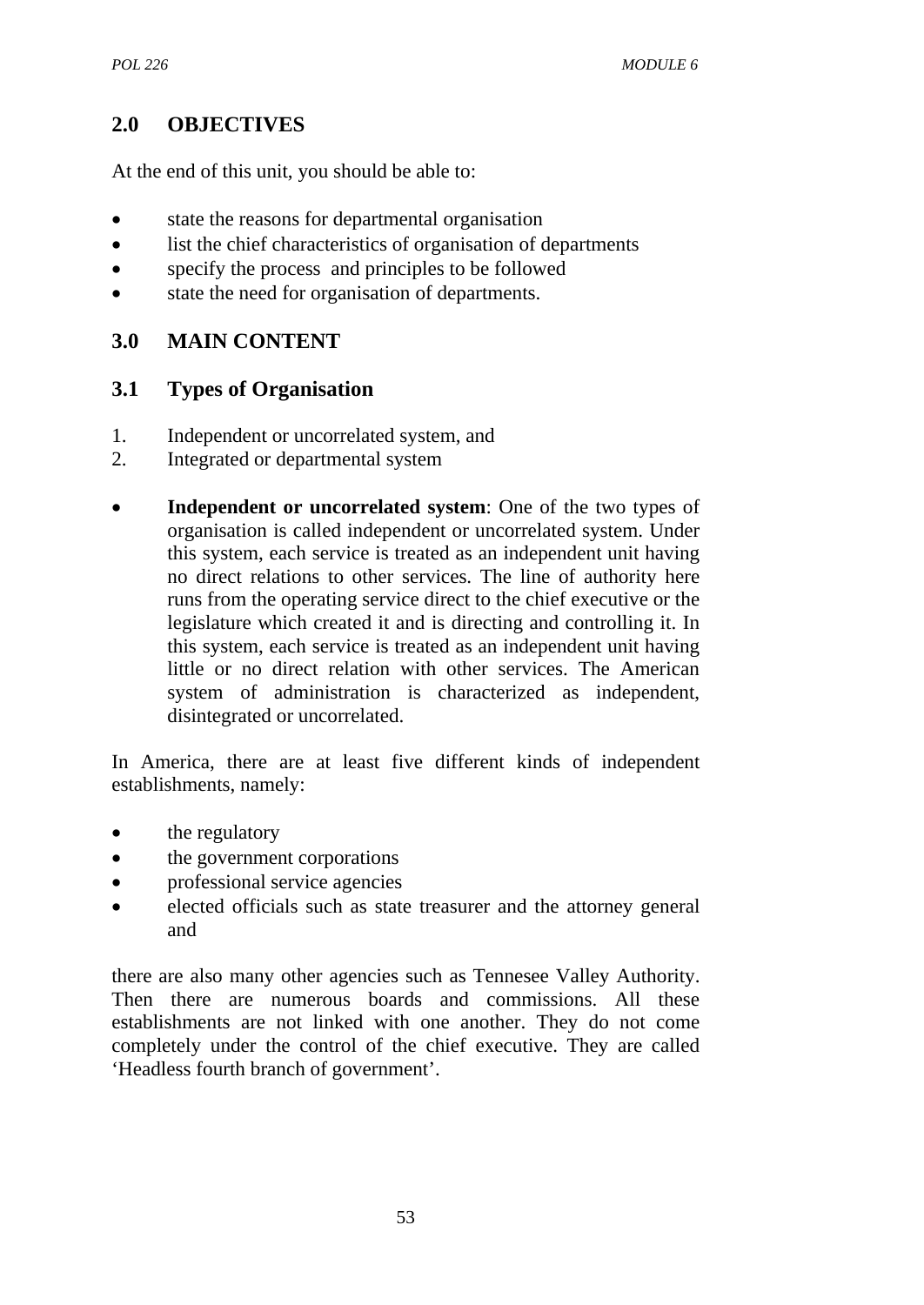• **Integrated or departmental system**: Under this system, an attempt, "is made to group all services whose operations fall in the same general field and which should consequently maintain intimate working relations with each other, into departments presided over by officers having a general oversight of them all and entrusted with the duty of seeing that they work harmoniously towards the attainment of the common end".

In this system, the various services maintain their distinctive characters and perform work in their respective fields. The essential point is that by grouping them they are brought into close relationship with one another. They, in fact, become several parts of the same machine. The line of authority runs from the several services to the departments of which they are the units, and from these to the chief executive or to the legislature whose jurisdiction extends over all the departments. The integrated system, therefore, involves the abolition of the independent status of agencies like the independent regulatory commissions or administrative bodies or official directly elected by the people and responsible to the people.

However, under this system, the agencies performing common services are grouped into various departments and the departments are linked together and placed under the authority of the chief executive directly. In Nigeria we have the Defence Ministry or Department, Education Department, Foreign Affairs Department, Internal Affairs Department etc.

Therefore, it may be remarked that there is no country in the world which has got a completely integrated administrative system. In Nigeria, there are government corporations, public service commissions, and auditor-general who are independent of the cabinet control.

## **3.2 Bases of Departmental Organisation**

There are four different principles or bases on which a department is organized. These bases are:

- 1. the functional or purpose principle
- 2. the process or professional principle
- 3. the clientele or community principle and
- 4. the geographical principle

### • **The Functional Principle**

Where the department is organised on the basis of the nature of function or purpose, it is said to have been organised on functional principle. Examples of such departments are: Health,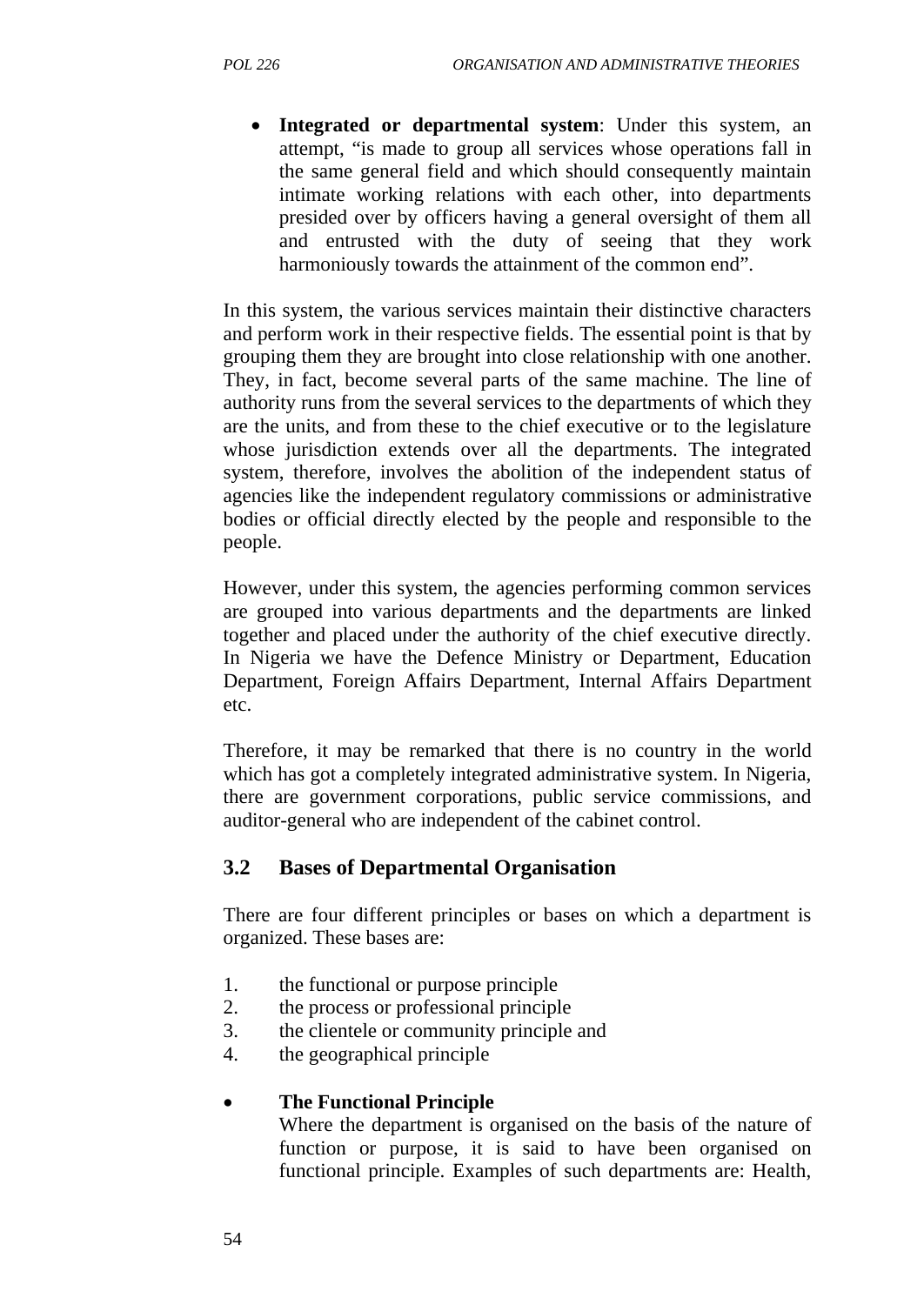human resource development, labour and employment, education, defence, commerce and industry, agriculture, broadcasting etc.

No absolute formula can be laid down as to which of the two systems should be adopted. With regard to the functional approach, it is argued that all the men engaged herein have the same objective in view on account of which they can work as a team and with interest because they have a common goal.

They are placed under one director who can make decisions and apply his discretion. All this will make the performance of the task efficient and economical. Second, the functional system is in harmony with democratic principles. Responsibility for failure can be fixed, for example, if there is no law and order in a state, the police department can be held responsible for it. Third, better discipline can be maintained because the personnel will be required to work as a unit under the direction and control of one officer. It reduces the functional principle and helps to simplify the dealings of the citizens with the administration and also put them in a better position to assess results of various departments.

In contrast to the above, it is said that the functional system is opposed to the principle of division of labour. Second, it is not practicable to divide every activity into a major purpose. Third, subordinate type of work is neglected, e.g. in schools, the health of children are neglected. It may also lead to departmentalisation. The departments exaggerate the importance of their own work and are unable to see their department as a part of the larger whole.

#### • **The Process Principles**

The word 'process' means a technique or primary skill more or less specialised in nature, e.g. engineering, accounting, stenography, legal advice etc. Hence, where the department is organised on the basis of process or nature of the activity to be undertaken, it is said to be organised on process or professional principle.

If the departments are organised on the basis of process, full use can be made of the machinery and costly equipment, division of labour and specialisation of function can take full shape, activities of all persons performing similar work can be properly coordinated and, lastly, the career service will be better established. On the debit side, a rigid professionalism and routine will mar the efficiency of the administration.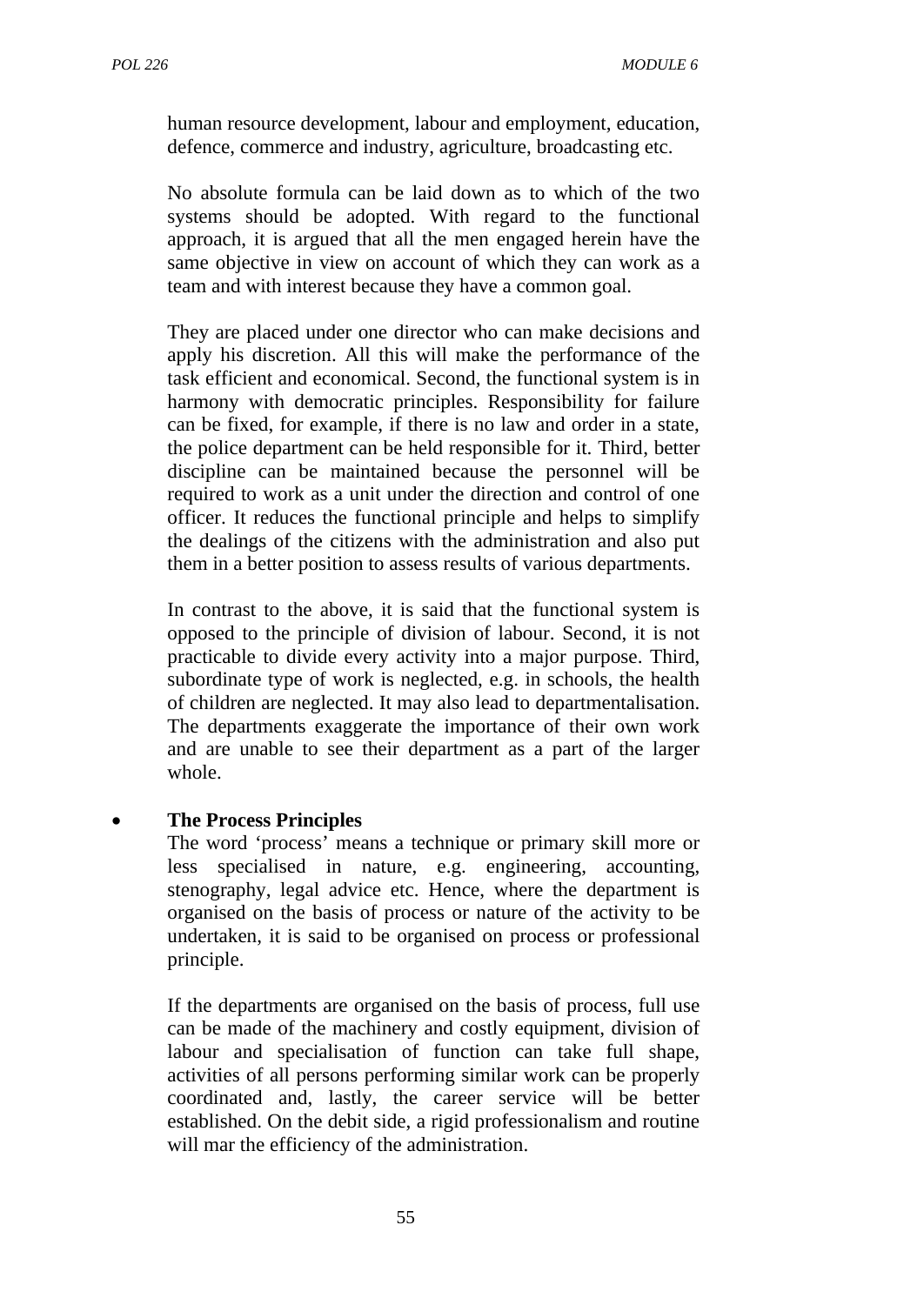## • **The Clientele or Community Principle**

When an administrative department is organized on the basis of the body of persons or clientele to be served, then the persons or clientele principle of departmentalization may be said to have been adopted. Similarly, if a department is organized to deal with a class or community or communities, it is called department based on community principle. Examples of such departments are: Rehabilitation, nomadic education, ecological department etc.

## • **Geographical Principle**

Where the wings of the department are spread over a wide area and there is decentralization in the conduct of its administrative business, it is said to be organized on geographical or area principle. Examples of such departments are: Foreign Affairs, Nigerian Missions abroad, state offices of the National Directorate of Employment.

## **3.3 Organisation of a Department in Nigeria**

The central administration in Nigeria has been split up into about 21 or more ministries. A ministry consists of many departments each of which is further divided into divisions or units and sections. Some departments may have no divisions but only branches and sections. The minister; every department is headed by a political chief known as the minister. He lays down the broad policy of the department and is responsible to the president for the working of the department(s) under him. Since he is accountable to the president for the proper functioning of the department, he is vested with full control and authority over the department. In bigger departments, the minister is assisted by a minister of state. The minister is generally a layman selected on political basis. However, it is argued that the minister being a layman is able to view the departments as a whole. He is interested in the good of all concerned and not only of those people who are serving the departments. The minister is a leader and the legislature which consists of representatives of the people. Which principles are to be followed?

From the foregoing analysis of the merits and defects of the various bases of organisation, it is clear that none of them can be regarded as absolutely the best. The selection of the proper mode of division has to be guided by the circumstances as well as by the objectives to be achieved. If the aim is the provision of service to the people, functional principle is the best, if economy in the technical staff as the objective, process system should be invariably accepted, if the aim is to help or assist a particular class or classes of people, clientele method should be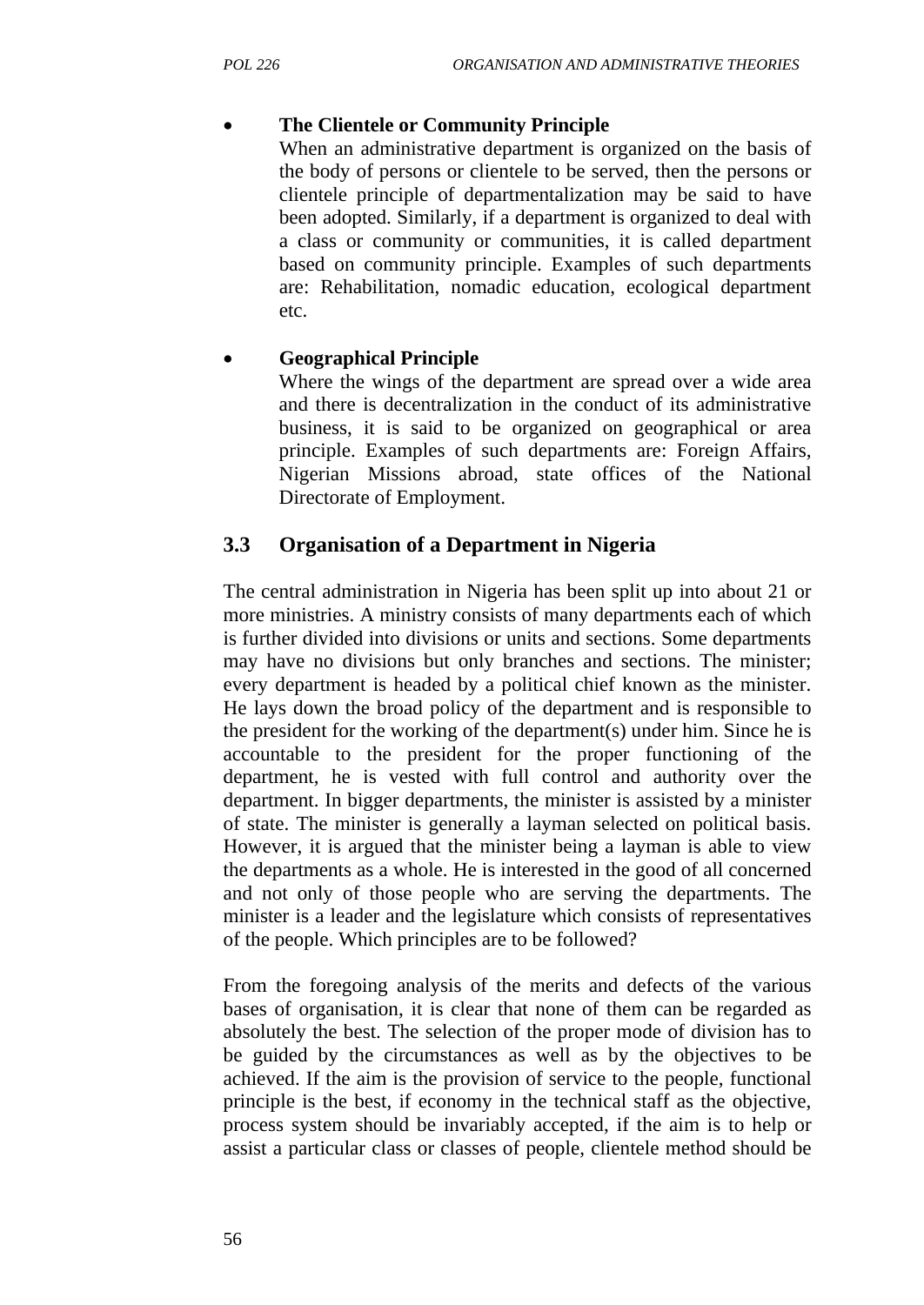followed and if there are special regional problems to be tackled, area or geographical principle should be opted for.

In fact, if we look deep into the workings of the various ministries and departments, we will find that no single principle is followed in their organisation. However, since the main purpose of administration is the provision of certain services for the people as a whole, most of the departments are organised on the basis of function. It may, therefore, be said that at the departmental level, the functional basis should be the rule and exceptions are to be made only when specially justified by the circumstances of the case.

# **4.0 CONCLUSION**

We may therefore, conclude that no department is wholly constructed from top to bottom on the basis of a single principle. At the departmental level, we may keep in view one basis, but as we descend to division and sections of the department, we may have to adopt other bases for effective performance of the function. Thus, the various bases of organisation supplement each other. Wallace has rightly pointed out, "the advantages and disadvantages of each of the four bases of organisation must be weighed in connection with each addition to the departmental structure and as past experience and present practice clearly indicate, the result will be a departmental organisation in which one or at the most two of these concepts of departmentalization will predominate but in which all four methods of organisation will pay a significant role".

## **5.0 SUMMARY**

To sum up, it is pertinent to remind ourselves that the bases of organising the department overlap each other. What appears to be a functional basis from one angle may appear to be clientele, process or area basis from another angle. Each function involves some process and is discharged for a certain section of people residing in a particular area or region. For example, the department of agriculture dealing with agriculture is evidently based on functional principle. Since the department benefits agriculturists, it can be categorized as a clientele principle department.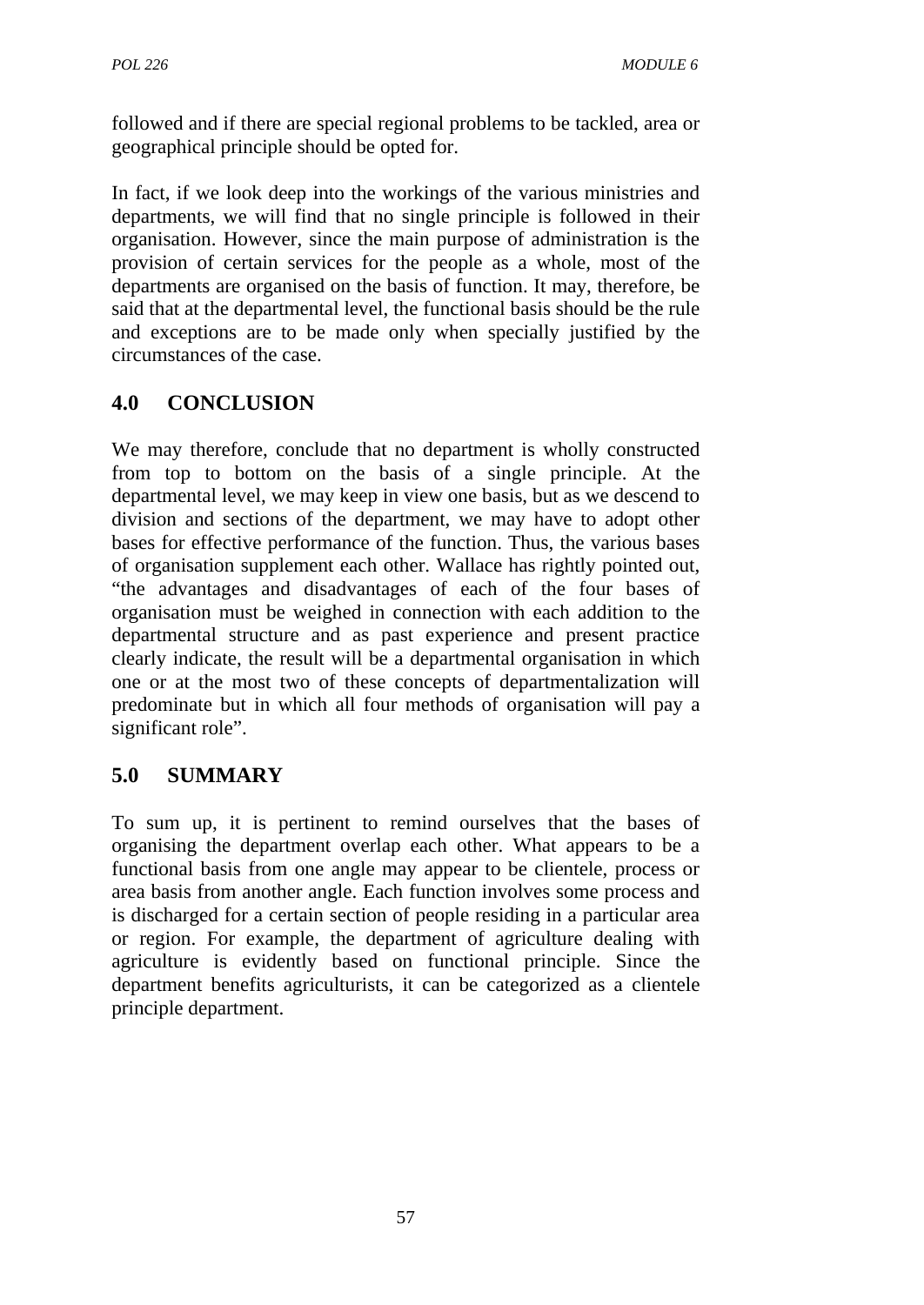### **6.0 TUTOR-MARKED ASSIGNMENT**

- 1. Explain any two of the following principles, by choosing either AB or CD
	- a. The functional or purpose principle
	- b. The process or professional principle
	- c. The clientele or community principle
	- d. The geographical principle
- 2. Which principles are to be adopted?

#### **7.0 REFERENCES/FURTHER READING**

- Augustus Adebayo. (2004). *Principles and Practice of Public Administration in Nigeria*. Abuja: Spectrum Books Ltd.
- Ekhastor Victor Eghe. (2002). *Rudiments of Public Administration*. Kaduna: Joyce Graphic Prints and Publishers Co.
- Vishnoo Bhagwan and Vidya Bhushan, (2006). *Public Administration* New Delhi: S. Chaud and company Ltd.
- Bhambhri, C.P. (1973). Public Administration in India. New Delhi: Vikas Press.
- Sachdeva D. and Sogani M.. (1980). *Public Administration: Concept and Application.* New Delhi: Associate Publishing House.
- Tonwe, D.A. (1998). *Public Administration*: An Introduction. Ibadan: AMTITOP Books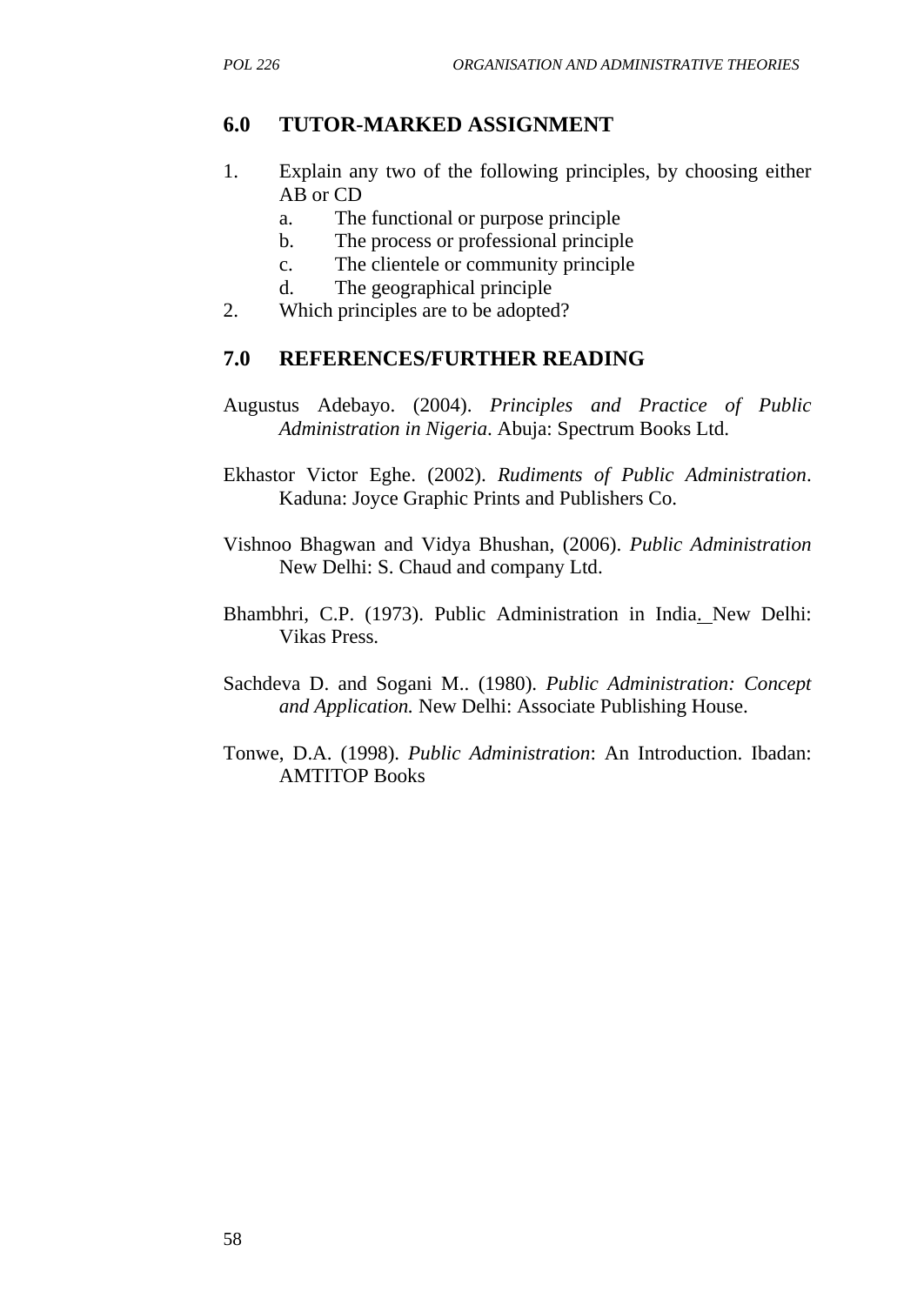# **UNIT 2 THE BUREAU AND BOARD/COMMISSION**

## **CONTENTS**

- 1.0 Introduction
- 2.0 Objectives
- 3.0 Main Content
	- 3.1 Kinds of Boards
	- 3.2 Advantages and Disadvantages of Bureau and Board **Types**
- 4.0 Conclusion
- 5.0 Summary
- 6.0 Tutor-Marked Assignment
- 7.0 References/Further Reading

## **1.0 INTRODUCTION**

Once the basis of organisation of departments has been decided upon, the next question that arises is about the leadership of the department, in other words, the location of responsibility for direction and control. The problem is, should the department have a single head or a plural head? If the leadership of the department lies in one single person, it is called Bureau type of organisation, but if the head of a department is a body of persons jointly responsible, it is called the board type of organisation.

In Nigeria, we have both the bureau and board types. The minister is usually the head of a number of departments like education, defence, foreign affairs, home, agriculture etc. But some of our departments are headed on the administrative side by boards or commissions e.g. the Board of Direct Taxes heads and controls the departments of customs, central excise, and income tax. In Britain, the departments of Inland Revenue, Customs and Excise, Trade, Industry and Transport are headed by boards. In the USA, also there are boards like school boards, public health boards etc. Thus, both types, (Bureau and Board) have been adopted by the countries in respect of departmental organisation.

## **2.0 OBJECTIVES**

At the end of this unit, you should be able to:

- differentiate between bureau and board/commission
- list types of board
- identify merits and demerits of bureau and board types
- explain the underlying causes of bureaucracy.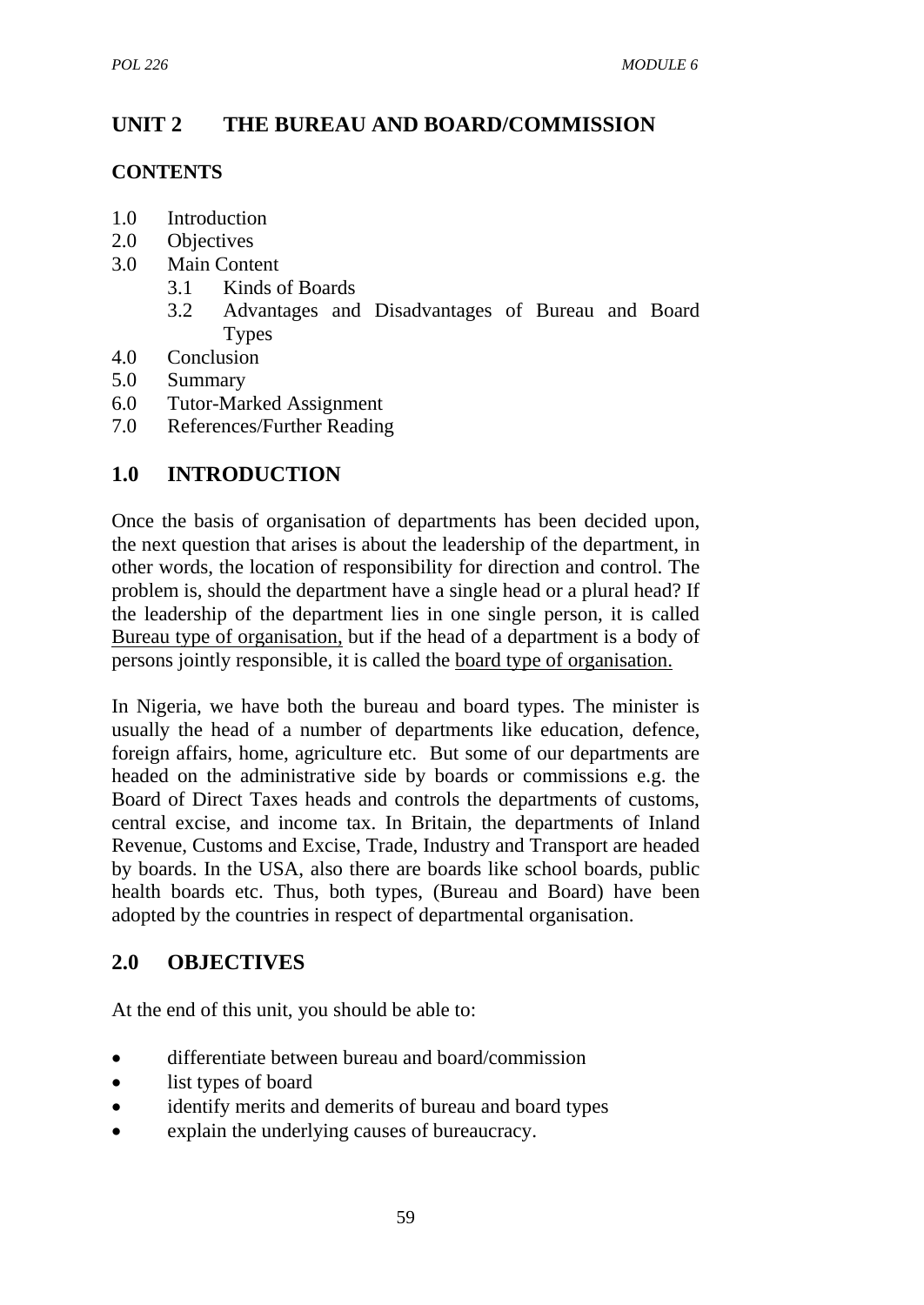## **3.0 MAIN CONTENT**

## **3.1 Kinds of Board**

The board is also sometimes known as a commission. The two terms (board and commission) are used interchangeably. Willoughby has, however, pointed out an important distinction between them. According to him, "A board, properly speaking, is a group of members who are required to act collectively upon all matters falling within their jurisdiction. It may be that the members act individually in the way of securing data, conducting preliminary hearing etc, but no action is taken by them except as a body. A commission is a group of members having the duty not only of acting collectively as a board, but also of serving individually as heads of organisation units that have been set up for the performance of administrative work that has to be done". However, as said above, the two terms have been used interchangeably in administrative organisation.

The boards or commissions are of various types

- **The administrative board:** Where the board is the head of the department, it is known as administrative board, for example, the Railway Board, the Central Board of Revenue, Education Board etc.
- **Advisory board:** It is often attached to the head of the department for giving him advice on general or specific matters. The advice is not binding on the head. They stand outside the hierarchical organisation of the department and do not share the responsibility for doing the work of the department or for formulation of policy. These boards may also be called commissions. Central Advisory Board of Education, Railway Advisory Board, University Grants Commission, Public Service Commissions etc. Are some of the advisory boards?
- **Board tied into hierarchy:** Sometimes, a board or commission is found tied in the hierarchy or an intermediate level. It is not empowered to run the department, but performs quasi-legislative and quasi-judicial functions with regard to the specific field entrusted to it.
- **Regulatory commission:** In Nigeria, some commissions have been created to regulate and control private property, businesses and individuals in the interest of general well-being, for example, National Food and Drugs Administration and Control NAFDAC, Civil Defence Corps, AEPP etc are some of the regulatory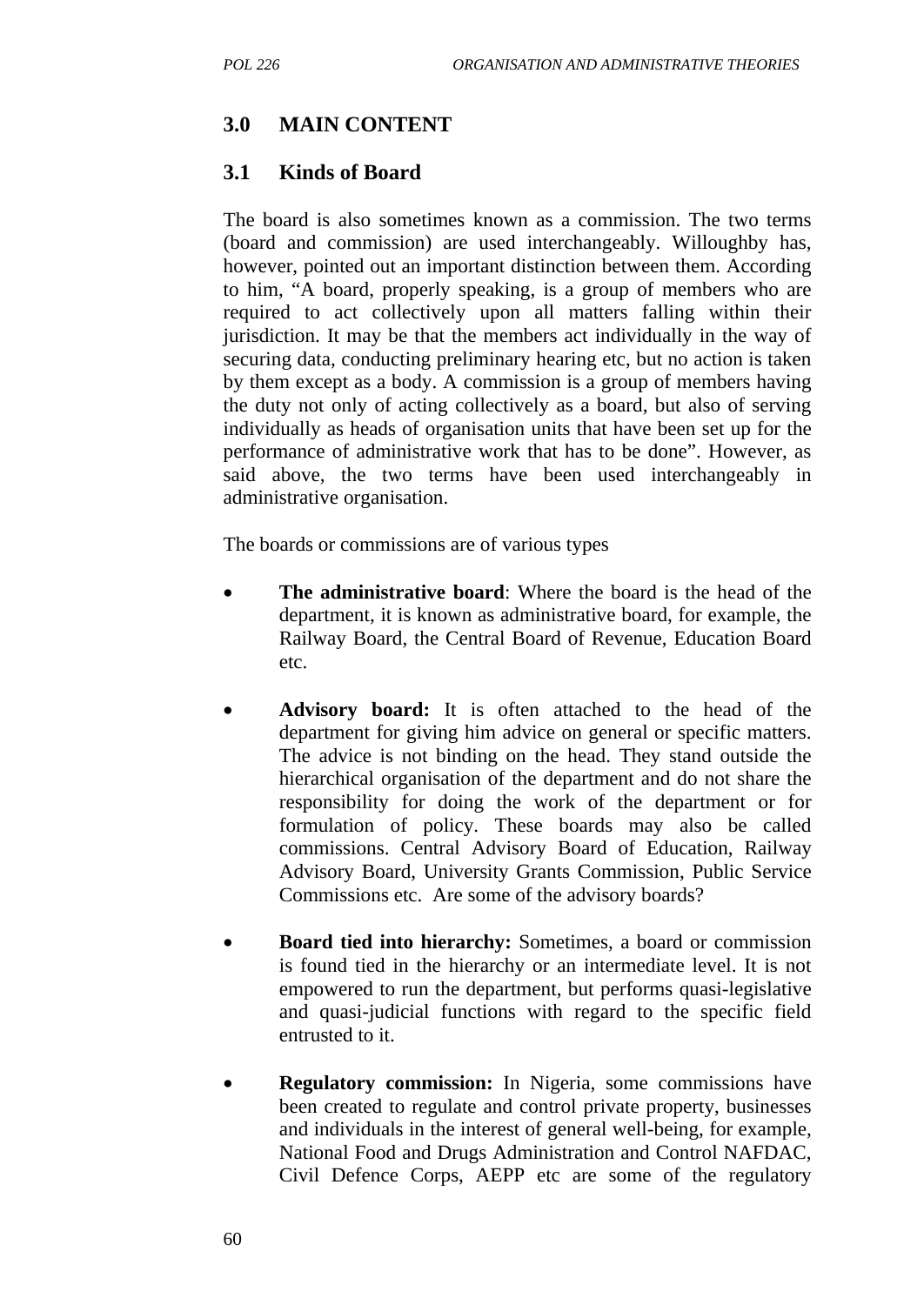commissions in Nigeria. However, these commissions have quasi-legislative and quasi-judicial functions.

• **Bi-partisan boards:** Sometimes boards are created consisting of representatives of the leading parties in order to eliminate party politics.

# **3.2 Advantages and Disadvantages of Bureau and Board Types**

## **Advantages of Board Type**

The board type is considered appropriate in the following case where:

- 1. where the duties are of a quasi-legislative or quasi-judicial character
- 2. where the duties call for the exercise of wide discretionary powers or are of a general control character
- 3. where it is desirable to have a number of different interests represented
- 4. where attempt is to be made to eliminate, or to reduce to a minimum, the factor of party politics in the conduct of the affairs of certain services
- 5. where the administration is required to be saved from any kind of external pressures, and
- 6. where the policies and techniques are not yet fully settled and deliberations are necessary to discover the right course of action.

## **Disadvantages of Board Type**

The disadvantages of the board type are:

- 1. it leads to disintegration and lack of responsible directorship. When many persons head a department, there cannot be any unity of command
- 2. when many persons work collectively, individual responsibility cannot be fixed. Every body's responsibility is no body's responsibility
- 3. the board decisions are generally compromised decision among different interests. The compromised decisions are not always rational. It may be a compromise among the selfish interests of all the members
- 4. it leads to delay in action. It cannot act promptly. Time is lost in consultation and discussion
- 5. dissensions and lack of team spirit among the board members may lead to indiscipline in the organisation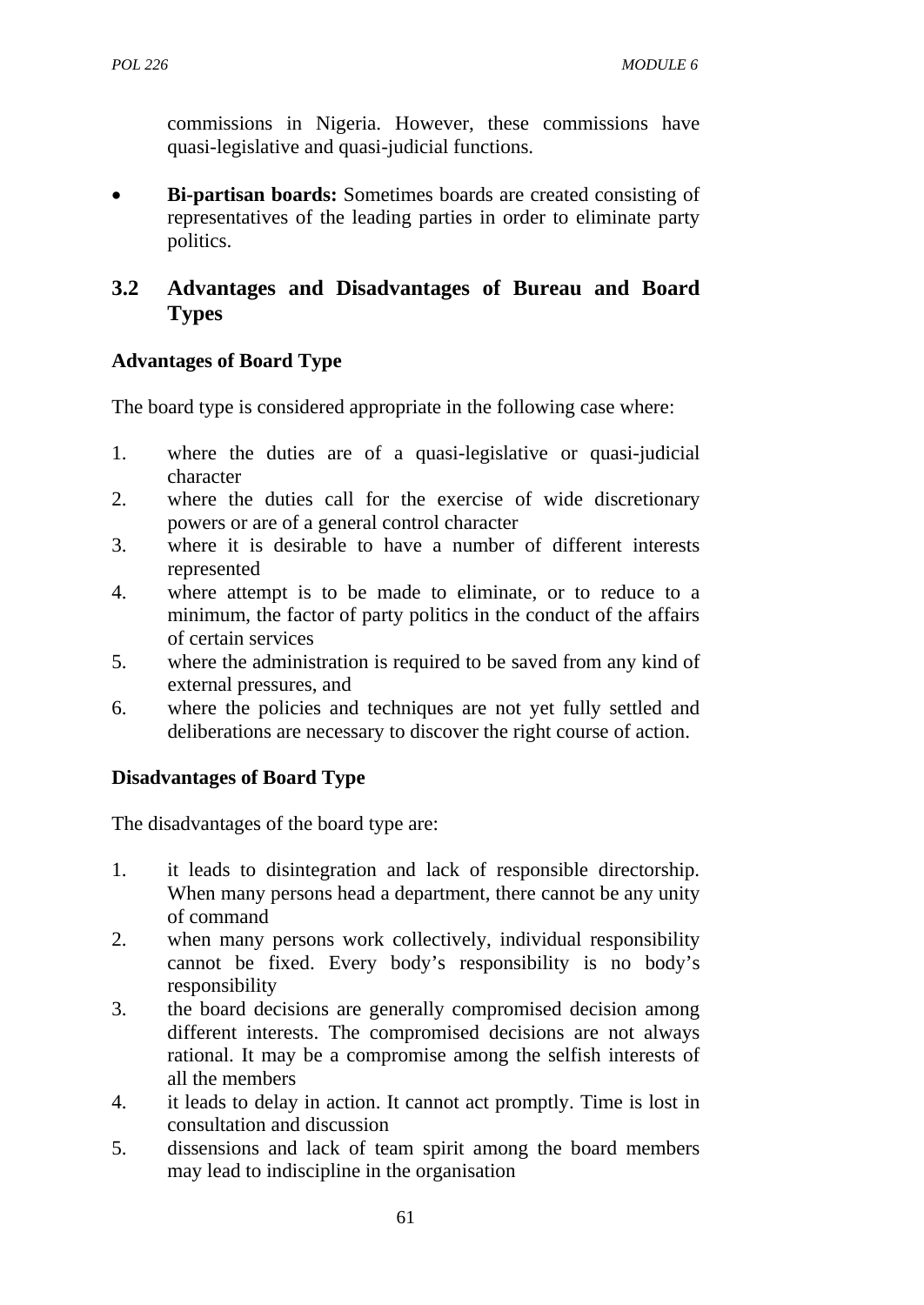6. the board is generally constituted of mediocre personnel.

Alexander Hamilton writes: "Boards partake of a part of the inconveniences of large assemblies. Their decisions are slower, their energy less, their responsibility more diffused. They will not have the same abilities and knowledge as an administration by a single man. Men of the first pretensions will not so readily engage in them, because they will be less conspicuous, of less importance, have less opportunity of distinguishing themselves and arrive to eminence because they have fewer motives to do it".

#### **Advantages of the Bureau Type**

John M. Pfiffner prefers single head of department under the following circumstances:

- 1. the single head is necessary in those activities which require discipline of a semi-military type
- 2. those activities which involve the exercise of practically no discretion, should be headed by a single officer
- 3. single head would do well where quick decisions and quick actions are essential
- 4. where confidence in well-developed technology is desirable
- 5. where work to be done is essentially of an administrative character
- 6. where loss of administration is to be taken into account
- 7. under bureau type , responsibility is clearly defined and easily located
- 8. in this system, there remains a unity of purpose in the organisation
- 9. it will leads to effective, efficient and quick administration.

Alexander Hamilton writes: A single man, in each department of the administration would be greatly preferable. It would give us a chance of more knowledge, more activity, more responsibility, and, more zeal and attention.

#### **Disadvantages of Bureau Type**

The bureau type runs the following risks:

- it may lead to one man's despotism
- it may introduce party politics
- the single head may be unable to resist political pressure
- he may be unable to cope with semi-legislative and quasi-judicial functions.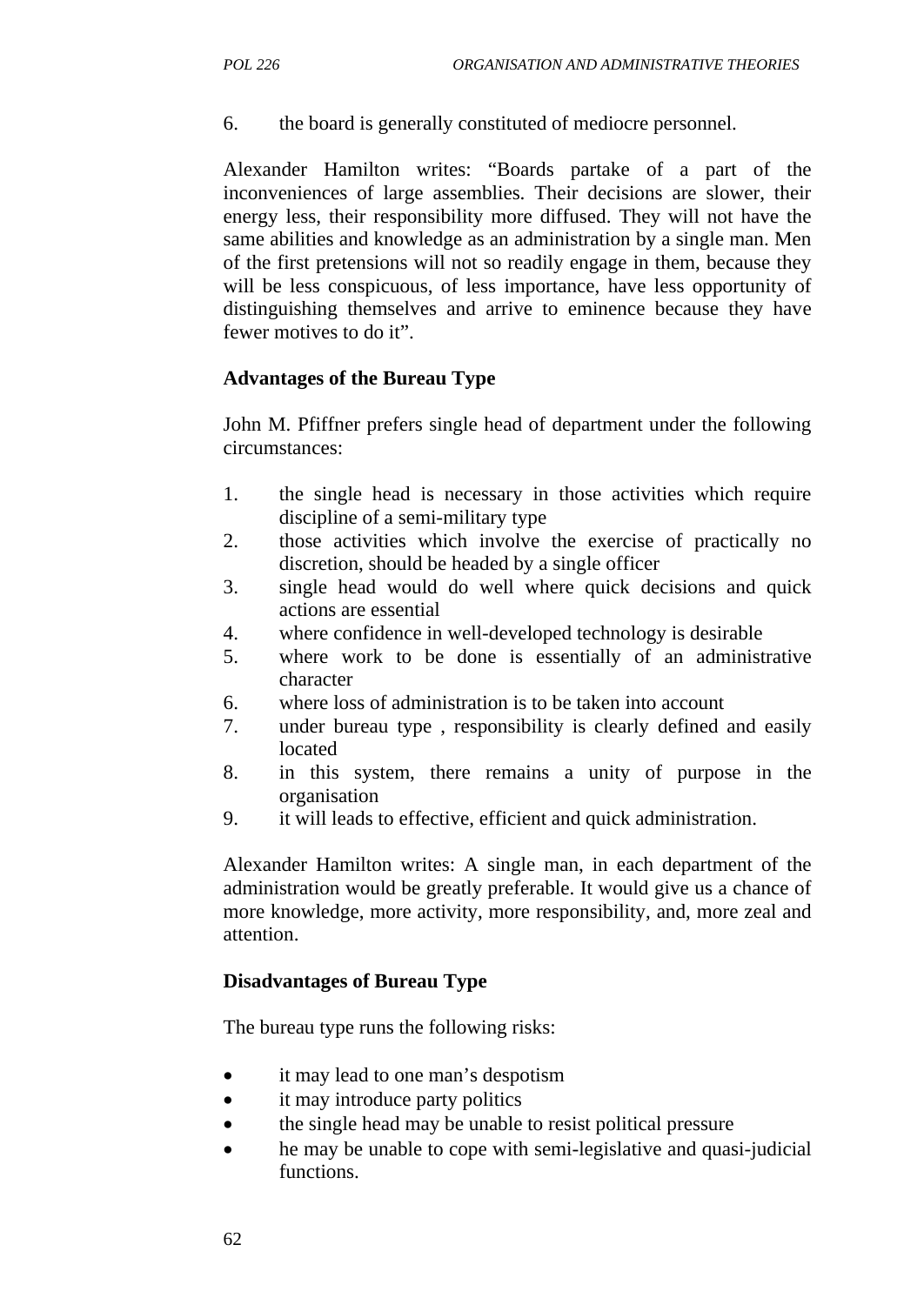In view of the advantages and disadvantages of both the board and bureau types of organisation it is difficult to pass any general and final judgement on the desirability of the one as against the other type. Much depends on the conditions to be met. In a general way, it may be said that where the services are purely administrative work, there the bureau type of organisation should be adopted, but if they do purely semijudicial work or semi-legislative work the board type would be better. In point of fact, however, the problem is not as simple as it appears to be because there are a number of branches of administration where the duties to be performed fall in both fields, for example, the Police, Education and Public Health Departments. These departments are concerned not only with purely administrative work but some authority to make rules and regulations is also delegated to them by the legislature. In such services, a mixture of bureau and board types should be followed. For example, in the Education Department, a Board of Education as well as a Director of Public Institution may be provided for. Here the problem that arises concerns mainly the relative jurisdiction of the two authorities and their relations to each other.

It is of great importance that the powers and duties of the two should be clearly indicated. The board should be granted no administrative authority, all such authority should be vested in the director to the end that he may be held responsible for the actual conduct of affairs.

## **4.0 CONCLUSION**

In this unit, we have defined the bureau and board. We also discussed the types or kinds of boards, distinguished their differences, their merits and demerits. However, as we have discussed earlier, the two terms have been used interchangeably in administrative organisation.

## **5.0 SUMMARY**

It is somewhat very difficult to pass any general and final judgment on the desirability of the board against the bureau, in view of the advantages and disadvantages of both. Nevertheless, much depends on the conditions to be met. But where the services do exclusively administrative work, the bureau type of organisation should be followed, and the same condition is applicable to the Board as well.

## **6.0 TUTOR-MARKED ASSIGNMENT**

1. Distinguish the Bureau from the Board.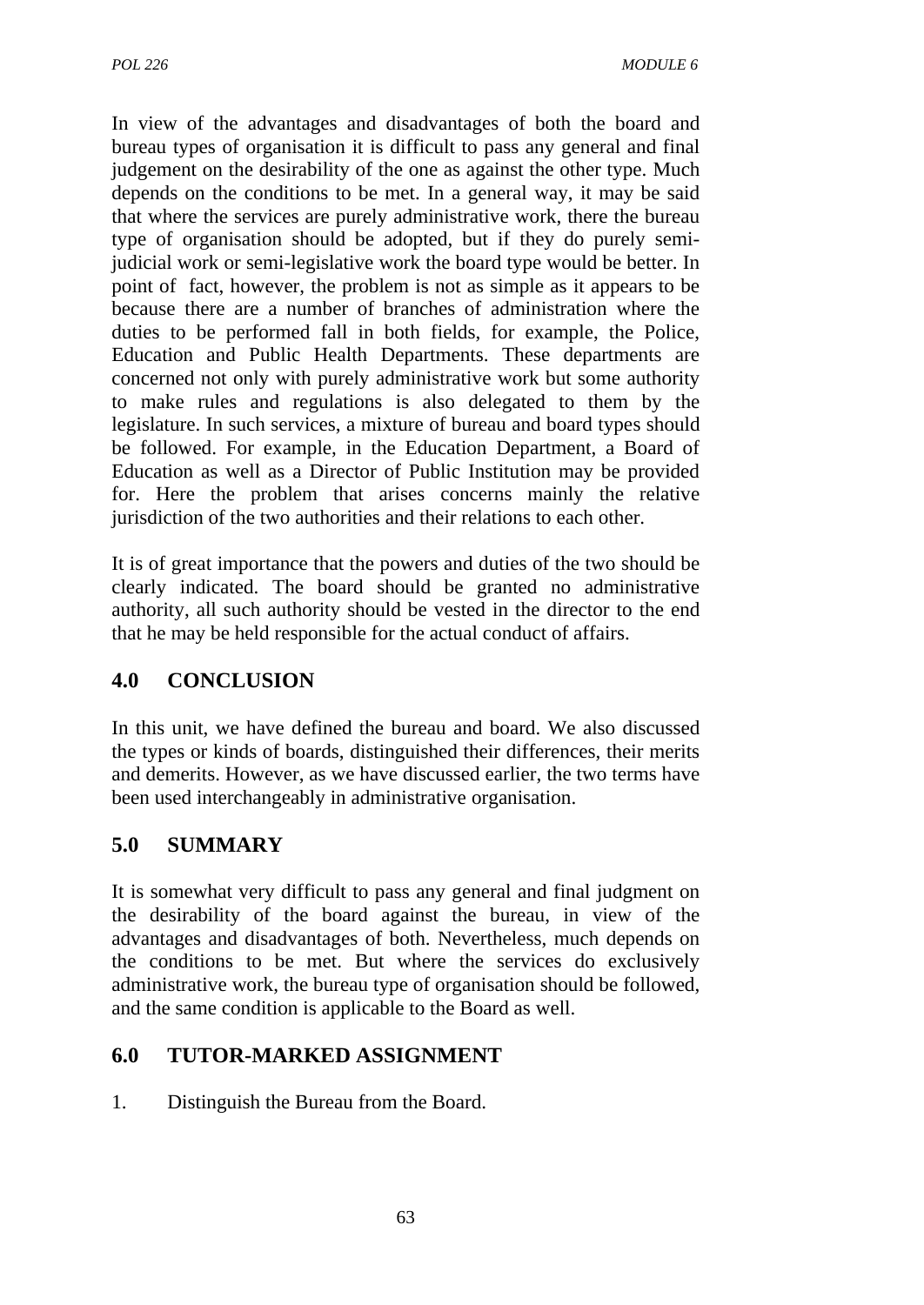## **7.0 REFERENCES/FURTHER READING**

- Sachdeva D. and Sogani M. (1980). *Public Administration*: Concepts and Application. New Delhi: Associate Publishing House.
- Vishnoo Bhagwan and Vidya Bhushan, (2006). *Public Administration* New Delhi: S. Chaud and company Ltd.
- Tonwe D.A. (1998). *Public Administration: An Introduction.* Ibadan: AMFITOP Book Company.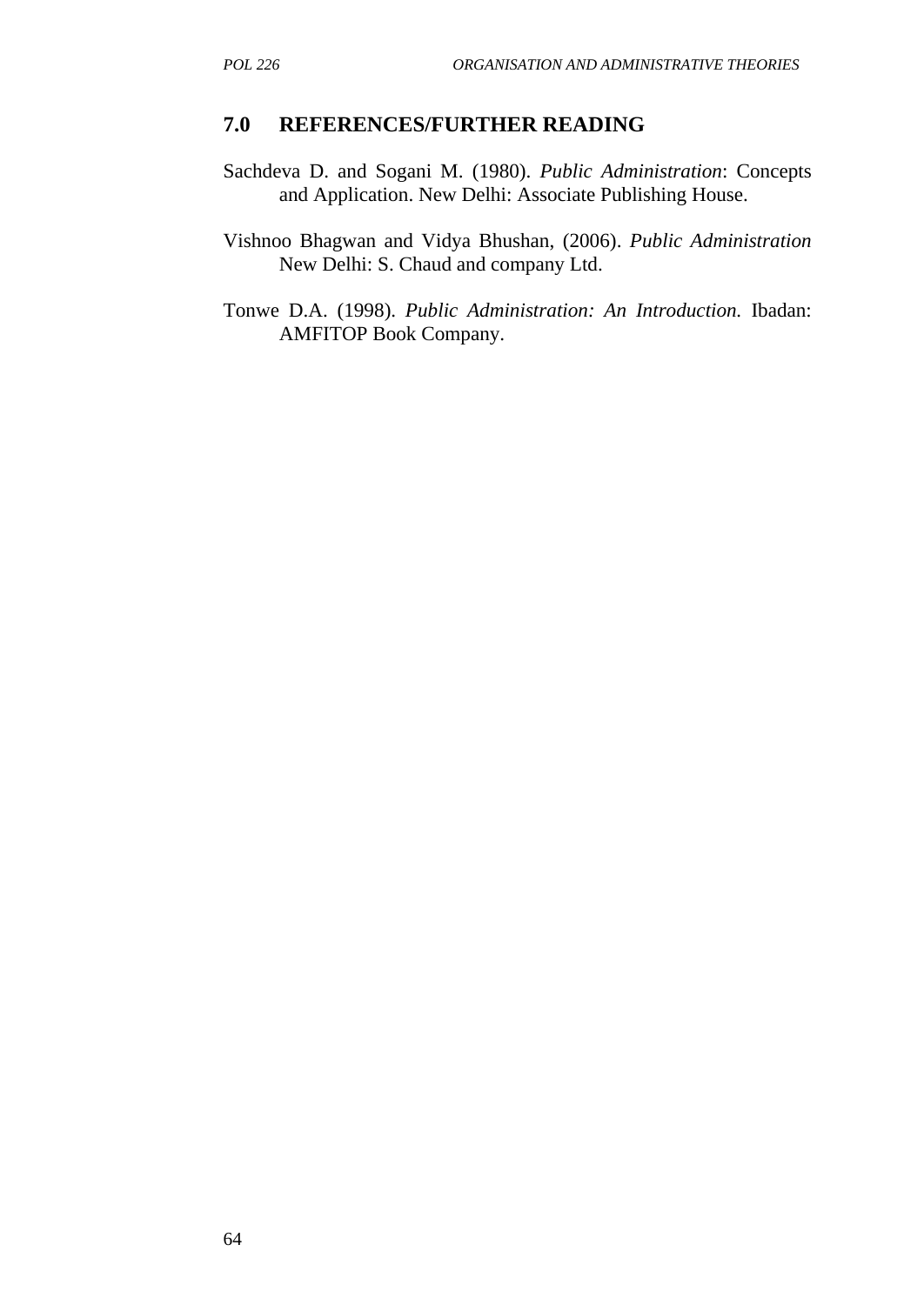## **UNIT 3 FIELD ESTABLISHMENTS AND MAX WEBER'S THEORY OF BUREAUCRACY**

## **CONTENTS**

- 1.0 Introduction
- 2.0 Objectives
- 3.0 Main Content
	- 3.1 Legal Status of Field-stations
	- 3.2 Grading and Classification of Field stations
	- 3.3 Centralization vs Decentralization
- 4.0 Conclusion
- 5.0 Summary
- 6.0 Tutor-Marked Assignment
- 7.0 References/Further Reading

## **1.0 INTRODUCTION**

We have considered the organisation of the department as it functions at the seat of government. But the entire business of government is not carried on in the capital of the state. The people whose needs the government and administration cater for are spread all over the country and the more important services have to be carried to their very door. It will not be appropriate, or rather, it will be inconceivable to have a single school at Lagos or Abuja in Nigeria and ask the parents to send their children to that school.

However, to serve the public, establishments are created throughout the length and breadth of the country called field establishment. Field establishment is defined as those who work in the field away from the headquarters. The headquarters may be defined as the central place of a given area, where its highest government or administrative authorities are located and from which administrative direction and control fan out the entire area.

The terms headquarters and field are relative to the area we have in mind. When we think of the whole of Nigeria, Abuja is the headquarters and the rest of the country is the field. It needs no emphasis that field services offer their own problems of organisation and procedure, the study of which is necessary for a student of public administration.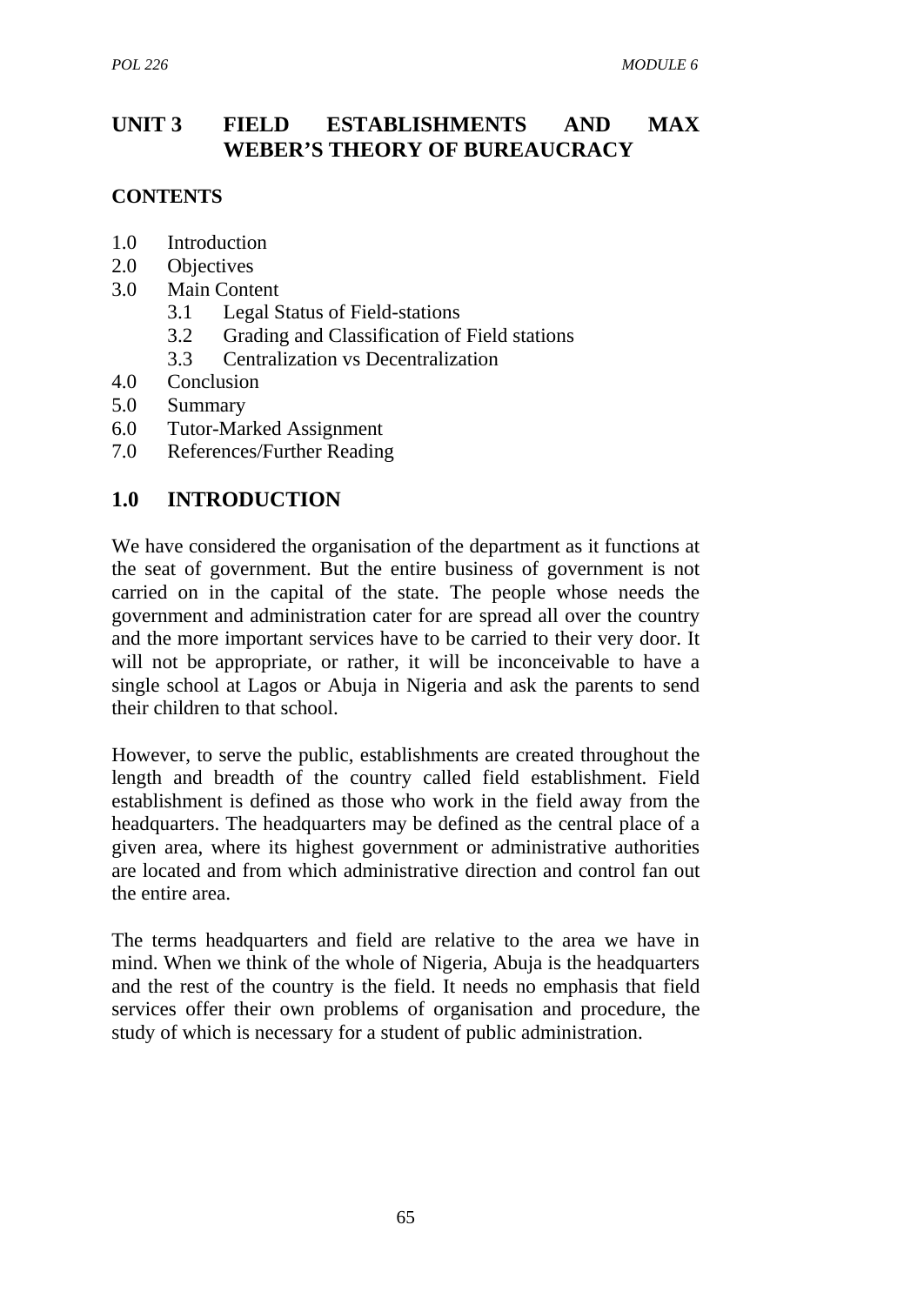## **2.0 OBJECTIVES**

At the end of this unit, you should be able to:

- define of headquarters and field
- discuss the essence of creating field stations
- highlight problems of centralization vs decentralization.

## **3.0 MAIN CONTENT**

## **3.1 Legal Status of Field-Stations**

Field stations are created to satisfy the needs of the people locally and easily; for instance, if a person has to go to purchase a post card from Abuja, it is not only expensive for him but also greatly troublesome.

Therefore, to make available to the people the services of the government at their door steps, and to enable them make full use of the services of the government, it is desirable that post offices should be established at short distances. The field offices, their number, location and grade may be prescribed either by statutes or by administrative orders. The question as to whether it is desirable that the legislature should itself by statute seek to fix the number and location of field offices and the boundaries of these offices or leave this matter to administrative determination, is one which cannot be answered in absolute terms. If established by the legislature, the field station will enjoy greater security and freedom than if established by the executive. Both of the systems seem to be extreme.

However, a better plan would be that the executive establishes the field stations but the legislature keeps control over the determination of their number, location and grade through the system of grants.

## **3.2 Grading and Classification of Field Stations**

A matter which is of great importance is that of grading field stations according to their importance and of classifying them according to such grade into a hierarchy of offices constituting a single unified service. All the stations are not equal in importance and so they cannot be governed by one uniform standard. For example, railway stations, should be classified into various grades, say railway station of A, B and C classes.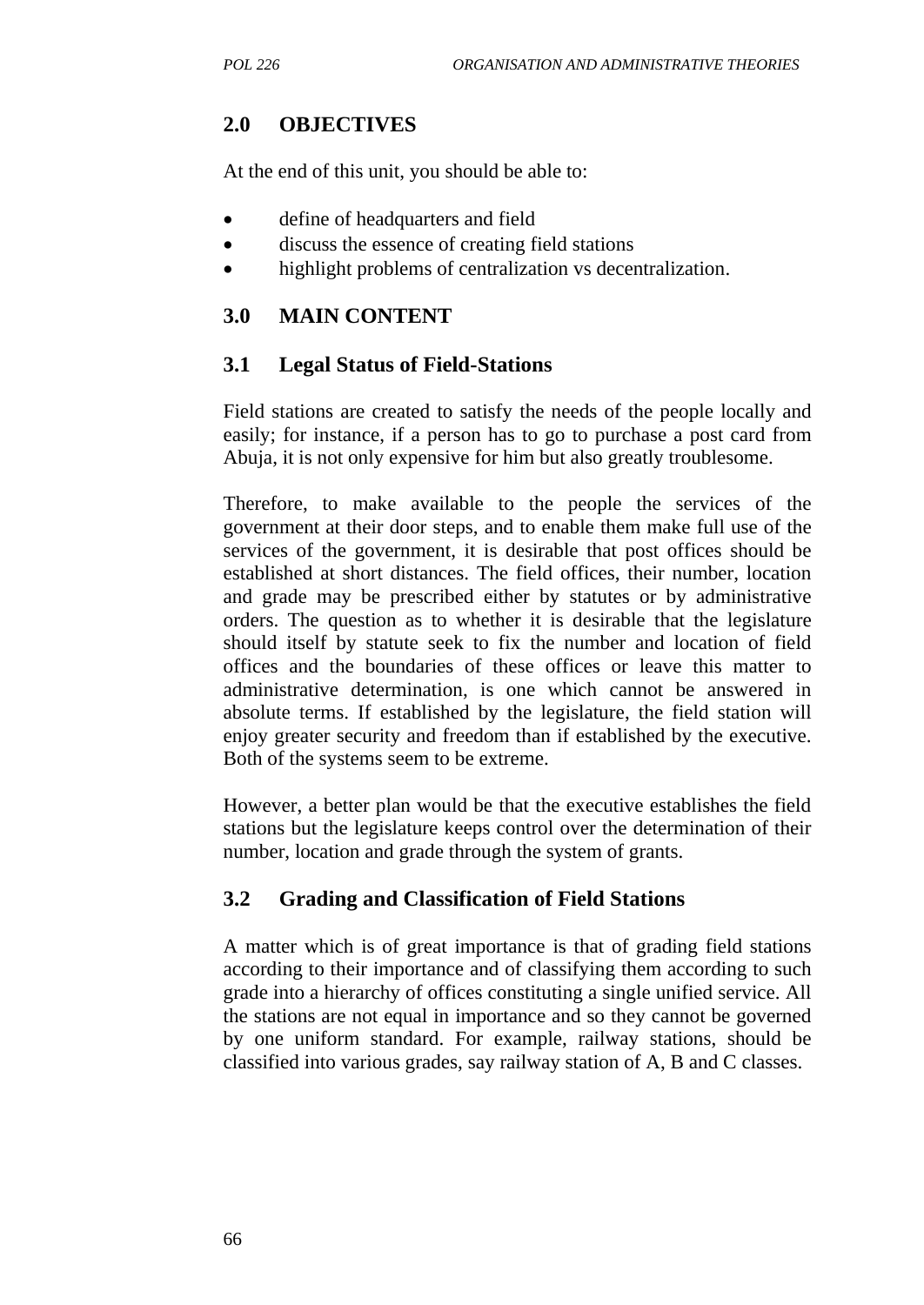## **3.3 Centralization vs Decentralization**

The problem that confronts the field station is that of centralization vs decentralization. According to Charlesworth, "One of the important problems of organisation is to reconcile the administrators' natural desire for control, uniformity and certainty with the people's demand that government administration accommodates itself to local public sentiment".

By decentralization we have the system where the field organisation:

- is left free to decide a large number of matters locally by itself without reference to the headquarters
- is not subject to minute rules and regulations
- has the final authority in relation to most of the cases and its decisions are not subject to appeal, and
- the sub-offices and subordinates have adequate initiatives and power of decision. It is not possible to make any general statement regarding which of the two systems should be adopted. The natural tendency of organisations, these days, is towards centralization. Under a centralized system, the field stations work as mere executing agencies.

They have no power of control over their activities or even their internal administration such as purchase of stationery, transfer of employees etc. In a decentralized system, the field stations are granted general powers and are given authority to make their own decisions and have full control over their establishment.

## **The Meaning of a Centralized Organisation**

A centralized organisation is therefore, one in which decision-making authority is vested in the top level of the organisation to which all matters pertaining to a particular problem have to be referred. In a centralized organisation, employees at lower levels are given specific jobs to do, but any problem arising in the course of performance of assigned tasks are reported to the appropriate higher level which is vested with the authority to take decisions on the problem. In effect, in a centralized organisation, subordinates are assigned jobs or tasks without decision-making authority. If in a banking or financial institution, for example, all applications for loans, whether for a very small or large amount, are sent to a particular level for sanction, the authority to sanction loans is said to be centralized. Thus, the term centralization refers to a system of governmental administration in which powers and functions are concentrated in a single central agency.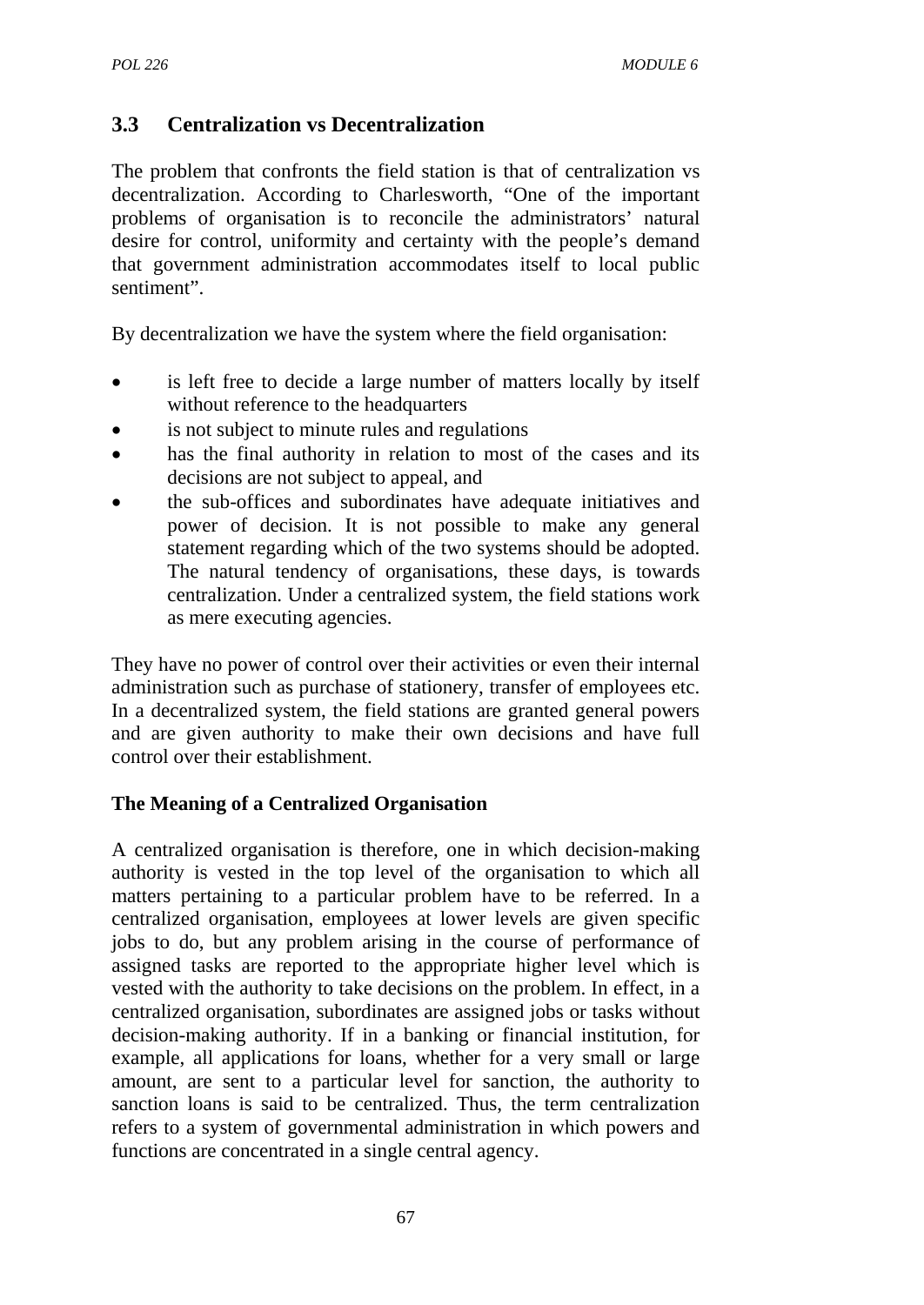## **Advantages of a Centralized System**

- it provides for maximum control
- it ensures that all the work is done in the same manner and in accordance with the same general policies and principles
- it makes administrative abuses difficult
- it achieves effective control over all organs of administration
- modern communication facilities render distance irrelevant to effective co-ordination of the work of administration.

### **Disadvantages of a Centralized System**

- it lacks flexibility of approach
- it leads to delay in arriving at decisions
- it denies people's participation in decision-making
- it puts too much burden on the headquarters
- it takes decisions without any knowledge of local conditions and requirements.

De Tocqueville rightly points out that "indeed I cannot conceive that a nation can live and prosper without a powerful centralization of government. But I am of the opinion that a centralized administration is fit only to enervate the nation in which it exists by incessantly diminishing their local spirit".

Though the disadvantages of decentralization and vice versa are yet to make things clear and specific, we will state advantages and disadvantages of decentralization as well.

### **The Meaning of Decentralization**

A decentralized organisation, on the other hand, is one in which decision making authority is granted to the lower levels in the organisation to decide on most of the matters which come up, while a few very important matters are reserved for the higher levels. In a decentralized organisation, decision making authority may be shared between superior and subordinate officers, between official and non-official elements in the organisation and also between the headquarters and the field officers of the organisation.

Thus, decentralization denotes dispersal of authority among a number of individuals or units.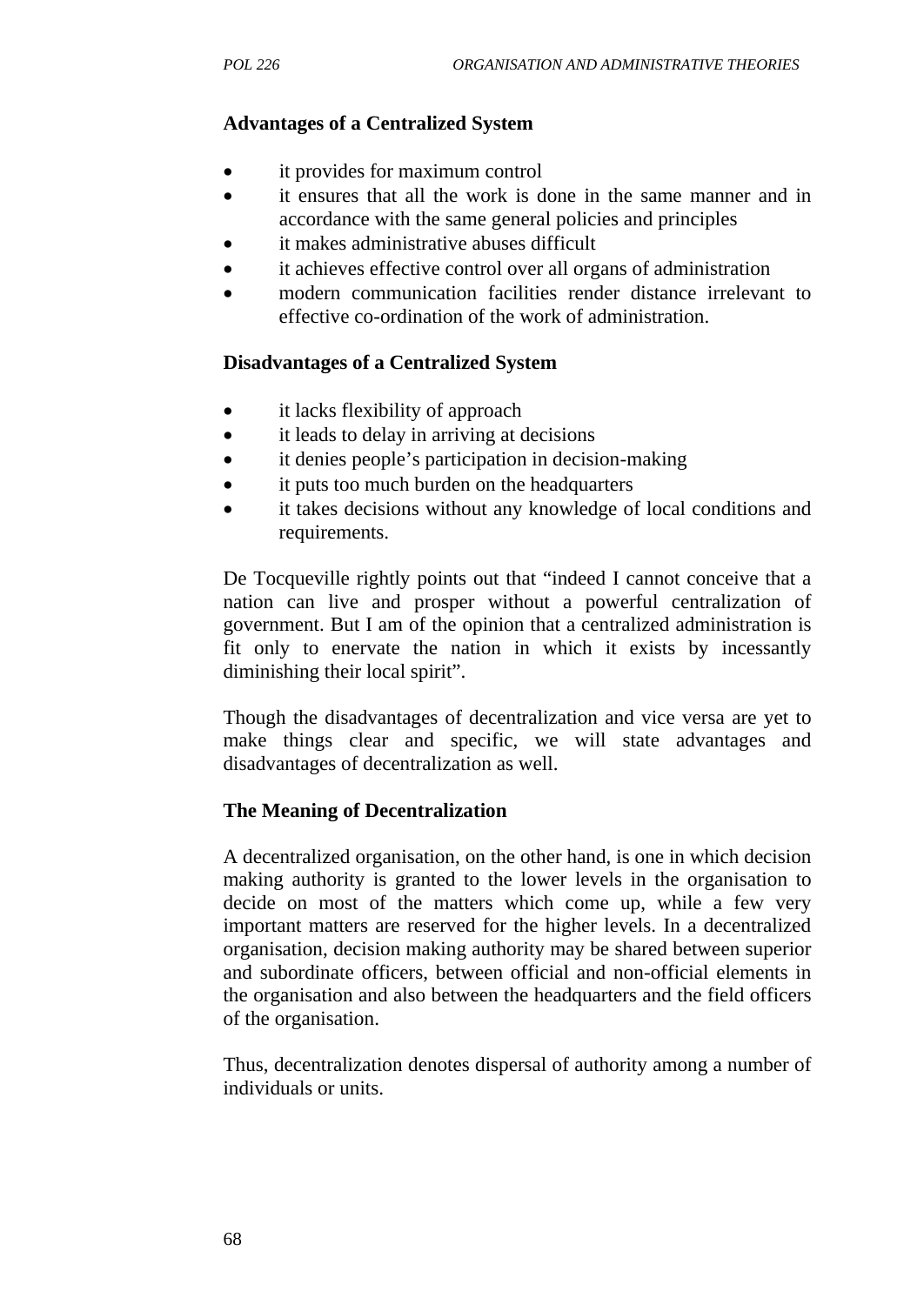## **Advantages**

- it brings relief to the over-burdened centre and strengthens field agencies and grassroots units
- it reduces delay, curbs redtapism and encourages faster action. Thus it leads to increase in efficiency
- it boosts the moral ability of the subordinate administrators, develops their resourcefulness and self respect. They learn to take decisions and shoulder responsibility
- those immediately affected can avail the opportunity for adaptation and adjustment in the administrative programmes and operations brought closer to them
- it develops a sense of personal adequacy in the individual citizens

According to Charlesworth, "Decentralization has a more important justification than mere administrative efficiency. It bears directly upon the development of sense of personal adequacy in the individual citizens, it has spiritual connotations".

## **Disadvantages**

- excessive decentralization leads to anarchy. It makes coordination and integration of administrative operation difficult
- a complete dencentralization in personnel, budgeting, tax collection, accounting, planning and programming is neither possible nor desirable.
- rapid means of transport and communication, the requirement of modern defence and the pressing need of economic planning disfavour decentralization
- decentralization of house keeping activities is neither economical nor efficient
- decentralization strikes at the root of common and uniform policies aiming at the economic amelioration of the common men, imparting of free and compulsory education and introduction of prohibition etc.

## **Some Analysis of the Two**

After a comparative study of the advantages and disadvantages of the two, it may be said that everything depends upon the character of the work to be performed and special conditions to be met. A single system cannot be adopted in all the activities and in all the circumstances. If the decision affects a national activity which concerns either the social or the industrial economy of the entire nation, the decision should be made by a national office. If a decision applies only to a part of the country or to a section of the population, the decision will best be left to the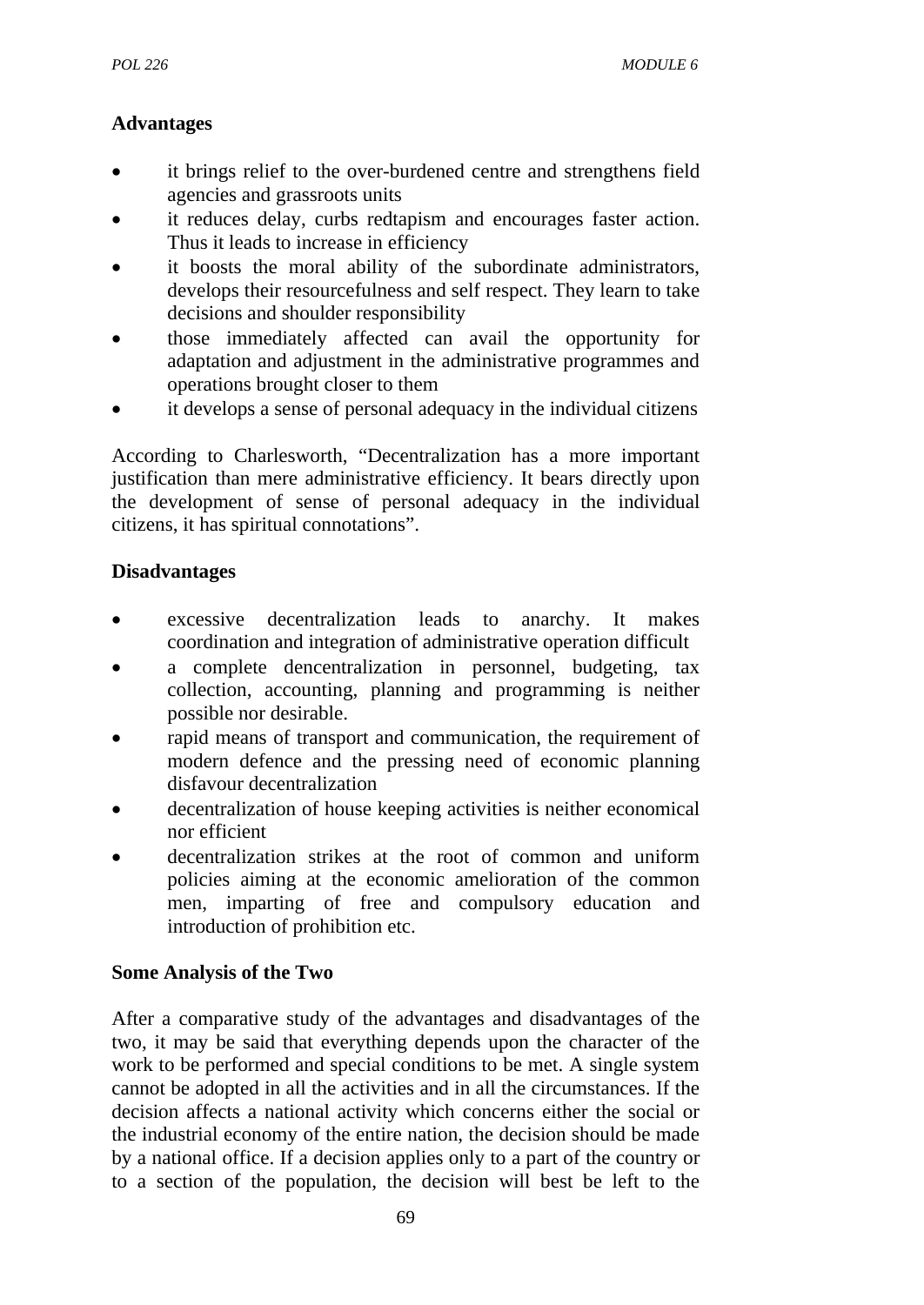officials in that area, who are familiar with the problem from first hand contact.

Further, it is as bad to decentralize too far as not far enough. The centralization and decentralization of authority within a department depends upon the following factors:

## **i. Management Philosophy**

The character of top executives and their philosophy have an important influence on the extent to which authority is decentralized. If the top executives like to concentrate authority in their hands, it would result in centralization. On the other hand, some top executives see decentralization as a means to make a complex function efficiently. Such a philosophy would encourage decentralization in the organisation.

## **ii. History of Organisation**

If the organisation has developed from the small structures to complex ones, it shows the sign of centralized features. On the other hand, organisations which are created due to amalgamation are bound to possess a decentralized tendency. For example, World Health Organisation (WHO) is a decentralized organisation as it was born out of a number of regional organisations existing at that time.

## **iii. Availability of Competent Subordinate Managers**

A real shortage of competent and qualified managers limits the extent of decentralization of authority since the transfer of decision-making requires the availability of trained managers at lower levels. Therefore, there is a need to train the managers before introducing decentralization.

## **iv. Cost of Decision**

Perhaps the most important factor determining the extent of decentralization is in the aspects of policy-the criterion of cost. Decentralization operation should not be costly

## **v. Stability of Policies and Methods**

Stability of policies and methods is fundamental decentralization. Thus, decentralization should take place only when the policies and methods have been stabilized at the headquarters.

### **v. External Factors**

Finally, external factors like the necessity of associating the citizen with the administration, convenience of citizens,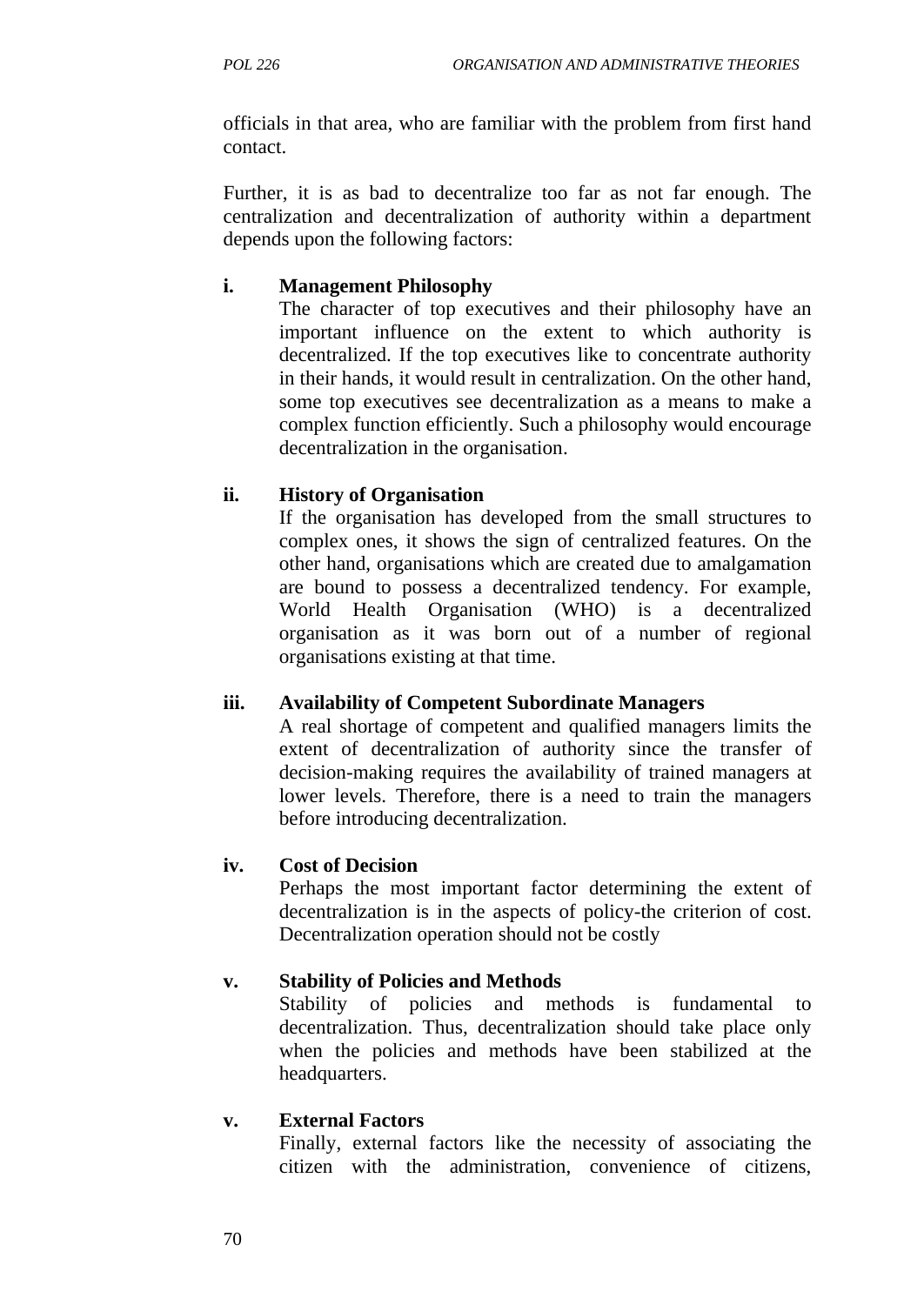adjustment of policy and programme to local conditions and adapting field activities to political pressure may compel most matters to be handled outside Abuja. Circumstances of magnitude and volume require settlement of bulk of business at the point where it arises.

Certainly, the delegation of authority means greater energy, a higher sense of responsibility and better moral ability among field agents. They do not want to be mere messengers and reporters eg to their Abuja superiors. Decentralization democratizes administration and brings it nearer to citizens.

The more the state takes to developmental and welfare activities, the more it will feel the need for decentralization. But in spite of all this, it must be pointed out that before decentralization is effected, the problem should be carefully studied by each service.

# **4.0 CONCLUSION**

In this unit, it is worth reminding ourselves that we have discussed all about field establishment wherein we have learned that field establishments are created in order to serve the people. We also discussed the legal status of field-stations. We dealt at length on centralization and decentralization, merits and demerits of the two respectively. We carried out the comparative analysis of centralization as well as decentralization. In the realm of administrative thought, however, we have learned that neither centralization nor decentralization is an absolute pre-requisite or *sine qua non* for efficient and effective functioning of an organisation.

## **5.0 SUMMARY**

It must be borne in mind that the other problem that confronts the field station is of centralization vs decentralization. According to Charlesworth, "One of the important problems of organisation is how to reconcile the administrators' natural desire for complete control uniformity and certainty with the people's demand that governmental administration accommodates itself to local public sentiments". A point also worth mentioning is that the difference between centralization and decentralization from the practical standpoint is that of degree rather than of kind. This is evident from the fact that no organisation is completely centralized or decentralized.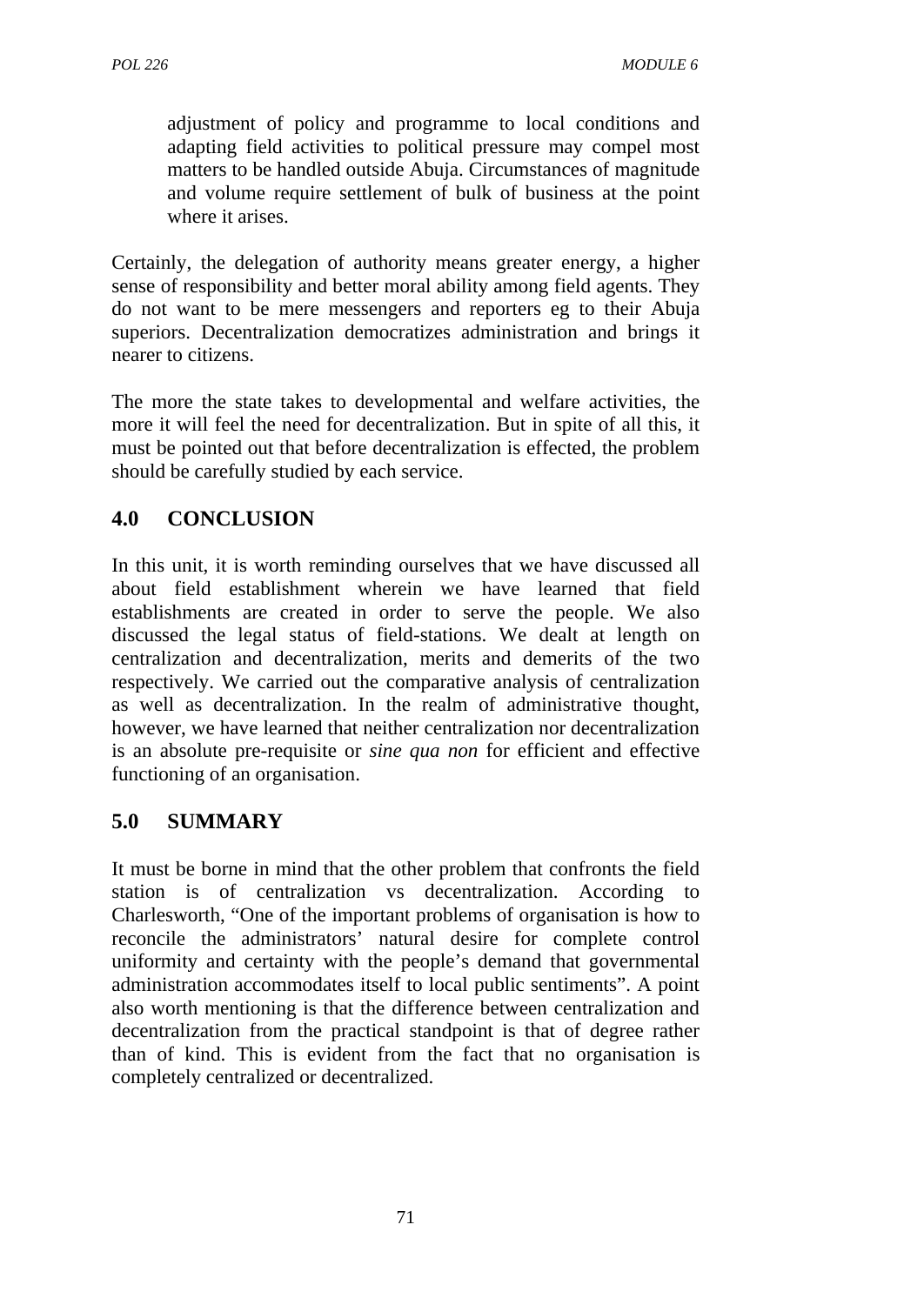#### **6.0 TUTOR-MARKED ASSIGNMENT**

- 1. Comment on centralization vs decentralization.
- 2. What are the factors responsible for the nature and degree of decentralization?

#### **7.0 REFERENCES/FURTHER READING**

- Augustus Adebayo. (2004). *Principles and Practice of Public* Administration in Nigeria. Abuja: Spectrum Books Ltd.
- Bhambhri. C.P. (1973). *Public Administration in India*. New Delhi: Vikas Press.
- Ekhator Victor Eghe. (2002). *Rudiments of Public Administration*. Kaduna: Joyce Graphics Printers and Publishers Co.
- Sachdera D. and Sogani M. (1980). *Public Administration*: Concept and Application. New Delhi: Association Publishing House.
- Tonwe D.A. (1998). *Public Administration*: An Introduction. Ibadan: AMF17OP Book Company.
- Vishnoo Bhagwan and Vidya Bhushan. (2006). *Public Administration*. New Delhi: S. Chand and Company Ltd.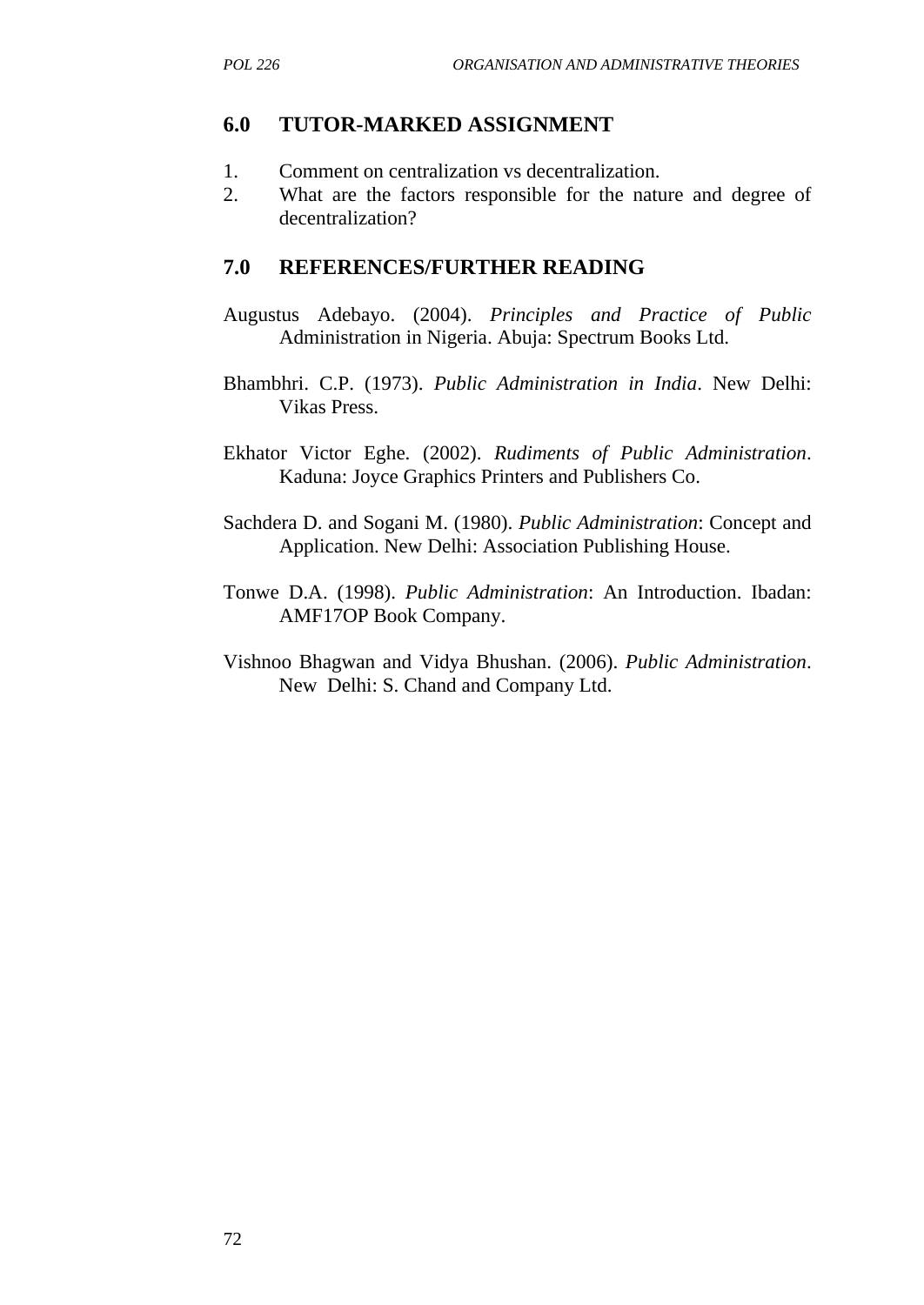# **UNIT 4 PUBLIC ENTERPRISES**

# **CONTENTS**

- 1.0 Introduction
- 2.0 Objectives
- 3.0 Main Content
	- 3.1 The Meaning of Public Enterprises
	- 3.2 Types of Public Enterprises
	- 3.3 Why public Enterprises
	- 3.4 Departmental Undertakings
	- 3.5 Government Companies
- 4.0 Conclusion
- 5.0 Summary
- 6.0 Tutor-Marked Assignment
- 7.0 References/Further Reading

# **1.0 INTRODUCTION**

The laissez-faire view of state activity has in the present century given place to socialists' view leading to expansion of state functions in the economic and industrial fields. The state is no longer a law and order maintaining and revenue collecting organ, it is now more concerned with the economic welfare of its people. The newly independent state, in order to overcome their economic stagnation and the poor rate of growth during colonial rule, had to enter the field of industrial and commercial enterprises to ensure better utilization of available resources and build the essential infrastructure for national development. This led to the setting up of public enterprises and creation of a large sector. In Nigeria, both the central and state governments have set up a number of undertakings in the public sector.

# **2.0 OBJECTIVES**

At the end of this unit, you should be able to:

- define a public enterprise stands for
- list types of public enterprise
- describe government companies and the main characteristics etc.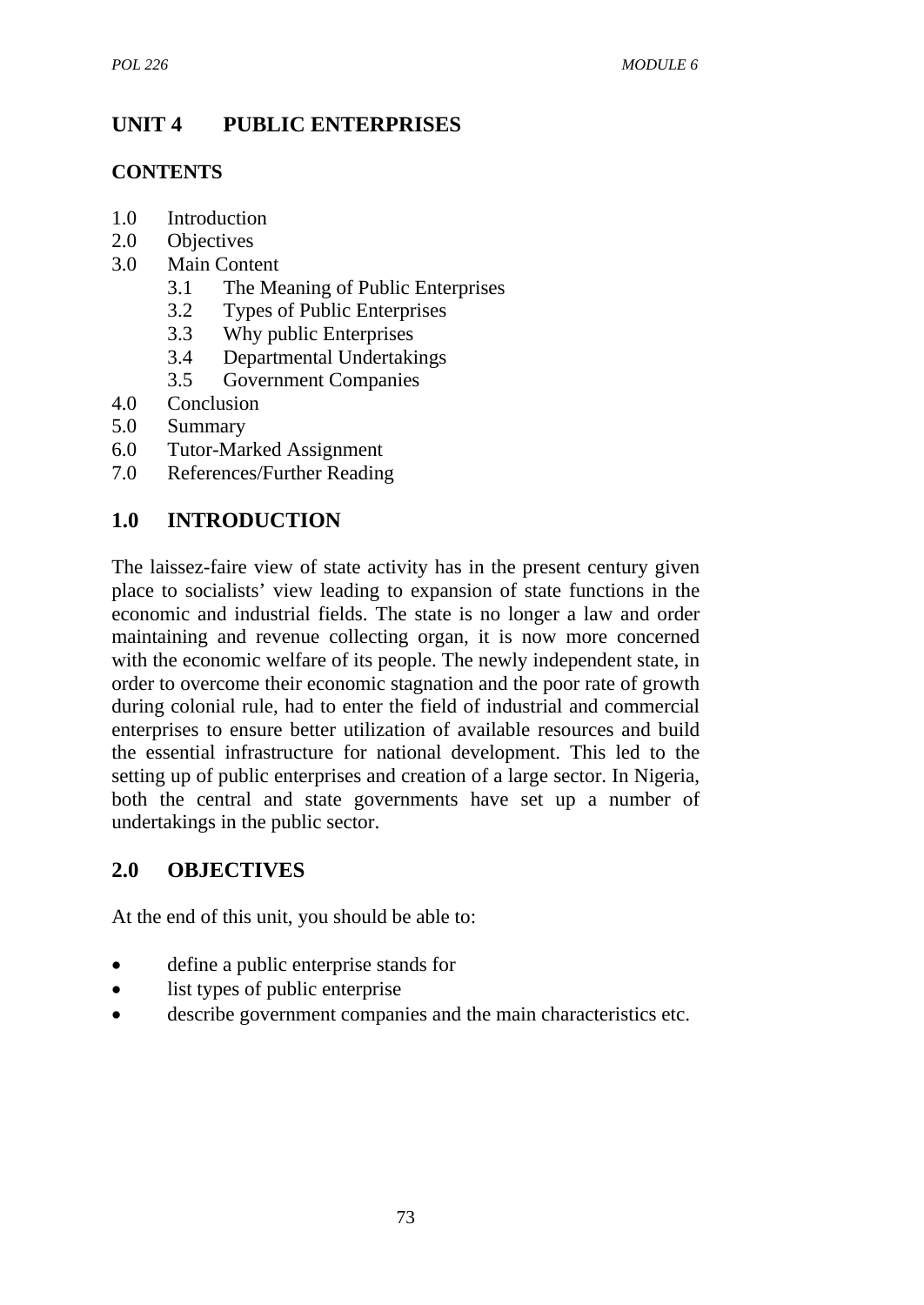# **3.0 MAIN CONTENT**

### **3.1 The Meaning of Public Enterprises**

Generally speaking, a public enterprise is an agency of the government through which the government manages its commercial and economic activities. According to S.S. Khera, "By state undertakings is meant the industrial, commercial and economic activity carried on by the central government or by a state government or jointly by the Central government and State and each either solely or in association with private enterprise so long as it is managed by a self-contained government".

According to a United Nations (UN) publication, "By public enterprise is meant economic undertaking especially industrial, agricultural or commercial concerns, which are owned (wholly or in part) and controlled by the state".

To A.H. Hanson, "Public enterprises mean state ownership and operation of industrial, agricultural, financial and commercial undertakings".

Friedman defines public enterprise as "an institution operating a service of an economic or social character on behalf of the government, but as an independent legal entity, largely autonomous in its management, public accountability and subject to some directives by the government, equipped on the other hand with independent and separate funds of its own and the legal and commercial authorities of a commercial enterprise".

In short, public enterprise is an activity of the government, central, state or local, involving manufacturing or production of goods. As a constituent of political and administrative structure, it possesses a sound blending of public purpose, public accountability, autonomous functioning and inherent right to manage and control the enterprise by the government.

# **3.2 Types of Public Enterprises**

Public enterprises are divided into four types based on the ownership, namely:

• central government enterprises, like the Nigerian Airways, Nigerian National Petroleum Corporation (NNPC), National Steel Company etc.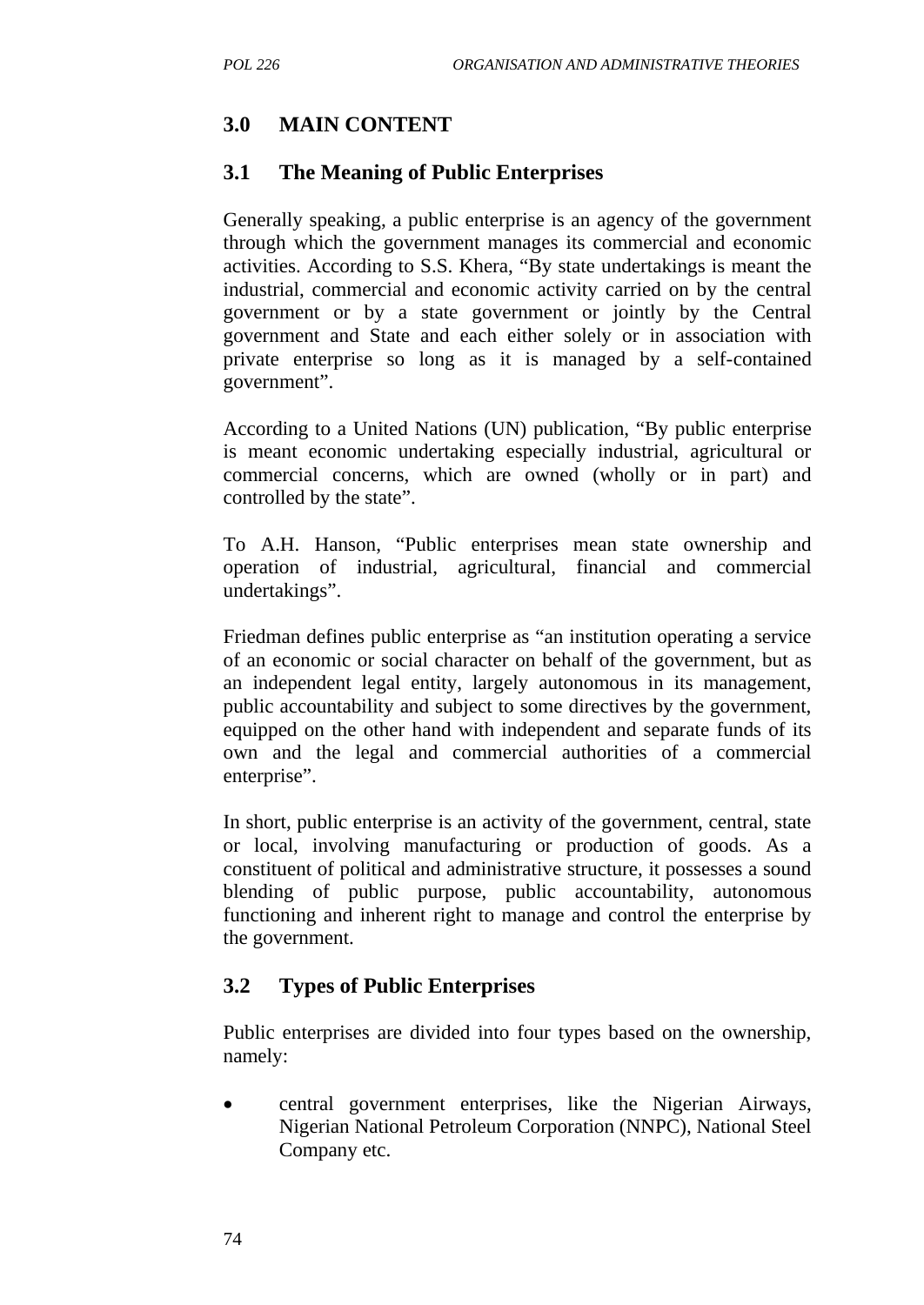- state government enterprises like the State Transport Corporation etc.
- joint enterprises of both the central and state governments; William A. Robson divides them into seven categories on the basis of the nature of their activities. These are:
	- public utilities like water, electricity, gas, ports and harbours,
	- $\cdot$  transport and communication like railways, airlines, shipping, telephones, posts and telegrams etc
	- banking, credit and insurance like the Central Bank of Nigeria, financial corporation
	- multipurpose projects like the Tenesse Valley Authority in USA etc.
	- $\cdot \cdot$  basic industries like coal, mining, iron and steel and shipyard
	- new industries or services
	- $\mathbf{\hat{P}}$  cultural activities like the Film Corporation of Nigeria

# **3.3 Why Public Enterprises**

Government intervention of a positive kind in the ownership, operation and regulation of public enterprises and public utility services has today become all-comprehensive and varied. These undertakings have served as a powerful instrument for achieving social and economic development. Without basic infrastructural facilities like roads, dams, railways, energy and means of communication, economic growth would not have been possible. These activities are not undertaken by the private sectors as its sole concern is profit motive. The growth of public enterprises is influenced by various factors like needs of the nation, defence considerations, political and social philosophy and the state of economic development. In Nigeria, the following reasons justify government participation in economic activities.

# • **Need for Sound Industrial Base**

Nigeria was economically backward during the colonial rule. After independence in 1960, the task of its economic reconstruction was vast. Huge capital investment was required to build dams, provide infrastructure for industrial growth and provide public utility services to the people; that could be done by the government only.

# • **Modern Economy is a Planned Economy**

It is believed that the success of a planned economy depends on the growth of public enterprises. Planning is of particular significance for Nigeria where a lot has to be achieved with limited resources and within a limited time. Modern economy has to be a planned economy; the national responsibility of planning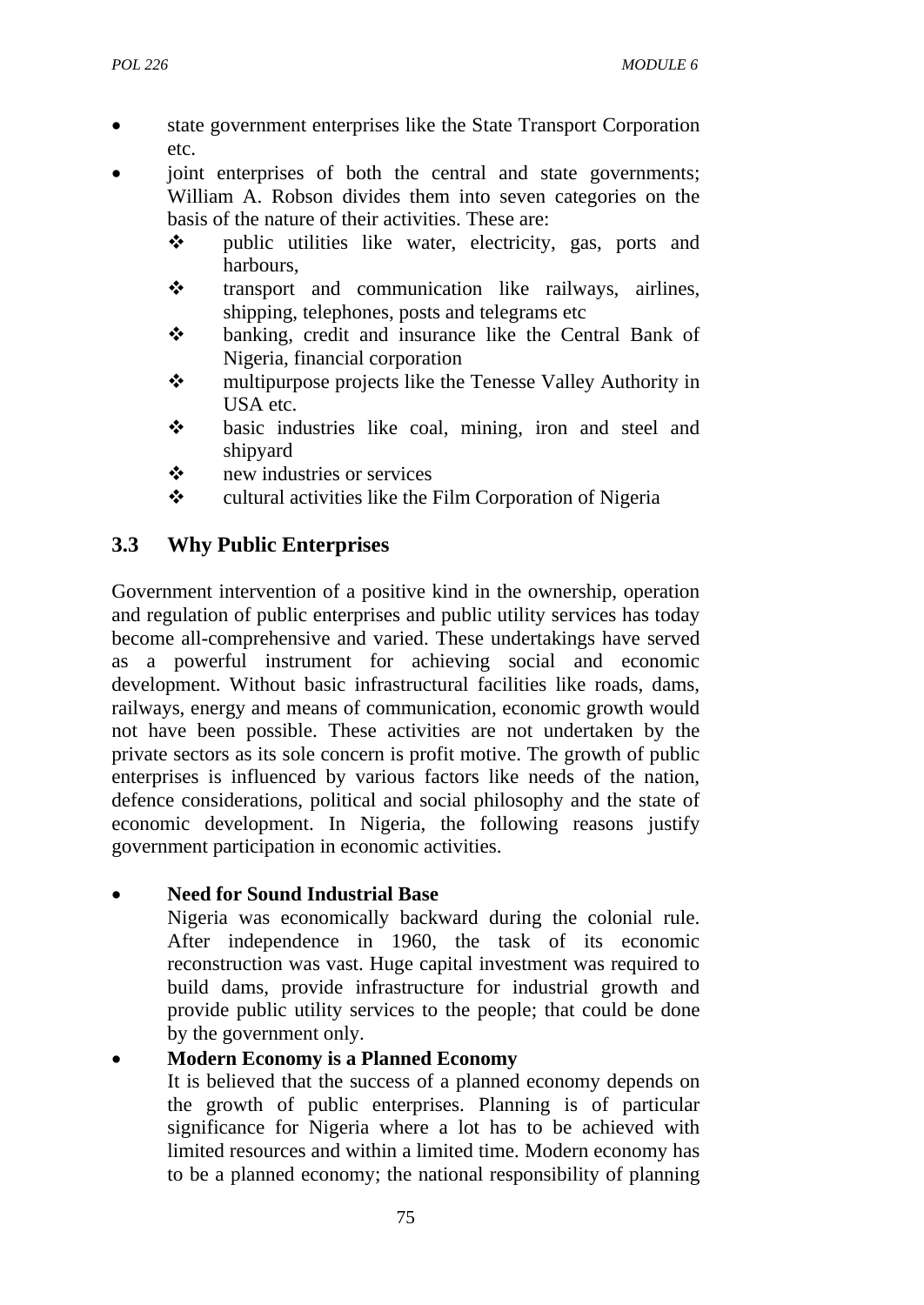is something which cannot be discharged by any authority other than the government. According to A.H. Hanson, "Public enterprise without a plan can achieve something; a plan without public enterprise is likely to remain on paper."

# • **Balanced Growth**

Since the private sector does not take any interest in the establishment of industrial base including development of key and basic industries and since it has no social interest in promoting balanced regional development (It sets up industry only in such areas where it is profitable to do so), the government has to take up the task of nation-building and ensure balanced regional growth of the country by providing infrastructure and facilities in the backward regions.

# • **Commitment to Socialist Society**

The government is committed to build up a secular socialist society in Nigeria and therefore it is increasingly compelled to enter directly into industrial and commercial activities.

# • **Need for Funds**

The government needs funds for its diverse welfare activities. By active participation in business, the state can get money in the form of profits which may be used by it to discharge the new and heavier burdens of a welfare state.

### • **Socio-Politico-Factors**

A government committed to certain social and political philosophy may well decide to intervene in the economic activity. The political philosophy of socialism may lead a country to nationalize certain enterprises such as the banks, air transport and coal mines. The social purposes may include development of weaker sections of society, development of backward areas and child and women welfare.

In a survey undertaken by the United Nations, it was found that the factors determining a government's attitude towards public enterprises are in part ideological and in part pragmatism.

# • **Organisation of Public Undertakings**

In general, there are three main forms of organisation of public undertakings, namely, departmental concerns, government companies and public corporations. In addition, there are other forms also which are being used for management of economic type of activities. Below, we briefly outline the characteristics of the three main forms of organisation.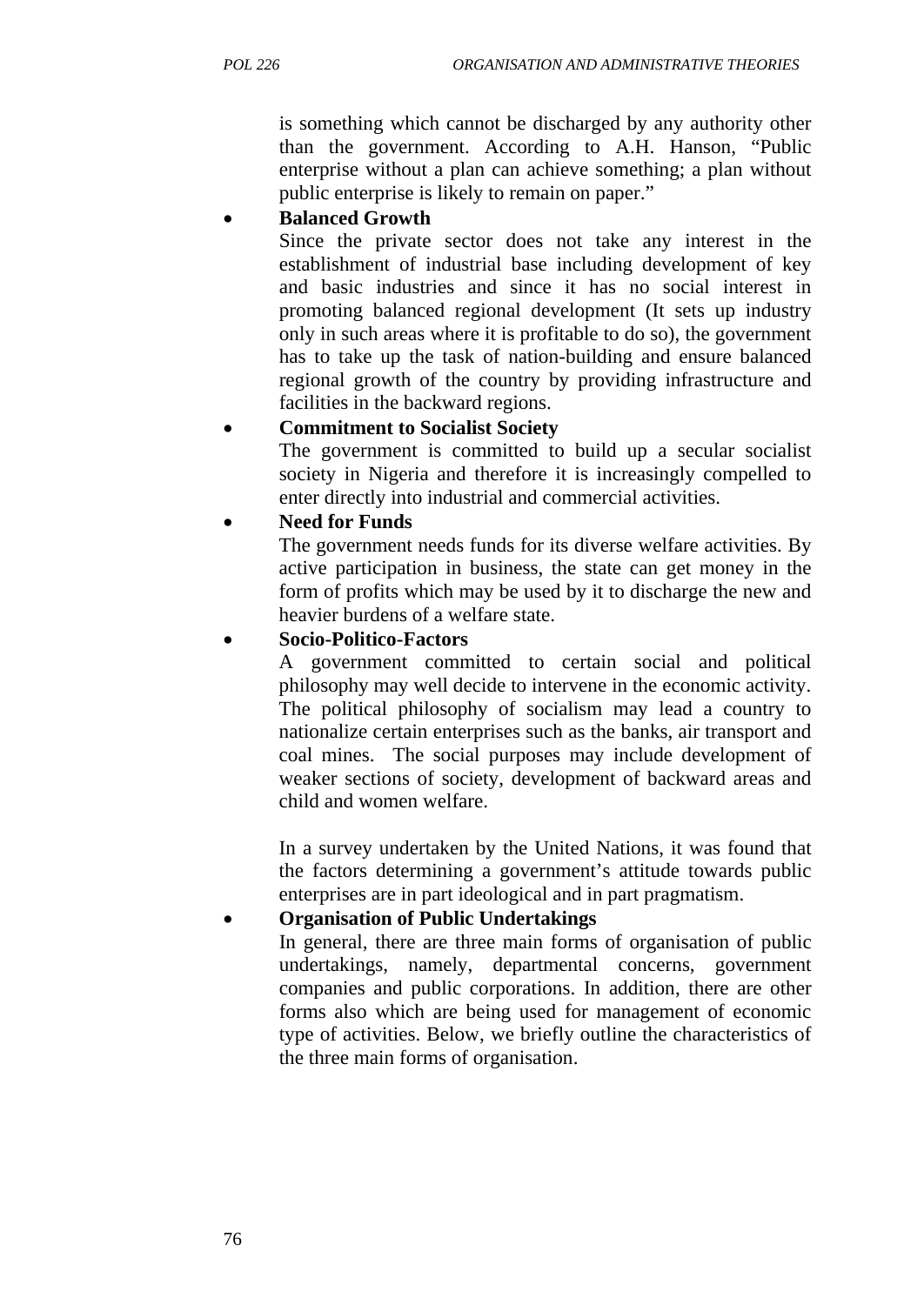# **3.4 Departmental Undertakings**

Department is the traditional unit of public administration. In the field of public enterprises also, it is the oldest form of organisation. An enterprise may constitute a department itself or it may be organized as an integral part of a department similar in status to a division, bureau or section within a department. In a more specific sense, departmental undertakings are a part of the governmental organisation set up as different ministries/departments subject to the control of a minister. Thus, posts and telegraph, defence production, railways, ports, docks, mints, government printing press etc are departmental enterprises. At the state level, Diary schemes, Road transport, irrigation etc are departmental undertakings.

# **The Main Characteristics of Departmental Enterprises Are:**

- the enterprise is financed by annual appropriations from the consolidated fund and is a part of the annual budget
- the enterprise is subject to the budget accounting and audit controls applicable to other departmental activities
- the staff members of the enterprise are civil servants. Their service rules are guided by the civil service rules
- the enterprise is subject to direct control of the head of the department. He is fully accountable, through his minister, for the activities of the enterprise
- the enterprise can be sued only through the state. It is not a legal person
- it is created by an executive resolution. Its creation does not require any prior approval.

# **Aim and Objective**

In order to facilitate the working of departmental enterprises, and lend an amount of flexibility in their functioning, a Board of interdepartmental committee is sometimes set up as the Railway Board, Posts and Telegraphs Board, Defence Production Board. The main objective behind its pattern is to give the responsibility of managing departmental enterprise to a plural executive rather than a singular one so that better and objective decisions may be taken.

#### **The Main Advantages of Departmental Enterprises**

The main advantage of departmental enterprises is that, it is directly under ministerial control and accountable to the parliament. Accountability to the parliament is its greatest advantage. Further, it follows a set of structural pattern and fixed procedure which leads to the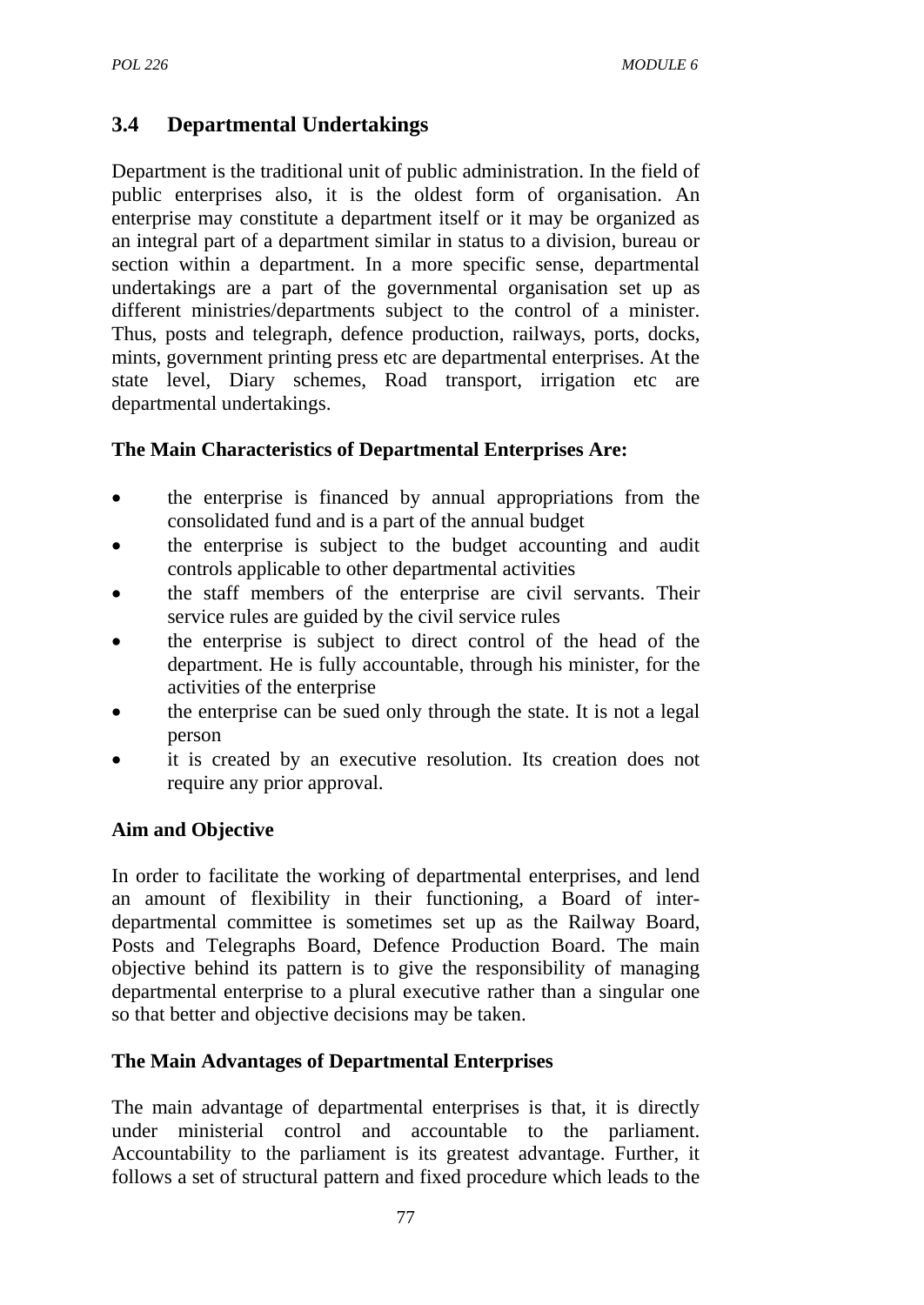regularized arrangement of its operations. Administrative planning becomes easier. But unfortunately, the disadvantages far exceed its advantages.

### **Disadvantages of Departmental Enterprises**

- The departmental form of organisation leads to centralization of authority. For every activity or decision prior approval of the government is required. Thus, this system does not permit sufficient autonomy and flexibility so essential for the effective functioning of industrial and commercial activities. The strict and rigid financial and administrative controls make the administration of such enterprises non-flexible. By the time government approval is received, the market-situation changes. Rules are given precedence over urgency.
- It is strictly hierarchical in its structure and follows the principle of chain of command. Because of too much emphasis on hierarchical levels, the benefits and services to the consumer are adversely affected. The bureaucratic approach gives rise to redtapism, delay and nepotism. The initiative is killed and every individual within the organisation tends to look upwards for decision.
- The departmental undertakings are open to all sorts of political pressures and party interest. There is reckless expenditure in order to strengthen and stabilize the ruling party's position or to appease populism. There is much political interference in its dayto-day functioning. Even transfers of minor employees are dictated by the minister. The frequent changes in the ministry or change of the government does not enable the organisation to undertake a long term perspective. Often, a minister, on assuming charge of a departmental enterprise, changes its earlier projects even after much expenditure has been incurred on their implementation.

According to Earnest Benn, "the great departments of state are not organized for business administration". As a matter of fact, the problems of flexibility and autonomy are the basic problems of departmental enterprises. Although some attempts have been made to introduce flexible procedures and give autonomy to the managements by setting up Boards, this pattern should be adopted only after a judicious consideration of the various aspects involving an activity. It should be an exception rather than the rule.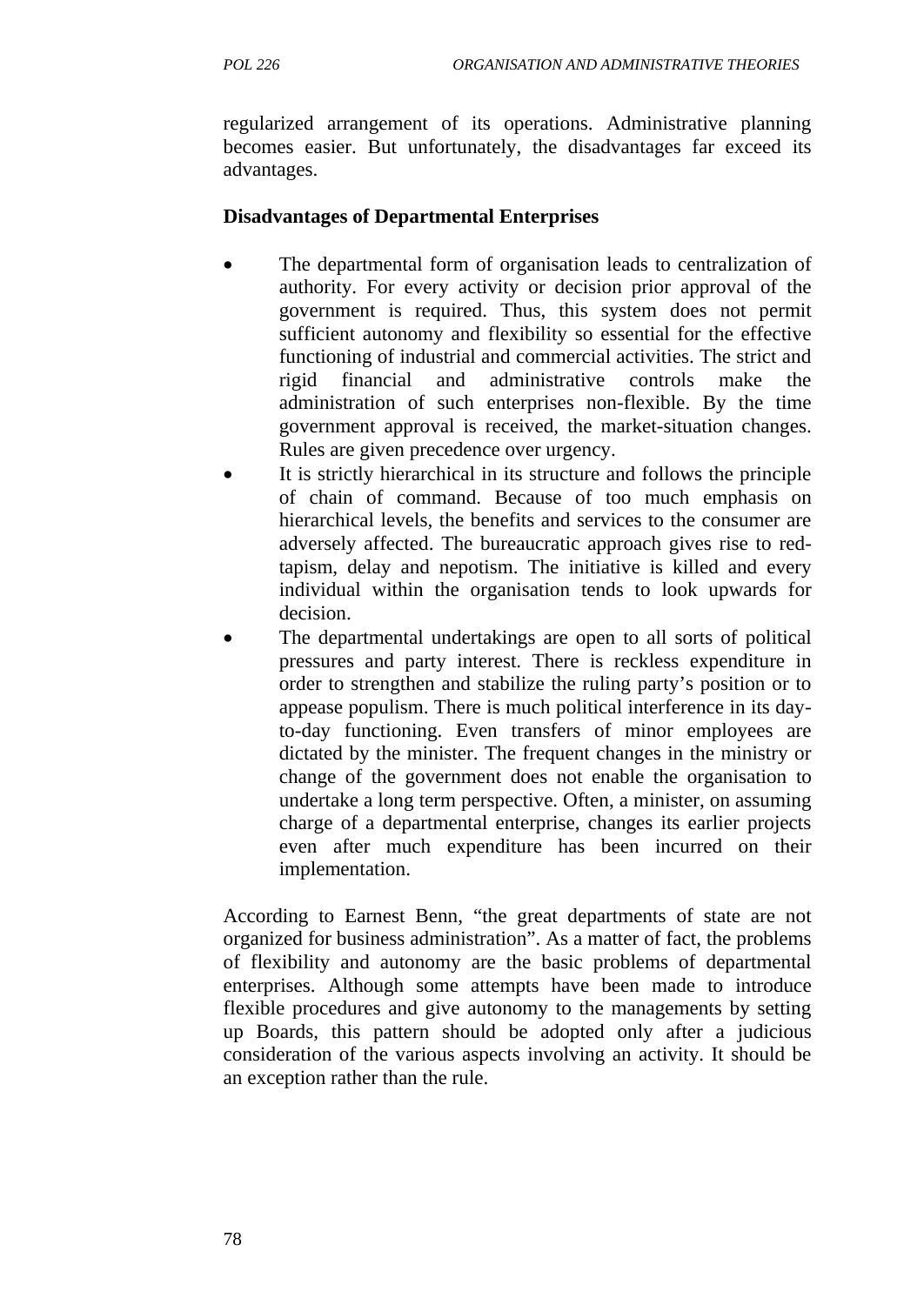# **3.5 Government Companies**

Prof. A. H. Hanson in his book, entitled Public Enterprises and Economic developments has defined the term state company as 'an enterprise established under the ordinary company law of the country concerned in which the government has a controlling interest through its ownership of all or some of the shares'.

The main characteristics of a government company are as follows:

- it has most of the features of a private limited company
- The whole of the capital stock or 51 per cent or above is owned by the government
- all the directors, or a majority of them, are appointed by the government depending to the extent to which private capital is participating in the enterprise
- it is a corporate body under a general law, viz, companies act
- it can sue and be sued, enter into contract, and acquire property in its own name
- it is created by an executive action of the government without parliament's specific approval having been obtained and its articles of association, though conforming to on act, are drawn up and are revisable by the government
- its funds are obtained from the government and in some cases from private shareholders, and through revenues derived from the sale of its goods and services
- it is generally exempted from the personnel, budget, accounting and audit laws and procedures applicable to government departments
- its employees, excluding the deputations, are not civil servants. The government company may be wholly-owned, partiallyowned and joint-sector company. A wholly-owned company is one in which the entire share capital is invested by the government itself without any participation from the public. A partially-owned is one in which the government invests at least 51 per cent of the share capital, the remaining part coming from the public. A joint sector company is one in which both the public and private investments have taken place and where the state takes an active part in direction and control. It is a mixed enterprise of government and some other private entrepreneurs like Shell BP and Lever brothers. The government reserves the power to control and supervise while the private entrepreneur carries on with the work of production and management.

The Government May Adopt the Company Form of Organisation for Three Reasons: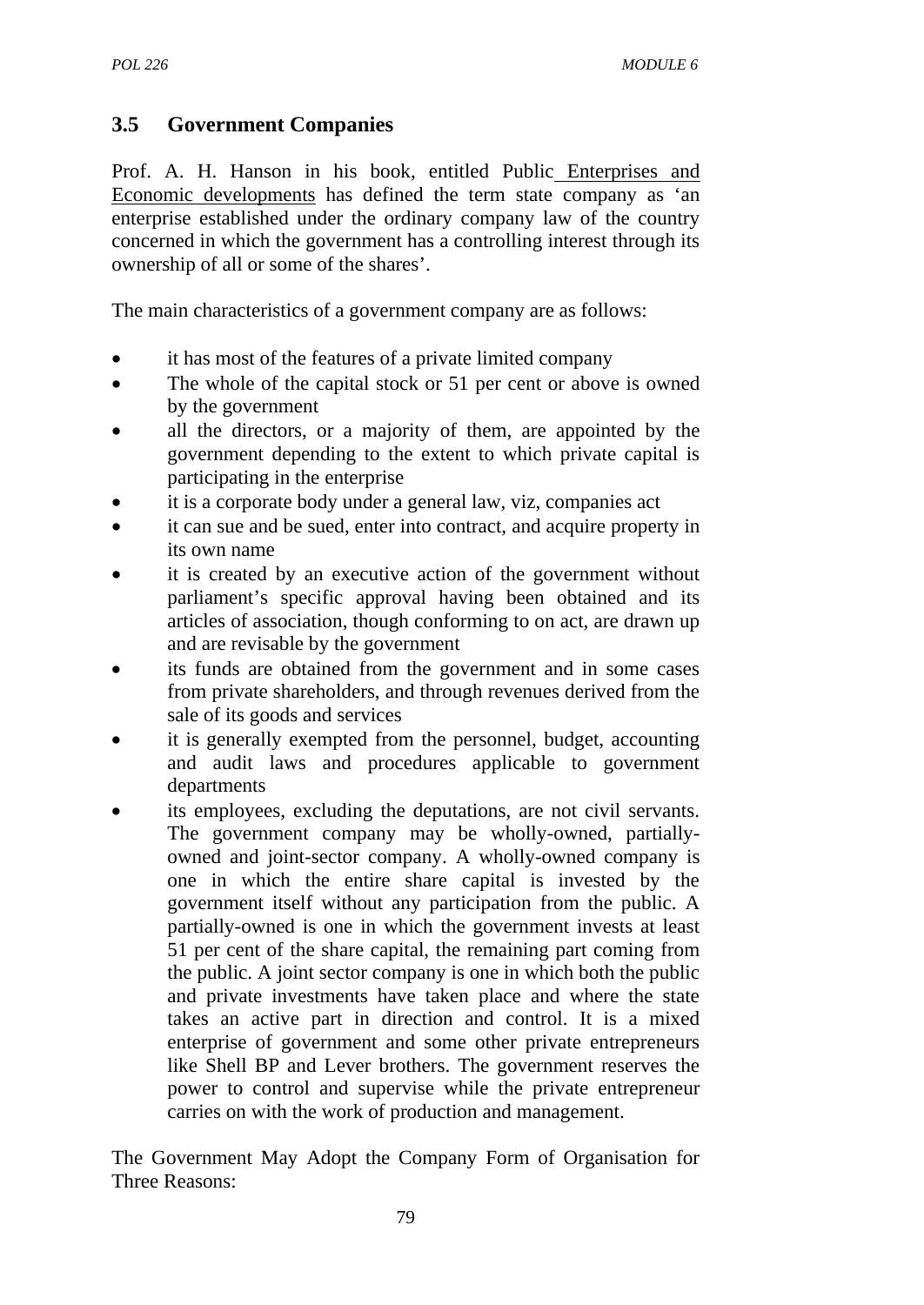- it may have to acquire shares of an existing enterprise in response to a financial or employment crisis or in order to maintain a nationally important production or service which has become unprofitable or insolvent under private enterprise
- the state may wish to launch an enterprise in association with certain other interests, national or foreign
- the government may wish to start an enterprise entirely as a public concern in order to put it on its fact, with the intention of disposing of all or part of it to the public, or to specific private interests as soon as possible.

### **Advantages**

#### **The Other Advantages of a Company Organisation Are:**

Convenience in formation, flexibility and freedom in operation, less burden of capital on the state, cooperation from the private sector, better discipline than under a departmental organisation, professional management, suitability for commercial trading and other similar activities and opportunity to get foreign collaboration.

In view of the advantages, the company form of organisation is very popular with the government. However, it suffers from certain limitations or disadvantages.

#### **Disadvantages of Government Company**

The most conspicuous disadvantage is that it evades constitutional responsibility which a state-owned enterprise has to the parliament in a democratic country. It is created by an executive action and funds are provided from the consolidated fund without any prior parliamentary sanction and any accountability or control.

Professor Robson called it a device for avoiding public accountability and control.

Second, a government company remains under the control and influence of the minister for industries and is subject to the same political pressures, pulls and party interests as a departmental organisation. It does not enjoy any autonomy. In the words of Prof. V.V. Ramanafhan "It is apparent an autonomous agency, but the articles of association are so framed and the boards so constituted that government influence can be easy and extensive."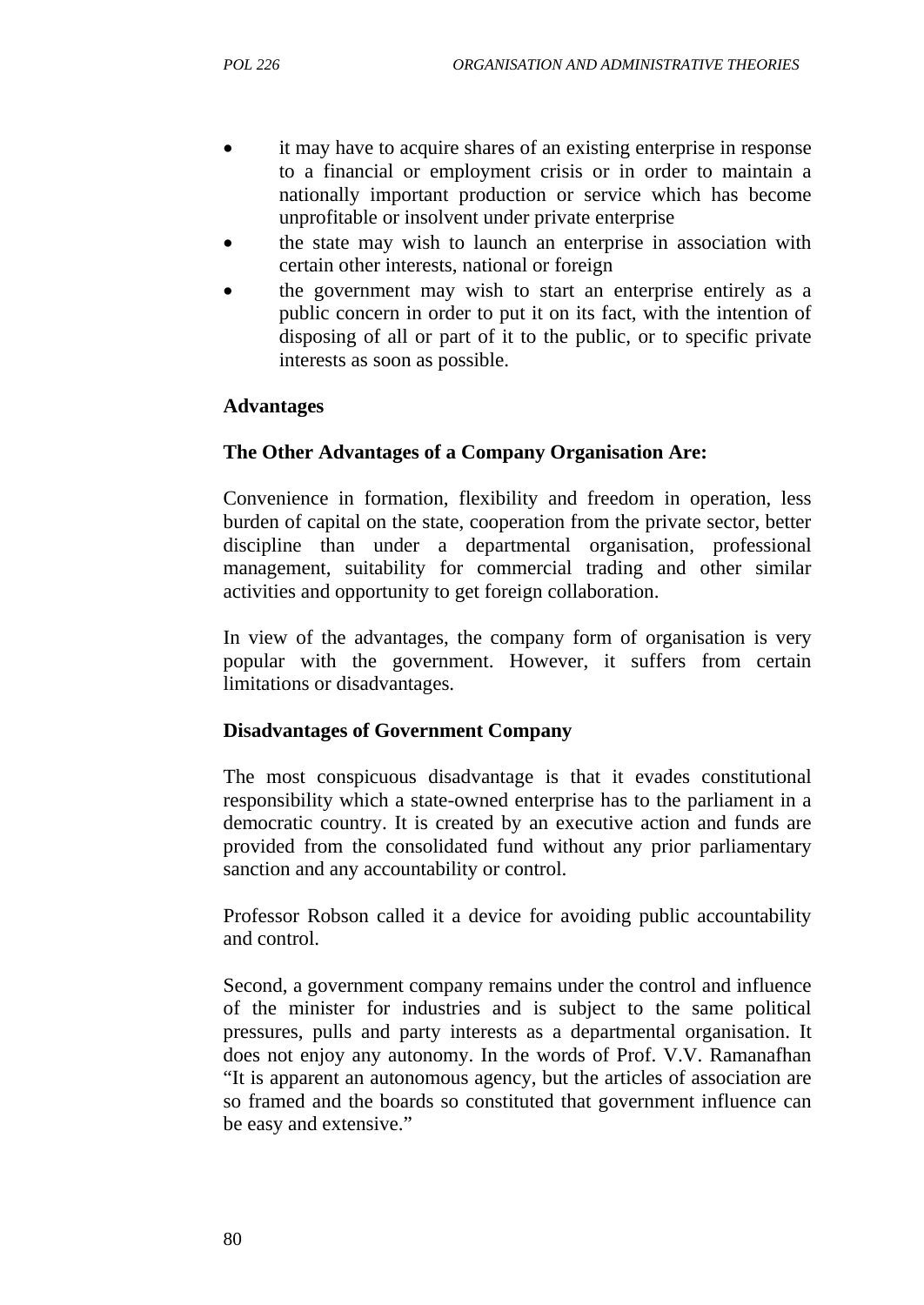# **4.0 CONCLUSION**

In this unit, we have dwelt extensively on public enterprises, the meaning, concepts, types and most importantly, the why for public enterprises. It is also pertinent to remind ourselves that various public undertakings were vividly discussed especially, their merits and demerits, their limitations, etc. In the next unit, however, we shall yet again be discussing public corporation, the traditional unit of administration a publicly-owned enterprise that has been chartered under Federal, State or local law for a particular business or financial purpose.

# **5.0 SUMMARY**

Government involvement in public enterprises and utility services has today become all encompassing and varied, serving as they do, as a powerful instrument for achieving social economic development. However, public enterprises have both the merits and demerits; but nevertheless, the company form remains the most acceptable form of organisation of public enterprises, especially being favoured for its substantially commercial functions.

# **6.0 TUTOR-MARKED ASSIGNMENT**

- 1. What is the motive behind private undertaking?
- 2. Justify government participation in economic activities.

# **7.0 REFERENCES/FURTHER READING**

- Sachdera D. and Sogani M. (1980). *Public Administration*: Concepts and Application. New Delhi: Association Publishing House.
- Tonwe D.A. (1998). *Public Administration: An Introduction*. Ibadan: AMFITOP Books.
- Vishonoo Bhagwan and Vidya Bhushan. (2006). *Public Administration*. New Dellu: S. Chaud and Company Ltd.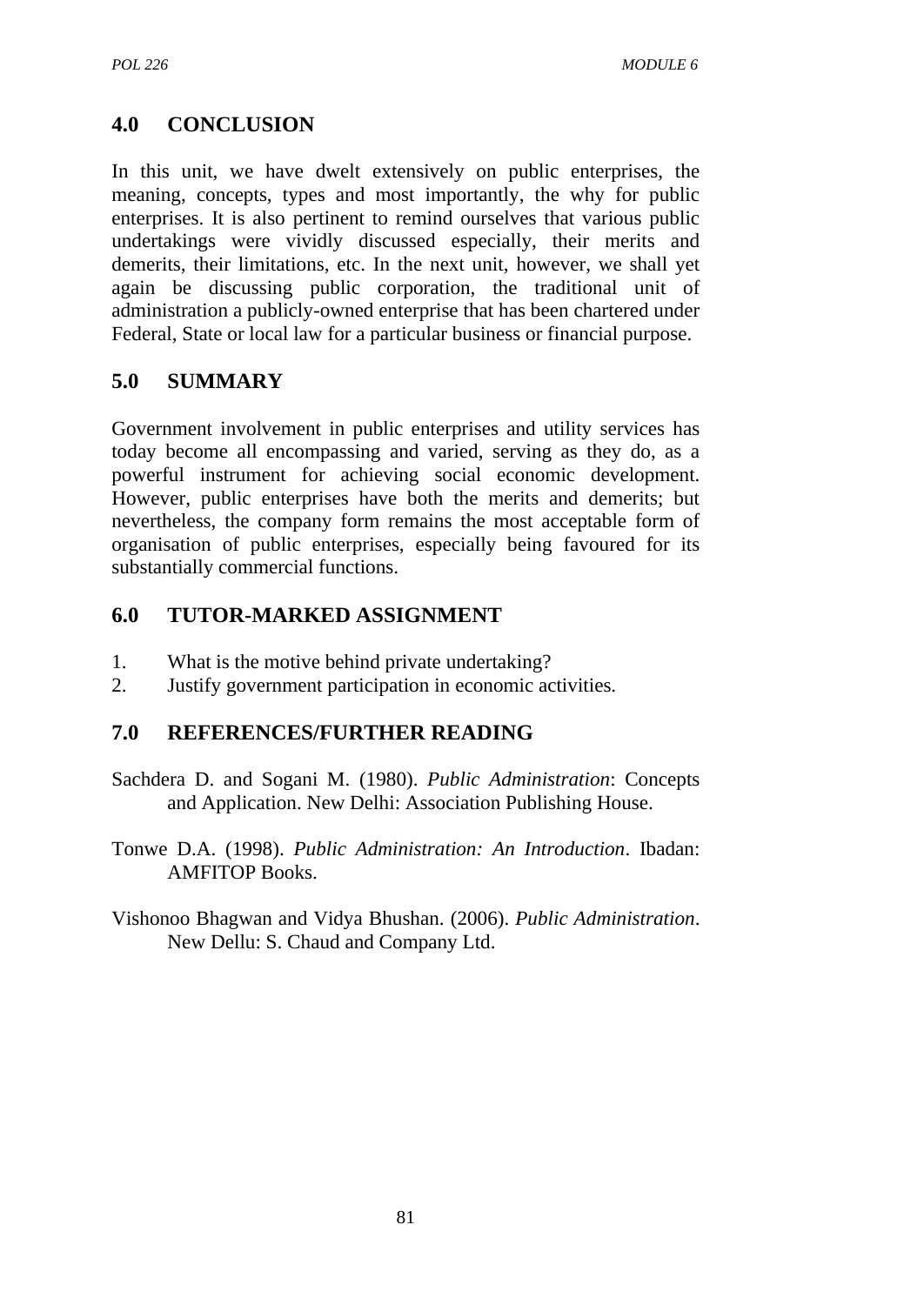# **UNIT 5 PUBLIC CORPORATIONS**

#### **CONTENTS**

- 1.0 Introduction
- 2.0 Objectives
- 3.0 Main Content
	- 3.1 Meaning of Corporations
	- 3.2 The Main Characteristics of Public Corporation
	- 3.3 Corporation vs Company
	- 3.4 Corporation vs Department
	- 3.5 Kinds of Corporations
	- 3.6 The Need for Public Corporation
	- 3.7 Features of Public Corporation
	- 3.8 Problems of Public Corporation
- 4.0 Conclusion
- 5.0 Summary
- 6.0 Tutor-Marked Assignment
- 7.0 References/Further Reading

### **1.0 INTRODUCTION**

Examination reveals, however, that there is another type of organisation (i.e. after Departmental undertakings and Governmental companies) called "Public Corporation" which may be said to have come into existence as a result of the entry of the state into the field of business and commercial enterprise. The social complexities ushered in by the industrial and urban civilization of the modern times made it necessary for the state not only to regulate business and industry but also to take up some of them directly in order to ensure for the common citizens, the supply of certain goods and services at reasonable rates. This is also evident in inflexibility in organisation and finance as well as procedural red-tapism characteristics of the traditional business or commercial concern. To do well in the field of economic enterprise, the state took steps to imbibe the virtues of private business management by setting up public corporation with considerable administrative and financial autonomy.

It has been described by Robson as "The most important innovation in political organisation and constitutional practice". In Britain, the port of London Authority established in 1908 may be said to be the first business corporation in that country. In America, the first and oldest corporation is the Panama Railroad Company established in 1904. Thus, the system of corporation has now become a universal device for managing public enterprises.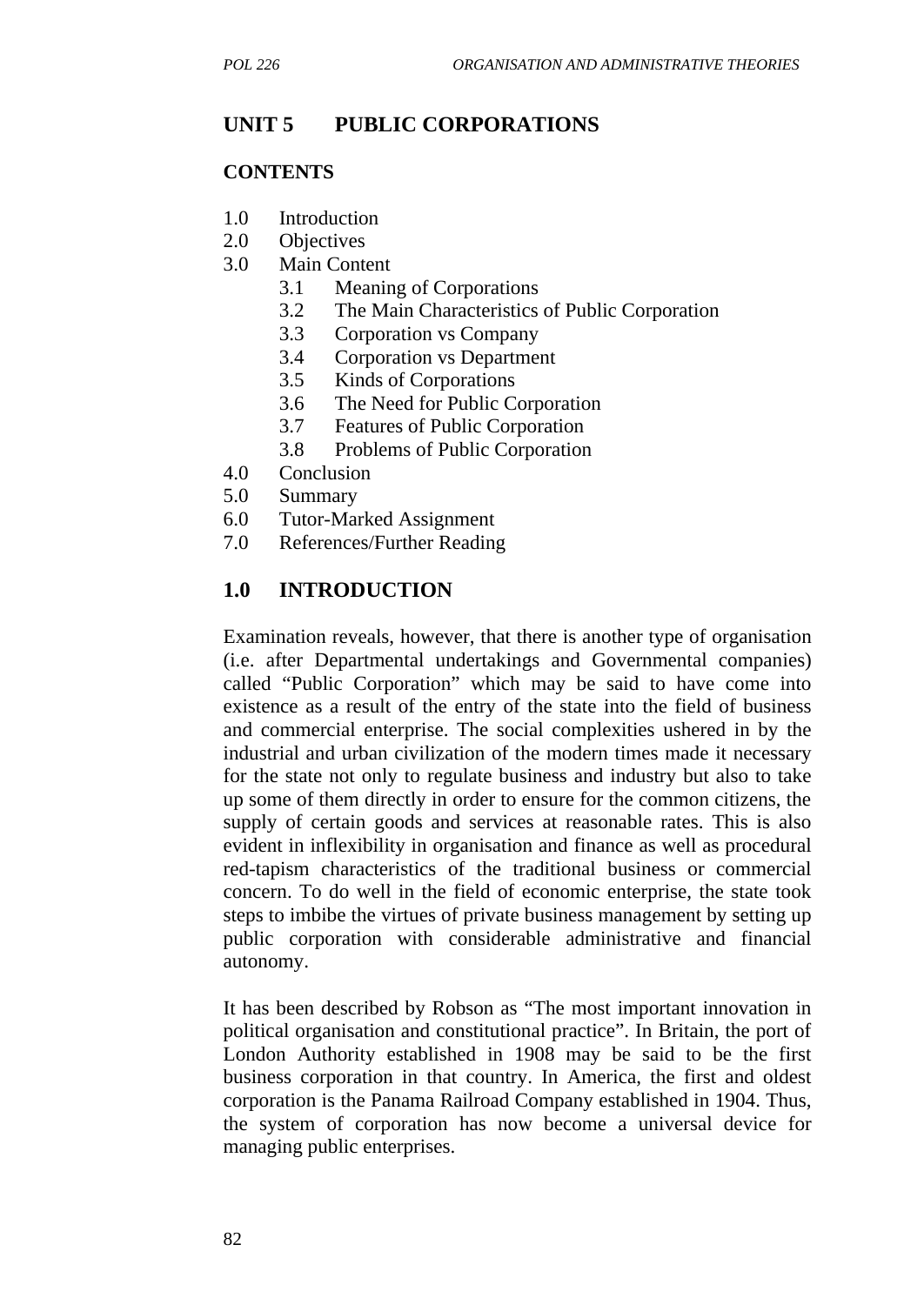# **2.0 OBJECTIVES**

At the end of this unit, you should be able to:

- identify need for public corporation
- list main characteristics of public corporation
- discuss what differentiates public corporation from other departmental enterprises, and of course
- state the kinds and features of public corporation.

# **3.0 MAIN CONTENT**

# **3.1 Meaning of Corporations**

Public corporations have been defined in a variety of ways by different scholars such as Prof. M.E. Dimock who defines public corporation as, "a publicly owned enterprise that has been charted under federal, state, or local law for a particular business or financial purpose."

Prof. M.C. Shukla describes it as "a corporate body oriented by legislature, with defined power and functions, and financially independent, having a clear-cut jurisdiction over a specified area or over a particular type of commercial activity.

Prof.J.M. Pfiffner says "a corporation is a body framed for the purpose of enabling a number of persons to act as a single person. The essential characteristics of a corporation is said to be its feature of several individuals who act as one. Thus, corporation is viewed as an artificial person, authorized by law to carry on particular activities and functions".

William J. Grange sees it "as an artificial person, which is authorized by law to carry on particular activities and functions".

Herold Seidman defines it as "government corporations organized to achieve a public purpose authorized by law".

In other words, it may be said that a corporation is a corporate judicial person capable of entering into contracts acting in its name. The best way perhaps to place it is to imagine the whole field of activity as a triangle, one side of which represents the private enterprise and the other two sides representing the central and local governments respectively. It is usually set up under a status and enjoys a great deal of autonomy.

The essential characteristics of a corporation is said to be this feature of several individuals who act as one. Lets remind ourselves that it is a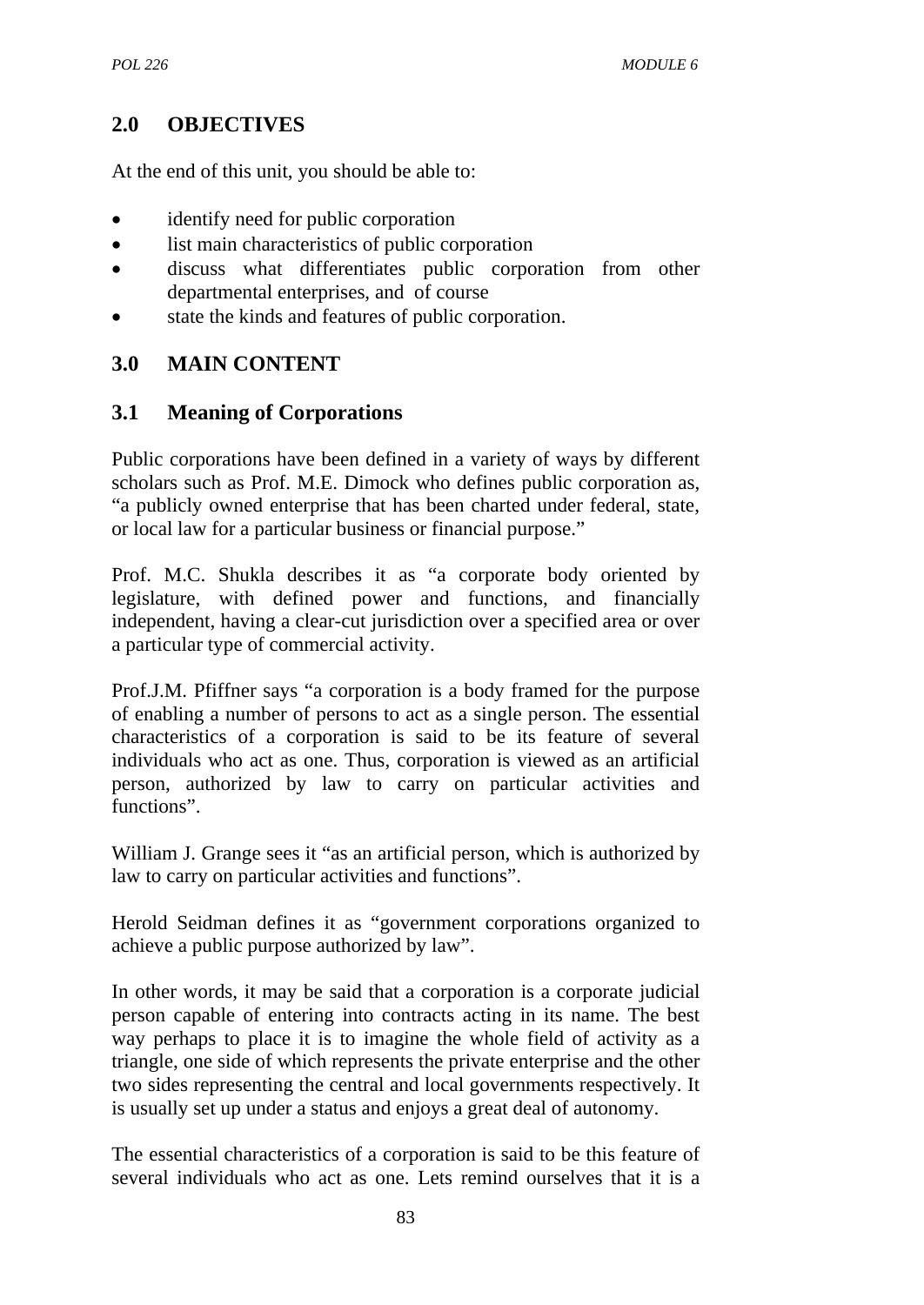corporate body created by the legislature with defined powers and functions, and finally independent having clear-cut jurisdiction over a specific area or over a particular type of commercial activity. Examples of public corporation in Nigeria are NNPC, Nigeria Airways, Housing and Water Corporations etc.

# **3.2 The Main Characteristics of Public Corporation**

The main characteristics of a corporation are:

- it is a legal person capable of suing and being sued, entering into contracts, acquiring and owning property in its own name.
- it is incorporated under a special status of the Parliament which lays down its purpose, powers and functions, etc.
- its functions are primarily of a business or industrial nature.
- it is run on business lines and not in accordance with the departmental procedures and practices. It is possessed of flexibility and initiative of a private enterprise. It has its own budget and finances separated from the national budget and finances. It holds funds in its own name and enjoys complete autonomy in the management of these funds.
- it enjoys complete administrative autonomy from the control of the Chief Executive.
- its personnel do not form a part of the civil services but are recruited independently.
- it is wholly owned by the state.
- public corporations are not basically meant for profit motive but are meant to render essentially social services.

# **3.3 Corporation vs Company**

A public corporation resembles a joint stock company for the simple reason that in the eyes of the law, both are judicial persons acting in their names, owning property and carrying out some economic activities. But on a close examination, there seems to be some important points of difference between the two.

First**,** each corporation is constituted under a separate status of the legislature while each company is incorporated under a general Companies Act. Separate statuses are not passed for separate companies.

Second, public corporation is constituted for public benefit while the main motive of a company is private profit and not public benefit.

Third, a public corporation has no shareholders in the ordinary sense of the term. The private investors are only the creditors entitled to interest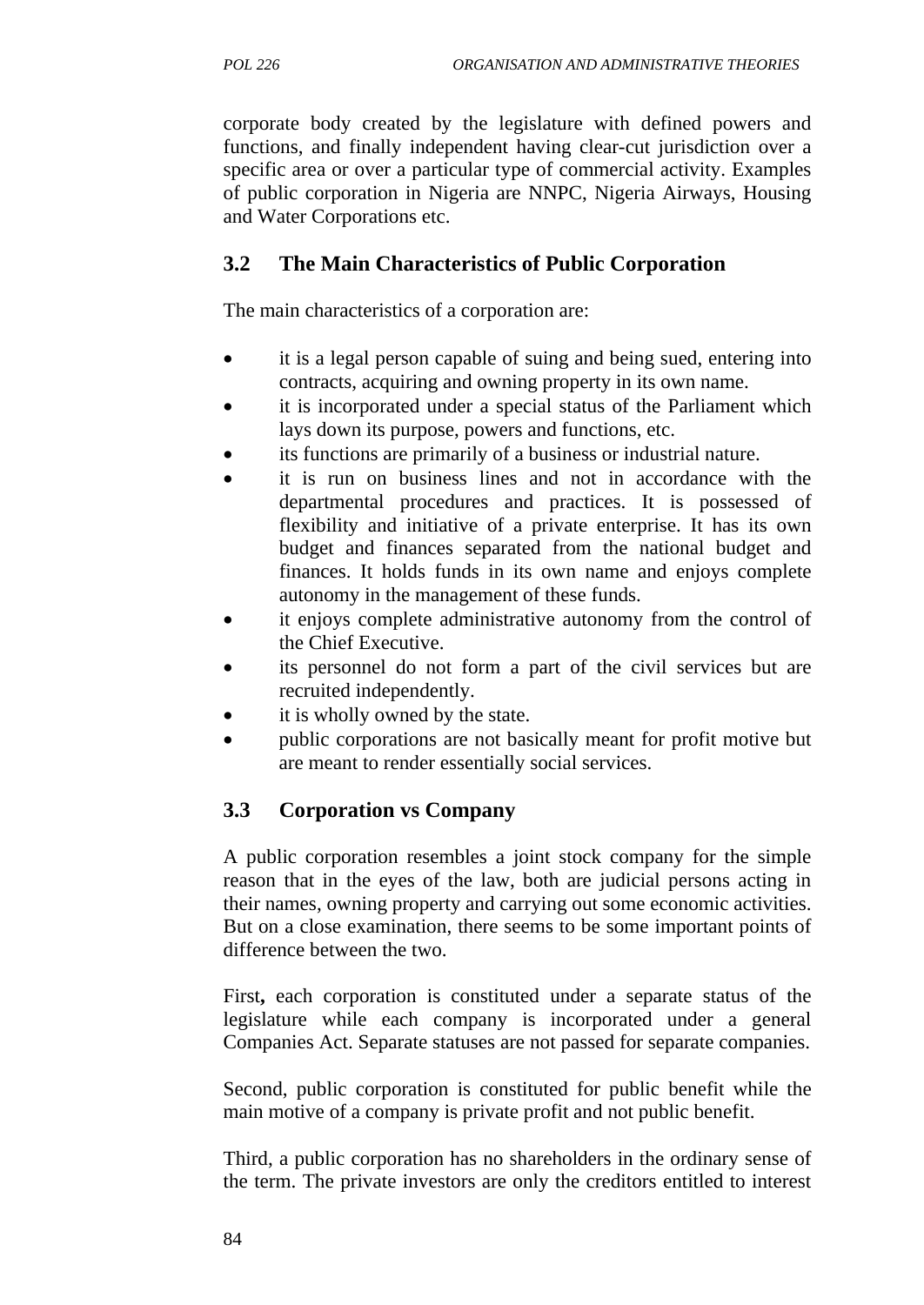on their investment, but without the right of participation in or to control over the management of the corporation. There is nothing like the shareholders' meetings in cases of the corporation.

According to Hanson, "The State Company and the Public Corporation really do not differ very much from each other except of course in the legal status. In matters of operation, there seems to be very little difference. The company is entirely under state control in so far as state is its sole shareholder. Further, it is usually subject wholly to company laws but through Articles of Association or Terms of Agreement to special forms of governmental supervision which are not really very much different from those which are embodied in the legislative instruments which create public corporation".

# **3.4 Corporation vs Department**

The public corporation system differs from the departmental system or organisation, the points of difference being:

- departmental system is generally applied for the state regulated activities whereas corporation system is favoured for business enterprises
- departmental system invariably follows the bureau system, i.e. it is headed by a single person who is called secretary of the department, whereas corporation adopts the board system, i.e. it is headed by a Board of Directors/Boards of Management etc
- corporation is a corporate body and hence can sue and be sued in the court of law. It has its own assets and liabilities but this is not the case with a department
- corporation is generally meant to produce revenue, whereas departments are mostly spending units of the government
- corporation enjoys both administrative and financial autonomy. The rigid and stringent rules of the government are not applicable to corporation but this is not the case with regard to department which works under the complete control of the Chief Executive. For instance, no hard and fast rules bind them regarding making of contracts, buying and selling. Tenders may not be asked for if better terms are possible by direct negotiation. In a departmental working, besides the result, rigid procedure also is insisted upon. In a corporation, procedural rigidities are not adhered to if the results accrued are to be fruitful. Thus, a good deal of discretion and flexibility are allowed by the managements in the matters of procedure
- corporation is created by an act of the legislature whereas a department can be created by an order of the Chief Executive in Nigeria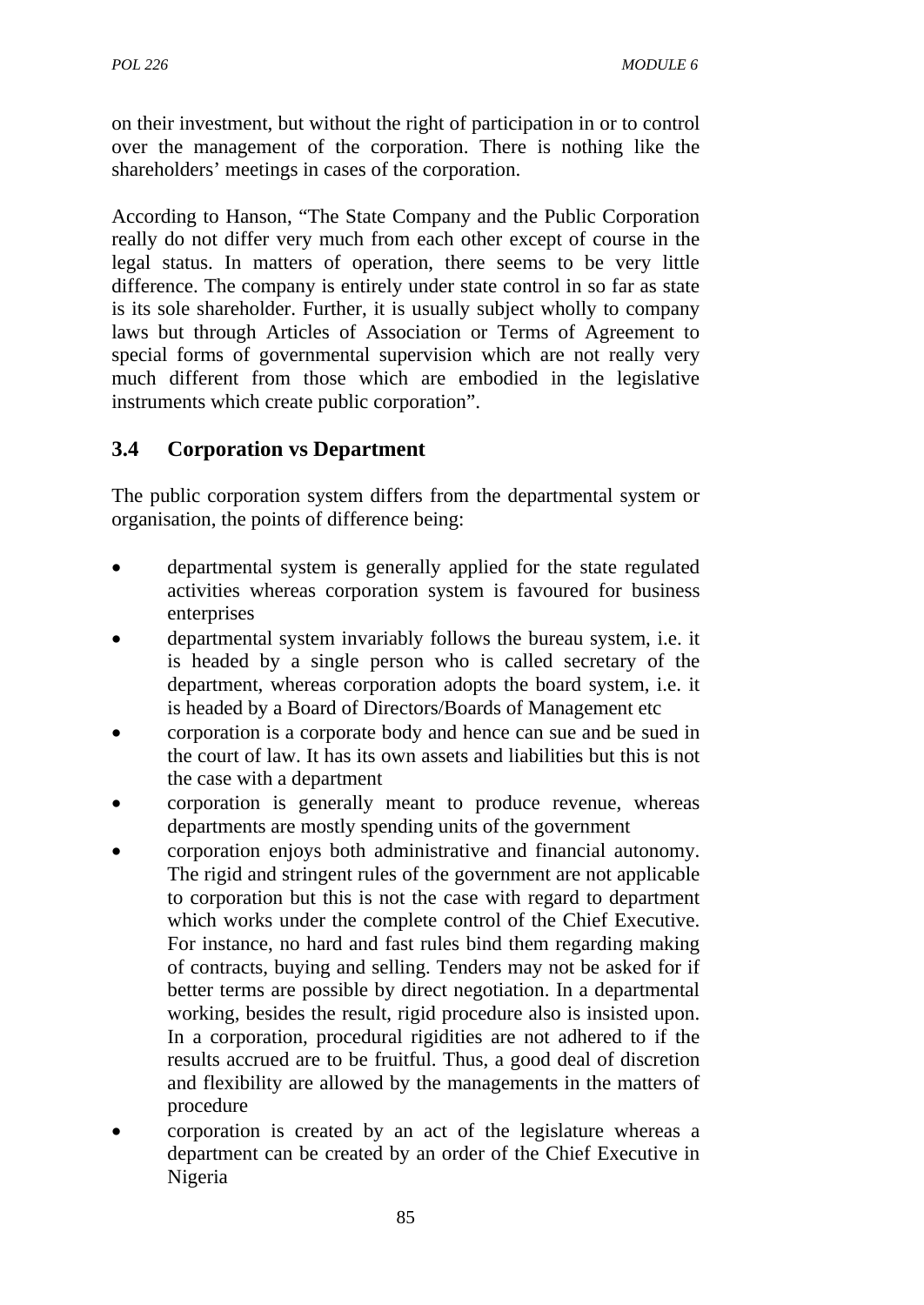- the financial status, methods and procedures of the public corporation differ from those of the department. Besides the initial grant extended by the legislature, the corporation can raise its own capital funds, earn income, keep savings, borrow, build up reserves, frame its own budget, vary it from time to time and incur expenditure as it deems fit. Thus, a corporation is not subject to the legislature like that of a government department which cannot function till annual grants are made available to it.
- there is flexibility of procedure and policy in the working of corporation whereas the working of a department is characterized by red-tapism, routine, formalism and rigidity
- corporations are not subject to governmental audit but to commercial audit. The difference between the government and the commercial audit is that the former is mostly concerned with legality and the honesty of expenditure whereas the latter takes into consideration profit, loss, wasteful expenditure and financial soundness of the concern
- the legal liabilities of a corporation are not immune from actions in torts while the departments as participants in the sovereign power are. The former can be sued for damages like ordinary business concerns. Thus they are more amendable to the court of laws than the departments
- the corporations are subject to less political pressure and influences than the departments
- the personnel procedures of public corporation are different from those of the civil service applying to the departments.

Thus, the corporation differs from the department both in its external relationship with the government and in its procedure with the government enterprises. In the words of Franklin D. Roosevelt, "It is clothed with the power of government but possessed of the flexibility of private enterprise". However, it may be pointed out that the corporation is not totally immune from ministerial control and direction. It impairs, to some extent, on its autonomous character. According to a report, "Public Corporations do not function in a political vacuum. Removal from the so-called political power is being placed in the hands of a small unrepresentative and in extreme cases, possible even a self-perpetuating group controlling the public corporation".

# **3.5 Kinds of Corporations**

According to L.D. White, there are three types of corporation:

First, there are corporations owned by the government either outright or in majority of interests and controlled by the government. These are appropriately known as government corporations.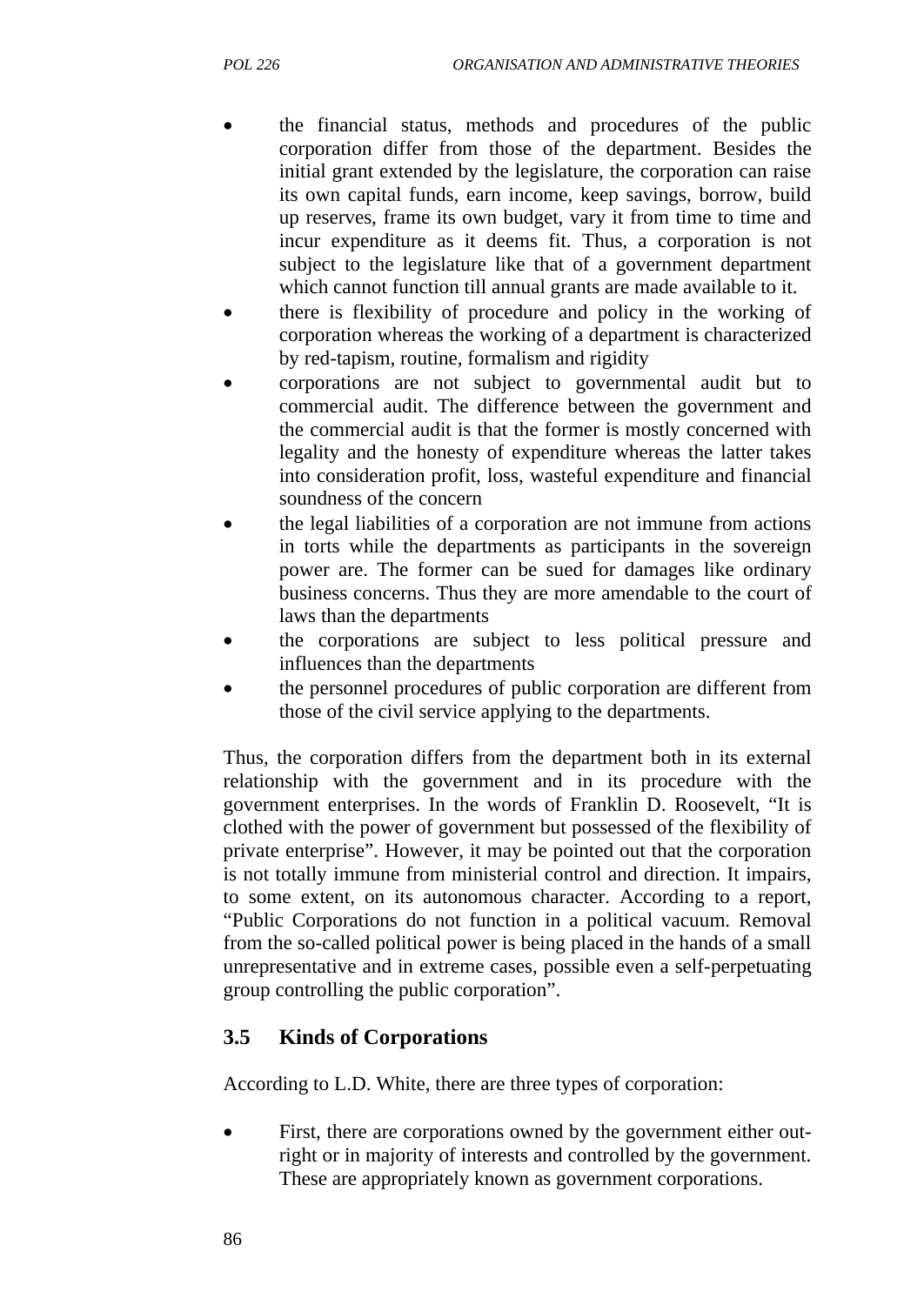- Second, there are corporations in which the government either has an investment or broad representation or both but in which control is rested in the hands of private parties. These are less than full-fledged government corporations, and are conveniently termed mixed enterprises.
- Third, there are corporations established by private parties under authority of law, and subject to some degree of supervision by the government. This class of corporations comprises essentially private bodies beyond the proper meaning of the term, Government Corporation, although they may be utilized as a matter of convenience to co-operate in governmental activities.

# **3.6 The Need for Public Corporation**

In the words of Prof. W.A. Robson, corporation system is one of the "Most important innovations in political organisation and constitutional practice". The question naturally arises: Why a corporation? It is not easy to discover a simple reason for its development. A number of advantages are said to accrue from the system.

First, it takes the purely business and technical services of the government outside of the domain of politics. It means that decision in respect of business activities would be made by a body selected on the basis of merit and not of politics. This will increase efficiently and result in economy.

Second, a public corporation will exercise its duties continuously and with a freedom of action that is not possible for the legislature. The legislature is in session only for a brief period and while it is in session, it can devote only a part of its time to the affairs of any service. Moreover, action, once taken by it, can be modified only by passing a fresh law after great labour and delay. Under the circumstances, quick action is not possible and the system becomes rigid. The public corporation, on the other hand, is in continuous session and can reach prompt decision. This adds flexibility to the system and actions which normally require years if legislature had to deal with them are secured in no time by the corporation. Furthermore, the corporation as it consists of expert and non-political men can take better decisions than the legislature – a body of political and lay men.

Third, the creation of public corporation for the revenue production services would relieve these services from the operations of administrative orders which prescribe in great details the procedure with regard to purchase, accounting, contracting etc. The corporation builds up its own administrative system which suits its own need.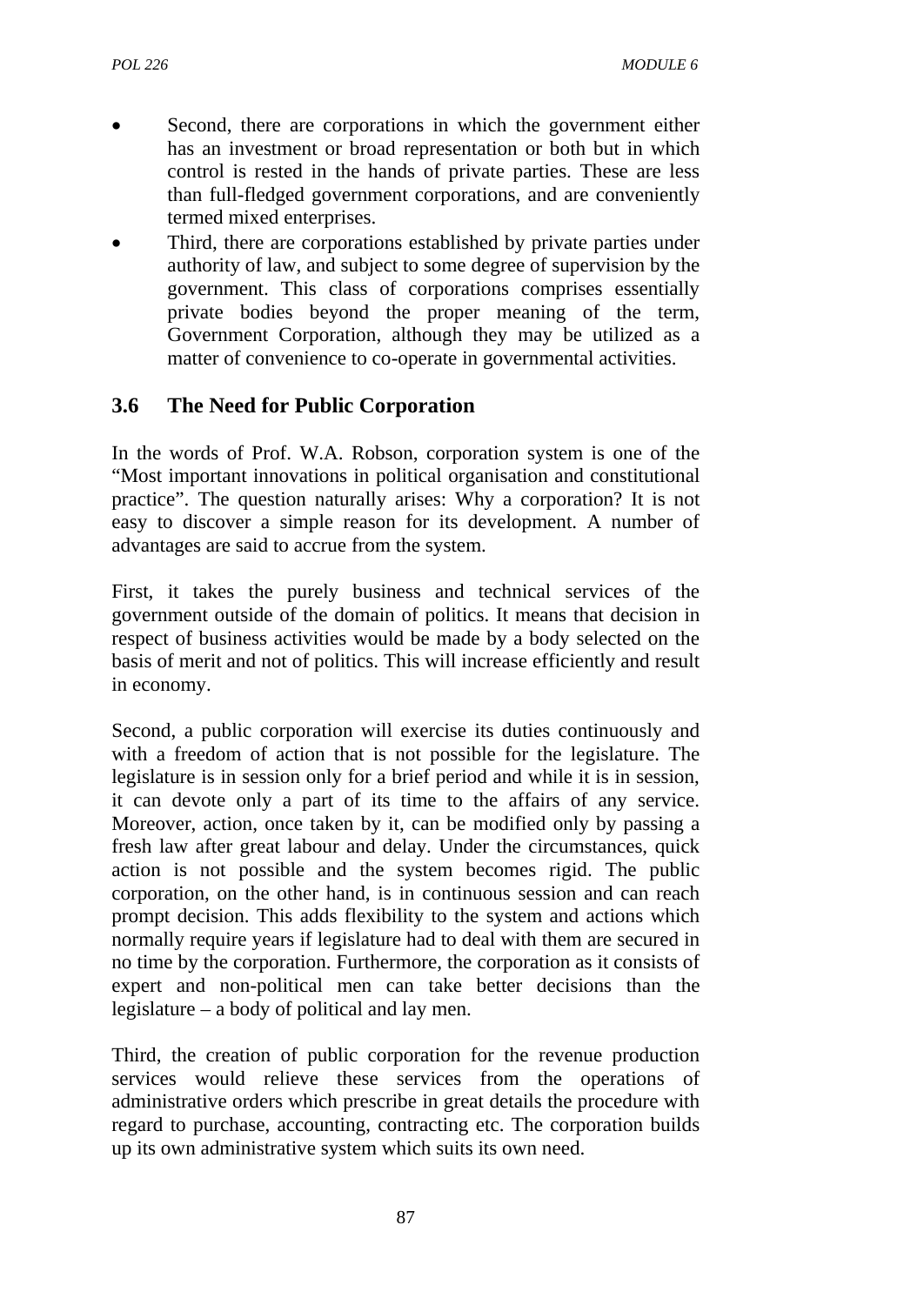Fourth, the corporation system will offer immediate relief to the legislature from the burden of considering the details of organisation, powers, functions, method of work, annual opportunities etc, of these services. Under the corporation system the greater part of this burden will be preformed by the board of directors of the several corporations. Each corporation would have a separate budget prepared by the directing administrative staff of the corporation and submitted to the board of directors. The latter will submit it to the legislature through the minister of finance.

Finally, under the corporation system, the employees of the service will have an incentive to economy and efficiency. They know that the benefits resulting from increased economy in expenditure and from increased revenue will come directly to the service instead of going to the general treasury. This will promote the development of an interest in the employees.

On account of these advantages, the system of public corporations is gaining more and more ground in various countries. Estimating the value of this system, the American president's committee on administrative management had said in 1932, 'its peculiar value lies in freedom of operation, flexibility, business efficiency and opportunity for experimentation'.

# **3.7 Features of Public Corporation**

Arising from what has already been said, the following main features may be deduced from the corporation system.

# • **Suitable for Business Enterprises Only**

This system can be best used for business enterprises only. This is so because the success of business operation depends upon conformity to the conditions prevailing in the market. A public enterprise, in order to be completely useful under the market control, has to be freed from political control. If it is put under political control, it will become a pawn in the game of party politics, thereby killing the efficiency of the enterprise.

# • **Financial Autonomy**

The corporation should have an independent finance and posses financial autonomy. The usual financial procedure of the government is not suitable for a business enterprise because business needs flexibility in methods, simplicity in procedure and promptness in dealings. The financial procedure of the government is usually rigid, dilatory and cumbersome. Therefore, it is essential that the corporation should enjoy financial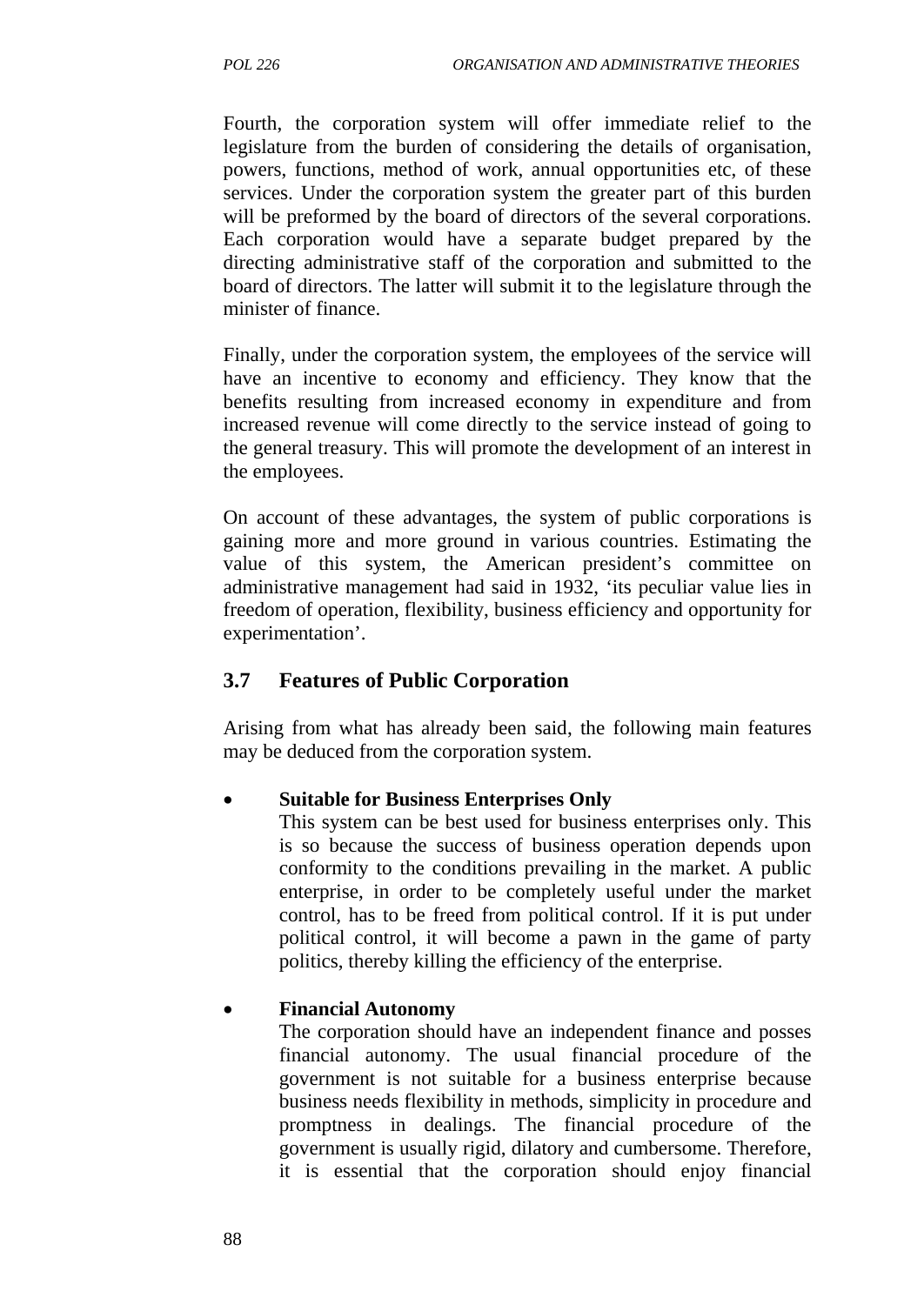autonomy and freedom from departmental interference in order to attain adequate flexibility in operation. Of course, in order to safeguard the interest of tax-payers, corporations are not exempted from audit control.

#### • **Administrative Autonomy**

The public corporation should enjoy autonomy not only in fiscal matters but also in administrative matters. This is essential because the corporation has to work on basic principles. They have to follow business standards rather than administrative adaptability to the changing conditions of the market. If the corporation has to seek every time prior to approval of the government before taking any step or entering the market, the market conditions by the time might change.

According to Herbert Morrison, "A large degree of independence for the boards in matters of current administration is vital to their efficiency as commercial undertakings'. The government should lay down the general policy of the corporation but leave its execution in the hands of the board of directors. Though the principle of ministerial responsibility may impel the minister to control more and more the working of the corporation, and though it is difficult to draw an exact line of demarcation between the general policy and day-to-day affairs, it cannot be denied that the corporation should have freedom to draw its own plans and programmes, to adopt its own methods and techniques, to employ its own administrative staff and supervise its own operations.

#### • **Judicial Character**

The corporation can only be established by an Act of the legislature. It is a juristic person, i.e. it can sue and be sued in its own name. It can hold proprietary rights, contract agreements and conduct all legal dealings. It does not, however, mean that all public enterprises should be managed by corporation system. Besides the corporation system, there are other forms of public enterprises organisations, i.e. departmental, joint stock Company and a mixed type. Which system should be adopted for which enterprise, largely depends upon the nature of the enterprise. No hard and fast rule can be laid down for it.

#### **3.8 Problems of Public Corporation**

It has been remarked that on account of numerous advantages, the public corporation system is gaining more and more grounds in various countries. But in spite of its advantages, the system has been presenting a number of vexed problems. These problems are: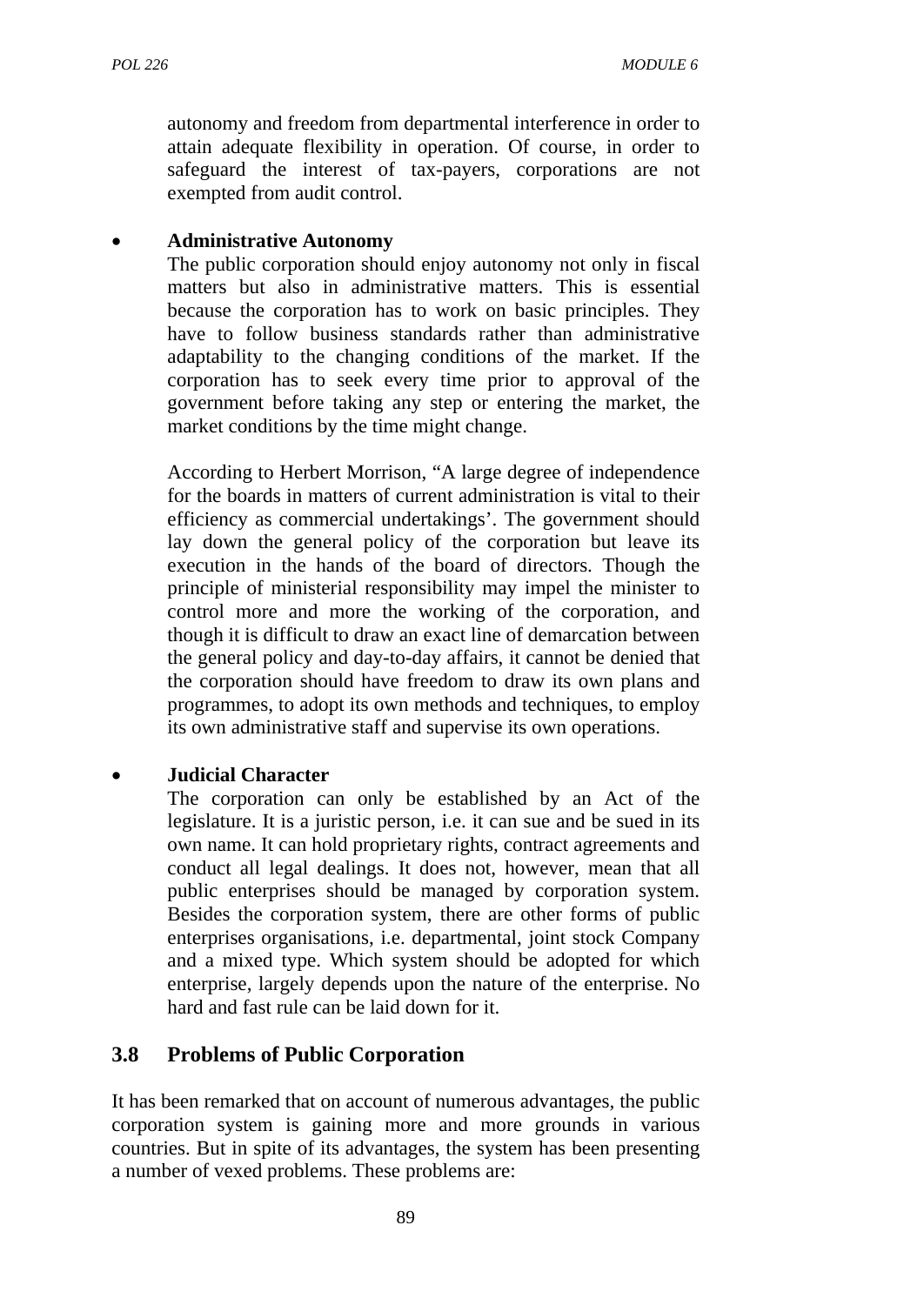- 1. legislative responsibility
- 2. protection and representation of consumers' interests, and
- 3. labour welfare.

### **1. The Problem of Legislative Responsibility**

As already described, Public Corporation is an autonomous body created by an act of the legislature. It enjoys freedom to an extent in both the financial and administrative matters. It draws its own plans and programmes and executes them in the way which it thinks appropriate. Therefore, the problem always remains how to safeguard national interest without encroaching upon the administrative independence of the corporation and usurping their managerial responsibility. Under the usual parliamentary procedure, the legislature, as the representative of people's interest, exercises control over the administration through the minister who holds all the administrative agencies under his control. But this type of control is not available in the case of public corporation as it is not under the administrative control of the minister but an autonomous body in matters of administration, recruiting its own personnel and adopting its own methods of working. Matters of day-to-day administration of the public undertakings, as well as matters of major government policy in regard to them have, however, been excluded from the purview of the committee by its terms of reference.

#### **2. Problem of Safeguarding Consumers' Interests**

Public corporations are not an end in themselves but an extension of the government activities designed to promote public welfare. The question is how the interests of consumers can be safeguarded when corporations hold monopoly rights in their field. In England, the wireless broadcasting service has been taken over solely by the British Broadcasting Corporation. The Tennesse Valley Authority in America owes the sole responsibility for dealing with the resources clearly fixed in the regional agency involving seven states. In Nigeria, the Nigerian Television Authority (NTA), is also a case in point. Hence it is necessary that the interests of the consumers should be represented in matters of fixing up prices, and quality of goods.

Herbert Morrison suggested the creation of consumers' council appointed by the minister from among the interests concerned with the particular corporation to act as a forum for the expression of public grievances and advise the corporation on the people's reaction to its proposed action. Prof. Robson, however, is opposed to the creation of such councils. In his opinion, the main objection to consumers' council is 'that they are advisory or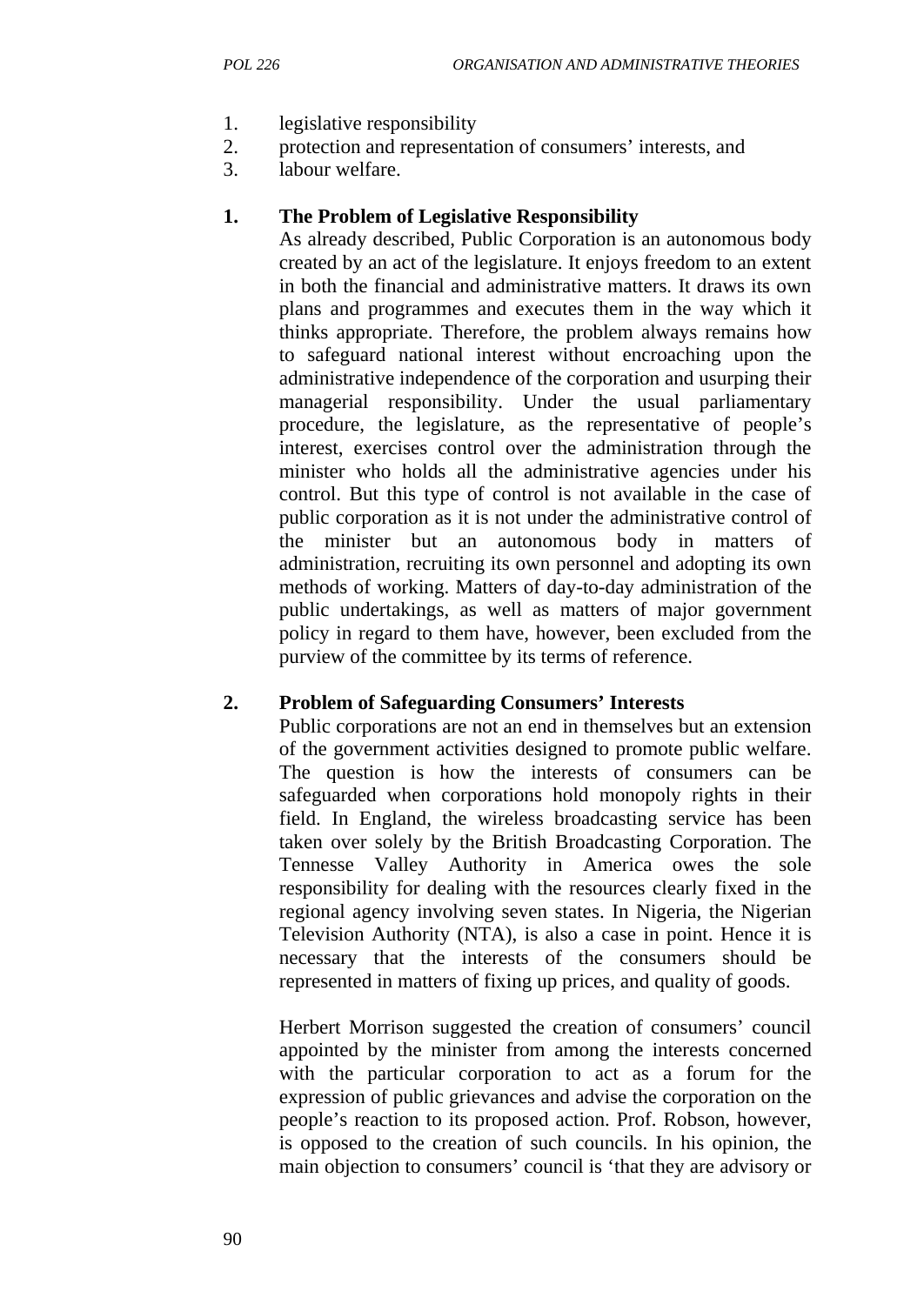representative organs whose main purpose is related to the administrative operations of the nationalized industries. The main task of enquiring into individual complaints requires a tribunal of some kind to ensure a pain-staking investigation of facts, a concentration on the particular circumstances of the individual case, consideration of the situation in terms of the consumers' rights and the corporations' responsibilities towards them. The weakness of the machinery for safeguarding the interests of individual consumers is that it attempts to use advisory or executive organs for performing a function which requires the judicial process'. Therefore, Robson proposed the creation of the independent agencies of a judicial character to which aggrieved consumers could bring their complaints and before which the corporations would be required to justify their price policy.

#### **3. Problems of Safeguarding Labour Interest**

The need for safeguarding the interests of the labourers is as important as those of the consumers. The best means so far devised is to give the labourers a share in management. Their representatives advise it in matters of fixing wages, hours of work, leave and holidays rules, amenities for life, insurance against casualties and other conditions of work. In addition to a share in management, labour tribunals are established to settle the disputes arising between the management and the labourers. The tribunals should include equal number of representatives of the labourers and management with a chairman appointed from among the judges of a High Court.

There has been a good deal of unrest among the workers in the public sector in Nigeria. This is certainly bad particularly in view of the fact that public sector enterprises have got to be model employers setting example for the private sector. With the setting up of the Joint Management Councils, industrial relations shall considerably improve.

# **4.0 CONCLUSION**

Government corporations are destined to play a significant role in the changing world of the future. Due to lack of experience and also due to non-availability of technical staff, mistakes might have been made in the past by the Nigerian Corporations but that need not make us despair of the corporation. With lapse of line, the necessary experience will be acquired and the performance of the corporations will also improve. However, all this is possible if top management including political elite mends their ways and desists from interfering in day-to-day administration. Besides, full measure of accountability should not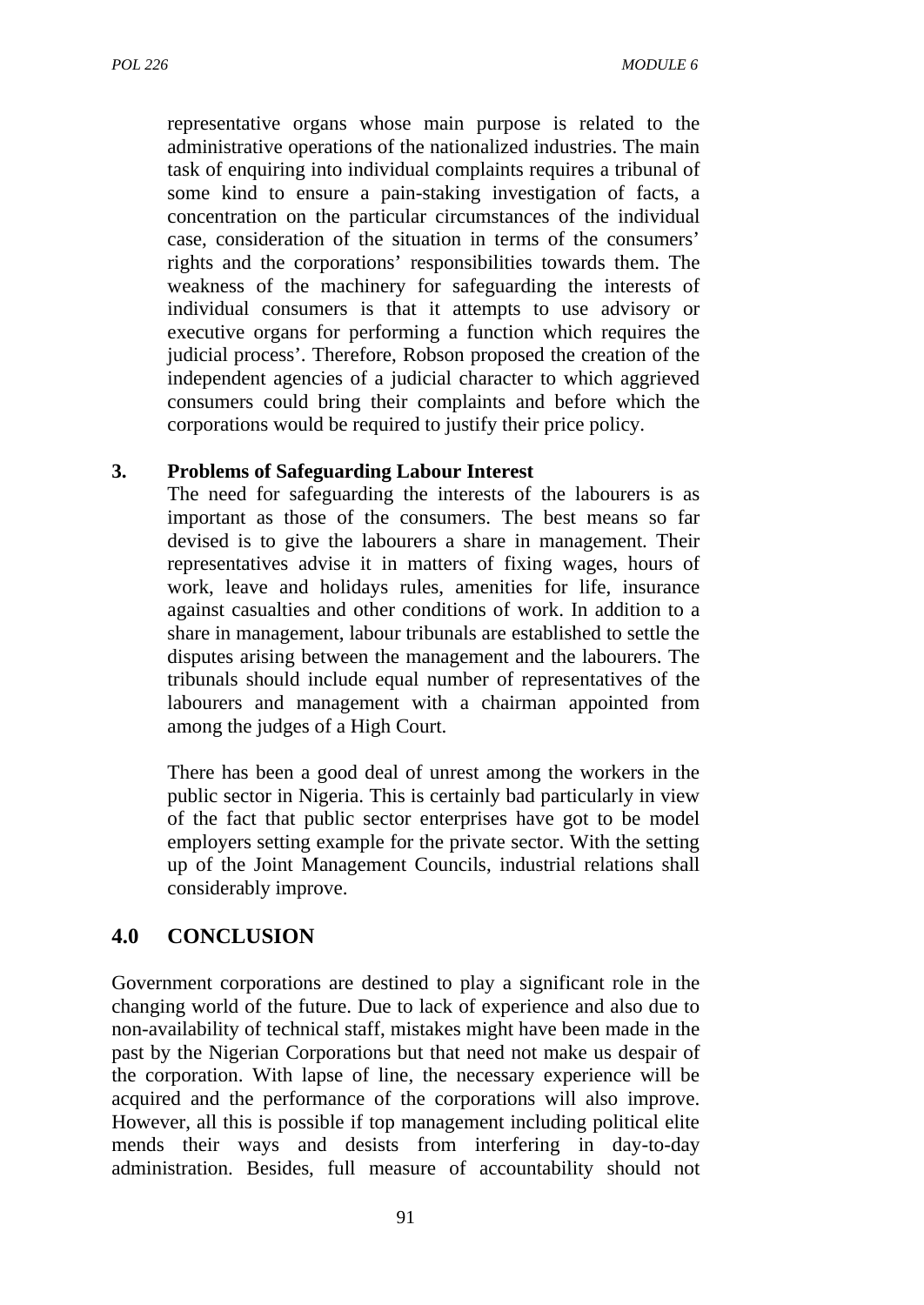remain as a theoretical proposition. It must be operationalized with full sincerity so that Nigerian corporations could contribute their bit towards the attainment of national goals.

# **5.0 SUMMARY**

The public sector has served as an important instrument in coping with such tasks as restructuring the economy on the basis of industrialization, exploiting natural resources in the national interests, construction of hydrological installations and improvement of the living conditions of the peasantry.

#### **6.0 TUTOR-MARKED ASSIGNMENT**

- 1. Explain Public Corporation, and bring out its features.
- 2. What are the main characteristics of a public corporation?

#### **7.0 REFERENCES/FURTHER READING**

- Sachdera D. and Sogani M. (1980). *Public Administration Concepts and Application*. New Delhi: Association Publishing House.
- Ekhator Victor Eghe. (2002). *Rudiments of Public Administration*. Kaduna: Joyce Graphic Printers and Publishers Co.
- Tonwe .D. A. (1998). *Public Administration: An Introduction*. Ibadan: AMFITOP Books.
- Vishnoo, Bhagwan and Vidya, Bhashan. (2006). *Public Administration*. New Delhi: S. Chaud and Company Ltd.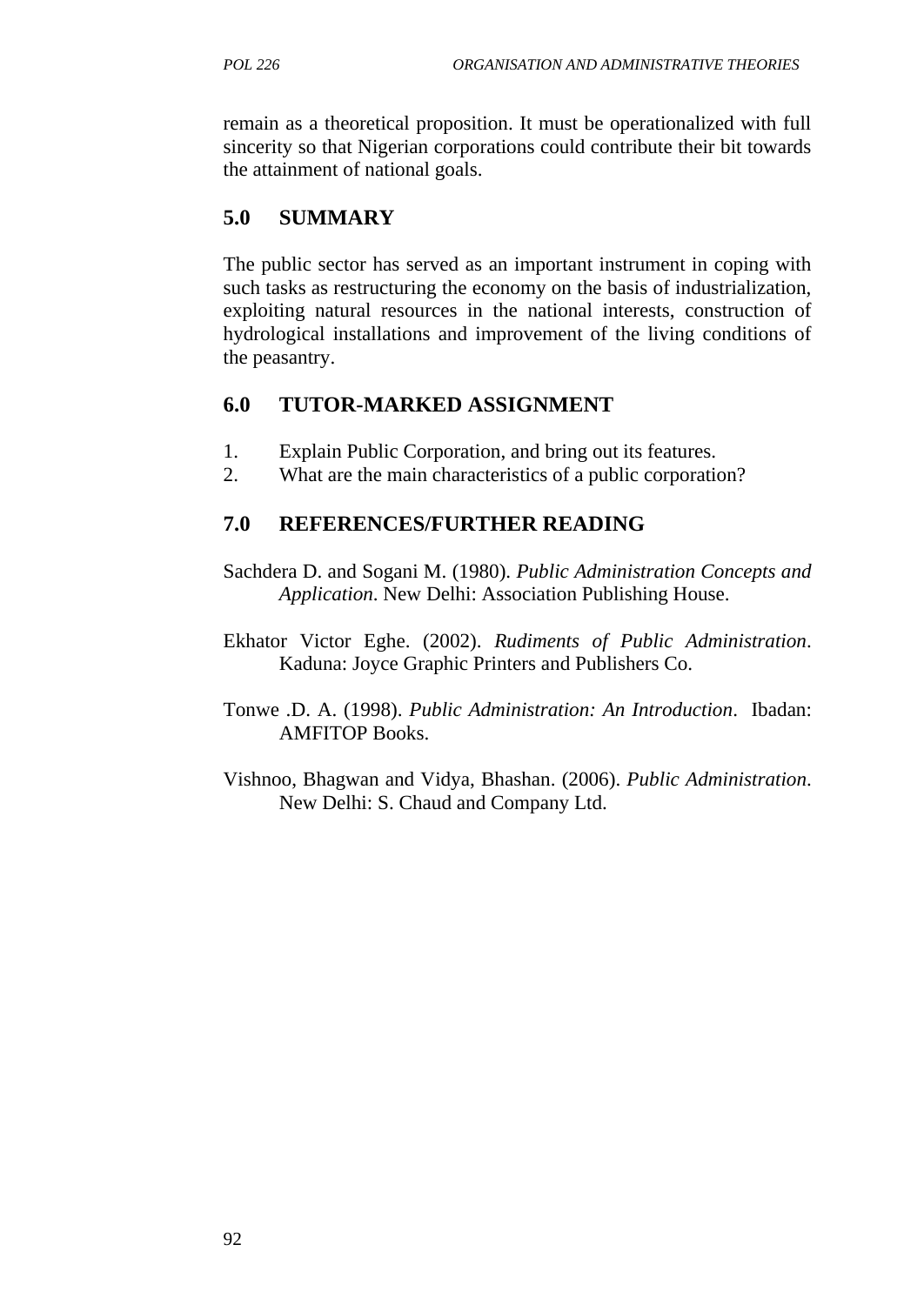# **MODULE 3**

- Unit 1 Problems of Personnel Organisation
- Unit 2 Max Webers' Theory of Bureaucracy
- Unit 3 Recruitment of Personnel
- Unit 4 Training
- Unit 5 Promotion

# **UNIT 1 PROBLEMS OF PERSONNEL ORGANISATION**

# **CONTENTS**

- 1.0 Introduction
- 2.0 Objectives
- 3.0 Main Content
	- 3.1 Different Types of Personnel Systems
- 4.0 Conclusion
- 5.0 Summary
- 6.0 Tutor-Marked Assignment
- 7.0 References/Further Reading

# **1.0 INTRODUCTION**

The problems of personnel organisation are the most important and the most complex ones which present a multitude of considerations and need a careful analysis and study. Other problems of public administration are easy and simple on account of the fact that they concern only the employer, but the personnel problem is concerned not only with the employer but equally with the employees and the public. The general public is concerned in the sense that it wants a system of personnel wherein all citisens will have an equal opportunity to enter the government service and rise to higher grades on the basis of talent and qualifications.

In this unit, we shall make an attempt to give an analysis of the problems of personnel organisation. Here is not to examine the specific problems of personnel in details but to lay the foundation for the more detailed consideration of these problems in the succeeding units.

# **2.0 OBJECTIVES**

At the end of this unit, you should be able to:

- identify types of personnel systems
- list their respective characteristics and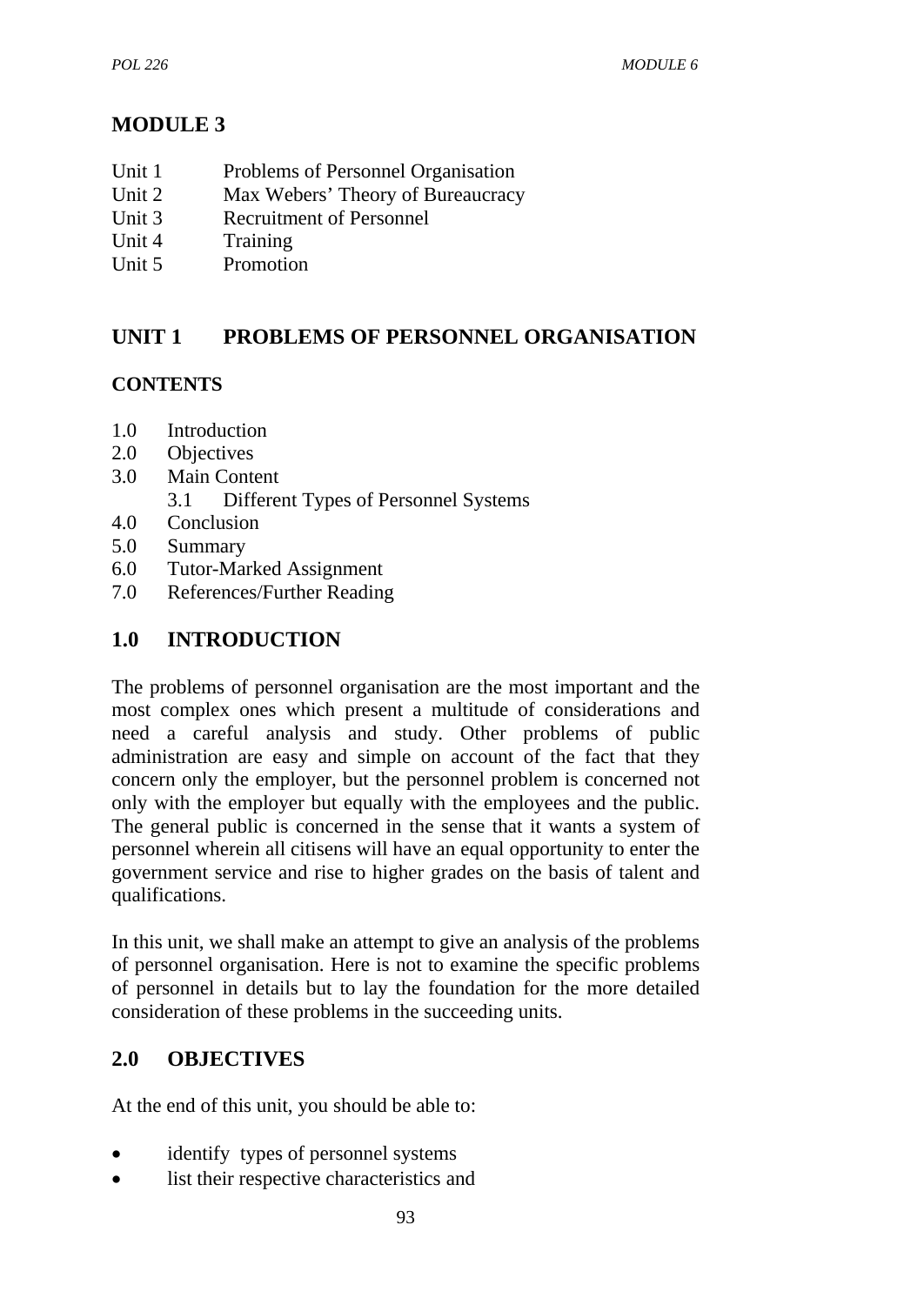state the merits and demerits of the respective types of personnel systems

# **3.0 MAIN CONTENT**

# **3.1 Different Types of Personnel Systems**

The world over, single system of personnel has not been adopted. The different countries at different times have followed different systems. This is because of the fact that conditions differ in various countries and in the same country under different ages. Broadly speaking, there are three distinct types of personnel systems namely – Bureaucratic, Aristocratic and Democratic.

# **1. Bureaucratic System**

Much misapprehension exists in regard to the time character of bureaucratic system. In a broader sense, the term is used "to describe any personnel system where the employees are classified in a system of administration composed of a hierarchy of sections, divisions, bureaus, departments and the like'. In this sense, there is nothing wrong with the system and the prejudices against it are unfortunate.

In a much more restricted sense, the term is used to denote 'a body of public servants organised in a hierarchical system which stands outside the sphere of effective public control'. The Prussian Civil Service System is termed as bureaucratic from this stand point. It is from the latter point of view that characteristics of the bureaucratic system of Prussian type are discussed below. Bureaucracy as a form of administration is to be treated differently from bureaucratic personnel system. If the former is a necessary concomitant to a large scale organisation, the latter is a pure recruitment pattern adopted by the imperialistic governments of the past. As such, it may be used synonymously with autocratic personnel system.

# **Its Characteristics**

a. The services owe their appointment to the King and are responsible to him. The King recruits them and prescribes their conditions of service. They enjoy permanence of tenure as they can be dismissed only by the King. The people have no hand in the matter. The King makes his autocratic rule effective through these services. It constitutes a distinct career as those of military and naval establishments. Special provisions exist for their education, training and regular gradation of their positions. Prior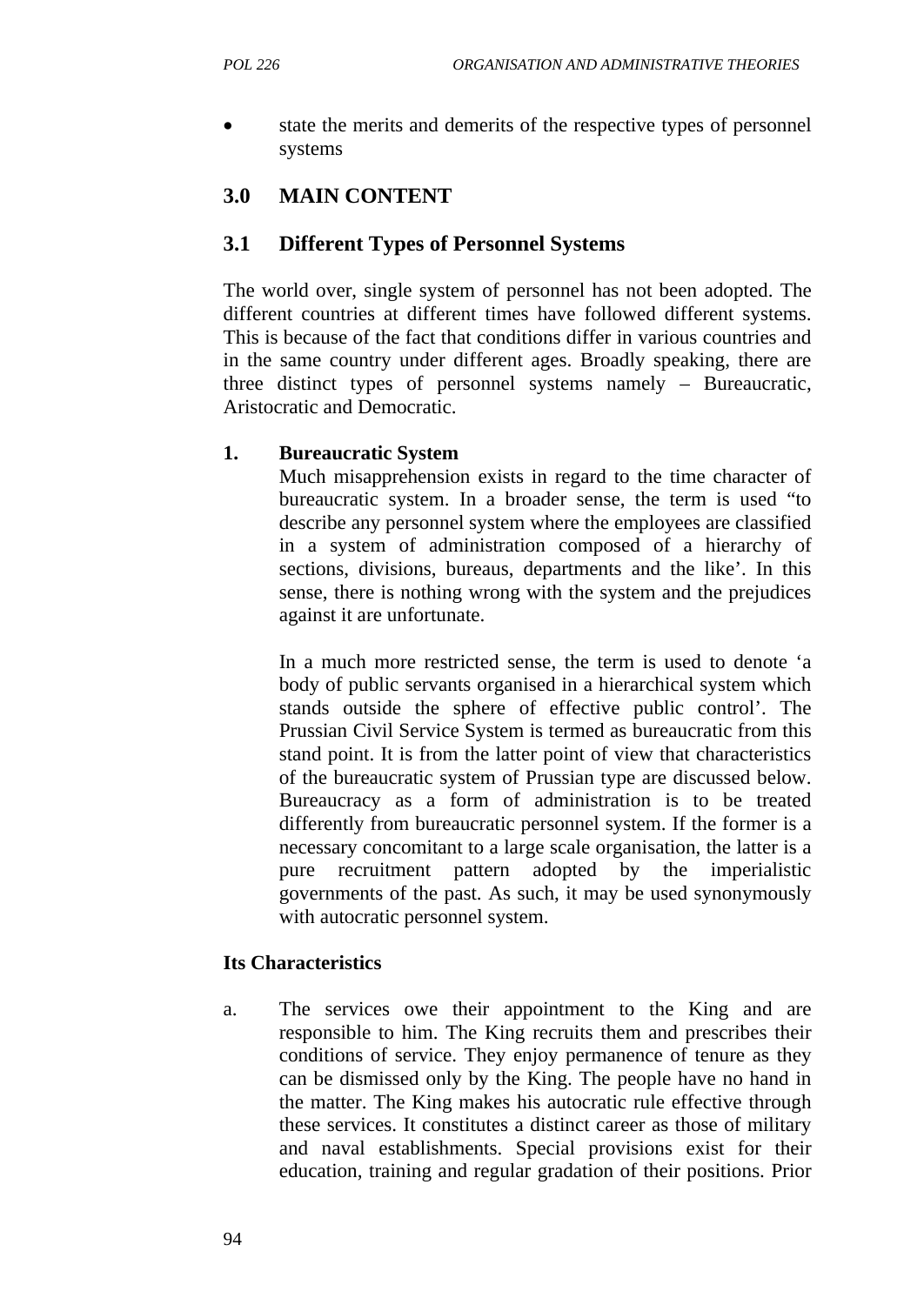to Nigeria's independence, the Nigerian Civil Service and other services were organised on the basis of bureaucratic system because both their recruitment and dismissal were in the hands of King/Queen in Great Britain. As said above, Prussian Civil Service is another example of such a system.

- b. Being responsible to the King alone, the services regard themselves as superior to the people. In such circumstances, the relation between the services and the people is reduced to that of the master and the slave.
- c. According to this system, public services not only perform executive but also legislative and judicial functions. This is borne out of the fact that the public services in Nigeria in preindependence days, who held memberships of the executive council of the Governor General and Governors, were nominated to the legislative assemblies and were also appointed on high judicial posts.

### **Advantages of this System**

There are three advantages of this system:

- First, this system produces the highest degree of efficiency. It brings skilled mind to the solution of technical problems.
- Second, it serves well as an instrument of political suppression. The ruling country makes its will effective on the people through this system. The British ruled Nigeria because of civil services which were organised on bureaucratic principle.
- Third, it secures unity and concentration of power that are very essential for effective administration.

#### **The Disadvantages of the System over Weigh its Advantages**

- First, the system practically has no place under democratic set up because it exempts public services from popular control. The present trend is towards active participation of the people in the administration and as such, civil servants must carry people along with them. The public services have to be responsible to the public and responsive to their needs. This system is both irresponsible and unresponsive to public opinion.
- Second, it causes a wide gap between the public servants and other classes of the society. The officials become snobbish and develop an over bearing attitude towards the people. The Nigerian civil services in pre-independent era used to be given special training in mannerism and etiquettes in English Public Schools. Hence, they always suffered from a sort of superiority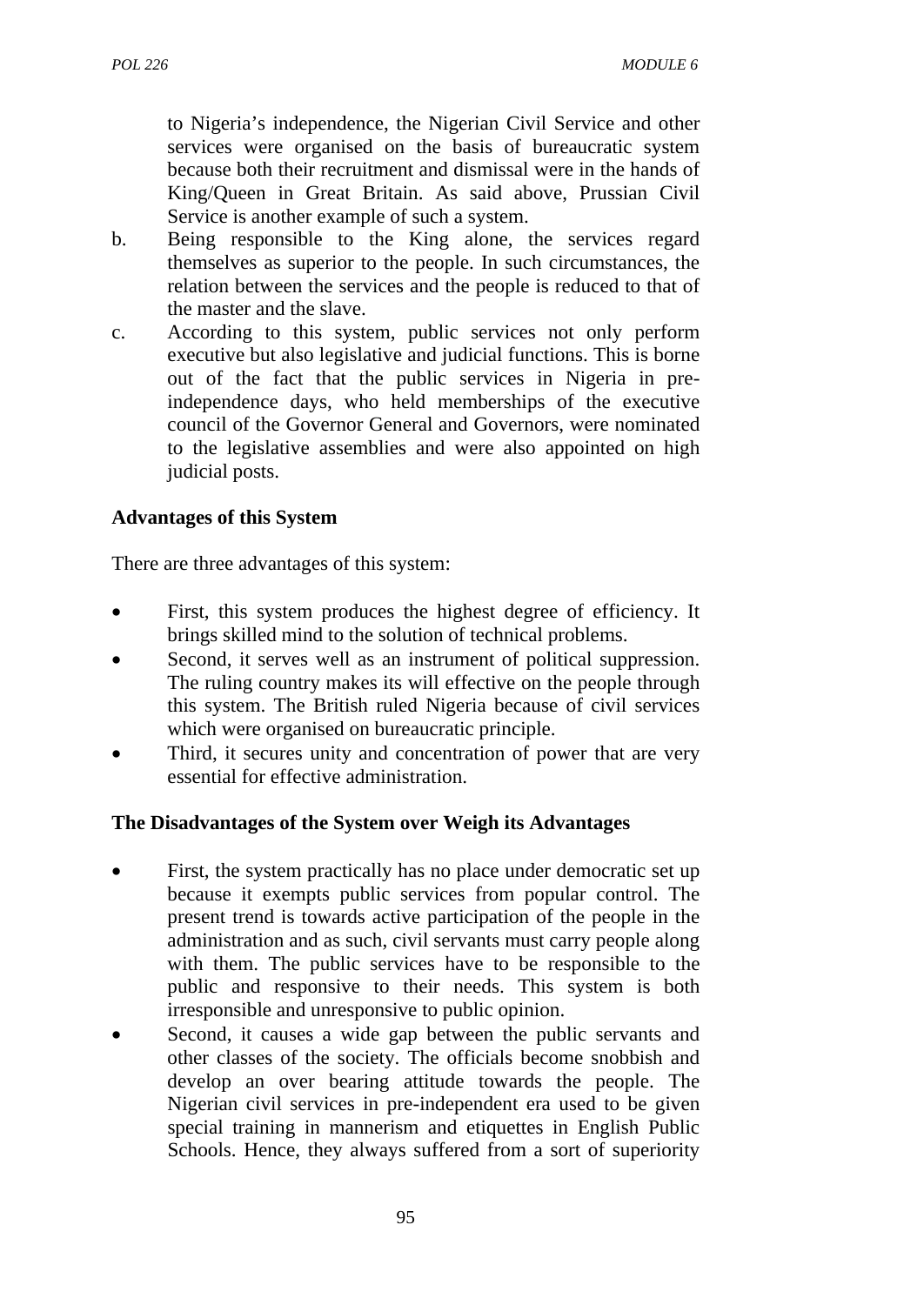complex. This did not prove useful in the ultimate, both for the public and the government.

- Third, it contains within itself seeds of its own destruction. All the flaws of militarism are present in this system. It makes public officials not only unresponsive but also turns them hostile to the common man. Such a confrontation results in the end of this type of personnel.
- Fourth, concentration of too many powers with the public officials, and the head of the administration turn them into tyrants and induces them to make use of their powers for their personal ends.
- Lastly, history stands witness to the fact that this system has been used by the ambitious rulers like Roman Emperors or Bourbon kings or British imperialists to suppress individuals' liberties. The perpetuation of this system in the democratic age is out of date.

# **2. Aristocratic System**

The word aristocracy means government by the nobles. The aristocratic system began and develops in England and was later adopted by other Western countries. Under this system, a distinction is made between different grades of personnel, and promotion from lower to the higher grade is strictly restricted. The appointment to the higher class like the post of secretaries is not made through a competitive examination but depends upon the discretion of the Chief Executive. The officers hold by appointment, based upon the personal judgment of the appointing officers as to their capacities and selections can be made from persons who have never held public office. The theory is that the qualification required of this class is of personal character. It is not so much administrative experience as general administrative capacity which is more expected from these officers who have to co-operate with the minister. Hence, they are known as Administrative Chiefs. The relationship between them and the appointing authorities is personal in nature and the latter should have wide discretionary power in making their selections. Though they are usually appointed from amongst the administrative officials, they may be appointed from outside also. In Nigeria, they are called secretaries, joint secretaries and deputy secretaries. In England, they are termed permanent undersecretaries and assistant secretaries.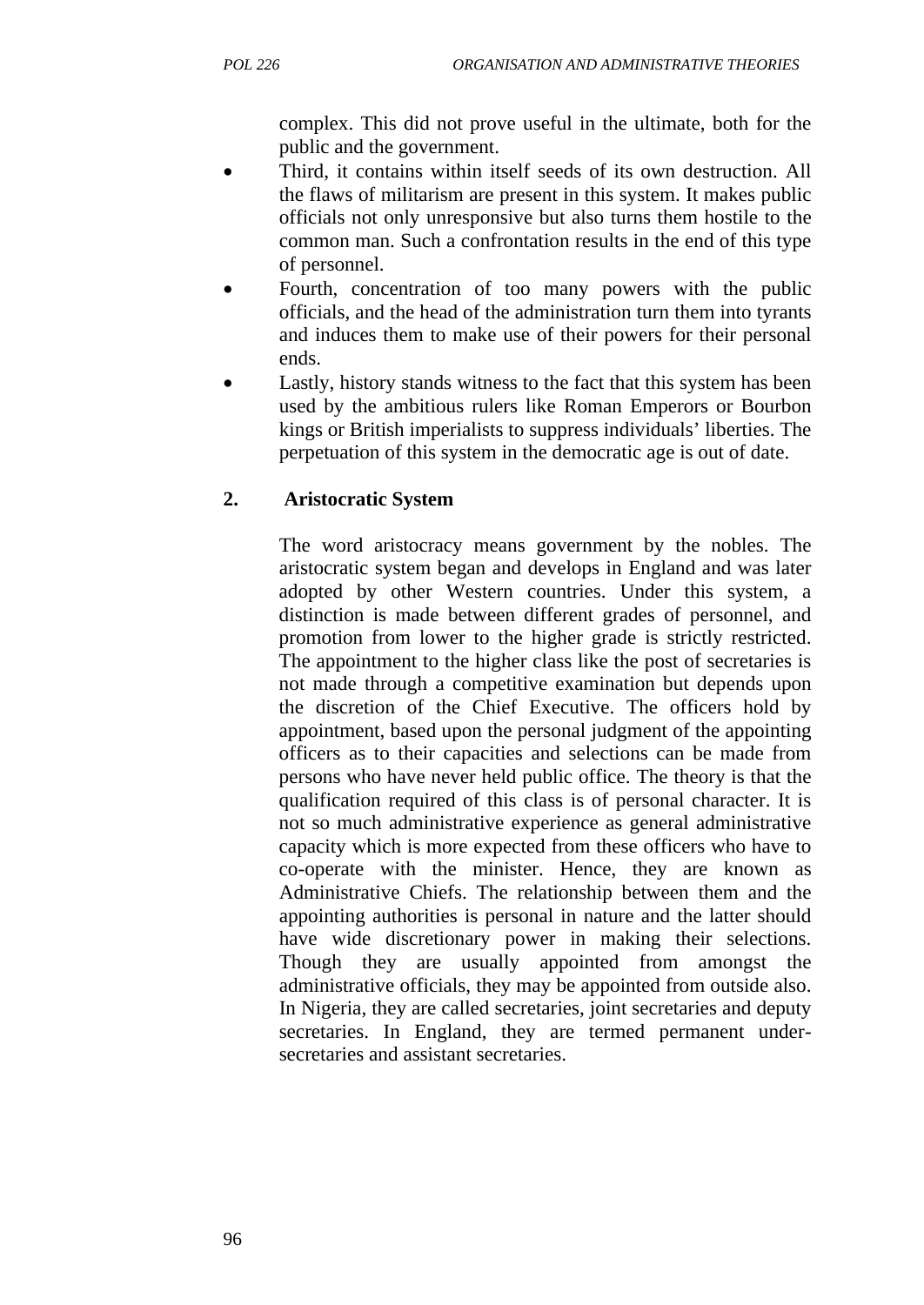### **Advantages of the Aristocratic System**

- First, it beautifully combines the principles of representative government with efficient government. The minister who is a political Chief Executive represents the popular feature of administration while the secretary who has acquired that position after long training and experience represents its expert character. This harmonious combination of popular sovereignty with expertness policy often results in efficiency and accuracy.
- ii. Second, the discretion given to the ministers in selecting their administrative personnel helps in maintaining harmonious relations between them and the officers who are men of broad vision, high creative intellect and general mental culture.

These qualities are more essential than the technical expertness for higher administrative posts. Technical expertness, it is claimed, develops a stereotyped mentality and myopic vision whereas the breadth of outlook and general mental culture enable the administrator to have a grasp on the administrative activities as a whole. It does not, however, mean that the system is hostile to expertness. It only emphasises the need for top management being manned by administrators having vision and creative intellect.

#### **Disadvantages**

- First, the system has been dubbed as highly undemocratic, as it creates class rather than a representative civil service. Administrative class is drawn from higher strategic society, executive from the middle and clerical and others from the lower middle classes.
- Second, it is pointed out that it creates a class of conservativeminded administrators who are not prepared to effect radical reforms in the country. Such officers are misfit under socialistic governments.
- Third, low age limit is the target of criticism. It is contended that low age limit debars people hailing from rural areas from opting for such services. The state should draw talent from all possible sources. Likewise, every individual should have equal opportunities of serving their nation if they have the talent.
- Fourth, it is remarked that the recruitment qualifications enable the state to recruit the services of laymen rather than the experts. It is not economical to train such raw recruits at the cost of state exchequer. Lastly the system is said to be undemocratic, as it debars the lower grade employees from getting promoted to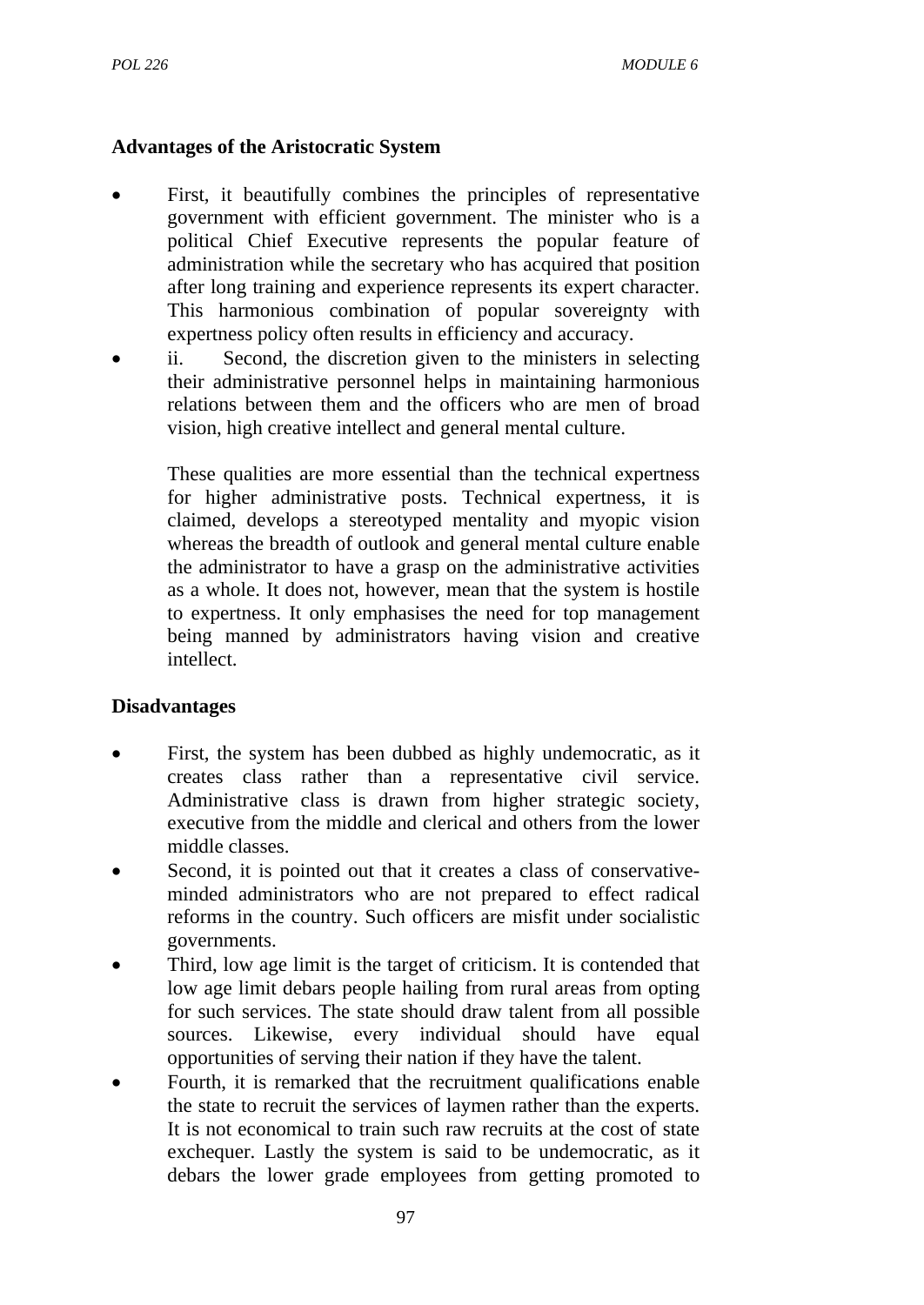higher administrative posts. Lack of incentive to promotion may impair efficiency as well.

However, most of these points of criticism are not wholly valid. The defects pointed out above can easily be minimised or avoided. The class correspondent between the civil service and the society may be obliterated if a wide variety of subjects in the competitive examination is provided. Likewise, inclusion of liberal scholarships students belonging to poor families to equip themselves with the requisite recruitment qualifications.

It is not essential that the civil services drawn from the aristocratic families would be opposed to radical reforms. Had it been so, nationalisation of iron and steel industries would have been successfully carried out by the British Civil Services, with the advent of Labour Government in U.K in 1945.

### **3. Democratic System**

The U.S.A has opted for a new type of system. It is based upon democratic principle. "No one man has any more intrinsic right to official station than another".

### **Its Main Features are:**

- a. the system is immune from class division. An employee may join at the lowest rung of administrative hierarchical ladder and attain ultimately the highest position. Promotions are based on objective texts, vis, efficiency rating and rating scales. As such, there is no restriction for an individual from one class to another.
- b. the age requirements  $-18$  to 45 years enable persons to enter public along their lives.
- c. educational qualifications at the initial start of the service are not of liberal and general nature. Instead, higher specialised qualifications are required for such jobs.
- d. public service is not a life-long career. Any person can enter government service at any stage and leave it whenever he likes.

#### **Advantages**

#### **The Following Are Some of its Striking Advantages**:

a. it is based upon merit system rather than on birth or wealth. Thus it provides equal opportunities to all. Merit being the sole criterion for selection, it is based on justice and fair play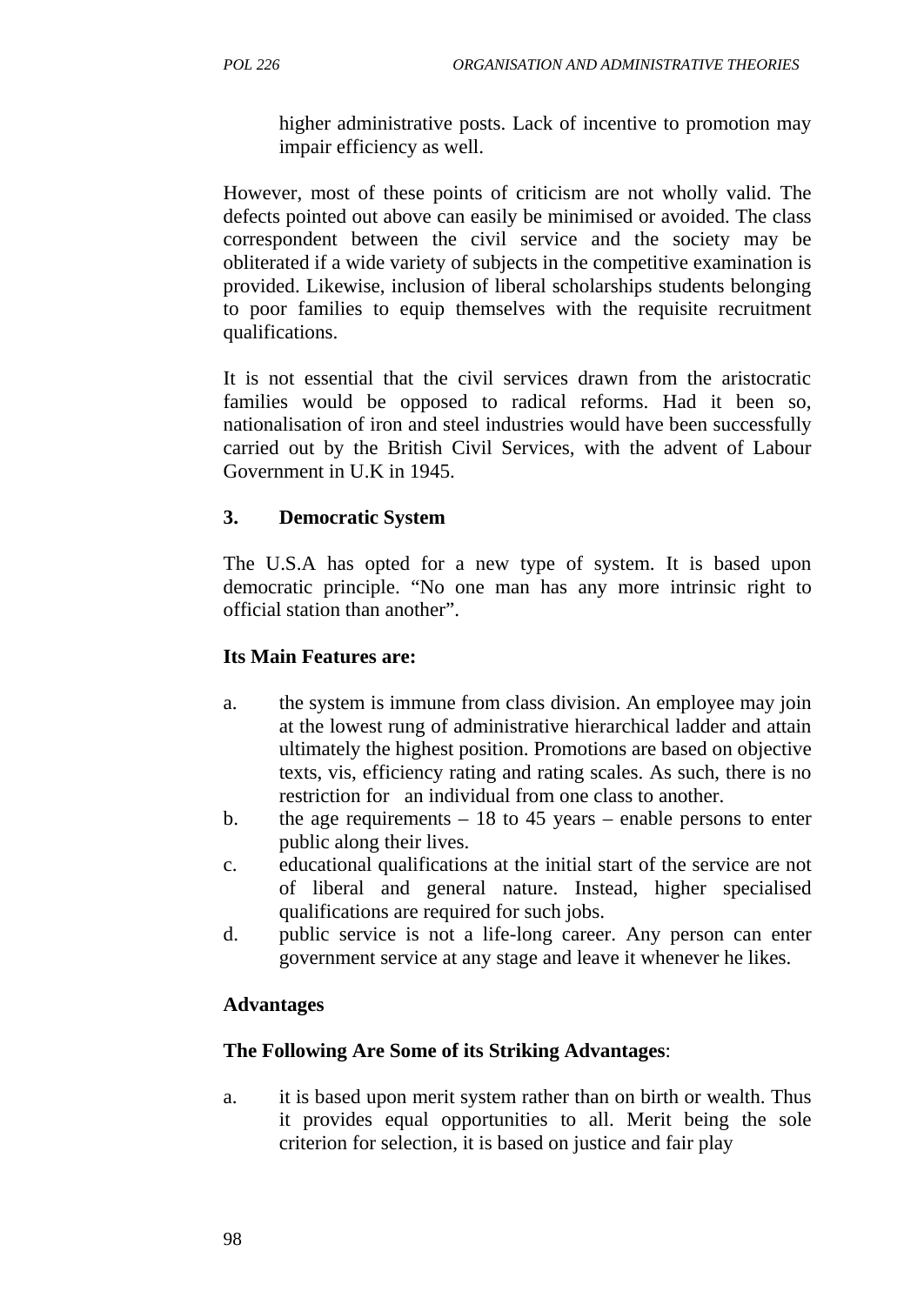- b. it provides incentive to efficient work, as there is no limit to promotions. Through hard work any employee can reach the highest place. Comparatively the British system provides less incentive to the employees, as promotions in this system are either highly restricted or completely non-existent
- c. since age restriction is not there, the system provides a larger scope for selecting the talent, more capable and more mature persons may be appointed for higher jobs
- d. it not only suits the genius of the Americans but fits into the social and economic set-up of the American life. Private jobs in U.S.A is more lucrative, as such it is more alluring. Hence, employees cannot be compelled to stick to government jobs throughout their lives
- e. it is more economical, as the state saves the training cost. Ambitious employees will get training in the industries where they seek jobs. After equipping themselves with the requisite experience, they may fit into higher government jobs, having better prospects and higher remuneration.
- f. last, though not the least it appeals to the conscience of democracy-loving people, as it is based upon the democratic principle that every citisen is equally entitled to public office.

### **Disadvantages**

This system also is not safe from the perennial shafts of the critics. Its main drawbacks are:

(a) too much specialisation in public administrators develops stereotyped mentality and creates myopic vision. Administration with broader vision and general outlook are not procured in this system.

Thus, the President of U.S.A cannot get the assistance he necessitates at the hands of such highly specialised type of administrators. In the words of Dr. Finer, "The unfortunate crux of American administrative difficulties lies in the unfilled chasm between the political chiefs and the bureau chiefs and with the fact that the President needs help which the system still does not provide, and never can, until the day of drastic remedies.

In America, this void is filled by the political assistant secretaries who neither have requisite administrative training nor the experience. This results in administrative deadlocks between the secretaries and the political assistant secretaries. Thus, administration becomes chaotic.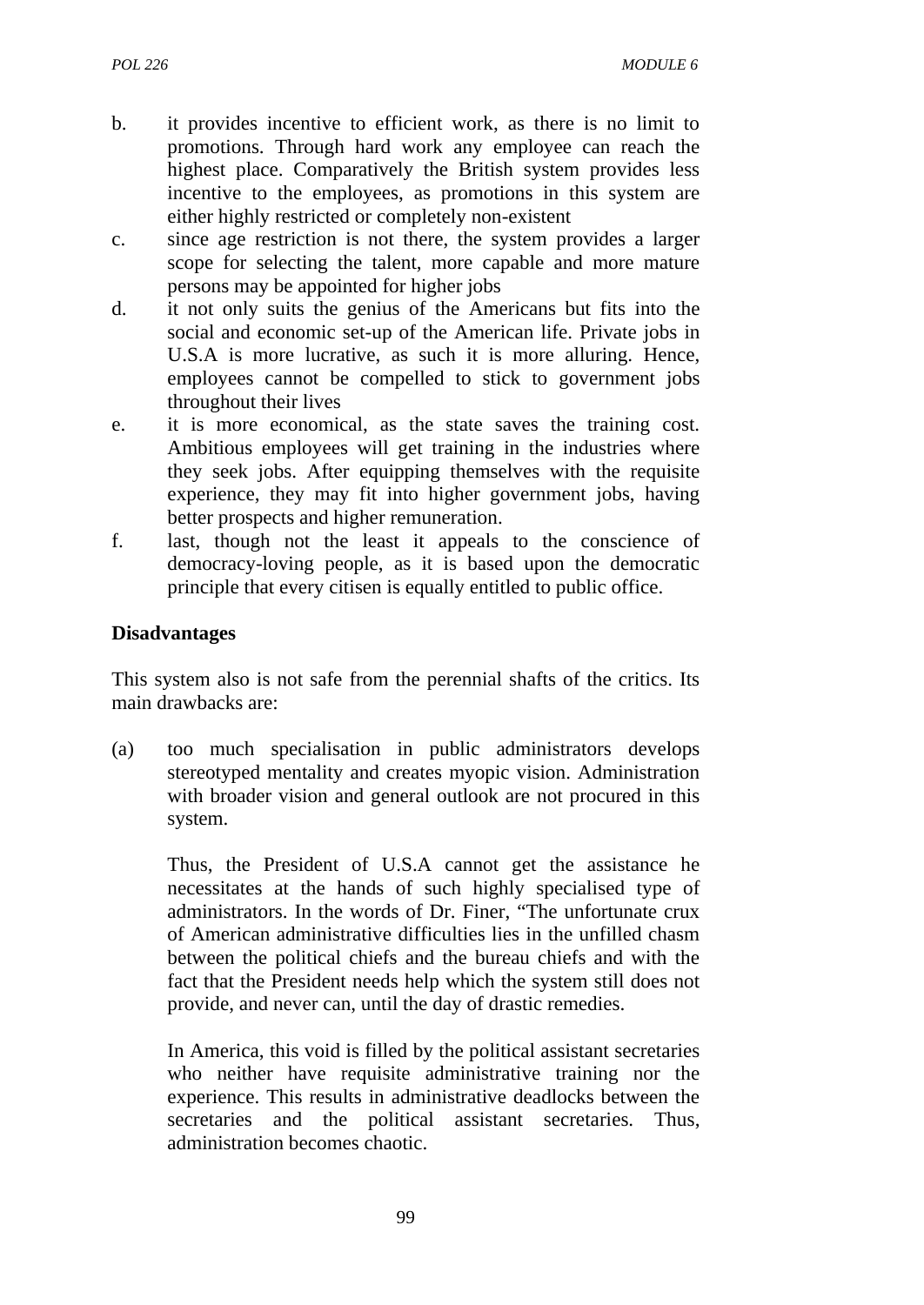(b) Another defect of the system as it prevails in U.S.A. is that the top management is placed in the hands of amateurs who hold tenured posts. It amounts to over-burdening of the Bureau Chiefs, the highest permanent officers in the system. The latter cannot cope with the onerous duties as, on the one hand, they lack qualities of general administrators, on the other hand, their departmental and inter-departmental coordinative duties, their managerial activities and the help they have to render in the formulation of policies are too exactly. Their stereotype conception of administration makes the mess of the whole affair.

# **4.0 CONCLUSION**

We dispassionately analyse the advantages and the disadvantages of the three systems. We found that from a purely technical efficiency standpoint, the autocratic or bureaucratic system is probably the best. However, from purely political standpoint, some of its features are so objectionable, as they more than counterbalance its advantages. As between the British aristocratic and the American democratic systems, it is believed that the technical efficiency consideration is the one to be preferred. The British system is advantageous in the sense that all positions of superior importance are held by men equipped with liberal education and who have chosen public service as a permanent career. However, the system is defective in the sense that it closes doors of advancement to employees in the lower ranks. Comparatively, in democratic systems, as prevailed in U.S.A. and Nigeria respectively, men enter the service at the lowest level and rise to the highest cadre. The federal service abounds in examples of men entering the service at the bottom and rising to the higher administrative posts.

#### **5.0 SUMMARY**

Whether the British aristocratic system or the American democratic system, the general public is concerned just with a system of personnel wherein all citisens will have an equal opportunity to enter the government service and rise to higher grades on the basis of talent and qualifications. They just want an opportunity to develop their God-given potentials.

#### **6.0 TUTOR-MARKED ASSIGNMENT**

1. Compare the British aristocratic system with the American democratic system.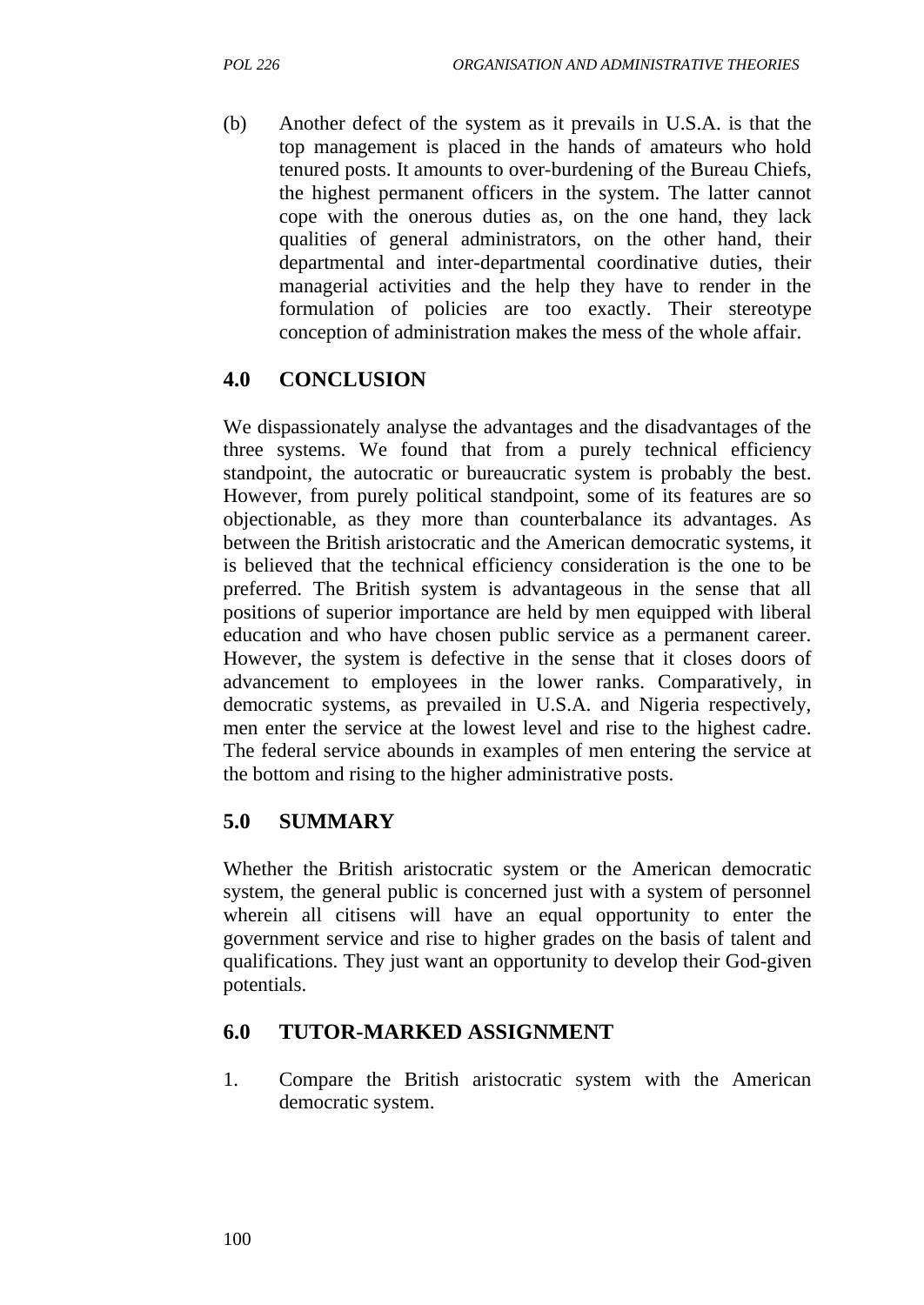### **7.0 REFERENCES/FURTHER READING**

- Ekhastor Victor Eghe. (2002). *Rudiments of Public Administration*. Kaduna: Joyce Graphic Prints and Publishers Co.
- Bhambhri, C.P. (1973). Public Administration in India. New Delhi: Vikas Press.
- Tonwe, D.A. (1998). *Public Administration*: An Introduction. Ibadan: AMTITOP Books
- Nicholas Henry. (2006). Public *Administration and Public Affairs*. New Delhi: Prentice-Hall Ltd.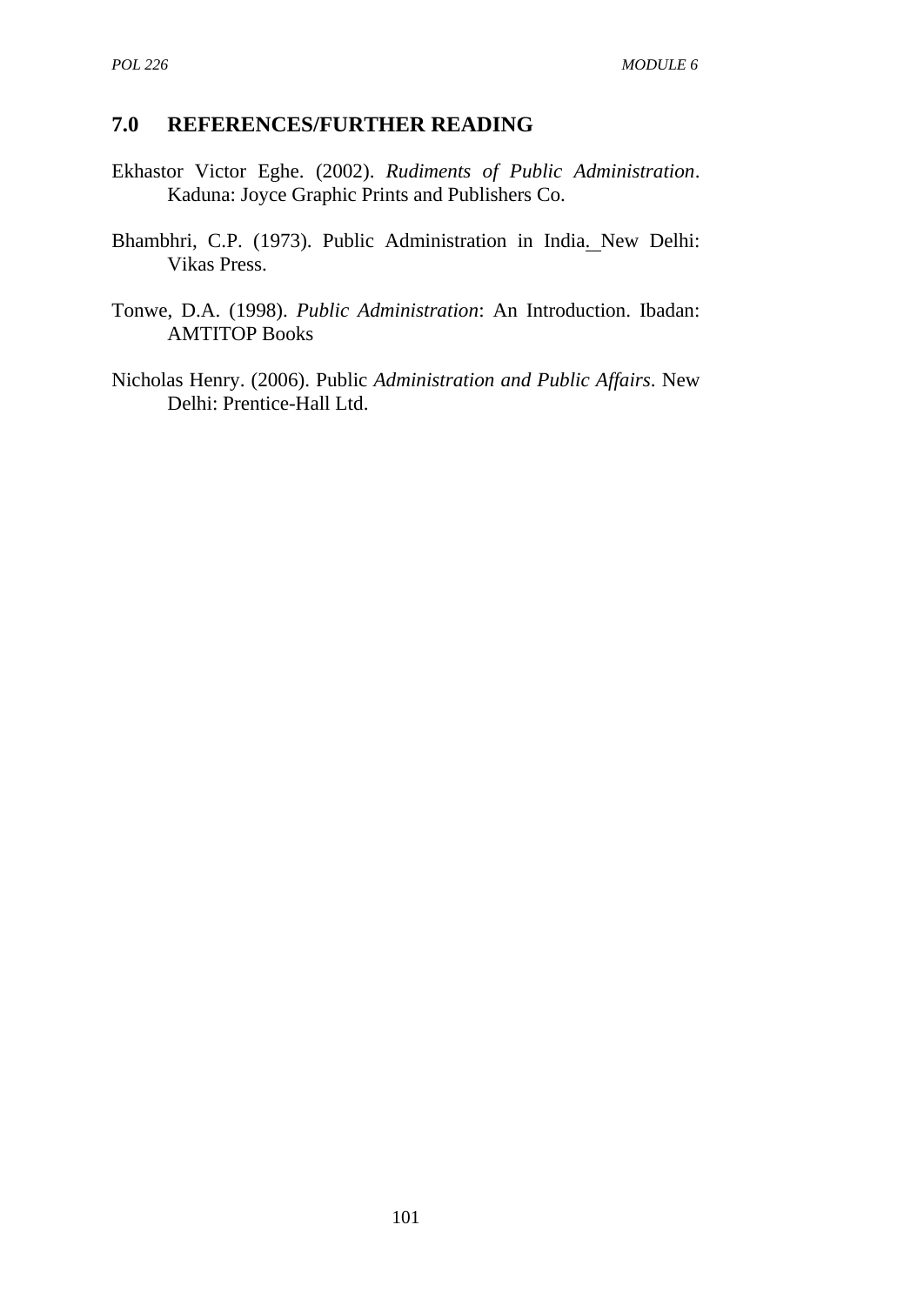# **UNIT 2 MAX WEBERS' THEORY OF BUREAUCRACY**

#### **CONTENTS**

- 1.0 Introduction
- 2.0 Objectives
- 3.0 Main Content
	- 3.1 His Conception of Bureaucracy
	- 3.2 Essential Characteristics
	- 3.3 Foundations of Personnel System
	- 3.4 Position-Classification
	- 3.5 Advantages and Disadvantages of Classification
	- 3.6 Spoils versus Merit System
	- 3.7 Defects of Spoil System
	- 3.8 The Merit System
	- 3.9 Advantages and Disadvantages of Merit System
- 4.0 Conclusion
- 5.0 Summary
- 6.0 Tutor-Marked Assignment
- 7.0 References/Further Reading

# **1.0 INTRODUCTION**

Max Weber (1864-1920), an eminent German sociologist, gave a systematic analysis of bureaucracy. No study of bureaucracy was considered complete till Max Weber's views on bureaucracy are known. He developed a typology of authority-traditional, charismatic and legal bureaucracies. To him, bureaucracy sustained and sanctified by the legal authority, is the most effective form of organisation. However, what Weber was concerned most with, was discovering the canons of social behaviour of bureaucracy. In this, he was led to depict and analyse an ideal type of bureaucracy. He never meant to suggest goodness or badness but to suggest a standard or model.

#### **2.0 OBJECTIVES**

At the end of this unit, you should be able to:

- explain why Weber was very much concerned about the social behaviour of bureaucracy?
- list the essential characteristics of his theory
- its evaluation
- state the meaning of classification, its standardisation and movement in the public service
- explain why spoils system was in vogue in U.S.A
- state the purpose of career service.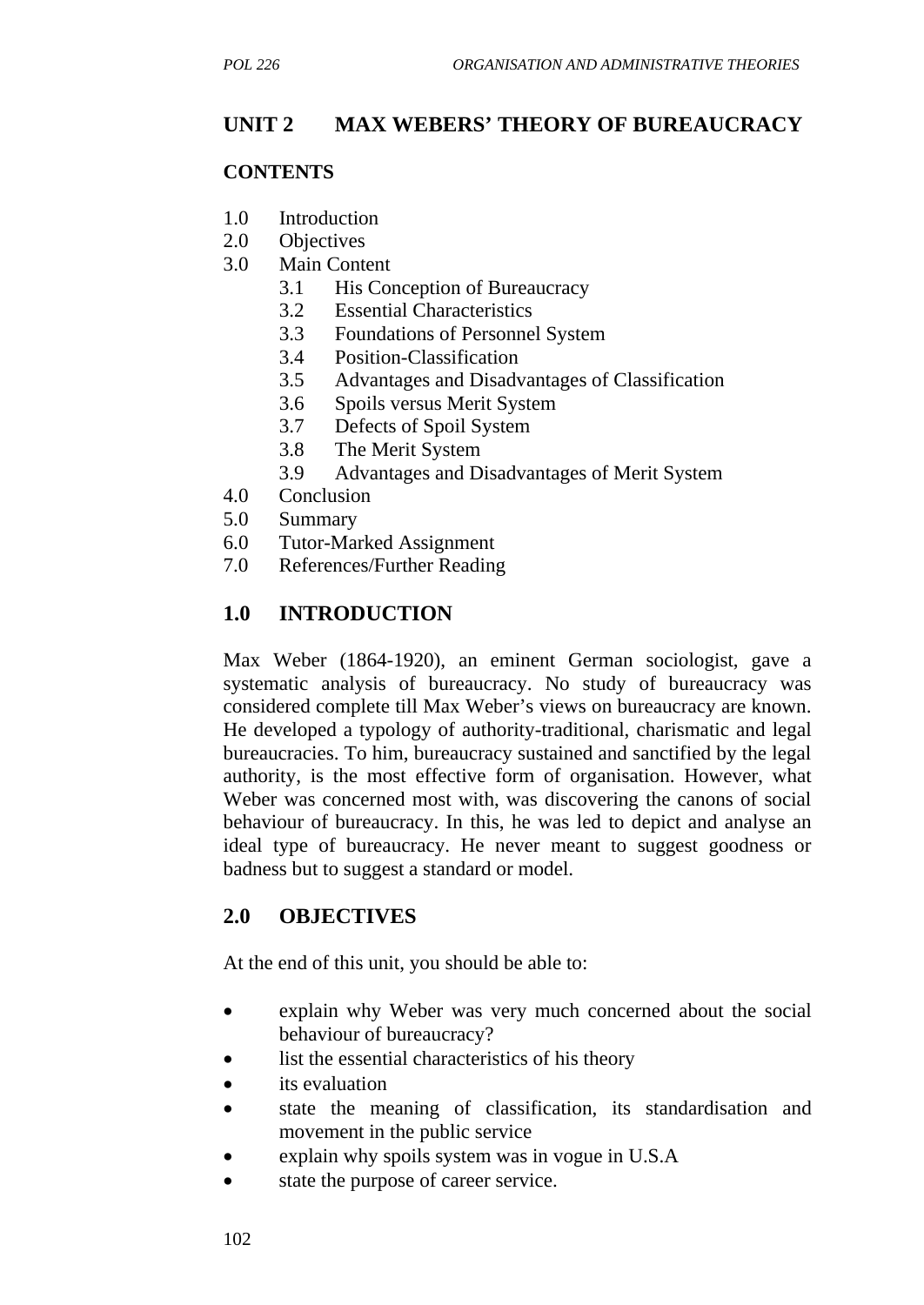# **3.0 MAIN CONTENT**

# **3.1 His Conception of Bureaucracy**

When the word bureaucracy came into usage in the  $18<sup>th</sup>$  century, it referred explicitly to political systems dominated by public officials. The word was conceptualised as a parallel to the traditional aristelian categories on monarchy, aristocracy and democracy. Like aristocracy, however, bureaucracy came to refer to a class rather than a system dominated by that class.

Max Weber, a highly perceptive observer first noticed the dynamics of bureaucracy in the emergent large organisation after the industrial revolution in 1900 and he made unequalled effort to analyse the concept and dynamics of bureaucracy so much so that he is regarded as the father of bureaucracy. In Weber's Essays in Sociology, he wrote by way of definition of bureaucracy that:

• "The fully developed bureaucratic mechanism compares with other organisations exactly as does the machine with the nonmechanical modes of production. Precision, speed, unambiguity, knowledge of the files, continuity discretion, unity, strict subordination, reduction of friction and material and personal cost-these are raised to the optimum point in the strictly bureaucratic administration. The more bureaucracy is dehumanised, the more completely it succeeds in eliminating from official business, love, hatred, and all purely personal business and emotional elements which escapes calculation".

This conception of his does not represent an average of the attributes of all the existing bureaucracies or other social structures. It is rather a pure type in itself derived from the most characteristics bureaucratic aspects of all the known organisations. Thus, Max Weber postulates an absolutely instrumental role of bureaucracy.

#### His Definition of Bureaucracy

He defined bureaucracy in terms of its structural characteristics. The above mentioned concept or attributes portray a kind of organisation which is impersonal, here authority is exercised by administrators only by virtue of the office they hold, and what is more in accordance with the clearly defined rules and regulations. In other words, bureaucracy emerges as uniquely impersonal, neutral, passive and instrumental. Its behavioural characteristics are objectivity, precision, and consistency.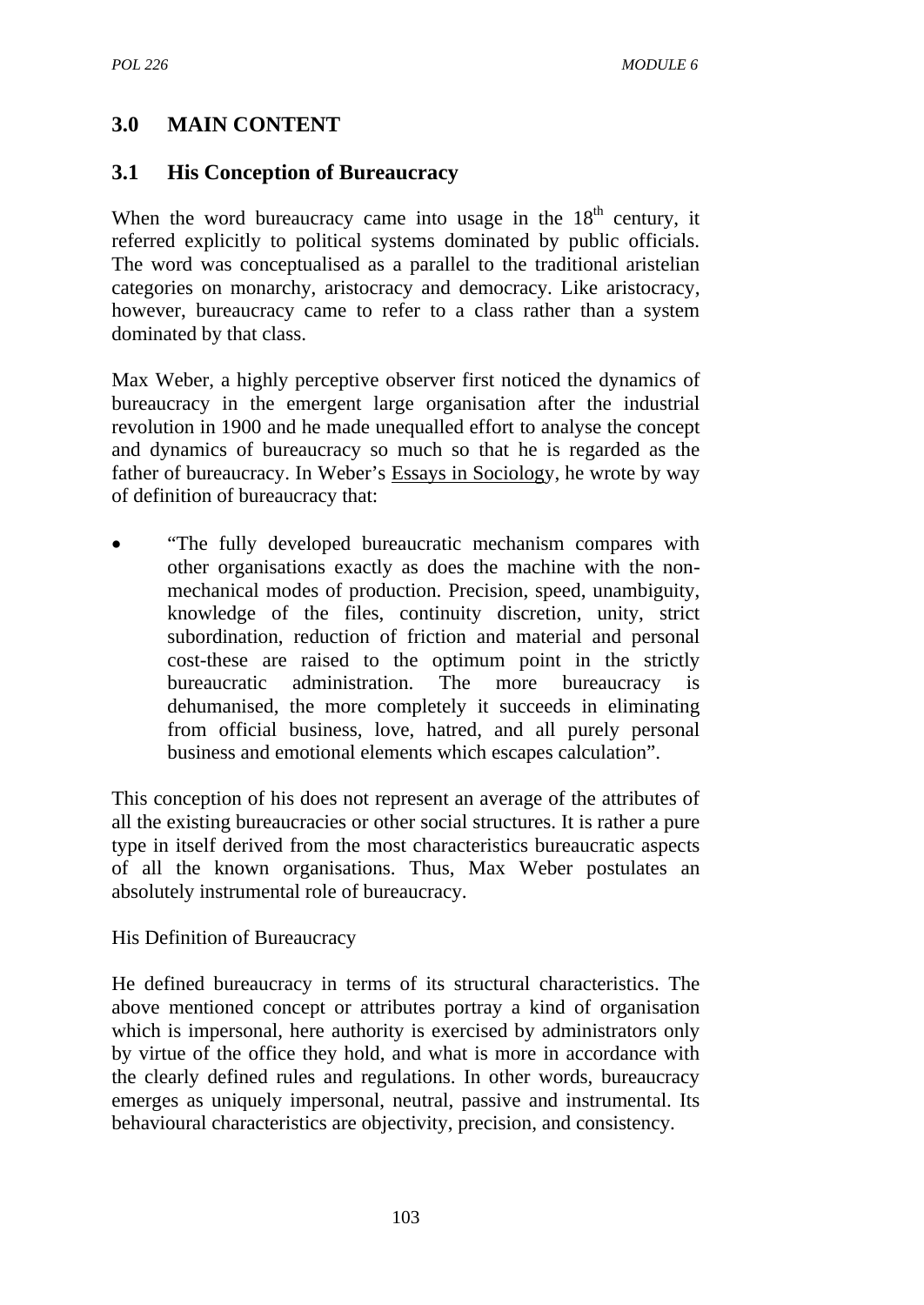# **3.2 Essential Characteristics**

According to Weber, bureaucracy has the following essential characteristics:

- separation of office and its incumbent
- selection by merit
- fixed remuneration of officials
- official is subjected to discipline and control during the performance of his duties.
- hierarchy of offices
- allocation of activities of organisation necessitated to fulfill its objectives
- apportioning of authority needed to discharge these activities
- rigid adherence to rules.

In the words of Weber, "The purest type of exercise of legal authority is that which employs bureaucratic administrative staff. Only the supreme chief of the organisation occupies his position of authority by virtue of appropriation of election, or of having been designed for the succession. But even his authority consists in a sphere of legal competence. The whole administrative staff under the supreme authority there consists, in the purest type of individual officials, who are appointed and function according to certain criteria, such as:

- they enjoy personal freedom but subjected to authority regarding impersonal official obligations
- each office legally enjoys a clearly defined sphere of competence
- candidates are selected on the basis of technical qualifications. They are appointed , not elected
- the office is the sole or at least the primary occupation of the incumbent
- they are entitled to fixed salaries and adequate pension. The salary is graded according to ranks of the hierarchy. But in addition the responsibility of the position and the requirements of the incumbent's social status are taken into consideration
- the office constitutes the career. Promotion is according to seniority or achievement or both. Promotion depends on the judgement of the superior
- the official's work is separated from ownership of the means of administration and without appreciation of his position
- the official is strictly under the disciplinary control in the conduct of official work.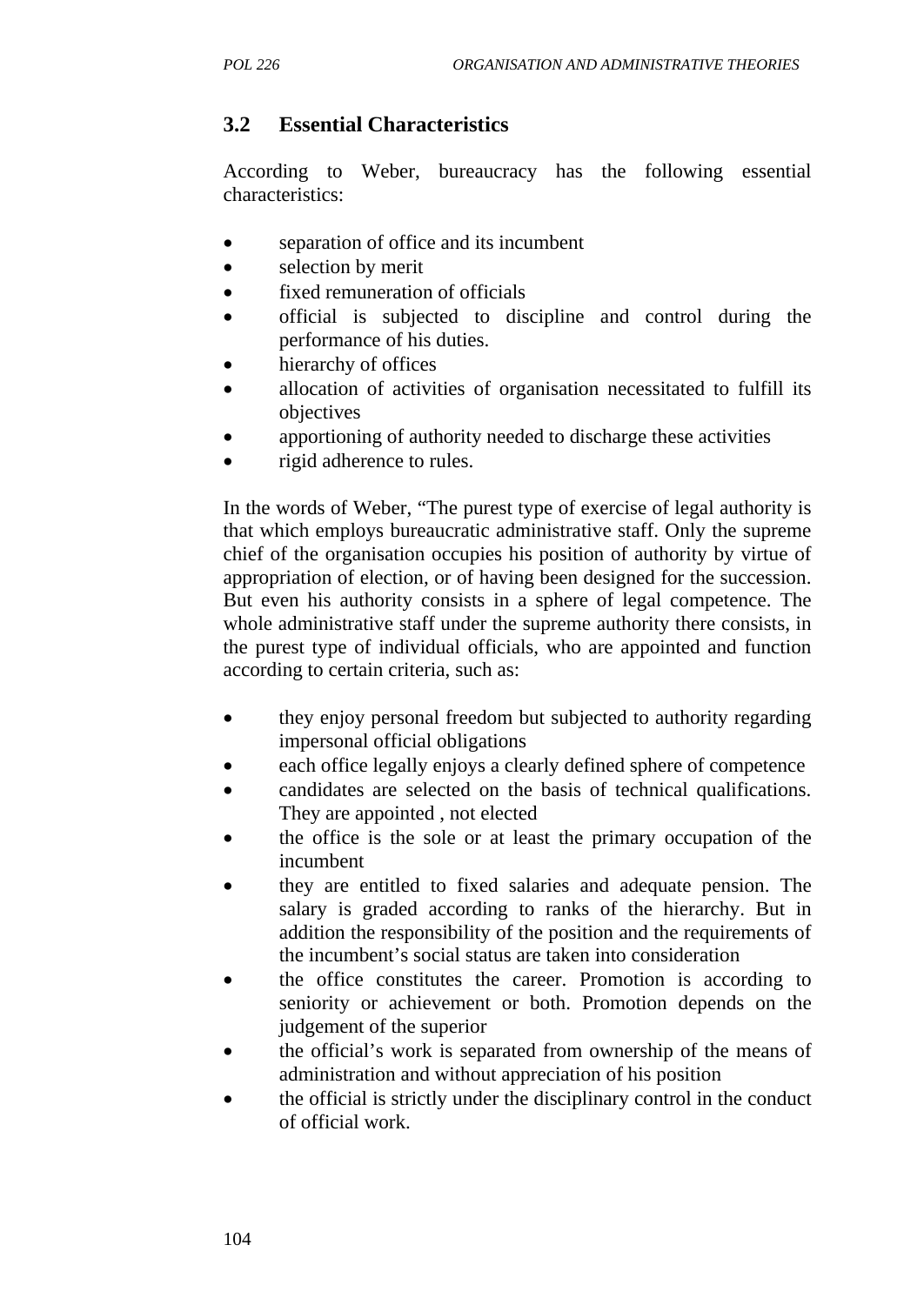At one place, Weber portrays bureaucracy as a system of administration characterised by expertness, impartiality and the absence of humanity.

### **Evaluation**

Weber's concept is not infallible. Impartiality expertness, hierarchical structure, career service and proper disciplinary checks though with honourable service conditions are some of the laudable points of Weber's theory. However, his characteristic of bureaucracy as absence of humanity is an exaggerated view. A modern bureaucrat is not supposed to be high browned, snobbish individual living in the ivory tower, dealing with human beings as if they were abstractions. He knows it for certain that he is dealing with the human beings who have their own aspirations. As such, he cannot ride roughshod over them. If he does so, the government becomes unpopular. No popular government would tolerate such an official who is responsible for its unpopularity that might result in darkening of its future prospects.

A bureaucrat is a civil servant. As such, he is required to serve the civilians well. Henderson rightly remarks, "Experience tends universally to show that purely bureaucratic type of administrative organisation if from a purely technical point of view capable of attaining the highest degree of efficiency and is in this sense formally the most rational known means of carrying out imperative control on human beings. It is superior to any other form in precision in stability, in the tangency of its discipline and in its reliability".

# **3.3 Foundations of Personnel System**

Whatever type of personnel system may be adopted, certain features are common to all. They may be termed as foundations of the modern personnel system they are  $-$  (a) tenure system. (b) merit system, (c) public service as a life career, (d) system of position classification.

#### **Tenure system**

One of the most important problems of personnel organisation is that of tenure by which civil servants will hold office. As at present, there are three tenure systems, i.e.

- tenure at the will of appointing officer
- tenure for a fixed number of years, and
- tenure during good behavior or life tenure.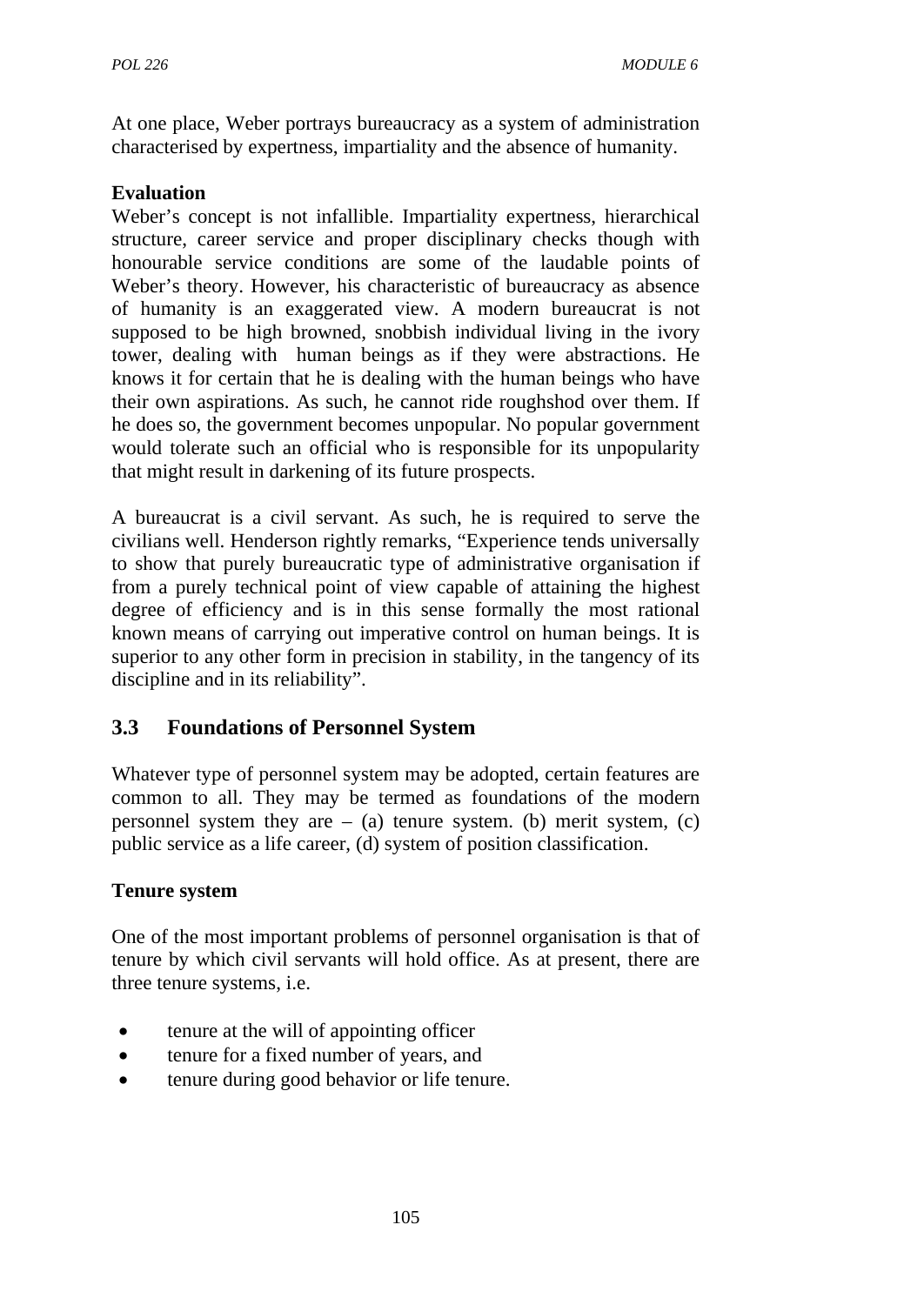#### **Tenure at the will of appointing officer**

So far as the tenure at the will of appointing officer is concerned, it does not suit the administrative services. It is the system which is almost universally found in private undertakings where conditions differ radically from those obtained in government undertakings. In the former, the proprietors or the managers are not the representative of any outside interest. But their whole interest is in having the work done with utmost economy and efficiency while in the latter the managing heads are not directly interested in the financial results secured. This system would cause severe hardship to the employees by unjust dismissals and also create instability and efficiency in administration. So that the officers might work with a high sense of independence and impartiality, it is essential that they must be guaranteed a permanent and sufficiently long tenure.

#### **Tenure for a fixed term**

The second system which is the tenure for a fixed number of years suits only the offices of political nature, but does not suit the administrative class because short terms, say four, five or seven years, can neither provide capable persons nor provide any opportunity for specialisation and experience. About the time officers and employees have thoroughly learned the duties of their positions and have acquired proficiency in their performance, they will drop out and their places will be taken by new and talented employees. Moreover, the system would make public office political spoils to be appropriated by the party victorious at the polls as it happens in U.S.A and in Nigeria respectively where many of the officers and employees are appointed both by the national government and state governments for four-year term as corresponding with the term of office of the president with the result that every change in the presidency brings a change in officials and employees.

#### **Tenure during good behavior or life time**

Having discussed the first and second tenures, we found out that the third system i.e., tenure during good behavior should be applied to the administrative services. This system will secure efficiency in administration, and makes government service a permanent career, a profession which capable men would choose.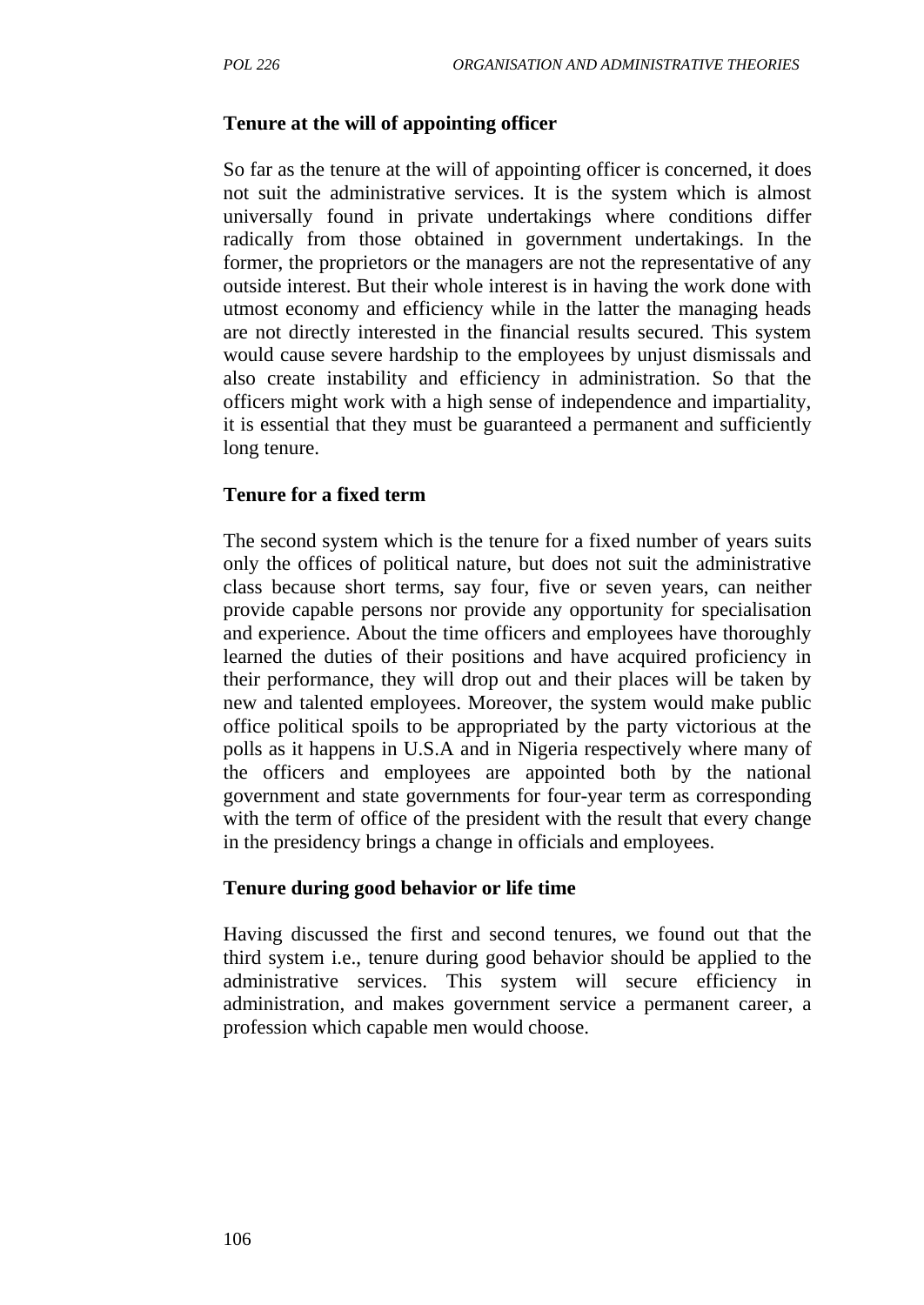# **3.4 Position-Classification**

Among the various problems of personnel organisation, none exceeds in importance than that of affecting a systematic classification of all employees. Such a classification constitutes, indeed, the basis of the whole personnel structure. Without it, it is not possible to meet satisfactorily the many problems to which personnel administration imamate.

### **Definition of position**

The basic unit of an administrative organisation is position which is different from its incumbent. The duties and responsibilities of a post are attached with the position and not with its occupant. Civil servants fit themselves in the positions; positions do not fit themselves to the caliber of the civil servants.

#### **What is classification?**

Classification means grouping together of persons or things on some common basis. In public administration, it means grouping together of posts into various classes on the basis of their respective duties and responsibilities.

According to Prof. Milton M. Mandell, "By classification is meant the grouping of positions on the basis of similarity of duties and qualifications requirements".

Marshall E. Dimock defines it "As the systematic sorting and ranking of positions in a hierarchical sequence according to comparative difficulty and responsibility".

Dr. White defines classification thus, "In its final form, a classification plan consists of a number of classes adequate to enable a place to be found for each existing position, arranged in orderly fashion with respect to each other, and supplemented by a set of rules and regulations for its administration, interpretation and amendment".

The committee on position classification in the public service and the Assembly of the United States and Canada in 1945.

Defined the term thus:

• "Reduced to its simplest terms, classification of positions means the process of finding out, by obtaining the facts and analysing them what different kinds of classes of positions, calling for different treatments in personnel processes, there are in the services. It further includes making a systematic record of the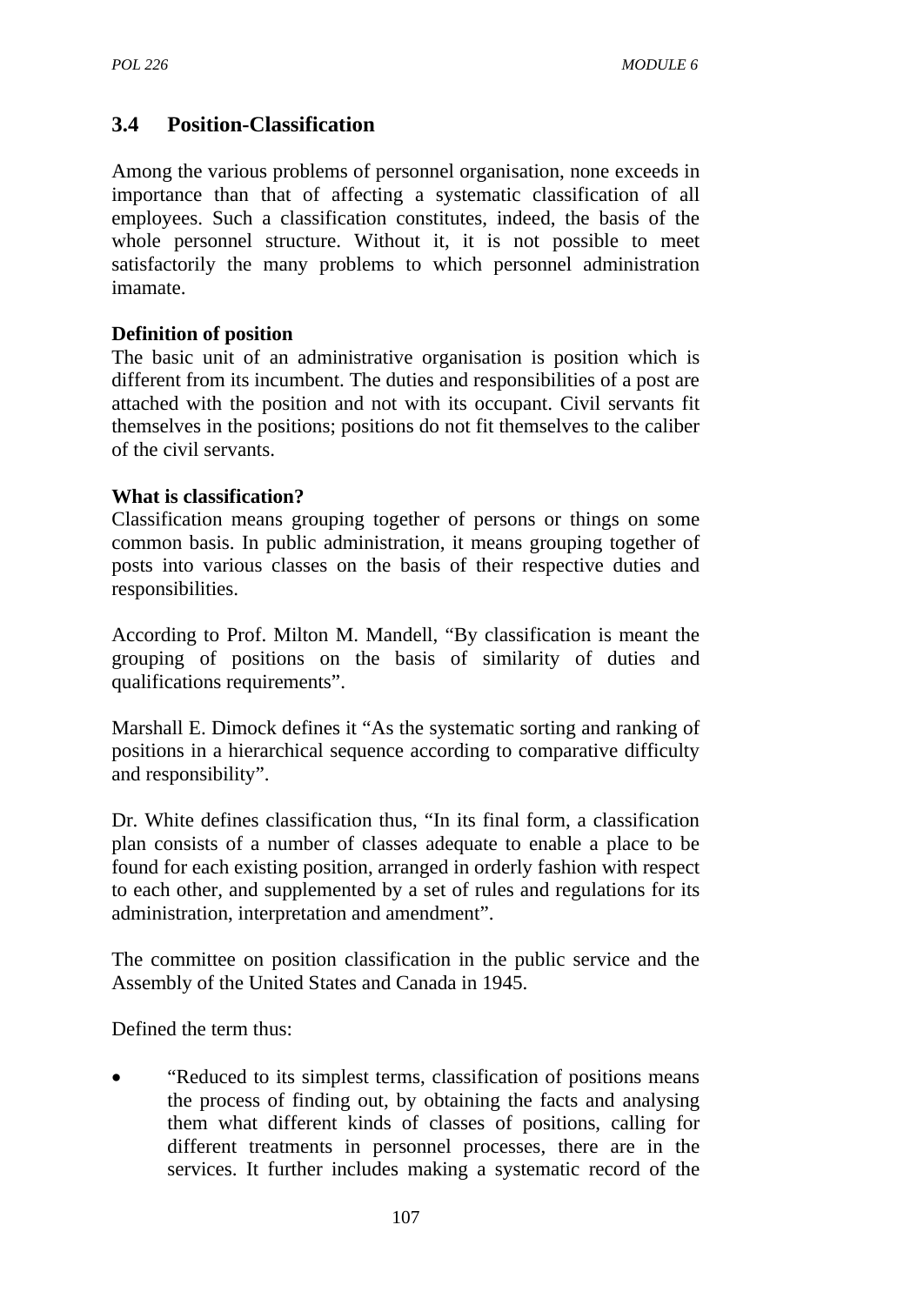classes found and of the particular positions found to be of each class"

In a paper entitled "The classification and standardisation movement in the public service". Mr. Fred Telford, Director of the Bureau of Public Personnel Administration, U.S., stated the requirements of classification system as follows:

- The collection of detailed facts with regard to the duties attached to each individual position which occurs, and with regard to the functions, organisation and administrative procedure of organisational units.
- On the basis of this information, a grouping of individual positions into classes.
- A written definition or description for each class of positions setting forth definitely the duties attached to the positions to be included in the class.
- A written statement of the minimum qualifications which an individual must possess in order to perform the duties of the position successfully.
- A title for each class of position suggestive as far as possible of duties attached to the position in the organisation's units in which they occur.
- On the basis of the class definitions and definite knowledge of the duties attached to each position, the allocation to the proper class of every position classified
- The line of promotion, showing the lower classes of positions from which recruiting is normally done and the higher classes of positions to which employees are normally advanced when vacancies occur.
- The compensation schedules for each class giving maximum, minimum, and intermediate rates to be paid to employees holding positions in the class.
- To make the whole plan easily comprehensible.

# **3.5 Advantages and Disadvantages of Classification**

#### **Advantages**

Its advantages may be briefly stated as follows:

The first great advantage of classification is that it systematises and simplifies personnel administration. With classification, the various posts, which run into hundreds of thousands, are fitted into a dosen classes or so. If these posts are not classified and the government deals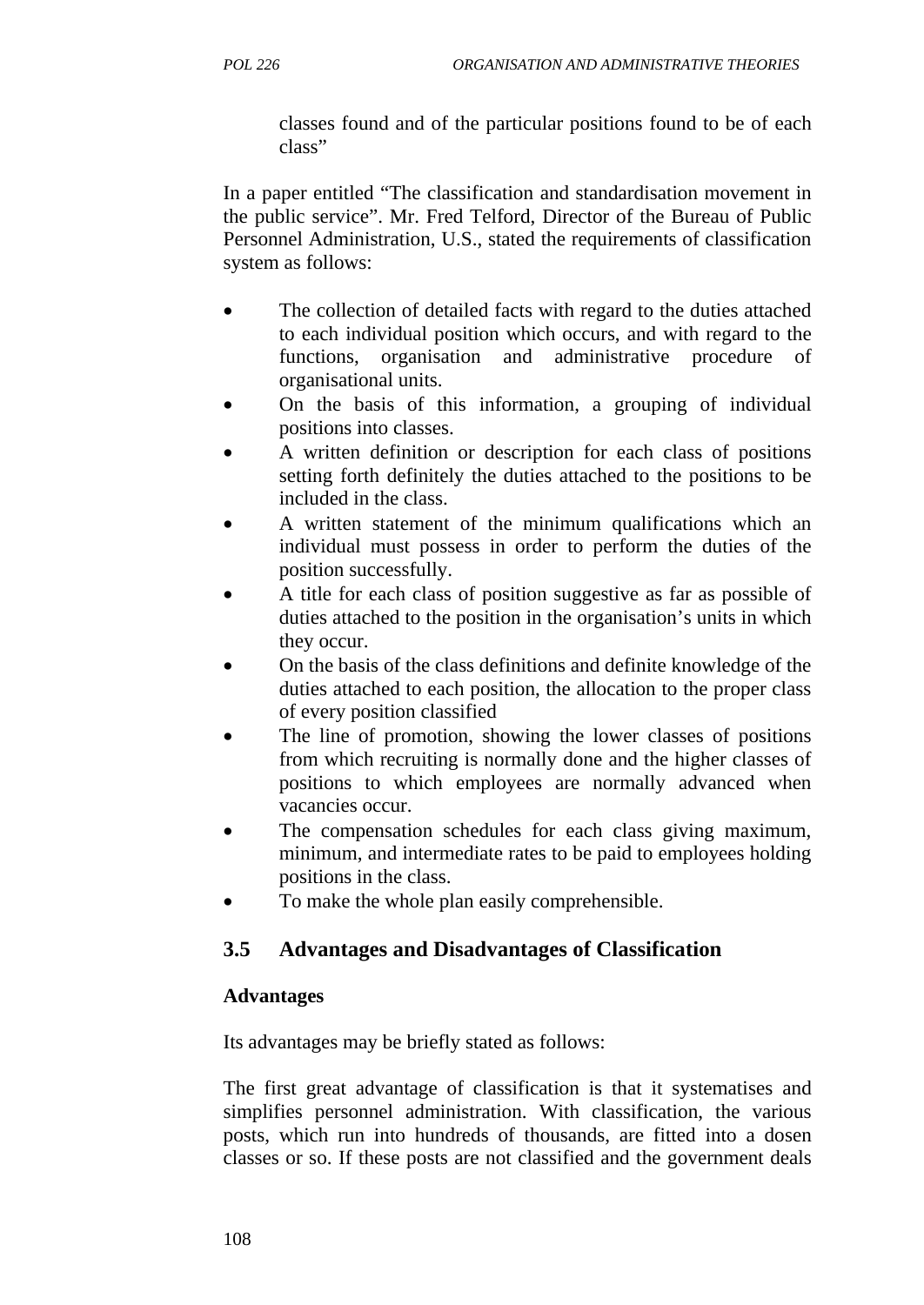with each post simply, the burden of personnel administration would be intolerable.

Second, classification facilitates the problem of personnel recruitment. It makes possible for the operating service to determine definitely its personnel needs and inform the recruiting agency accordingly. Recruiting agency prescribes the same kind of tests for the employees of a particular class and prepares a list of eligible applicants out of which the departments make appointments.

Third, classification acts as safeguard against arbitrariness and favoritism in the fixation of pay sales for particular classes. It ensures equal pay for equal work. The salary does not depend on the arbitrary will of the official. A direct relation between salary and work done is established.

Fourth, classification facilitates budget making by enabling those having the duty of training and acting upon the budget to scrutinise without intelligent estimates for personnel and to confine their attention to the number of employees in each class required without having at the same time, time to pass upon the difficult question of compensation that should be provided for.

Lastly, classification fosters the growth of corporate consciousness, pride, self respect and morale within each class.

Prof. Marshall E. Dimock summaries the use of this system in these words: 'Based on the principle of equal pay for equal work, position – classification is designed to eliminate the injustice of different rates of compensation for the same work in different agencies of the government. It also provides a basis for determining recruitment procedures, examinations, salary schedules and promotions and hence has come to occupy a central position in personnel administration'. Thus, classification advances the interests of the employees, the management, the legislative body and the tax payers.

#### **Disadvantages**

There is only one objection to classification, namely, that it produces class-consciousness among the services. The higher classes develop a type of superiority complex and the lower class suffers from inferiority complex.

This danger is already visible among our public services. A sort of administrative casteism has swept our administration, thus upsetting harmonious relations between the higher and the lower classes in the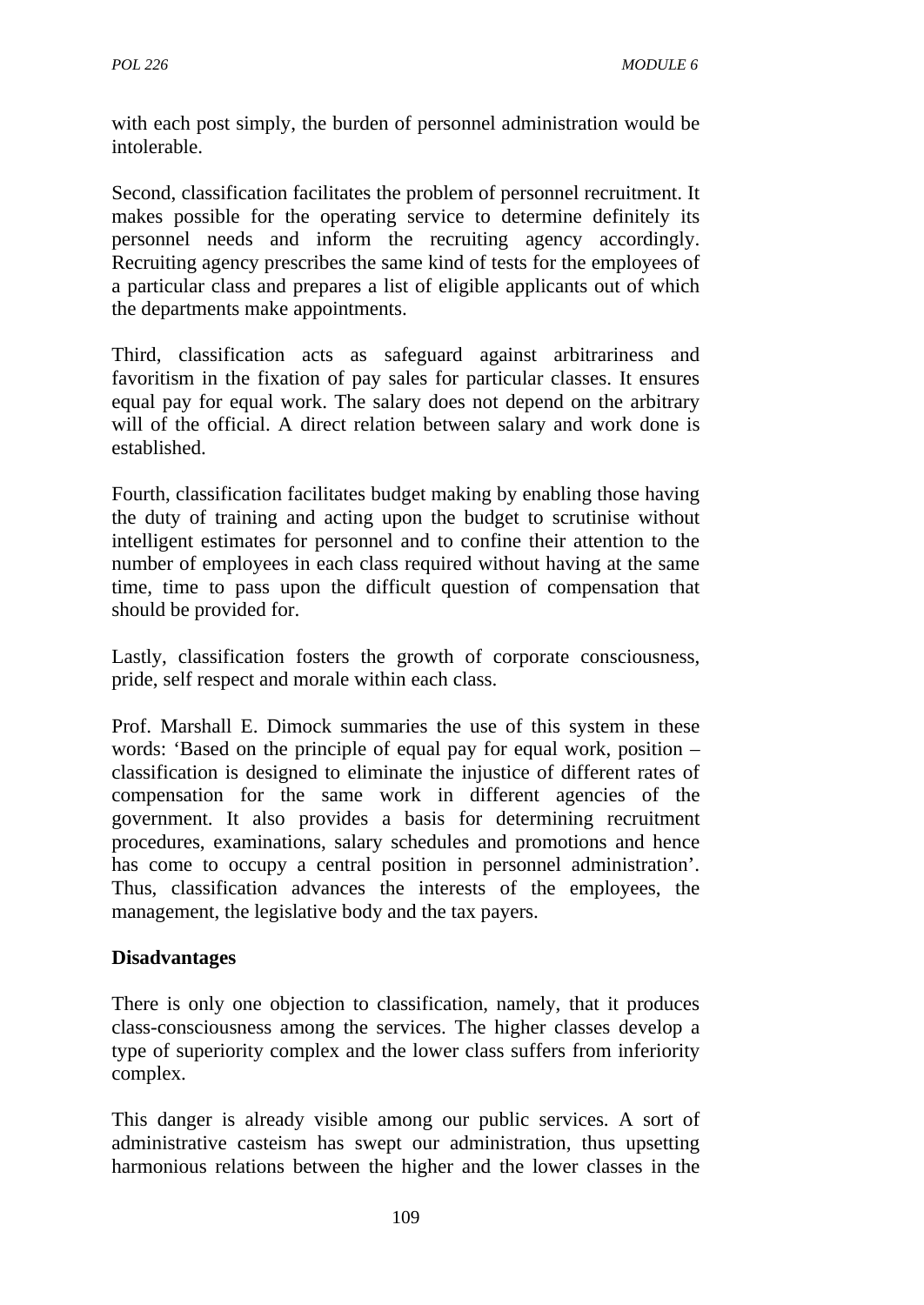services. But this is a defect which is inherent in hierarchical organisations and is unavoidable in administration. However, it can be minimised by providing a proper system of promotion from lower classes to the higher.

If classification is to be effective, it is imperative that it should be reviewed from time to time. Positions change their nature and character with every change in the functions of an organisation unit.

Therefore, classification must keep pace with the change in day-to-day administration.

## **3.6 Spoils versus Merit System**

In order to have a personnel system based on sound principles, it is necessary that it should be based upon the merit system. The earlier substitutes for the merit system were three – **sale of offices, the patronage system and spoils system**. Writing about the history of French Personnel System, Prof. Herman Finer observes: 'In France, until the revolution, almost every office, central or local, except the dosen or so of the highest offices in the Kingdom, were attainable only by private purchase, gift or inheritance. All public offices were species of private property, and voluminous jurisprudence governed their transmission'.

It may seem odd today to sell public offices to the highest bidder, but it was defended in France in those days on the ground the that it brought revenues to the state, enabled the common man to acquire posts and took the public offices out of court favouritism and politics. The patronage system prevailed in England and most of the other countries. Under it, the appointing authority selected the candidates on the basis of personal favour or political grounds.

#### **What is actually spoils system?**

The spoils system prevailed in USA which was its ancestral home. It simply means that public office constitutes a spoil to be enjoyed by the political party victorious at the polls. When a new party comes into power it dismissed all the employees appointed by its predecessor and filled the vacancies with its own favourites. This system is also designated as 'hiring and firing' of public officials and employees. However, in USA, the system suffered an eclipse in 1881 when President Garfield was assassinated by a disgruntled employee who was removed by him from office. Therefore, to save the future presidents from such ghastly tragedies, Pendleton Act was passed by the Congress in 1883.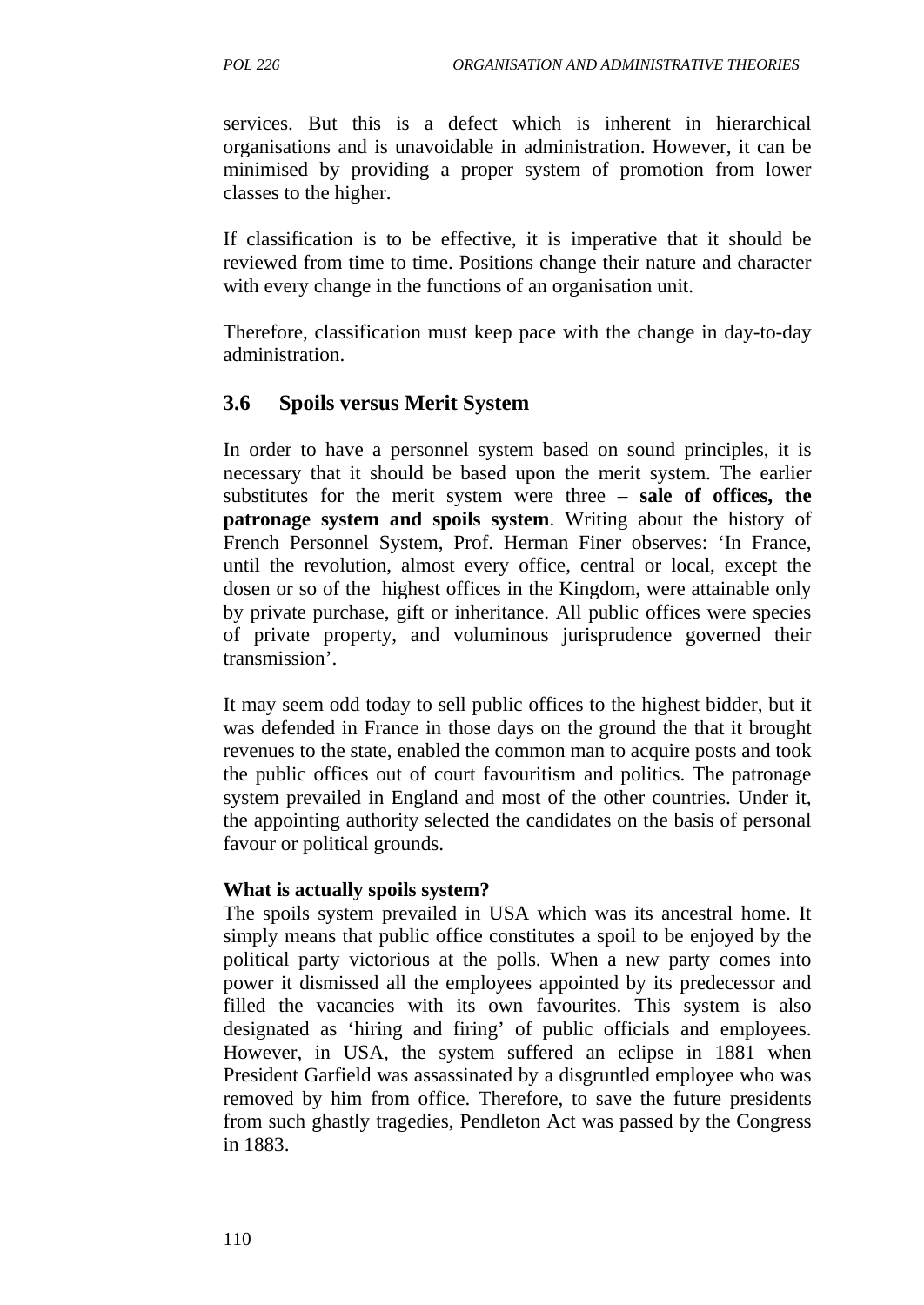The Act gave the civil service permanency of tenure and its present character. The spoils system, to some extent, does persist even now. When President Eisenhower assumed the reins of government, he removed several officers from office. Many of the posts were still immune from the operation of civil service regulations. Appointments to these posts are made by the chief executive without consulting the civil service commission.

In Nigeria, some temporary or provisional appointments are made without consulting the civil service commission. Thus, the political party in power is in a position to appoint certain employees of its choice without consulting an expert body. People appointed on *adhoc* basis gain experience and ultimately on the basis of long experience, get selected through the civil service commissions at a later stage. This amounts to perpetuation of the spoils system.

# **3.7 Defects of Spoil System**

- First, the spoils system is a bane on efficient administration. Beautifully summing up its evil, Dr. Herman Finer said, 'sheer inefficiency was the first result, an increase in public costs.
- Second, the creation of a class of office-seeker.
- Third, political corruption.
- Fourth, it results into a standing battle between the president and Senate for the control of appointments and removals.
- Fifth, causes a terrible waste of time and labour on the party of the president and heads of departments, coupled with the real pain of refusal of applications for office.
- Sixth, he concludes that 'never had a state been so debauched.

Second, the far reaching effect of this system is upon the political life of the country. It causes a profound degradation into the life of politicians and tends to place the contest of political parties on a materialistic plane of struggle for selfish advantage rather than one for the achievements of ends towards the public welfare. The spirit of public service is damped and its place is taken by selfish interests and political chicanery.

Third, the employees make an illegitimate use of their offices to promote the welfare of their political parties or that of political chieftains to whom they are indebted. Fourth, anything like development of a time spirit to service and the desire to excel is impossible as the further promotion of employees depends on the political influence that they can exert.

Fifth, frequent replacement of high administrative officials is detrimental in maintaining continuity of experience which is so very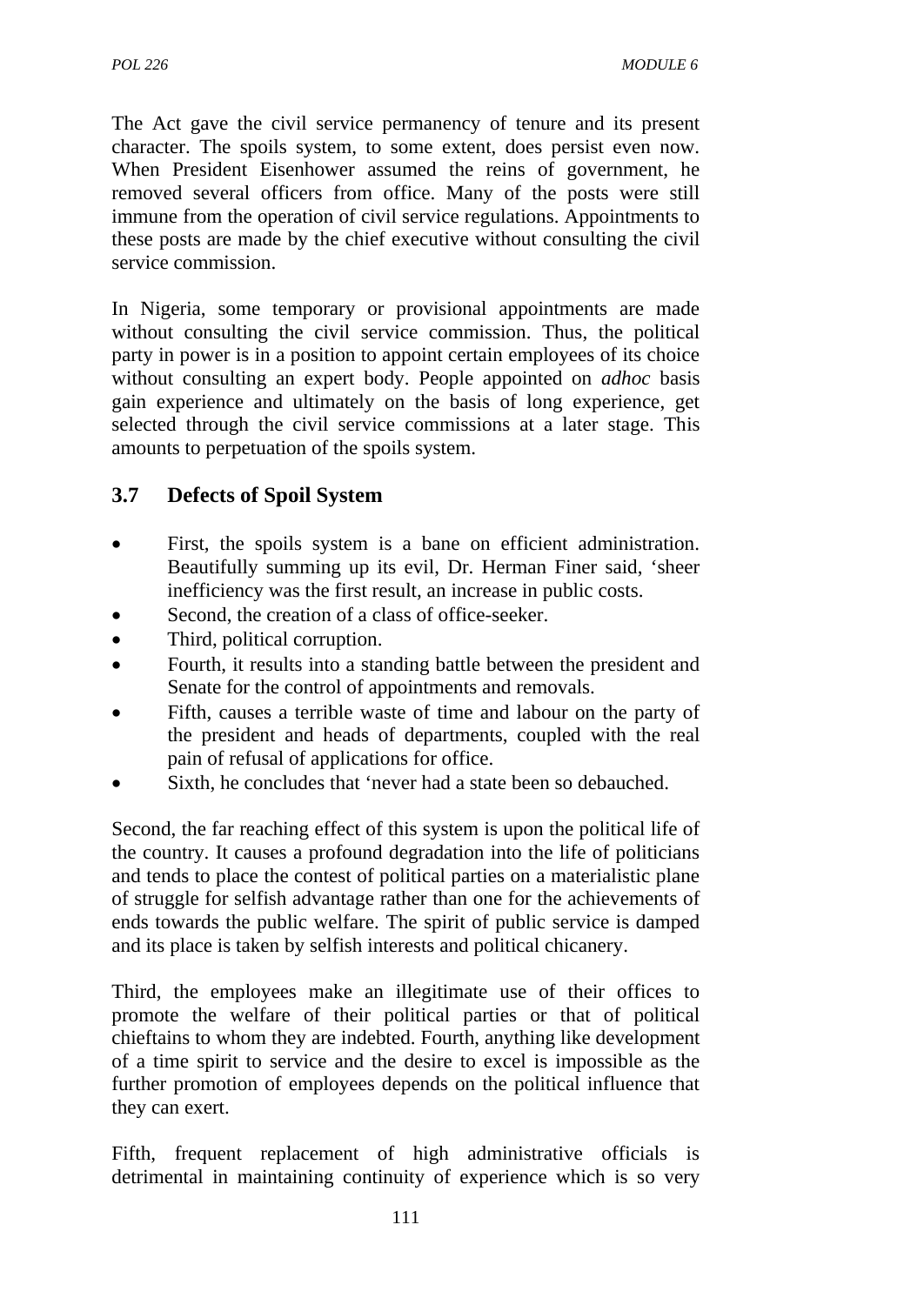essential for efficient administration. It is on account of these evils that the system is being abandoned even in its home country. It is being increasingly realised that the perpetuation of this system brings politics and administration to the lowest ebb, and consequently makes the administrators face public ridicule.

# **3.8 The Merit System**

In contrast to the spoils system, the merit system avoids all the above said anomalies. Merit system implies a system in which the appointment and conditions of service of an employee are determined solely at his own intrinsic merit which includes his educational and technical qualifications, personal capacities and physical fitness. Under this system, recruitment is made through open competitive examination held by a general personnel agency. No distinction is made between citisens on the basis of any party affiliation. Civil servants remain neutral in politics and promotions take place strictly on the basis of merit.

This system has, in fact, gained great popularity. In various democracies, civil service rules have been framed to apply the merit system to the selection and recruitment of public services. The following conditions are generally laid down by the modern civil service regulations:

- employees should neither be appointed nor removed on political considerations
- employees should not be forced to contribute money or service to party organisation
- an independent and impartial civil service commission should be set up to exercise control over civil services regarding their recruitment, promotion and other disciplinary matters
- the civil service positions be filled on the basis of written examinations or the other tests
- a special procedure may be adopted for protecting the employees against removal on political considerations.

# **3.9 Advantages and Disadvantages of The Merit System**

The merit system is obviously superior to the spoils system on the following grounds:

1. First, it brings out public administration from the morass of political intrigues and personal caprices and accords it a place on scientific lines. This improves efficiency in administration and purifies political life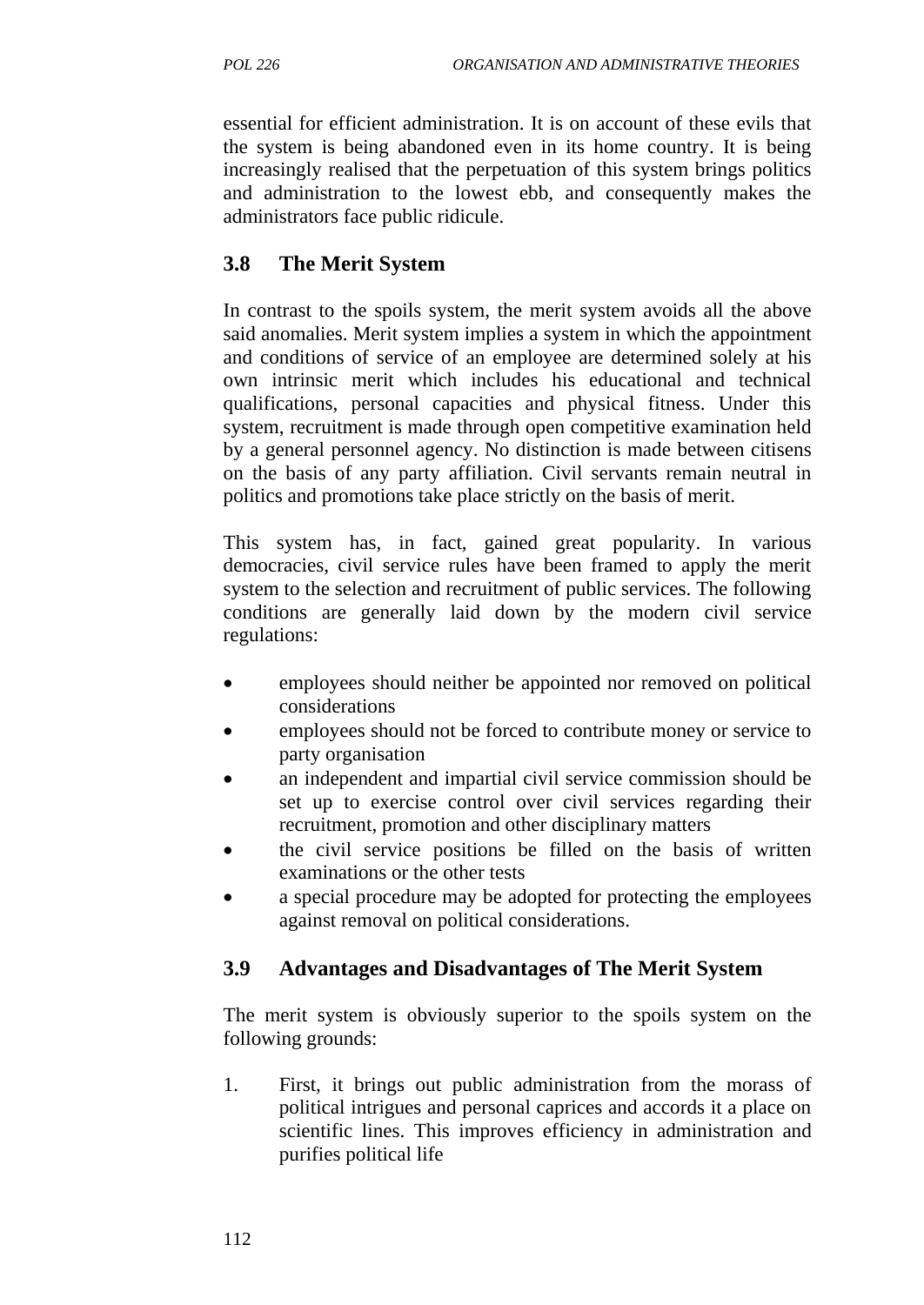- 2. Second, right man is put at the right place and full justice is done by providing equal opportunities to all the citisens to compete for any office of the state. Thus the merit system gives practical effect to the democratic principle of the equality of opportunity and equality of treatment for all
- 3. Third, it frees the employees from economic worries. The adoption of equitable rates of remuneration and proper retirement benefits relieve them of economic worries. Thus, they are in a position to serve whole-heartedly any political party that comes to power.
- *4.* Fourth, neutrality in politics is *sine qua non* or essential for efficient administration. That is possible only when the merit system is adopted.
- 5. Fifth, they will not have the temptation of making hay while the sun shines, as they are permanently in power and certain amounts are fixed for the retirement. They are not in the job on temporary basis which may tempt them to procure maximum gains.

Though the merit system has been widely adopted in the world, still it would be too much to say that patronage and spoils systems have completely disappeared or the merit system has been universally adopted. In USA, it is estimated that the number of posts excluded from the merit system will still be 50,000 to 100,000. In Nigeria, political appointments i.e. appointments to the posts of ministers, legislative secretaries, and ambassadors' *adhoc* appointments are made by the heads of the departments. This seriously impairs the merit system.

#### **Disadvantages**

Despite the fact that the merit system has been universally acclaimed as a better alternative to the spoils system, it still has it pitfalls.

Since power of appointment is concentrated in the hands of civil service commissions, the principle of responsibility stands undermined. Second, it is felt that loyalists may not be recruited and there may be occasional conflicts between the political heads and the permanent services. However, this flaw can be easily removed if a proper balance is maintained between responsibility and efficiency.

In fact, the flaws of the merit system are not so glaring as those of the spoils system. Hence, there is a tendency to adjust the personnel system more and more fully to the requirements of the merit principle. Even the civil service associations and social reformers have strongly advocated the merit principle and vehemently opposed the patronage system which results from the spoils system. It appears that a time is fast approaching when a spoils man would no more ride.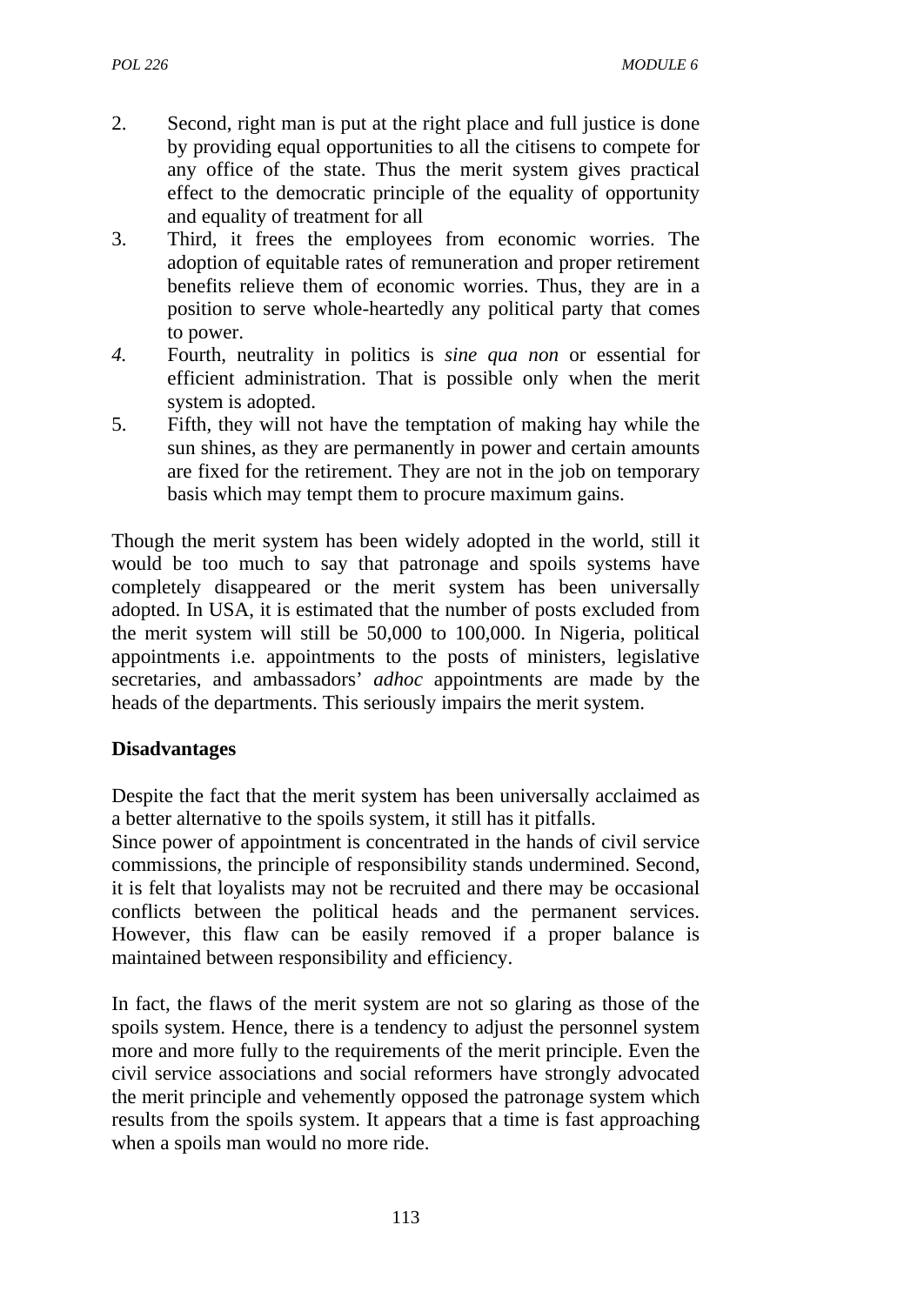## **4.0 CONCLUSION**

Let us be reminded that in this unit, we have touched upon various topics ranging from Max Webers famous and celebrated theory of bureaucracy, the foundations of personnel system in which we dealt upon different aspects of modern personnel system, we discussed position-classification wherein we came to know what classification is all about in administrative set up. Worth mentioning are spoils and merit systems respectively. In these topics, we saw how spoils system was an anomaly and an affront in what American stood for, and how this disgraceful practice was abolished in 1883, culminating in the birth of merit system which is the only universally accepted practice today. In order to protect the civil servants from arbitrary removal from office and so on, merit system has all the ingredients of civilised practice.

#### **5.0 SUMMARY**

All we have discussed in this unit boils down to one aspect and that is a system that offers equal opportunities to all citisens to enter government service, equal pay to all employees doing work requiring the same degree of intelligence and capacity, equal opportunities for advancement, equal favourable work conditions and equal participation in retirement allowances and makes equal work demands upon the employees. Thus, it appears that time is in the offing when spoils man would no longer ride; after all, the end game before an administrator is the welfare of the people and not pampering the political leaders.

## **6.0 TUTOR-MARKED ASSIGNMENT**

- 1. What is classification in Public Administration?
- 2. What is spoils system all about and why was it abolished by the U.S.A. Congress in 1883?
- 3. Explain the merit system and bring out the conditions laid down by the modern civil service regulation for selecting and recruiting public servants.
- 4. Is the spoils system in existence yet anywhere in the modern world? Elucidate.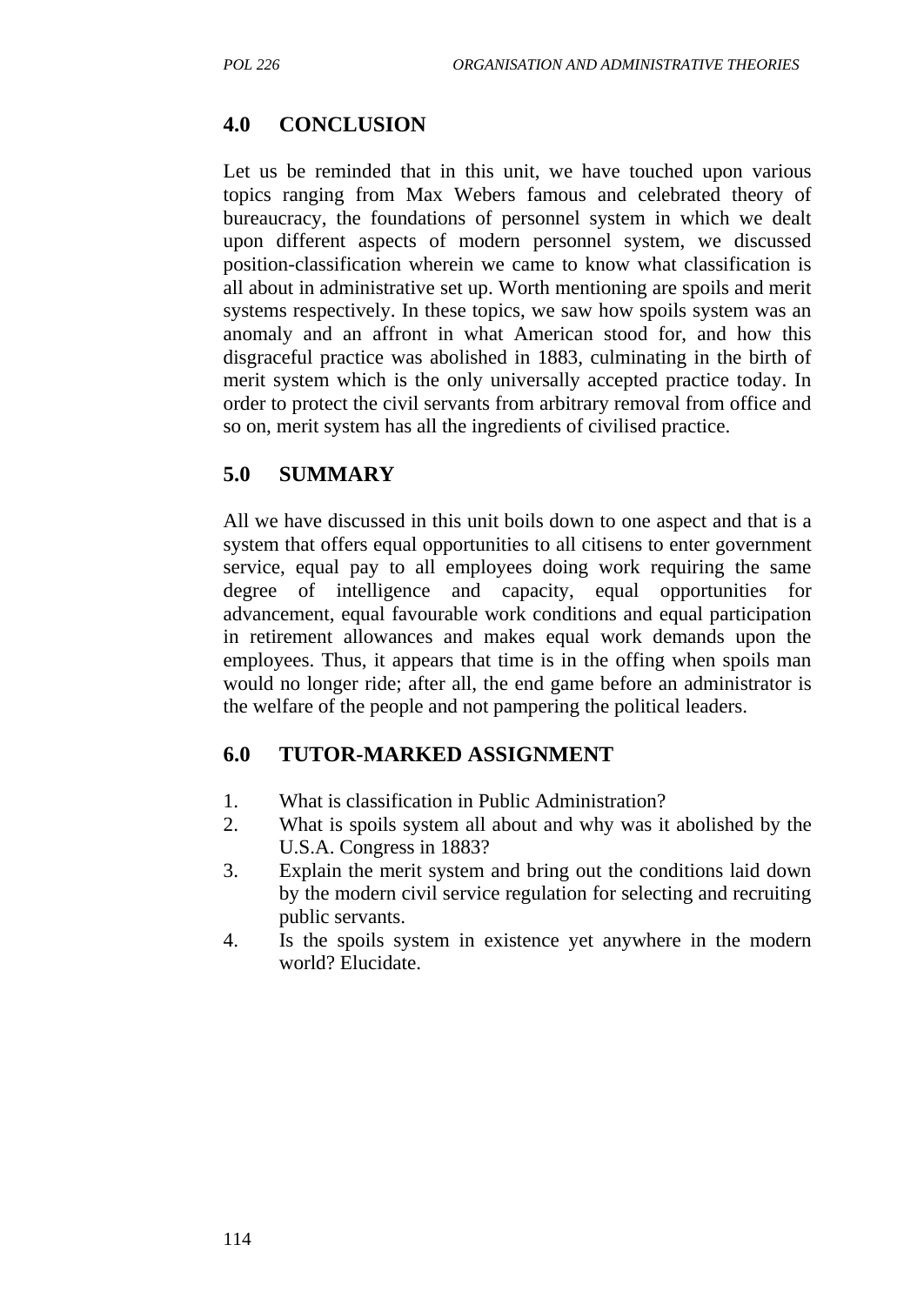#### **7.0 REFERENCES/FURTHER READING**

- Sachdeva D. and Sogani M. (1980). *Public Administration*: Concepts and Application. New Delhi: Associate Publishing House.
- Tonwe D.A. (1998). *Public Administration: An Introduction.* Ibadan: AMFITOP Book Company.
- Bhambhri C.P. (1973). *Public Administration in India*. New Delhi: Vikas Press.
- White L.D. (1948). *Introduction to the study of Public Administration*. New York: Macmillian.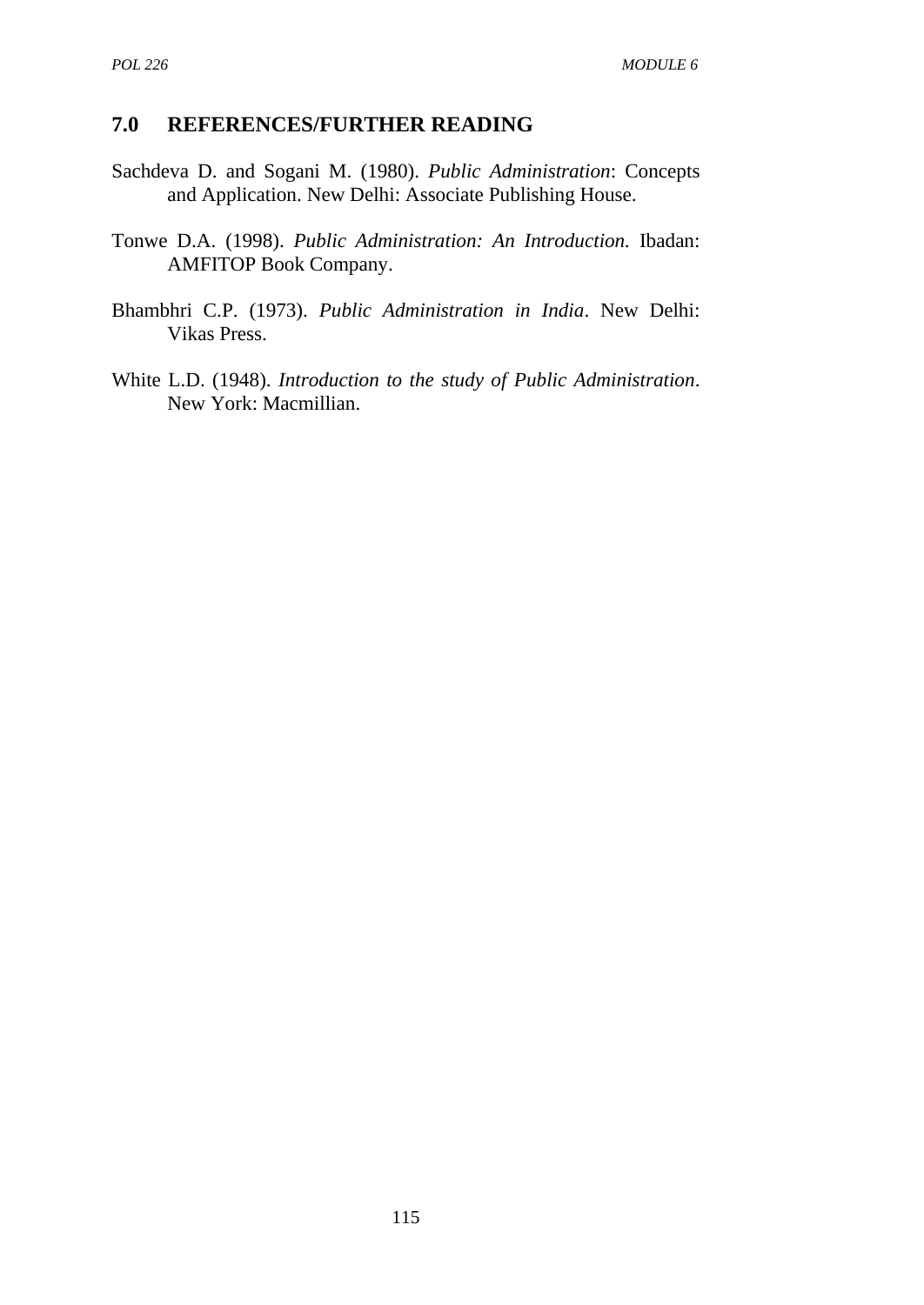## **UNIT 3 RECRUITMENT OF PERSONNEL**

#### **CONTENTS**

- 1.0 Introduction
- 2.0 Objectives
- 3.0 Main Content
	- 3.1 The Concept of Recruitment (Negative and Positive)
	- 3.2 Problems of Recruitment
	- 3.3 Merits of Recruitment from within (Promotions) and **Defects**
	- 3.4 Merits of Recruitment from without (Direction Recruitment) and Defects
- 4.0 Conclusion
- 5.0 Summary
- 6.0 Tutor-Marked Assignment
- 7.0 References/Further Reading

## **1.0 INTRODUCTION**

Having discussed the general problem of personnel organisation, the next question that engaged our attention is how to find suitable men and women to fill the various offices. This brings us to the problem of recruitment of personnel. In ancient days there was no problem of recruitment as the King himself selected and appointed his employees. The problem in fact arose with the expansion of Kingdoms into empires when to carry on large-scale administrations, employees were required in a greater number. It was essential to secure a capable team of employees at less costs and in a short time to run the administration successfully. China is said to be the first country to develop scientific system of recruitment through competitive examinations as early as 2 B. C. In modern times, Prussia first introduced the system of competitive examinations.

## **2.0 OBJECTIVES**

At the end of this unit, you should be able to:

- define the concepts of Negative and Position Recruitment.
- define the location of the appointing power
- state the methods of recruitment.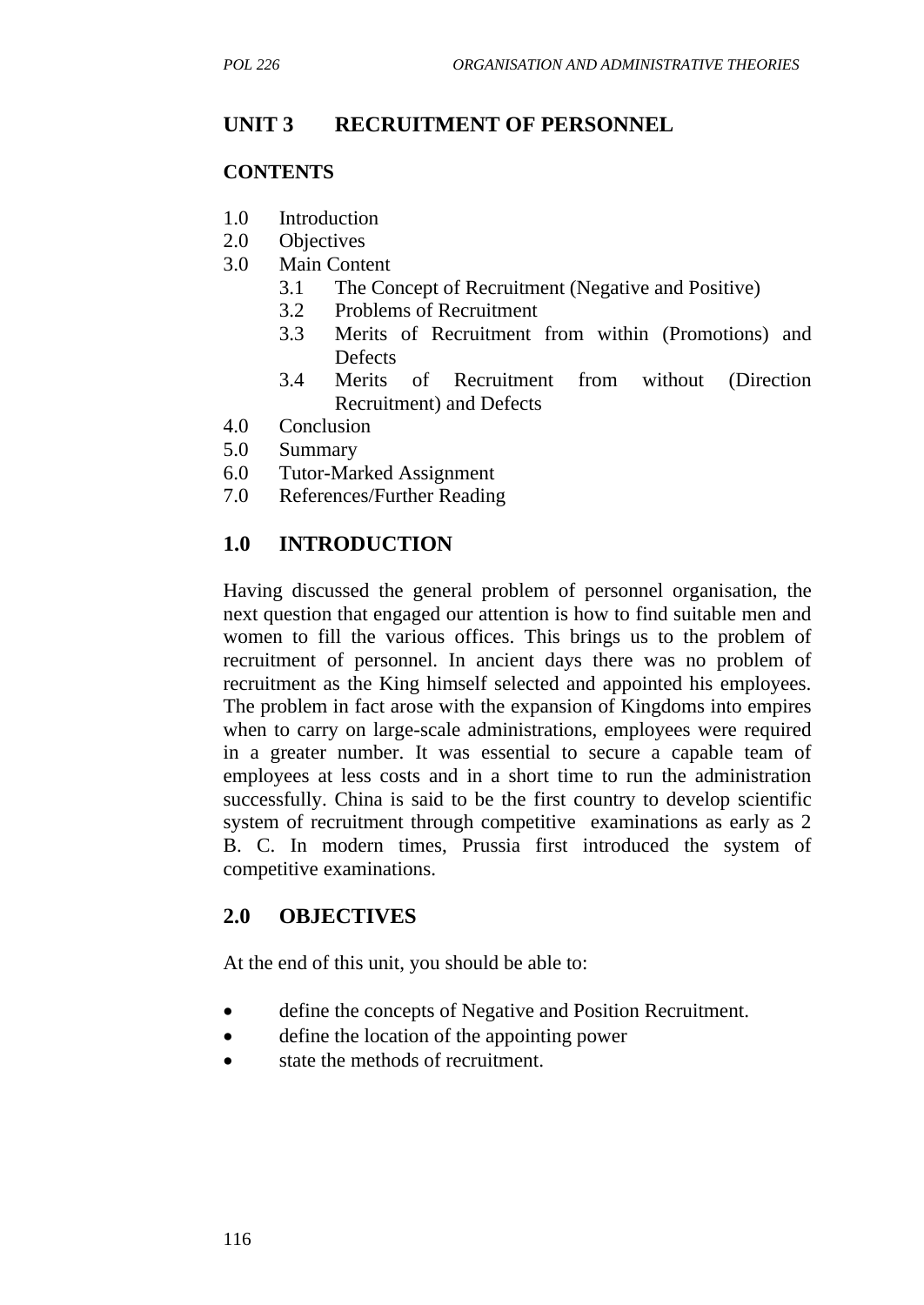# **3.0 MAIN CONTENT**

## **3.1 The Concept of Recruitment (Negative and Positive)**

If recruitment stands for eliminating the political or preventing favouritism or keeping the rascals out, it is termed as a negative concept of recruitment. In the initial stages, the merit system was substituted for the spoils system through the provision of the Civil Service Commission. Such a method of recruitment aimed at providing equality of opportunities to all to compete in open market public service. Recruitment methods did not strive to provide a competent body of public servants. They were more emphatic on openness than on competition. This negative approach resulted in recruitment of mediocrities. In the word of Kingsley, the result of this approach was that, "The rascals have been kept out perhaps, but so have many men of vision and ability".

With the passage of time, the spoils system suffered an eclipse. Now the emphasis in recruitment shifted towards securing the best and the most competent persons for public services. Thus the concept of Positive Recruitment emerged. Positive Recruitment therefore means that the personnel agency will recruit the best, the most talented and competent personnel. Thus, in Positive Recruitment, new techniques will have to be employed to attract the most qualified personnel. In other words, recruitment programme will have to be so devised that only qualified applicants get a chance to compete.

## **3.2 Problems of Recruitment**

Recruitment in the technical phraseology of administration means attracting the proper and suitable type of candidates for particular jobs. Government, it is to be remembered, is not the only employer in society but one of the many competitors in the open labour market. It offers certain terms and conditions of employment, so do the other employers like banks, industrialists, universities, etc. people join the service where they get better pay and other attractive conditions of service. It hardly needs an emphasis that if the government wants to secure and keep highly qualified personnel, it should tender better terms of employment. There are some people who on humanitarian grounds hold that every citisen should get equal opportunity to occupy public office. But the interests of administration require that only competent and deserving persons with keen intellect and skill should get the public office.

The securing of right and competent persons for administration gives rise to the following problems of: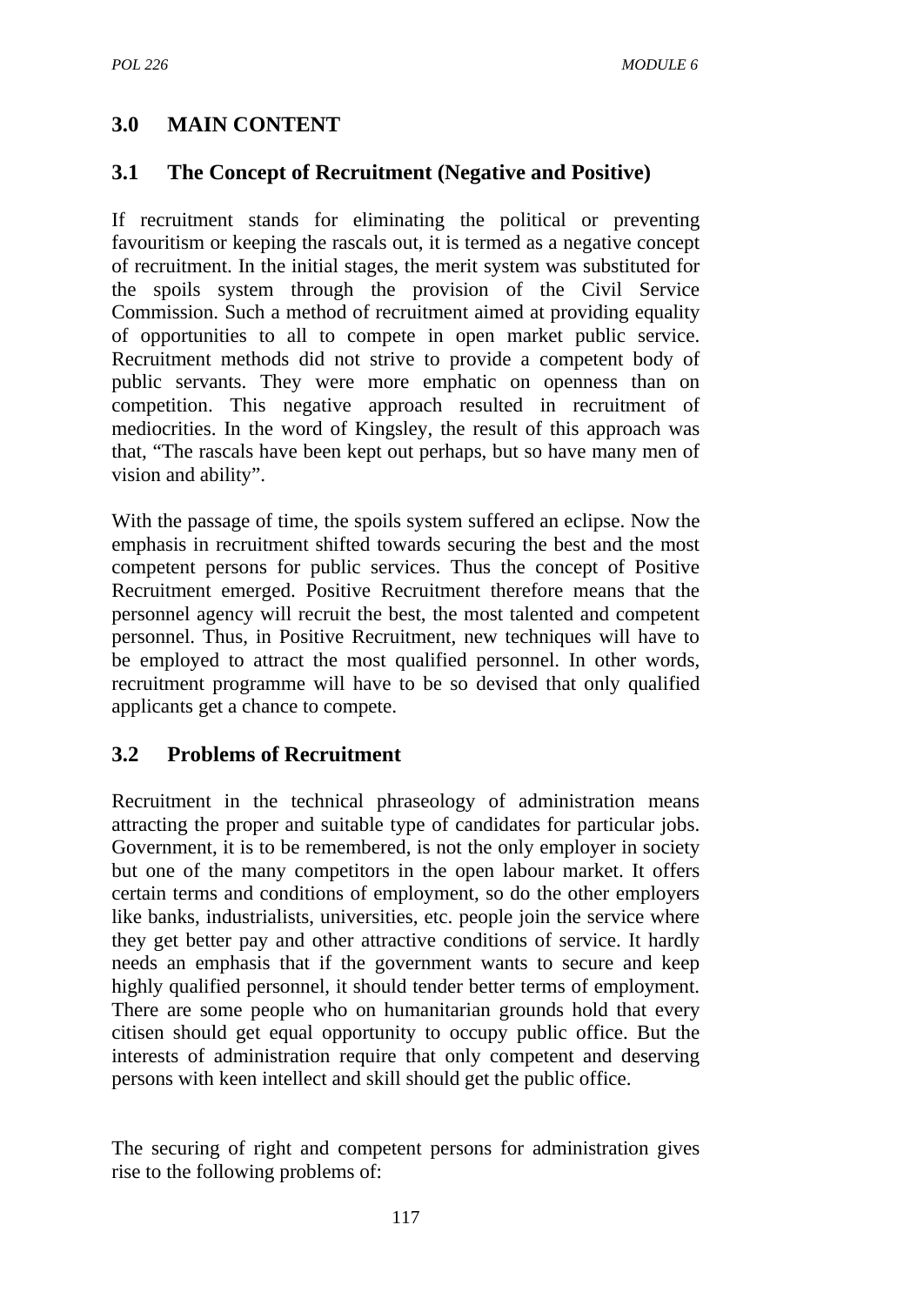- location of the appointing power
- methods of recruitment
- qualifications of employees
- methods of determining qualifications
- administrative machinery for determination of qualifications.

We shall discuss each problem separately.

#### **(i) Location of the Appointing Power**

The first question to be decided in respect to the selection of personnel is to which authority the selection of public officials shall be vested, i.e, whether the people will directly elect the public officer or they will be appointed by some officers or organs of the government proper. The first method called the democratic method is supported on the basis that democracy can have full effect and meaning only when all public officers are directly elected by the people. To provide for effective public control over the public employees this method is necessary. Such method is made use of when the service to which appointment is to be made, is purely of a policy – making nature, eg. Chief Executive or when the service is of a local or restricted nature.

If we study this method critically, we would find that it can be made use of only when the service, to which appointment is made, is purely of a policy-making nature or when the service is purely of a local and restricted nature. It is quite proper that the officers whose functions are of a political character, that has to do with the formation of policies, should be selected by the people by ballot. But they should not be given the right to select the officers, whose duties are purely of an administrative, technical or special character, calling for experience and previous training. The reason is that sentiments and catchwords play an important part in elections. Technical competence can be secured only by appointment and not by election. The democratic principle therefore, under which voters elect directly by ballot, their officers, is far more applicable to directing than to administrative personnel.

The second method of locating the appointing authority is vesting the power of appointment formally in the Chief Executive but actually in a semi-judicial autonomous body-termed the Civil Service Commission while the latter functions as general personnel agency of the government. In the United State, however, the appointment of the more important executive or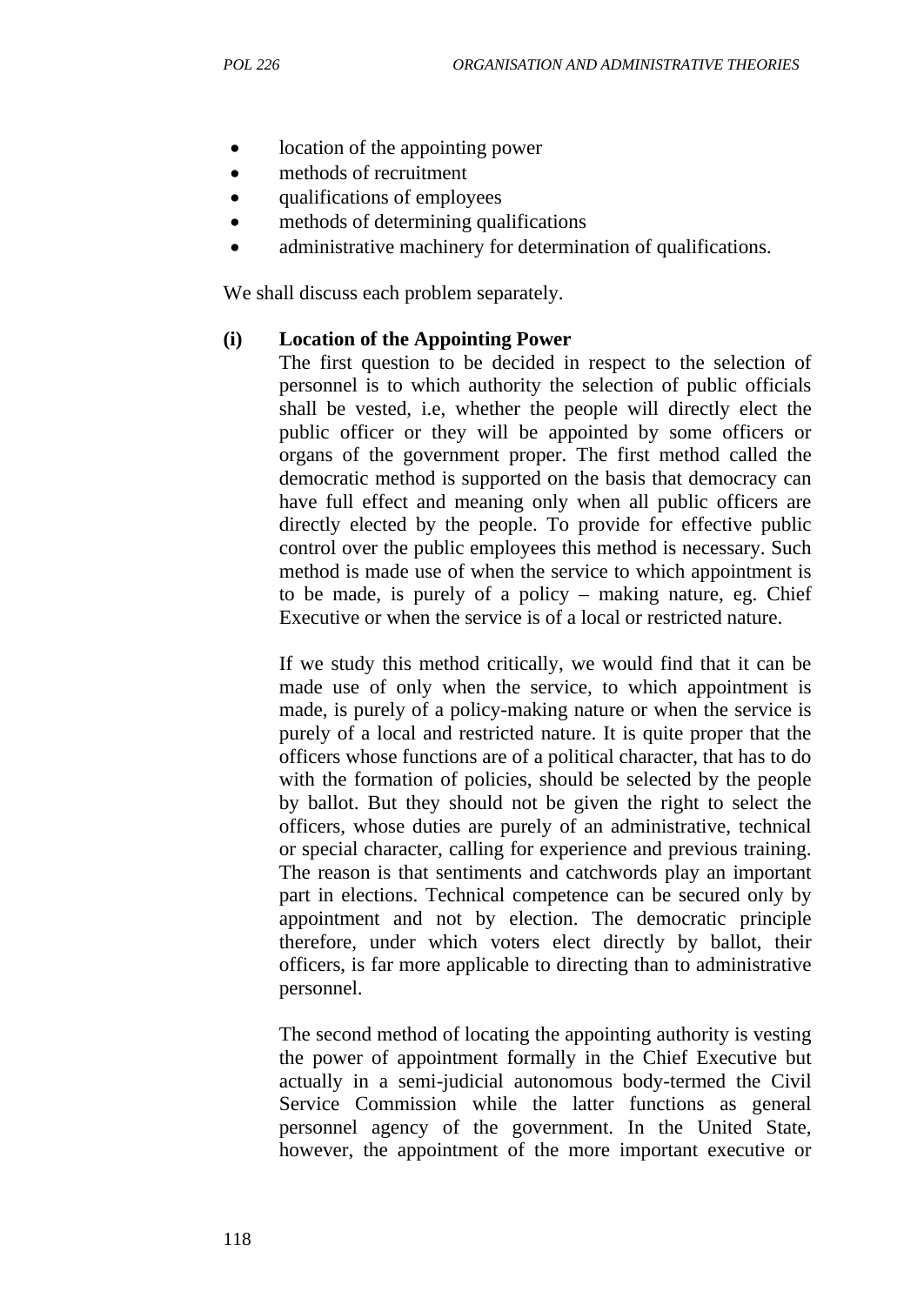administrative officers by the Chief Executive does not become effective until approved by the Senate.

## **(ii) Methods of Recruitment**

The next problem, which is no less important than the proceding one, is that of Recruitment from within and recruitment from without. As Levis Meyers has said, "Methods of selection are basically two in number - selection from without the service, or recruitment, and selection from within the service, embracing reassignment and promotion. The problem goes, however, much deeper than the more technical choice between detailed methods. It goes to the nature of the whole personnel system. Upon its answer, as much as upon any other factor, and perhaps more depends on the attractiveness of the service, ultimate caliber of the personnel recruited and trained and its morale. If compensation standards can be regarded as the foundation of the personnel system, the lines of promotion and the levels of recruitment constitute its framework".

Before we proceed further to examine the relative merits and demerits of the two systems, it may be pointed out that the problem really arises in the case of the higher middle positions only. It is obvious that the lowest post must be recruited from without for there is no lower class of personnel from which to promote, and it is also equally obvious that recruitment of fresh and inexperienced men from outside to the highest positions like those of heads of departments will not do.

## **3.3 Merits of Recruitment from Within (Promotions) and Defects**

- it provides ample opportunities for advancement to the employees as such, it serves as a great incentive to the hard working and conscientious employees. This indirectly helps in effecting efficiency
- the very expectation of promotion as a reward for honest and intelligent workers lightens their morale
- the experience gained by the employees in the lower jobs helps them in undertaking jobs entailing higher responsibilities. The government can safely entrust to them jobs of higher responsibilities
- the examination system is not a real test of one's abilities. As such, the defect of the examination system is removed through recruitment from within or promotion. The employee's work is the best criterion to judge his work
- procuring of efficient employees through the system is easier than that of direct recruitment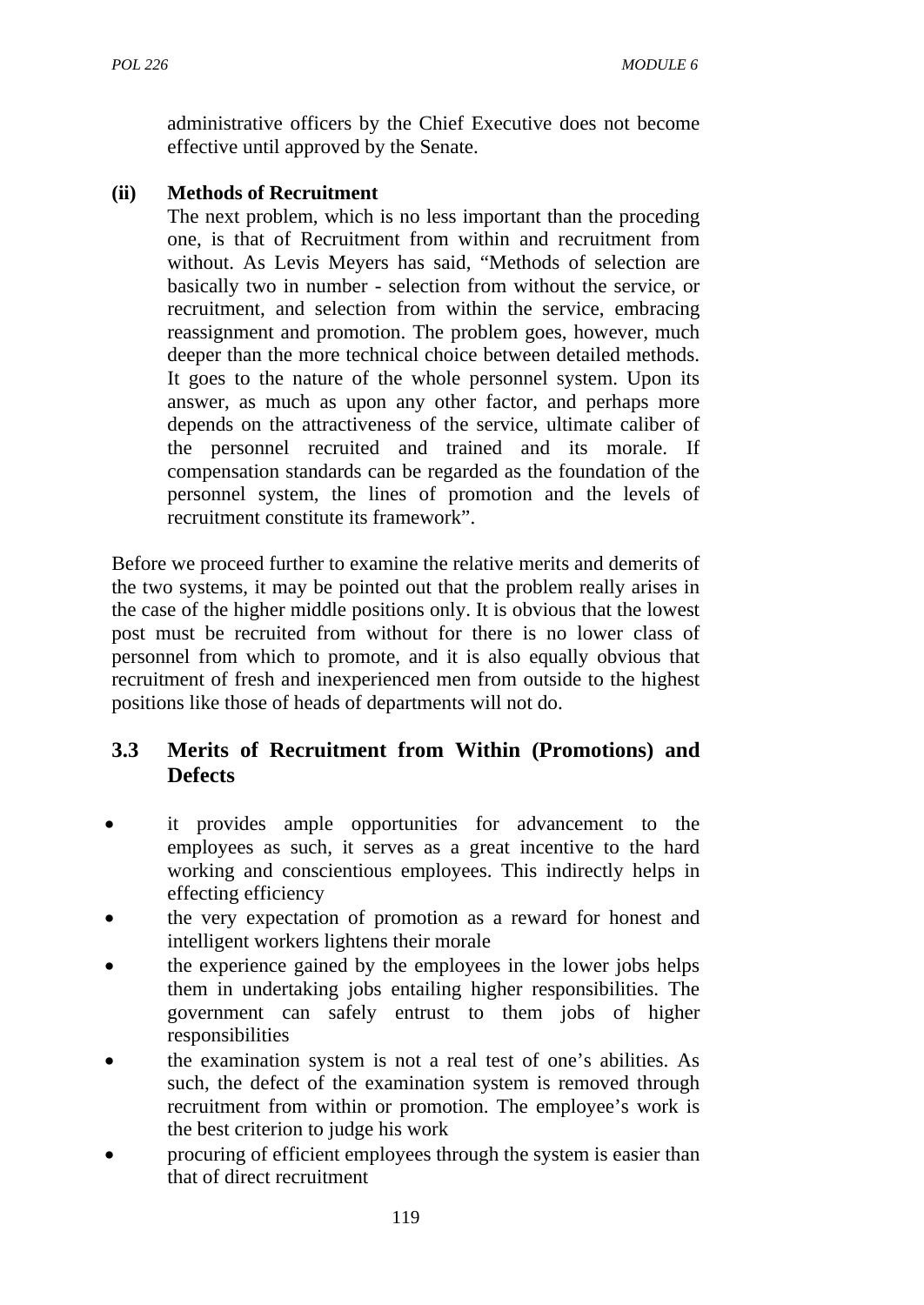- it is economical as cost of training is saved. The employees get practical training while serving in an office
- the burden of public service commission is lessened a great deal, as promotion to higher posts avoids the undergoing of process of advertisement, examination and interviews through it
- it is an essential element of career service. According to a report, a career cannot be said to exist if top positions are generally recruited from outside, from men who do not understand the work in such a way as to create an effective bar to advancement from the bottom to the top of the service itself
- it re-establishes the human factor in public administration which would have been lost if recruitment was to be made through external agencies like Civil Service Commissions. Personal contacts between the officer and the subordinates are apt to be established if on the report of the officers the promotion of the subordinates is to be effected.

## **Defects**

- the obvious objection to consistent restriction of selection to those already in the service is that it so severely narrows the area of selection. Unquestionably where the restriction of selection for the highest posts to those already in the service is in force, it will not infrequently result in the selection of a less capable or brilliant officer than could have been found outside the service.
- it is arguable that, regardless of the relative efficiency of the personnel which may be recruited from without the service as against that which may be promoted from within, adherence to selection solely from within the service leads to stagnation and conservation. Occasional injection of new blood into a system, particularly at or near the top, is highly desirable.
- it undermines the principle of equality of opportunity as recruitment is confirmed to those who are already in service. It puts premium on experience and as such ignores the brilliant university trained youth. The mediocrities may go on getting higher position simply because of seniority i.e. of being in service. This is, however, condemned as an undemocratic system.

# **3.4 Merits of Recruitment from without (Direction Recruitment) and Defects**

i. it is claimed that it is in consonance with the principle of democracy in as much as all qualified persons get an equal opportunity for public office.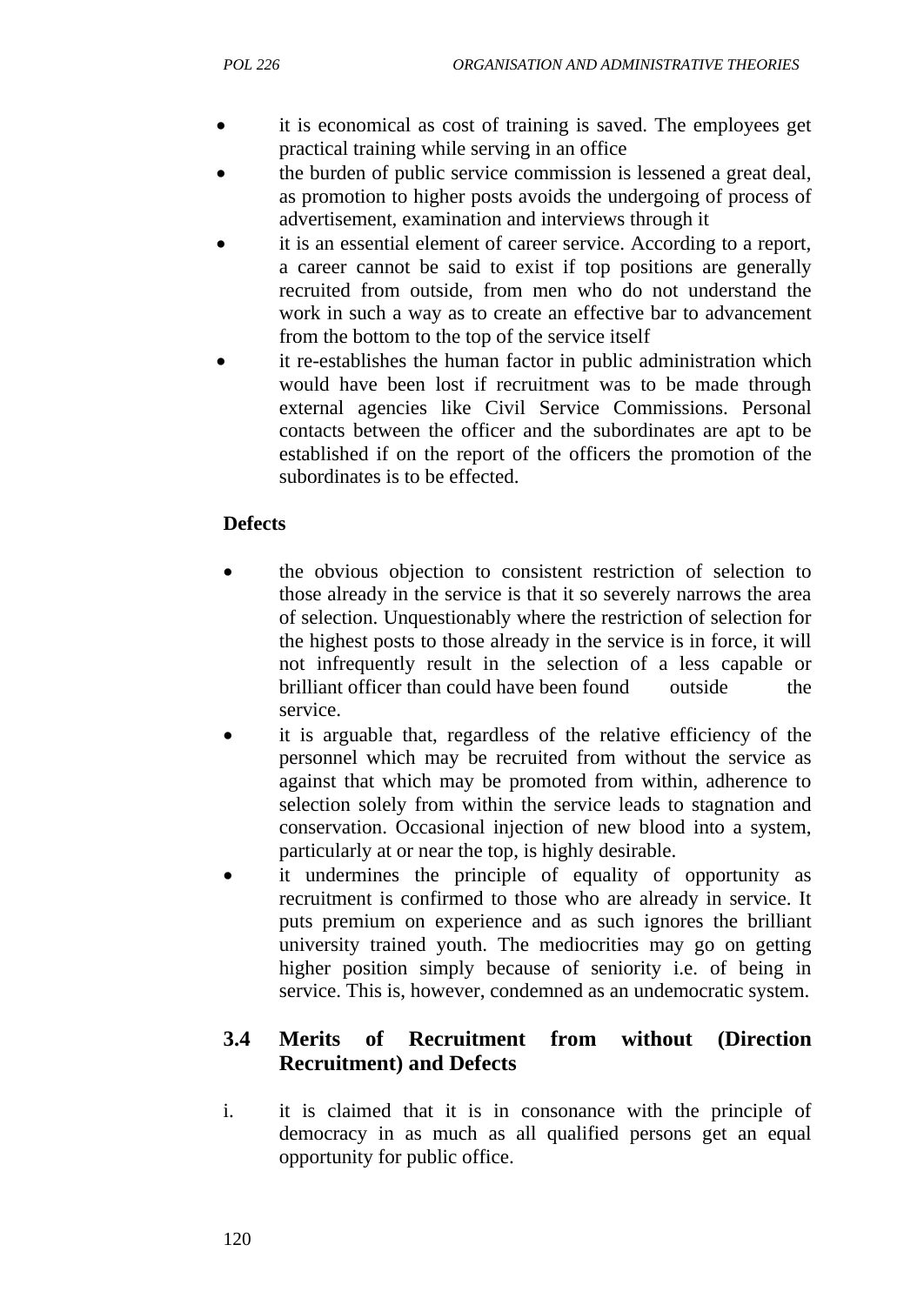- ii. it widens the area of selection, and therefore, the best talent in the country may be found.
- iii. it brings in new blood into the service. By giving the young men and women an opportunity to enter the services, it keeps them continuously adapted to new ideas and outlook of society and prevents services from becoming the exclusive preserve of the experienced and conservative people.
- vi. in the absence of direct recruitment, the persons who are promoted to higher positions are promoted at an age when they have lost all initiative, quickness and vigour.
- v. in technical and professional fields, development of new techniques requires new entrants to provide leadership in the adoption of those techniques.
- vi. recruitment from without impels the employees already in service to keep abreast of new developments in their fields, and they might prove inferior in competition for higher posts when pitched against the young men abreast of new techniques and new methodology.

## **Defects**

Direct recruitment has also been denounced by the critics on the grounds stated below:

- i. the system entails huge expenditure as a lot of money is to be spent on the training of the raw young men joining service for the first time.
- ii. it reduces incentive to good work as chances of promotion to higher services is bleak when posts of higher rank are filled through direct recruitment.
- iii. the system is apt to cause lot of heart burning and jealousy. The old, experienced people already in service will not tolerate young men, fresh from the colleges or universities to boss over them.
- iv. even if the people within service are given opportunity to compete with the young colleagues, they are likely to lag far behind, as they are not acquainted with the latest knowledge of the university subjects. Otherwise too, with the advanced age, their memory is not as sharp and power of comprehension is not as good as that of the young collegians.
- v. under this system, recourse is generally taken to examinations or tests or interviews, which are not the sure test of judging individuals' abilities. They cannot be considered as fool-proof methods for assessing the personal traits of the applicants.
- vi. public service commissions or other agencies of recruitment will be over-burdened if for all services recruitment is to be made from without.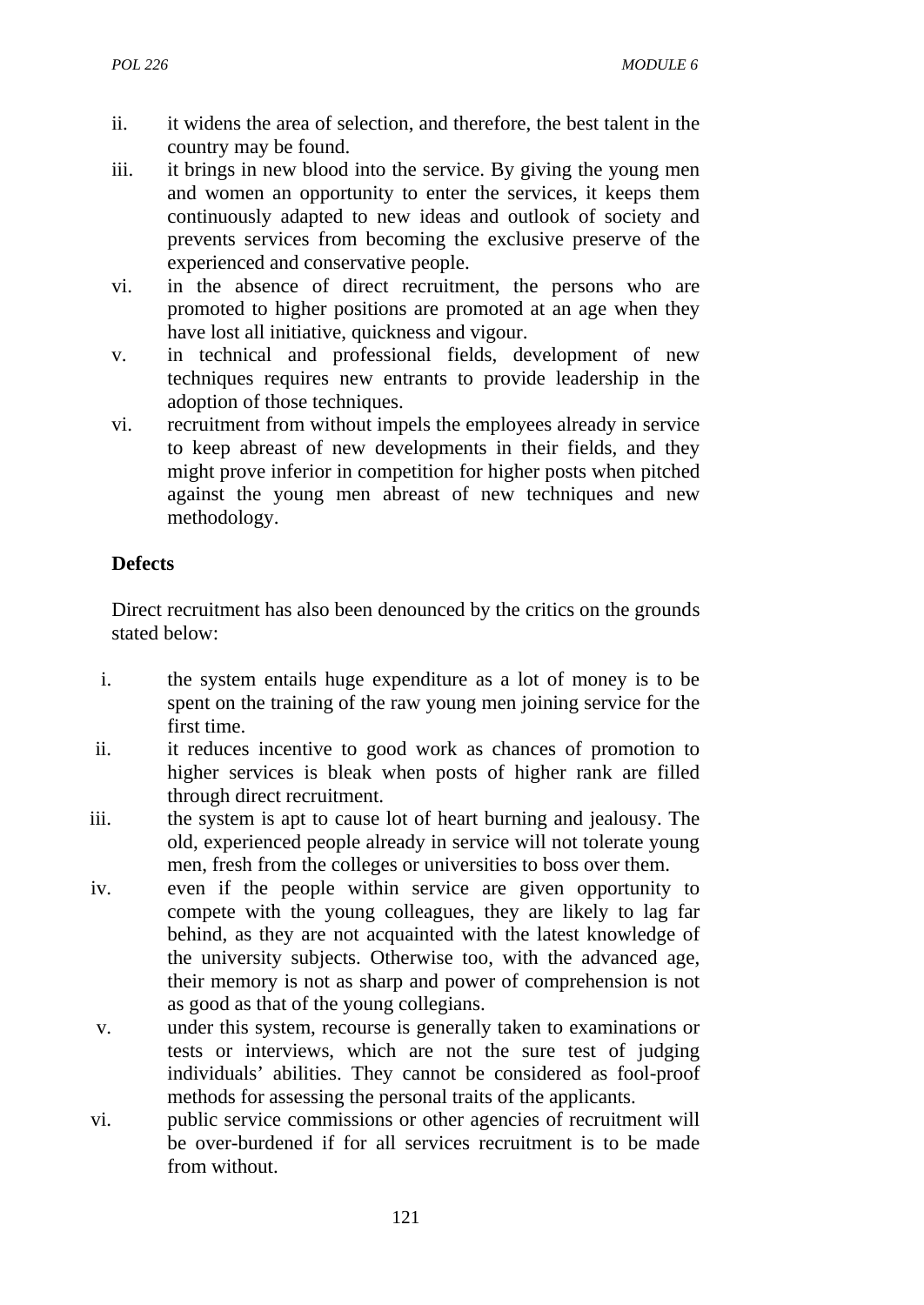## **4.0 CONCLUSION**

Above, we have appraised the advantages and disadvantages of both systems of recruitment from within and recruitment from without. In practice, both systems are followed in most countries. It seems desirable that selection in the higher posts of administrative character should be mostly on the basis of promotion. For example, a deputy commissioner of a district should be promoted to a commissioner. In Nigeria, there is direct recruitment for all the higher services, but a certain proportion of posts, varying from service to service, is reserved for being filled up by promotion from below.

## **5.0 SUMMARY**

It has been correctly remarked that an extensive outside in recruitment at the higher grades is a reflection of the ability and talent available with the service and undermines the career idea, while complete absence of direct recruitment for the higher positions is also a reflection of the service because it might be a symptom of self-complacency.

#### **6.0 TUTOR-MARKED ASSIGNMENT**

1. Define Recruitment and what are the merits of Recruitment?

#### **7.0 REFERENCES/FURTHER READING**

- Nicholar Henry. (2006). *Public Administration and Public Affairs*. New Delhi: Prentice- Hall Ltd
- Tonwe D.A. (1998). *Public Administration*: An Introduction. Ibadan: AMF17OP Book Company.
- Vishnoo Bhagwan and Vidya Bhushan. (2006). *Public Administration*. New Delhi: S. Chand and Company Ltd.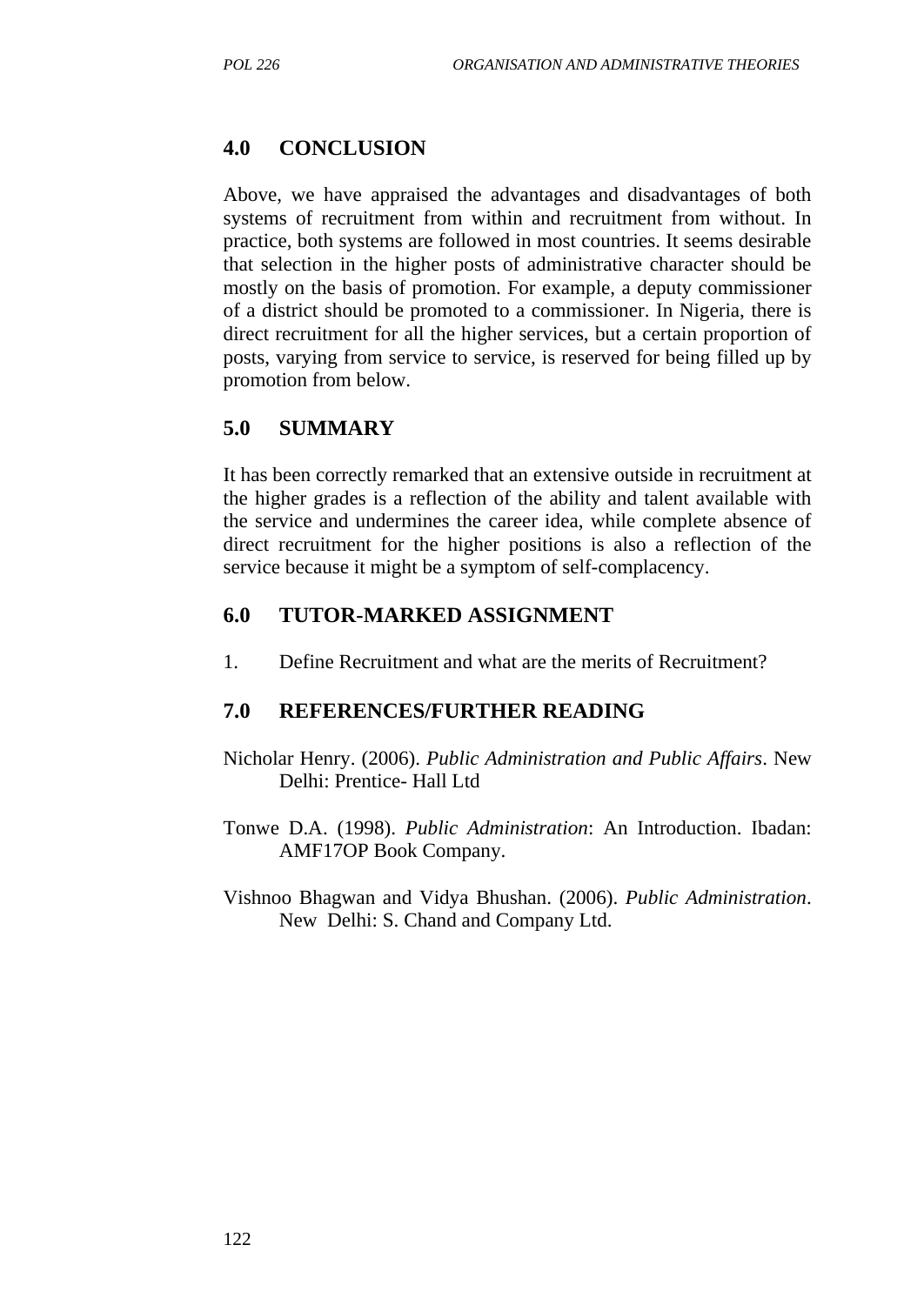# **UNIT 4 TRAINING**

## **CONTENTS**

- 1.0 Introduction
- 2.0 Objectives
- 3.0 Main Content
	- 3.1 The Meaning of Training
	- 3.2 Objectives of Training
	- 3.3 Types of Training (Formal and Informal)
	- 3.4 Training in Nigeria
- 4.0 Conclusion
- 5.0 Summary
- 6.0 Tutor-Marked Assignment
- 7.0 References/Further Reading

# **1.0 INTRODUCTION**

Administrative activities are no longer simple. They have become so complex and specialised that mere common sense is not enough to carry them out. Besides, the nature of administrative activities is constantly changing. Hence, there arise the necessity of both in –service and postentry training. However, training had not been given due importance till recently. In the words of Negro, "Even now it is still generally considered one of the lesser developed area of public personnel administration – one in which much remains to be done".

# **2.0 OBJECTIVES**

At the end of this unit, you should be able to:

- differentiate between education and training
- state the need for training
- list the types of training.

# **3.0 MAIN CONTENT**

# **3.1 The Meaning of Training**

William G. Torpey defines training as "the process of developing skills, habits, knowledge and attitudes in employees for the purpose of increasing the effectiveness of employees in their present government positions as well as preparing employee's for future government position". Its dictionary meaning is practical education in any profession, art or handicraft. In public administration, it means a 'conscious effort made to improve or increase an employees' skill,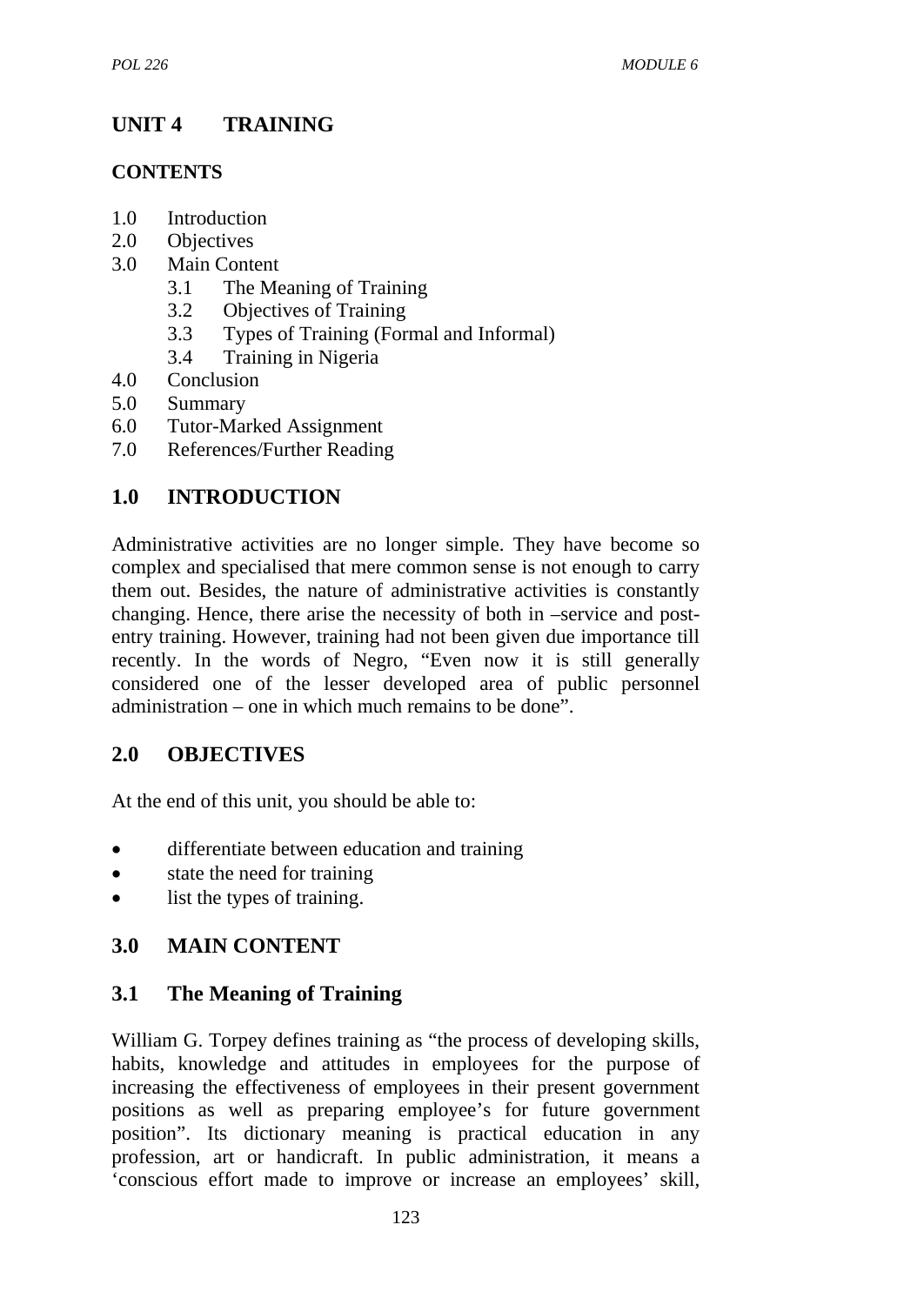powers or intelligence and to develop his attitudes and schemes of values in desired direction".

## **Difference between Education and Training**

Training is to be distinguished from education. It has comparatively a narrow scope. Education can be explained as "the complete upbringing of the individual from the childhood, the formation of character and of habits, and manners and of mental and physical aptitude".

No doubt both are closely related to each other and even overlap each other. Dr. White has clearly distinguished between the two. He remarks, pre-entry education is intended to enable an aspirant to pass an examination or otherwise to show fitness of mind which will make for subsequent success. By contrast, in-service training is directed towards individuals who are actually at work. Such training is a recognisable investment in long time service. The specific object in view is performance".

# **3.2 Objectives of Training**

Training plays a vital part in public administration. It is essential not only for effecting efficiency of administration but also for broadening the vision of the employees. It teaches him precision, makes himself reliant and independent and develops in his capacity to take decisions and arrive at judgments. Training has therefore been described as a continuous process. It enables an employee to adjust himself to the new situations and to comprehend the goals and values of the organisation in which he is to work.

## **The Main Aims of Training are:**

- it endeavours to produce a civil servant whose precision and clarity in the transaction of business can be taken for granted
- it helps attaining the civil servant to the task he is called upon to perform in a changing world. In other words, helps him to adjust his outlook and methods to the changing needs of new times
- it saves the civil servant from becoming a robot like mechanically perfect civil servant. He is made aware of his work and the service that he is required to render to his community
- it not only enables an individual to perform his current work more efficiently but also fits him for other duties. It develops his capacity for higher work and greater responsibilities
- it pays substantial regard to staff morale as the latter have to perform tasks of a routine character throughout their lives.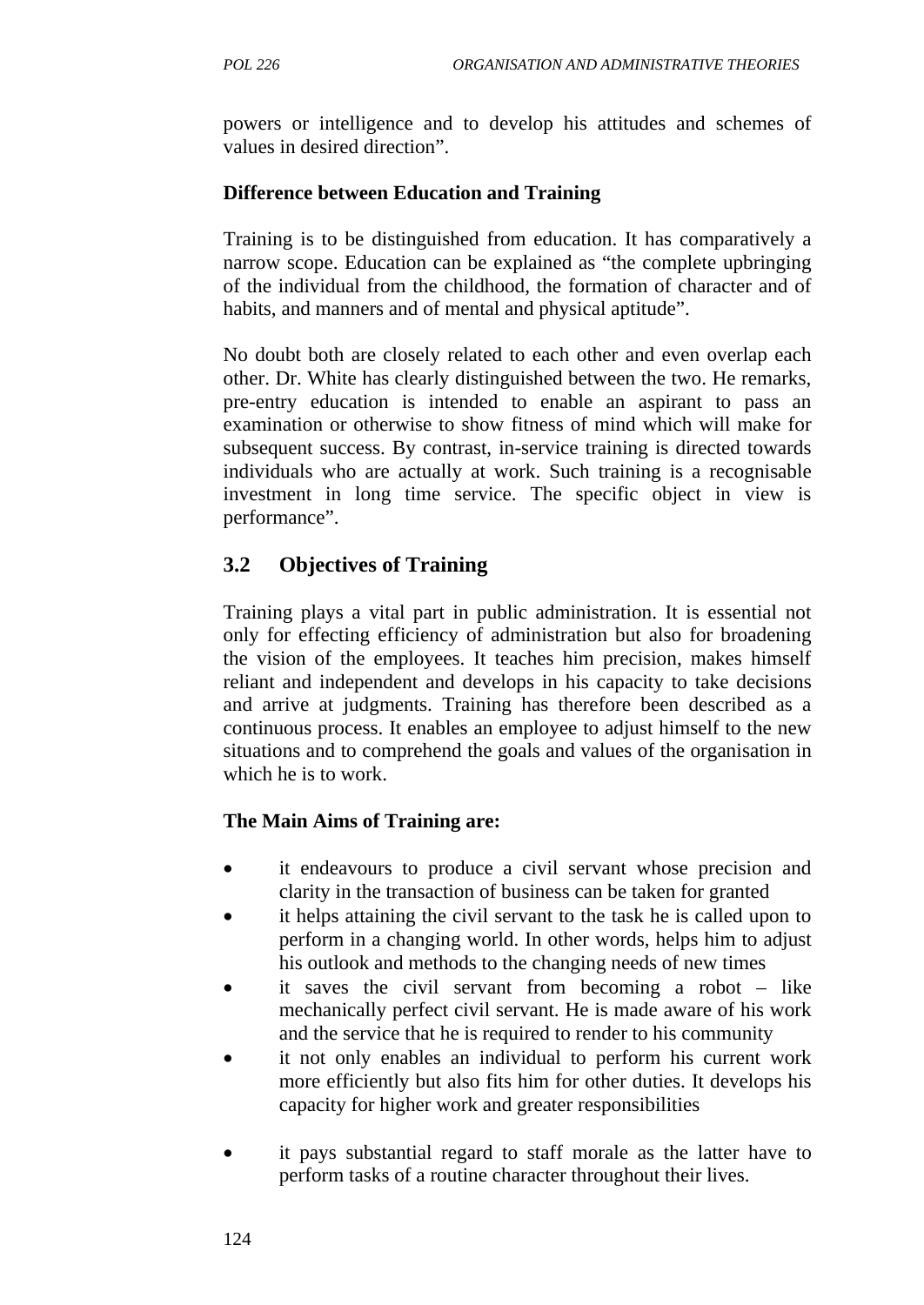According to a Report, "Large numbers of people spend most of their working lives upon tasks of a routine character, and with this human problem ever in the background for training plans to be successful must pay substantial regard to staff morale.

- for the performance of certain peculiar activities pertaining to government, training plays a significant part. For instance, government must make provision for training policemen, firemen and food inspectors etc
- training helps the employees to become people-oriented and inculcates in them respect and regard for the general public. Even Assheton Committee had observed thus, 'nothing could be more disastrous than that of the civil service and the public should think of themselves as in two separate camps. The inculcation of the right attitude towards the public and towards business should therefore be one of the principal aims of Civil Service Training"
- it broadens the vision and widens the outlook of the employees by explaining to them national objectives and expecting them to make substantial contribution towards their realisation. According to Negro, "the function of training is to help the employees grow, not only from the stand point of mechanical efficiency but also in terms of the broad outlook and perspective which public servant need"
- it is vital to a career service. It fits them for advancement which is assured to the employees when they join the government service at a young age
- it improves the tone and adds to the quality of organisations. Since it enhances the efficiency of the employees and develops their capacities, the efficiency and prestige of department goes up
- it fosters homogeneity of outlook and the spirit of co-operation in the employees.

Caldwell remarked that "effective administration requires effective training towards organisational goals because of the harm that may be expected when people are left to train themselves without effective guidance or support".

# **3.3 Types of Training**

Broadly speaking, training has two types – formal and informal:

## • **Informal Training**

Informal training according to Mandell, "occurs in the day-to-day relationship of employees and superior, in conferences and staff meetings, in employee news papers and organisation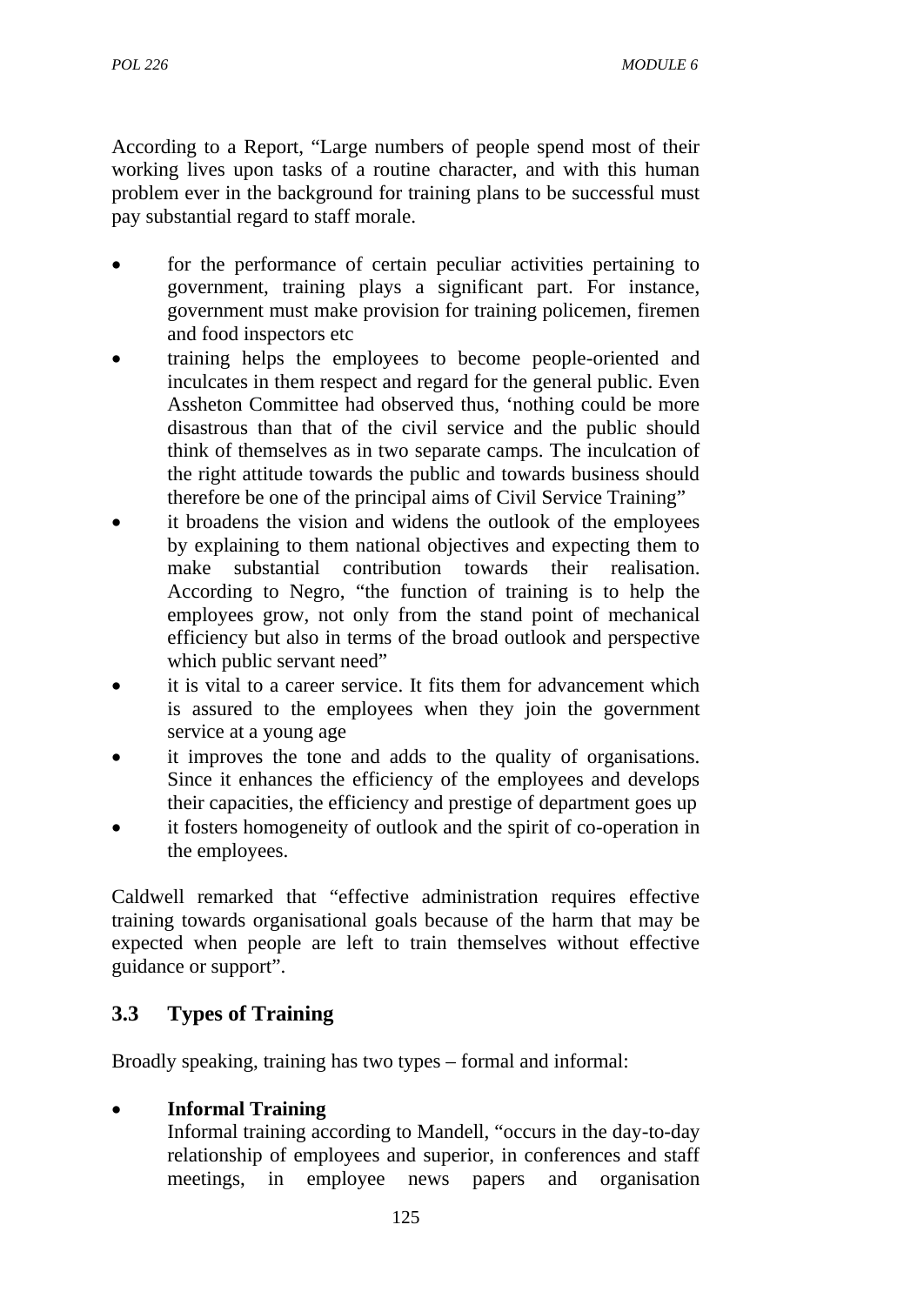publications, at meetings of professional associations and in the reading and study that the employees undertake at his own volition or at his supervisor's suggestion. Because, such training is connected with the regular tasks of the employee, he can at best integrate with his own experience and thereby profit from it. Since there is no compulsion connected with it, his motivation is positive and its influence whether good or bad is profound".

Evidently, informal training is training by doing the work, learning by trial and error, and acquiring administrative skill through practice. This type of training was adopted by the British in Nigeria. The real education of the civil servant consists in the responsibility that devolves on him at an early age which brings out whatever good there is in a man, the varied and attractive character of his duties and the example and precept of his superiors who regard him rather as a young brother than subordinate officials.

However, the success of this system depends upon certain factors, vis, experience and seniority of the superior officer, his interest in the new entrant, persistent effort on the part of the new entrant.

## • **Formal Training**

Formal training is a training which is carefully conceived, prearranged and conducted under expert guidance. It is being increasingly realised that the old thinking 'administration is to man as swimming is to dog' stands falsified. Formal training is imparted with a view to inculcating administrative skill by well defined courses at proper stages in the man's career.

In fact, training schemes are being multiplied through the institution of group discussions, conferences, seminars, lectures and workshops.

Formal training may be discussed under four headings:

- pre-entry training
- orientation training
- in-service training
- post-entry training

#### **i. Pre-Entry Training**

Pre-entry training, as its name implies, is training imparted to the aspirants to public service before they enter such a service. In this sense, education imparted in schools and colleges or universities is a sort of pre-entry training which fits the individuals to seek all sorts of jobs in government. In a stricter sense, pre-entry training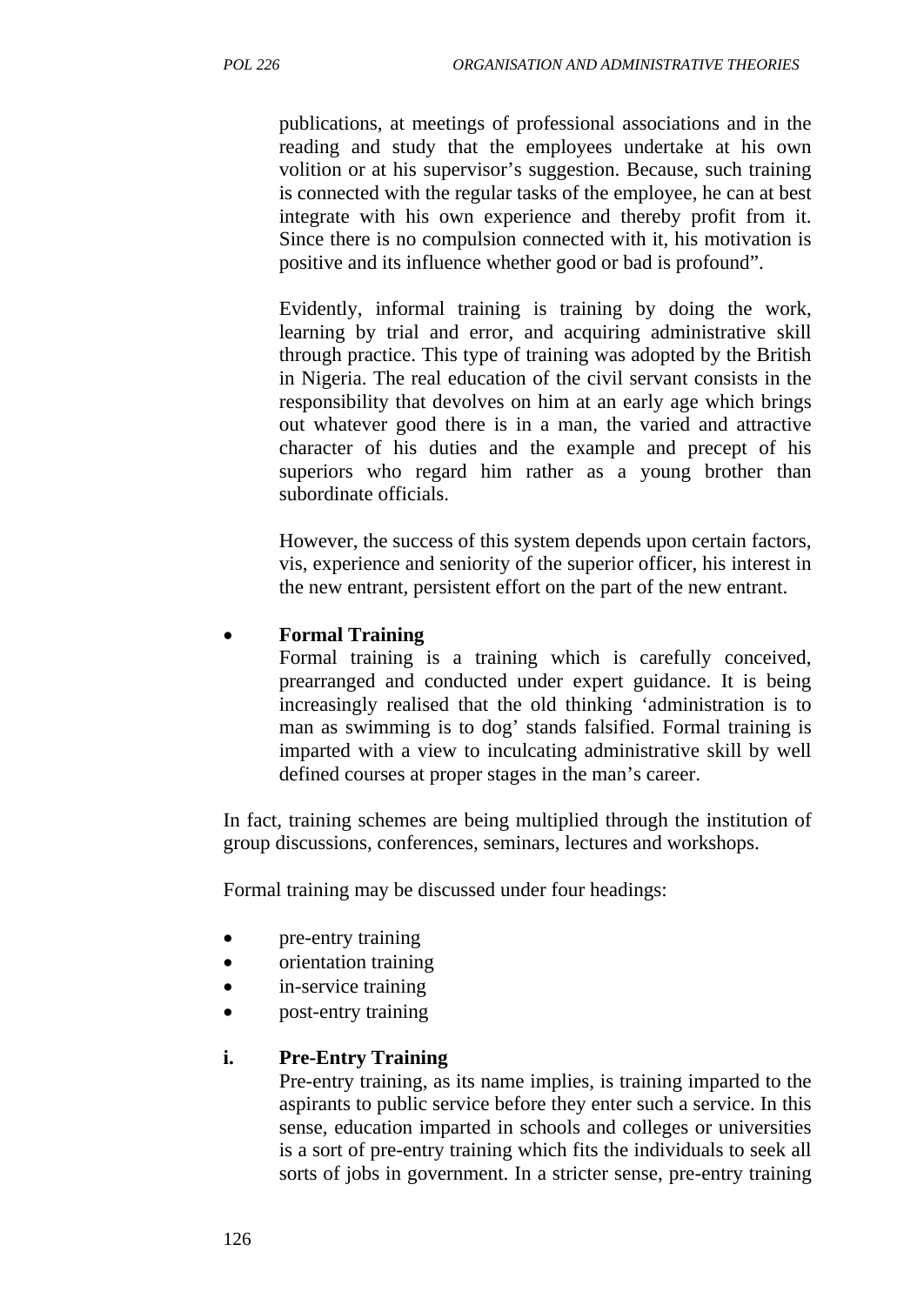may take the shape of vocational or professional training at technical schools or colleges. The products of such technical institutions can be given jobs immediately after their coming out of the portals of these institutions.

## **ii. Orientation Training**

Orientation training aims at introducing an employee to the basic concept of his job, new work environments, organisation and its goals. In fact, the most important thing is the acceptance within the higher civil service of a re-orientation towards its role. The men at the top cadre must shift their attention from watching processes to measuring their impact, from getting things done to give each citisen his due, from the technology of administration to its effect upon the general public from utility to ethics. Orientation training is gaining importance gradually in Nigeria as well. This is with a view to keeping the rural bureaucracy atuned to the new tasks.

#### **iii. In-Service Training**

In service training, as its name indicates, is a sort of training which is imparted to the candidates on their selection to the public service. The objectives of in-service training were very well explained by the Assheton Committee (UK) in its report submitted in May 1944.

Briefly speaking, this type of training stimulates the employees to make the best efforts and to improve their performance. It boosts their morale and makes them attuned to the new tasks of onerous nature, and these are:

- self interest will induce the new entrant to remove the stigma of that "Newclap" at the earliest
- his old colleagues will also like him to pick up the job as soon as possible so as to lighten their burden
- it will save the state Exchequer from unnecessary expenses to be incurred on the training of the employees.

However, the system has the following pitfalls:

- a. it may impair efficiency of administration
- b. a lot of risk is involved in expecting the employees to learn by the trial and error. The administrator has become more complex and fairly specialised. As such, an employee will not be in position to equip him or her with the requisite administrative skill.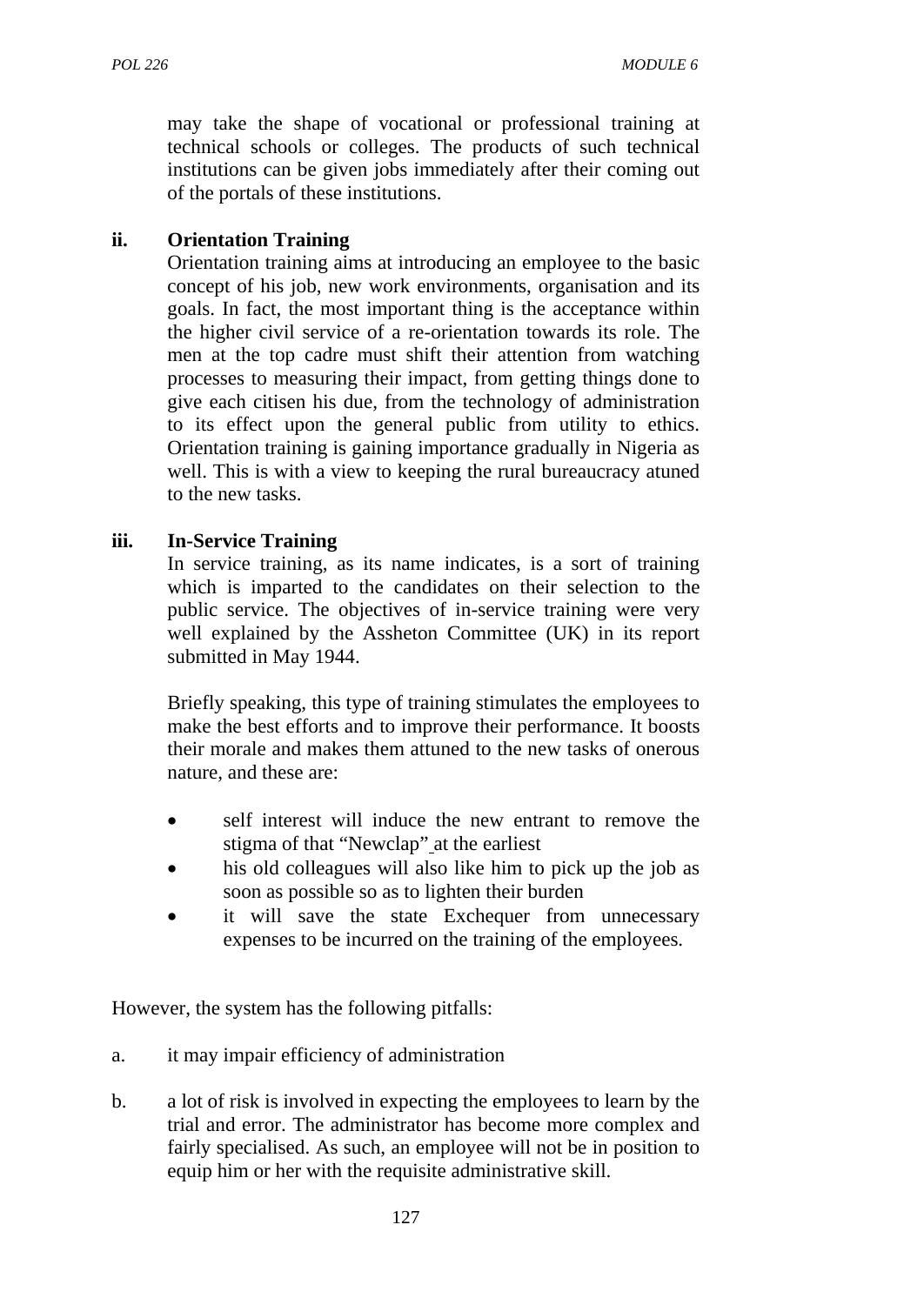It is therefore, desirable that a comprehensive system of in-service training may be adopted. In the words of Prof. Willoughby, 'no matter how well grounded an employee may be in the general subject to which his work relates, there is much for him to learn in respect to the particular duties of his position.

#### **iv. Post-Entry Training**

Post-entry training is a training imparted to the employees during the course of his service. This type of training aims at:

- better performance of present work
- preparation for advancement (i.e. higher position)

This type of training can be given in two ways:

- through refresher courses
- self efforts

Administration being a complex affair, it is then better that through periodic refresher courses, an employee is acquainted with the latest administrative techniques. Government may hold seminars for the purpose, by inviting officials of different departments separately for a series of lectures to the employees working in their respective departments. The government may send them abroad to make on the spot appraisal of the different administrative systems.

Since training is not to be treated a state affair, the employee concerned also may, on his own, like to add to his qualifications in order to get promotion. He should be given all facilities to avail of them. For this purpose, the employee may be given study leave on full or half pay and extended liberal stipends or scholarships. Additional qualification so added to his credit may be entered in to his personal file and be given due weight at the time of effective promotion.

The importance of post-entry training is being realised even in developing democracies like Nigeria. Hence, the central government has since liberalised its policy of granting study leaves to its employees, or adding to their qualifications.

#### **3.4 Training in Nigeria**

It is time, but sadly enough to say, that we have failed hitherto in our training and staff development programme. The civil service training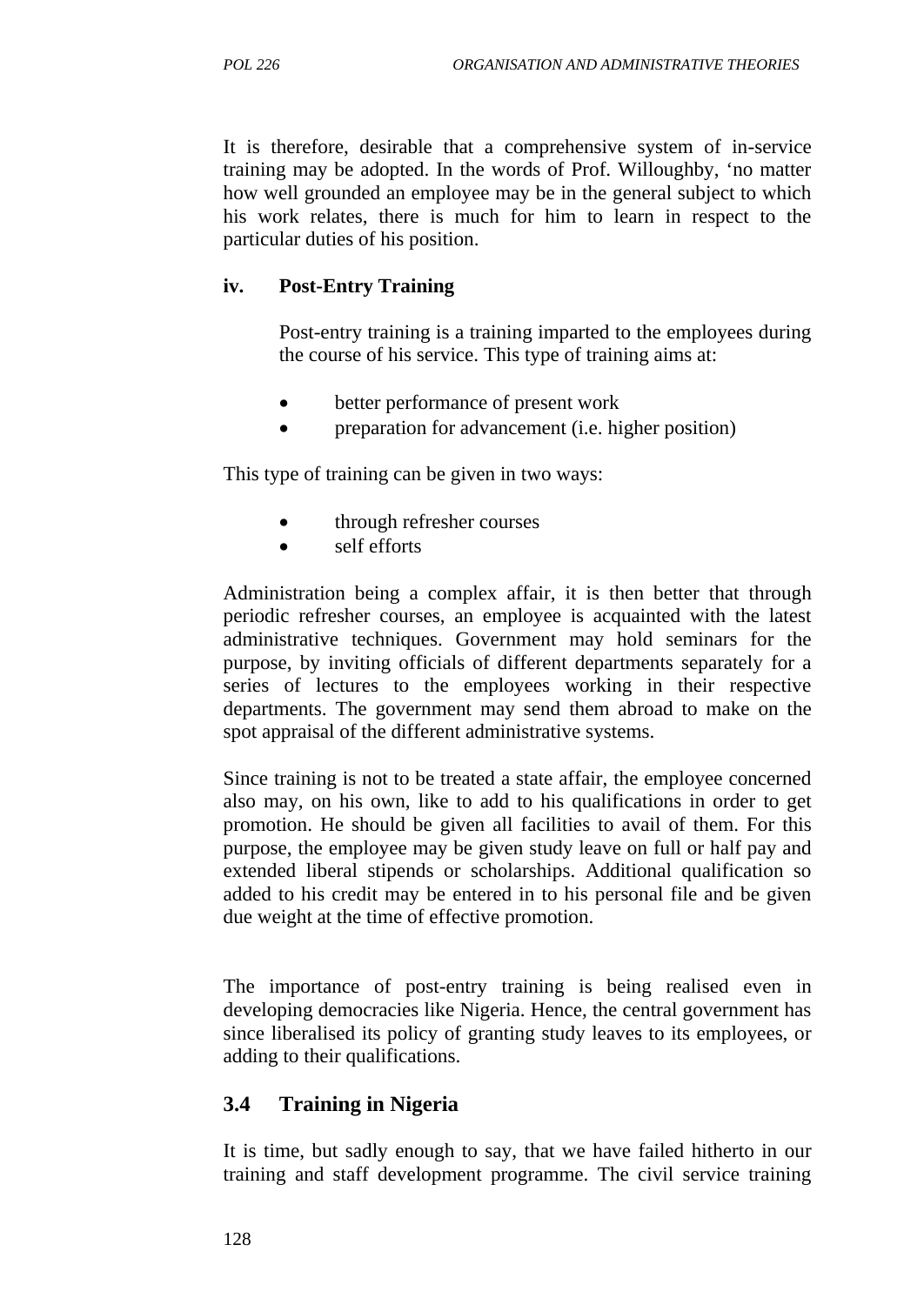schools in the states are mainly geared towards training confidential secretaries and officials in the junior cadres. The institutes and faculties of administration in our universities are too academic in their offerings and make very little efforts to equip administrators with the tools of managerial performance. This is not surprising since the teachers have never worked in any large organisations, let alone run one. As for the only other institution – the Administrative Staff College of Nigeria in Badagry – the courses provided have become so diffused that they have lost all focus and depth.

Our various institutions for training managers in the public service require urgent attention to redesign the courses and to involve experienced managers and practitioners. It is not sufficient just to send an official for training only once in his career and leave him for the rest to his devices. Training, as a continuous process, according to Augustus Adebayo (2004), must be clearly recognised.

# **4.0 CONCLUSION**

In this unit, we have discussed training in depth, ranging from its introduction in Nigeria. We learned the meaning of training, its objectives, types, the difference between education and training etc. therefore, it is apt to conclude, that general mental equipment is required even for imparting any specialised knowledge, otherwise it is apprehended that the youth might develop myopic vision and stereotyped conception.

# **5.0 SUMMARY**

General education broadens the outlook and widens the mental horison of young men. Men who distinguish themselves in their youth above their contemporaries almost always keep to the end of their lives the knowledge which they have gained. Public administration, however technical it may be, does require the services of men with wider outlook and broader vision.

# **6.0 TUTOR-MARKED ASSIGNMENT**

- 1. What are the main aims of training?
- 2. Explain the following:
	- a. Pre-entry training
	- b. Orientation training
	- c. In-service training
- 3. Post-entry training

Throw some light on training in Nigeria.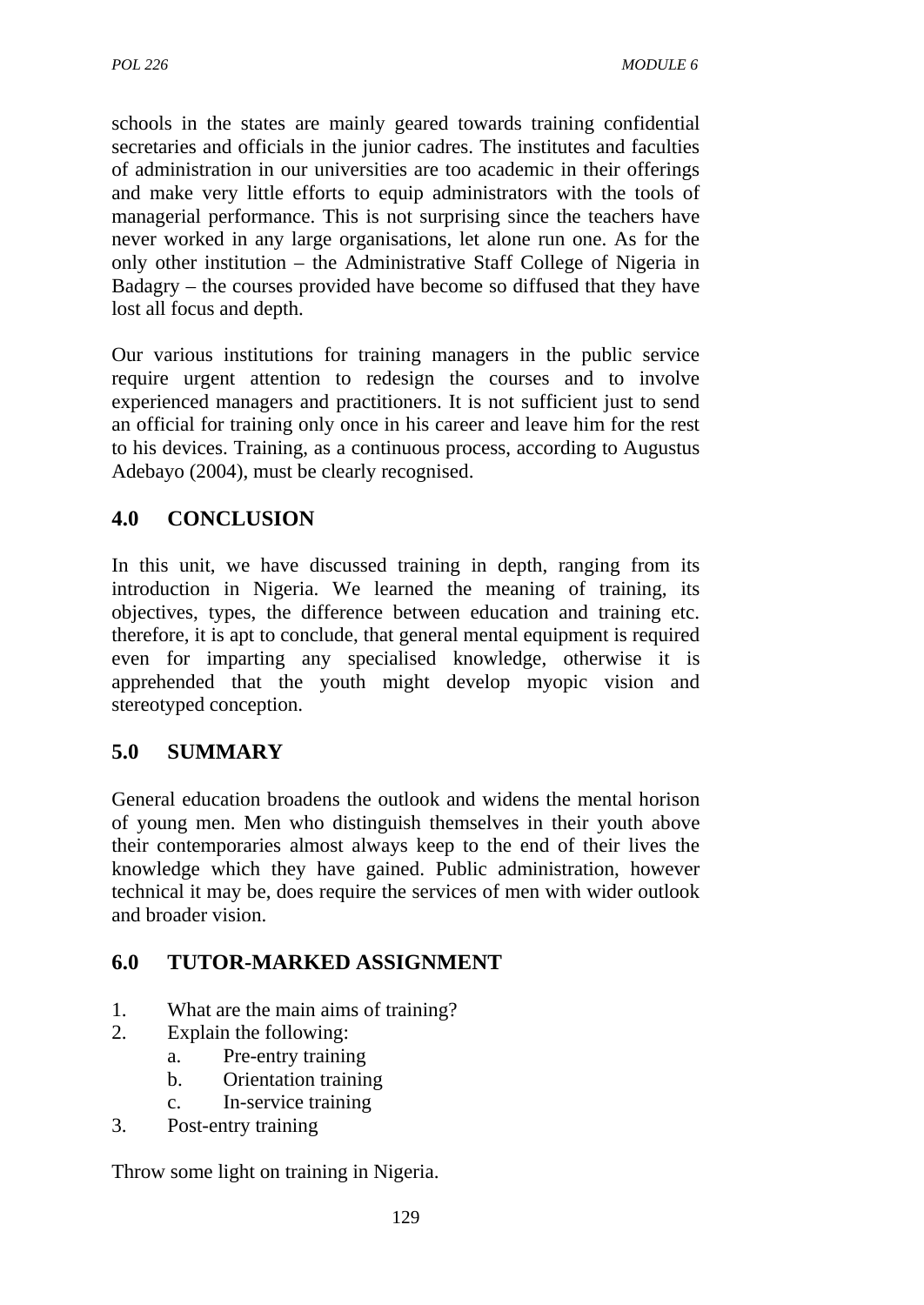#### **7.0 REFERENCES/FURTHER READING**

- Augustus, Adebayo. (2004). *Principles and Practice of Public Administration in Nigeria*. Abuja: Spectrum BKs Ltd.
- Bhambhri, C. P. (1973). *Public Administration in India*. New Delhi: Vikas Press.
- Ekhator, Victor Eghe. (2002). *Rudiments of Public Administration*, Kaduna, Joyce Graphic Printers and publishers Co.
- Vishonoo, Bhagwan and Vidya Bhushan. (2006). *Public Administration*. New Dellu: S. Chaud and Company Ltd.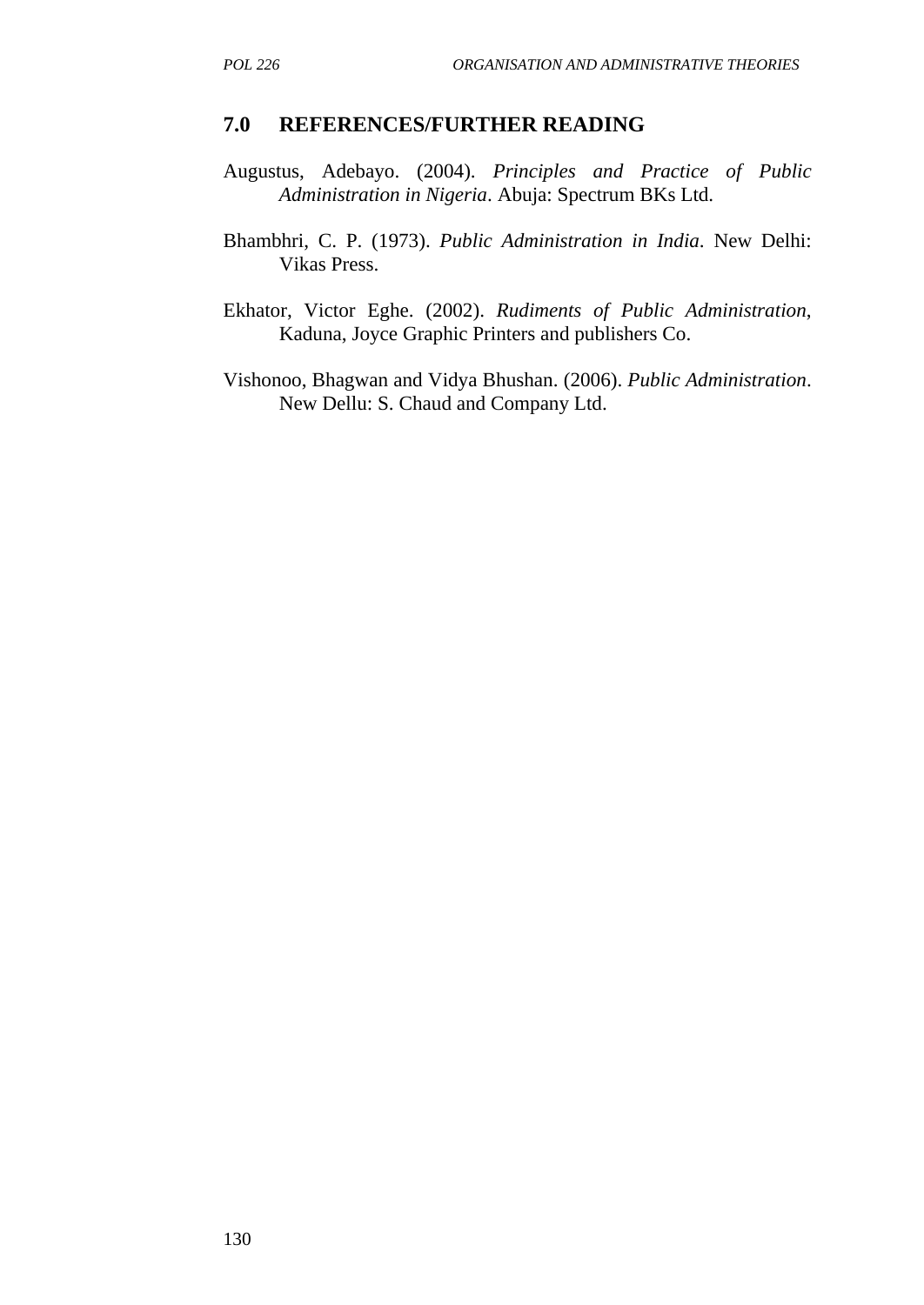# **UNIT 5 PROMOTIONS**

## **CONTENTS**

- 1.0 Introduction
- 2.0 Objectives
- 3.0 Main Content
	- 3.1 Meaning of Promotion
	- 3.2 Promotion Advancement Transfer
	- 3.3 Importance of Promotion
	- 3.4 Principles of Promotion
	- 3.5 Promotion System in Nigeria
- 4.0 Conclusion
- 5.0 Summary
- 6.0 Tutor-Marked Assignment
- 7.0 References/Further Reading

# **1.0 INTRODUCTION**

Of all the several features of the problem of handling personnel, the one that has to do with the promotion of employees ranks first in importance. No personnel system can, in fact, remain efficient, if ample opportunities are not provided to the employees to rise higher and higher. A sound and general promotion policy is indispensable to keep the employees efficient and contended.

# **2.0 OBJECTIVES**

At the end of this unit, you should be able to:

- discuss the meaning and importance of promotion
- state the difference between promotion, advancement and transfer
- explain the principles of promotion
- highlight the promotion system in Nigeria.

# **3.0 MAIN CONTENT**

# **3.1 Meaning of Promotion**

Promotion, in the words of Dr. L.D. White, "Means an appointment from a given position to a more difficult type of work and greater responsibility, accompanied by change of title and usually an increase in pay". It is to be noted that mere increase of pay is not promotion. Although in most cases, promotion implies larger salary too. Its essence is getting into a post of higher duties and responsibility. Real promotion means rising to a higher post carrying a higher essential characteristic of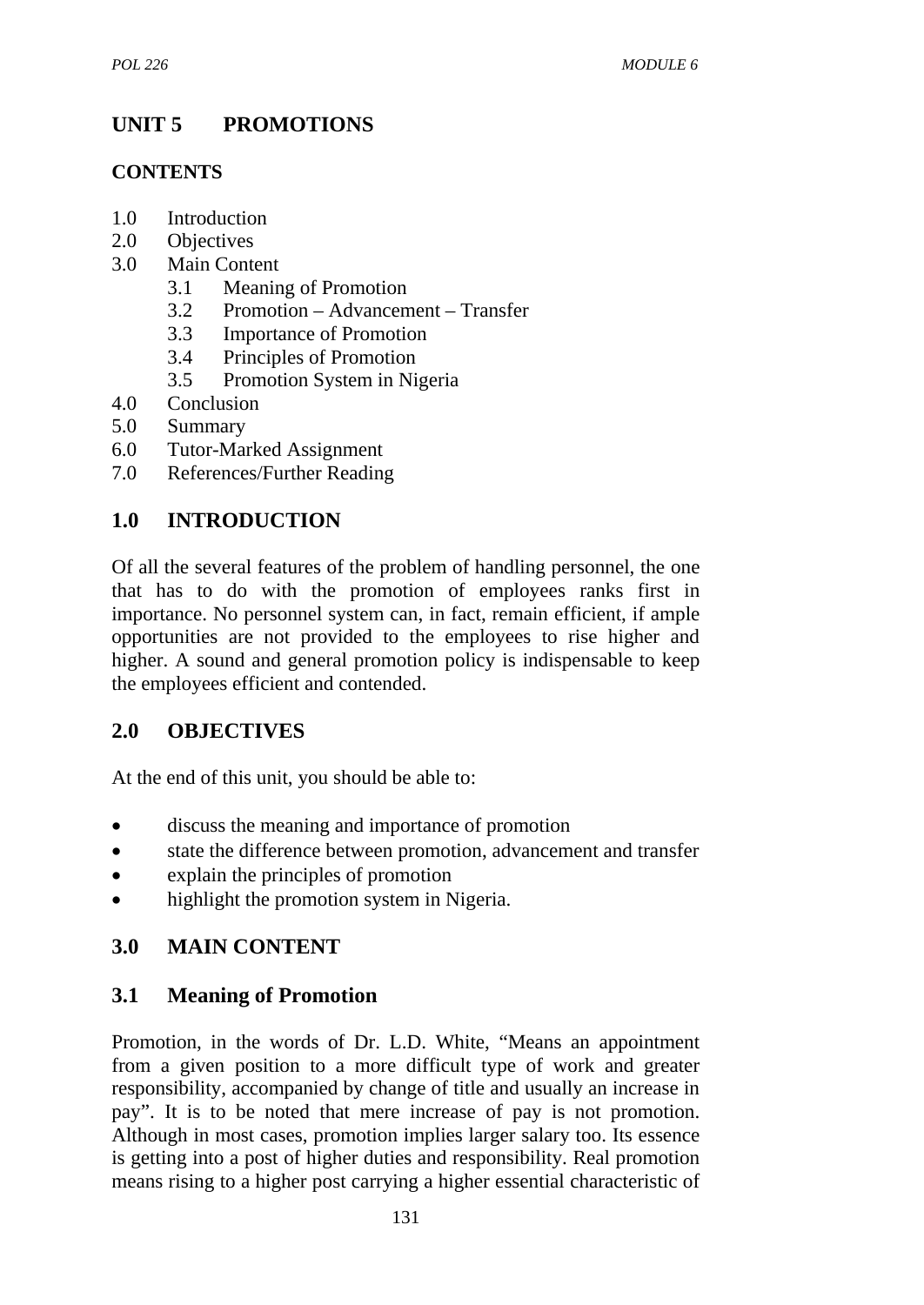the promotion process. If a lecturer is appointed the Head of the Department in a college, it is promotion. Similarly if the Head of Department is appointed as a Principal, it is promotion because it has led to a change of duties and responsibility. Promotion generally leads to enhancement of salary but sometimes it may result in immediate financial advantage, for example, when a person getting  $\cancel{N}$  280 in the grade of  $\cancel{\text{N}}$  159-10-300 is promoted to the grade of  $\cancel{\text{N}}$  250-25-750.

## **3.2 Promotion – Advancement – Transfer**

Promotion should be distinguished from advancement and increased compensation. Advancement or what is also called administrative promotion is defined by White as personnel whose pay is increased increment within a certain period and it also pertains "to an advance in pay to a given position". The employee enters the service in a fixed grade and as he progresses in his service and gains more experience he is given higher pay scale. This increment, which is annual, is technically called advancement or administrative promotion.

It differs from promotion proper as it does not entail any change in status, duties or responsibilities. It is merely an increase of emoluments which is usually automatic. For example, a lecturer has a prescribed scale of pay which starts from  $\cancel{\text{N}}$  2200 per month and goes up to  $\cancel{\text{N}}$  4000. The annual increment is  $\angle A75$ . When he has worked for a year, he earns an increment which means his compensation has been increased or he has received an advancement of pay or administrative promotion. But since it does not involve change in his duties, designation and responsibilities, it is not called promotion proper.

## **Promotion is not Transfer**

Promotion must be distinguished from transfer. An employee is transferred from one place of work to another in the same grade and on the same position whereas promotion upgrades him and makes him share heavier and greater responsibilities.

Transfer is usually affected on account of the following grounds:

- i. **On the request of the employee**: When an employee makes a request to the head of the organisation that he may be transferred to a particular station because of certain conveniences he might enjoy at the proposed station, his request is acceded to, provided he can be adjusted and a vacancy exists at the station of his choice.
- ii. **Routine Transfers**: It is generally seen that organisations do not prefer very long stay of officials at a particular station. They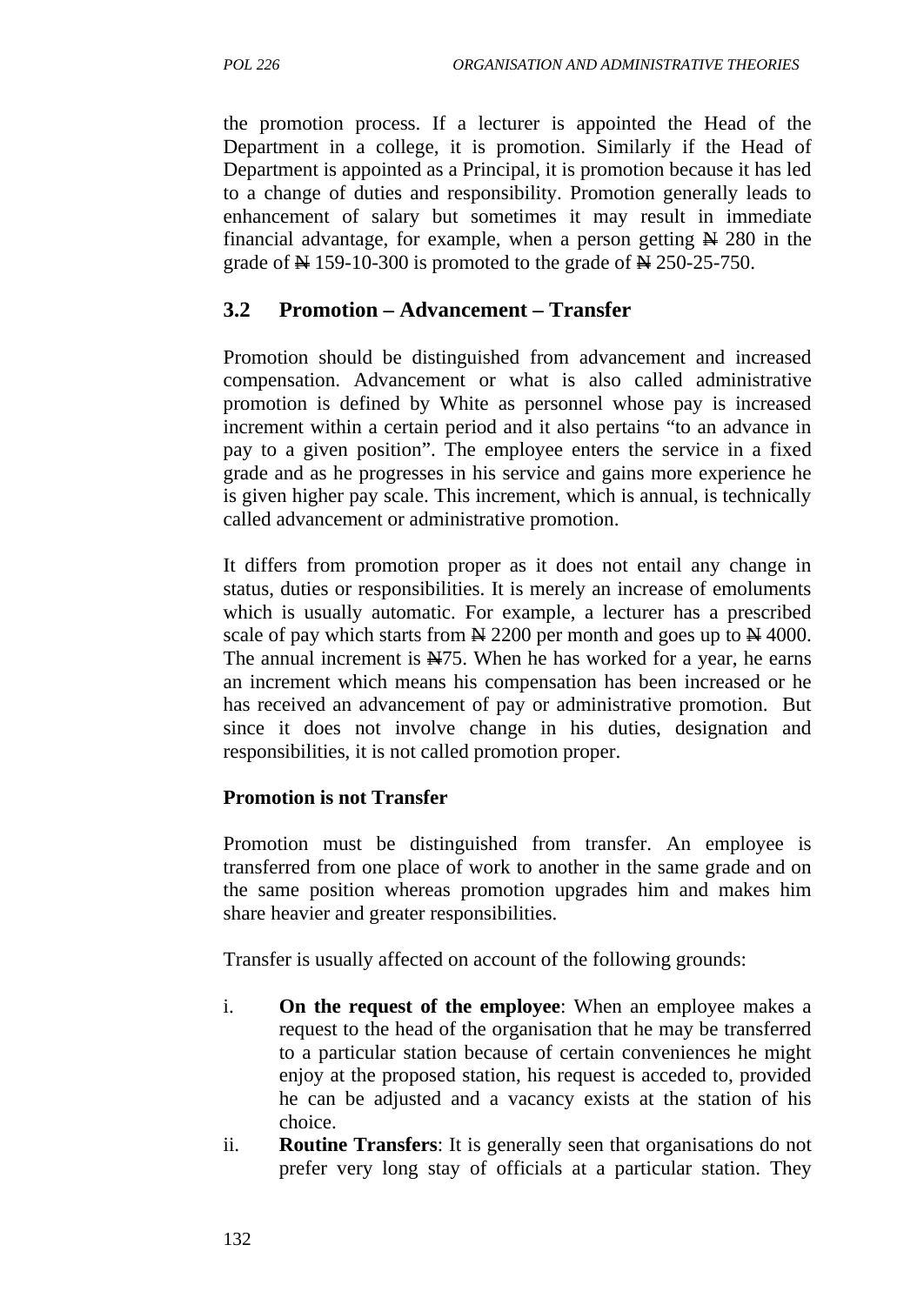believe that transfer provides an employee a change of working environment.

# **3.3 Importance of Promotion**

- i. The existence of a proper promotion system is vital for attracting talented persons to public services and preventing them from migrating to private ones. Lack of promotion system, as Prof. Arthur W. Procter says, "has a marked retroactive effect on all the processes of personnel administration. It has a discouraging effect on recruitment. It tends to deter ambitions and capable worker from entering the public service."
- ii. A good promotion system keeps the employees interested in the job and works as a continuously effective incentive to them. As Procter has put it, "to the employees promotion is of direct significance as a reward or possible reward, while the opportunity for promotion is nevertheless a matter of considerable significance"
- iii. The proper promotion system helps in retaining the services of the most capable amongst its employees and also in giving them an incentive to improve their capacities and qualifications. In the absence of promotion, ambitious, intelligent and capable persons leave their jobs. The employees remain discontented. It leads to the general impairment of morale. Dr. White has pointed out that "a badly planned promotion system harms an organisation not merely by pushing ahead unqualified persons but also by undermining the morale of the group"
- iv. The provision of promotion helps in procuring of best possible incumbents for the higher positions. The public interest is best secured when reasonable opportunities for promotion exist for all, when really superior civil servants are enabled to move as rapidly up the promotion ladder as their merits deserve and as vacancies occur. It does not, however, mean that all the higher posts be filled up by promotion. It will be an unhealthy practice if fresh blood is not injected at the higher levels of administration and energy of denigration of seniority and extolling of merit results in unseemly rivalry in the civil service for procuring an excellent character role. It mars their healthy relations and develops suspicion and distrust of each other adversely affecting the set goals for common welfare.

# **3.4 Principles of Promotion**

The need for principles of promotion arises because the opportunities for it are limited. Everybody entering service cannot go up the highest rung of the ladder in due course, as there are not enough of higher posts to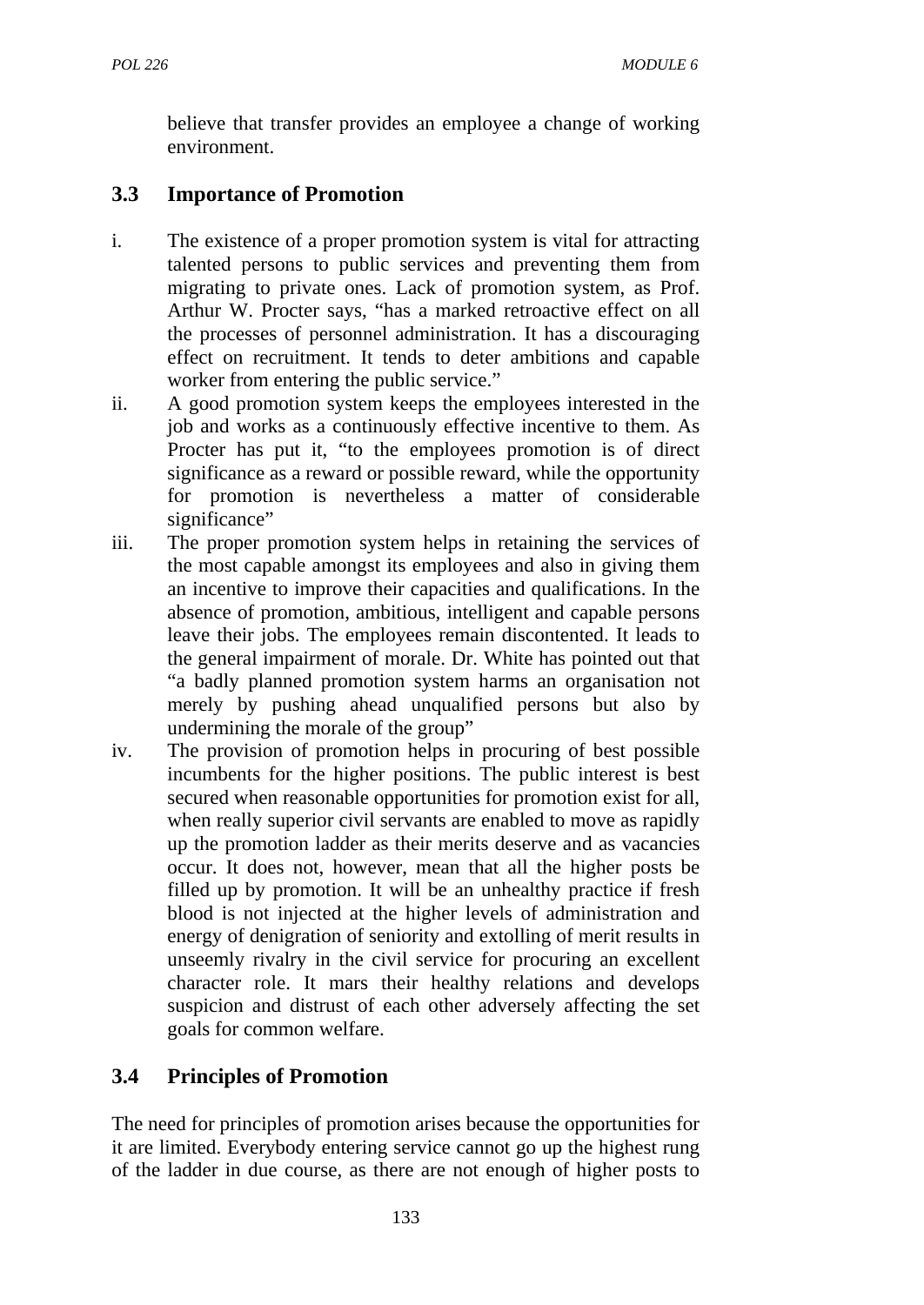permit the promotion of everybody. Hence, arises the underlying and irreconcilable conflict in any promotion system. A large number of employees, normally ambitious and intent on success in their vocation or profession, and under heavy economic pressure with the passing of the years, face a limited number of higher positions in which vacancies occur at relatively irregular and infrequent intervals. No form of promotion system can solve this dilemma.

A large number of civil servants, therefore, cannot get any promotion and retire from the same class in which they started their career. The employees who are not given promotion should be made to feel that their exclusion from promotion is not arbitrary and that they cannot be promoted in terms of some recognised principles. The morale of public service is apt to be destroyed if promotions are made capriciously without considering any principle. Hence, there arises the importance of principle of promotion.

A large number of civil servants, therefore, cannot get any promotion and retire from the same class in which they had started their career. The employees who are not given promotion should be made to feel that their exclusion from promotion is not arbitrary and that they cannot be promoted in terms of some recognised principles. The morale of public service is apt to be destroyed if promotions are made capriciously without considering any principle. Generally speaking, there are two main principles of promotion, namely, seniority and merit.

#### **The Seniority Principle**

Historically speaking, this is the oldest principle though it is still prevalent. This means that the length of service would determine the order of precedence in making promotion. According to this principle, the employee who has longer service to his credit would be entitled to promotion. Determination of seniority is not, however, a simple affair. A public servant of a higher grade is senior to those who are in lower grade. Similarly an employee of a higher class though getting actually less pay is senior to an employee of a lower class getting at the time more pay.

#### **Advantages**

- it is an objective test; seniority is a matter of fact which is apt to be accepted
- senior man is more experienced. Hence, more experience; ordinarily should be enough qualification for promotion
- it is a fair and just basis of promotion as everybody gets an opportunity for promotion in turn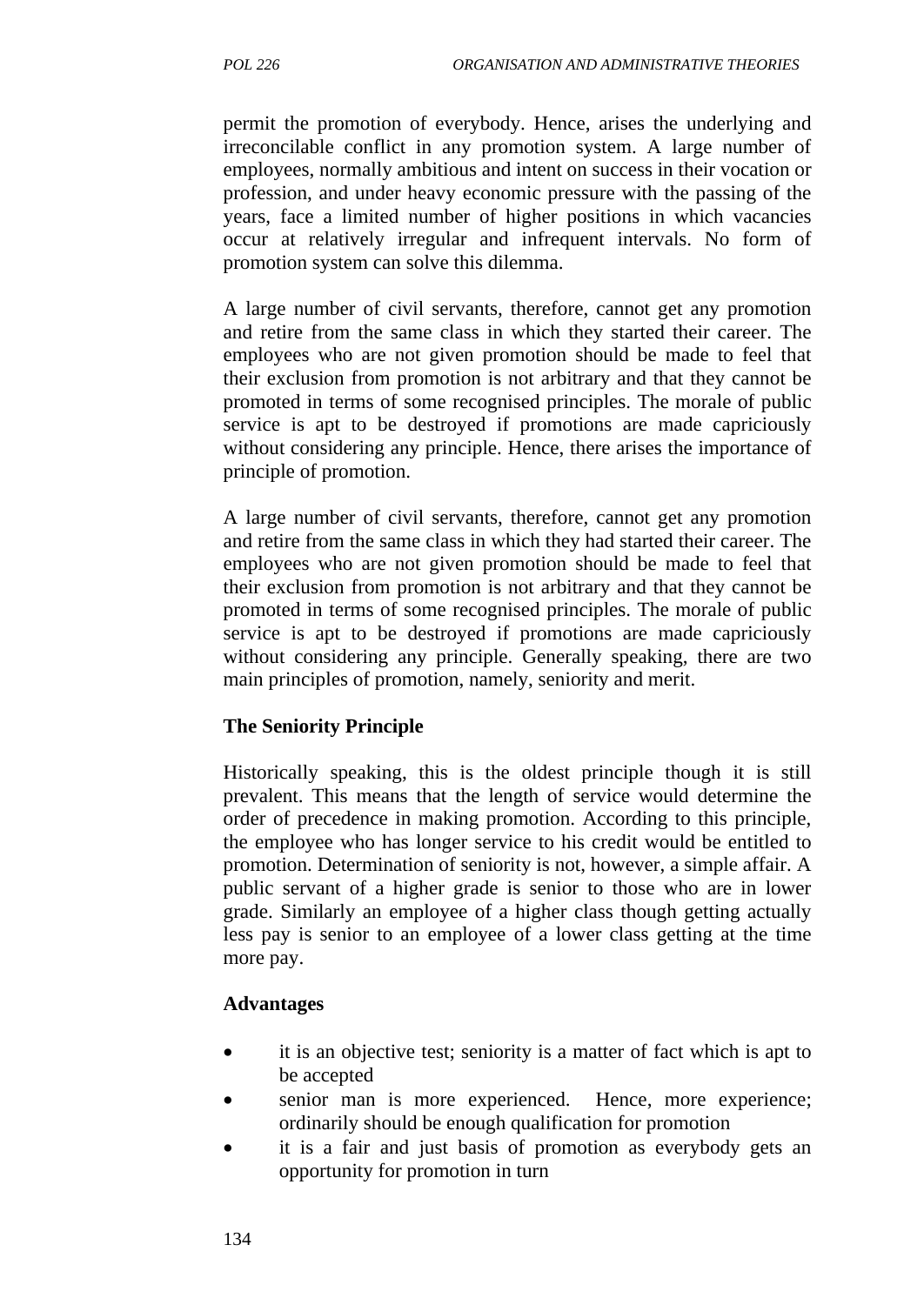- interference by politicians can be avoided if this system of promotion is adopted
- it keeps the morale of employees boosted as they are sure of promotion at their turn
- better type of persons may be attracted to the jobs when they are certain of promotions
- the seniority basis of promotion leads to automatic promotion
- the old employees in particular stand for this system of promotion as they are not to be lorded over by the young chaps.

Therefore, it is held further, that the great certainty of promotion that is held out to the individual employee attracts a better class of men to the service and retains in the service many valuable employees who would otherwise leave it. The principle of seniority is so simple, clear and objective that there is no cause left for heart-burning or resentment among the employees. The employees naturally favour this principle of promotion.

## **Disadvantages**

The principle of seniority has a number of drawbacks:

- First, it does not lead to the selection of the best among the eligible. There is no guarantee that the senior man will also be more competent than his junior one. An incompetent person may become the head of competent person and this may cause resentment among the employees thereby impairing the efficiency of administration.
- Second, the principle of seniority does not ensure the reaching of the higher positions by every officer and his holding it for a reasonable period.

As Gladden posits, 'all members of a grade are not fit for promotion, promotions, are usually few and far between ,an abnormal rather than a normal process, while changes in personnel are most likely to be subject to irregular fluctuations'

- Third, if seniority alone is the basis of promotion, employees would not make any effort for self improvement.
- Fourth, seniority does not necessarily coincide with age especially in a grade which is partly recruited directly and partly by promotion and so a ludicrous position may result wherein young people may come to be placed over the older.

In the words of Prof. Pfiffner, 'a system of promotion by seniority will frequently result in raising to supervisory and directing positions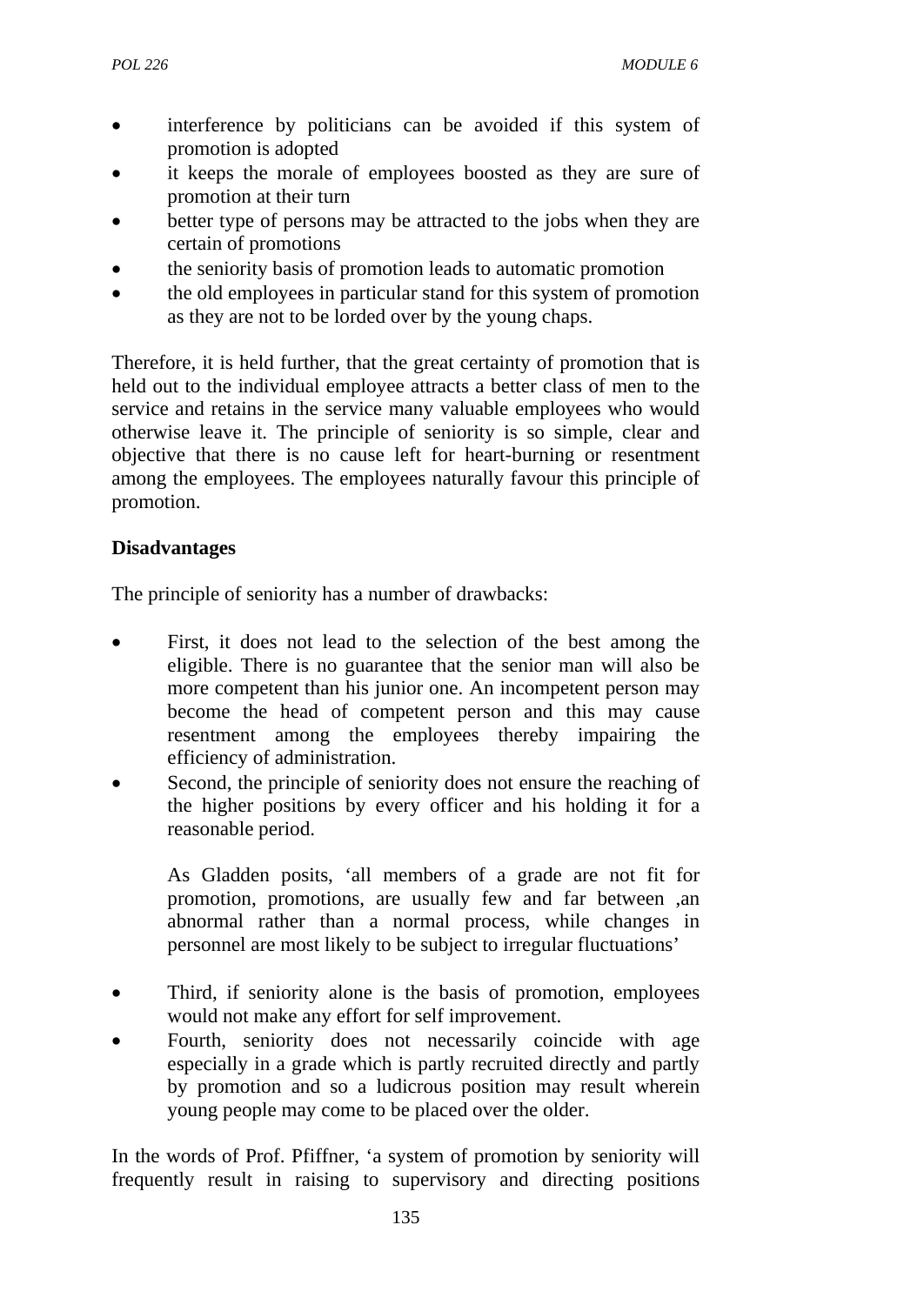persons who have "crank complexes". Seniority alone will tend to fill the higher places with in-competent persons. It will discourage the ambitions and remove those incentives which develop personality, courage, self-reliance and progressive outlook'.

In fact, the bulk of employees who hope to reach the highest positions enthusiastically support the principle of promotion on seniority basis on the plea that it alone assures equality of opportunity.

It is difficult to pass any final judgment on the merits and elements of the seniority principle. In its extreme form, the principle of seniority is a contention for the acceptance of length of service as the basis for promotion. In its mild form, it means that seniority should determine the order in which the officers should be considered for promotion but those found unfit may be passed over. This may be called "seniority-cumfitness principle."

However, entrusting higher responsibilities to a person simply because he is senior is not justified. For higher administrative posts, seniority principle should be set at naught and merit principle be opted for. Routine kinds of job of lower classes may be governed by the merit principle alone.

#### **Merit Principle**

The principle of merit is just the opposite of the principle of seniority. It means that promotion would be made on the basis of qualifications and achievements of the employee irrespective of length of service. The most meritorious and best qualified person would be promoted. This principle would provide due incentive to the efficient and hard working employees and thus help boost the morale of employees and increase the efficiency of the department. It would favourably affect the entire personnel system. Merit is, however, a complex concept. It is rather difficult to measure it objectively.

Generally speaking, there are three methods of judging the merits of the candidates, viz

- a. Personal judgment of the Head of Department
- b. Promotional Examination and
- c. Service Ratings (efficiency)

#### **a. Personal Judgment of the Head of Department**

It is a time-honoured system. The determination of merit for promotion may be left to the judgment of the head of department who has been in closest contact with the employees and thus is in the best position to appraise their qualities. Moreover he, being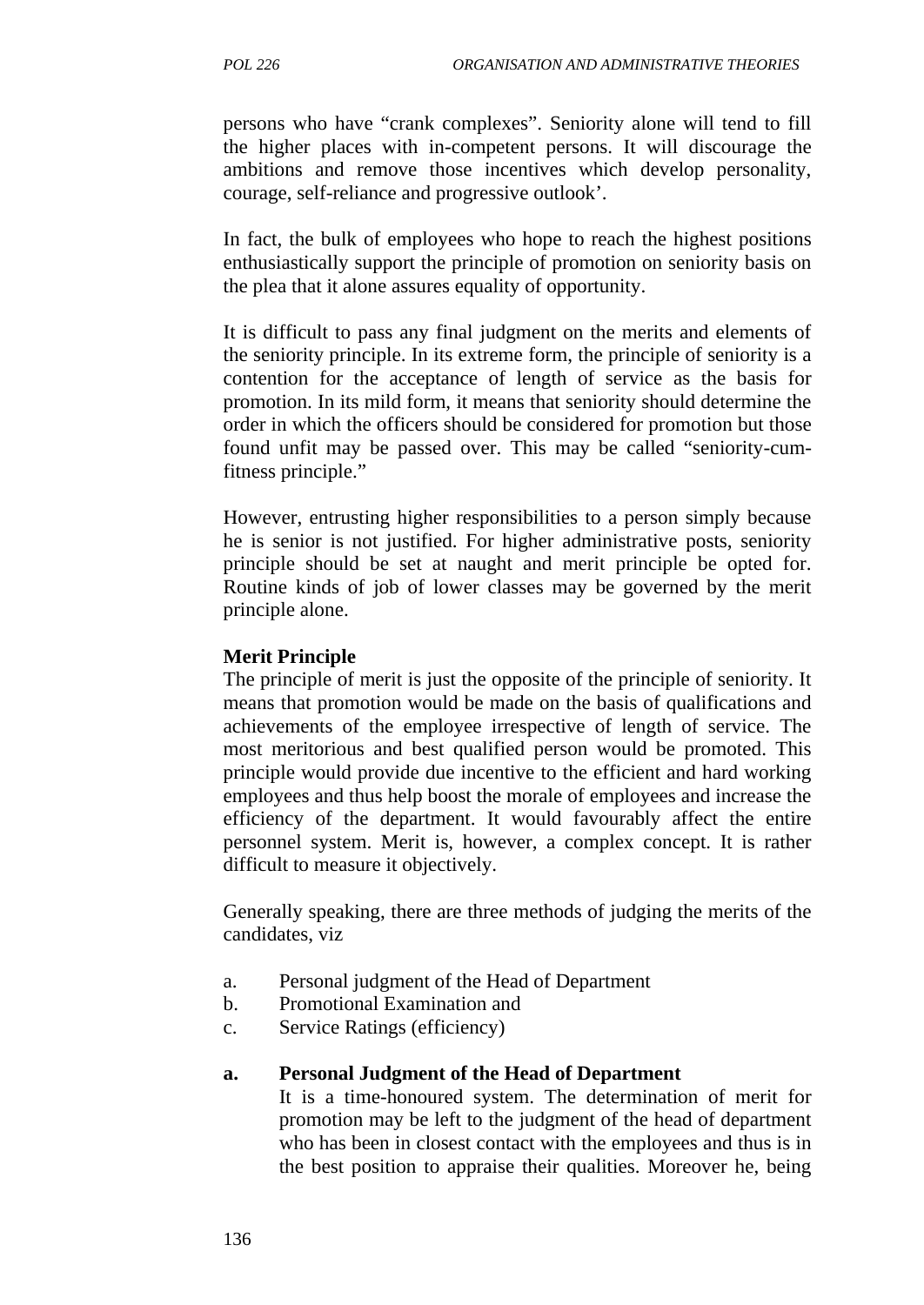responsible for the discipline and morale of employees working in his department, must be directly concerned with the conferring of awards, as pronouncing of punishments. This system has the advantage of being both simple and comprehensive.

#### **Defects**

There are two serious defects in this system:

- it can work only in small organizations. In large organizations it is rather impossible for the head of department to be in closest touch with all the employees and make a personal judgment of the capacities of each one of them.
- this system is highly subjective and is susceptible to favouritism and extraneous considerations. As such, it may cause suspicion and resentment among the employees.

In order to remove these defects in the system, Mayers has suggested the placing of promotion of employees in the hands of a board organized in each service, on which the employees are duly represented.

#### **b. Promotional Examination**

Promotion may also be made on the basis of a written examination which may be an open competition, a limited competition, or merely a pass examination. In an open competition, anyone whether in the service or not, can compete for the said post. Thus outsiders also not working in the department can compete for promotion tests. This system is justified on the grounds that it widens the range of selection without prejudicing the interests of the present employees since they are apt to benefit due to their special knowledge of government work. Under limited competition or system, examination is a limited competition among those who are already in the service. This is also known as "closed system". This system is preferred by employees in the lower grades. The central government follows it in regard to the recruitment to the posts of section officers, assistants, stenographers etc. Besides examination, an equal weight is given to the confidential reports of the employees in deciding their overall merit.

Pass examination. The third type of promotional examination is the pass examination in which a candidate has just to pass the examination and give a proof of his minimum attainments. The employee will be promoted only if he has passed the examination.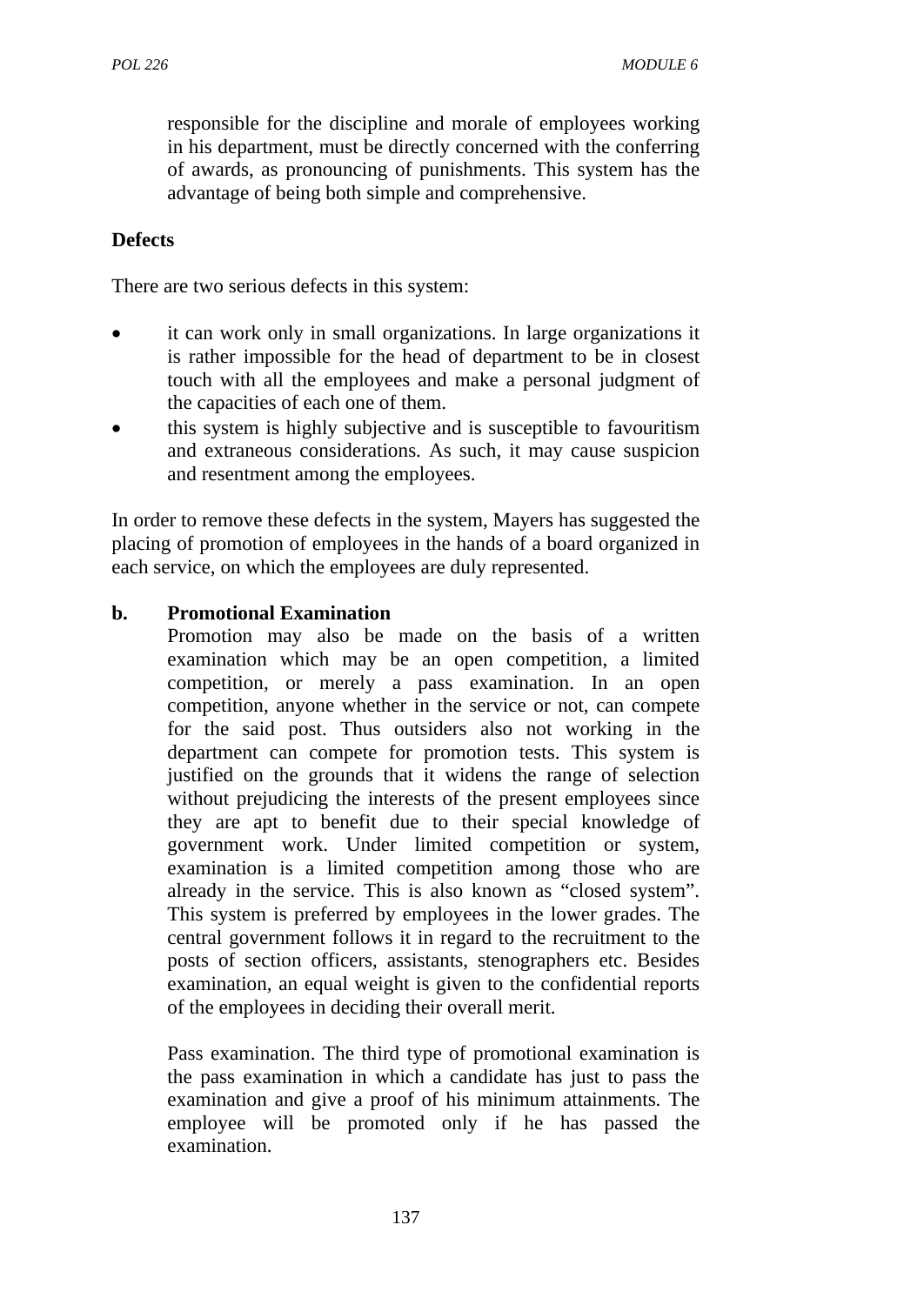A list of qualified candidates is maintained and they are promoted on the basis of the list on the occurrence of a vacancy.

## **c. Service/Efficiency Rating**

The other system of judging the qualifications of employees for promotion is on the basis of service records which are also sometimes called efficiency rating or service file. It may be carefully noted that maintenance of service records of employees is not by itself efficiency rating. Such records only furnish the data on basis of which efficiency may be evaluated. Today, the size of government organisations is so large that no officer can possibly remember about the efficiency of individual employees working in his department. Therefore, a written record of the service of the employee and his performance is maintained which furnishes a valuable assistance in judging the merits of employees at the time of promotion.

# **3.5 Promotion System in Nigeria**

The governing principles of promotion in Nigeria are: seniority, federal character and merit but they are not observed uniformly in all cases of promotion. In some administrative departments, seniority is given more weight and in others, merit. But seniority is the general rule.

Technically speaking, the promotion-making authority in our country is the government or the Head of the Department concerned, but promotions to higher posts are generally made in consultation with civil service commissions both at the central and in the states. It is provided in our constitution that the civil service commission may be consulted on the principles to be followed in making promotions, transfers from one service to another and on the suitability of candidates for such appointments, promotions and transfers. So far as promotions to other grades of service are concerned, there is no uniform procedure. In some cases, promotions are made by departmental heads themselves, in some cases the civil service commissions also have to be consulted and still in some others, the approval of Finance Department is also needed.

Promotions to the highest administrative posts, viz executive officer, accountant, administrative officer, legal officers, medical, health and auxiliary officers, engineers, secretarial secretaries and typists etc, are made from a pool which consists of such candidates as have been selected by a selection committee appointed by the government in consultation with the civil service commission. These candidates are selected after they have undergone interviews and their official records have been examined.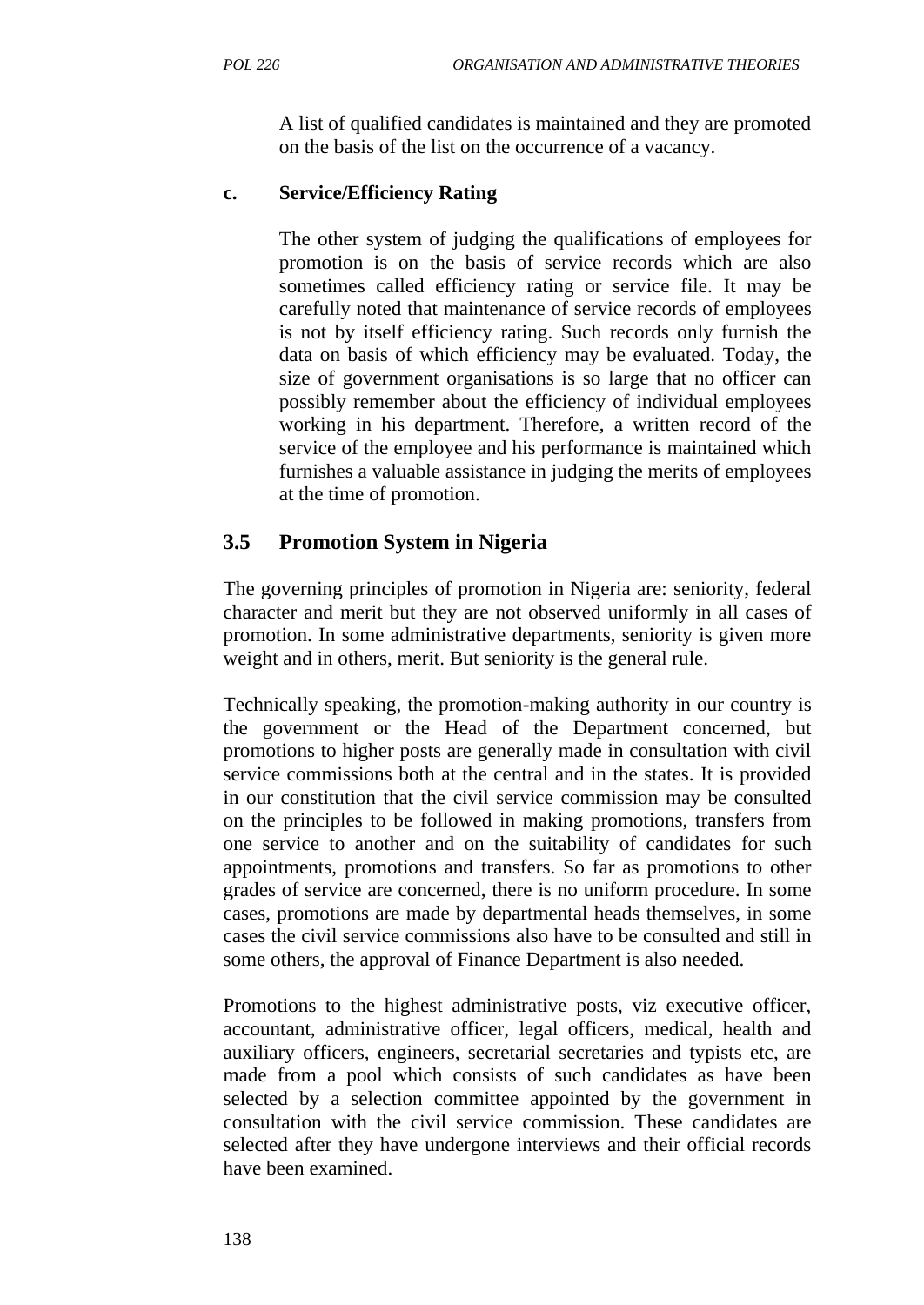The system with regard to promotion to other posts in some departments is that, the selections are made by a departmental promotion committee or a board comprising a member of the civil service commission as chairman and senior officers of the ministry or department who have personal knowledge of the work, out of whom the selection has to be made. The recommendations of the promotion committee are sent to the civil service commission for ratification. The departmental head effects promotions according to the confirmed list and if he has to make any deviation from it, he has to appraise the civil service commission of the change and reasons thereof.

Thus, recruitment into the civil service at the entry grades should be based on a combination of merit and federal character, but for further progression thereafter, it should be based normally on merit.

Maturity period for promotion of staff should be:

- $GL(01-06 2 \text{ Years})$
- $G.L.07-14$  3 Years
- $G.L.15-17 4 \text{ Years}$

The pool system which was abolished by the 1988 Reforms was restored in respect of the following cadres, accounts, administrative officer, auditors (external), executive officers (Account and general duties), information officers, legal officers, architects, surveyors, technicians, secretarial and typist cadres.

Government observed that the present 10 per cent of annual personal emoluments set aside for training appears grossly inadequate. Government therefore directed that adequate provision be made in each department's budget unit the training need of the civil service is well addressed. Government also accepted the recommendation that there should be no retirement of any civil servant without following all laid down procedures. This is to prevent indiscriminate and arbitrary retirement of civil servants.

# **4.0 CONCLUSION**

The politicization of the top echelon of the civil service together with the demand that they must retire with the government which appointed them did a lot of havoc to the Nigerian civil service. Each ministry or department was to be largely responsible for the recruitment, promotion and discipline of its staff. The civil service commission which had been responsible for these functions before the reforms of 1988, was reduced to providing uniform guidelines and ensuring compliance with them. A senior management course was introduced for officers who were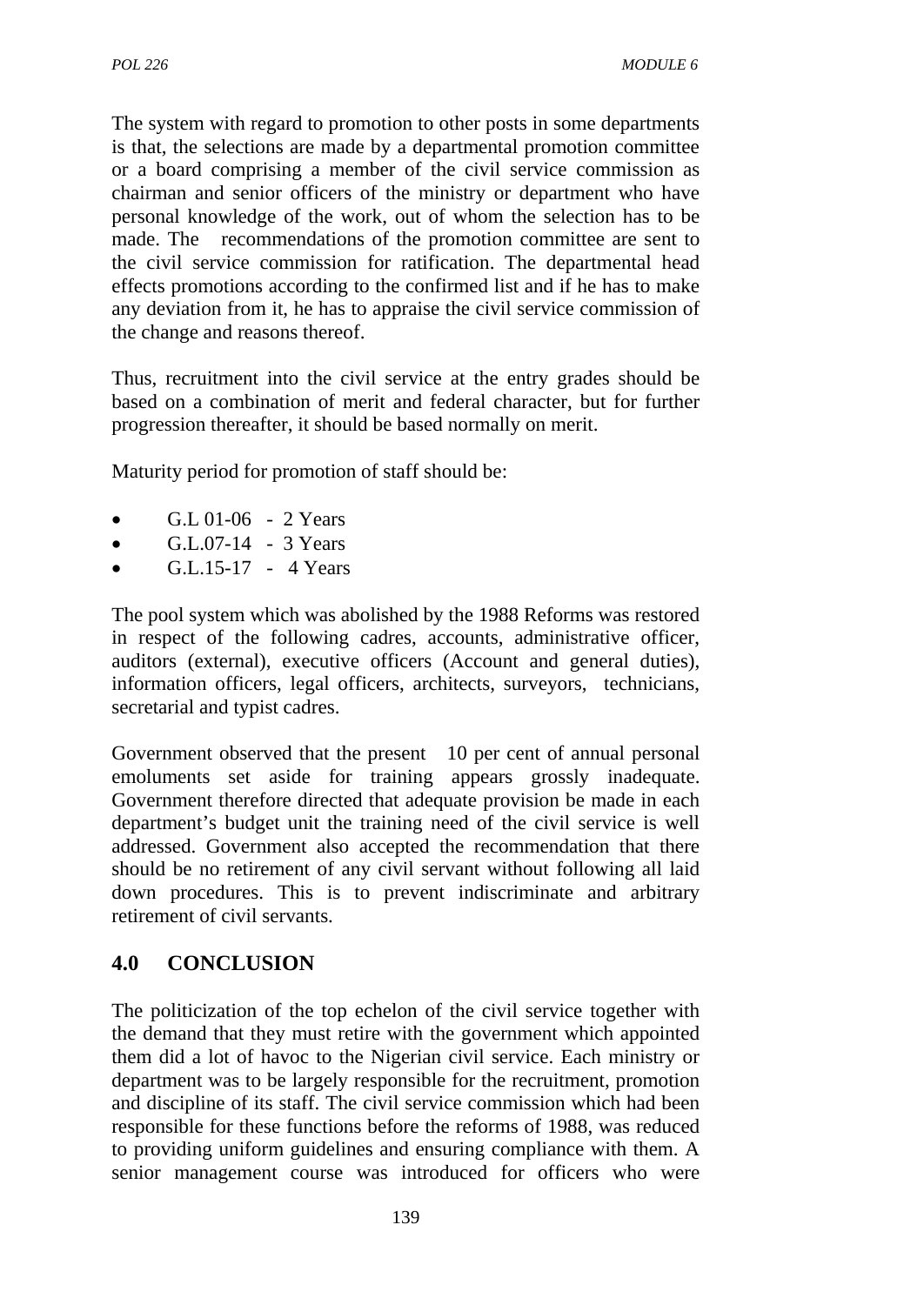expected to attend it before entering the senior management category on G.L. 14. Study leave with pay was restored as a way of encouraging officers to improve them to render valuable service. Thus, the idea of a single uniform rating scale for all federal employees has been given up and each department and agency has been authorized to establish one or more rating scales for its own employees, subject to approval by the civil service commissioner.

## **5.0 SUMMARY**

An analysis of all that we have discussed in this unit will make us to sum up that promotion should be based on merit particularly in high posts, and not federal character system. However, if merit is equal in certain cases, seniority should be the deciding factor. According to an India scholar, "Seniority is fact, merit a matter of opinion. It is not time that seniority and merit are dichotomous. As recruitment for public service is already made on the basis of merit, seniority is merit plus x years of service".

## **6.0 TUTOR-MARKED ASSIGNMENT**

- 1. What is promotion? Differentiate it from advancement and transfer.
- 2. What are the principles of promotion?
- 3. Comment on the promotion system in Nigeria

#### **7.0 REFERENCES/FURTHER READING**

- Augustus, Adebayo. (2004). *Principles and Practice of Public Administration in Nigeria*. Abuja: Spectrum Books Ltd.
- Bhambhri, C.P. (1973). *Public Administration in India*. New Delhi: Vikas Press.
- Ekhator, Victor, Eghe. (2002). *Rudiments of Public Administration*. Kaduna: Joyce Graphic Printers and Publishers co.
- Pfiffner, J.M. and Presthis R.V. (1960). *Public Administration.* New York: The Ronald Press Co.
- Sachdeva, D. and Sogani m. (1980). *Public Administration*: Concept and Application. New Delhi: Associate Publishing House.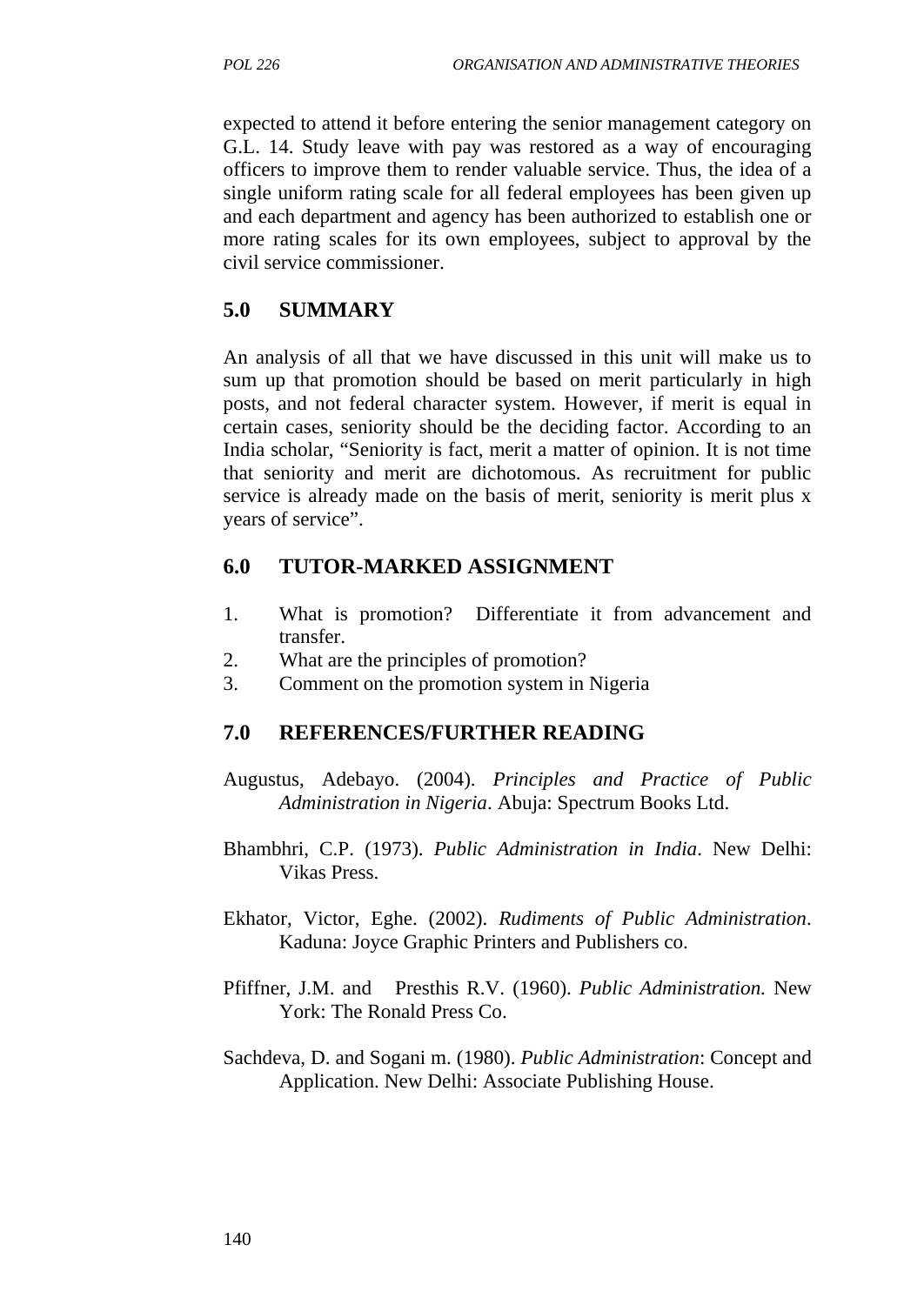# **MODULE 4**

- Unit 1 Public Relations
- Unit 2 Public Employees Organisation
- Unit 3 Generalist vs Specialist
- Unit 4 Administrative Procedure
- Unit 5 Organisation and Method (O & M)

# **UNIT 1 PUBLIC RELATIONS**

## **CONTENTS**

- 1.0 Introduction
- 2.0 Objectives
- 3.0 Main Content
	- 3.1 What are Public Relations?
	- 3.2 Distinction between Public Relations and Publicity, Public Relations and Propaganda
	- 3.3 Elements of Public Relations
	- 3.4 Public Relations Agencies in Nigeria
	- 3.5 Qualities of a Good Public Relations
	- 3.6 Obstacles to Public Relations
- 4.0 Conclusion
- 5.0 Summary
- 6.0 Tutor-Marked Assignment
- 7.0 References/Further Reading

# **1.0 INTRODUCTION**

The fundamental purpose of public relations is to establish a two-way flow of mutual understanding based on truth, knowledge and full information. Public Relations involve the deliberate, planned and sustained efforts to establish and maintain mutual understanding between an organisation and its public. Therefore, the importance of cultivating contacts between the citizens and the administrators need hardly any emphasis especially in the modern democratic states where the sovereign power rests with the people.

Under the old conception of public state the functions of the state were limited and confined and the relationship between the citizens and the administrators was only that of a servant and the master. The citizens were simply silent recipients of the orders and commands of the administrators and no human relations exist between the two.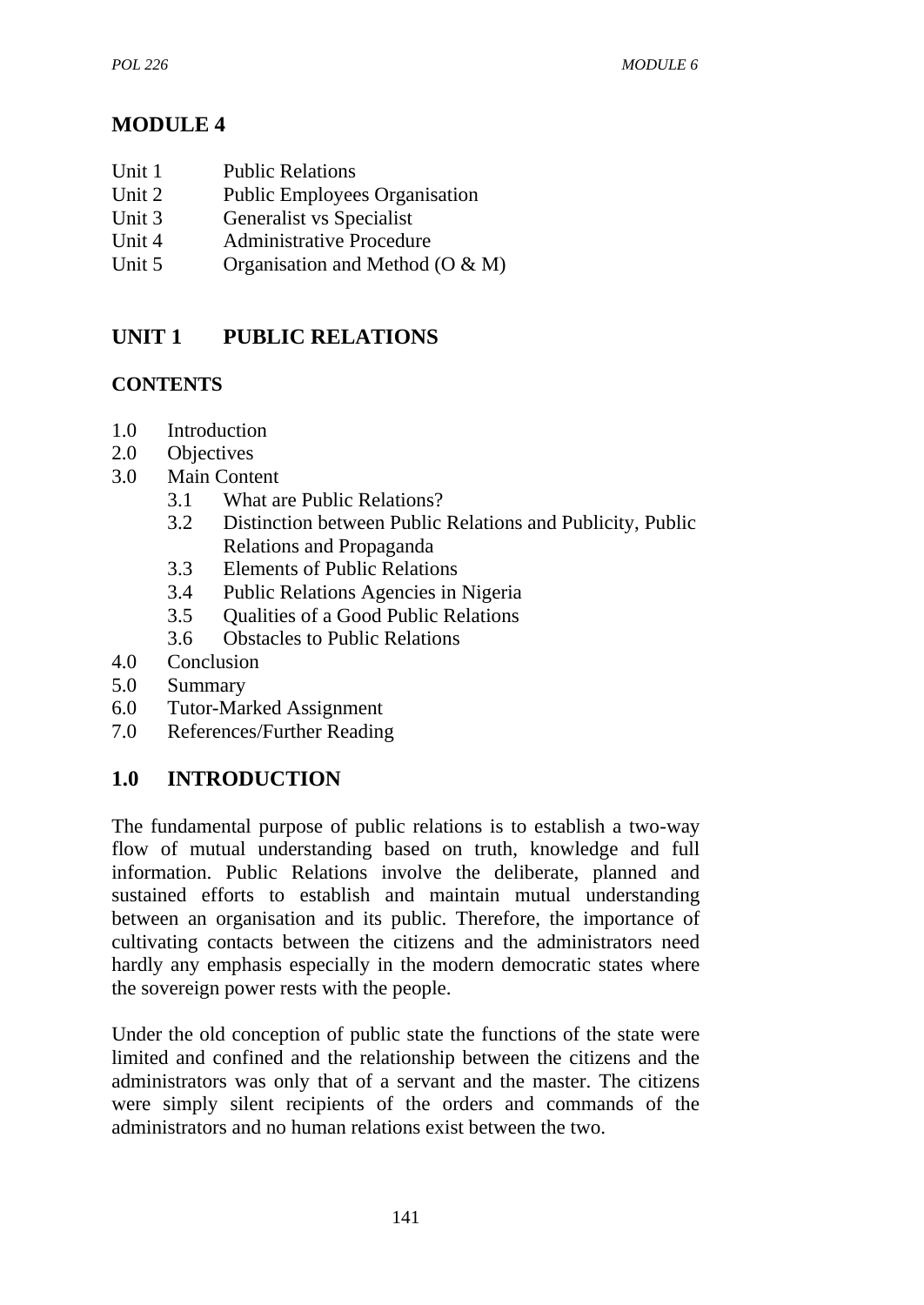The rise of democracy not only changed the old conception of a public state but replaced it by a newer conception of social welfare state. Almost all the states in the modern world, irrespective of the form of government they have, are busy building and sustaining that universal framework of social order within which the life of man moves freely and become fully developed. This has led to a wider range of state rights from the cradle to the grave and from dawn to dust.

This change in the conception as well as in the functions of the state has necessitated a change in the administrative set-up so as to conform and correlate it with the altered circumstances. This is perhaps the reason that well-organised public relations activity has come to be regarded as an important attribute of the present day leadership. A good and competent administrator can only prove a flop if he lost the human touch.

## **2.0 OBJECTIVES**

At the end of this unit, you should be able to:

- state what public relations are
- discuss philosophy underlying public relations today
- identify elements of public relations
- discuss the importance of publications and its obstacles.

# **3.0 MAIN CONTENT**

## **3.1 What are Public Relations?**

The *Encyclopedia Americana* defines Public Relations as "The art of analyzing, influencing and interpreting a person, idea, group of business so that he, or it will be recognized as serving the public interest, and will benefit from so doing".

According to M.C. Camy, "Public Relations in government is the composite of all the primary and secondary contacts between the bureaucracy and the citizens and all the interactions of influences and attitudes established in these countries".

Cutlip and Center (1971) defined the term "Public Relations as the deliberate, planned and sustained effort to establish and maintain mutual understanding between an organisation and its public".

In the words of Appleby, "Whatever an organisation does that affects the opinions of its various public towards it, is public relation".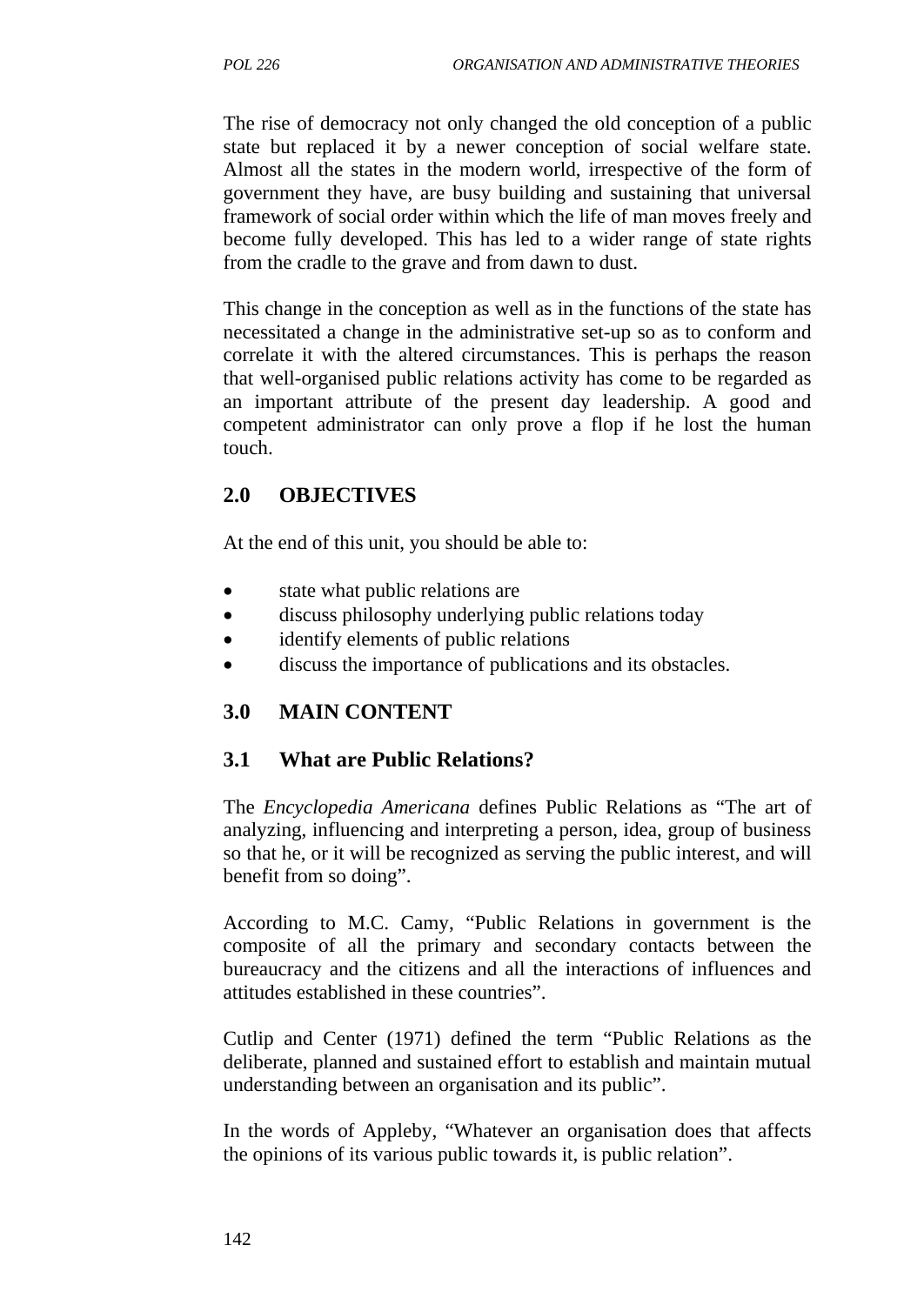According to Millet, "Public Relations is about what the public expect and explaining how administration is meeting these desires". To him, public relations consist of two elements:

- learning about public desires and aspirations
- advising the public about what it should desire and do.

#### **Aims of Public Relations**

The main aims of Public Relations are to disseminate to the public information about the government's policies and acts of the government. In other words, public relations embraces all activities designed to inform the public regarding the operations of the government and informing the government about what the public thinks and desires. The function of public relations is, thus, not only to inform the public and to know what the public wishes, but also to build up popular goodwill for the administrative agency. The good will for the agency is essential to get the cooperation and support of the people and it can be built up, as Dr. L.D. White says, by showing courtesy and sympathy to the people.

Therefore, public relations may be defined as those aspects of our personal and corporate behaviour which have a social rather than private and personal significance. It involves a flow of information and understanding not from the agency to the public, but from the public to the agency. From the above definitions of public relations, it may be concluded that the aim of public relations is not only to inform the public and to know what the public wants, but also to build up popular goodwill for the administrative machinery.

# **3.2 Distinction between Public Relations and Publicity, Public Relations and Propaganda**

To have a clear and precise idea of Public relations, they should be distinguished from publicity and propaganda.

Public relations and publicity: The two terms public relations and publicity are very often confused with each other. Some governments designate their public relations officers as publicity officers. No doubt the two terms are so intimately intertwined that they are not two different functions, but two aspects of the same thing. According to J.H. Brebuer, the difference between public relations and publicity lies in the technique of their approach. "Publicity has been defined as the art of dealing with the people *en masse*: while public relations deal with the individuals.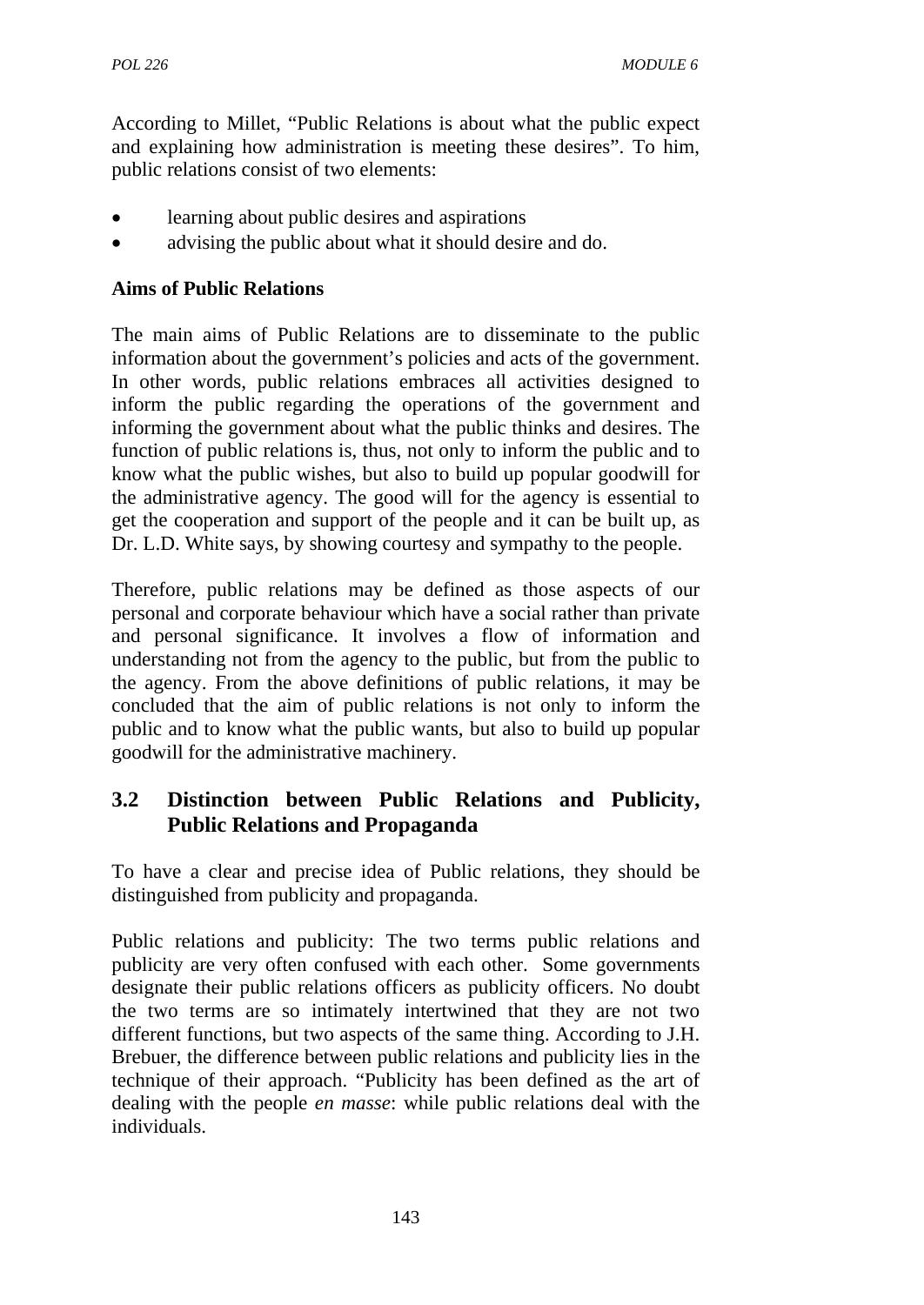Thus, conveying information to the people is publicity and approaching the individuals is public relations. Many writers use the term public relations in the generic sense covering individuals as well as mass relations. Used in this sense, publicity becomes a branch of public relations.

Public relations and propaganda: One important part of public relations, as we have seen above, is publicity. Often, the term publicity is confused with propaganda. The important points of difference between the two are the following:

- the object of publicity is to disseminate information while the object of propaganda is to influence conduct
- the source of publicity is always known while the source of propaganda is often veiled
- public relation has no bad motive while propaganda seeks to serve its own selfish ends by giving wrong information and distorted facts.

The public relations officer cannot be allowed to indulge in propaganda. His job is publicity, and not propaganda. The people must be supplied with time facts. They should not be misled. However, in wartimes government also may indulge in propaganda to counteract enemy propaganda and create low morale among the people and soldiers.

Public relations may also be distinguished from general information activities, foreign information service of the government and internal communication. Governments collect a great deal of general information and publish it for public use, for example, decennial census reports, weather and crop reports, labour statistics and unemployment figures. This general information does not relate to the activities of the government or administration. It is simply information which is useful both for the government and people.

The purpose of internal communication is to keep the staff or employees of the organisation properly informed of the policies, objectives, and decisions of the organisation. The aim is not to reach the public outside but to achieve the understandings of the organisational objectives and policy within the organisation itself.

Therefore, it is to the citizens that the public relations of any agency have specially to address themselves. Generally, governmental organisations have to deal with particular publics- not general public. Each agency of the government has to direct its public relations to that part of the public with which it is directly concerned, for example, the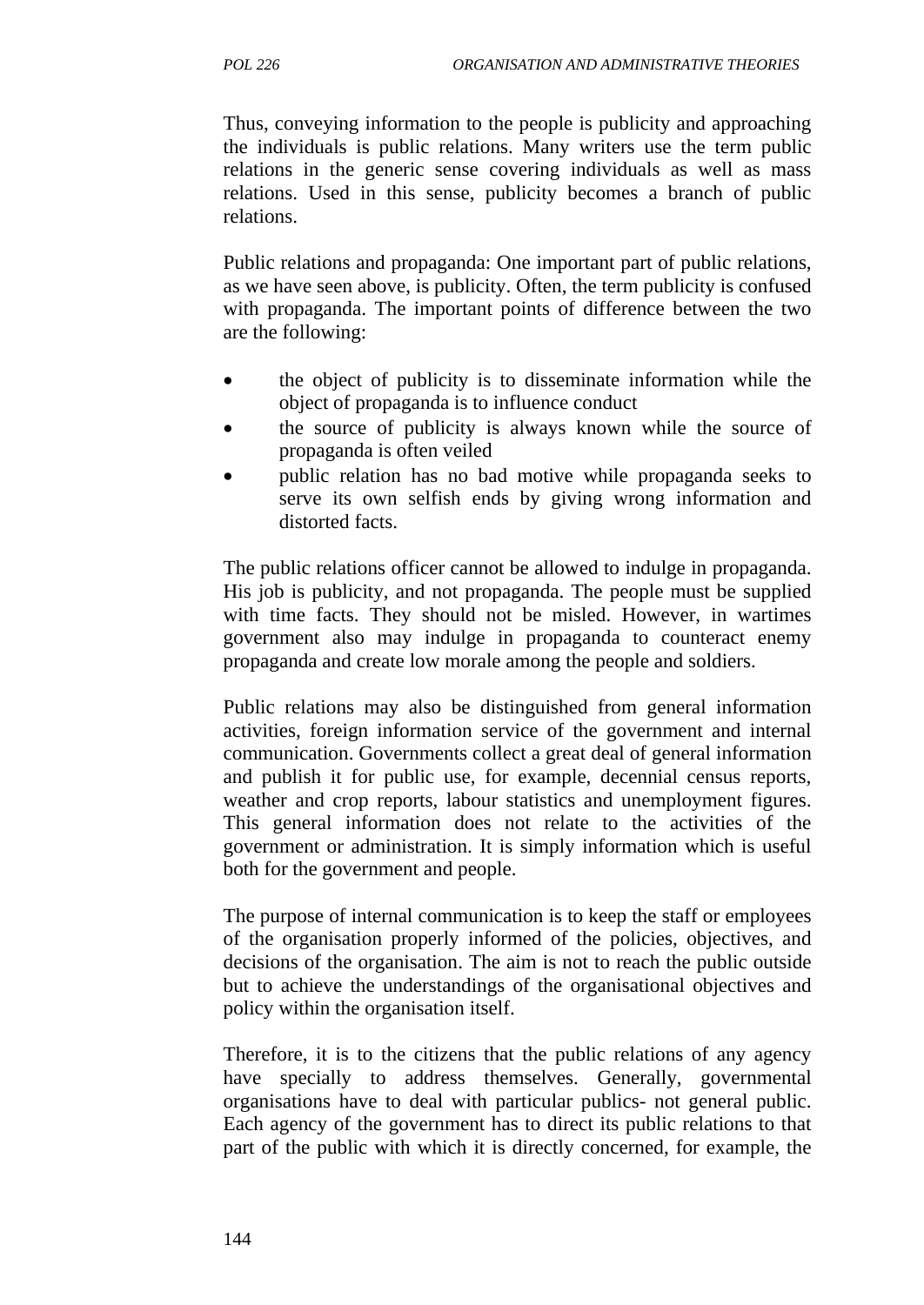agriculture department deals with farmers, the industries department with industrialists, the labour departments with labour.

## **3.3 Elements of Public Relations**

According to Millet, public relations consist of four elements:

- learning about people's desires and aspirations
- advising the public
- cultivating the satisfactory contact between the public and officials
- informing the public about what government is doing

### (**i) Means of Knowing Public Opinion**

Of the four constituent elements of public relations the first one is learning about the public desires, aspirations and opinions. Among the techniques of ascertaining public opinion, the following are the most common:

- (a) **Press**: The Press is a very important medium for the expression of views of the public. Newspapers and magazines contain various news items which reflect the reaction of the people towards the policies and programmes of the government. Letters conveying the appreciation or depreciation of a particular activity of government and sometimes containing popular grievances addressed to the Editors of newspapers are printed in the "Letter to the Editor" column. The "Editorials" written by the chief Editor of the paper also make comments on government activities and offer constructive suggestions to redress the grievances of the people. The officers of the Public Relations Department spot such items in the newspapers and inform the departments concerned about the trend of public opinion with regards to services run by them.
- (b) **Platform**: The platform speeches made by public men particularly the leaders of various political parties, associations and groups reflect the mind of the leaders on a particular subject. The conveying of public meetings is reported to government by the Security Agencies or Government Apparatus, or by the organizers of the meeting themselves by pressing a resolution of putting up a "Charter of their demands". The government is thus made to know about the feelings of the public on a particular question.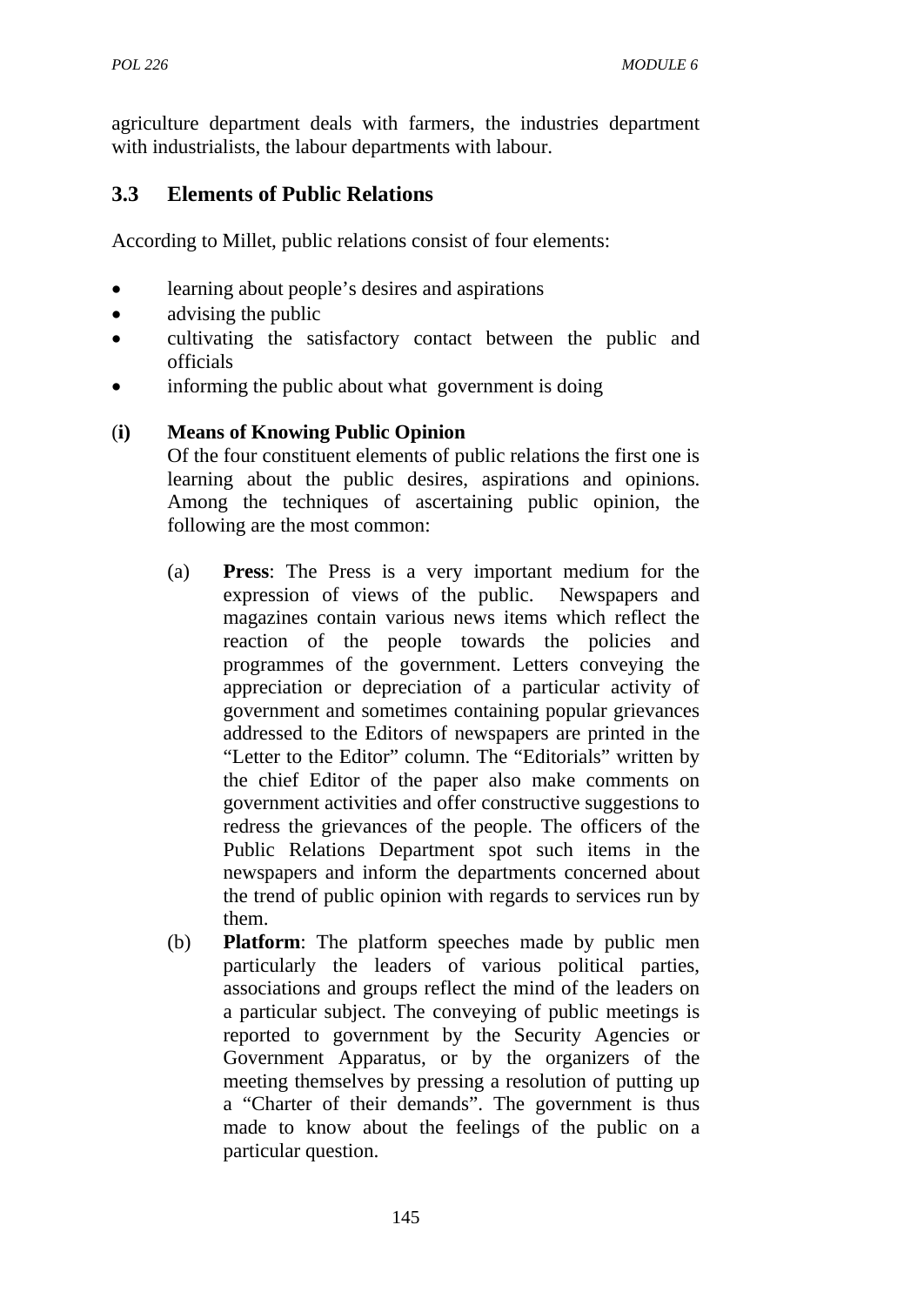- (c) **Demonstrations and Agitations:** If the spoken words and the written words fail to move the administration, the public may adopt the means of agitations and demonstrations. Demonstration can be expressive both to the pleasure and displeasure of the people with regards to a particular policy of the government. The people will demonstrate to welcome a commendable programme or to condemn some steps calculated to injure their interests. The agitations may be peaceful or take a violent turn. Public opinion in general or that of particular section of people has tried to express itself through these methods everywhere.
- (d) **Legislature**: The floor of the parliamentary or the legislature is perhaps the best place where public opinion is best reflected in whatever their representatives speak on behalf of the electorate. The legislators get many opportunities to inform the government about their aspirations, desires, and grievances of their constituencies when they discuss the various bills or vote the grants. The role of the opposition in expressing the mind of the people is most laudable only if they make some constructive suggestions to get the legitimate hardship of the people removed from the hands of the government.
- (e) **Informal Conversation**: True public opinion can be best known through the medium of informal chats of the people in public places such as in a train, in a bus, in the market place, etc. In an informal talk, people speak things from the core of their hearts. There is hardly any exaggeration in what they utter. The best barometer of public opinion would therefore, be to hear people talk informally about government policies.
- (f) **Government Employees**: The officials of government constitute a very good agency to report about the public regarding any activity of the government. They have daily contacts with a large number of people from the various walks of life. They are, therefore, in a position to know what the public has to say about the government. If they are encouraged to talk freely, they can give a true report about the opinion of the public
- (g) **Moving Freely among the People**: According to Lord Bryce, "The best way in which the tendencies at work in any community can be discovered and estimated is by moving freely among all sorts and conditions of men is nothing are affected by the news or arguments brought from day-to-day to their knowledge", knowing about them is really a very valuable technique. It gives an unbiased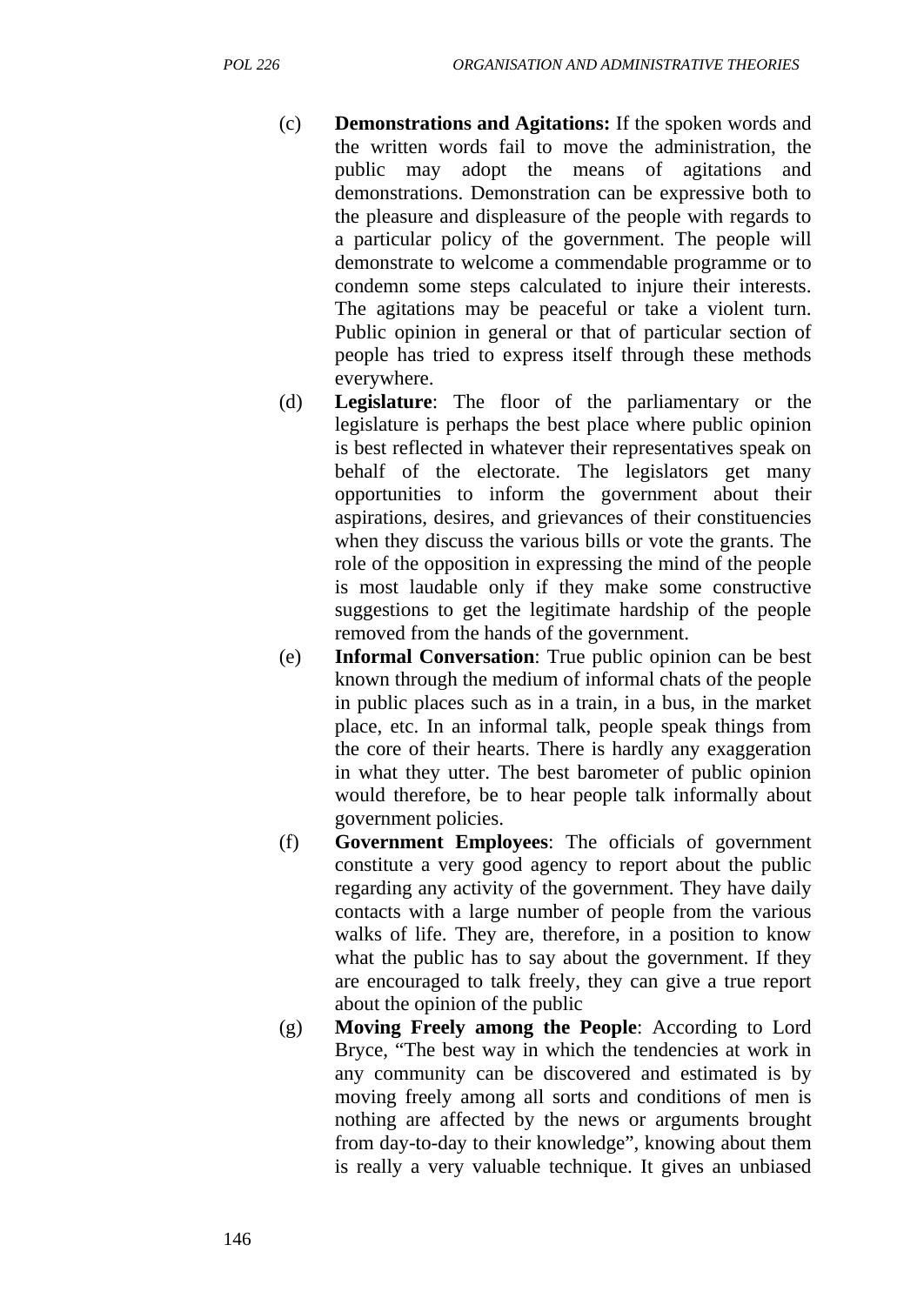impression of what the people think about the government and its administrators.

- (h) **Advisory Committees**: Government comes to know about the attitude of the people regarding a particular activity from the advisory committees also which consist of the representatives of special interests that are affected or are likely to be affected by the activities of a particular department. These Advisory committees interpret the feelings and the interests of the people concerned to the administration and advise them on the formulation of a particular policy.
- (i) **Public Opinion Polls**: Lastly, public opinion on certain matters can be discovered by referring those matters to the vote of the public or by the issuing of a questionnaire to them. The replies received thereto shall clearly reflect the public opinion whether it is in favour or against a particular problem. The opinion thus collected sometimes shall reflect the opinion of the public as a whole. Such public opinion polls are conducted in America, Britain, France etc by interested agencies and their results have been often found to be correct.
- (ii) **Advising the public:** The second element of public relations is advising the public about what it should think and do. It is one of the primary duties of the government to educate the people on the methods of performing ordinary civil duties. While advising the public about what they should do, the government might be accused of carrying on propaganda. It is incumbent on a government to advise the people about certain important matters like family planning, education, health, trade commerce, agriculture etc in a developing country like ours, people need to be advised about their duties in extending their cooperation to the government for making government's programmes successful. Advice should be kept clear of falsehood and political maneuvering.
- **(iii) Dealings with the public:** The third constituent element of public relations is the dealing of the officials with the public and the cultivation of satisfactory contact between the two. Public officials especially at lower levels, have to make daily contact with the people. Their dealings with the public can make or mar the reputation of the department to which they belong. The people judge an agency by the experience they have of its officials and its employees. It is therefore, essential that the officials should realize the importance of their contacts with the people. If they show courtesy and sympathy to the people, they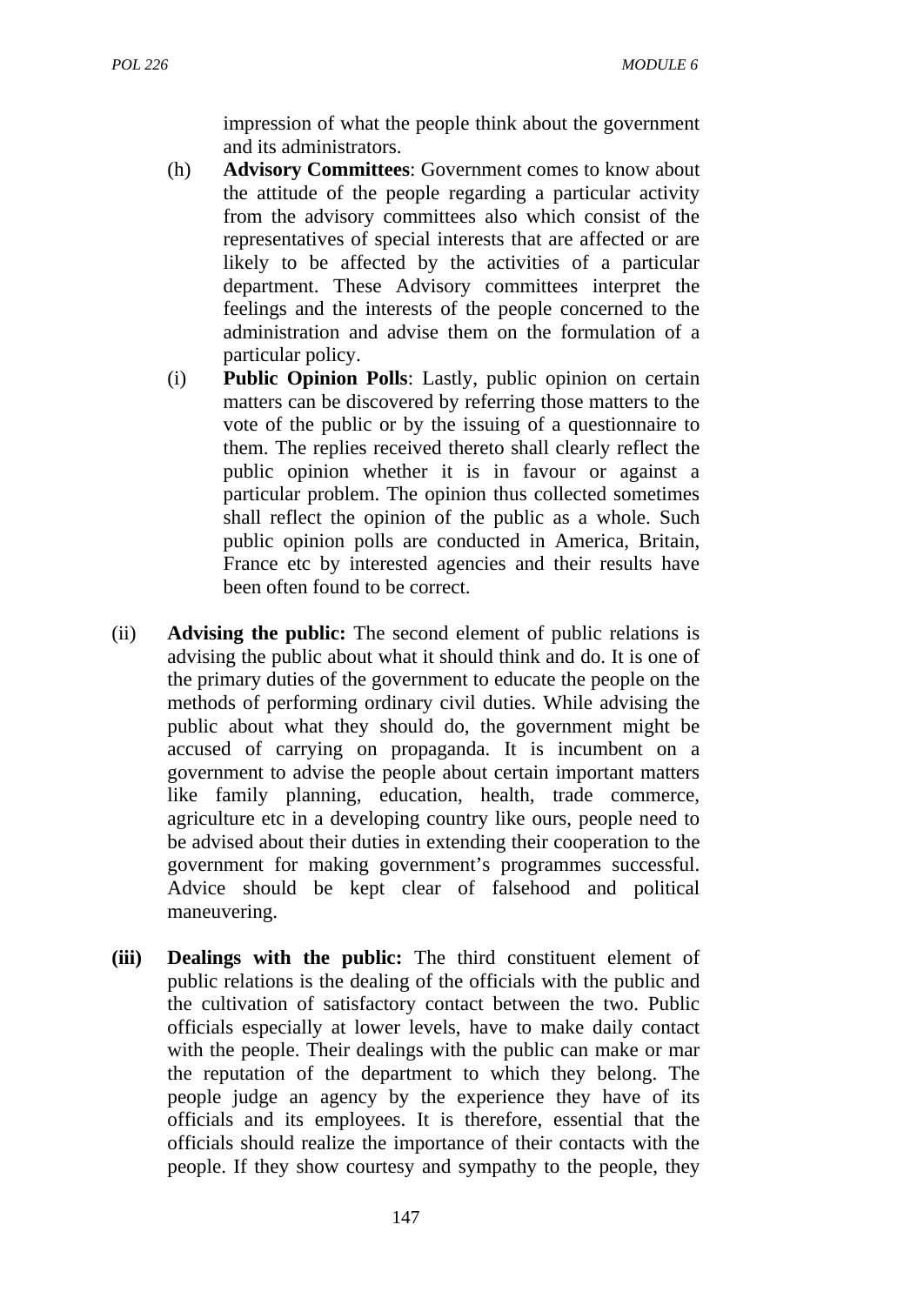shall be applauded and the organisation to which they belong would get public approval. But, on the other hand, if their behaviour is rude and arrogant, the organisation would meet public condemnation.

iv**. Informing the public:** The fourth element of public relations is informing the publicity about the activities of the government. The public is kept informed about the policy and acts of the government through the following media of publicity, press, government publications, platform, radio, films, exhibitions, and advertisements.

## **3.4 Public Relations Agencies in Nigeria**

From what has been said so far, the importance of public relations in public administration is quite evident. Obviously, no system of public relations is developed by it. For developing good public relations, all the civilized countries have set up public relations agencies.

In England, it was not until the First World War that a positive system of public relations began to emerge when press or publicity officers were first appointed in the Defence Ministry. Thereafter, many other departments also introduced public relations division.

In Nigeria, there is the Ministry of Information and National Orientation. Its primary function is to inform the public about government activities.

Radio and Television are also important tools of publicity. Radio helps in establishing public relations. It gives essential information to the masses. In most advanced countries –like America and England, television is the most important medium for establishing Public Relations.

The publicity function of the Government of Nigeria has been given to the Ministry of Information and the National Orientation Agency. The Ministry does its job through the following important agencies:

- Radio Nigeria or Federal Radio Corporation of Nigeria
- The Press Information Bureau
- Publication Division
- Directorate of Advertising and Visual Publicity
- Film Censors Division
- National Orientation Agency.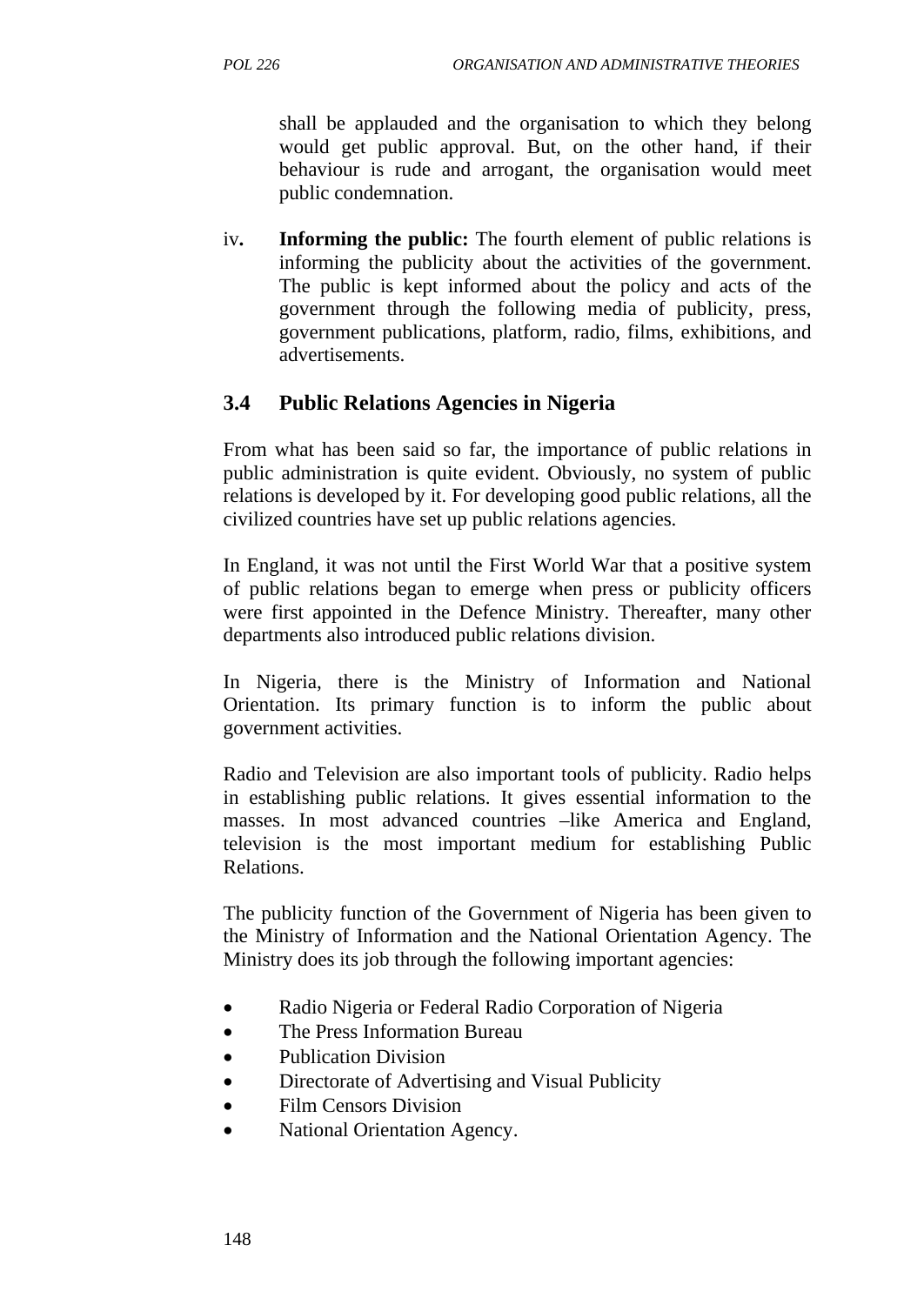# **3.5 Qualities of a Good Public Relations Official**

- (i) Every big officer should provide a decent waiting room for the visitors with popular newspaper and magazines on the tables to keep them busy if they are required to wait for sometime.
- (ii) Every office should have a receptionist or an enquiry officer to help and guide visitors. The receptionists should be persons of pleasing personality and of amiable and cheerful disposition.
- (iii) Officers should fix hours for interview with the public. If the officer is unavoidably busy at that time, he should convey his regrets to the visitors and give them some other time preferably suiting their conveniences when he could be available.
- (iv) The public should be accommodated to the maximum extent possible. They should be supplied the information that they want to have, if the rules so permit, otherwise their request should be declined regretfully.
- (v) The people come in contact with administration more through paper correspondence than actual meeting with officials. Therefore, it is desirably that the letters from the public should be duly acknowledged, and reply should be couched in plain, simple and straightforward language.
- (vi) There should be a definite procedure to deal with public complaints. In every agency, there should be an official charged with the duty of receiving complaints or the public may be asked to record their complaints in a complaint book or drop them in a complaint box placed at a conspicuous place.
- (vii) Finally, the action to be taken which relates to the choice of media, the tools and the ways in which the public relations plan is to be effected hence, the choice of the media generally limited by the amount of money which is made available for the plan. In the light of the need and utility of public relations, the budget for public relations should be realistic.

Therefore, the officials come in contact with the people either in person or through correspondence. Every effort should be made to be sympathetic and courteous to the people in both forms of contacts. The official should realize that courtesy costs nothing but its absence may cost a great deal to the reputation of the officer as well as the agency. Sometimes, lack of courtesy may create an unpleasant scene leading to quarrel and abusive language. The officials should realize that they are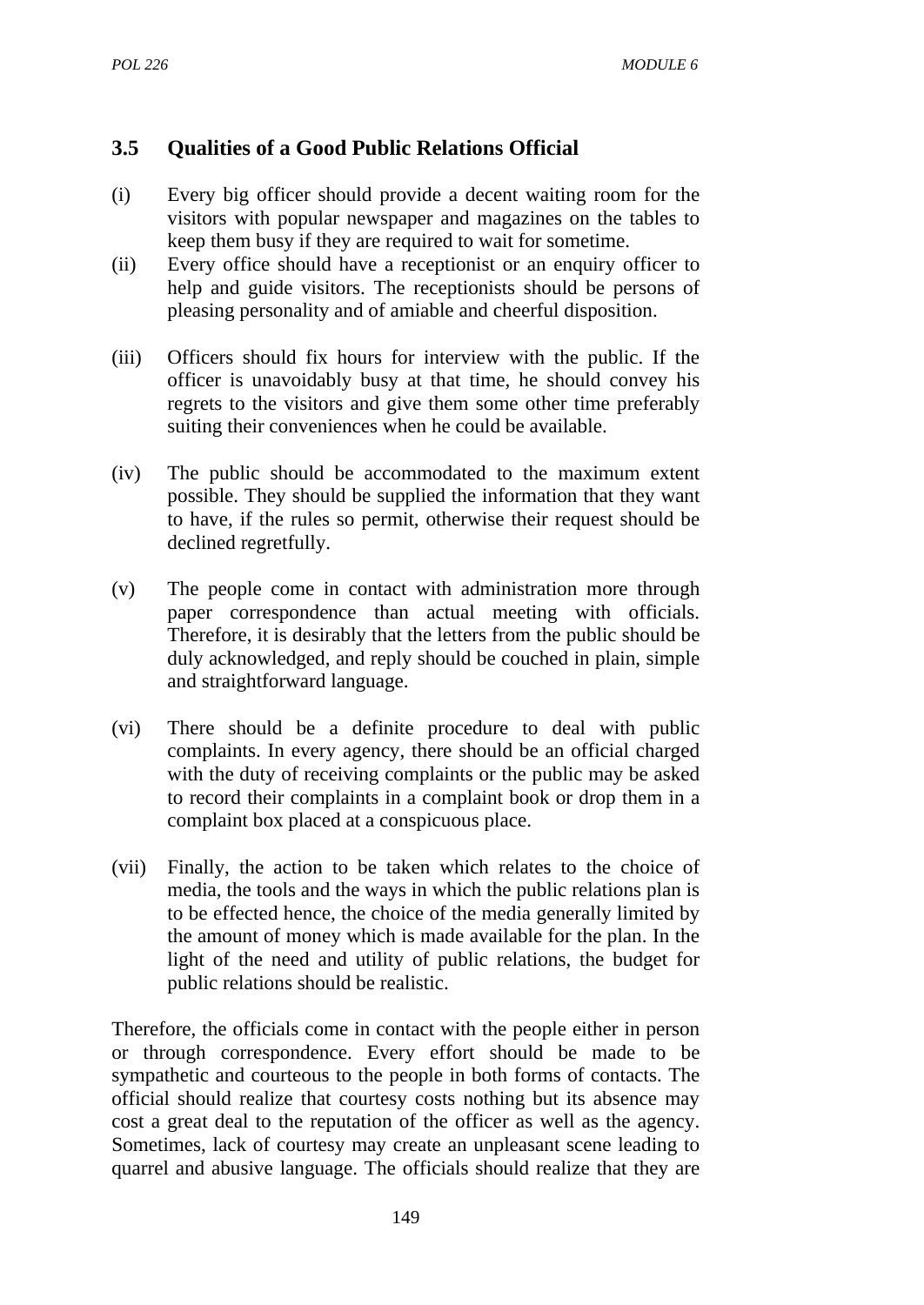public servants in the real sense of the term and they should in no case behave like a bureaucrat. A bureaucrat is usually blunt, curt, aloof and even rude. An official in the modern democratic age should be kind, accommodating, sweet, sympathetic and easily accessible. The public should be in such a fine way as should convince them that it is their own government and the officials that are not hot-headed, stiff-necked, but their well-wishers, friends and guides.

## **3.6 Obstacles to Public Relations**

The following obstacles are in the way of good public relations:

- (i) the complexity of modern management
- (ii) the usually indifferent attitude of the general public
- (iii) the lack of appreciation on the part of many public officials of the importance of their responsibility in the matter of public relations
- (iv) the lack of objective indices to measure the effectiveness of the method used
- (v) the limited funds available for public relations activities and the consequent necessity of foregoing professional and technical assistance
- (vi) the difficulty of maintaining impartiality
- (vii) the difficulty of persuading the public that public relations devices are not necessarily propaganda
- (viii) the tendency to interpret all government publicity as propaganda.

## **4.0 CONCLUSION**

In order to adapt public relations to the needs of our nascent democracy it is necessary that the different media of public relations should be so perfect that all the purposes of public relations are achieved. Public relations should be used for education and not for propaganda. It should try to seek public co-operation and responsiveness. Let us remember the words of David. M. Cox who writes, "Where there are public relation problems, they are in his hands (employees). He is the key figure in the public relations situation. He is the conductor of public relations of the organisation by his actions with the custom. He is also the ear of the organisation, for he learns of the needs, wants, expectations, desires and satisfactions of the public served".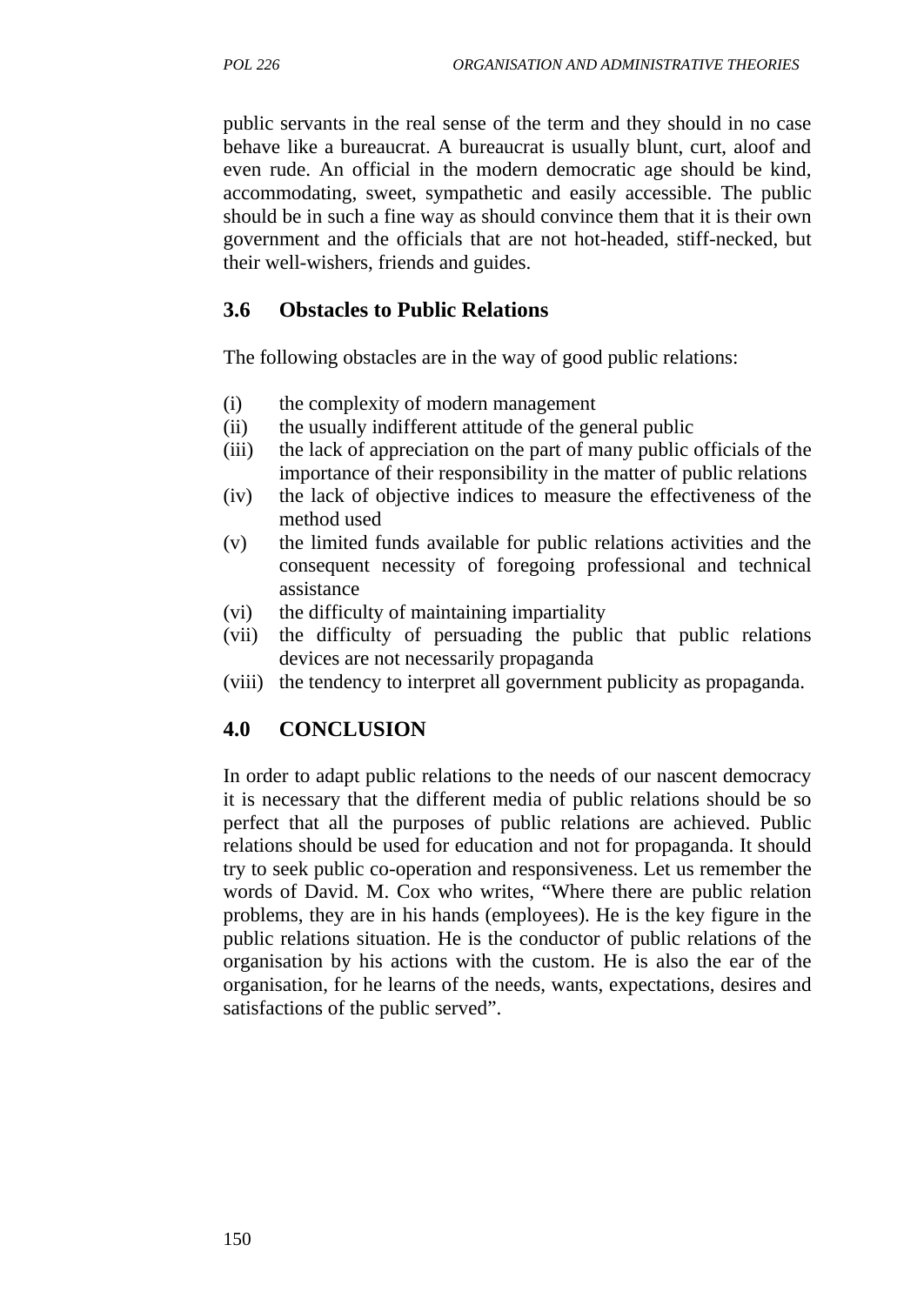## **5.0 SUMMARY**

It is gratifying to note that public officials in Nigeria are gradually inculcating the qualities of a good public relations officer. To make them realize the value of such qualities, the government sometimes asks the different departments to observe courtesy weeks. It is unfortunate that the officials of the Police Department have not yet been able to cultivate good public relations and perhaps this is on account of the nature of duties they perform.

### **6.0 TUTOR-MARKED ASSIGNMENT**

- 1. What is Public Relations? Explain the Elements of Public Relations.
- 2. What are the qualities of good a Public Relations Officer?

### **7.0 REFERENCES/FURTHER READING**

- Ekhastor Victor Eghe. (2002). *Rudiments of Public Administration*. Kaduna: Joyce Graphic Prints and Publishers Co.
- Augustus, Adebayo. (2004). *Principles and Practice of Public* Administration in Nigeria. Abuja: Spectrum Books Ltd.
- Ahuja, B.N. and Chhabra. S.S. (2006). *Public Relations and Advertising*. New Delhi: Surfeet Publications.
- Cultop and Center. (1971). *Effective Public Relations*. New Jersey: Prentice Hall, Inc.
- Nicholas Henry. (2006). Public *Administration and Public Affairs*. New Delhi: Prentice-Hall Ltd.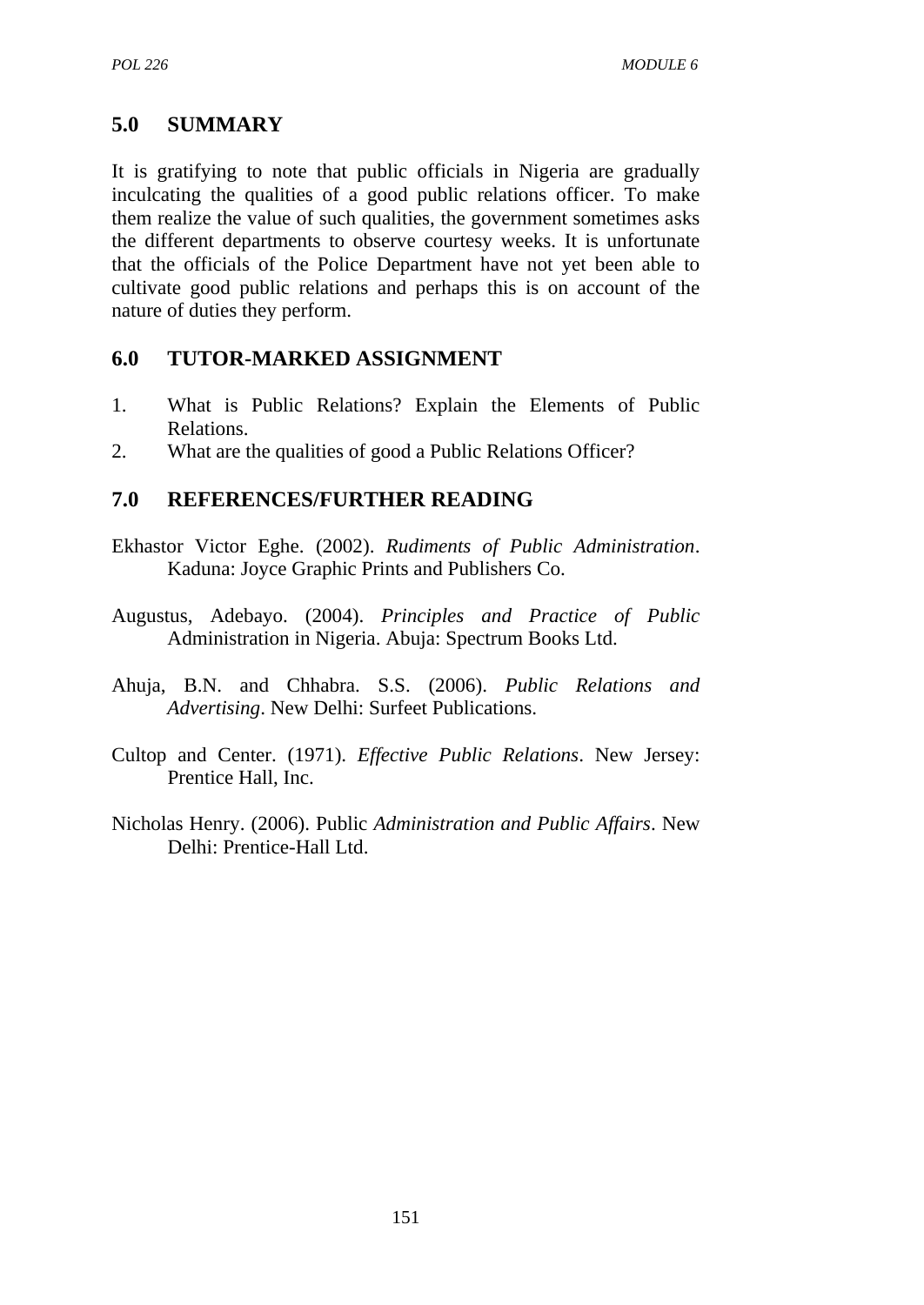## **UNIT 2 PUBLIC EMPLOYEES ORGANISATION**

#### **CONTENTS**

- 1.0 Introduction
- 2.0 Objectives
- 3.0 Main Content
	- 3.1 Professional Association vs. Unions
	- 3.2 Public Employees Union
	- 3.3 Advantages of Unions
	- 3.4 Legal Rights of Employees
	- 3.5 Arguments against Strike
- 4.0 Conclusion
- 5.0 Summary
- 6.0 Tutor-Marked Assignment
- 7.0 References/Further Reading

### **1.0 INTRODUCTION**

It goes without saying that strength lies in the organisation. This is specifically true for those who earn their living by providing service under a private or state organisation. Employees' Union has become a vital part of personnel organisation. It is being increasingly realized that if the employees do not organise themselves into an association, it would be difficult for them to get better working conditions and improve their lot thereby.

#### **2.0 OBJECTIVES**

At the end of this unit, you should be able to:

- list objectives of association
- state the various legal rights of employees
- state the advantages of strike
- preffer arguments against Strikes etc.

#### **3.0 MAIN CONTENT**

#### **3.1 Professional Association vs. Unions**

Public employees' associations are of two types:

- 1. Professional Associations and
- 2. Trade Unions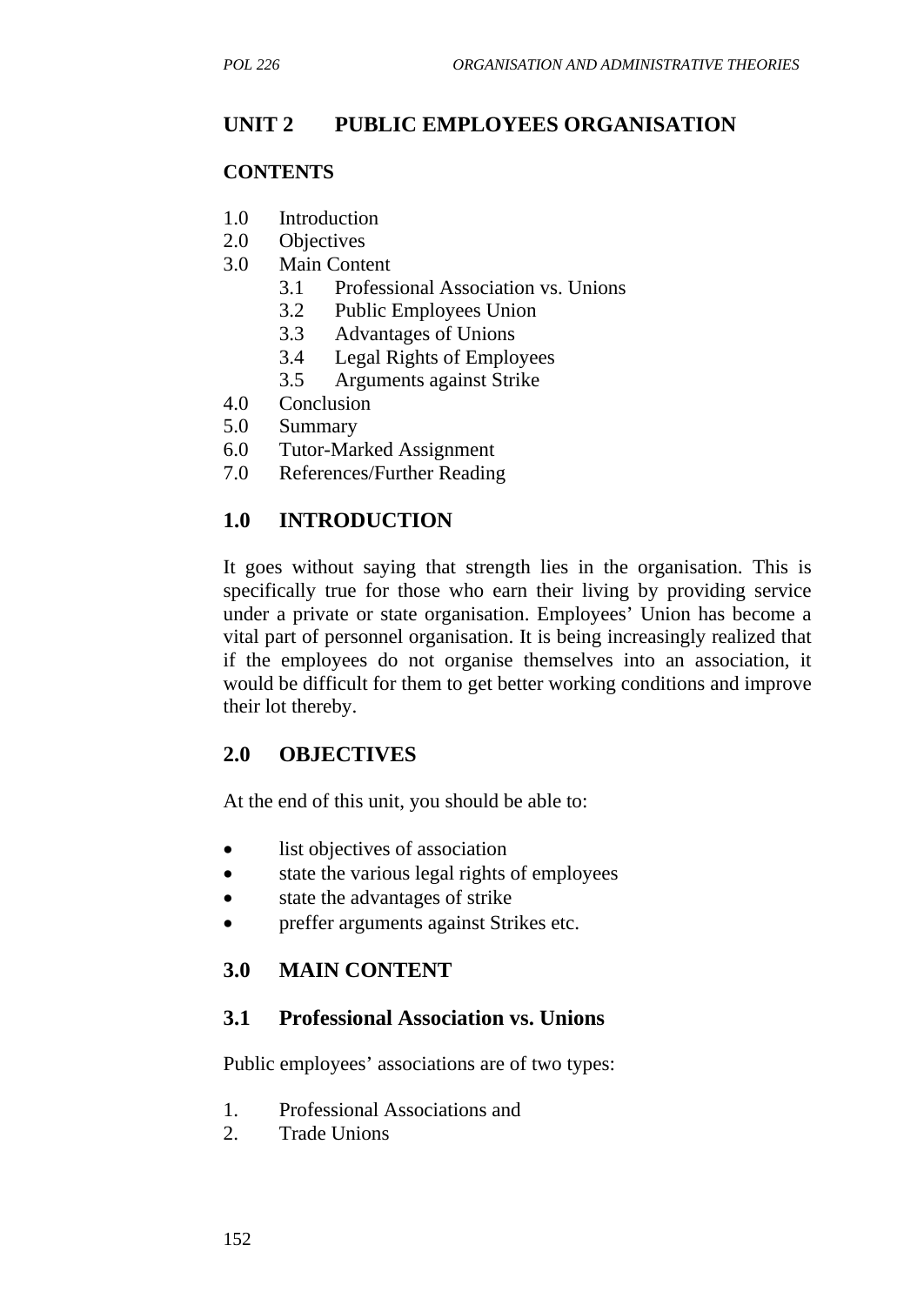### • **Professional Associations**

These are those organisations which bring members of the same profession together for the exchange of information and experience and for the advancement of their profession. These associations are, broadly, speaking, formed by the higher categories of government employees such as administrative, executive, and professional officials and scientists. Some of these professionals in Nigeria are the Central Secretariat Association, Gazetted Employees' Association, Port Trust Association, Income Tax Officers Association, Nigerian Audit and Accounts Service Association, Teachers Association, etc.

## • **Trade Unions/Labour Union Congress**

Trade Unions, on the other hand, are generally formed by the employees of subordinate public services. Their avowed object is to seek to improve the wages, and other conditions of service of their member. If their demands are not conceded to, they do not hesitate to resort to strikes. Nigerian Postal Union, Nigerian Railway Union, Nigerian Airways Association etc, these unions, as a matter of fact, are on par with the labour unions in private industries. But the real difference between the two types of Association is not one of mere name but of outlook and methods. The professional associations do not use trade union methods.

## **Objectives of Association**

Their main objectives are:

- to promote personal acquaintance among individuals with common interests and problems
- to promote research in the profession by organizing periodic conferences for the exchange of ideas and experience so that the best ideas may be selected and applied in order to improve the efficiency of administration
- to give their suggestions for reform and improvement
- to issue literature for the spread of the latest information relating to their field
- to bring the employees nearer to those in whom they can confide for their failures and successes
- to raise the general tone of the profession, and effecting efficiency and boosting the morale of the employees.

In essence, these professional associations have made the employees feel that they have a voice in determining the conditions under which they have to labour. In the words of Dr. White, "The competence of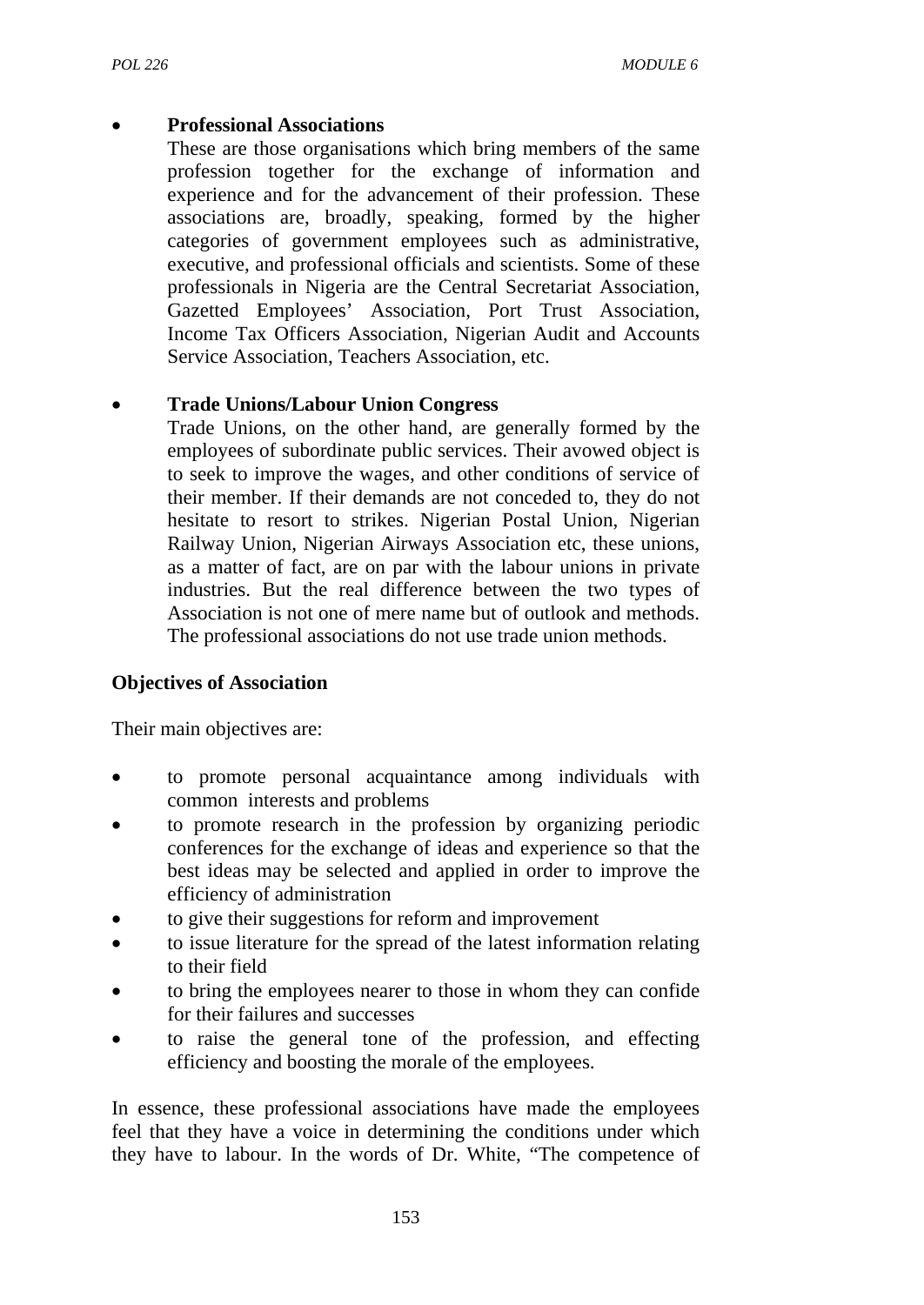public service is favourably affected, its capacity to some long-time programmes intelligently is increased, its prestige is elevated".

## **3.2 Public Employees Union**

#### **The Origin**

Trade unionism among employees is a recent development. Generally, lower ranks of employees both in the government departments and public enterprise opt for unions. These unions have sprung up due to rapid increase in the number and importance of public services, the accentuation of employer-employees conflicts in public service and the acute inflationary conditions of war and post-war periods.

### **Objectives of Employees' Union**

The following are the various objectives of the unions:

- to exert pressure on the authorities that the merit rule should be adopted and under no circumstances should the spoils system be a substitute for the merit principle. This indirectly helps in effecting efficiency and economy of administration
- to strive for the classification of service on the basis of the kind of work to be done by the incumbent of a particular office
- to emphasize that compensation for the work should be adjusted with the nature of the work
- to stress that the minimum law-wage should be strictly followed
- to see that the service records are properly maintained and the promotions are made mainly on that basis
- to insist on the adoption of a proper retirement plan so that the retired man does not feel frustrated after retirement
- to bring pressure to bear on the government for improvement of pay and conditions of service
- to provide a forum for the employees for exchange of ideas and experience
- to foster the growth of the spirit of co-operation and group consciousness among the members
- to heighten the morale of the employees
- to enhance the prestige of the members
- to give suggestions to the authorities for reforms and improvement of the service, and
- to formulate a code of ethics for the members to follow in their work and conduct.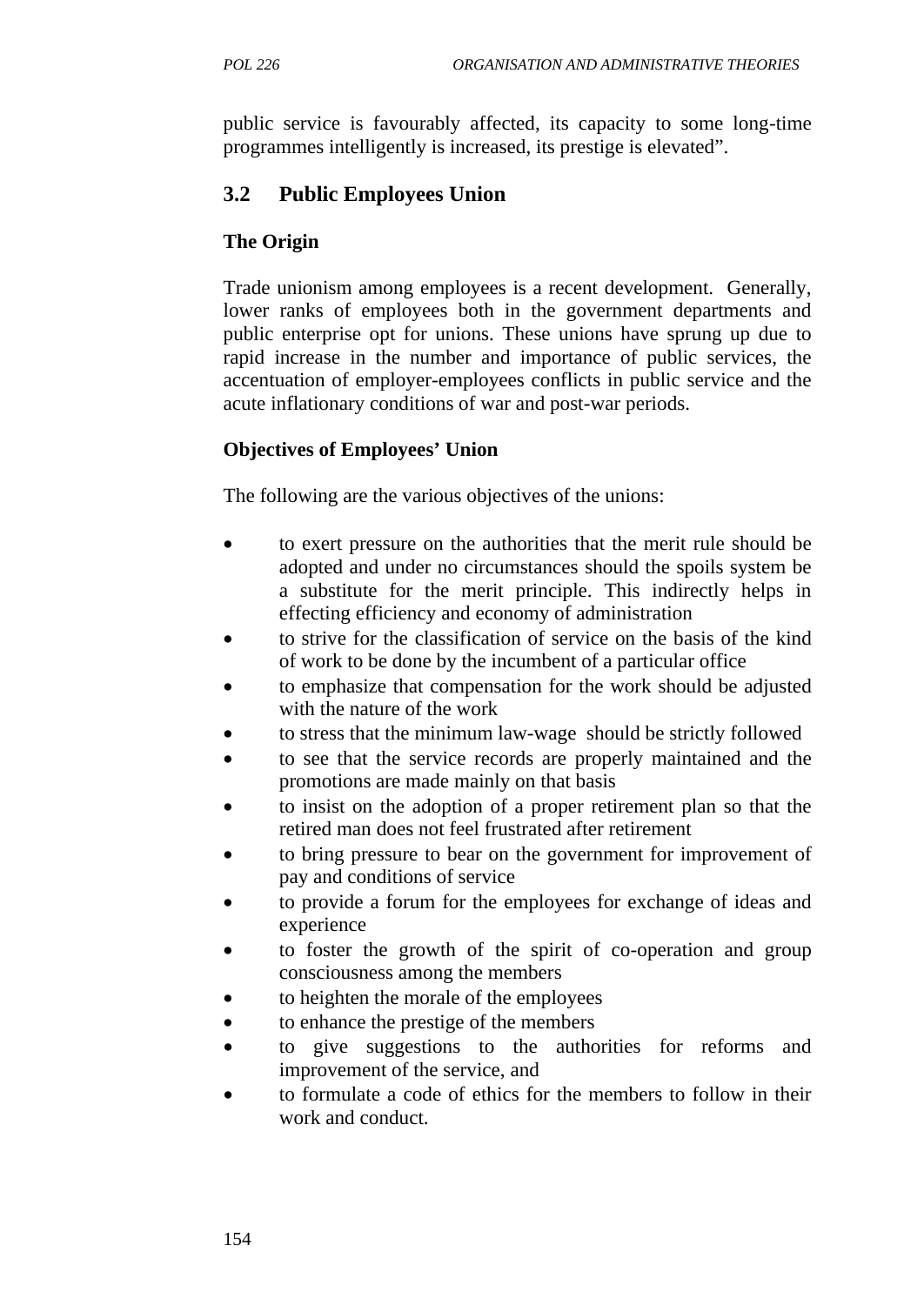## **Methods or Techniques for Achieving these Objectives**

The following techniques or methods may be adopted by the unions to achieve their objectives:

- a. **Election of sympathetic Legislators**: Unions exhort their members to elect sympathetic legislators who can strongly advocate their cause on the floor of the legislature. The office bearers of the unions meet their favourite legislature in the lobby and persuade them to get favourable legislation passed
- b. **Deputations**: The union leaders meet the concerned ministers in deputations and attempt to convince them of the genuineness of their demands
- c. **Defence in suits or against litigation**: The unions defend their members in the courts of law if they are handed up by the management later for one reason or the other
- d. **Defence before Commissions**: The unions defend the employees before the Public Service Commissions, regarding case of promotion disciplinary action etc.
- e. **Journals**: The Unions published journals which expound the claims of the members and give concrete suggestions for improving the existing system of work with a view to effecting economy.
- f. **Strike**: If all these constitutional methods fail to yield fruits, they may resort to strike. However, strike is to be an occasional medicine and not a daily diet. It may be resorted to, only when doors of negotiations are completely closed and only when the unions are sure of their strength and unity.

# **3.3 Advantages of Unions**

- (i) Unions create the spirit of co-operation in the service
- (ii) They build up the morale of the employees as they feel strengthened in a collective capacity.
- (iii) They prevent abuses on the part of government directing heads and safeguarding the merit system.
- (iv) They develop a sense of participation in the personnel management through the unions. They feel that their voice is being counted or heard.
- (v) They enable employees to get fair deal at the hands of the government. Unions keep management alert since slipshod administrative practices would be exposed quickly. They offer a more efficient method for bringing some of the ideas of the employees to the attention of the head of the agency.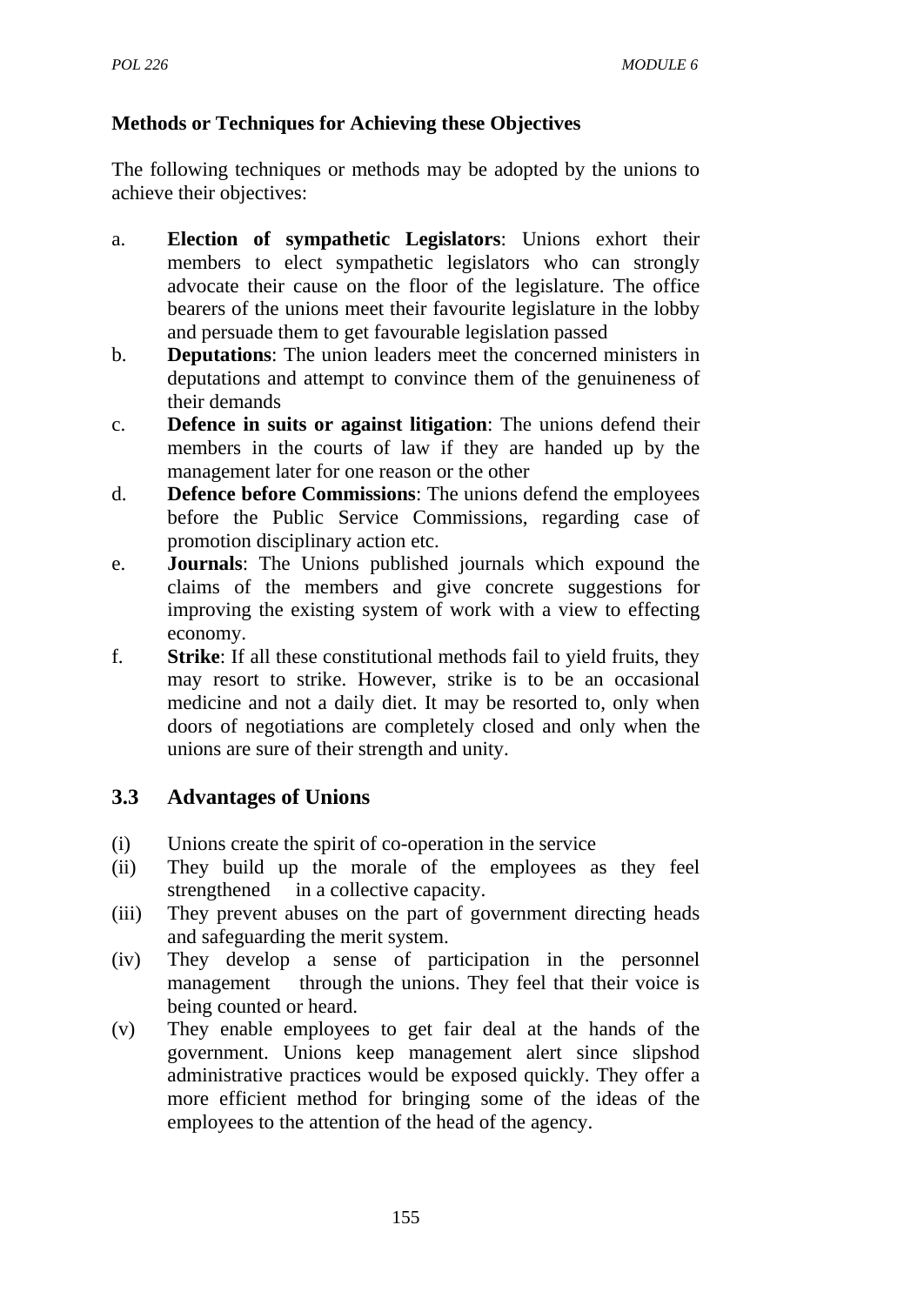Finally, the participation of employees in management planning is desirable for any organisation. A union can indeed make continuing gains for its members.

## **3.4 Legal Rights of Employees**

An appraisal of the legal rights of public employees in Nigeria and other democratic countries will enable us to discover as to whether or not right of forming associations and unions has also been provided and to what extent in actual practice the employees enjoy this right. The following are the legal rights of public employees in ours and in other democratic countries.

### (i) **Political Activity**

The public employees are not free to indulge in political activity. The limitations on political activity by civil service employees are necessary to protect them against political pressure and to maintain the political neutral character of the public service. This doctrine of civil service neutrality is a relic of the past. It is a product of the British parliamentary practice. The civil servants are required to serve the government whole-heartedly no matter what its party complexion is. The former represents the current breeze of public opinion whereas the latter represents expertise, administrative skill and experience. In order to perpetuate harmony between the political and permanent heads, it is thought desirable to sterilize politically the latter. However, complete deprivation of a vast section of the population of their fundamental rights may be uncalled for and inconsistent with the requirements of public administration.

In U.S.A., government is more restrictive on the political activities of the government employees. However, they enjoy the right of vote and express opinions on all political subjects and candidates. They cannot indulge in campaigns or participate in any political management.

In U.K, a compromise between the two sovereign seemingly contradictory principles has been struck. Civil servants in Nigeria possess the right to vote in every election. They can neither seek the membership of any political party nor aid or assist in any other manner any political movement or activity. They cannot even canvass support for any candidate.

#### **(ii) Right to Association**

In all democratic countries, the right of public employees to associate has been recognized, as enshrined in their respective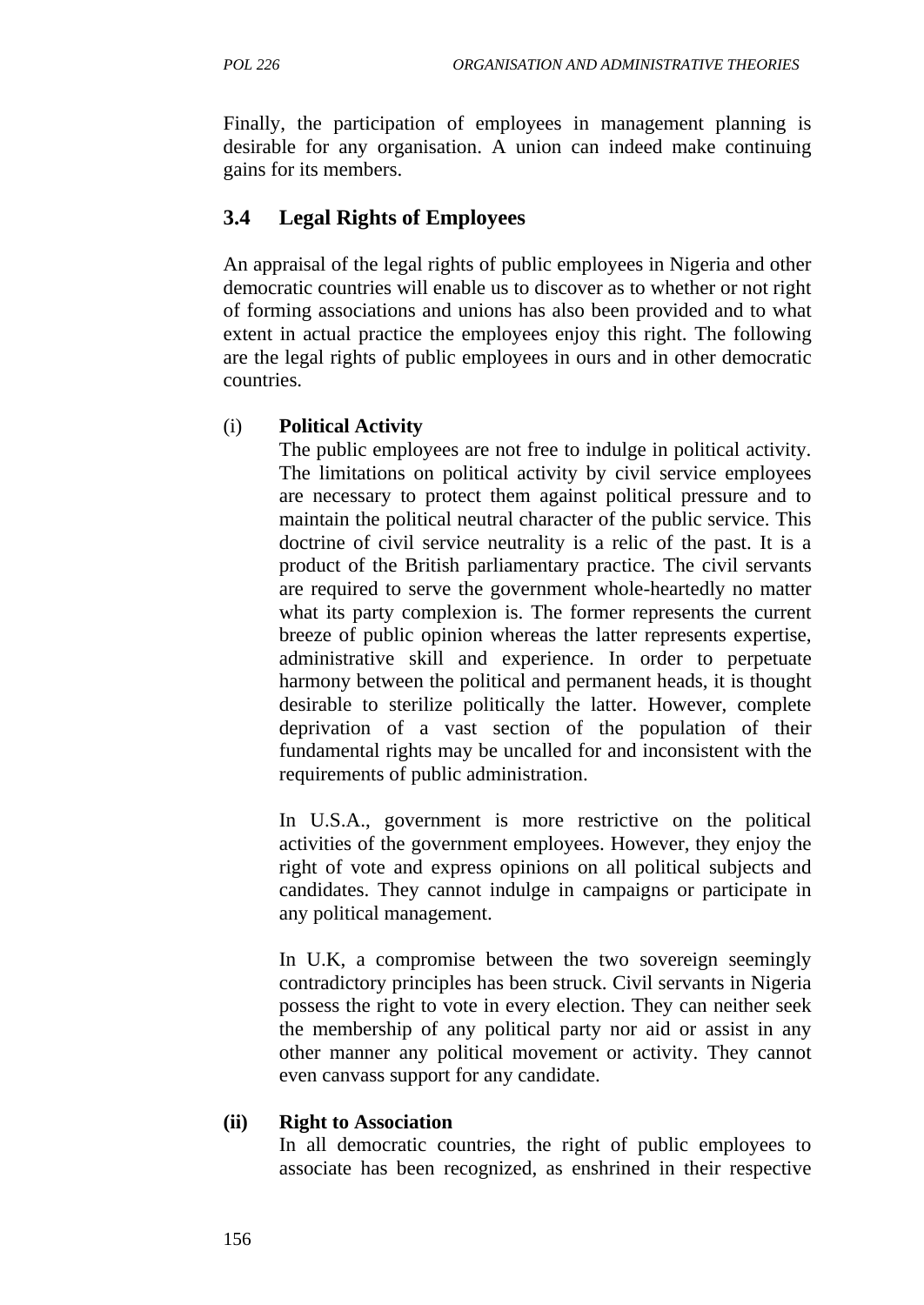constitutions. The civil servants are allowed to form their own associations and are not allowed to join or form any political party. The associations may be formed for economic, cultural or professional purposes. As soon as an association is formed, a copy of its aims/ objectives and constitution is sent to the government for the necessary registration and recognition. In Nigeria, all employees except the military and the police (who have to deal with law and order and national security) are allowed to form unions. These unions come under general trade union legislation, according to the 1999 constitution, section  $39 - (1)$ and 40 respectively.

#### **(iii) Right to be Affiliated**

So far as the right of affiliation is concerned different countries have different rules.

In Nigeria, there is no legal restriction on the public employees' associations or unions; it is a matter of affiliation to outside bodies, though the service rule penalizes disobedience to orders. The government has laid down the following instructions regarding the recognition of its employees' associations:

- government is prepared to accord recognition to associations of its employees which comply with the conditions set before the formation of associations
- it must consist of a distinct class of government employees
- every government employee of the same class must be eligible for membership of the association
- ordinarily, government will not object to persons who are not in the active service of government being office-holders of the association, but government reserves the right, in particular cases, to refuse recognition to associations which all the officers are not either in the active service of government or are honourably retired officers belonging to the same class of government employees as the association's representatives
- recognition is accorded for the purpose of enabling the employees of government to communicate their needs to government or to government officers, and it may be withdrawn by government if an association adopts other methods of ventilating their needs
- government may require the regular submission, for its information, of copies of the rules of association and the annual statement of its accounts and of lists of its members
- government may specify the channels through which representations from the association shall be submitted and the authority by which deputations may be received
- the office is empowered to grant leave to a government employee and will, so far as possible, grant casual leave to an employee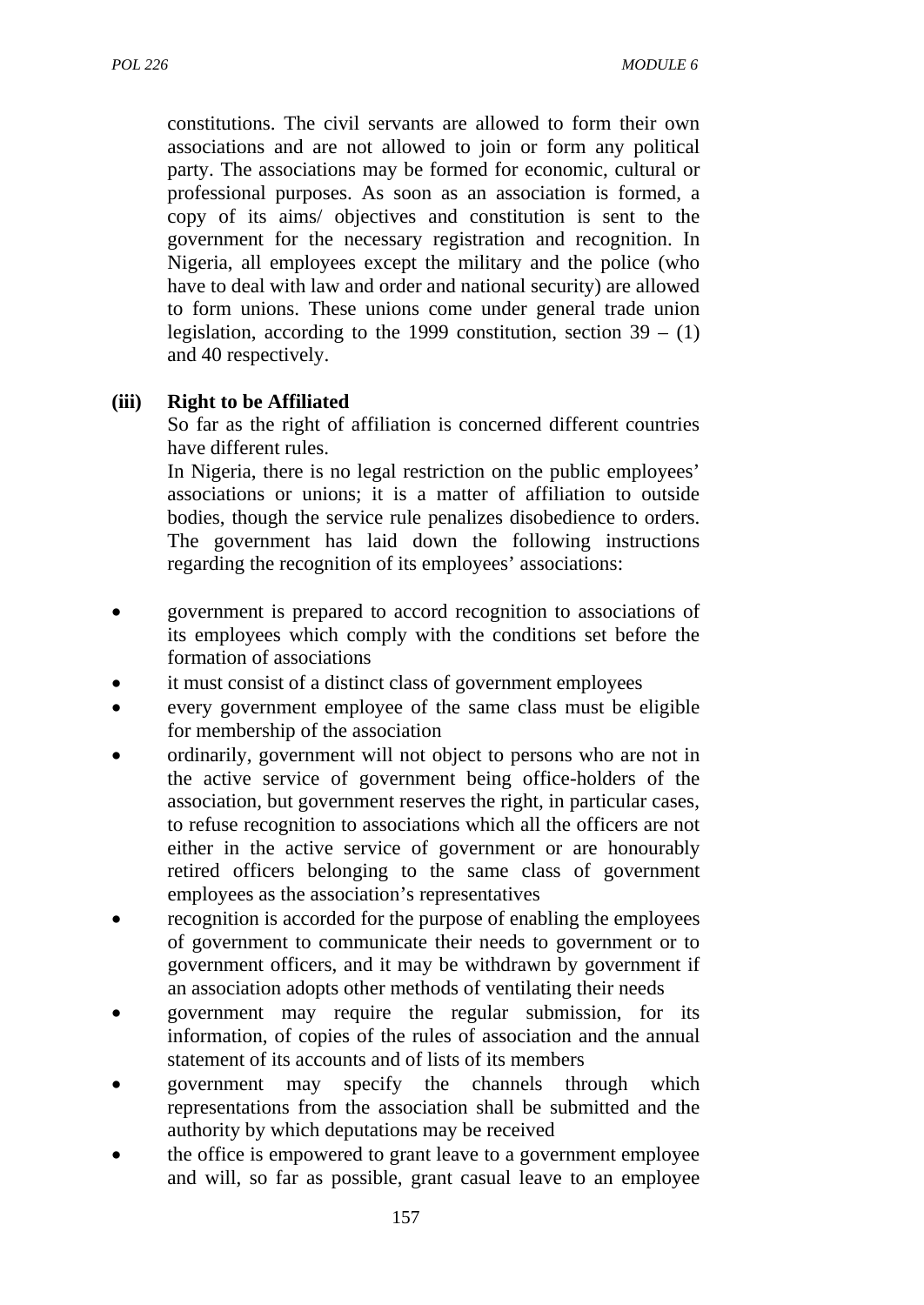who is a representative of recognized association to attend duly constituted meetings of the association. The granting of such leave will be subject to the exigencies of the service of which the officer in question shall be the sole judge.

Therefore, the 1999 constitution of the Federal Republic of Nigeria, 30- (1) and 40 respectively, guarantees the citizens of Nigeria the right to freedom of expression and the right to peaceful assembly and association. It says that, "Every person shall be entitled to assemble freely and associate with other persons and in particular, he may form or belong to any political party, trade union or any other association for the protection of his interest".

## **3.5 Arguments against Strike**

A great controversy that exists today regarding public employees relationship with the management is; can government employees be given the right to go on strike to further their objectives and get their demands fulfilled?. What should be the attitude of government towards industrial strike by its employees?

Let us see the practice in different countries. In the U.S.A., section 305 of the Taft-Hartley Labour Management Relations Act of 1947 has prohibited strikes in an outright and all-inclusive way. The section reads, "It shall be unlawful for any individual employed by the United States or any agency thereof including wholly owned government corporations to participate in any strike. Any individual employed by the United States or any such who goes on strike shall be discharged immediately from his employment, and shall forfeit his civil service status. If any, and shall not be eligible for re-employment for three years by the United States or any agency". Thus, the position is quite clear regarding federal services in the United States.

In England, though strikes are not forbidden by statute, however, disciplinary action can be taken against an employee who has refused to perform his duties. In Japan, Switzerland and Australia, it is illegal for government employees to participate in a strike. In India as well, the strike by government employees of certain categories has been declared illegal. In Nigeria, however, there is `right to strike, nevertheless, government does not seem to be comfortable about the threat of strike any way.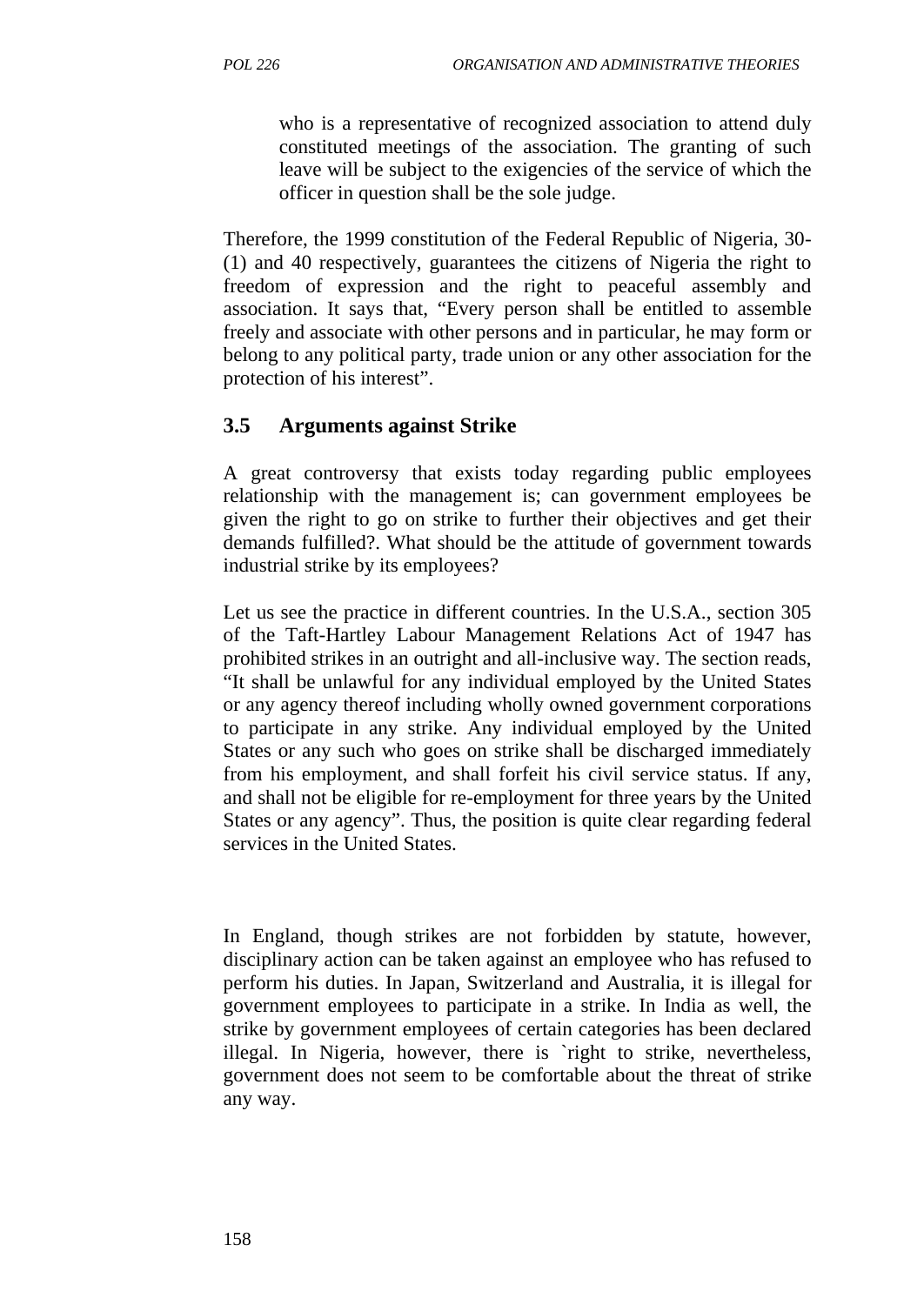The practice in different countries thus shows that governments do not favour strikes by its employees. Why are most of the governments opposed to strikes?

The reasons most governments are opposed to strikes are not far to seek.

- a. Government performs those functions which are essential for the existence and well-being of the community as a whole. Strikes in essential services will paralyse the life of the whole community.
- b. Refusal to obey the orders of the sovereign state is tantamount to disloyalty to the state. Hence, in 1946, American Congress passed legislation specifying that, "Any person who engages in a strike against the government of the United States or who is a member of an organisation of government employees that asserts the right to strike against the government of the United States shall be guilty of felony."
- c. Public servants stand in a closer and confidential relation to the state. Hence, they cannot be permitted to belie the trust reposed in them.
- d. When the state assures its employees of a privileged position as compared with the general public and guarantees them special terms and conditions of service by legislation, it expects good behaviour from them.
- e. Strike demoralizes the employees if they fail. They bring misery and untold suffering to the employees in question. Keeping in view these drawbacks, Willoughby remarks, "It is highly undesirable for employees' organisation to make use of the strike as a weapon for enforcing their demands".

## **Advantages of Strikes**

Though strikes seem to entail grave consequences and create administrative chaos, they have certain striking advantages:

- strikes compel government to consider the problems of management-employees relationship. Even threat to go on strike can sometimes bring round the government
- they provide food for thought. Hence government's attitude towards them has been gradually soft and moving from hostility to tolerance and then to encouragement
- strikes have made the government realize the usefulness of unions.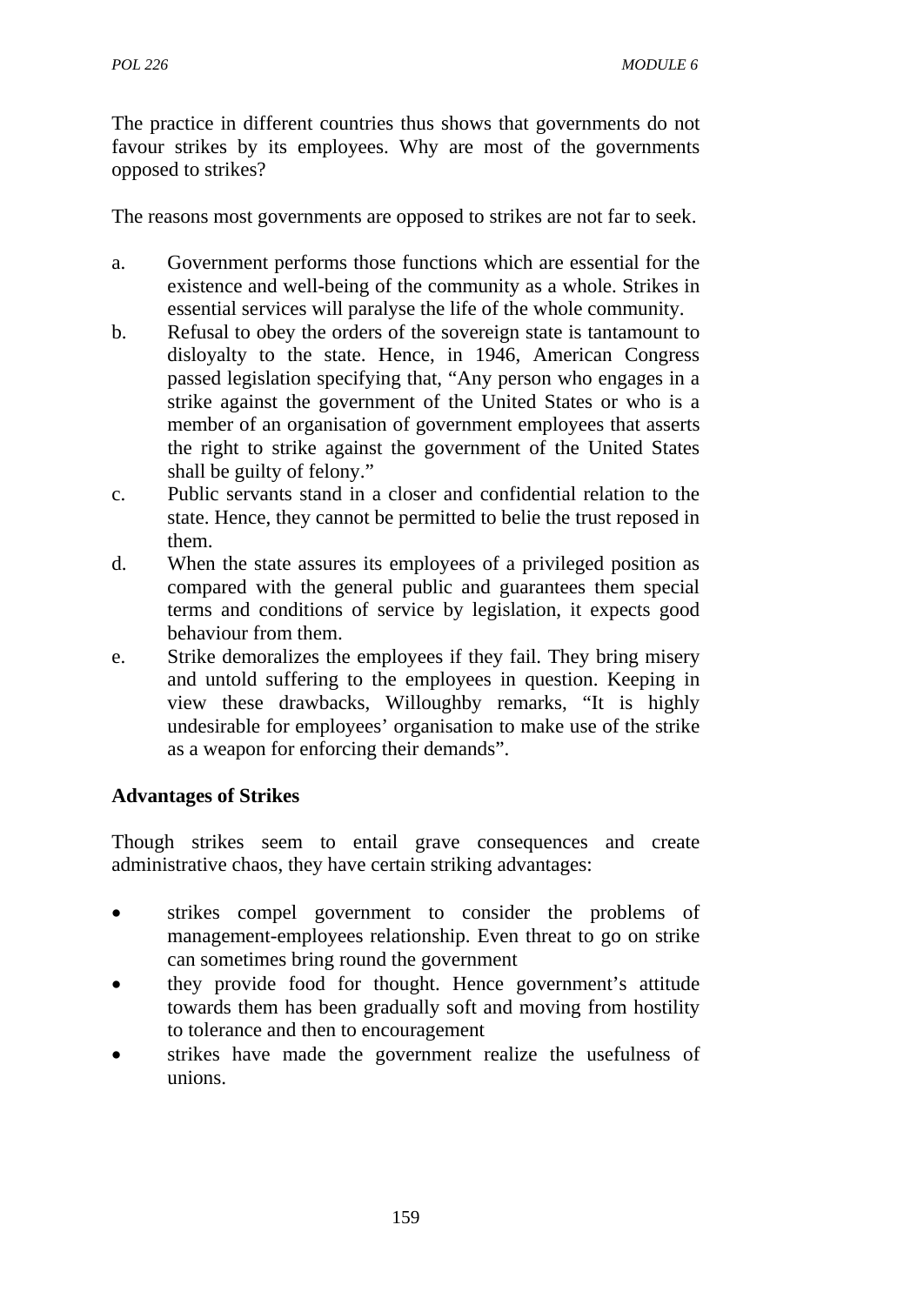### **4.0 CONCLUSION**

The right of all employees of the Federal Government to join and participate in activities of employees' organisations and to seek to improve working conditions and the resolution of grievances should be recognized by management officials at all levels in all departments and agencies. The participation of federal employees in the formulation and implementation of employee policies and procedures affecting them contributes to the effective conduct of public business. This participation should include consultation by responsible officials with the representatives of employees and federal employee's organisations.

### **5.0 SUMMARY**

In both the socialist and in the industrial world, unionism has progressed at varying rates of speed with the result that today some branches of public service are almost wholly recognized while others are still completely untouched by union influence. Public attitudes vary as greatly in more jurisdictions. Public service unions are freely accepted, and in some, they are tolerated and in others, they are taboo.

#### **6.0 TUTOR-MARKED ASSIGNMENT**

- 1. Can government employees be given the right to go on strikes?
- 2. Why are most of the governments opposed to strike?
- 3. Explain some of the legal rights of employees.

#### **7.0 REFERENCES/FURTHER READING**

- Augustus, Adebayo. (2004). *Principles and Practice of Public* Administration in Nigeria. Abuja: Spectrum Bks Ltd.
- Bhambhri C. P. (1973) *Public Administration in India*. New Delhi: Vikas Press.
- Ekhator, Victor Eghe. (2002). *Rudiments of Public Administration*. Kaduna: Joyce Graphic Printers and publishers Co.
- Vishnoo, Bhagwan and Vidya Bhushan. (2006). *Public Administration*. New Delhi: S. Chand and Company Ltd.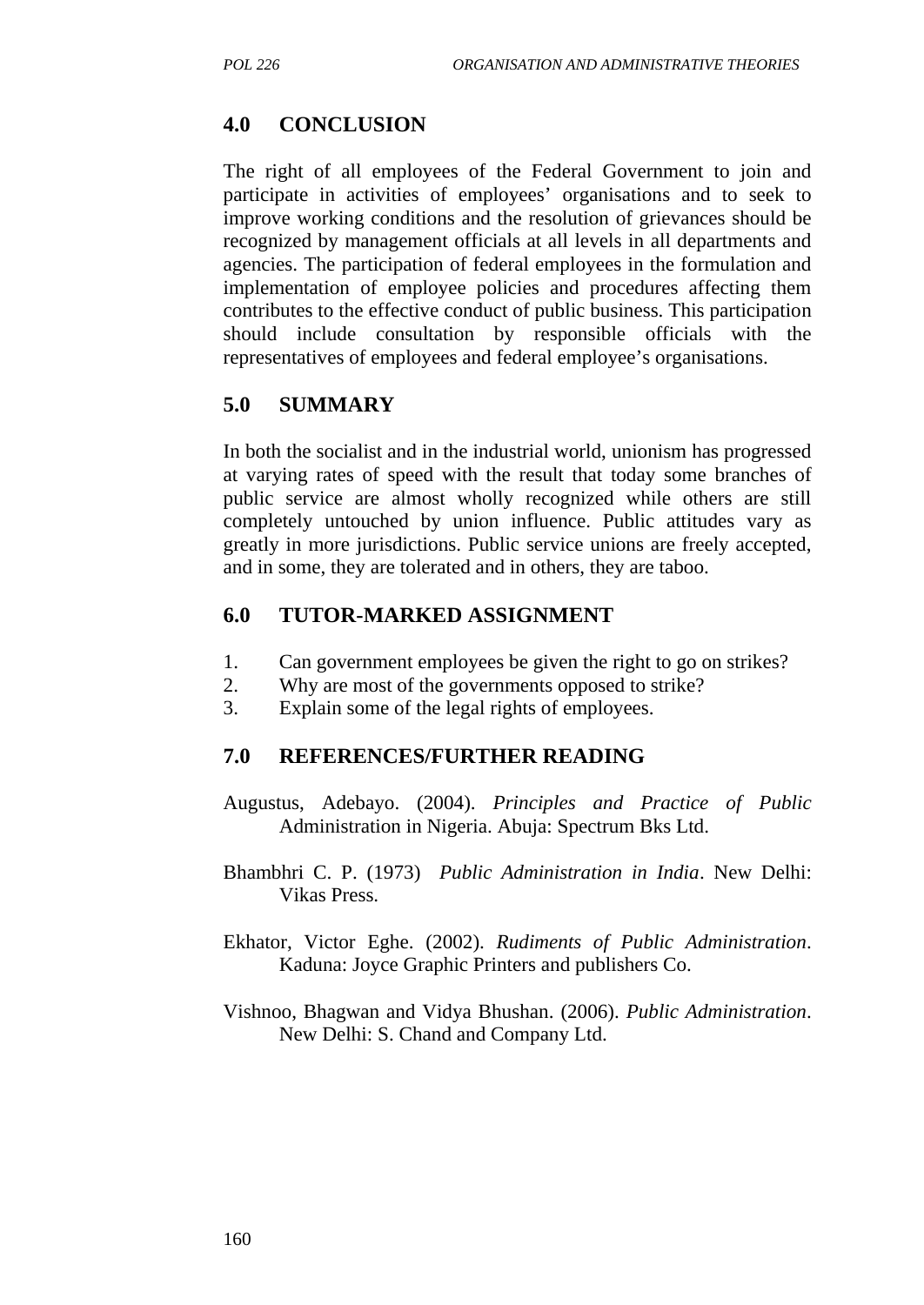# **UNIT 3 GENERALIST VS SPECIALIST**

#### **CONTENTS**

- 1.0 Introduction
- 2.0 Objectives
- 3.0 Main Content
	- 3.1 Meaning of the Terms Generalist and Specialist
	- 3.2 Differences in their Approach
	- 3.3 Arguments for Generalists
	- 3.4 Arguments for Specialists
- 4.0 Conclusion
- 5.0 Summary
- 6.0 Tutor-Marked Assignment
- 7.0 References/Further Reading

# **1.0 INTRODUCTION**

In the recent past, generalist versus specialist controversy has reached its climax. The specialists commonly termed as technocrats strongly feel that they are not being given due place in administration though on account of their expertise and technical qualifications, they happen to be superior to the so-called generalists. Hence, we find brain-drain. The technocrats prefer to take up assignments abroad. They do not relish being ridden roughshod over by bureaucrats who are non-specialists or technocrats (though they claim to be).

## **2.0 OBJECTIVES**

At the end of this unit, you should be able to:

- define the terms generalist and specialist
- what are the different approaches to the terms?
- arguments put up for the terms etc.

# **3.0 MAIN CONTENT**

## **3.1 The Meaning of the Terms Generalist and Specialist**

Generalist and specialist are well understood terms in science and technology. Generalist is one who has a bird's eye-view knowledge of science or technology. He takes a comprehensive view of the problem in science or technology and can render advice in general. He is in a position to provide the bridge between the various branches and sectors of science or technology as a whole.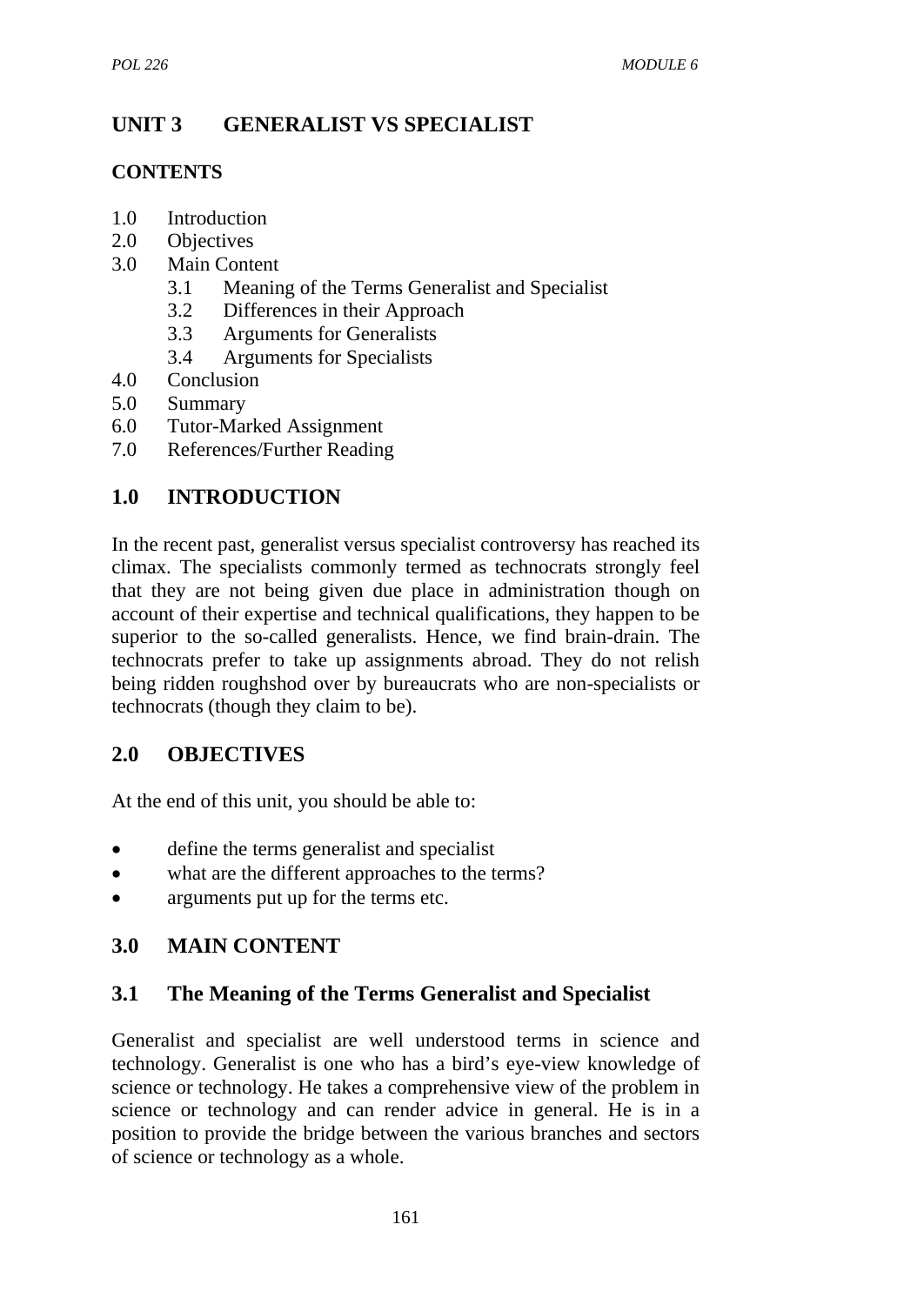In the words of Dr. White, a generalist is a career person within the executive branch who by the breath of his experience and the quality of his mind is competent to deal effectively with complex problems of relationship among agencies or officials and to apply judgment of a high discriminating character to difficult and obstinate problems.

A generalist is not a policy-man as a rule but is concerned with the higher co-ordination and facilitation of operations. He is in a position to command and direct issues while avoiding responsibility for details. Generally, he functions in the higher levels of middle management or in the lower levels of top management. In Great Britain, such a class of service is called administrative class. In U.S.A, there is no special category of such officers though they are scattered through all the large departments. Occasionally, some of these administrative generalists may rise to political positions. Generally, they remain firmly anchored in the career service.

A specialist, on the other hand, is equipped with in-depth knowledge of science and technology in one particular branch or sector. He is not bothered about the place of his work in science or technology as a whole. In other words, the specialist by the nature of his work, is myopic. His interest lies only in a small sector of science or technology and he persistingly probes into that sector in depth. He does not look at science and technology from a broad angle at all. He can see problems only from his limited angle. "The specialist has been described in somewhat derogatory terms as a man who knows more and more about less and less". Neither description would be appropriate, although each contains a kernel of truth.

## **3.2 Differences in Their Approach**

The approach of the generalist, though in the expanding fields, he is in touch with a broad sector of the field, is always comprehensive. He goes down from the whole to the part. His training is in over-seeing and not in specialization. He has to see the interplay between several sectors that is to be developed to utilize the findings in any one of the sectors. Thus the approach of the generalists is co-coordinative as against the intensive approach of the specialist. The generalist may occasionally take to the study in depth of some particular sectors of his field but that does not affect change in his normal approach.

The approach of the specialist, on the other hand, is intensive and not co-coordinative. Some of the specialists who possess an inborn attitude to keep abreast of the world around them may acquire co-coordinative approach of the generalist. However, this branch of specialists is a rarity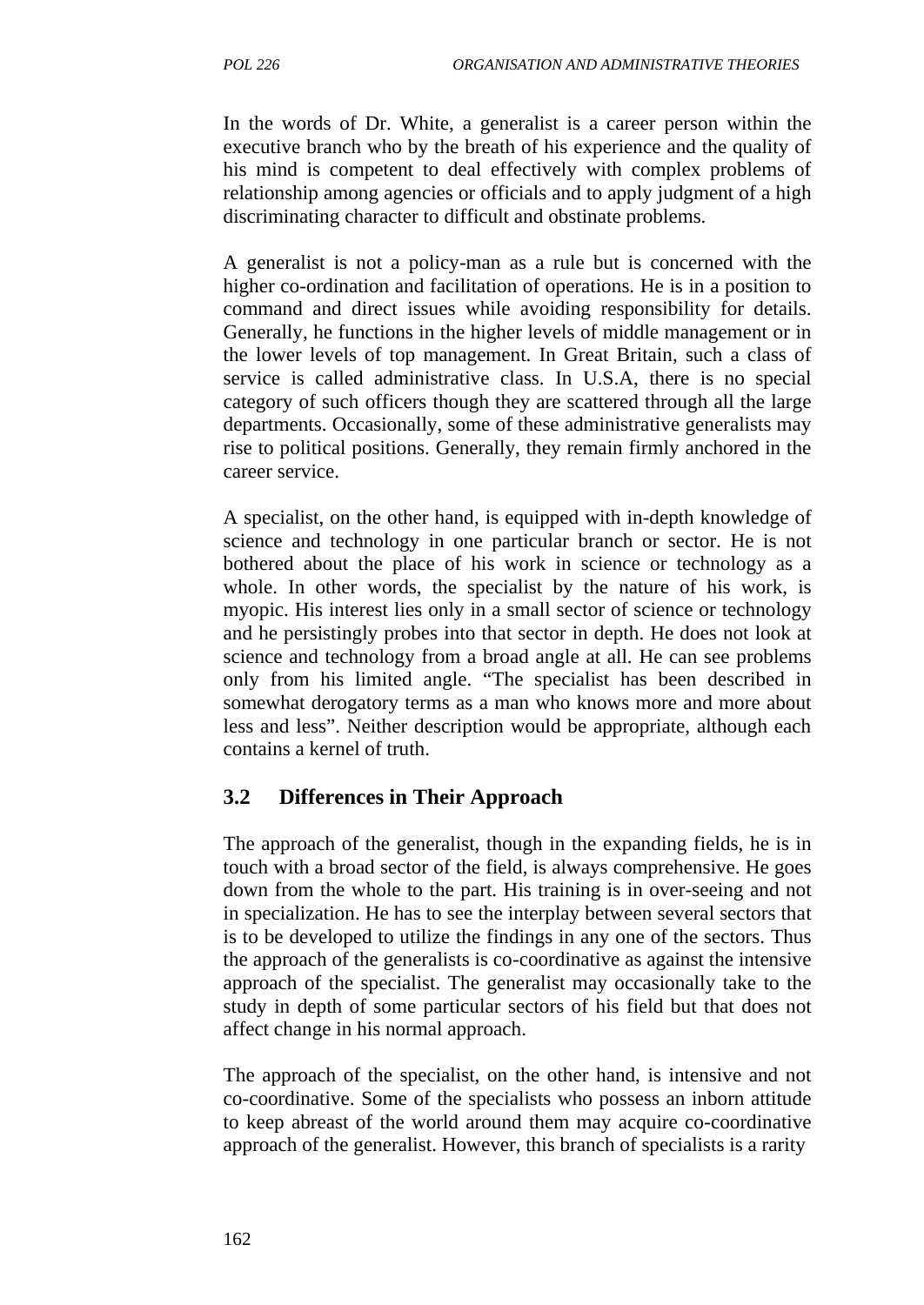# **3.3 Arguments for Generalists**

- a generalist is known for broad vision and capacity for leadership. He possesses imagination, drive, initiative and enterprise for quick decisions. As such, he alone can advise the minister-a layman of course-on political aspects of a plan, the technical aspects of which have already been taken care of at comparatively lower levels. On the other hand, an expert or a technocrat has myopic vision and a stereotyped mentality. Hence, his specialized knowledge may serve as a liability rather than an asset. This specialized knowledge may rob him of the proper perspective when envisaging a plan. At the higher level, general rather than technical knowledge is essential for getting things done.
- a generalist clears the mess created by the ministers, the legislators and the experts, and quells the mob fury which may ensue due to such a mess and which may prove detrimental to the country. They serve the community in the time sense. A politician makes a promise to the people but after his triumph in the elections he does exactly the opposite. It leads to agitation. The generalist bears the brunt of the mob fury. The generalist is again faced with a predicament. A technocrat builds a factory which fails to function well. The minister is put in the dock on that account at the hands of the parliamentarians. It is the generalist who comes to the rescue of the ministers by supplying him cogent and palatable answers.
- it is contended that a generalist is comparatively more suited for the secretariat and departmental posts in the states and at the centre, as he has to play the role of adviser to the elected government.
- it is stated by the protagonists of the generalists that only recruited civil servants suit our Federal structure. Federation stands for the welfare of the people. The states generally resent central policies, ignore the local difficulties and problems and not attend to area disparities. A Federation in a vast country like Nigeria is apt to be a failure if the adviser at the center is not aware of the conditions in the field in his portfolio, in any part of the country. A generalist who is supposed to work in any part of the country possesses a detailed knowledge of the field.
- the generalist alone is competent enough to hold management positions in public sector enterprises. He is more committed to the enterprise than a private sector entrant on a term contract.
- the generalist is apt to prove better than non-technical specialists as the field of the vision of the latter is narrower than the former.
- a generalist approach, even if it is portrayed as a layman's approach, is an asset to the administration, because it enables him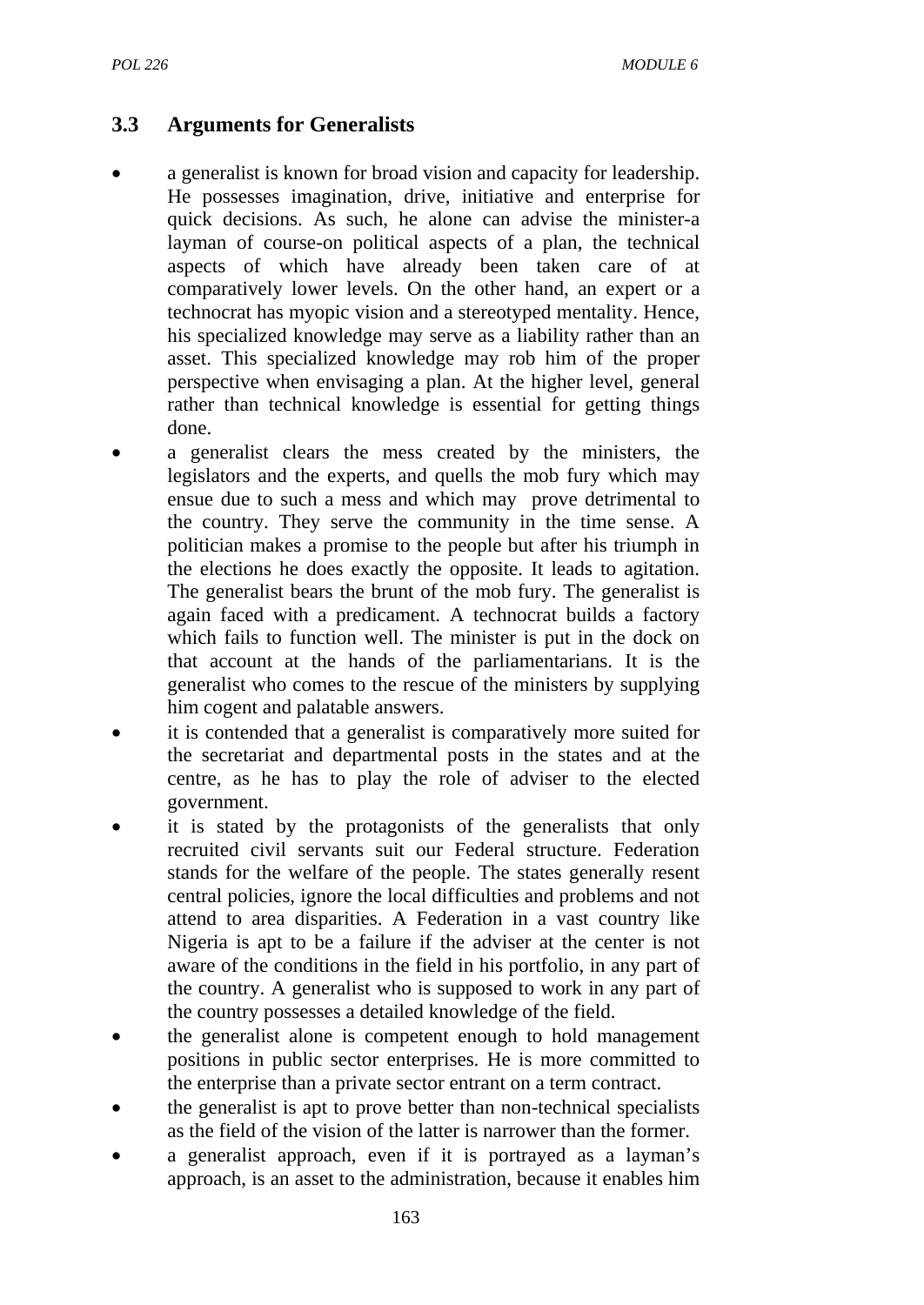to express proposals and decisions in a way which is easily carried out by the lower administrative machinery.

• the generalist suits a democratic set-up. He is open to convictions. As such, he will not have the tendency of aggrandizement. He will be more co-operative with the ministers and accept the superiority of the political boss reluctantly.

# **3.4 Arguments for Specialists**

Administrative Reforms Commission of Nigeria and Fulton Committee of U.K were strongly of the view that in this age of technology and everdeveloping science, the departments should be headed by the specialists rather than the generalists. The protagonists of technocrats also hold similar views on the grounds stated below:

- it is contended that appointing generalist as the secretary of a government concerned with technical subjects to assist a minister who himself is a layman is like the blind leading the blind
- it is wrong to presume that the generalist has a monopoly of good sense and he alone can evaluate and co-ordinate plans and projects and understand their economic and political implications
- it is further asserted that our public sector enterprises headed by the generalist have become breeding centres of gross mismanagement. It has resulted in heavy losses and consequently a big drain on the national exchequer
- the critics do not accept the view that only a generalist alone can look to into the financial and political aspects of problems. The political aspects of the problem are the concern of administrative leadership, i.e. the ministers
- tt is pointed out that due to emergence of concept of welfare state the role of administrators has undergone a change. He is no longer concerned simply with the maintenance of law and order, and supervising those working under him
- the adherents of cult specialists contend that the specialist who trains himself to deal with his specialization in-depth and has more interest in the art of analysis and synthesis should not be relegated to the position of comparative inferiority in the policy making hierarchy
- the critics are not prepared to accept the theory of generalists having comprehensive grasp of the entire field of administration. Such administrators are rarely born
- a specialist as an adviser to a lay politician may prove better. He may not be a suppliant tool and a mere yes-man.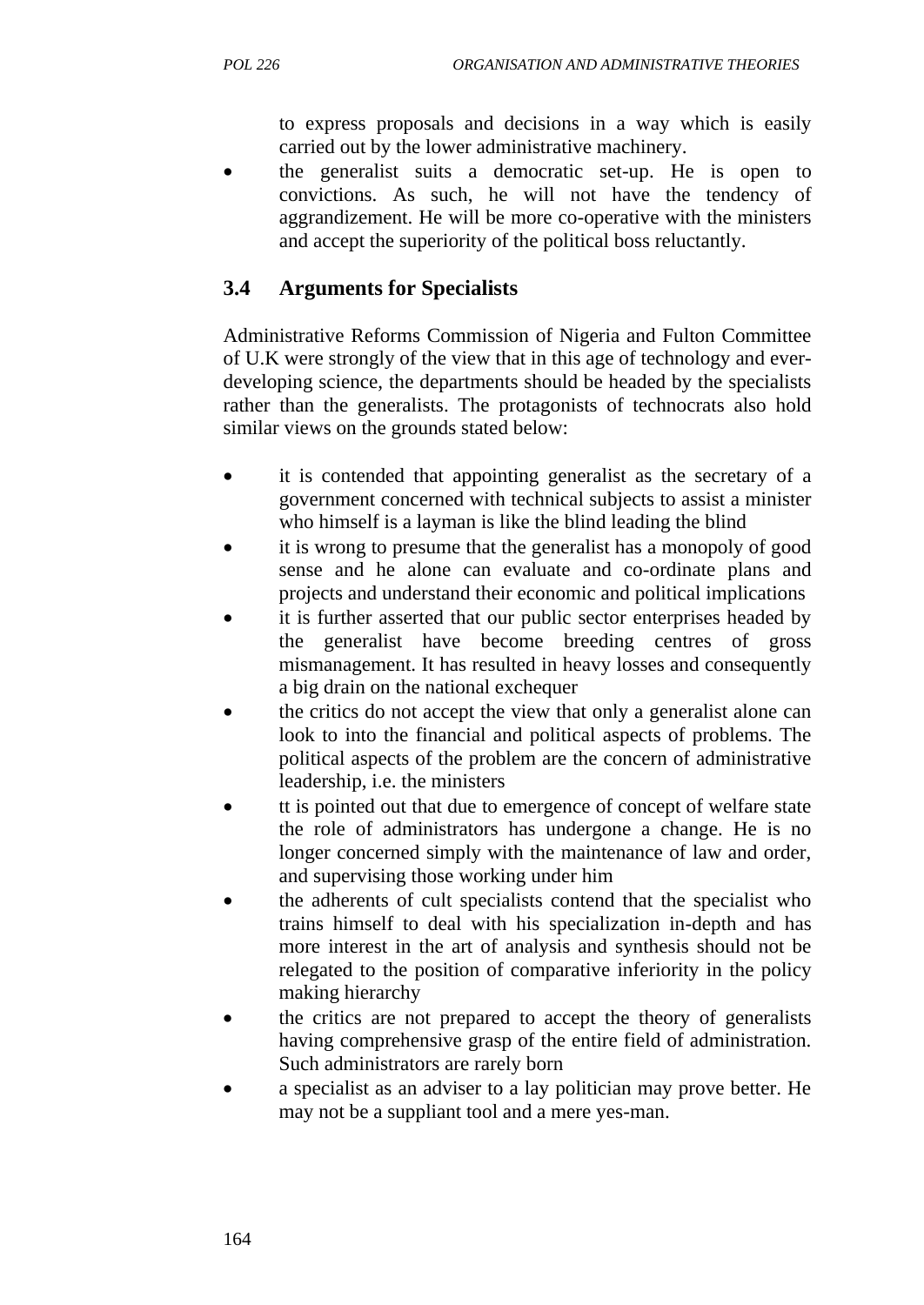# **4.0 CONCLUSION**

Too great a reliance on the generalist is detrimental to the interest and efficiency of administration, and consequently insidious to the interests of the common man. There is a dire need for inducting the specialists and technical personnel in the government services. In fact, the administrative services must no longer remain the close preserve of a handful of generalists- the so called elite of the country. A maximum utilization of all available talents necessitates the abolition of the artificial discrimination between the generalists and the specialist for a position of precedence and parity. Therefore, the generalist has his place and an important one at that, in the scheme of things, so has the specialist, the scientist and the technologist.

### **5.0 SUMMARY**

Inter-service co-operation is the crying need of the hour. Such a cooperation will prove much more fruitful and productive if it is based on mutual respect and profound regard for each other rather than a sense of superiority or inferiority. Mutual respect and reciprocity is possible if proper status is conferred upon the hitherto neglected man, and the latter does not create more crisis by resorting to agitation.

#### **6.0 TUTOR-MARKED ASSIGNMENT**

- 1. Differentiate Generalist from Specialist
- 2. Explain the controversy between the two professionals

#### **7.0 REFERENCES/FURTHER READING**

- Augustus, Adebayo. (2004). *Principles and Practice of Public* Administration in Nigeria. Abuja: Spectrum Books Ltd
- Ekhator, Victor Eghe. (2002). *Rudiments of Public Administration.* Kaduna: Joyce Graphic Printers and Publishers co.
- Report, Filton Committee on Civil Service. 1966 68, London
- Sivaraman, B. (1971). "*Generalist and Specialist in Administration*" an Article in Indian Journal of Public Administration. July – Sept.
- Venkata, Ratnam. C.S. (2003). *Negotiated Change*, Collective Bargaining and Liberalization. New Delhi: Respons books
- White, L.D. (1955). *Introduction to the Study of Public Administration*. New York: Macmillian co.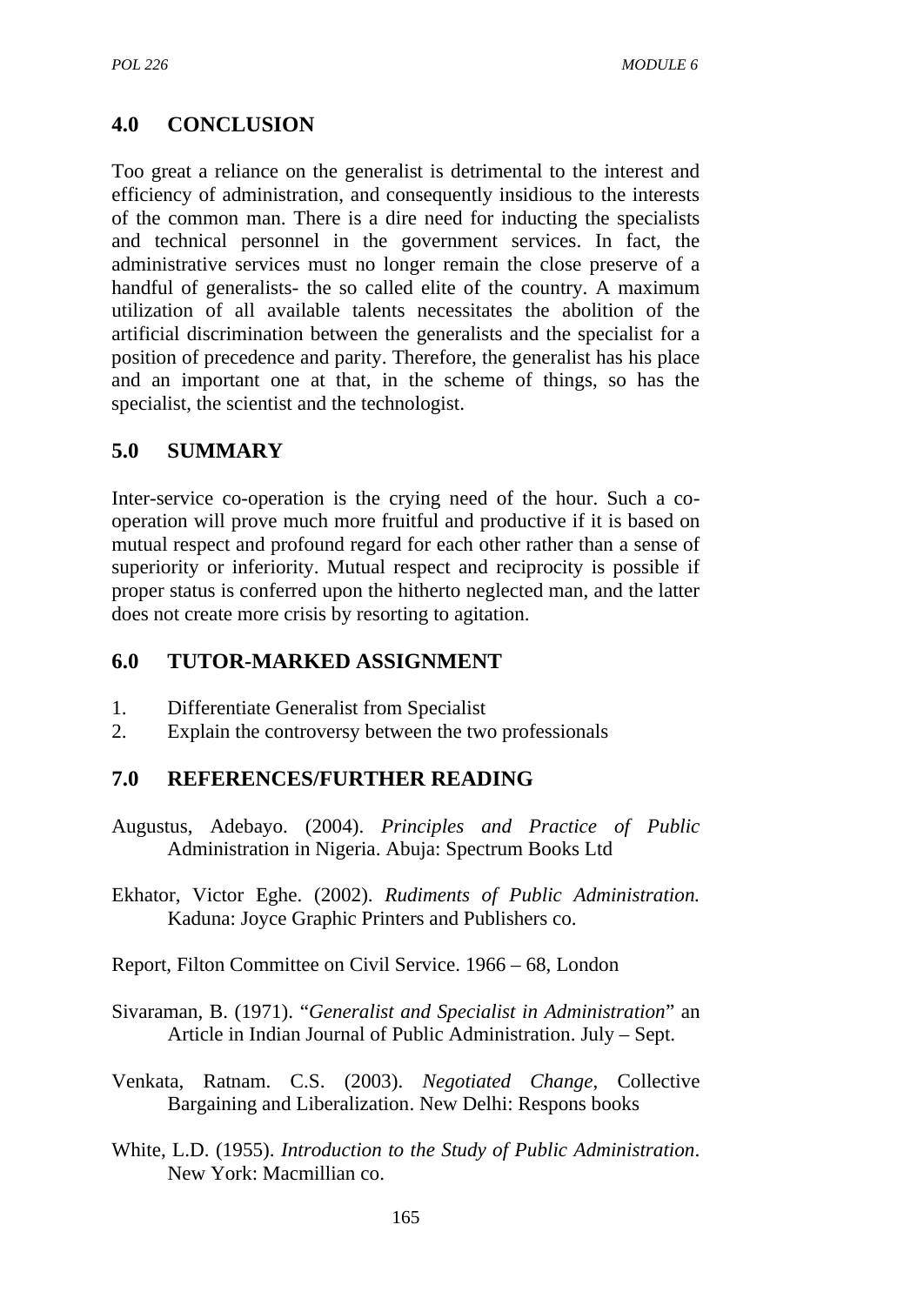## **UNIT 4 ADMINISTRATIVE PROCEDURE**

#### **CONTENTS**

- 1.0 Introduction
- 2.0 Objectives
- 3.0 Main Content
	- 3.1 Definition of Procedure
	- 3.2 Types of Procedures
	- 3.3 What is Good Procedure?
	- 3.4 Defects of Procedure System
	- 3.5 Recent Reforms in Office Procedure
- 4.0 Conclusion
- 5.0 Summary
- 6.0 Tutor-Marked Assignment
- 7.0 References/Further Reading

### **1.0 INTRODUCTION**

Administration today is not a matter of personal whims and prejudices. It is required to follow a definite set of rules and a specific procedure particularly when government has to be a government by laws and not by whims and caprices of a few individuals.

#### **2.0 OBJECTIVES**

At the end of this unit, you should be able to:

- state the meaning of Administrative procedure
- describe what constitutes good procedure
- list 3 reforms in office Procedure
- procedural reforms suggested etc.

## **3.0 MAIN CONTENT**

#### **3.1 Definition of Procedure**

Professor Waldo defines procedure as "The prescribed or customary way of working together with the conduct of an organisation's businesses. Evidently, procedure comprises three elements, namely:

- (i) repetition of transactions in a prescribed or customary fashion
- (ii) co-ordination of various efforts into a large whole
- (iii) keeping up organisation in operation and attaining its goal.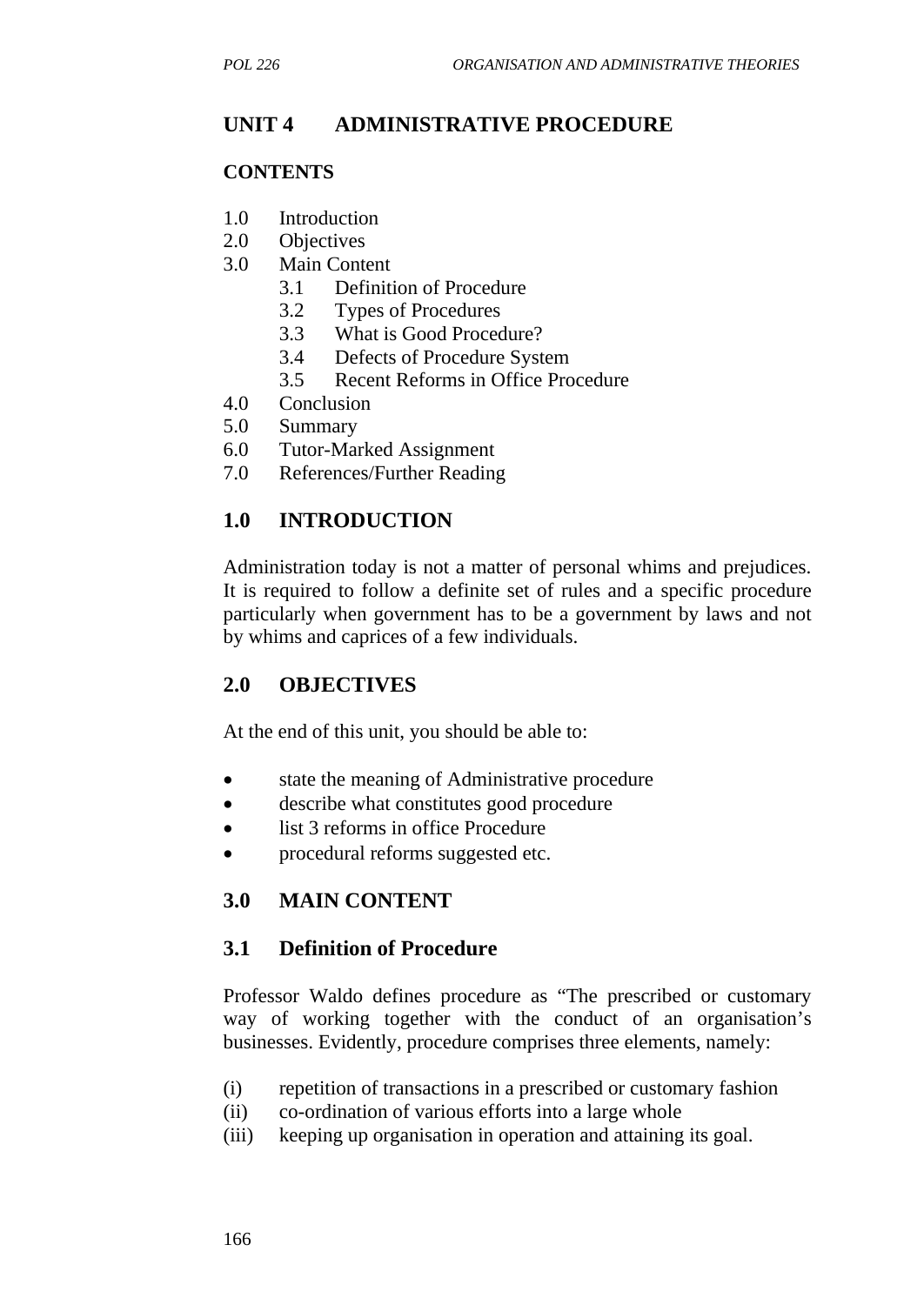The rules of procedure may be construed as a body of standing orders of general application to a given set of cases. According to Waldo, "It is procedure that governs the routine internal and external relationships between one individual and another, one organisational unit and another, between one process and another, between one skill or technique and another, between the organisation and the public, and between all combinations and permutations of these". The day-to-day work of the government is done through the procedure.

In public administration, procedure plays more vital role than in any other large-scale organisation as it is responsible to the people. For all their activities, public personnel are accountable to some superior and ultimately to the legislature and the public. As such all public acts have to be recorded and kept in files.

### **Procedures as Institutional Habit**

Viewed internally, procedures constitute habits or models of conduct of the organisational unit. They are the repetitive acts that in large measures manifest and shape the personality and character of an organisation. Further, they ensure stability to the daily workings of the organisation's units. They make a substantial contribution to the achievement of immediate goals and release energies to deal with what is novel.

#### **Procedures as Physiology of Organisation**

Procedure may also be described as the physiology of organisation. It brings the structures of life. Procedure unites the highly developed professional or scientific skills with an organisation and its purposes. It does not, however, substantially affect or reach into the skills or techniques of professional and scientific personnel. Certain operations, viz, sorting, packing and loading are fully subjected to well-developed techniques of procedure analysis and improvement.

## **Procedures are Laws of Activity**

An organisation's procedure may also be construed as a body of laws applying primarily to its members in varies degrees and manners depending upon the organisation's authority and activities-to persons outside. If the procedures are prescribed by the constitution, statutes and courts' decision, they can be described as laws in full legal sense. As such, they are enforceable. Many of the procedures are only models of conduct devised by the organisation with a view to regulate in the working relations of its members. These models of conduct must conform with the law. They cannot be categorized as laws in the technical sense.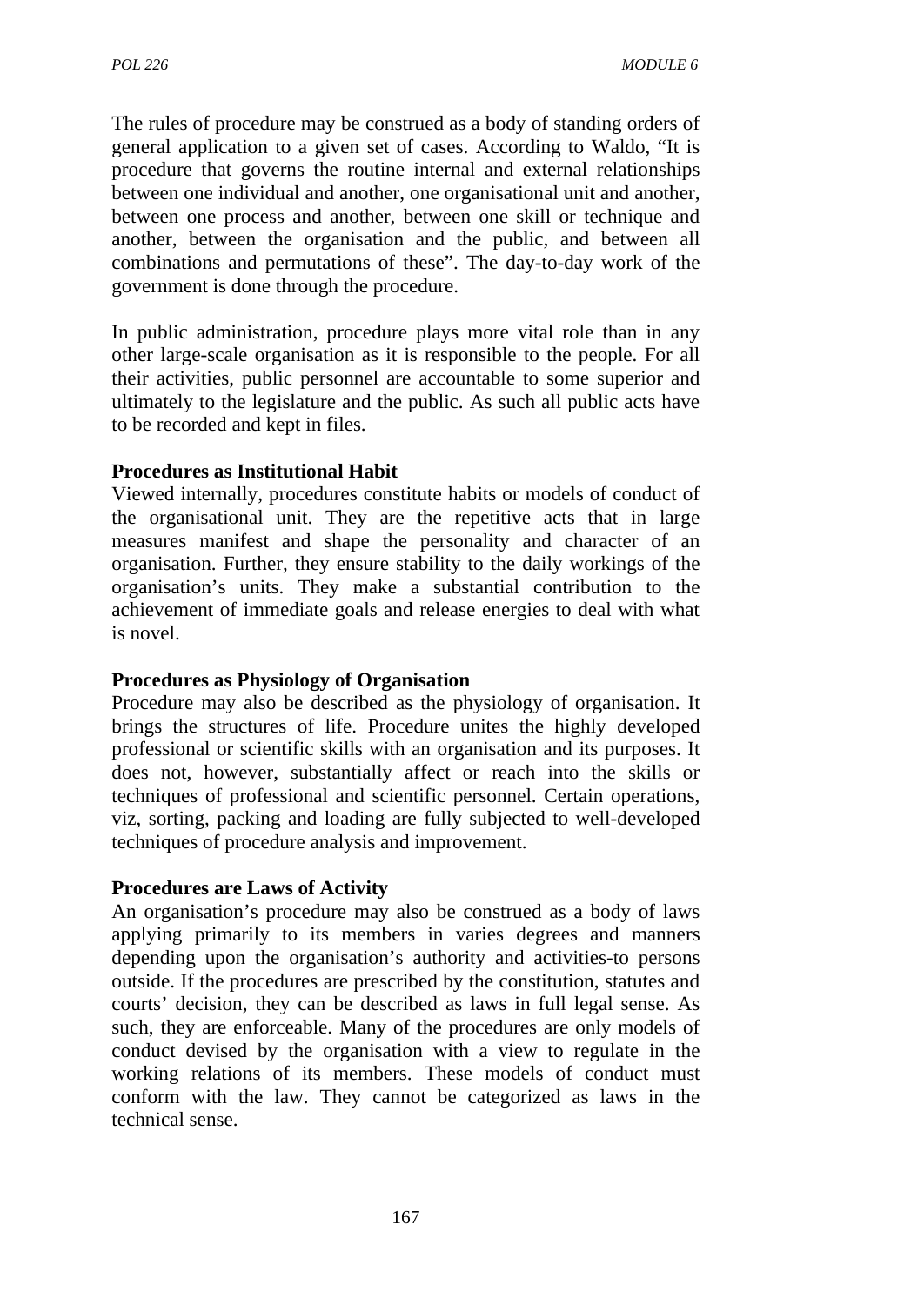Procedures may be written or unwritten. Large-scale organisations having specialized organisational units, for analysing and changing procedure, provide written procedural instructions, while small organisations depend upon unwritten customs. It has been rightly contended by Waldo that standard operating procedure may not be necessarily set forth in a manual.

# **3.2 Types of Procedures**

Administrative procedures may be classified as written or unwritten, issued centrally or by field offices, i.e., institutional procedures and working procedures.

- **Institutional Procedures:** Institutional Procedures pertain to staff, house-keeping service or auxiliary functions. Such procedures are prescribed by statute though they vary considerably from agency to agency. The institutional procedures cover mail and communications, meeting and conferences, travel, internal reporting, preparation, issuance and distribution of documents, space, library service, files and records, clerical services, procurement, clearance, and review, budgetary and fiscal administration and all aspects of personnel administration.
- **Working Procedures:** Procedures meant for accomplishing an agency's particular objectives are of two types, viz, those publicly issued and those not publicly issued. Publicly issued procedures constitute a body of ground rules for the agency and any individual affected by the statute. They specify the agency's sense of the procedural requirements of the law and also its conception of what is contrary, fair and expedient where the law is not explicit. Ideally, they tell all persons what, where, when and how of things. For example, how to lodge a report with the police, get a student admitted to the school, make an appeal against tax-assessment, apply for a post under the government, file a suit in a law-court, submit a tender for a contract, apply for a licence or other concession, and so forth.

# **3.3 What is Good Procedure?**

No simple answer is possible to this question. Good procedure is that which is well adapted to achieve desired ends, what are the desired ends and whether the procedure is well adapted to achieving them, pose big problems. The ends sought by administration are complex and intangible. Hence, it is often difficult to determine which of them is to be served by a procedure and in what proportions.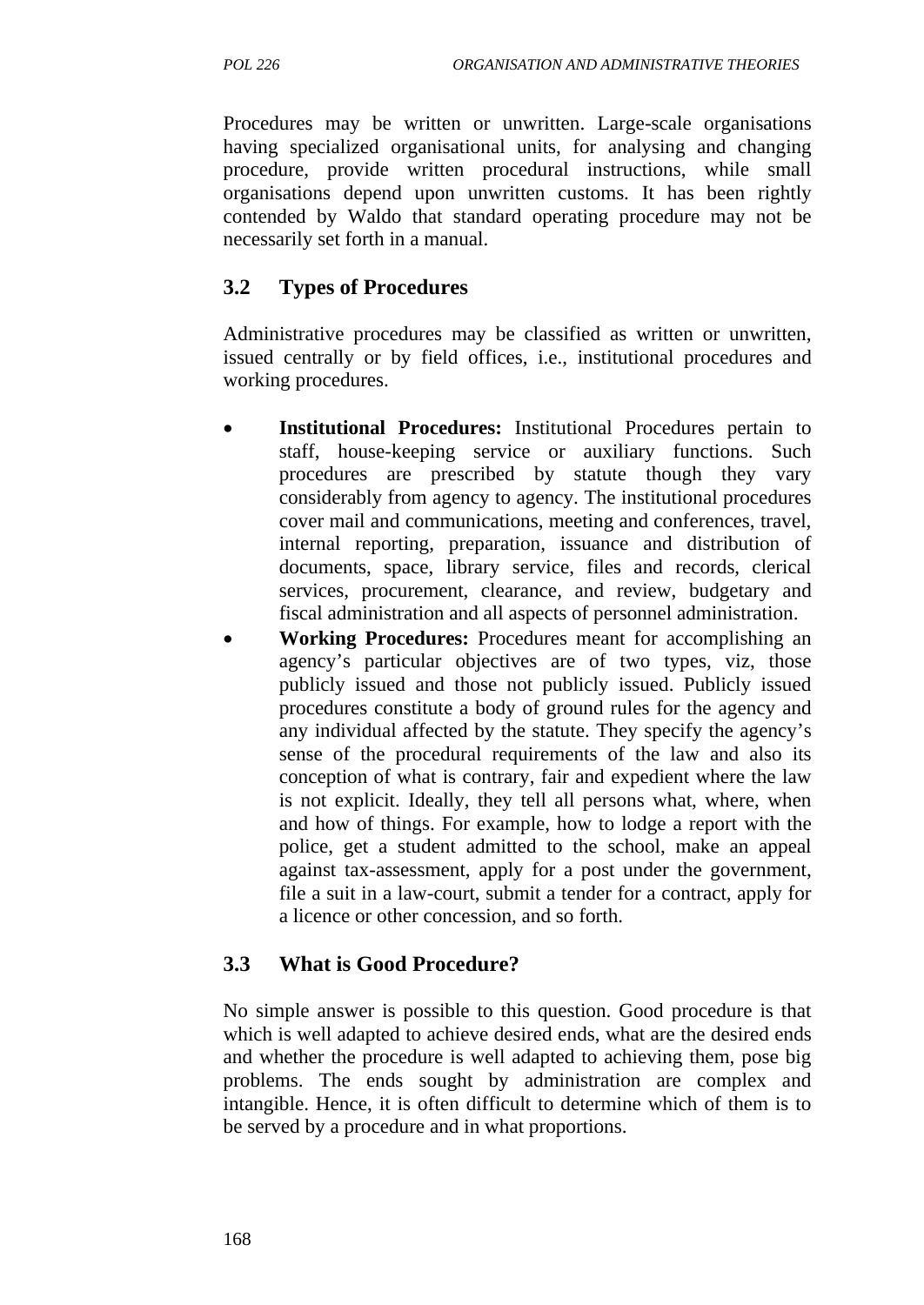However, generally speaking, procedure should be simple and ensuring prompt decision. It should not be too rigid as to leave no discretion in exceptional cases. Its language should be unambiguous, clear and easily understandable by a common citizen. It should try to cut short of channels as far as possible. It should help rather than hinder the progress of the work. It should not be forgotten that procedure is a means to end and not an end in itself. Too much insistence on procedural rule leads to red-tapism and many other concomitant evils.

# **3.4 Defects of Procedure System**

The following are the main defects of procedure system:

- **Red-Tapism**: The time required for answering letters is too long.
- Outmoded: The administrative procedures are many and most of them outmoded. All of them necessitate continuing security and some at least require vigorous overhauling
- **Unimaginative**: According to Dr. Appleby, "The Rules of Business, Secretariat Instructions, and office manuals seem to be generally confining, and unimaginative"
- **Over-emphasis on precedents**: Too much concern is shown for precedents. The laying of too much emphasis on the precedents prolongs the process of review and causes irritation to programme agencies. Regarding this concern for precedents, Appleby rightly observed, "It seems a strange thing that this basic concern for precedent has not been challenged by the present government. The primary function of political leadership – and notably by leadership in a revolutionary state – is to incite a departure from precedent for the sake of the achievement of new values".
- **Too cumbersome and delaying**: The system of review is too cumbersome and delaying. In the words of Appleby, far too many proposed actions are reviewed and that the review is far too often in the useless and frustrating fashion".

# **3.5 Recent Reforms in Office Procedure**

In order to remove these defects, the Government, at the suggestion of Organisation and Methods (O and M) Division, affect the following reforms in the office procedure.

a. **New Type Section**: In order to avoid red-tapism and cumbersomeness of procedure, a new type of section system has been set up in some ministries. In this system, the institution of noting by assistants has been abolished. It is rather done by the section officer who decides to which level of decision-making,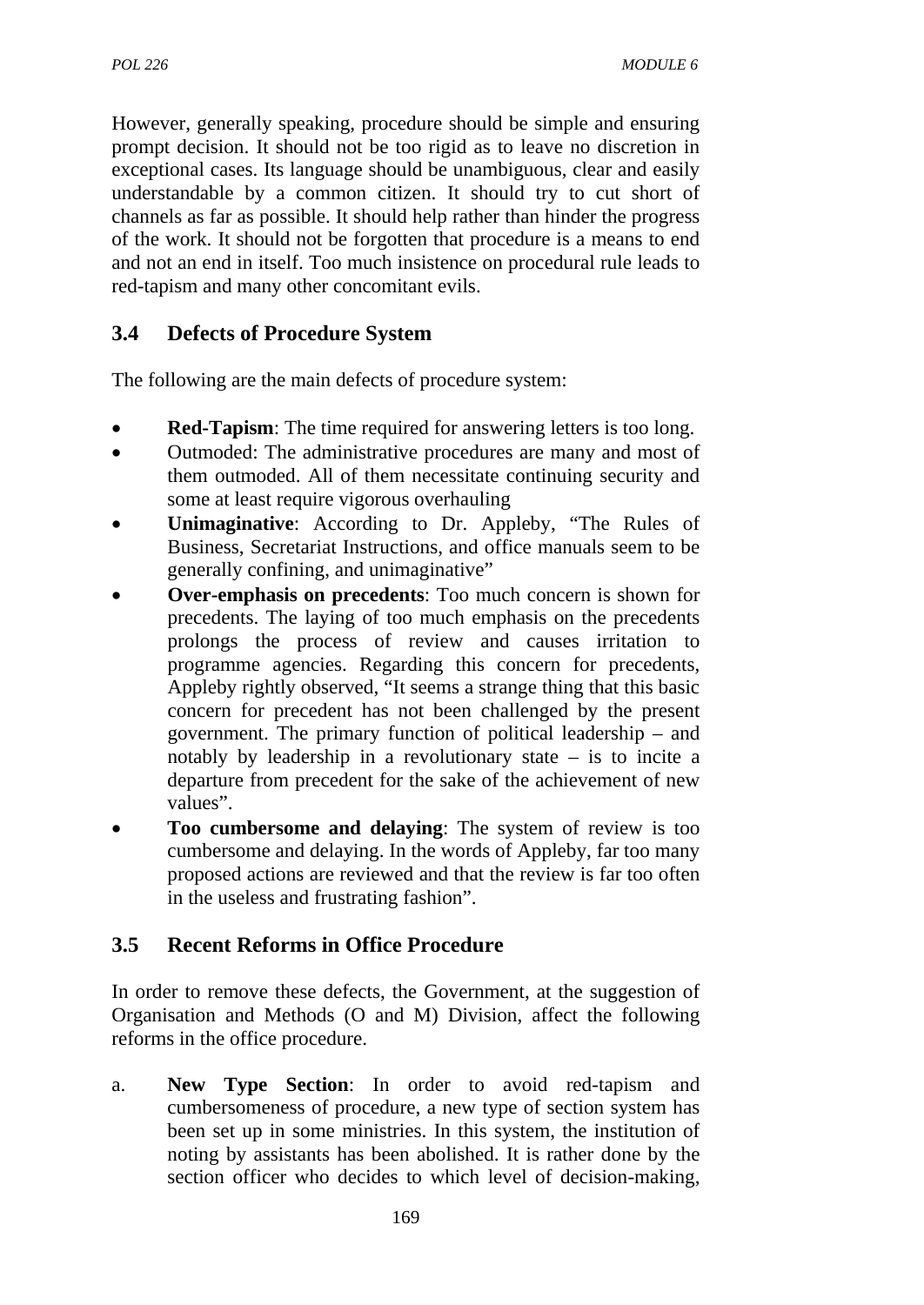the paper in question should go, and sends it directly to that level; thus avoiding the long journey of through paper channels.

- b. **Delegation of Section Officer**: With a view to bringing down the decision-to-decision making level, higher officers are induced to delegate more and more authority to section officers. For instance, under-secretaries and in certain cases even section officers have been empowered to sanction money for contingency expenditure up to a certain limit.
- c. **Inspections Introduced**: To enforce compliance with prescribed procedures and make people efficiency conscious, annual and quarterly inspections of every section in the Federal Secretariat have been introduced. This work is done by the  $(O \text{ and } M)$  officer of the ministry. Each ministry issues annual returns of inspections to the O and M Division.
- d. **Financial Control System Reformed**: The Financial officers linked with the administrative ministries have been re-designated as financial advisers and have been brought nearer to the secretary and other senior officers of the ministry to which they are accredited.

# **4.0 CONCLUSION**

In this unit, we have discussed administrative procedure. Our discussion centres on the following themes: definition of administrative procedure, types of procedures, what is good procedure, the office procedure, defects of procedure system, and recent reforms in office procedure. It is therefore pertinent to say that certain procedural reforms have taken place and have provided adequate opportunities for self-development and self-fulfillment of each government official.

# **5.0 SUMMARY**

In public administration, procedure plays more vital role than in any other large-scale organisation as it is responsible to the people. For all their activities, public personnel are accountable to some superior and ultimately to the legislature and the public. As such, all public acts have to be recorded and kept in files.

# **6.0 TUTOR-MARKED ASSIGNMENT**

1. Explain administrative procedure and what you think good procedure is?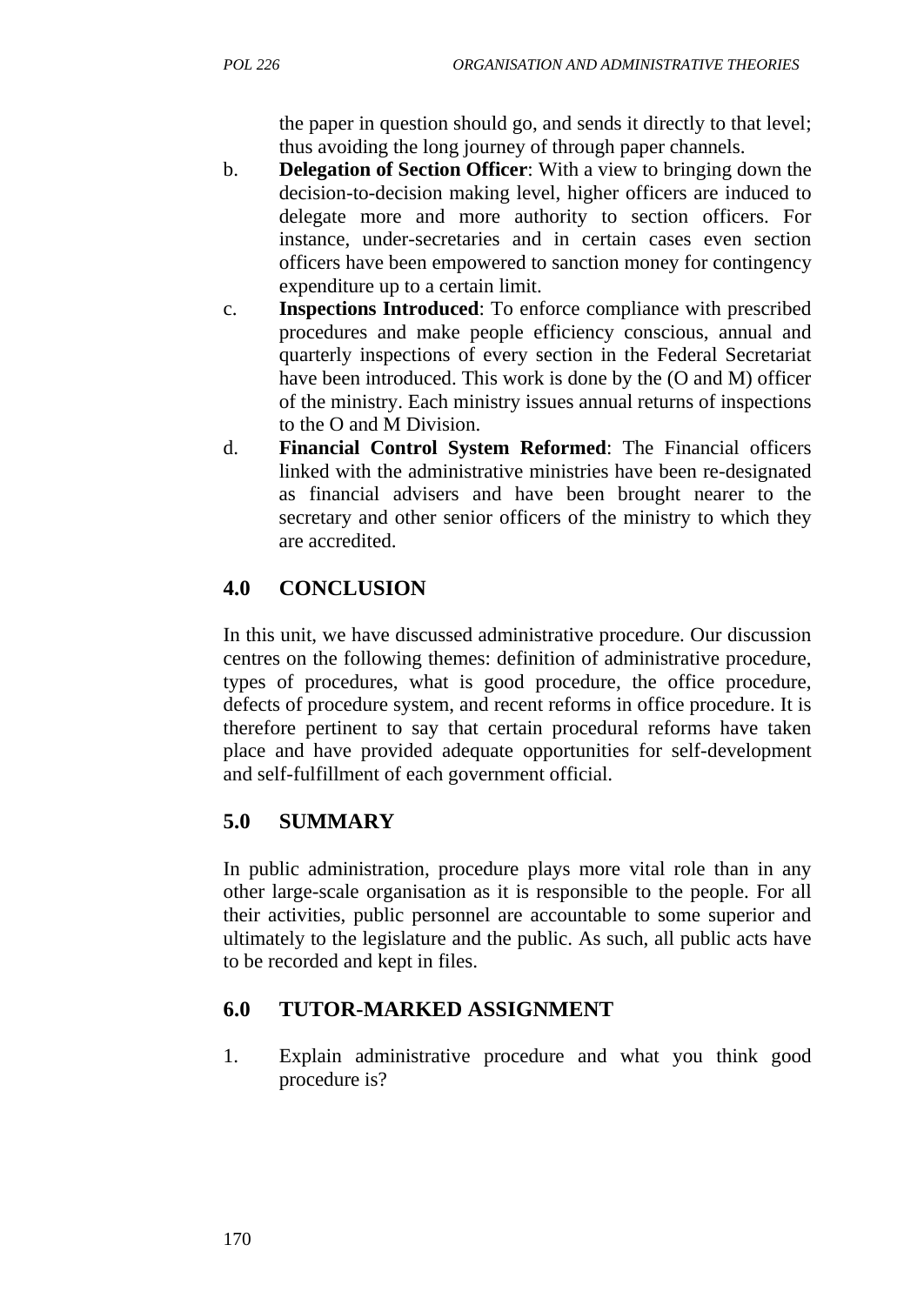#### **7.0 REFERENCES/FURTHER READING**

- Appleby, P.H. (1949). *Policy and Administration*. Alabama: University of Alabama Press.
- Augustus, Adebayo. (2004). *Principles and Practice of Public* Administration in Nigeria. Abuja: Spectrum Books Ltd.
- Marx, F.M. (1949). *Elements of Public Administration*. New York: Prentice Hall Inc.
- Sachdera. D and Sogani M. (1980). *Public Administration*: Concepts and Application. New Delhi: Association Publishing House.
- Waldo. D. (1967). *The Study of Public Administration*. New York: Random House.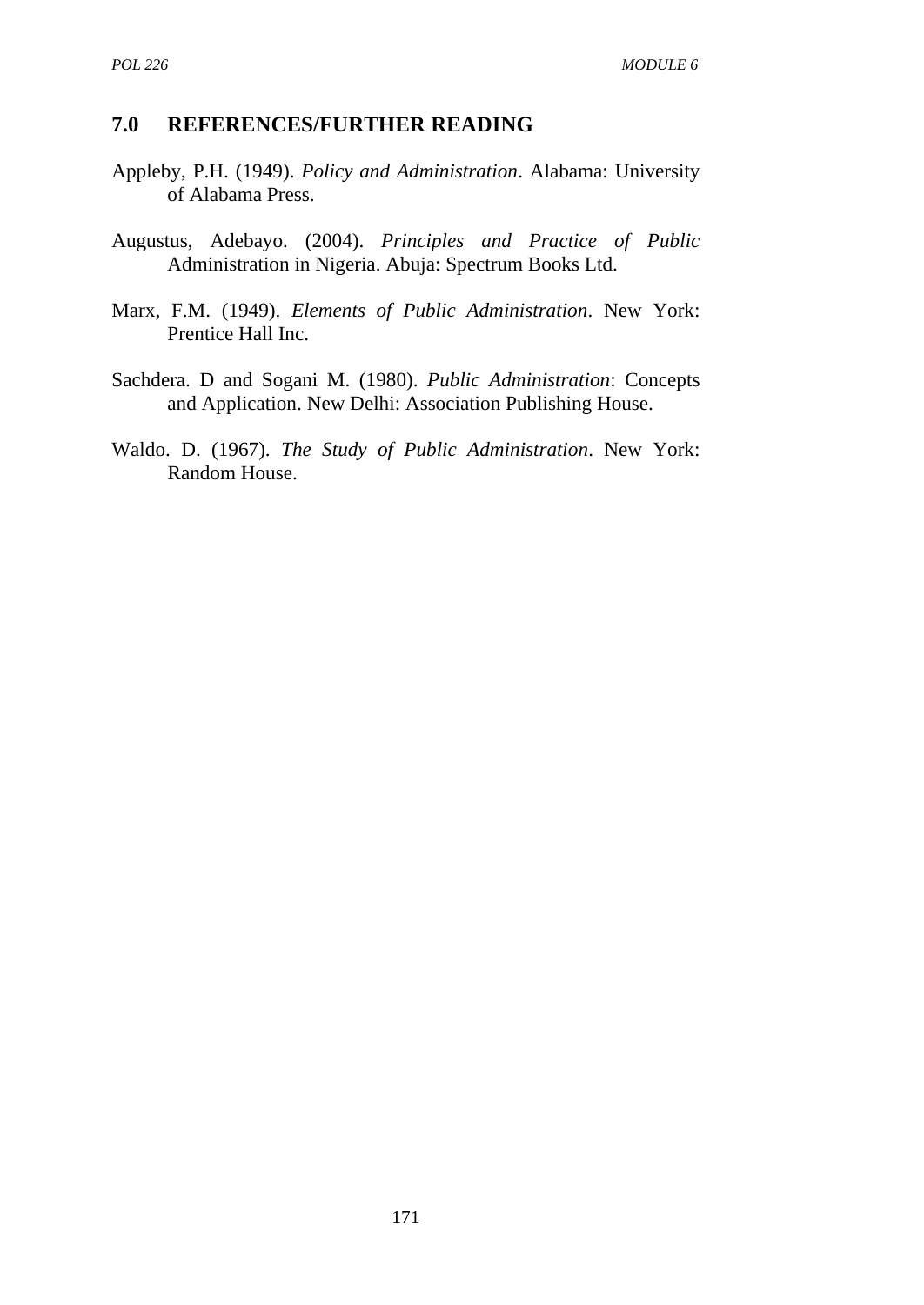## **UNIT 5 ORGANISATION AND METHOD (O & M)**

#### **CONTENTS**

- 1.0 Introduction
- 2.0 Objectives
- 3.0 Main Content
	- 3.1 Meaning of O and M
	- 3.2 Its Nature
	- 3.3 Functions of O and M
	- 3.4 Advantages and Disadvantages of O and M
	- 3.5 Location of O and M Units.
- 4.0 Conclusion
- 5.0 Summary
- 6.0 Tutor-Marked Assignment
- 7.0 References/Further Reading

### **1.0 INTRODUCTION**

Organisation and Method (O & M) could be seen as magic devices to make administration efficient and economical. In fact, when the level of efficiency in administration sinks low, entailing public outcry, officers and commissions are appointed to examine the causes of deterioration of administration. On the basis of their recommendations, some improvements are effected. However, in course of time, the drift sets in again and efficiency seems to be at stake once more. Such a state of affairs induces the authorities in public administration to suggest the creation of a special unit which should have constant watch on the organisation and method of work of administrative machinery.

#### **2.0 OBJECTIVES**

At the end of this unit, you should be able to:

- the meaning of O and M
- the need for O and M
- its nature and
- functions.

## **3.0 MAIN CONTENT**

#### **3.1 Meaning of O and M**

The term O and M is used in two senses. In the broader sense, it means organisation and management. As such, it includes the study of the entire process of management, viz, planning, organizing, coordinating,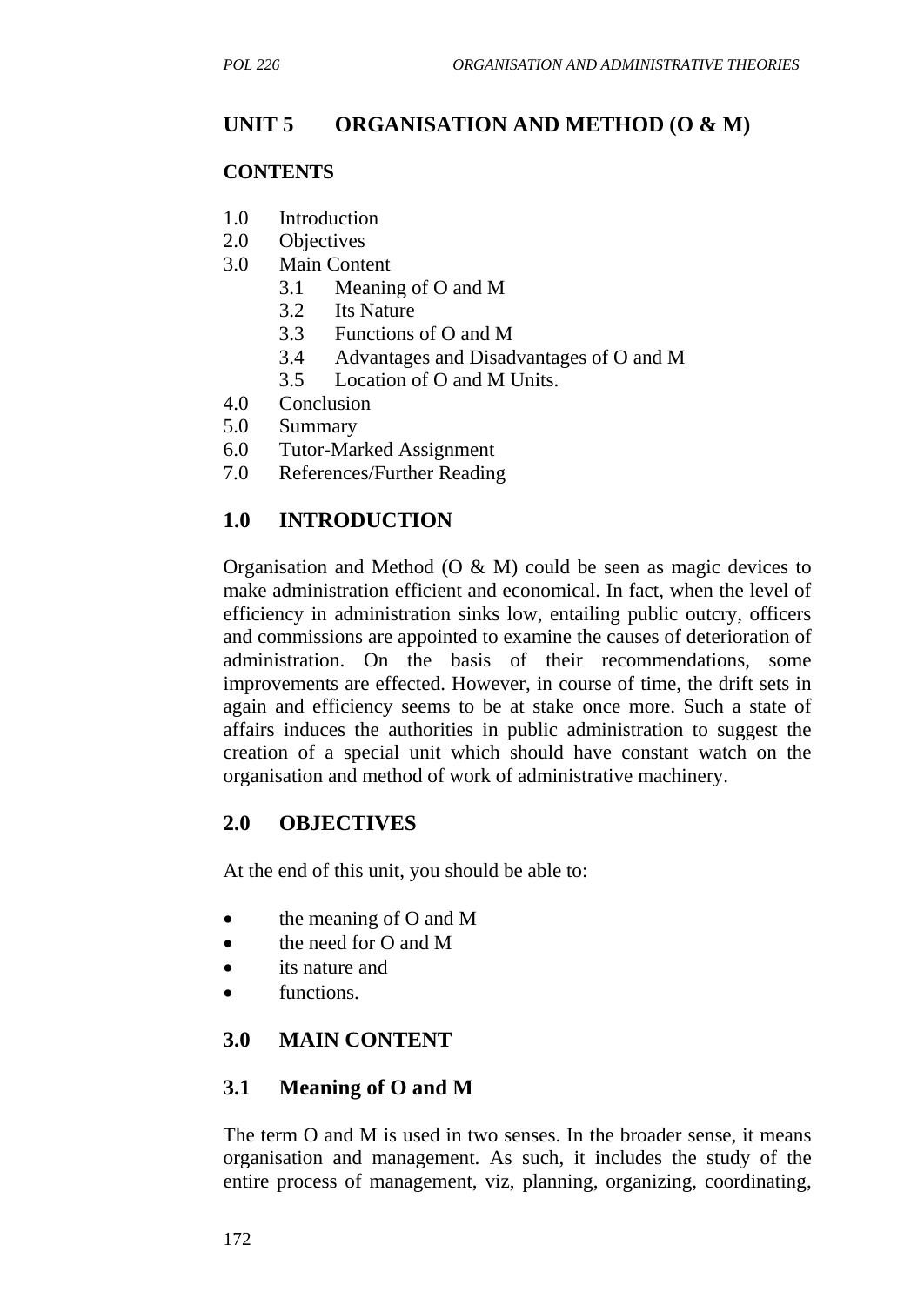motivating, directing, and controlling. In American phraseology, O and M is used in this sense.

In the restricted sense, it means Organisation and Methods. In this sense, it deals with the organisation of public bodies and their office procedures in order to effect efficiency and improvement in both. Efficiency in the context of O and M work signifies elimination of duplication, waste and delay by reshaping the organisation and by simplification and acceleration of procedures.

In the words of Milward, 'the usual functions of O and M are the examination of the structure of the organisation under review and the studying of administrative and clerical methods, office mechanization and equipment, office layout and working conditions'.

No doubt one of the most important tasks of O and M work is to conduct reviews of an organisation for streamlining it. However, O and M is concerned only with the improvement of the internal structure of the unit concerned. Traditionally, reorganisation of the structure at a higher level does not fall within the purview of O and M unit. Such work is entrusted to high powered bodies, viz, Government Organisation Committee in U.K., the Hoover Commission in the USA etc.

Regarding 'Methods', the O and M units deal with the reviews of procedures and system of transacting work in order to improve them. In this limited sense, O and M falls in the category of techniques like work study, operations research and automation aiming at improvement of administration.

# **3.2 Its Nature**

O and M is not a substitute for all round management. O and M unit alone is not responsible for effecting improvement in administration. Its work is only a part of the entire government's effort at improvement.

The O and M functions should be construed as a service to governmental ministries and offices and not as an imposition from above. O and M is a service function. As such, its duty is to provide better facts to secretaries for decision making on organisational and administrative issues. It should be the endeavour of the O and M group to increase its ability, to provide the service that it may be called upon to perform.

The O and M units have to play advisory role. They have to play staff and not line agency. As such, it serves to establish a relationship with departmental heads so that they achieve their purposes. In no case, it is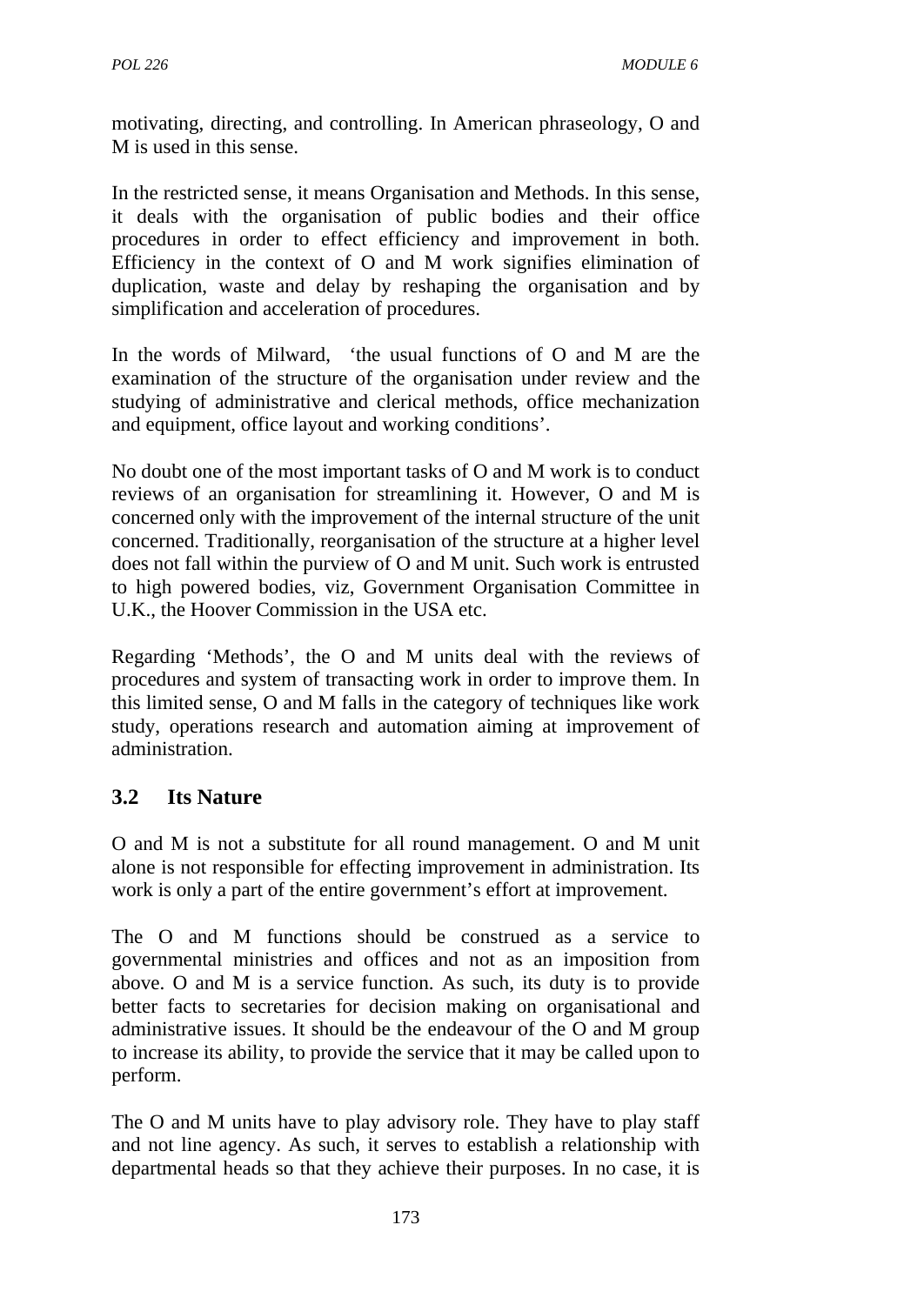to force an issue and impose an improvement on a department against its will.

The O and M work should be considered as a work improvement study and not a fault-finding mission. The O and M man should therefore be a friend and an ally, always prepared to help solving the problems and not a critic.

O and M function should neither seem too technical nor too mysterious beyond the comprehension of a layman. O and M function is to be seen for a common human endeavour to discern better ways of doing things.

## **3.3 Functions of O and M**

As already said, the O and M office stands for assisting line officials for effecting improvement in organisational management. The following are its main functions:

- **Research**: O and M office (central) stands for developing and considering new ideas for administrative systems. Such ideas relate to organizing, staffing, budgeting, accounting, delegation, coordination, supervision etc.
- **Investigation**: The central office is concerned with the carrying out of investigations necessitating a broader and more specialized knowledge than can be provided locally. Through such investigations, procedures and methods of the various administrative agencies are thoroughly analyzed.
- **Training**: O and M central imparts training to O and M staff. Such a qualified well trained staff feeds the O and M units. Besides, training helps in promoting interest in O and M programmes. It tones up the administrative organisation.
- **Information:** It serves as a clearing house of information regarding the O and M work transacted at all levels of government. It collects relevant information, builds up a library and makes available information to those who require it.
- **Publication**: It publishes guides, manuals, research material, hand books, bulletins, periodicals and literature concerning both the theory and practice of O and M.
- **Coordination**: In order to prevent overlapping, avoid conflict and remove contradictions, O and M central plays the role of a coordinator. It stimulates interest in the programme and assists line officials in planning and implementing their O and M efforts.

The functions of O and M unit can be summed up as comprehensive reviews of departments, research in O and M techniques, training of O and M officials, coordination, investigating and helping in solving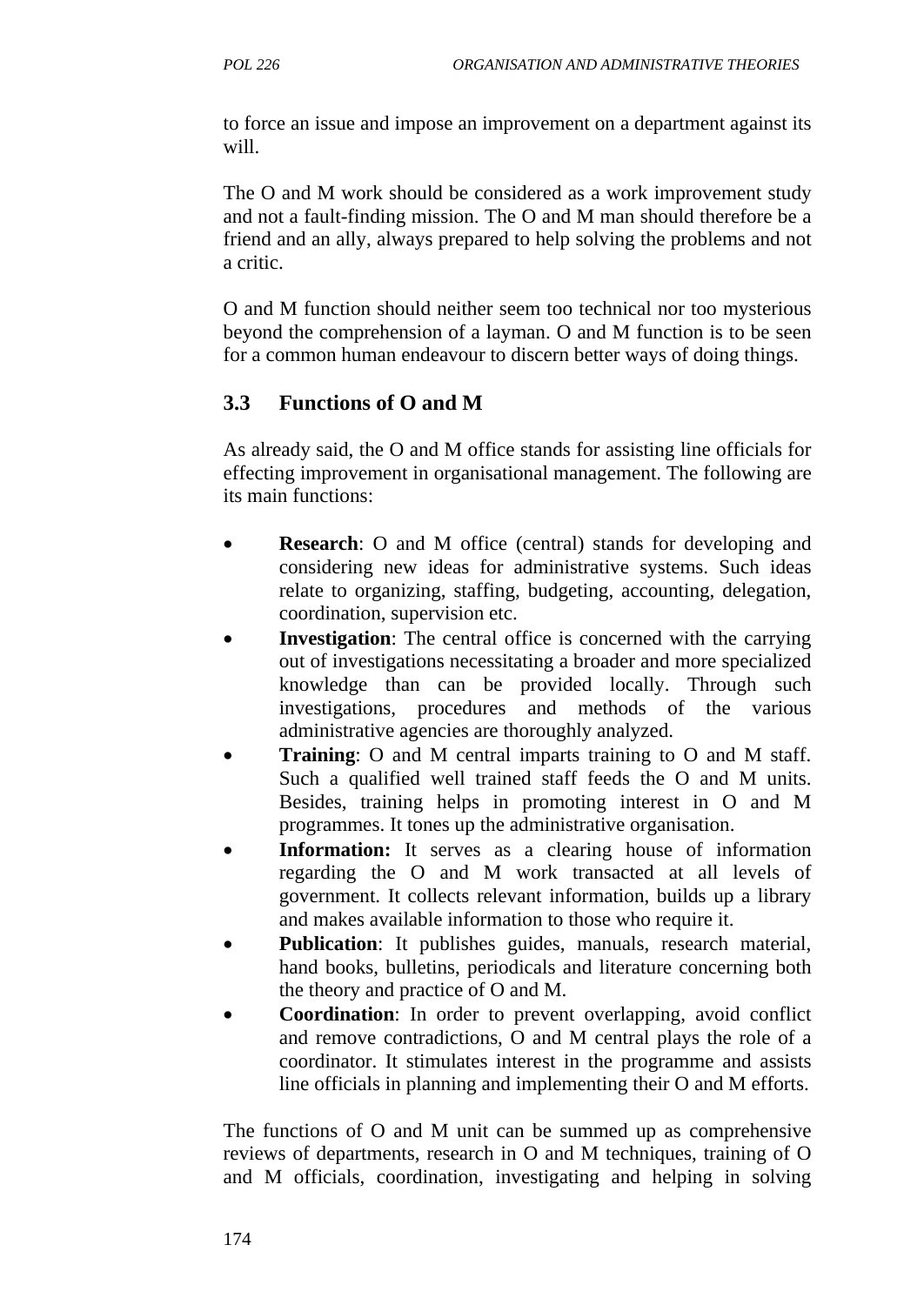particular problems, analyzing organisation methods and procedures, publishing guidelines for the supervisors and managers, and serving as reservoir of information regarding O and M work.

It may again be emphasized that the role of O and M units is essentially advisory. It is a staff function. It is to be seen as a service to ministries/departments/office. It is primarily a service; rendering service that may be called upon to perform. If a particular department avoids taking its advice or does not abide by it, the O and M unit is not to force the issue. Further, O and M is not a substitute for all round management improvement.

## **3.4 Advantages and Disadvantages of O and M**

O and M is an endeavour to find out better ways of doing things. It may be described as organized commonsense. But since common sense is not common, efficiency experts will be required to organize it.

The main advantages of O and M are the following:

#### **(a) A device to improve administration**

O and M provides machinery to improve administration, as it critically reviews the organisation of its various branches and methods of work followed therein. Such a review is of dire necessity even in the best organized offices.

**(b) Structure of government office and its procedure made adaptable**

Since it makes provision for a machinery to review government organisation and method, it keeps the structure of government office and procedure adopted by it up-to-date. Government organisation can hardly remain static for a long time. It must adjust itself with the changing times for the sake of its own survival.

**(c) Reservoir of experience**

As the O and M units function as centres of management research, experience is accumulated. This wealth of experience proves conducive to offices and institutions with regard to problems pertaining to organisation and methods. Moreover, it proves useful for devising places for new organisation undertaking fresh activities.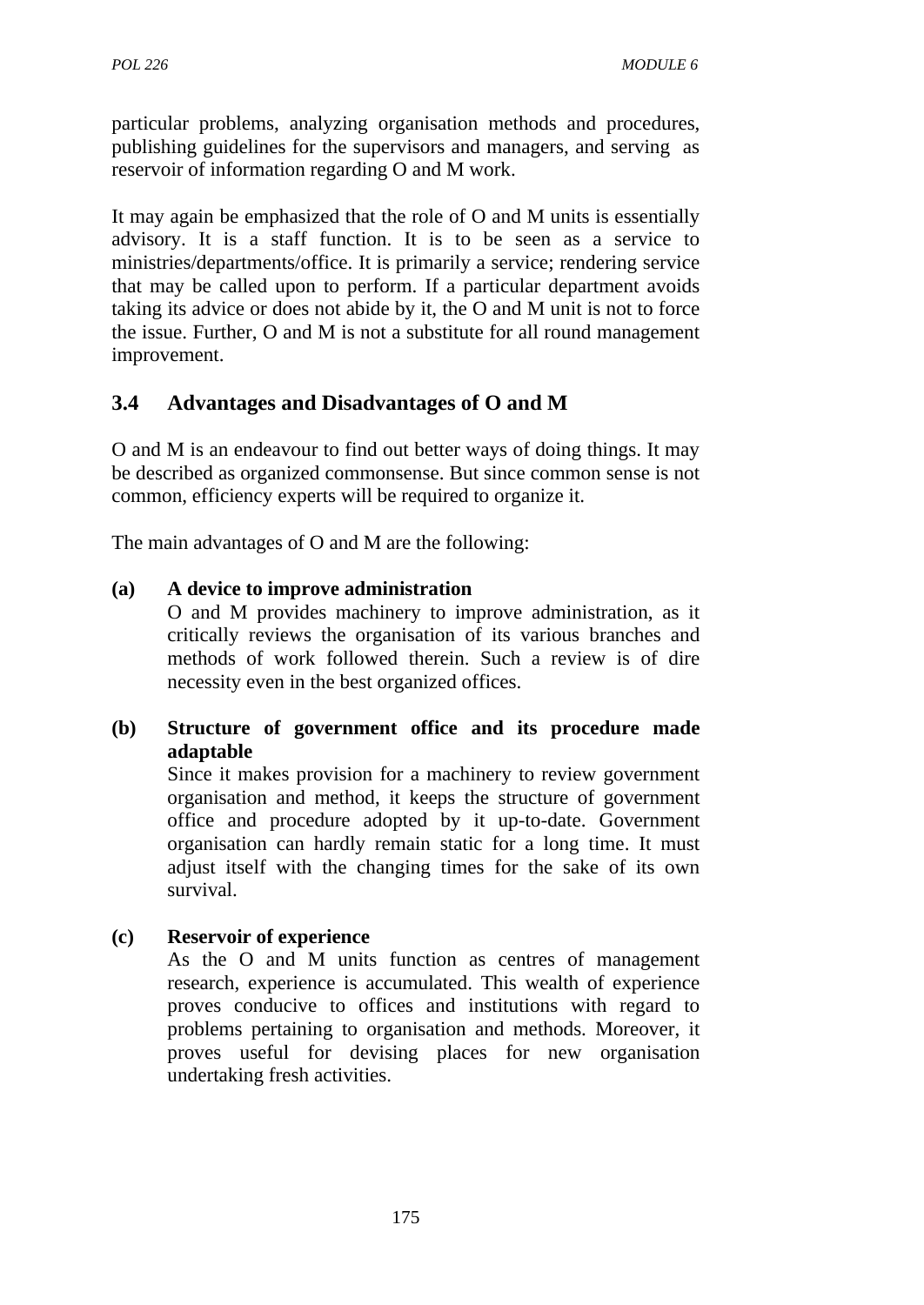## **Disadvantages of O and M**

Though O and M is of immense use, it is not safe from the perennial shafts of the critics.

The following are its disadvantages:

### **a**. **O and M becomes a fault-finder**

It is contended that the system degenerates into a sort of internal policing. If the O and M experts behave as critics and faultfinders, rather than acting as staff agencies to the line agency, the very purpose of the organisation stands defeated.

### **b**. **Usurpers of line functions**

The O and M outstay their role as advisers. They encroach upon the powers of administrators and managers. Instead of winning confidence of the head of the department, they pose as his potential rival. They try to impose an idea upon operational heads. They fail to convince the operational heads regarding the justifiability of their view point.

### **c**. **Aura of technicality not avoided**

The O and M men do not avoid aura of technicality, because the more technical their work becomes, the farther they drift from the operational heads. The farther they go away from the management and supervision, the less useful they remain in actual practice.

## **3.5 Location of O and M Units**

Since the O and M performs important functions and comes into contact with different departments, the ruling consideration is that it should be located in some ministry or other organisation which can command ready influence and respect with the various department and offices. In the UK and USA, O and M units have been placed under the control of the British Treasury and the Bureau of Budget respectively. In Nigeria, O and M can be located in the presidency. In Canada and Australia, O and M units are placed under the Public Service Commission. In India, the O and M division was earlier located in the cabinet secretariat but it is now a part of the Department of Personnel, Training and Administrative Reforms.

# **4.0 CONCLUSION**

In this unit, we have discussed organisation and method (O and M). However, our discussion was primarily on the meaning of O and M, its nature, functions, merits and demerits, and location of O and M. Thus, we could aptly conclude that O and M is aimed at creating a common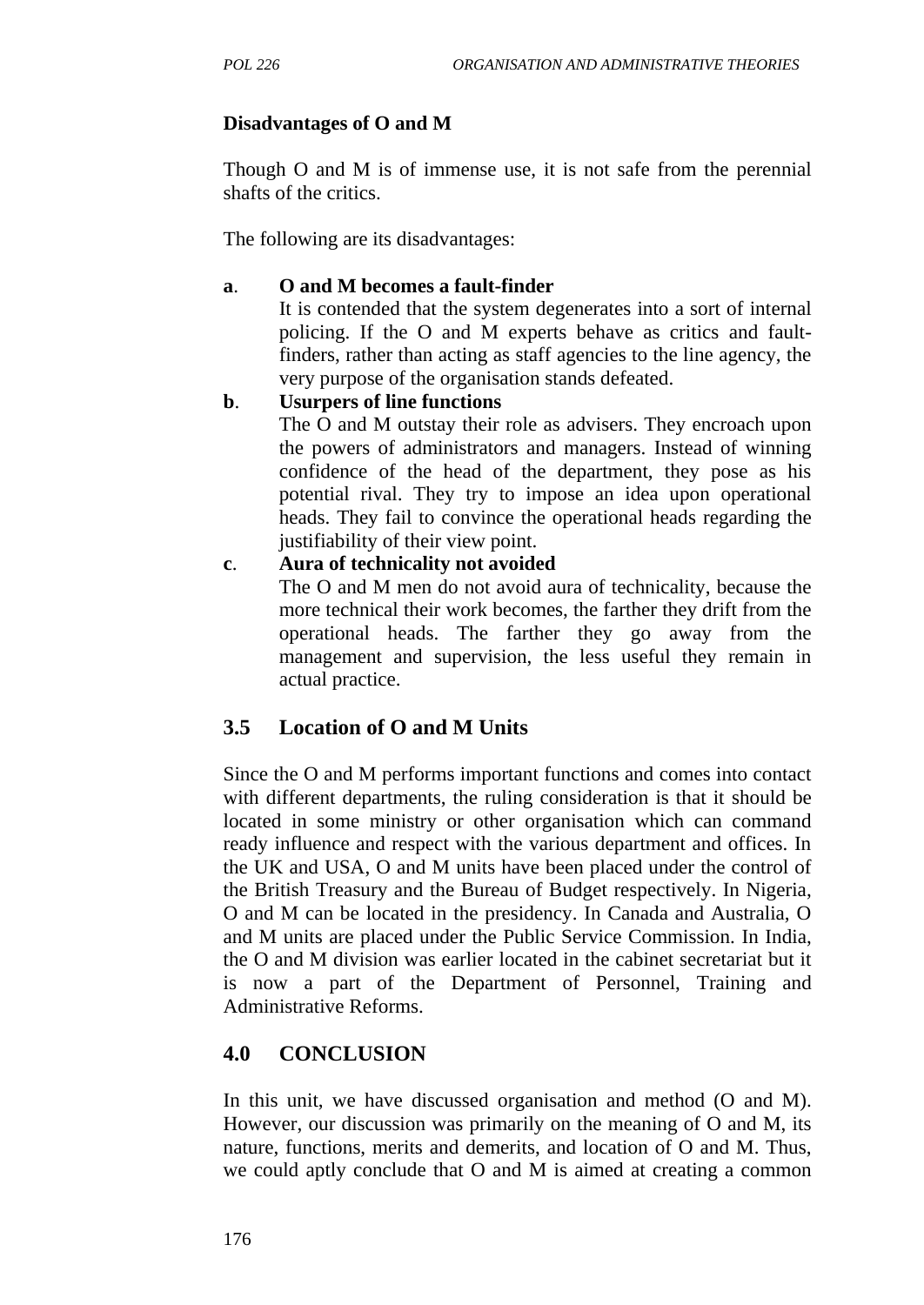fund of knowledge and information, which will be collected by cooperative efforts. Competent and experienced persons are supposed to cooperate in this collection. O and M thus work with the main objective of providing information, knowledge, leadership and drive.

# **5.0 SUMMARY**

The authorities in public administration are of the view that O and M unit/division is working quite satisfactorily. However, there is always a scope for further improvement

## **6.0 TUTOR-MARKED ASSIGNMENT**

- 1. Give the definition of O and M and explain its nature.
- 2. What are the advantages and disadvantages of O and M?

## **7.0 REFERENCES/FURTHER READING**

- Appleby, P.H. (1949). *Policy and Administration* Alabama. University of Alabama: Press.
- Ekhator, Victor Eghe. (2002). *Rudiments of Public Administration*. Kaduna: Joyce Graphic Printers and Publishers co
- Tonwe, D.A. (1998). *Public Administration*: An Introduction. Ibadan: AMFITOP Books Company

The Indian Journal of Public Administration. January – March, 1955.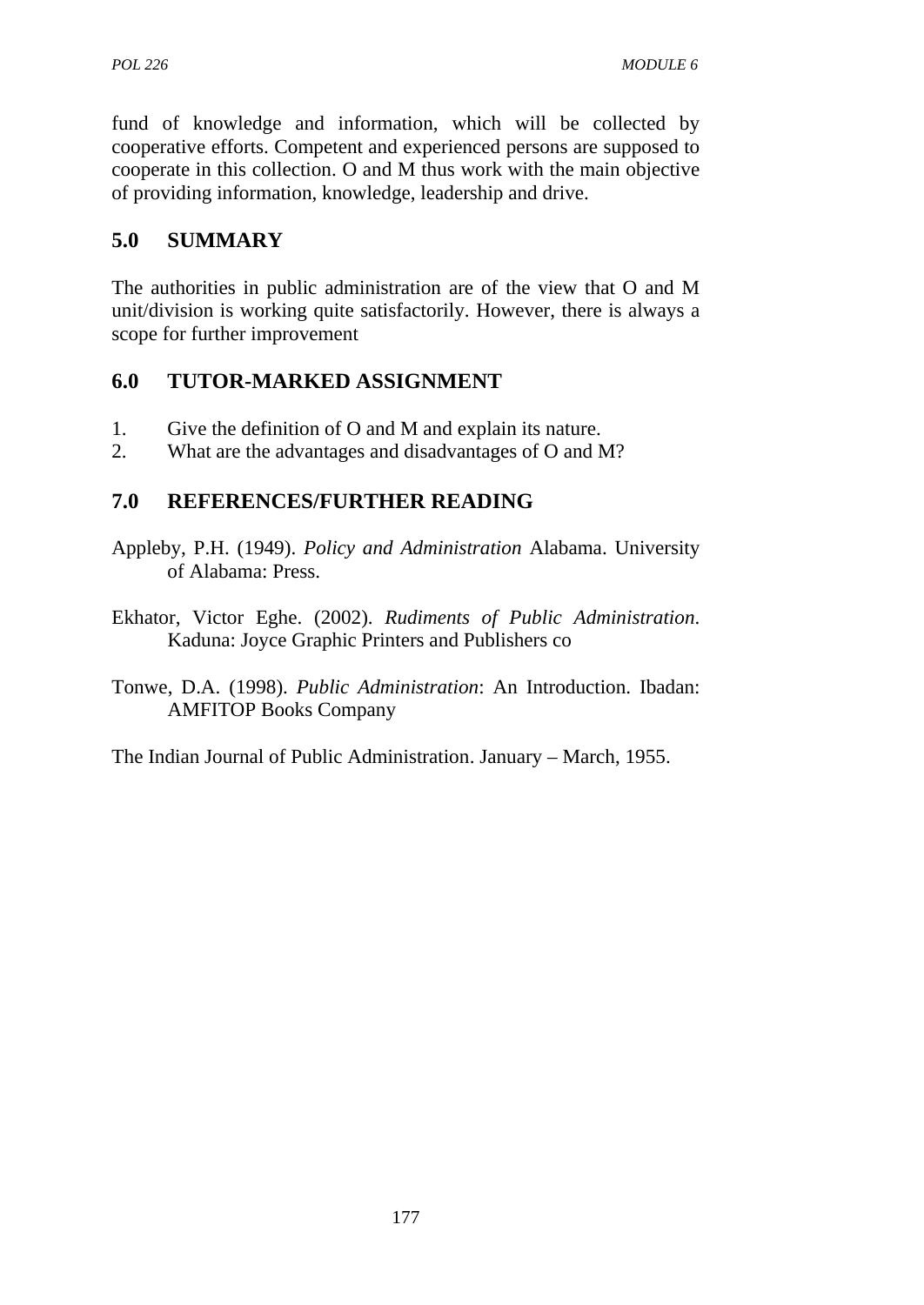## **MODULE 5**

- Unit 2 Delegated Legislation
- Unit 3 Administrative Adjudication
- Unit 4 Administration and Finance
- Unit 5 The Budget

# **UNIT 1 PUBLIC RELATIONS**

## **CONTENTS**

- 1.0 Introduction
- 2.0 Objectives
- 3.0 Main Content
	- 3.1 Meaning of Administrative Law
	- 3.2 Comments on Definition
	- 3.3 Rule of Law vs Administrative Law
	- 3.4 Criticism of Dicey's View
	- 3.5 An Appraisal of Dice's Concept of Rule of Law
	- 3.6 Universality of Administrative Law
	- 3.7 Sources of Administrative Law
	- 3.8 Reasons for the Phenomenal Growth of Administrative Law in Recent Times
- 4.0 Conclusion
- 5.0 Summary
- 6.0 Tutor-Marked Assignment
- 7.0 References/Further Reading

# **1.0 INTRODUCTION**

Administrative law is an important branch of public law as well as public administration. However, with the ever-growing complexity of administrative tasks, the administrative technique to achieve them also is becoming more and more exacting. No doubt, achievement of some objectives is possible through persuasion or constant watch and periodical inspections. Yet some of the objectives can be achieved only through the control of human behavior by applicability of set rules and orders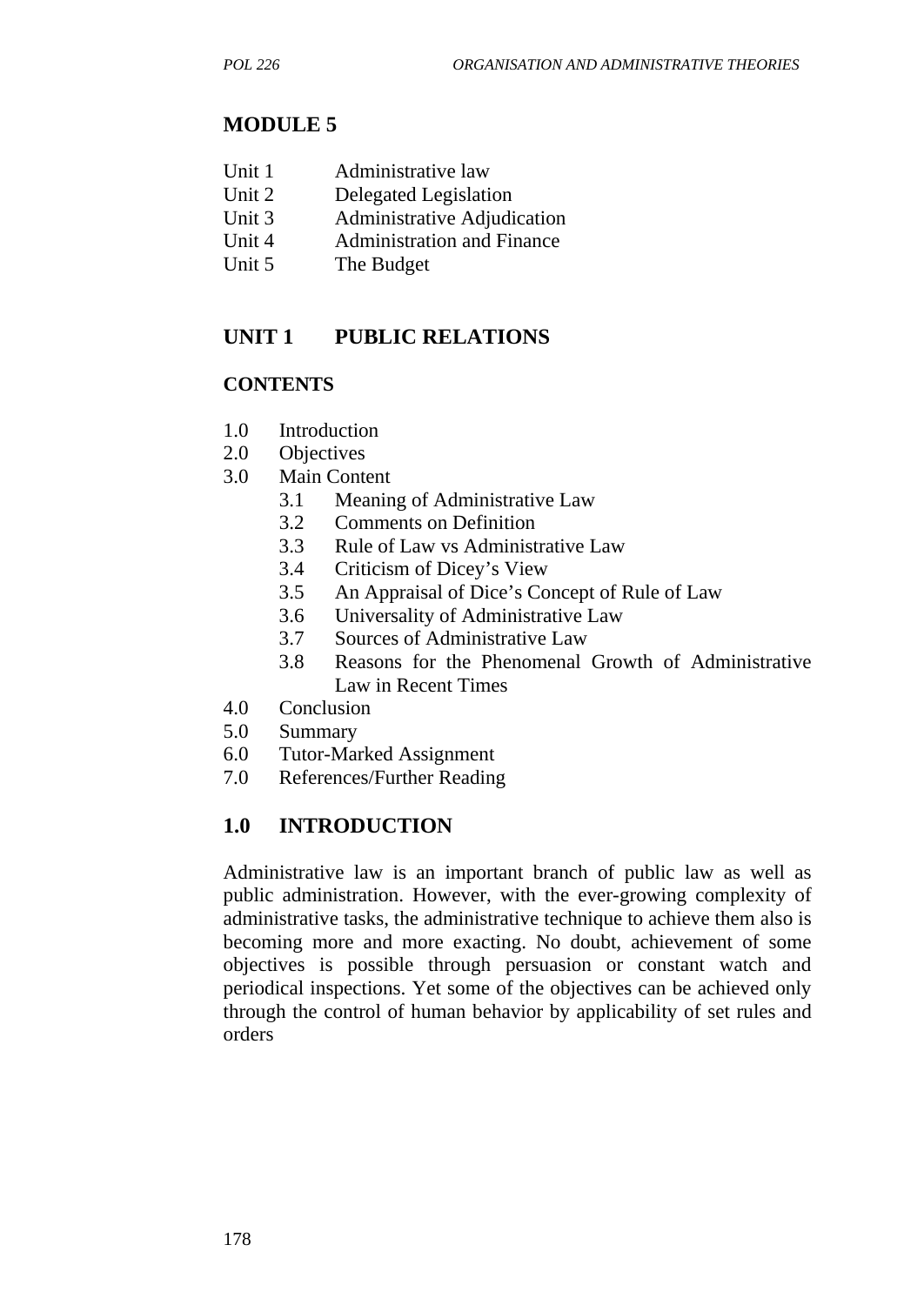# **2.0 OBJECTIVES**

At the end of this unit, you should be able to:

- state the meaning of administrative law
- differentiate between rule of law and administrative law
- describe dicey's views on administrative law
- list major sources of administrative law, scope etc

# **3.0 MAIN CONTENT**

## **3.1 Meaning of Administrative Law**

There is divergence of views on the existing literature in the sphere of administrative law with regard to the meaning of administrative law. Many writers have attempted to define or conceptualize the sphere of administrative law. Some of these definitions are as follows:

- **Ivor Jennings:** "Administrative law is the law relating to administration. It determines the organisation, powers and duties of administrative authorities and indicates to the individual remedies for the vacation of his right"
- **F. J. Goodnow:** Administrative law is "that part of the public law which fixes the organisation and determines the competence of the administrative authorities and indicates to the individual remedies for the violation of his right"
- **W.B. Munro**: Defines it " as a system of jurisprudence which on the one hand relieves public official from amenability to the ordinary courts for acts performed in their official capacity and, on the other hand, setup a special jurisdiction to hold them accountable"
- **C.F. Strong**: Defines it as "the body of rules which regulates the relationship of the administrative authority towards private citizens and determines the position of state officials, the rights and liabilities of private citizens in their dealing with this official as representatives of the state and the procedure by which these rights and liabilities are enforced.
- **E. C. S. Wade and Bradley**: Administrative law is a branch of public law which is concerned with the composition, powers, duties, right and liabilities of the several institutions of government which are engaged in administration".
- **B. Schwartz**: Content's that, "Broadly speaking, administrative law may be defined as the branch of the law that controls the administrative separations of government. It sets forth the powers that may be exercised by administrative agencies, keys down the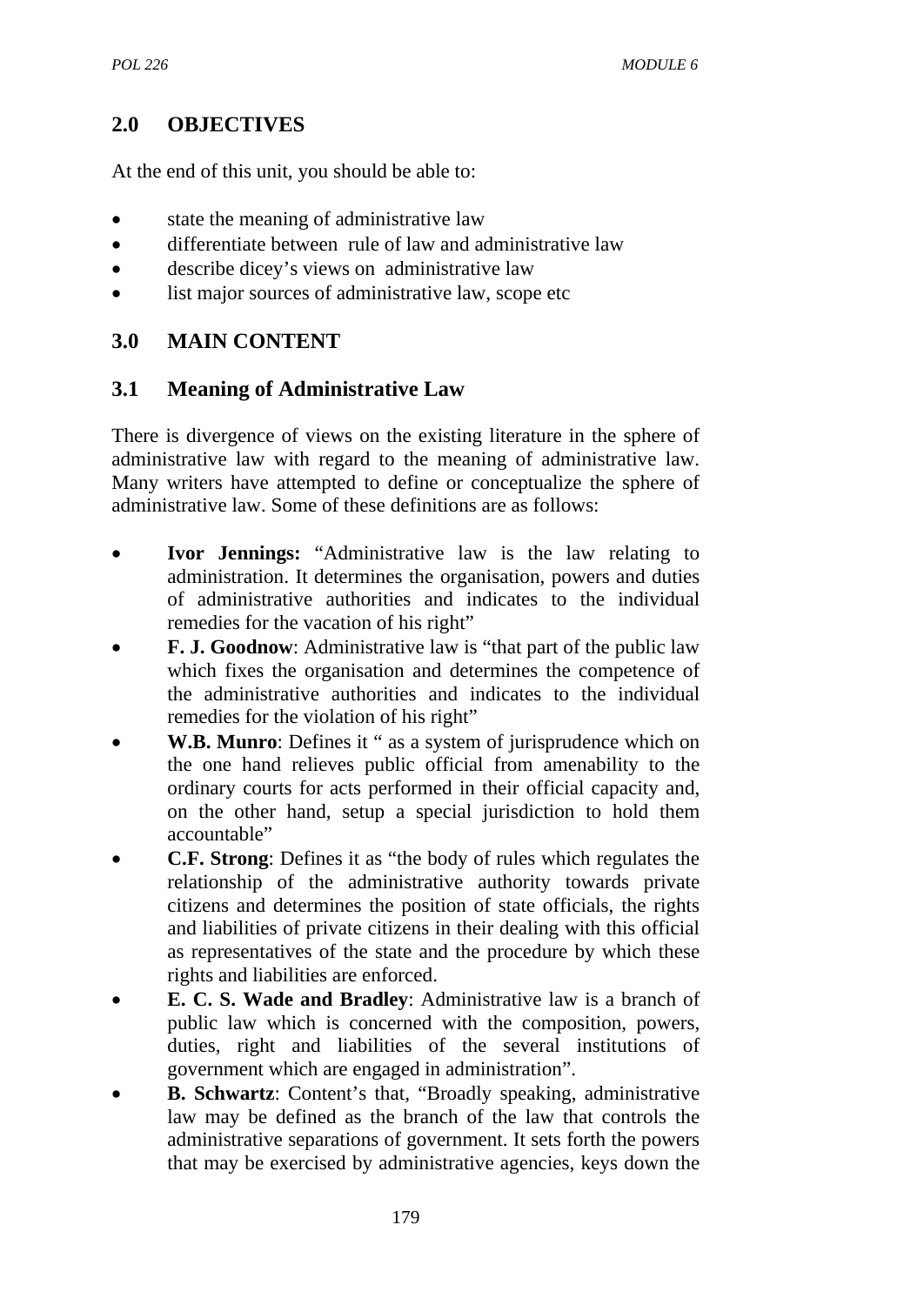principles governing the exercise of those powers, and provides legal remedies to those aggrieved by administrative action".

# **3.2 Comments on Definition**

An analysis of the views of these writers reveals that the system of administrative law has divergence of opinions. However, two distinct perspectives can be deduced from the definitions presented above. These are the narrow and broad perspectives. In the broad sense, administrative law covers all the statutes, charters, resolutions, rules, regulations, judicial decisions and orders which have a bearing upon the structure of administrative authorities, the distribution of functions among them, their powers and procedures, their personnel and finances and their responsibilities.

From the narrow perspective, administrative law is the law of official powers and responsibilities, or the law which determines the amount of discretion permitted to administrative officers and agencies. In the books on the public administration and administrative law literatures, the subject is usually dealt with in this sense, the topics covered including the legal basis of administration, administrative discretion and its limit, various kinds of official responsibilities.

# **3.3 Rule of Law vs Administrative Law**

- (a) **Rule of Law**: As prevalent in U.K., rule of law has three distinguishing feature namely:
	- (i) the absolute supremacy of the ordinary law of the land, permitting no arbitrary power of discretion to administrative authorities. Under it no person is punishable till he has actually violated the law of the land as proved before the ordinary court of law
	- (ii) equality before the law for both the officials and nonofficials
	- (iii) the primacy of the right of the individuals which constitute the source of constitutional law instead of the administrative law being the source of the former.

Thus, the rule of law is a constitutional doctrine which emphasizes the supremacy of the law administered by the law courts.

## **Administrative Law**

Dicey, a celebrated English writer, in his famous work, Law of the Constitution, identified administrative law with part of the French Droit Administrative, according to which actions by the citizens against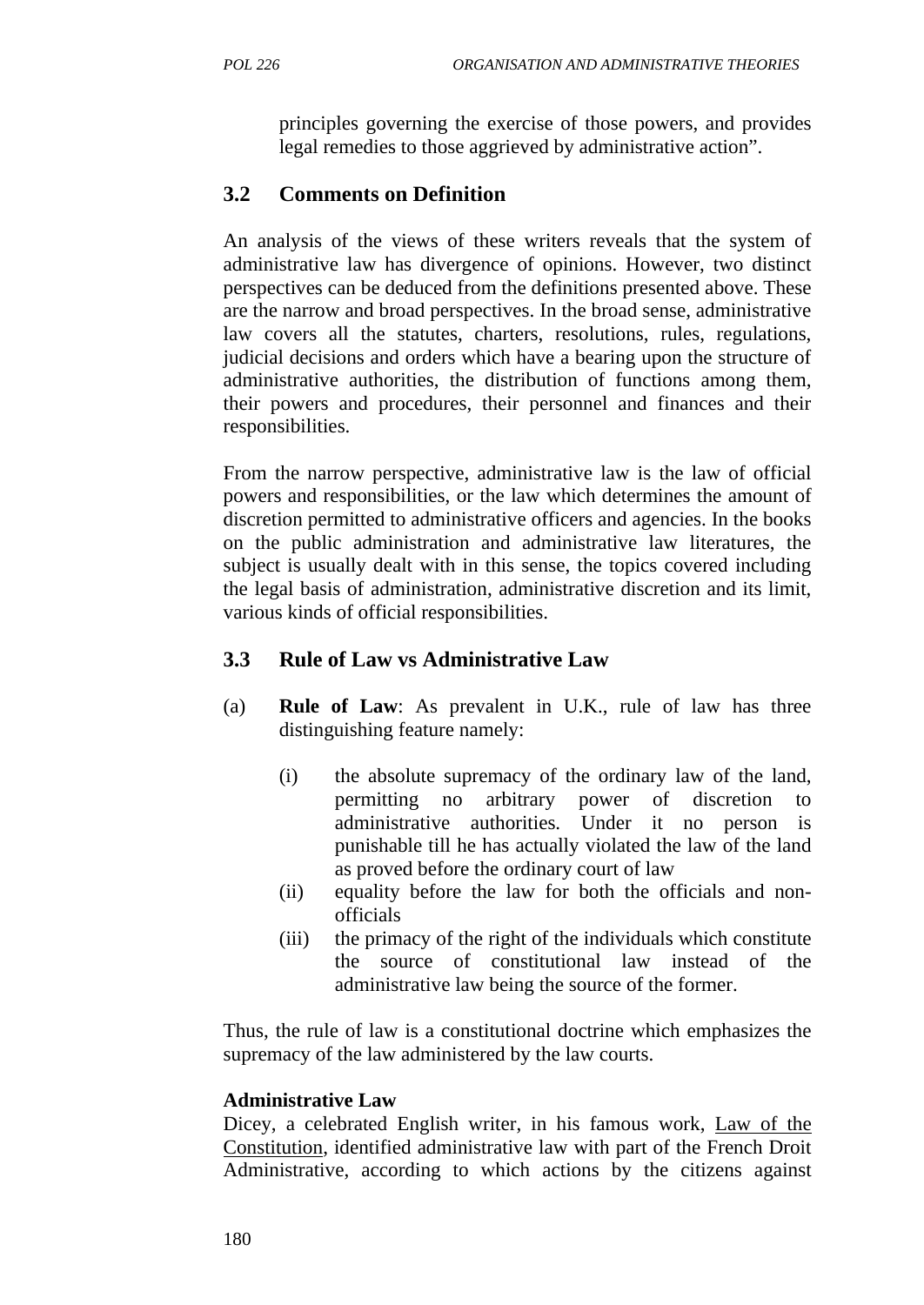officials for wrongful acts committed in the official capacity, are tried, not by ordinary courts of law but by special administrative courts manned by civil servants. Since such a system of courts did not exist in England in those days, Dicey described administrative law as contrary to the rule of law a cardinal feature of the British constitution. He referred to three distinguishing features of administrative Law:

- the ordinary courts do not have jurisdiction in cases in which the state or state officials in their official capacity constitute a party
- the rights of the states officials are determined by a special body of law and rules, which are not applicable to citizens
- as an influence from these arrangements, a special protection was accorded officials in France for wrongful acts done in their official capacity.

# **3.4 Criticism of Dicey's Views**

Some of the eminent writers like Ivor Jennings, J.H Morgan, W.A Robson and F.G Goodnow do not accept Dicey's contention. They opine that Dicey's appraisal of the nature and effects of Droit administrative in France identifying a particular aspect of it with the concept of administrative law, and his non–acceptance of the existence of administrative law did exist in U.K in Dicey's own time. Hence, he himself contended that "Rule of laws is expose to new peril". The sporadic growth of administrative courts in U.K made him say "The old veneration for the rule has waned".

No doubt, administrative law has not existed in the sense in which it is understood and practised in France and other European countries. However, its existence in U.K cannot be denied.

The following are the main points of criticism against Dicey's interpretation of administrative law:

## **(a) No special protection of officers**

Dicey's contention that administrative law accorded special protection to officials and the state, in their dealings with the citizens and their rights, and claims drawn from the official composition of the administrative courts was wrong.

The administrative courts came into existence during the French Revolution under the influence of Montesquieu's theory of separation of powers and the practical needs of the situation. During their process of evolution, these courts developed a jurisprudence which, far from being a menace to the individual liberty, proved its bulwark. Morgan has correctly contended that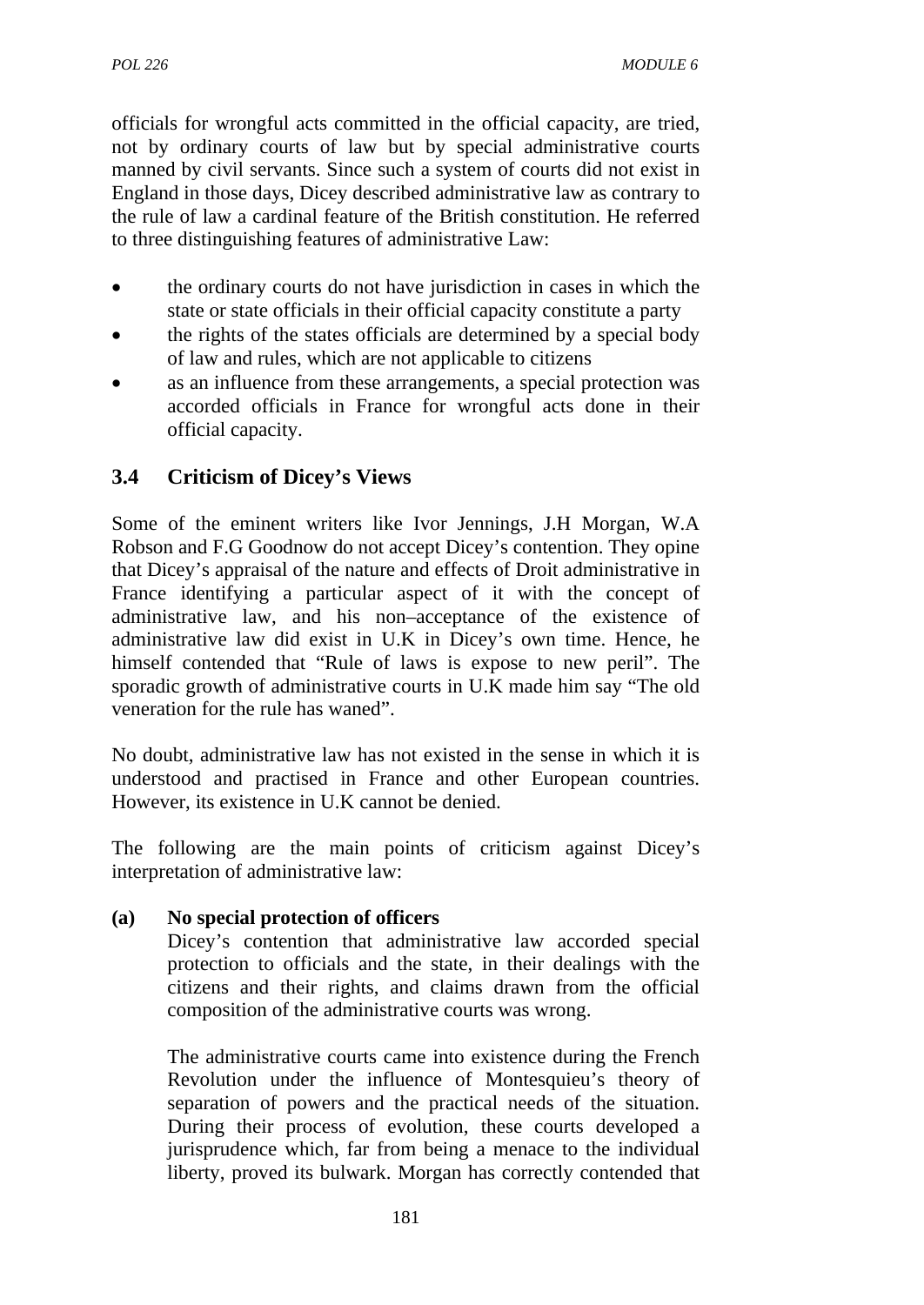Droit administration was not to shield the officials but to extend that liability to cases in which he would be immune in the U.K. Dr. Garner while referring to France so remarked that, "There is no other country in which the rights of the private individuals are so well protected against administrative abuses and the people are so sure of receiving reparation for injuries sustained as in France".

# (b) **Separate administrative courts existed in U.K**

Dicey was not quite clear about the nature and effect of rule of law in England. It was wrong to assume that the citizens in U.K were being governed by the same ordinary law of the land and that the state had no discretionary powers. Robson is correct in holding that a special body of laws applicable to the activities of administrative authorities always exists in U.K. such a type of law extended to authorities, special rights and bestowed upon them special powers.

The officers in England did discretionary powers to which Dicey was allergic. For instance, the prerogative powers of the Crown were nothing but discretionary and the entire field of governmental activity was carried on within its scope.

# **(c) No equality before law**

Dicey's contention that under the rule of law, the officials and the private citizens enjoy equality before the law and the former did not possess special privileges is not based on facts. Until the passage of Crown Proceedings Act 1947, the Crown enjoyed immunity from liability. The Executive still enjoys a number of other privileges before the courts.

# **(d) Rights do not emanate from courts**

Dicey's contention that in rule of law countries, individuals rights hold primary over the state rights and that constitutional law is the outcome of the rights emanated from the decisions of the courts is wrong. Only a minor part of the English Constitutional law has emanated from the individuals. A vast part of it is the outcome of conventions, common law and statutes passed by the Parliament from time to time.

# **3.5 An Appraisal of Dice's Concept of Rule of Law**

An appraisal of the proceeding points reveals that Administrative Law is not contrary to the Rule of Law. It has always existed and still exists in more or less degree in all countries including U.K. It has become a universal phenomenon and is recognized in the same way as the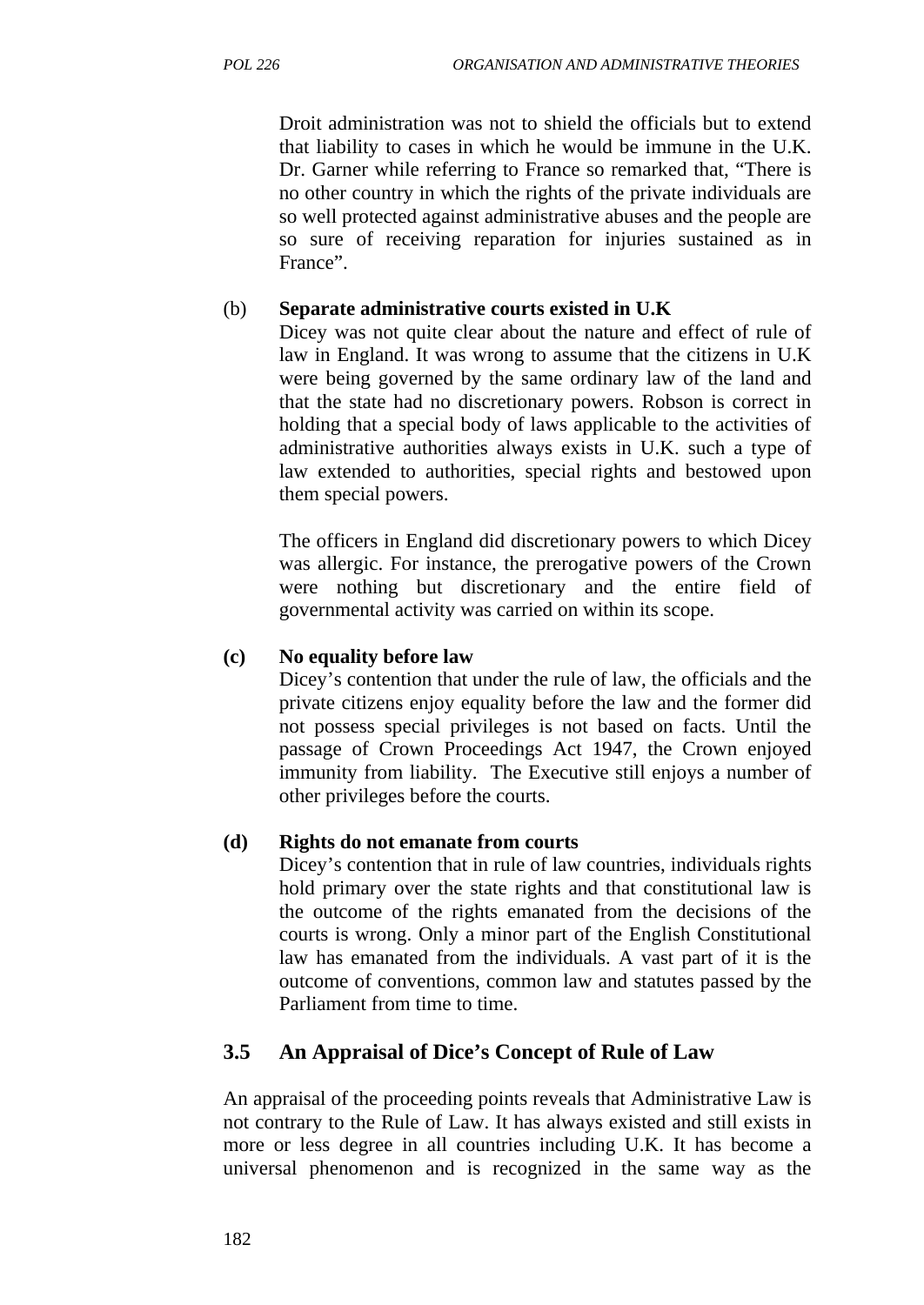constitutional law of a country. Administrative Law, as regulating the constitution, functions, procedures and powers of administrative authorities, has been universally accepted. It has become a part of the public law of country, and is responsible for creating a pattern of relationship between the public authorities and the citizens which differs radically from the pattern of legal relationship between citizens and citizens.

However, it must be conceded that while the jurisprudence of Driot Administrative was not being abused in France at the time Dicey made his submission, this does not mean that Dicey's fears were unfounded and untenable. His fears are tenable to the extent that the theory of separation of powers presupposes the fact that legislative, executive and judiciary powers should not be concentrated in the hands of one man or a group of persons. This is why checks and balances mechanism is recommended as a corollary of separation of powers. This is to checkmate the abuse and gross pervasion of power. Thus, that the fusion of powers in France was not abused does not obliterate its potential of being abused. It will be an error of judgment if we do not share Dicey's apprehension.

# **3.6 Universality of Administrative Law**

From the above discussion of Dicey's views on Driot administrative and the rule of law, the conclusion emerges that irrespective of its recognition as a separate body of law distinct from the ordinary law of the land, and irrespective of the fact whether claims of citizens against the state and its officials are decided by a special system of court or not, there is a system of administrative law in every country in the same way as there is a system of constitutional law. Where there is public administration, there must also be administrative law. In some countries, legal study and analysis may not have advanced sufficiently far to differentiate it from the rest of prevailing law, but that can scarcely be a ground for denying its existence. Administrative law, as regulating the constitution, functions, procedure, and powers of administrative authorities, is a universal phenomenon. This law is part of the public law of the country and creates a pattern of relationship between the public authorities and the citizens which is different in many ways from the pattern of legal relationship between citizens and citizens.

# **3.7 Sources of Administrative Law**

As already stated, administrative law comprises a large number of statutes, charters, rules, regulations and procedures as also those resolutions, orders, decisions, etc, which are meant for running smooth administration. In reality, administration is both the child and the parent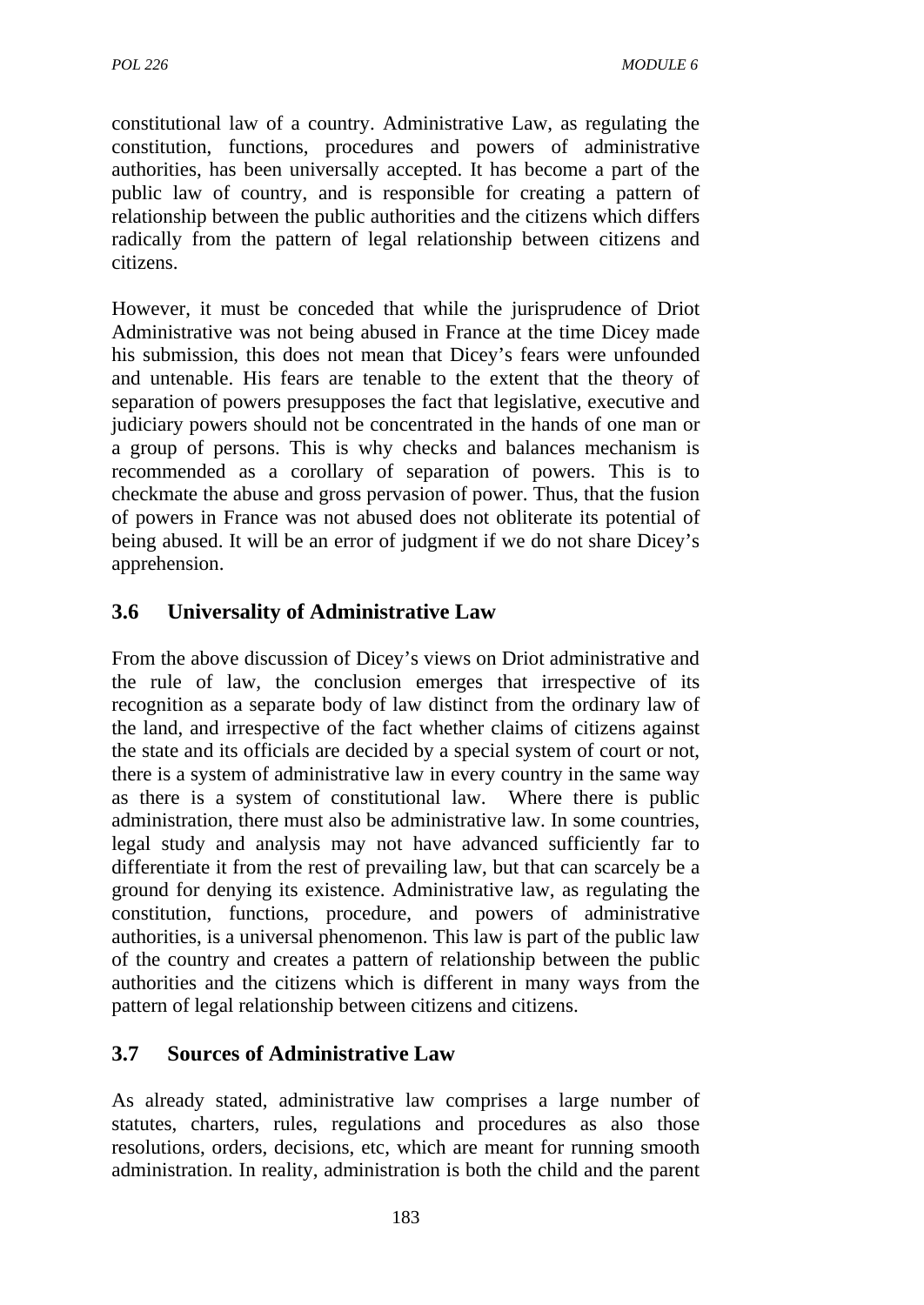of administrative law. There are rules and regulations which govern it and there are orders by which it is ruled.

The chief sources of Administrative Law are:

- the constitution of the country
- the statutes and the resolutions passed by the legislature of a country
- charters, local Body Acts granted and enacted by the legislature
- ordinances, rules, regulations, resolutions, orders, directions and decisions etc. issued by the administrative authorities
- judicial decision of the courts
- customs and conventions

Administrative law is thus to be recognized by its substance rather by its form. That substance takes public administration as its focal point.

### **Scope of Administrative Law**

In its wider sense, administrative law covers the whole of public administration. In reality, in continental countries, public administration is studied under the name of Administrative Law. In the U.S.A, a committee on public administration of the Social Research Council (1938) stated the following outlines as the scope of administrative law:

- problems of public personnel
- problems of financial administration
- legal conditions of administrative discretion
- administrative law and administrative courts
- administrative regulation
- administrative examination
- government contracts
- claims against government
- remedies against administrative action
- law relating to the status and recognition of professional associations
- legal rules as applicable to the action of plural-headed administrative bodies

However, James Hart divides the field of administrative law into the law of internal administration and law of external administration. The law of internal administration expounds the nature of public office or elucidates official relations as deemed by Goodnow. It comprises such topics as: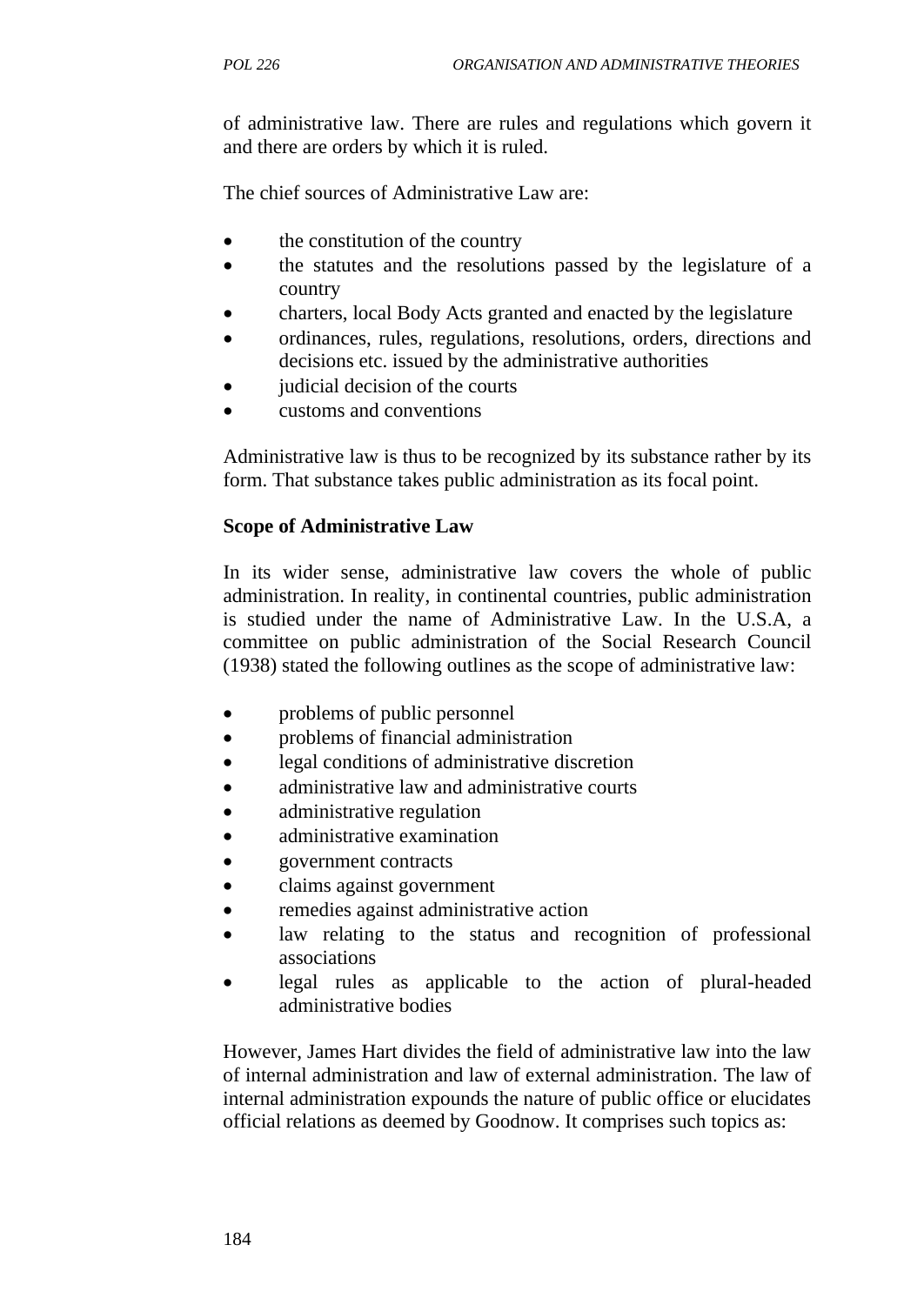Legal qualifications for officers, legal disqualifications for officers, legal aspects of appointment, tenure and conditions of service etc.

However, a more systematic outline would be to divide the subject of administrative law into the law of official powers and the administrative responsibilities.

# **3.8 Reasons for the Phenomenal Growth of Administrative Law in Recent Times**

The question arises why administrative law had such a phenomenal growth? The reasons are not farfetched:

### **(a) Impact of Urbanization and Industrialization**

Due to the impact of fast urbanization and rapid industrialization, the philosophy of individualism which was prevalent in the  $18<sup>th</sup>$ and the 19<sup>th</sup> centuries suffered an eclipse. The old Laissez-Faire doctrine of state functions could be tolerated so long as even distribution of means of production and economic power among the masses persisted. In the course of time, the Industrial Revolution led to a concentration of production in the hands of a comparatively small number of capital owners. This resulted in the abject helplessness and virtual starvation of the working masses who the industrialists gave only a pittance which could hardly sustain them.

Urbanization which appeared in the wake of industrial revolution posed another problem. Housing accommodation got scarce. Water supply was inadequate. Open air and sunshine became the privilege of the few. Under such adverse circumstances, the individual lost the capacity of self-help. Free initiative to individuals seemed to be inimical to common good.

Thus, the state had to appear as the custodian of the welfare of the exploited. This could be possible only through appropriately regulating and restricting the latter's rights and freedom. This resulted in the emergence of special types of laws known as administrative laws which subordinated the common law rights of personal freedom and private property to the conception of common good. To procure the latter, it placed necessary limitations on the former. It emphasized the social interest as against the individual's freedom.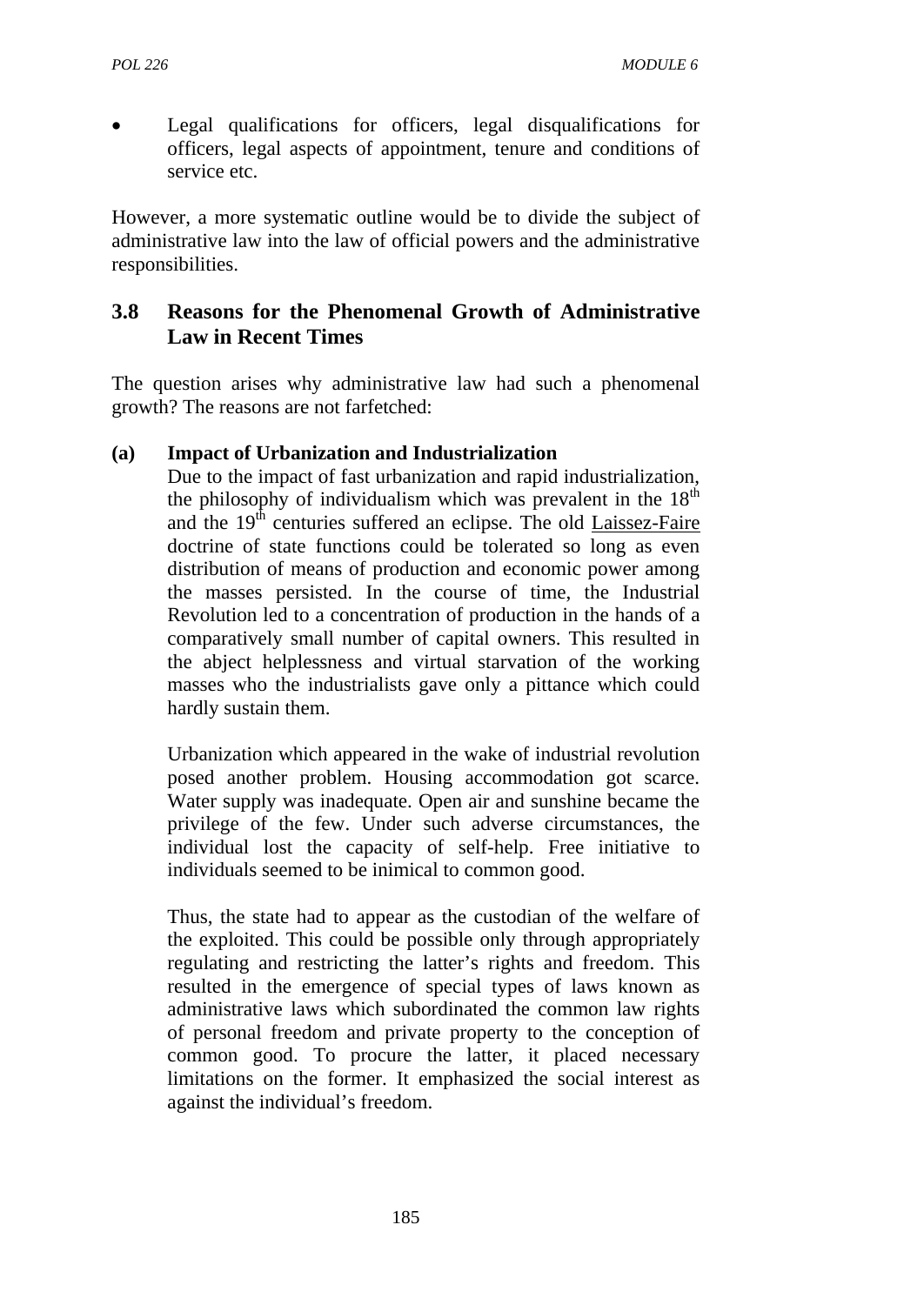## **(b) Flexibility of standards was the need of the hour**

Administrative law does not stand for the enforcement of individual rights. Instead, it stands for the furthering of policies of social improvement. As such, it lays down certain flexible standards to be applied to cases instead of cut and dried legal rules or precepts to be followed.

### **(c) Discretion to public officials found helpful**

The administrative law allows official discretion and freedom for the efficient management of public services. Though administrative law was under the fire of criticism at the hands of critics like Lord Hewart, to secure public interest, the modern state, is no longer a police state. It has become a welfare state. Hence, it manages the business which was previously the monopoly of a few individuals. This necessitates freedom of action. Hence, discretionary powers to the state officials equip them with the required freedom of action without which the government is apt to fail in the fulfillment of its newly sprung up functions.

**(d) Suitable standards to deal with technical matters necessitated** Matters of a highly technical nature necessitated the laying down of certain standards. The interpretation and applicability of these standards to individual cases is entrusted to administrative courts which are composed of suitable subject-matter experts. The ordinary courts manned by judges having legal acumen can hardly be the best judges of such standards. For example, the judges of the ordinary courts can hardly comprehend whether neither railway rate structures nor traffic restrictions placed on the use of a bridge to ensure its safety are or not reasonable or whether a certain practice in the field of insurance is or is not fair.

## **Experimental stage**

Regulatory standards suiting new and hitherto undiscovered fields are being discovered by administrative law. Hence, it is said to be in an experimental and dynamic condition. Evidently, the indispensableness of regulatory standards does necessitate dynamism in law which is discernible in administrative law alone.

# **4.0 CONCLUSION**

In this unit, we have discussed administrative law in its totality. For instance, our discussion centered on the following themes, the meaning of administrative law, comments on definition, Rule of Law Vs administrative law, criticism of Dicey's view, universality of administrative law, sources of administrative law, the scope, and the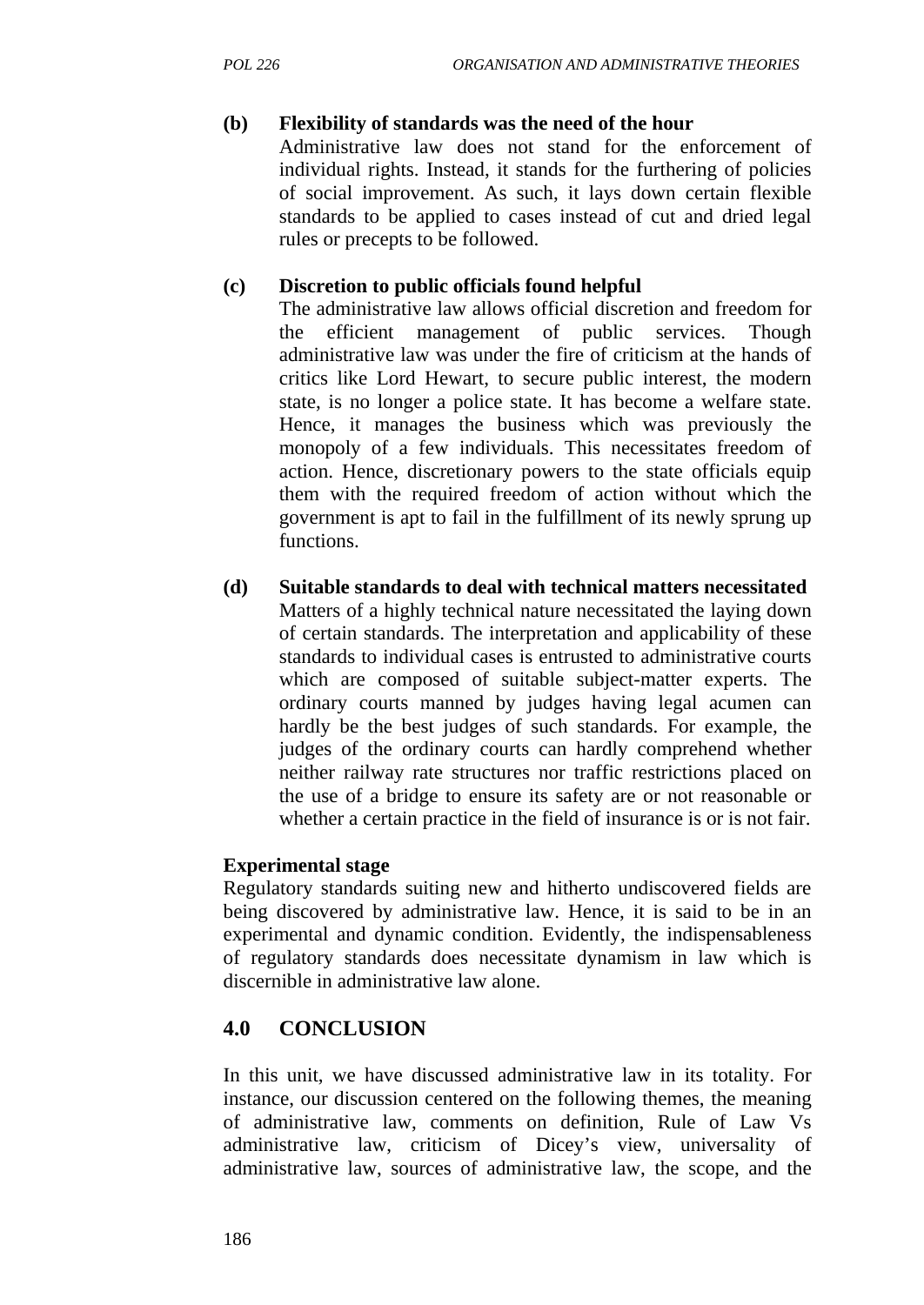reasons for the phenomenal growth of administrative law in the recent times. Thus, in the words of Frankfurter, "We are dealing with law in the making. Administrative law is groping, it is necessarily still crude and empirical. It is dealing with new problems calling for new social inventions or fresh adaptation of old experience. In a field as vast and unruly, we must be wary against premature generalization and merely formal system"

# **5.0 SUMMARY**

It is being increasingly realized that administrative law is an answer to the ever-increasing needs of the present-day changing society which demands a great degree a progressive attitude and an adaptation of policies to meet different complex situations.

Administrators are not expected to play a positive role of formulating policy to develop administrative techniques and to work out new methods of adjusting controversies, to check and modify their standards in their ordinary frictions of everyday life and to adapt their decisions and attitudes accordingly.

# **6.0 TUTOR-MARKED ASSIGNMENT**

- 1. What is administrative law? Explain the difference between administrative law and rule of law.
- 2. What are the main points of criticism advanced against Dicey's views on administrative law?
- 3. Explain the universality of administrative law.

## **7.0 REFERENCES/FURTHER READING**

Augustus, Adebayo. (1981). *Principles and Practice of Public* Administration in Nigeria. Abuja: Spectrum Books Ltd.

Charles, Grove Haives, *American Political Science Review*, Oct. 19321. Vol xxxvi, No.5.

- Ruthnaswamy, M. (1956). Principles and Practice of Public Administration. Allahabad: Central Book Depot.
- Sir Ivor Jennings. (1971). *The Law and Constitution*. London: University of London Press
- Goodnow, F.J. (1914). *Politics and Administration*. New York: Macmillan.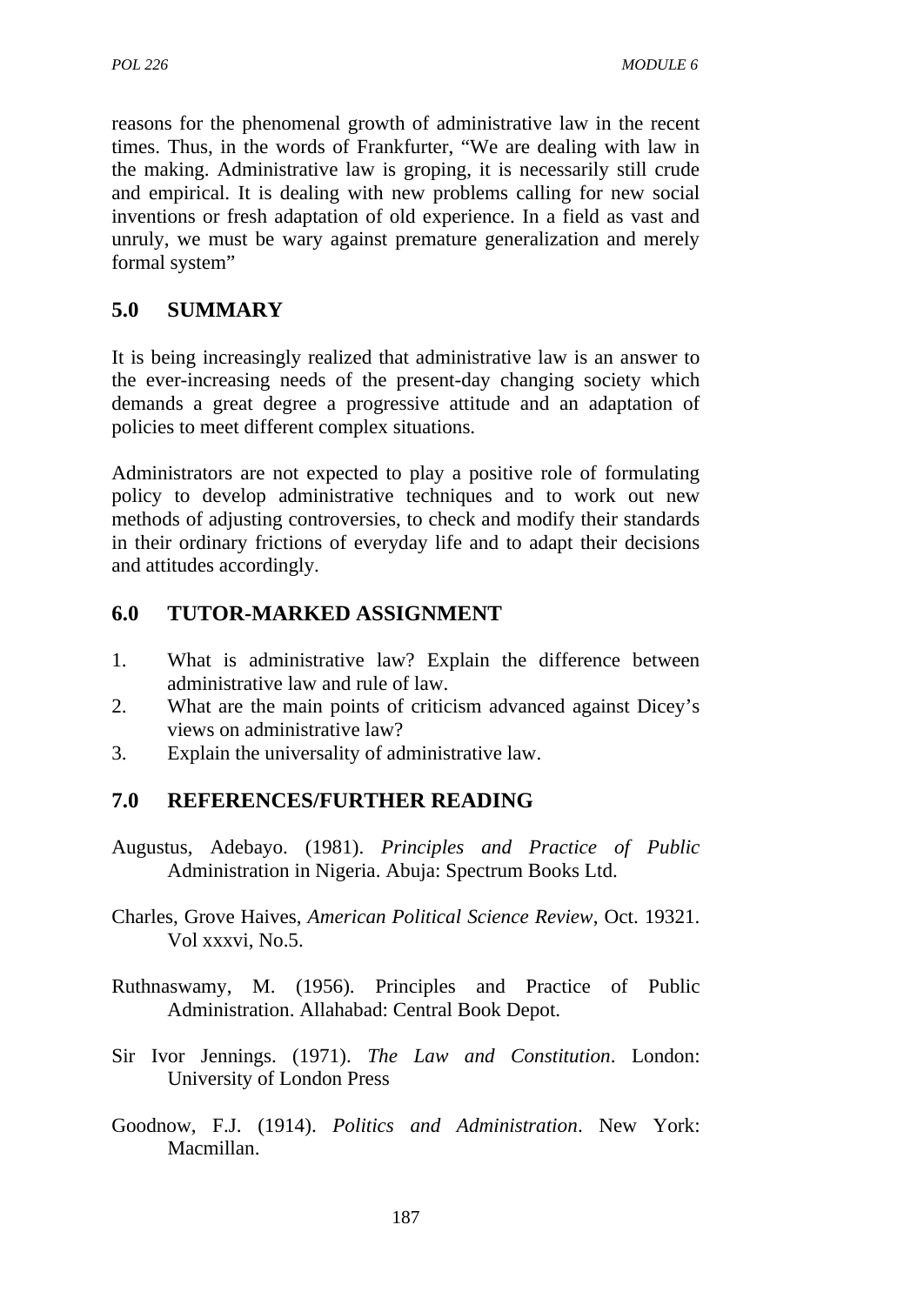# **UNIT 2 DELEGATED LEGISLATION**

#### **CONTENTS**

- 1.0 Introduction
- 2.0 Objectives
- 3.0 Main Content
	- 3.1 Meaning
	- 3.2 Causes or Need for Delegated Legislation
	- 3.3 Advantages and Disadvantages
	- 3.4 Safeguards in Delegated Legislation
- 4.0 Conclusion
- 5.0 Summary
- 6.0 Tutor-Marked Assignment
- 7.0 References/Further Reading

## **1.0 INTRODUCTION**

Delegated legislation or rule-making power is one of the most important topics in the realm of Administrative Law. It has close bearings with parliamentary government and power of the executive in general. Thus, delegated legislation has become indispensable in the modern welfare states which have undertaken multifarious duties in order to ameliorate the lot of the common masses.

## **2.0 OBJECTIVES**

At the end of this unit, you should be able to:

- the meaning of delegated legislation
- the need for delegated legislation
- its universality
- merits and demerits, and
- its safeguards.

### **3.0 MAIN CONTENT**

### **3.1 The Meaning of delegated legislation**

Delegated legislation refers to the law-making power vested with the Executive by the Legislature itself. This term is known as Executive Legislation. Since the law – making power given to the Executive is not its original power, it is called "Subordinate legislation". It is deemed void if it violates the parent Act or transgresses its power.

Thus, we may conclude that delegated legislation means the exercise by a subordinate authority such as a Minister utilizing the legislative power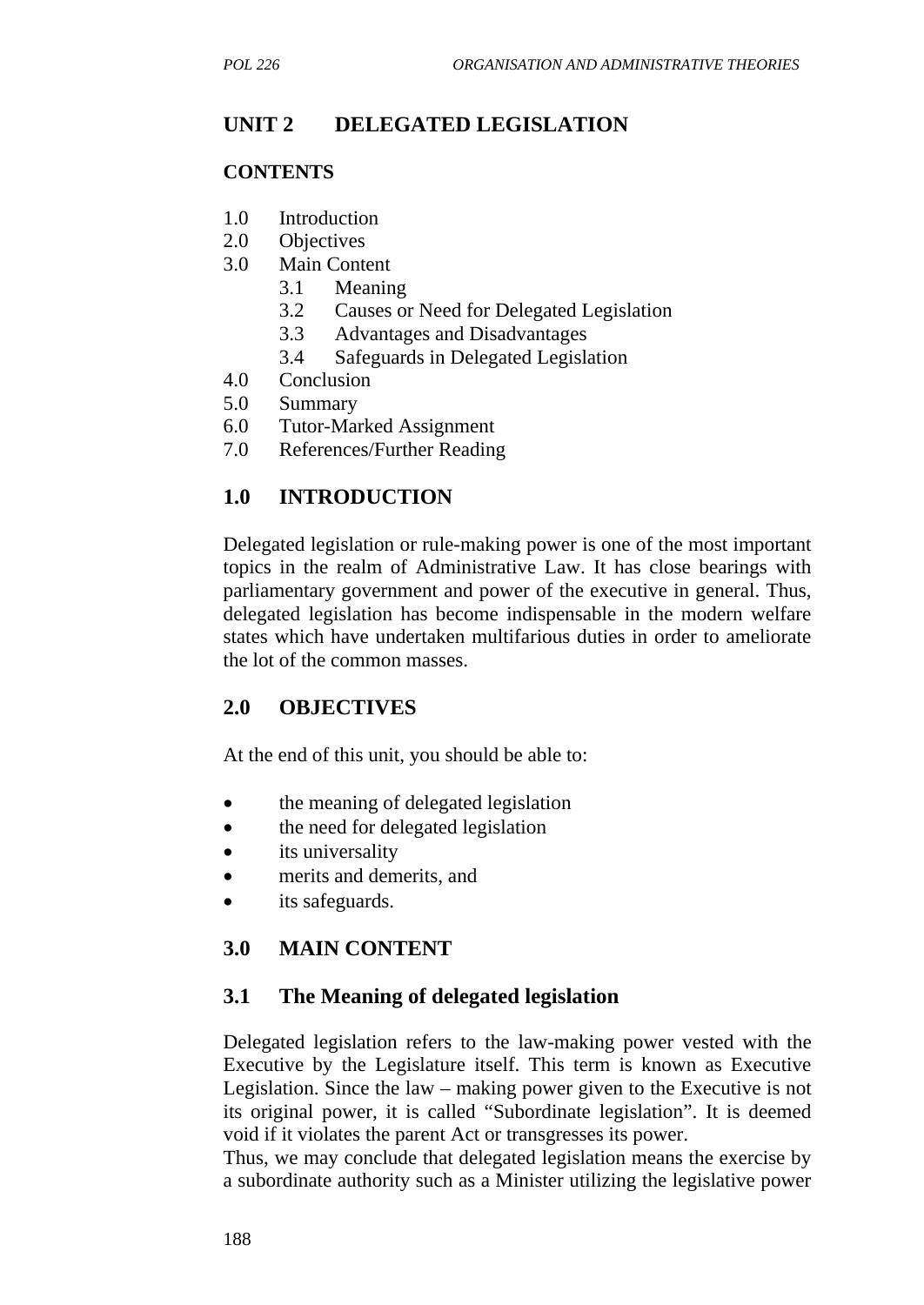delegated to him by the parliament. Parliament passes the bill in general terms and delegates the authority of rule – making under the Act to the Minister concerned.

Since this authority of rule–making is in pursuance of statutory authority and not an original power of the Executive in its own right, delegated legislation is therefore, subservient to the statute under which it is made. If the rule is not consistent with the statute, it is null and void.

The term delegated legislation is used in two senses:

- it refers to the powers delegated to the executive to make rules
- it means the out-put of the exercise of that power, viz, rules, regulations order. etc.

# **3.2 Causes or Need for Delegated Legislation**

The inevitability of delegated legislation, particularly in a welfare state, is not in dispute. The needs for it are as follows:

### **(a) Impact of science and technology**

Due to the impact of science and technology, the functions of the modern state have got multiplied to such an extent that it is virtually controlling the management of the life of the community as a whole. Evidently, this has led to the growth of powers of the modern legislature to an extent that they cannot cope with ensued responsibilities. The pressure of work and lack of time caused the legislature to delegate legislative authority to the executive.

### **(b) Average legislator – a layman**

The average legislator is a layman. He is not competent enough to deal with matters of complexity and complication. Hence, he lays down only general principles and leaves the technical details to be filled up by the departmental heads. For instance, the parliament may place restrictions on the sale of poisonous substances but may leave the compilation of poisonous substances to the experts in the Medical and Health Department.

### **(c) Need to secure flexibility**

Law may require amendments, or modifications with the change of times. Parliament is not always in session. Hence, it cannot adapt the law to changing conditions. Delegation of this power to the executive enables it to make alterations in the law whenever deemed essential.

### **(d) To provide for unforeseen contingencies**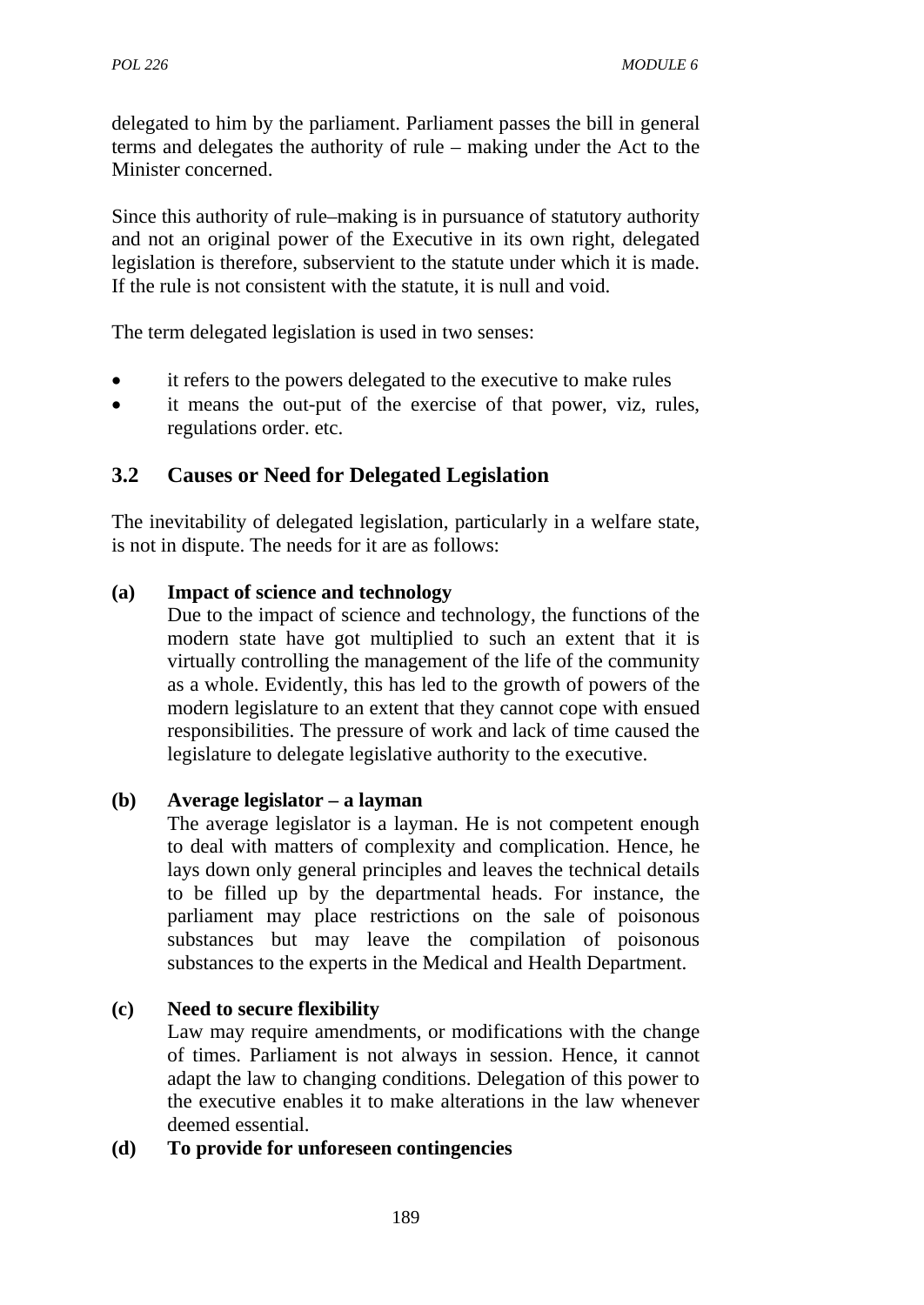Emergencies like war, famine, pestilence, and economic crisis, require prompt action. It is not desirable to wait for the session of parliaments to meet such eventualities. Hence, such a power need be vested with the executive which is always prepared to take action. Carr has correctly remarked that it is during global wars that governmental regulation becomes most intrusive. This is natural enough to secure survival from these uncomfortable experiences, legislative power must be delegated in the widest terms to meet unforeseeable as well as patent dangers.

### (e**) Legislature cannot foresee**

It is not possible for the legislature to foresee and include in the law all the contingencies which may arise in case of large and complex matters. Hence, they are left to the departments to be regulated as and when the opportunities arise.

### (f) **Consultation with affected interests**

Administrative agencies can make better consultation with those whose interests were affected than the legislature which cannot conveniently arrange for such consultations.

### (g) **New Standards to be setup**

Growth of delegated legislation can also be attributed to the need for setting up of new standards in the social interest of the society. This is to ensure the national minimum of health, education, housing, and sanitation standards to everybody for which expert and experienced knowledge is required. For instance, the question whether a local authority is justified in restricting traffic in excess of a certain weight from crossing a particular bridge is an engineering problem which can hardly be solved by the law of the legislature. A right decision on such questions necessitates the application of rules which only engineers of long experience can comprehend

### **(h) Rules to be lenient in the initial stages**

Government is entering into a new phase especially of trade and commerce. As such, it must elicit the co-operation of a large section of the people. Such co-operation is mutual. The rules of the government must also be lenient and innocuous.

### **(i) Proper drafting of rules**

Since rule – making is done in keeping with the circumstances; drafting of rules is apt to be more perfect than the legislation through the Parliament. Hence it is preferred.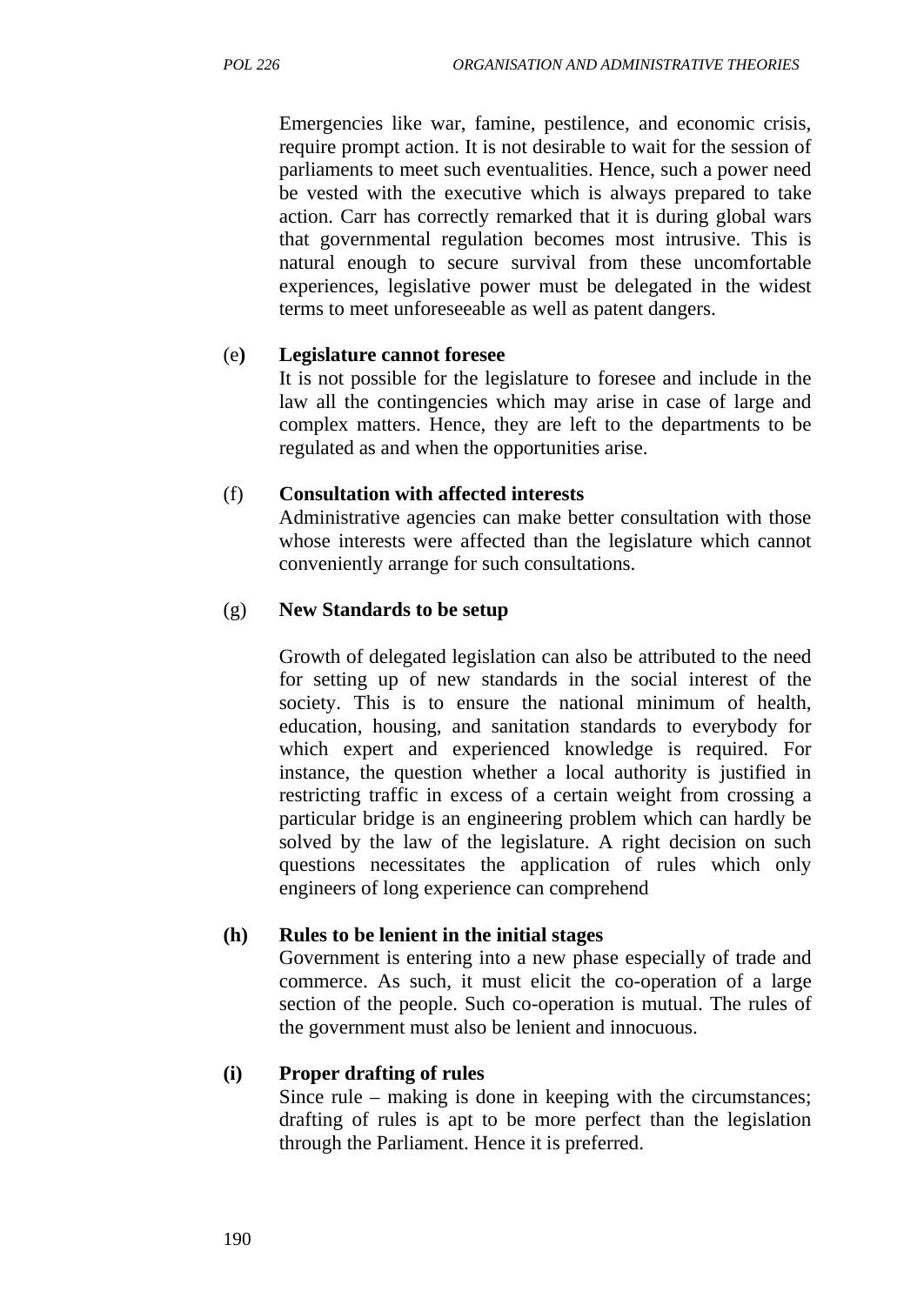Thus, all these factors have led to the continuous increase in the volume of delegated legislation. A rapidly changing economic and social order demands that any scheme of governmental control and regulation be flexible. Administrative agencies offer the services of the expert and are better equipped for experimentation than the legislature.

# **3.3 Advantages and Disadvantages of Delegated Legislation**

# **Advantages**

The question arises as to why delegated legislation has attained remarkable popularity both in the parliamentary and presidential democracies particularly when the parliamentary type believes in the sovereignty of parliament and the presidential system in the theory of separation of powers. This popularity can be safely attributed to its stated advantages which are as follows:

## **(a) Time of parliament saved**

Delegated legislation enables the parliament to save time. As already said, the activities of the government have multiplied. The volume of legislation has thus become manifold. The legislature has neither the time nor the capacity to make laws. Hence it delegates some of its law-making powers to the executive, freeing itself from the burden of details. Time, thus saved, can be more fruitfully utilized by the legislature on important issues of policy.

## **(b) Flexibility of rules**

It is conducive to flexibility. Laws passed by the legislatures are comparatively rigid. Rigorous procedures of amendment may have to be followed to effect amendments in certain laws. Otherwise too, repealing, rescinding or amending an ordinary law necessitate following up a certain specific procedure, sometimes making prompt adaptability to changing circumstance a bit difficult.

## **(c) Interests affected consulted**

Delegated legislation makes prior consultation with the affected interests possible. Such consultation will make legislation more effective. In the words of White, "The drafting of the rule may and often does permit conferences between the government and the parties of interest and consequently a broad agreement which tends towards voluntary compliance"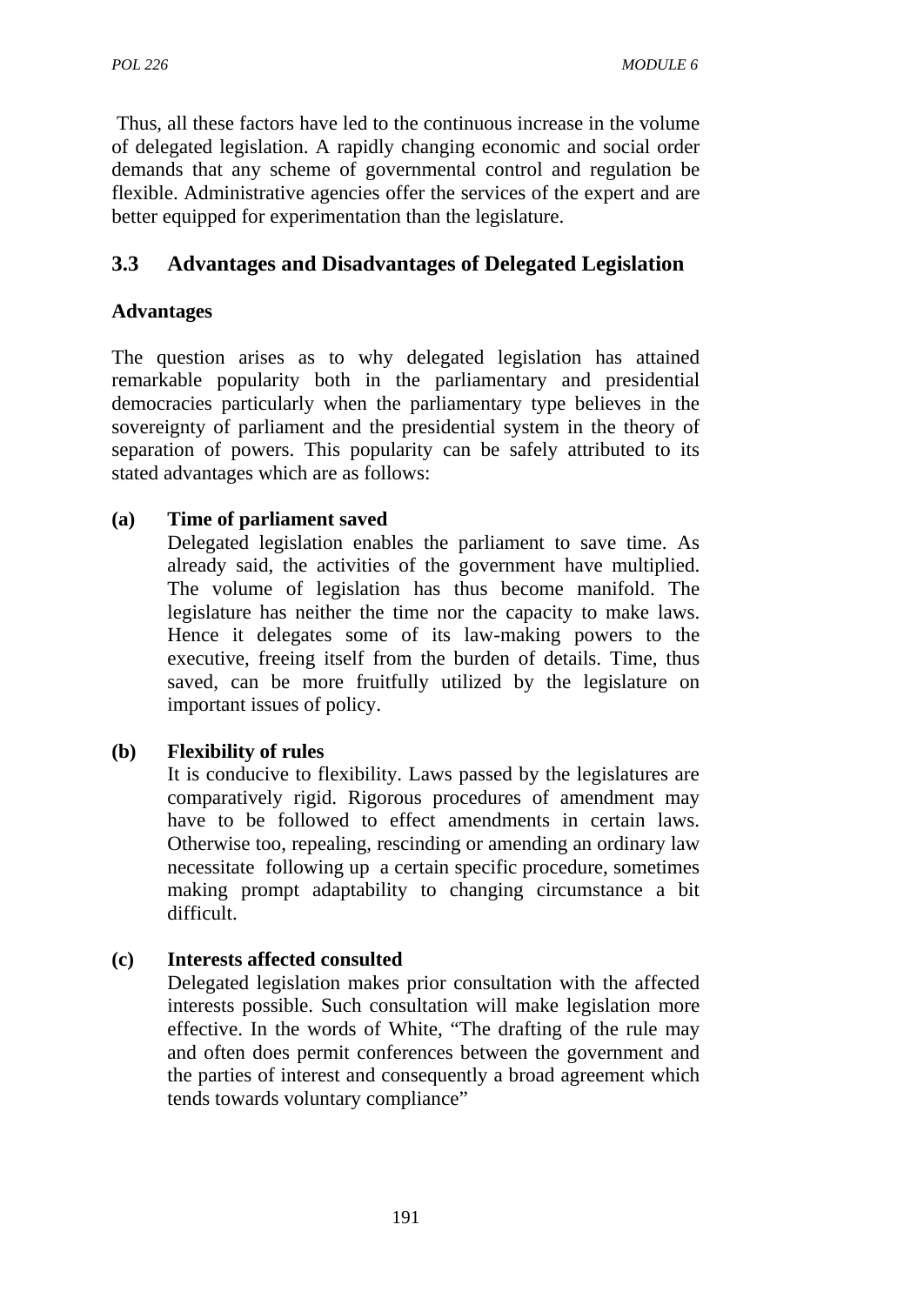### **(d) Expert knowledge utilized**

Parliament is composed of lay men who may be able to lay down broad principles and objectives but are certainly not competent to determine the minor details. The details should be worked out by the experts. Delegated legislation helps in making use of expert knowledge and working out details.

### **(e) Experimentation in new fields possible**

Making of experiments in such fields as to planning is possible through delegated legislation. In entering new fields, administrative rules may be relatively innocuous with gradual stiffening until the full intent of the statute is achieved.

### **(f) Unforeseen contingencies adequately met**

Parliament is not omniscient. It can hardly foresee all sorts of contingencies which may arise. Administrative officials must be equipped with discretionary powers to deal with such type of situations by issuing rules and regulations.

### **(g) Avoidance of litigation**

Administrative legislation permits a definite statement of policy; thus avoiding the possibility of litigation or compulsion. According to White, "the avoidance of litigation as far as possible is a definite gain".

### **(h) Prompt action in emergencies**

Parliament is in session for a few months in a year. If emergencies crop up during its interval, they cannot be tackled promptly till the executive is empowered to meet them through its power of issuing rules and regulations.

### **(i) Proper drafting of rules**

Since rule-making power is exercised, keeping in view actual situation, by the experts deputed for the purpose by the executive, drafting of rules is apt to be more perfect.

Therefore, delegated legislature is a suitable answer to the rapidly increasing needs of the present day changing society which necessitates a progressive attitude and an adaptation of policies for the changing circumstances

### **Disadvantages**

Despite its marked popularity, the system has been vehemently criticized by critics like Lord Hewart and C.K. Allen. Hewart describes it as triumph of bureaucracy. Dicey, 30 years after writing on rule of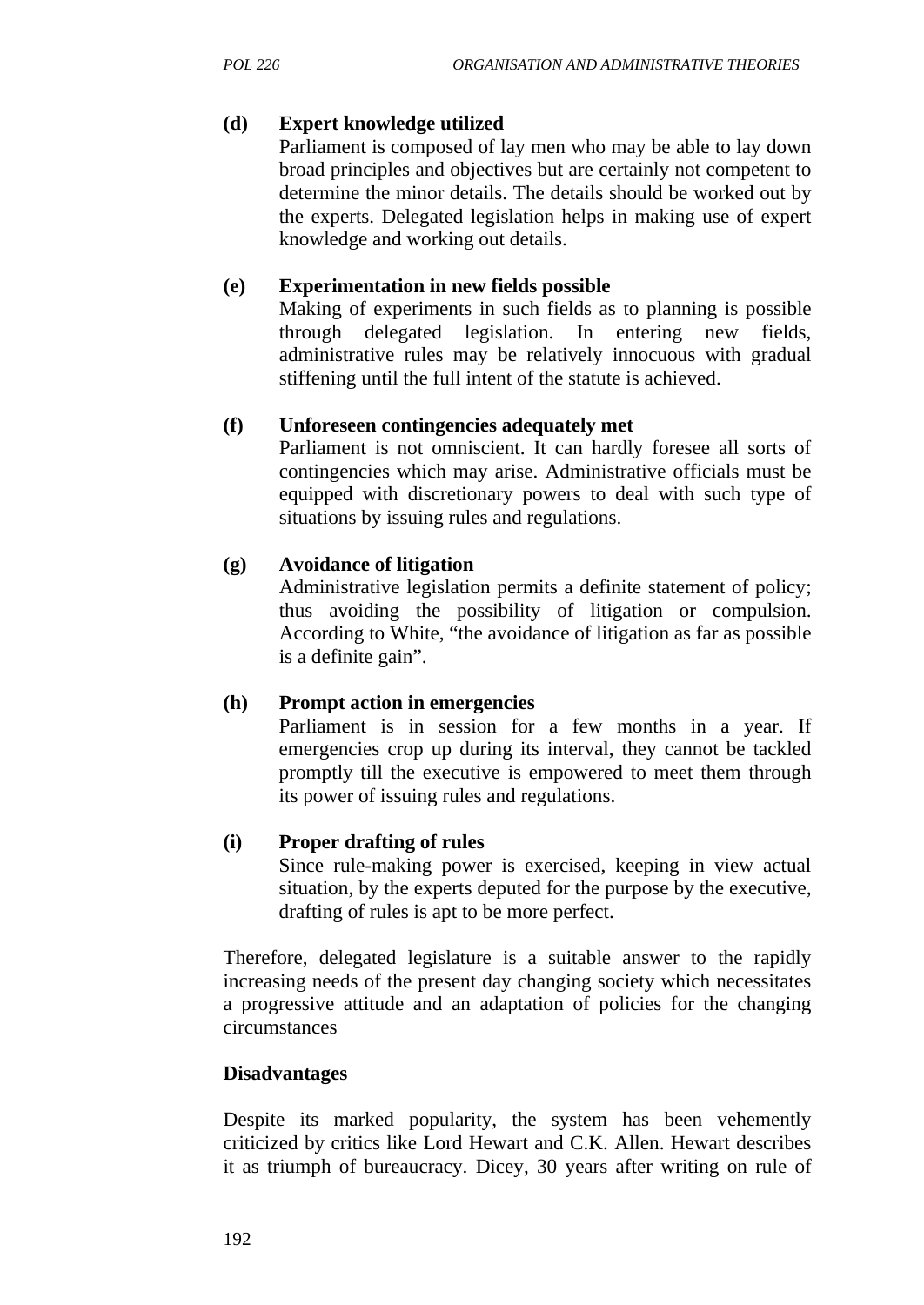law, remarked in 1915 that rule of law is exposed to new peril due to the growth of delegated legislation.

The following are the main points of criticism advanced against it:

### **(a) Individual liberties at stake**

It is apprehended that vesting of discretionary powers with the officials turns democracy into despotism. Concentration of legislative power on the executive results in jeopardizing the liberties of the individuals.

### **(b) Delegation of unlimited powers**

Once this process of legislative powers commences, it is apprehended that unlimited powers may be delegated to the executive. In effect, in the words of Kemp "When the charter is so indefinite, the courts certainly cannot control it, and parliament can do so only by revoking it altogether".

### **(c) Jurisdiction of courts ousted**

Delegated legislation often seeks to oust the jurisdiction of the courts. This results in depriving the citizens of judicial protection. The enabling Act may clearly specify that the rules made there under shall not be called in question in any court of law. In the words of Lord Hewart, "It is the abuse of the system that calls for criticism and perhaps the greatest abuse and the one most likely to lead to arbitrary and unreasonable legislation is the ousting of the jurisdiction of the court.

### **(d) Interest of the people ignored**

It is generally contended by the critics that it may serve interests of the influential parties or the interested groups, thus ignoring the interests of the general masses. The Enabling Acts always require the rule-making authority to consult the interested parties before framing the rules. This may consequently result in ignoring the common or public interests.

### **(e) Judicial remedy costly**

Judicial remedy, though constitutionally provided to the citizens, is generally costly and fairly cumbersome. In Nigeria, as it is elsewhere, prior approval of the government has to be secured before any administrative authority can be sued in the court.

### **(f) Poor publicity of these rules**

The people generally suffer because the rules are not brought home to them. Though the enabling Act provides that government would give proper publicity to the rules and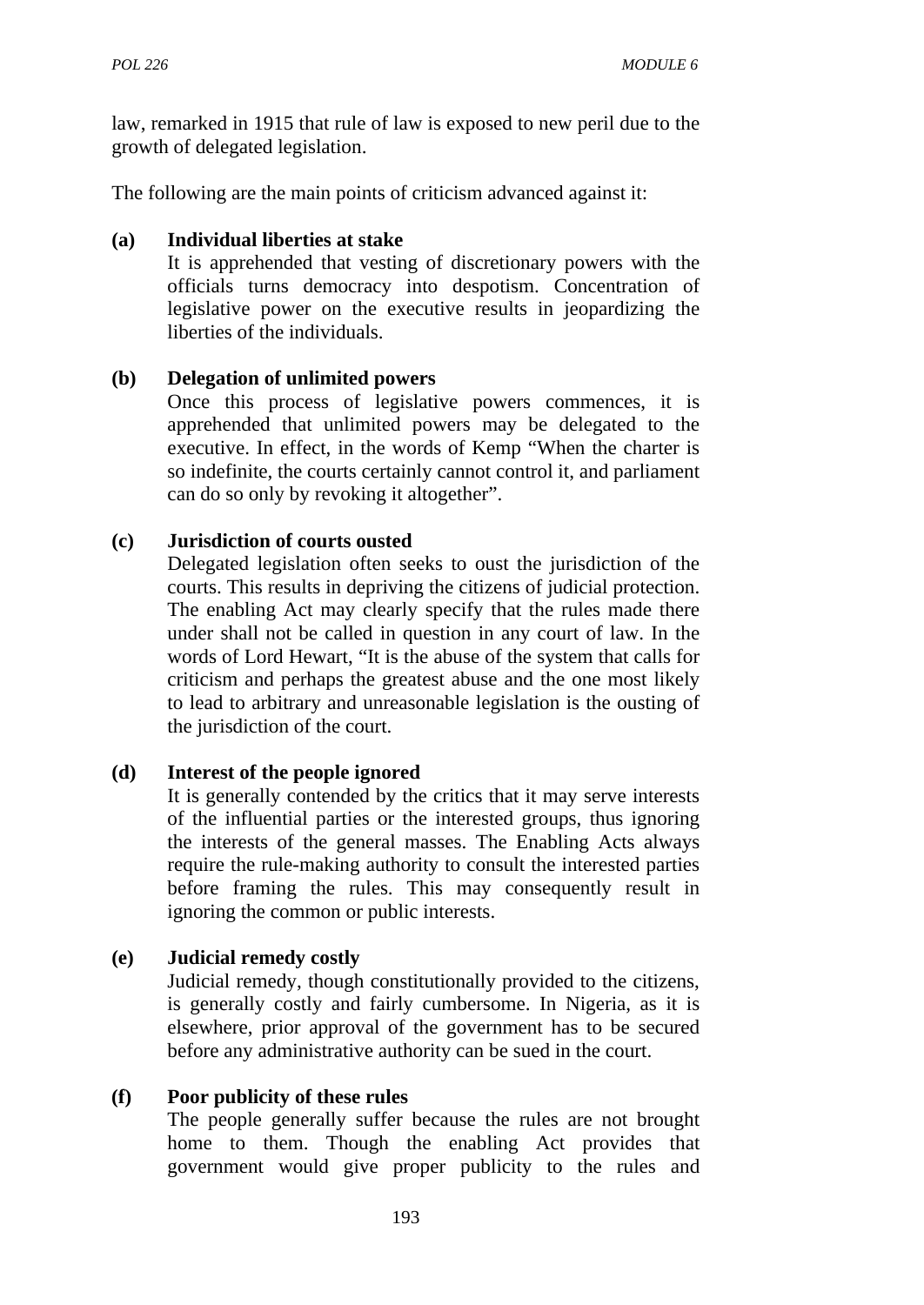regulations, in general, proper publicity to such rules is not given. This adversely affects the interest of the people.

## **(g) Democratic principle undermined**

Generally, taxation power is also delegated. Such a delegation undermines a famous democratic principle which says "No taxation without representation".

# **(h) Privileged position of the state**

The critics opine that even if judicial remedies are available, the citizens cannot expect a fair hearing from the courts especially when they are pitched against the state. In Nigeria, so to say, the state enjoys an envious position.

# **(i) Retrospective effect unfair**

It is opined that these sub-laws are sometimes applied with retrospective effect. This is rather unfair. Even the British Selected Committee on Statutory Instruments observed that rules "Should not purport to have retrospective operation unless parliament has expressly so provided".

# **(j) Inadequate scrutiny**

Inadequate scrutiny of the rules and regulations by parliament makes delegated legislation develop into despotism. Though parliament's main function is to control the executive, parliamentary scrutiny of delegated legislation was inadequate and not very critical. As such, it has failed to keep the executive on the rails.

## **(k) Confusion and chaos**

It is contended that too much flexibility leads to confusion and causes chaos. Hence, it affects the administration very adversely.

Though these points of criticism have some weight in them, delegated legislation cannot be avoided. It is in fact a necessary evil. It is necessary because Parliament lacks time to enact detailed legislation on all kinds of subjects on which laws have to be made. It is also an evil because it gives to Caesar what does not, in fact, belong to Caesar.

# **3.4 Safeguards in Delegated Legislation**

As already said above, delegated legislation is a necessary evil and is as such ever on the increase rather than diminish, the need for safeguards cannot be overemphasized. Hence, the following safeguards should be provided to avoid its pitfalls: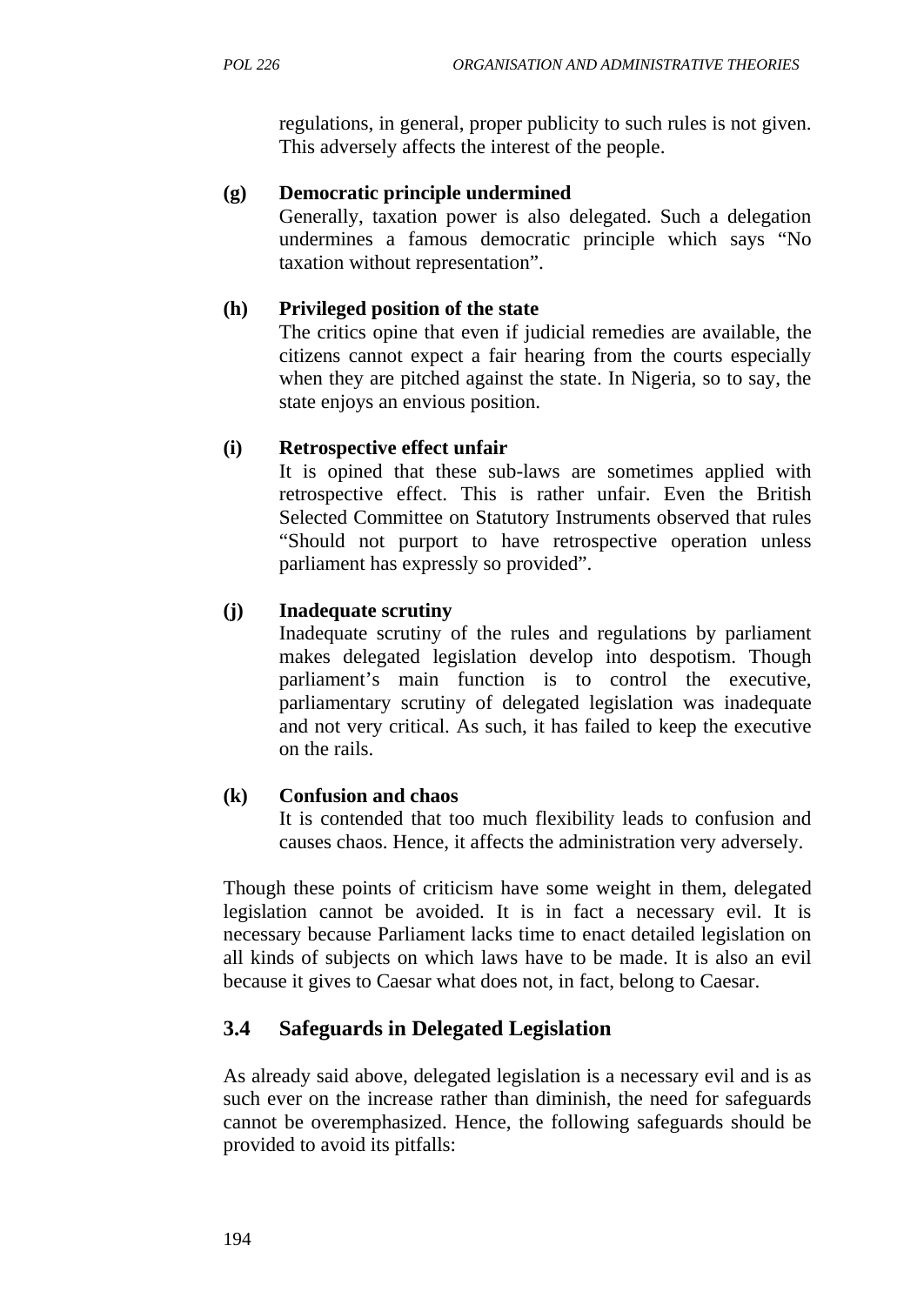- the enabling Acts should specifically define the powers delegated. The use of vague terms as in "common interest", "reasonable variation" may be avoided as they give vast discretionary powers to the executive.
- the jurisdiction of the courts should not be ousted or curtailed. Thus, the power of judicial review should be vested with the courts. That will check the excesses of delegated legislation.
- the executive should take in confidence the outside interests directly affected by the proposed exercise of rule-making powers.
- explanatory notes should be added to all the regulations so that the layman is fully acquainted with the necessity of a particular regulation.
- rules and regulations should be published and given publicity.
- parliamentary control over delegated legislation is a proper safeguard against abuse of these powers by the executive.
- rule-making authority should be delegated to a trustworthy authority approved by the Parliament.

In Nigeria, where the doctrine of supremacy of constitution prevails, the legislature cannot delegate its law-making power to any extent. Knowing the inevitability of delegated legislation, it may be suggested that the safeguards enumerated in the preceding paragraphs should be given due weight without which the executive might become despotic, and the liberty of the people may be at stake.

# **4.0 CONCLUSION**

Delegated legislation is inevitable, more so in societies like ours which is engaged in transforming itself. It is, there, argued that greater use should be made of advisory committees representing the severally affected interests in grinding out administrative details.

# **5.0 SUMMARY**

The system of delegated legislation is both legitimate and constitutionally desirable for certain purposes within certain limits and under certain safeguards.

# **6.0 TUTOR-MARKED ASSIGNMENT**

- 1. Define delegated legislation, and bring out its advantages and disadvantages.
- 2. Why is delegated legislation inevitable especially in a society like ours?
- 3. What are the safeguards against abuse of delegated legislation?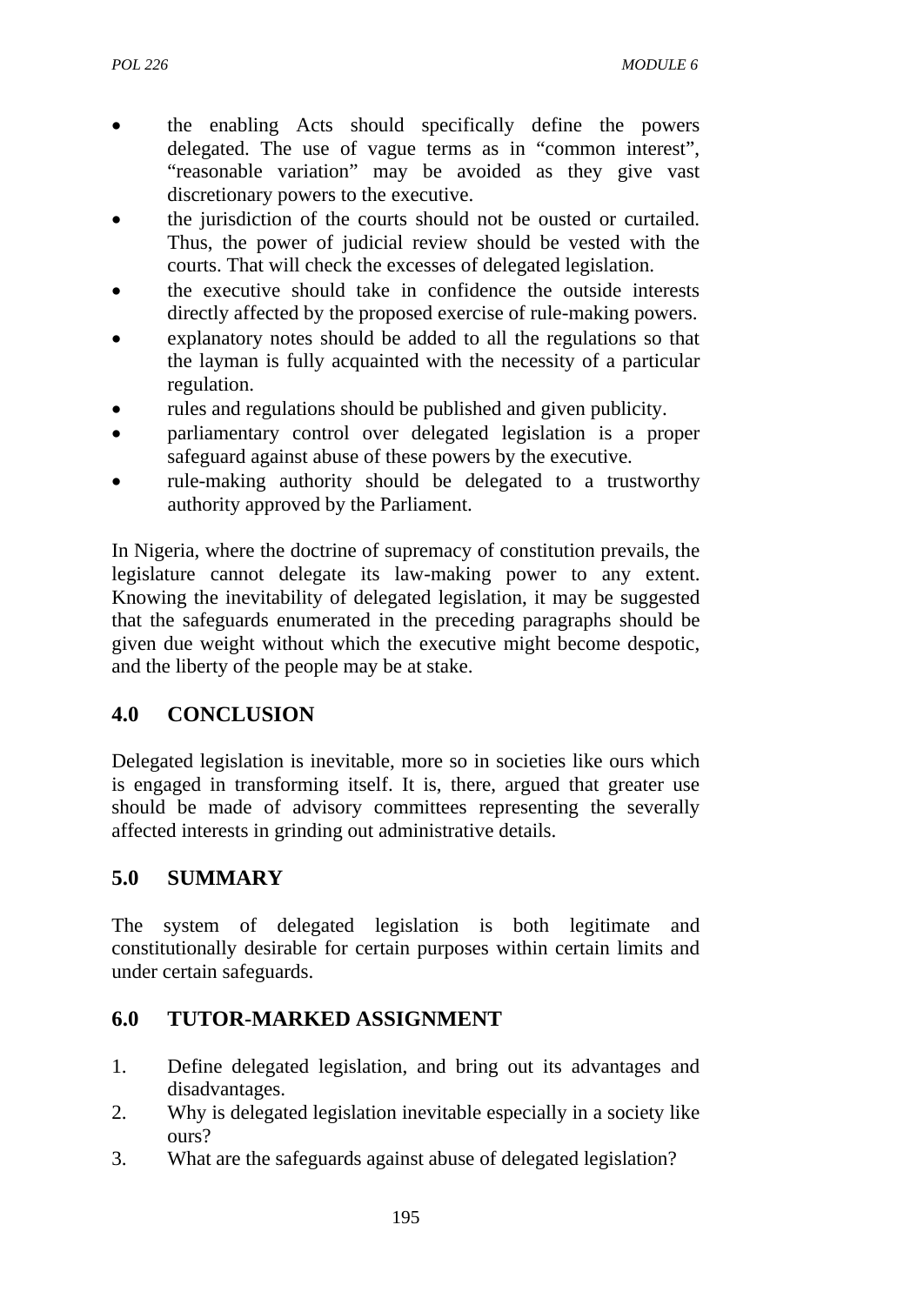#### **7.0 REFERENCES/FURTHER READING**

Encyclopaedia of the Social Sciences, Vol.V.

- Report of the Committee on Minister's Powers, London, H.M.S.O. 1932.
- Ruthnaswamy, M. (1956). *Principles and Practice of Public Administration*. Allahabad: Central Bk. Depot.
- Tonwe, D.A. (1998). *Public Administration. An Introduction*. Ibadan: AMFITOP Books.
- Vidya, Dhar, Mahajan. (1955). *English Constitutional Law*. Lucknow: Eastern Book Depot.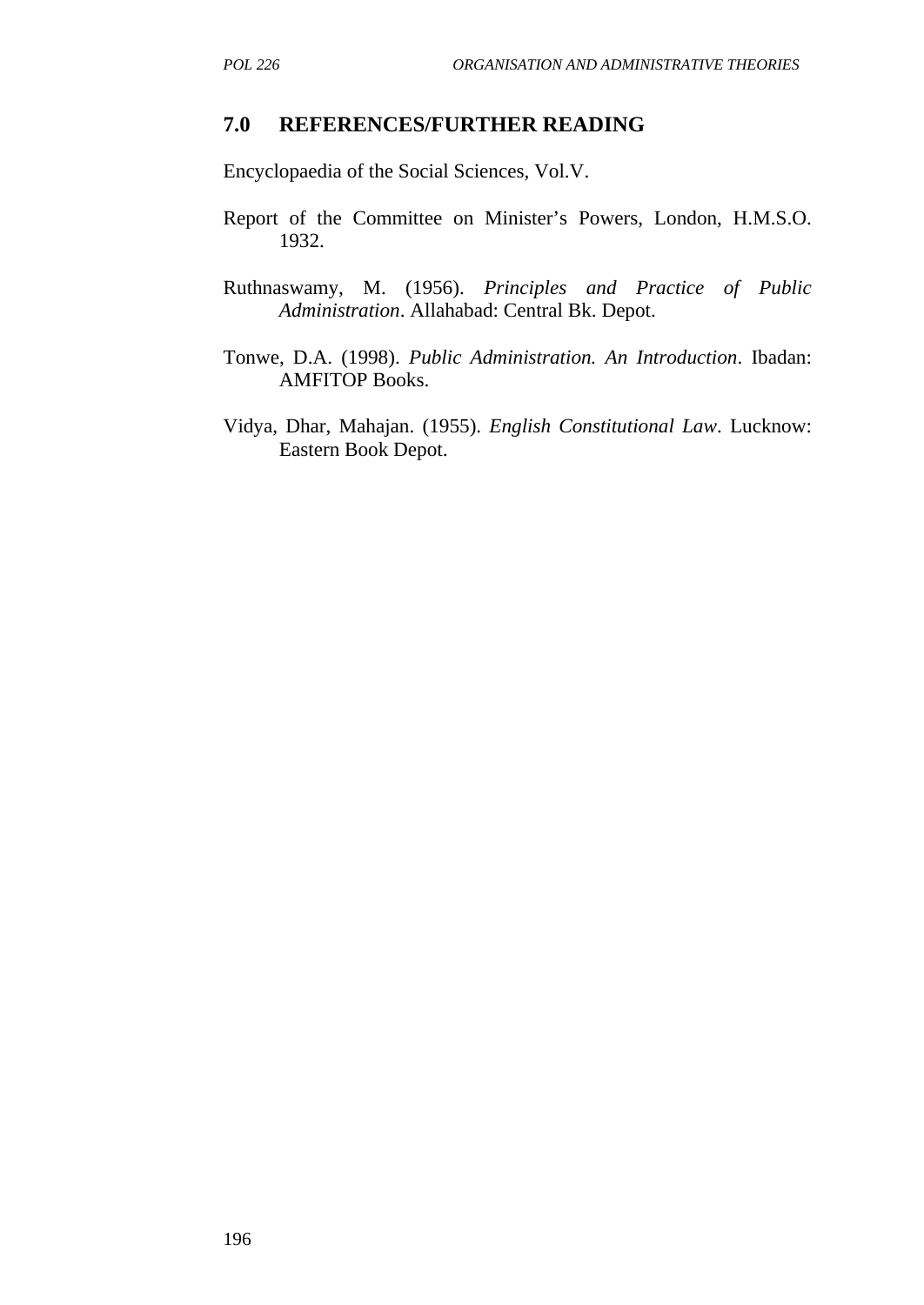# **UNIT 3 ADMINISTRATIVE ADJUDICATION**

# **CONTENTS**

- 1.0 Introduction
- 2.0 Objectives
- 3.0 Main Content
	- 3.1 The meaning of Administrative Adjudication
	- 3.2 Difference between Administrative Tribunals and Ordinary Courts
	- 3.3 Kinds of Administrative Adjudication
	- 3.4 Causes of the Growth of Administrative Adjudication
	- 3.5 Advantages and Disadvantages of Administrative Adjudication
	- 3.6 Safeguards in Administrative Adjudication
- 4.0 Conclusion
- 5.0 Summary
- 6.0 Tutor-Marked Assignment
- 7.0 References/Further Reading

# **1.0 INTRODUCTION**

Modern public administration has taken a leaf not only from the legislature's book but also from the judiciary. Administrative adjudication is the latest addition to the administrative techniques. Administrative adjudication means the determination of questions of a judicial or quasi-judicial nature by an administrative department or agency. Like a regular court, administrative bodies hear the parties, sift evidence, pronounce a decision in cases where legal rights or duties are involved.

# **2.0 OBJECTIVES**

At the end of this unit, you should be able to:

- define administrative adjudication
- state the points of difference between administrative adjudication and administrative of justice
- list the kinds of administrative adjudication
- state why administrative adjudication has grown rapidly so soon, etc.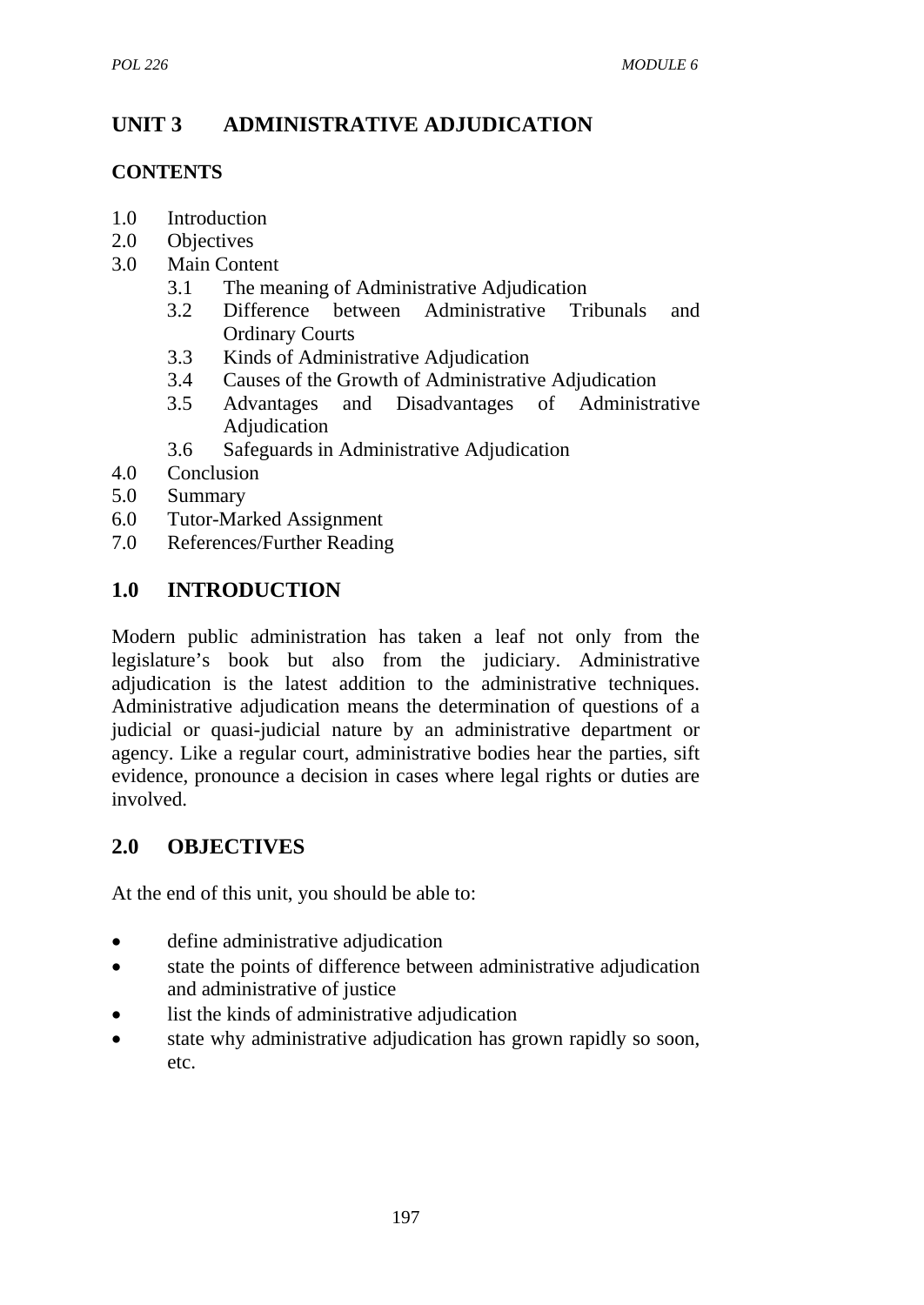# **3.0 MAIN CONTENT**

### **3.1 The Meaning of Administrative Adjudication**

In the words of Prof. White:

• "Administrative Adjudication means the investigation and settling of a dispute involving a private party on the basis of a law and by an administrative agency".

Prof. Dimock defines:

• "Administrative Adjudication as the process by which administrative agencies settle issues arising in the course of their work when legal rights are in question".

Blarchy and Oatman describe it as:

• "Authorities outside the ordinary court system which interpret and apply the laws when acts of public administration are attacked in formal suits or by other established methods".

The agencies of administrative adjudication may comprise:

- the Minister
- the Head of the department (Permanent Secretary)
- a ministerial tribunal
- a special committee or commission like Independence Regulatory **Commissions**
- specialized courts of law
- a single member tribunal
- a composite tribunal.

Dr. Robson has thus remarked that, 'one of the most striking developments in the British constitution during the past half century has been the acquisition of judicial power by the great departments of the state and by various other bodies and persons outside the courts of law'.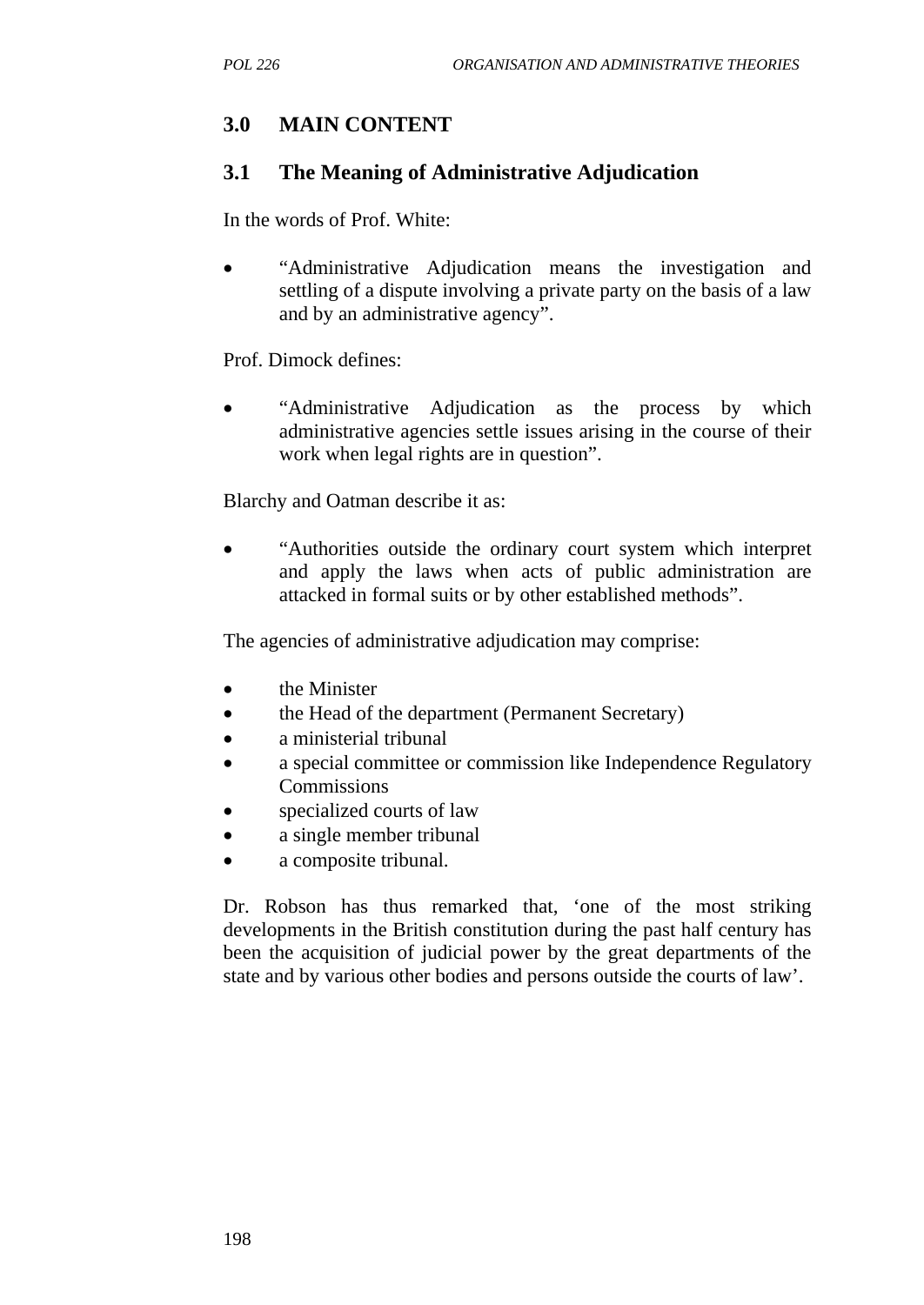# **3.2 Difference between Administrative Tribunals and Ordinary Courts**

| <b>Administrative Court</b>                                          | <b>Courts of Law</b>               |
|----------------------------------------------------------------------|------------------------------------|
| is<br>Administrative justice                                         | Court of law is excluded           |
| administered by administrative                                       |                                    |
| agencies instead of regular courts                                   |                                    |
| The administrative courts follow                                     | The courts of law follow<br>the    |
| the principles of natural justice and                                | settled principles of law<br>and   |
| common good                                                          | evidence                           |
| The administrative courts<br>are                                     | The judges are the members of      |
| manned by officers belonging to                                      | judiciary independent of executive |
| the executive branch                                                 | control                            |
| The elaborate requirements of Court proceedings are                  | quite                              |
| judicial proof with the appeal to the expensive, with long drawn out |                                    |
| higher courts and expenses may be                                    | processes.                         |
| avoided.                                                             |                                    |

# **3.3 Kinds of Administrative Adjudication**

Administrative adjudication may take the following forms:

- advisory administrative adjudication, which means that the power of final decision is vested in the head of the department or other authority
- administrative adjudication may constitute a part of the regular functions of an administrative officer
- administrative adjudication may be combined with a legislative administrative process
- regular suits may be filed against administrative decision
- administrative adjudication sometimes applies to licensing activities
- administrative adjudication may be adopted for the settlement of claims
- administrative adjudication may sometimes serve as a condition precedent to the performance of an administrative act.

# **3.4 Causes of the Growth of Administrative Adjudication**

The following factors have led to the growth of administrative adjudication:

## **a. A by-product of the welfare state**

The administrative tribunals rendering administrative justice constitute a by-product of the welfare state. In the  $18<sup>th</sup>$  and  $19<sup>th</sup>$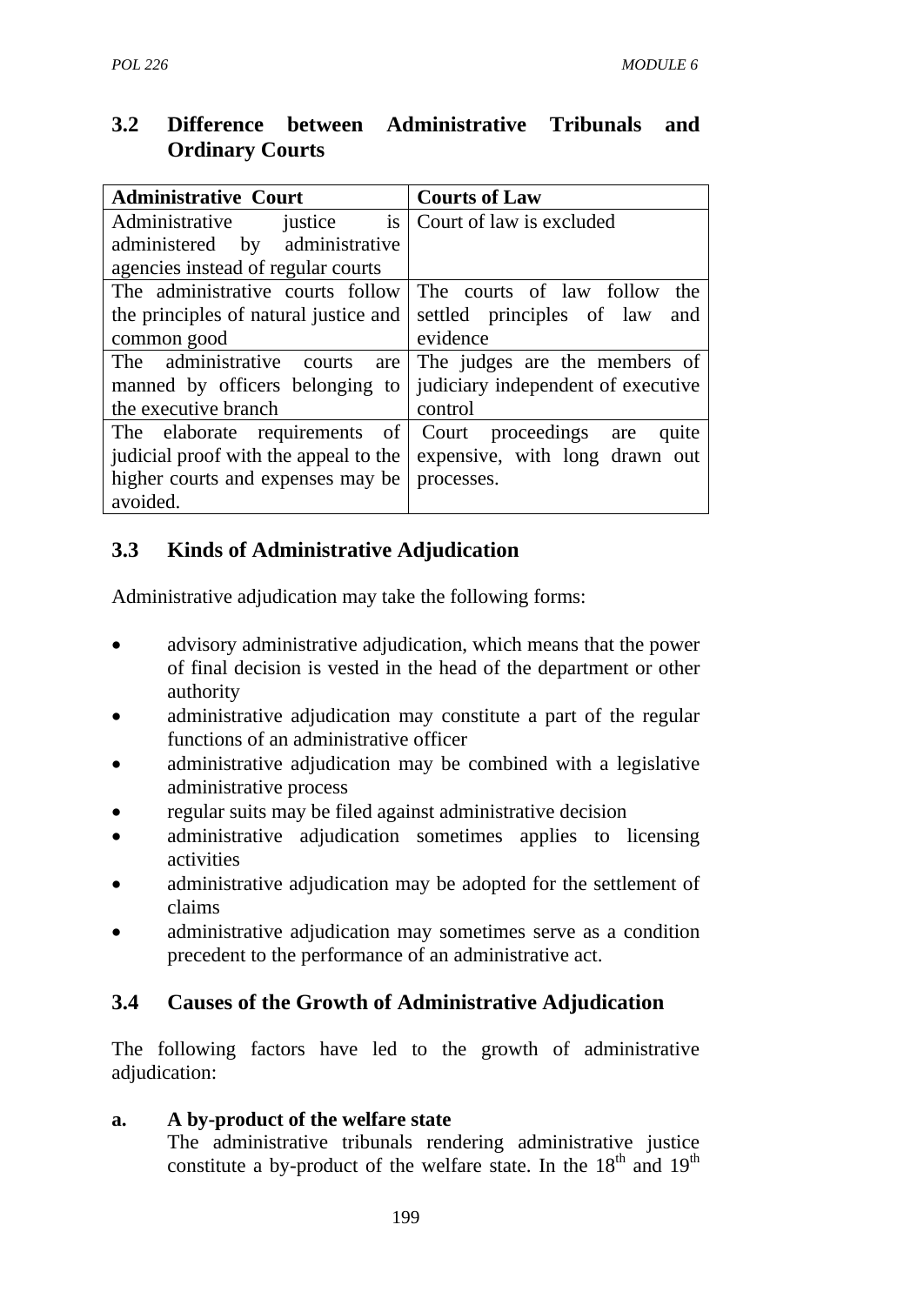centuries when *Laissez faire* theory held sway, law courts protected the rights of the citizens at the cost of state authority. But with the emergence of welfare state, social interest began to be given precedence over individual rights. The existing judiciary failed to uphold the new system. In brief, the new system of administrative adjudication suited new social ends espoused by a welfare state. It proved a potential instrument for enforcing social policy and legislation.

### **b. Suitable to industrialized and urbanized society**

Administrative adjudication suits modern industrialized and urbanized society as well. The latter necessitates positive and prompt action which is possible if the problems arising out of the new order are not left at the mercy of ordinary courts.

In the words of Prof. Robson, "parliament did not overlook the courts of law but they found the possibility of setting up new organs of adjudication which would do the work rapidly, more cheaply and more efficiently than the ordinary courts, which would possess greater technical knowledge and few prejudices against government, which would give greater weight to the social interests involved and show less solicitude for private property rights which would decide with a conscious effort at furthering the social policy embodied in the legislature".

## **c Ordinary law courts not competent**

- Law courts, on account of their elaborate procedures, legalistic forms and attitudes can hardly render justice to the parties concerned, in technical cases. Ordinary judges brought up in the traditions of law and jurisprudence are not capable enough to understand technical problems judiciously.
- The expedient adopted by the courts is to examine the experts of the subject. The expert witnesses are only too often lured assassins of the truth.

## **d. Standard of conduct to be devised**

Besides the points suggested above, the main business of the ordinary courts is to settle disputes and not to set standards of human behaviour. It is for the legislature to set such standards. The legislature is not in a position to prescribe in exact details of pattern of conduct. This power is delegated by legislature to the administration and the disputes arising out of the enforcement of these standards can be properly tackled by administrative courts alone. For instance, the factory rules provide certain safety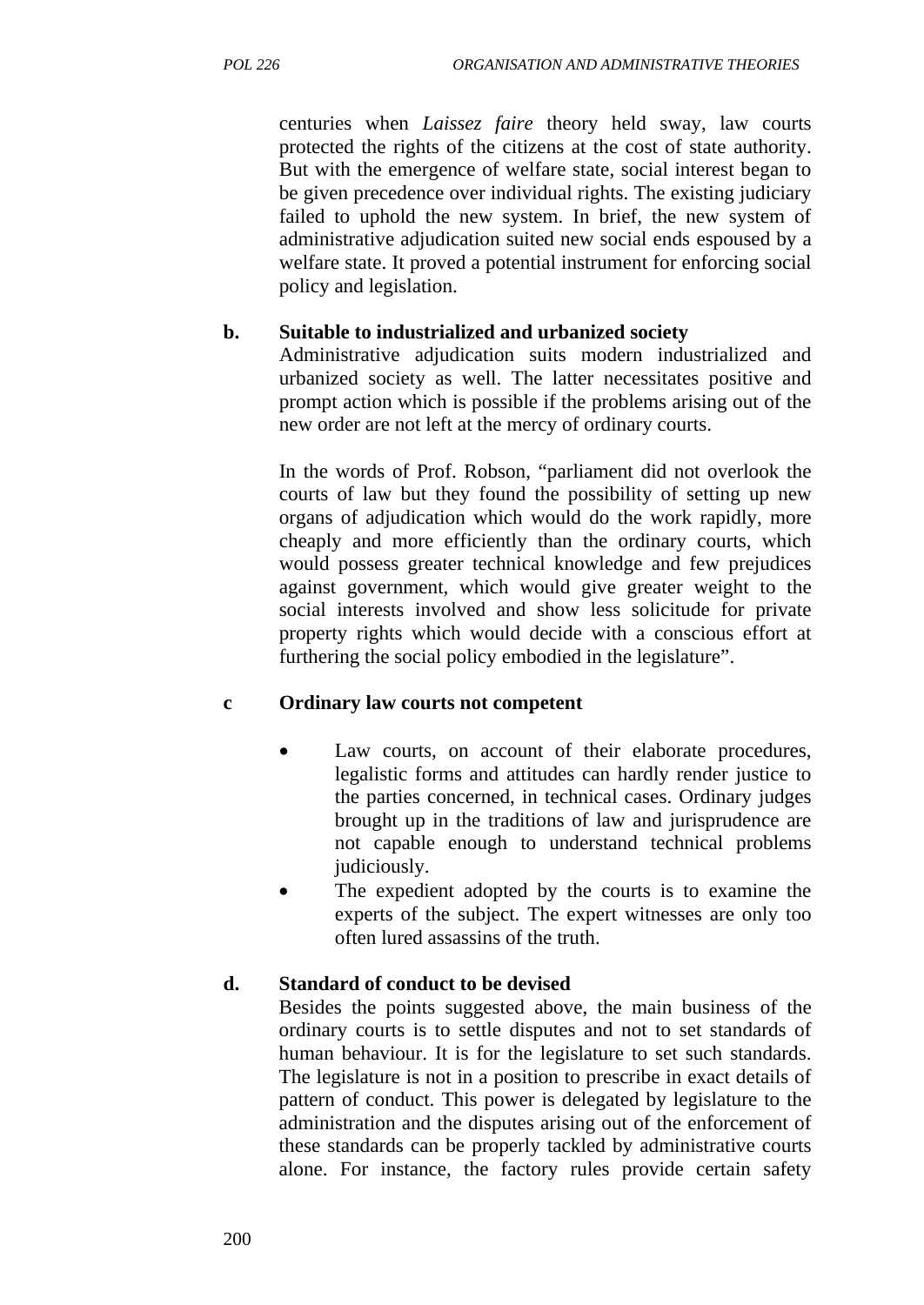measures. A worker working in the factory gets injured. Has he been injured due to bad workmanship or non-compliance with the safety measures by the management? All these can be decided only by administrative experts rather than an ordinary judge.

The sporadic rise of administrative adjudication was, however, widely denounced by the freedom-loving people of the democratic countries. In England, parliament was compelled to appoint a committee on ministers' power in 1931 to go into the question. The committee was, however, of the view that the system of administrative adjudication was not inconsistent with the rule of law.

## **3.5 Advantages and Disadvantages of Administrative Adjudication**

### **Advantages**

The following are the advantages of administrative adjudication:

- a. **Cheaper:** Administrative justice is comparatively cheaper. In suits, lawyers may or may not appear. No court fees are to be paid, no solicitors are to be instructed, no counsel is to be briefed, no pleadings are to be printed and no affidavits are to be sworn. Robson opines that it is also cheaper from the point of view of the state, if the relative salaries of the official members of the administrative tribunals and the judges are taken into consideration.
- b. **Speedy justice**: Justice by the administrative tribunals is speedy. Oral learning are dispensed with. Intricate trial procedures are abandoned. Vexation rules of evidence are conspicuously absent.
- c. **Adequate justice**: In the fast changing world of today, administrative tribunals provide the most effective means of rendering fair justice to the individuals. Lawyer steeped in the old traditions and philosophy of law and environed by procedural dialectics generally discernible in the ordinary courts of laws, can hardly appraise the needs of the modern welfare society. Hence, administrative courts alone can render adequate justice.
- d. **Burden of courts lessened**: The system provides the much needed relief to the ordinary courts of laws which are overburdened with varied types of ordinary suits. Many of the disputes coming before the ordinary tribunals are of ordinary nature and do not warrant the attention of highly paid judges or the necessity of elaborate procedures and rules of evidence. Such case can easily be referred to these tribunals.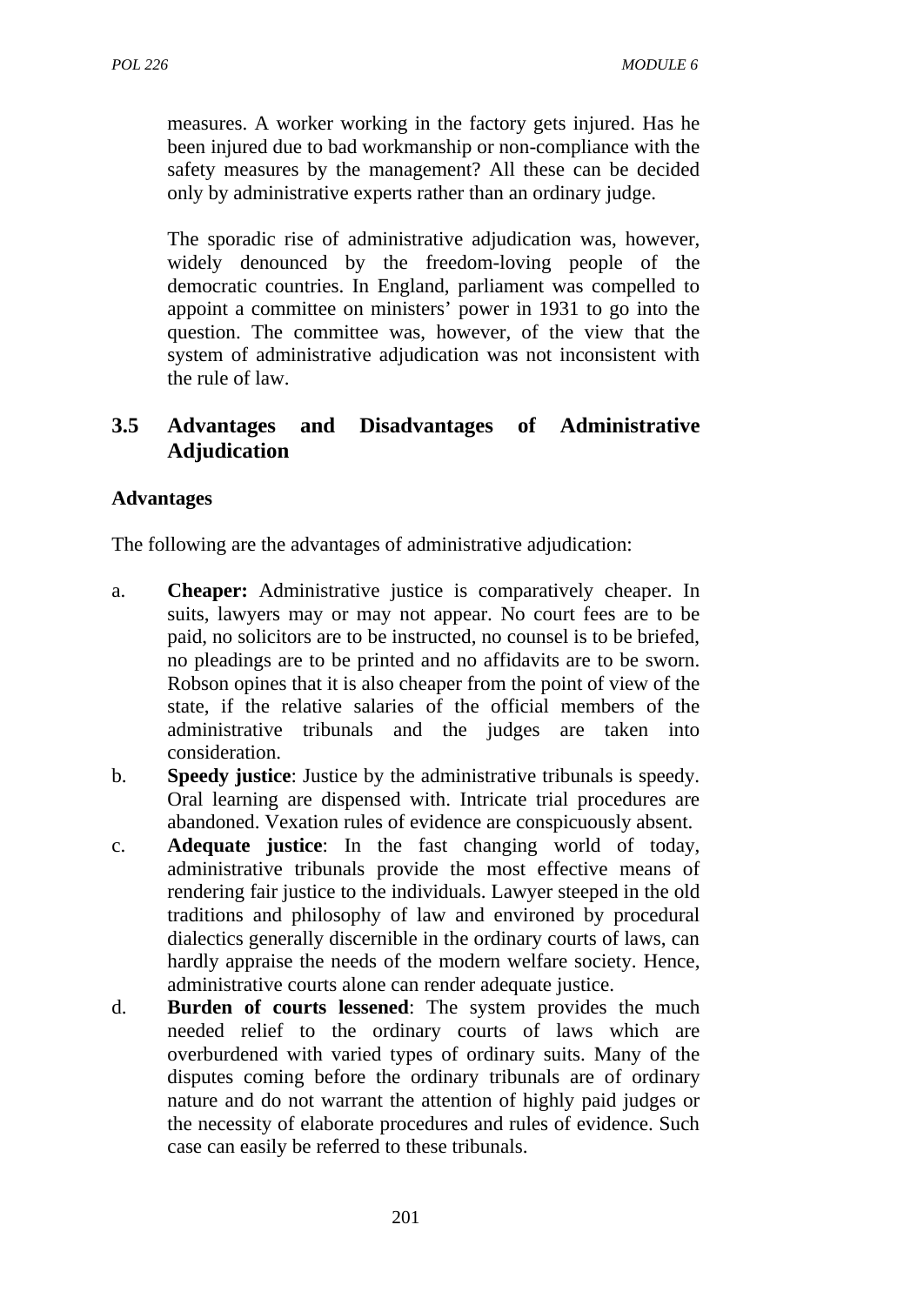- e. **Useful in developing democracies**: The developing democracies with experiment with new social and economic programme, ordinary courts would be complete misfits. All the disputes arising out of such programmes will get struck out, thus giving a setback to the programme itself unless we switch over to the administrative courts.
- f. **Fixing of standards**: The disputes which come for adjudication before the administrative tribunals are not concerned with the proprietary or other claims of the disputants but with the fixation of public standards of performance. Such standards of performance can be determined only by these administrative tribunals and not ordinary courts. For example, a dispute concerning an injured employees claim of enforcing standards of safety in the factory than a mere dispute of rights between the employer and the employees. Obviously, ordinary courts are not capable of understanding such work.
- g. **Flexibility**: The legalistic approach to problems is static, unprogressive and individualistic. An ordinary court intervenes only when a conflict arises. It moves in the direction of controversy alone. It is not concerned with the problems arising from the decisions, the complications following such decisions and the other inter-relations involved. The fast changing society necessitates a progressive attitude and an adaptation of policies to meet changing conditions. Administrators formulate policy, develop administrative techniques, work out new methods of adjusting controversies, check and modify their standards in the ordinary functions and difficulties confronting everyday life and adjust their decisions and attitudes. Thus, conditions fostering controversies are removed through such a type of flexibility.

### **Disadvantages**

Though the advantages of administrative courts are quite impressive, they have been target of criticism at the hands of certain critics like Dicey, Lord Hewart, Allen and K. M. Memshi etc. The following are the main defects of administrative adjudication:

### **a. Violation of rule of law**

It violates the rule of law which is the cornerstone of democracy. Rule of law stands for equality before the law, supremacy of law and due procedure of law over governmental arbitrariness. Administrative tribunals, with their separate law and procedure often made by them, seriously circumvent the celebrated principle of rule of law.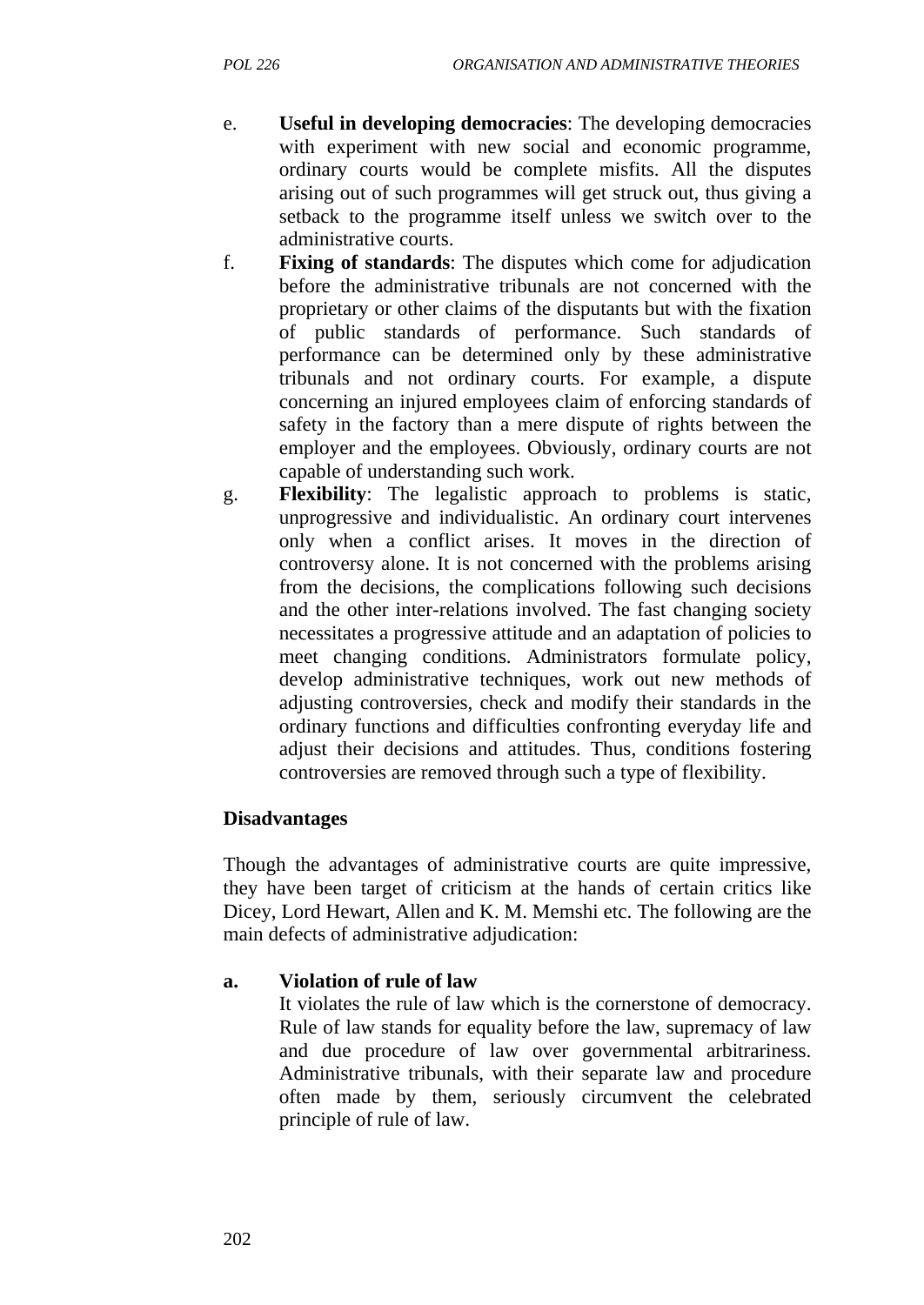#### **b. Principle of natural justice undermined**

Administrative adjudication violates the principles of natural justice. Viz, no man should be a judge in his own case, no party ought to be condemned unheard, and party concerned should know the reason for the decision. The administrative courts do not often give the reason for a decision. The quality of investigation is also poor. Free from the trammels of judicial procedure, administrative courts depend on un-sworn written statements, unsupported by verbal testimony given on oath and subjected to cross-examination. Witnesses are compelled to amend. Thus, justice remains at stake.

#### **c. Limited right to appeal**

The right to appeal from the decisions of these courts is either very limited or is non-existing. The opportunity for judicial review is restricted. This is apt to lead to miscarriage of justice.

#### **d. Lack of publicity**

The rules of procedure of administrative courts do not provide for the publicity of proceedings. Provision of oral hearing may not be there or if it is there, it may not be open to the public and the press. Reports of the cases so decided may not be publicized.

#### **e. Tribunals do not act judicially**

Tribunals are not manned by judicial luminaries. As such, they do not have the impartial outlook. They become the limbs of the executive, and dance to its tune and cease to act judicially.

#### **f. Prediction of future decision not possible**

The administrative courts' summary trials and do not take into consideration precedents. Hence, it is rather impossible to predict the course of future decisions. It is contended by the critics that administrative law today is a medley of confusion practically in all those countries where rule of law prevails. It is neither written nor definite, nor known.

#### **g. Uniform procedures non-existing**

The administrative courts do not observe uniform procedures which lead to inconsistent and arbitrary decisions. Fixed standards of conduct are conspicuously absent. Hence, justice is negated. Lord Hewart correctly remarked, 'justice should not only be done but should undoubtedly and manifestly be seen to be done'. Though these defects seem to be quite alarming they are not inherent defects. There is a necessity for providing proper safeguards to eliminate these defects. In reality, there is a need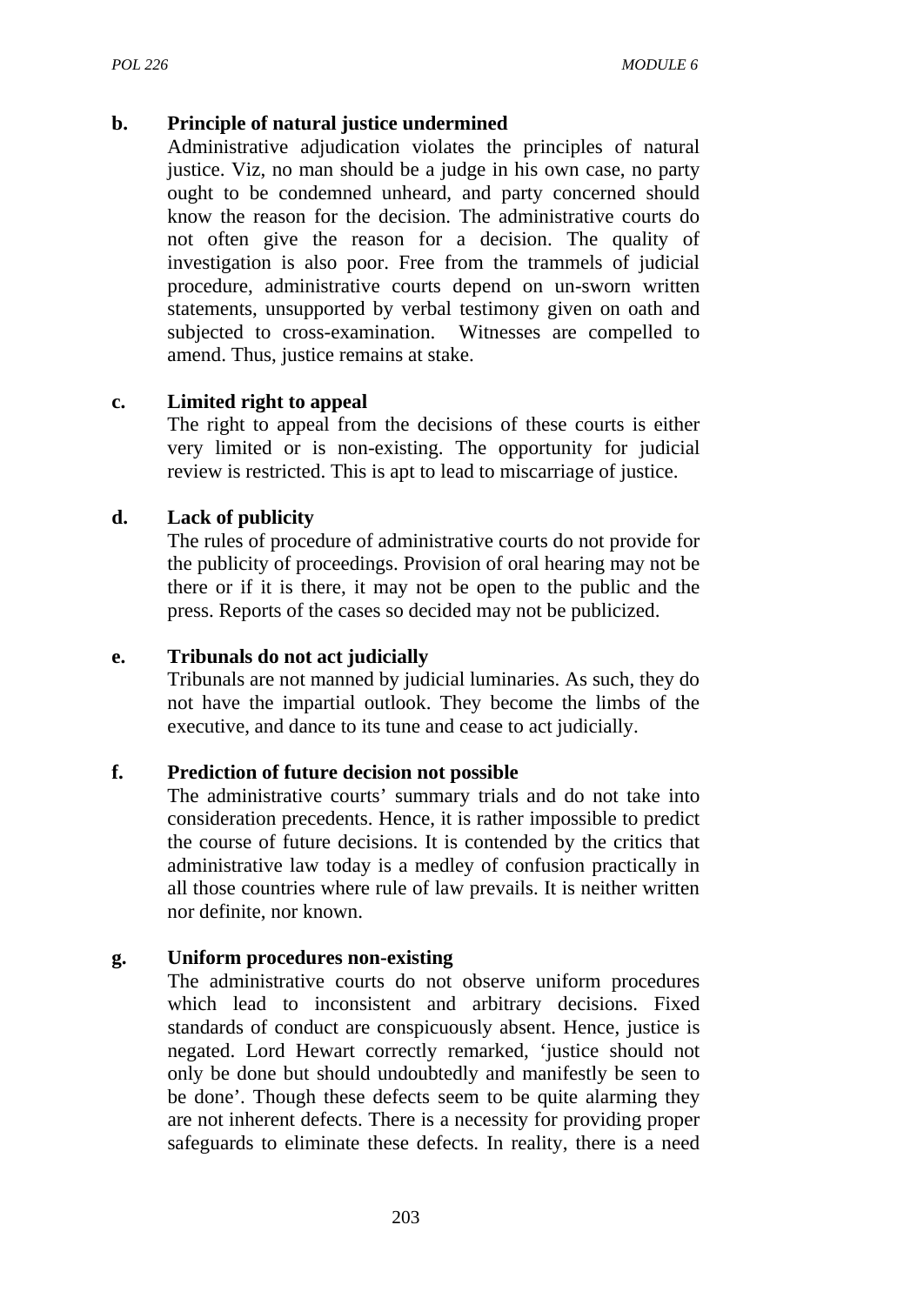for striking a proper balance between cheapness and promptness of justice and the liberty of individuals.

# **3.6 Safeguards in Administrative Adjudication**

There are three types of safeguards which if provided; administrative adjudication would be an asset to democracy. The safeguards are:

- organisational
- procedural, and
- *judicial*

## **a. Organisational safeguards**

- The adjudicator of disputes should be a person different from the one who is involved in a dispute against the individual or group of individuals. He may be drawn from the same service responsible for administration of the functions of the agency.
- An adjudication board or tribunal rather than a single officer should be empowered to adjudicate. This is in consonance with a well established rule of fair justice.
- The appointment of the members, and particularly of the chairman, should not rest solely with the minister concerned. The Franks Committee in UK had recommended that to insulate the Tribunal from departmental influence, the chairman of all such tribunals should be appointed by the Lord Chancellor. It further suggests that the members of such tribunals should be appointed by council on tribunals.

## **b. Procedural safeguards**

Purely from procedural point of view, administrative tribunals, in countries following the Anglo-Saxon system of law, present a picture of complete disharmony and utter confusion. The Committee on Ministers' Powers appointed in UK reported in 1932 that administrative tribunals should follow the principles of natural justice. It suggested that:

- no man should be a judge in his own case
- no man should be condemned unheard
- party concerned should know the reasons for the decision.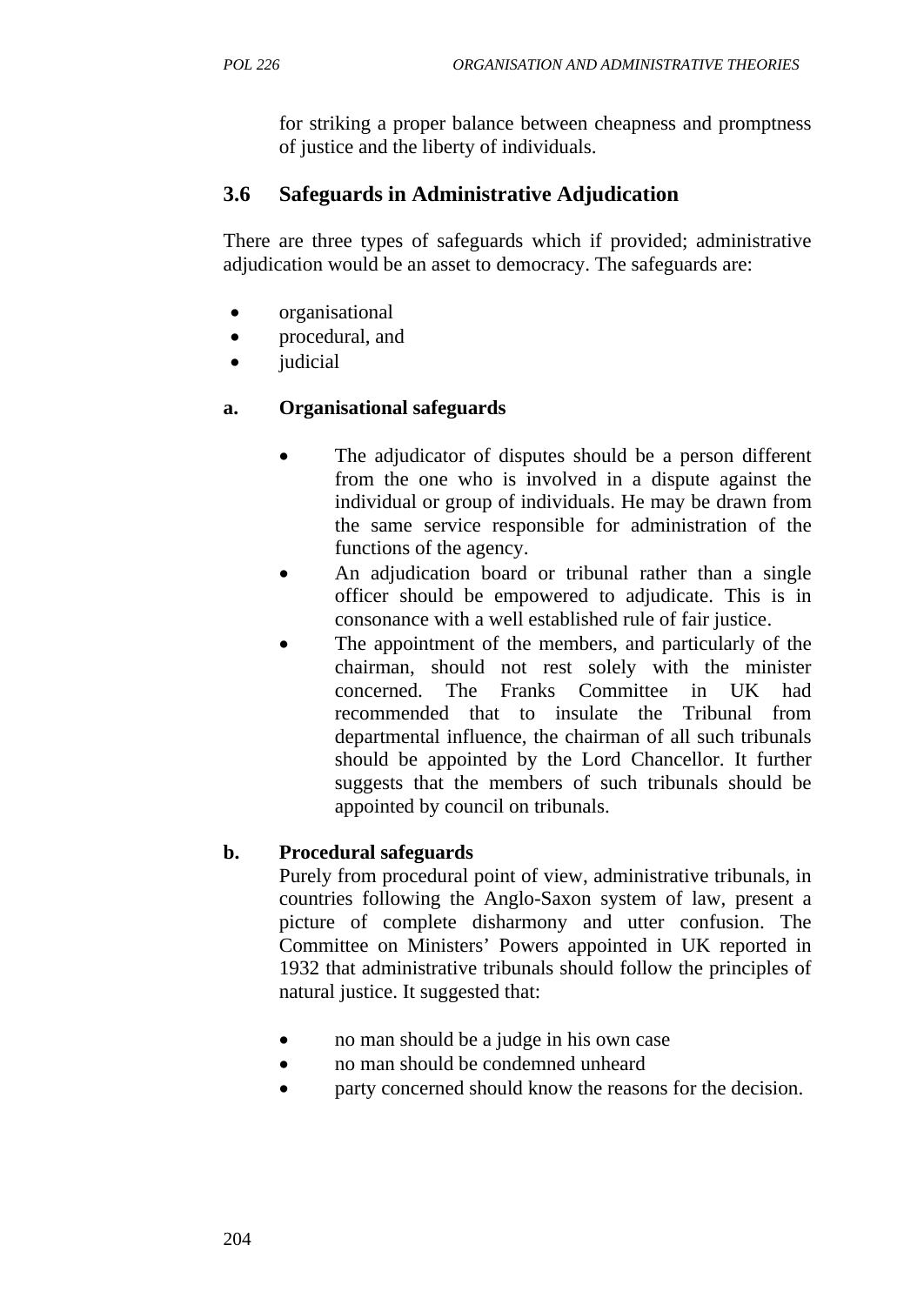Besides the above, the following procedural improvements can also be helpful.

- 1. All the evidence and documents on the basis of which a decision is to be taken should be disclosed. No one should be taken by surprise.
- 2. The concerned should be entitled to represent his case either by himself or through a legal expert.
- 3. The accused should be entitled to cross-examine the evidence and challenge the evidence produced against him.
- 4. The accused should not only be given an opportunity to examine the evidence produced against him but should also have an opportunity to call evidence, oral and documentary.
- 5. He should be given the right to full judgment which should reveal the reasons for the order and not merely the order.
- 6. He should possess the right to appeal for further and higher judgment.

#### **c. Judicial**

The system of judicial review over judicial and semi-judicial actions of the administrators and tribunals can prove a very adequate safeguard. In France and Germany, supreme administrative court has been provided to supervise all administrative tribunals and authorities. In the rule of law countries, the jurisdiction of the supreme and the high courts should not be curtailed. The right to judicial review on points of law should remain unimpaired. Though these safeguards will help in removing the lacunae of the functioning of the administrative courts, it is advisable that indiscriminate recourse to administrative courts must be avoided. The democratic superstructure is likely to be undermined if administrative adjudication is used as an alternative to the ordinary court system.

## **4.0 CONCLUSION**

In this unit, we have discussed administrative adjudication and our discussion was very much on the meaning of administrative adjudication, kinds of administrative adjudication, the difference between administrative tribunals and ordinary courts, causes of the growth of administrative adjudication, merits and demerits, and finally its safeguards. Thus, it is apt to conclude by saying that administrative courts not only relieve the ordinary courts of a great bulk of work, but also serve purposes foreign to the latter.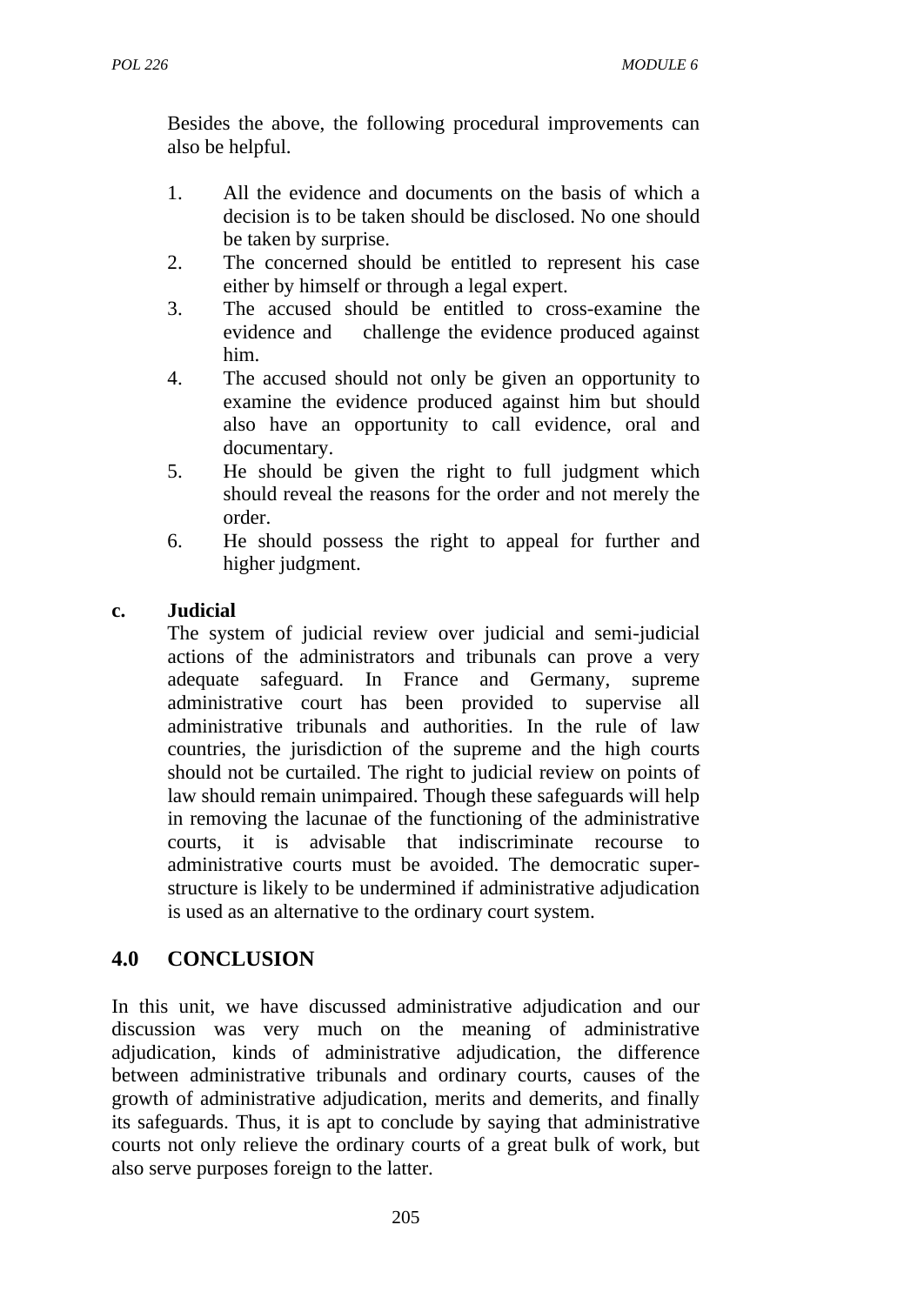### **5.0 SUMMARY**

To us who have been brought up on the tradition of the Anglo-Saxon system of jurisprudence and nurtured on the basic ideals of the rule of law, the idea of administrative tribunals appears to be odious. But we have to adjust ourselves to the needs of modern times.

### **6.0 TUTOR-MARKED ASSIGNMENT**

- 1. What do you understand by the term administrative law in all its totality?
- 2. What are the merits and demerits of administrative tribunals?
- 3. "No man should be a judge in his own case". Vividly explain this in respect to safeguards in administrative adjudication.

### **7.0 REFERENCES/FURTHER READING**

- White, L.D. (1958). *Introduction to the Study of Public Administration*. New York: Macmillian.
- Dimock,M.E. (1937). *The Study of Administration*. American Political Science review.
- Ruthnaswamy, M. (1956). *Principles and Practice of Public Administration*. Allahabad: Central Book Depot.
- Vidya, Dhar, Mahajan. (1955). *English Constitutional Law*. Lucknow: Eastern Book Depot.
- White, L.D. (1955). *Introduction to the Study of Public Administration*. New York: Macmillian Co.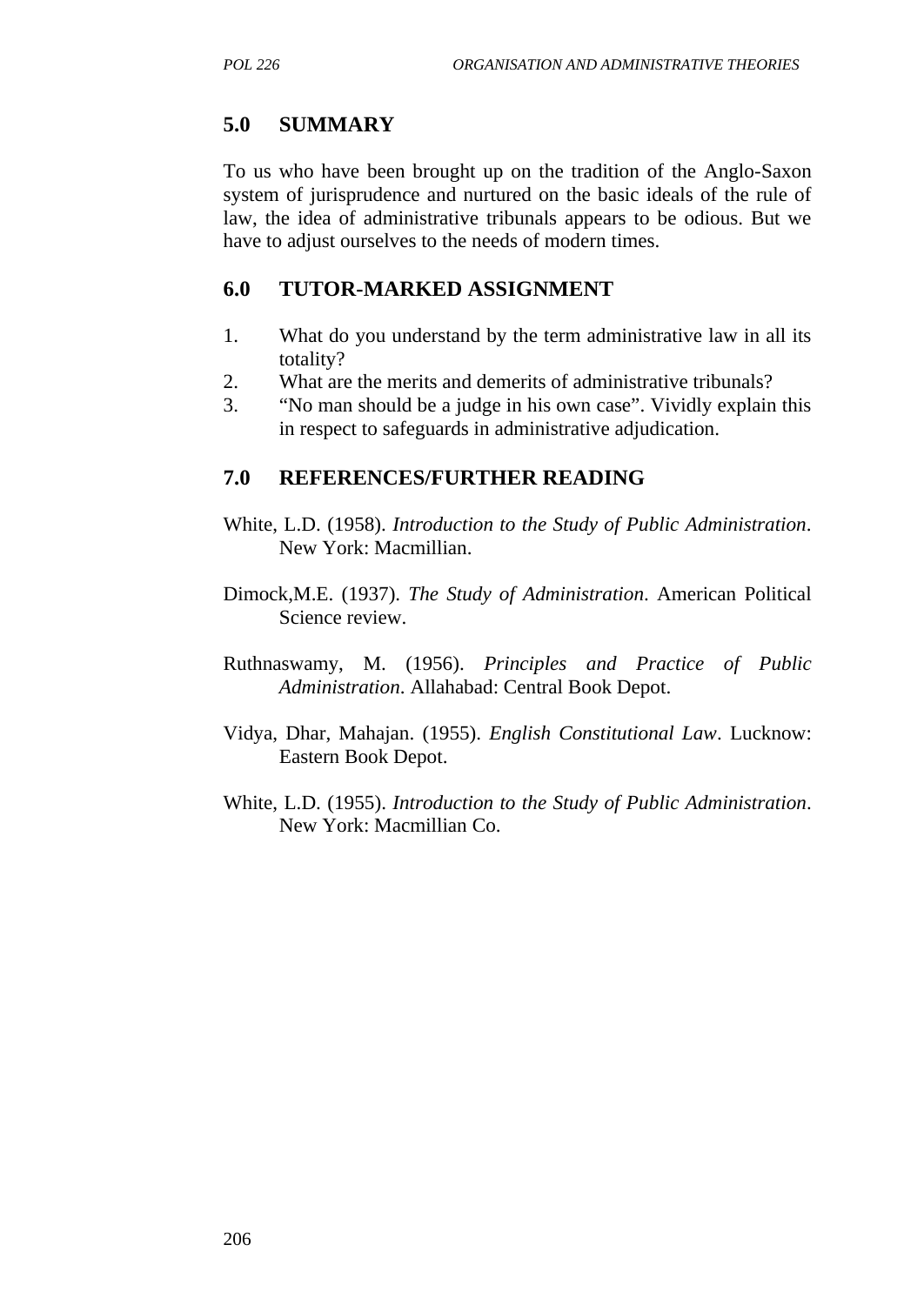# **UNIT 4 ADMINISTRATION AND FINANCE**

### **CONTENTS**

- 1.0 Introduction
- 2.0 Objectives
- 3.0 Main Content
	- 3.1 Importance of Finance
	- 3.2 Management of Finance What is it?
	- 3.3 Agencies of Financial Administration
- 4.0 Conclusion
- 5.0 Summary
- 6.0 Tutor-Marked Assignment
- 7.0 References/Further Reading

# **1.0 INTRODUCTION**

Every administrative act has its financial implications, either creating a charge on the treasury or making a contribution to it. Nothing can be done without the expenditure of money, at the very minimum for the payment of the salary or wages of the officials or employees who act. Available financial resources set a maximum unit on administrative activity as a whole and on each of its separate parts. The management of finance is therefore one of the first and one of the inescapable responsibilities of administrators.

# **2.0 OBJECTIVES**

At the end of this unit, you should be able to:

- why Public financial management is important
- what it implies
- agencies of financial administration
- why financial management is a dynamic process involving a continuous chain of operations.

## **3.0 MAIN CONTENT**

### **3.1 Importance of Finance**

Finance occupies a very prominent place in the study of public administration. Of the several factors that enter into the problem of efficient administration, none is of greater importance than that of financial administration. Finance, in fact, is the fuel for the engine of public administration. It is the life blood of a government. It keeps the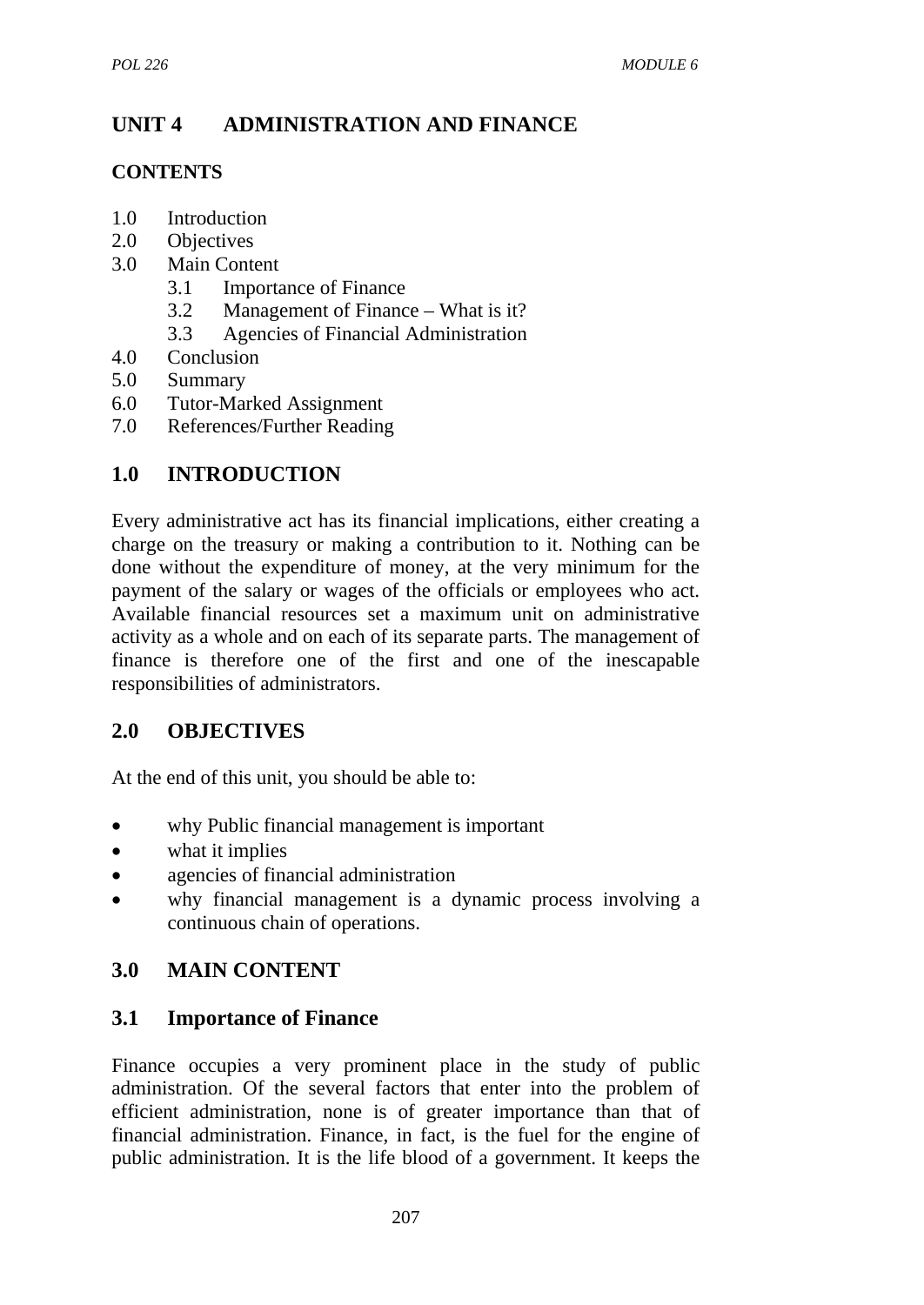administrative machinery on its wheels. No administration functions without finance.

In Nigeria, lack of adequate finance is a major cause of the failure of the government to improve the standard of living of the people and implement the various welfare projects.

Public finance is, in fact, an integral part of administration. No act of government can be performed without money. Mr. Lloyd George once remarked that government is finance. This is quite correct because the governmental machinery will come to a halt unless funds are available to pay the personnel and purchase the equipment and materials required.

# **3.2 Management of Finance – What is it?**

Management of finance is one of the first and one of the inescapable responsibilities of administrators. As a matter of fact, financial administration and public administration are closely intertwined.

- 1. Most administrative acts have their financial implications. They either spend money from the public exchequer or bring money to it.
- 2. Financial operations may be designed to develop and promote particular public policies, e.g. tariff may be so imposed as to bring economic equality.
- 3. Financial administration raises important issues of administrative organisation and relationship, e.g. what machinery of financial administration that should be, or what should be the relationship between financial machinery and administrative machinery, or what should be the proper sphere of jurisdiction of the financial officers and the administrative officers. It is not going too far to say that the government which has worked out and is employing a satisfactory system of financial administration has gone a long way towards putting the administration of its affairs upon an efficient basis. And the one which has failed to do so cannot possibly give to its citizens what they are entitled to. Accountability is the hallmark of financial administration first because one who controls the strings, calls the tune and second because in democracy officers should not only be honest but should also appear to be so. Democracy is apt to devise all sorts of mechanical and human means to protect public money from susceptibility of its officials.

Besides, a sound fiscal management is the very basis of the effective financial administration which is indispensable not only to keep the state at an even kneel but also to determine the pace,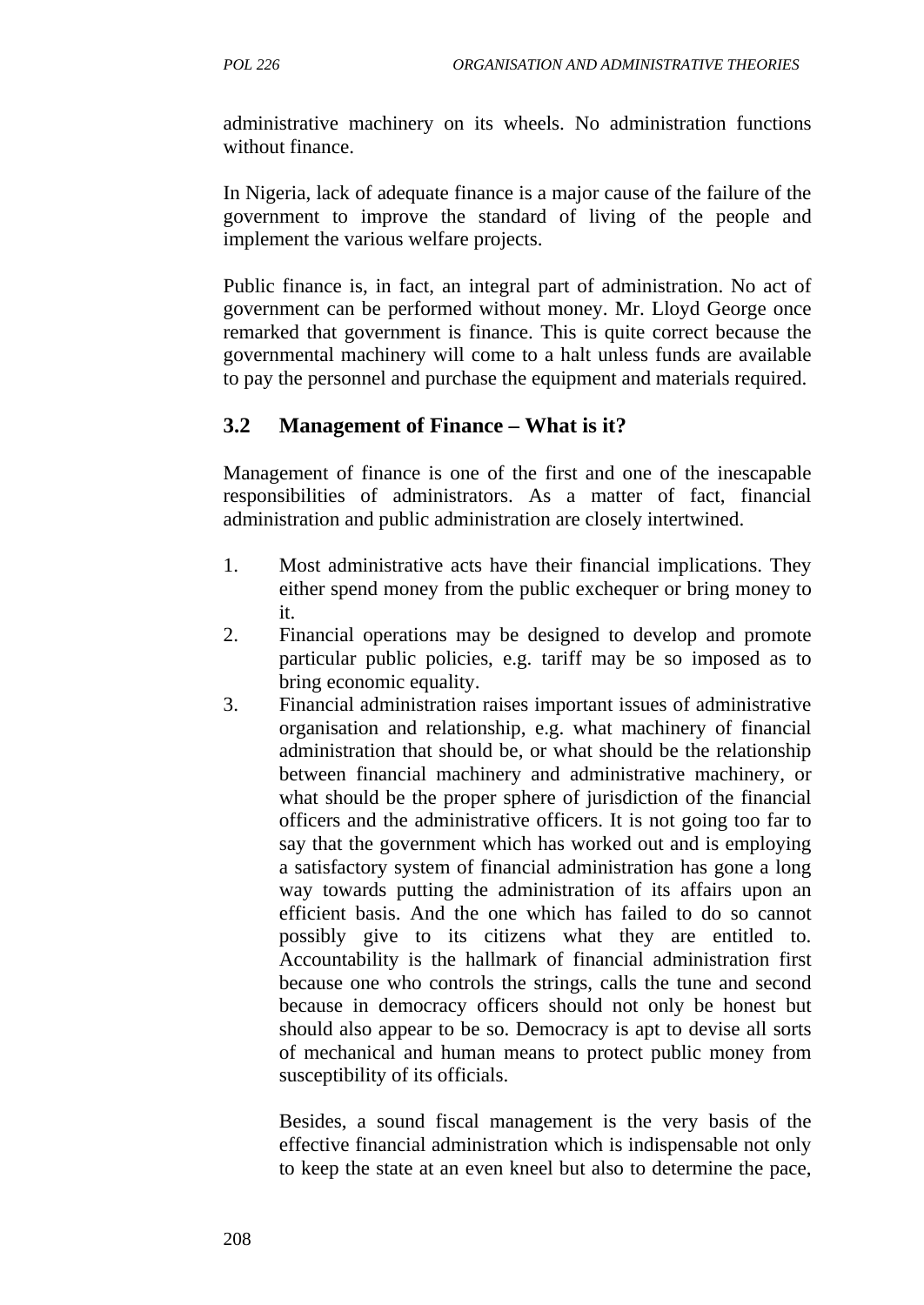direction and pattern of socio-economic development of a democratic nation.

A sound fiscal management involves a chain of operations viz:

- preparation of budget
- legislation of the budget
- execution of the budget and audit
- treasury management i.e. safe custody of the funds raised, and due arrangement for the necessary payments to meet the liabilities, and
- expending of the accounts by the executive and the audit of these accounts.

Thus, public financial management consists of all those operations the object of which is to make funds available for government activities, and to ensure the lawful and efficient utilization of these funds. In every democratic country, it is the legislature that controls the purse strings of the nation by exercising its power to approve, reject or modify the budget presented to it by the executive and also putting in place appropriate control system to ensure that public funds are lawfully and efficiently utilized. A case in point was the recent problem of the Nigeria parliament in rectifying the 2008 budget and the reluctance of the executive (president) to accept any modification in the budget by the parliament.

# **3.3 Agencies of Financial Administration**

The term financial administration is used in a broad sense to include all the processes involved in collecting, budgeting, appropriating and expending public money, crediting income and expenditures and receipts and disbursements, accounting of assets and liabilities and the financial transactions of the government and reporting upon income and expenditures. This may vary from country to country.

Generally, the machinery or agencies of financial administration are carried out by:

- the central department or departments concerned mainly with financial administration
- the legislature
- the principal financial officers in the administrative departments
- the audit organisation and
- the committee and the public accounts committee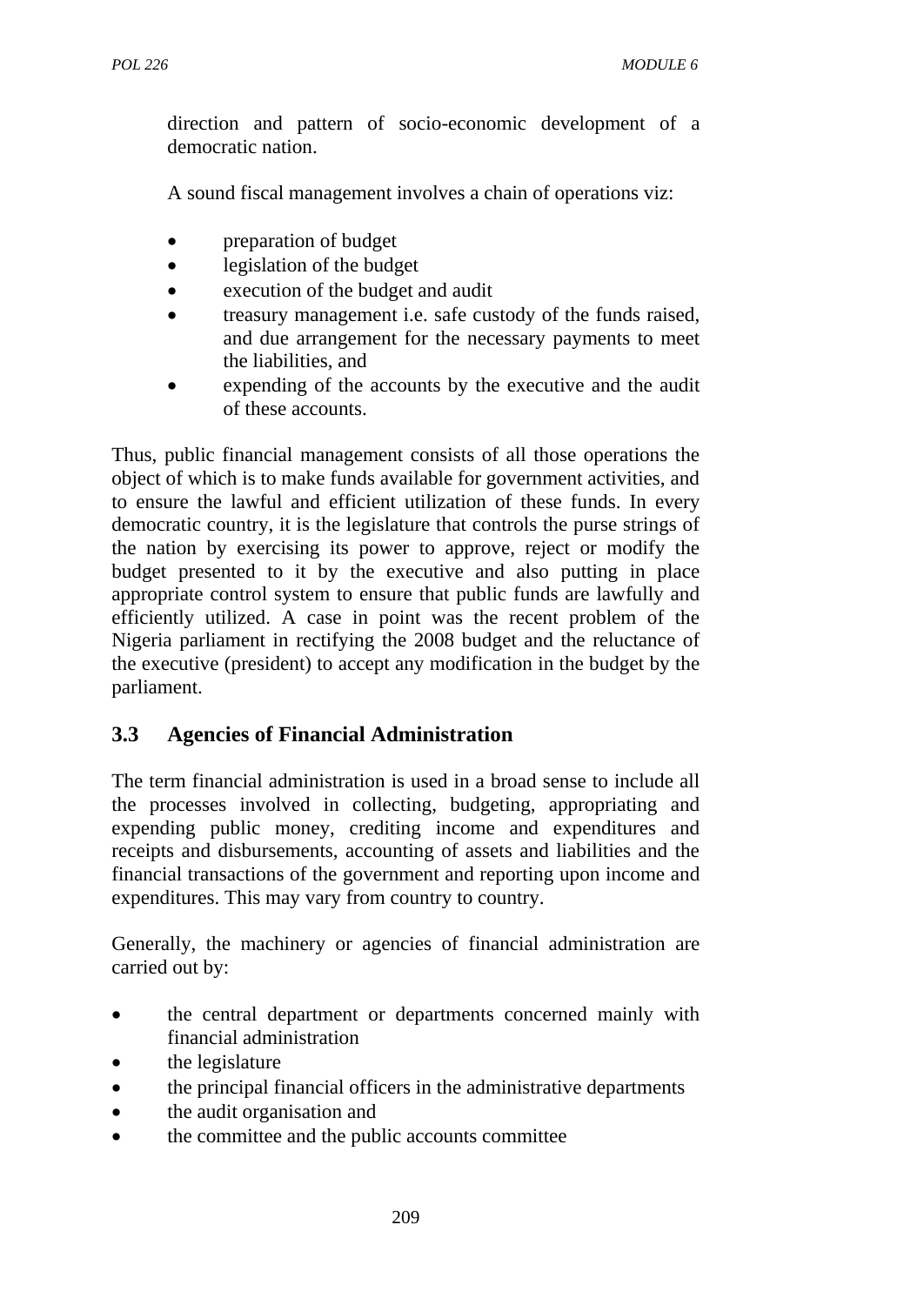A brief discussion of the above are as follows:

- **The executive:** The chief executive is responsible for the formulation of the financial policy of the government and preparation of the estimates of expenditure and revenue for the ensuing financial year. He is assisted in this job by a central department. In Britain, the department is called the Treasury and in India, Nigeria and the Commonwealth countries, it is the Ministry of Finance. The budget estimates originate from the operating agencies as they alone know their sources of revenue and needs. The estimates prepared by the disbursing officers are reviewed by the head of the department. These are then forwarded to the financial department which gives to these estimates final shape and put them in the budget.
- **The legislature**: According to democratic principle, no tax can be levied or collected and no expenditure can be made by the government except with the previous consent of the parliament. The executive makes the demands and the legislature grants them. The power of authorizing expenditure and collection of the taxes is usually vested in the upper or lower chamber of the legislature, for example, in the House of Commons in England, and the Lok Sabha (lower chamber) in India. The Upper Houses in both these countries do not have much say in the matter but of making suggestions. In the USA, however, the Senate (upper house) has equal financial power with the House of Representatives (lower house), except that revenue bills can originate only in the lower house.

In Nigeria also, both houses of the National Assembly, namely the House of Representatives and the Senate during the Second Republic were saddled with the responsibility of scrutinizing and approving the country's budgets. For instance, the recent 2008 country's budget was not approved by both houses until some modifications were made on it. This culminated in the president's protracted refusal to honour it before he could oblige to assent to it due to pressure. The budget must be passed by both Houses, although it is first considered and approved by the lower house, i.e. the House of Representatives before it is sent to the Senate.

In France and Switzerland too, the legislatures enjoy similar freedom. The National Assembly during the Second Republic in Nigeria was also very powerful in budgetary matters in that it could make variations in the budgetary proposals presented by the president.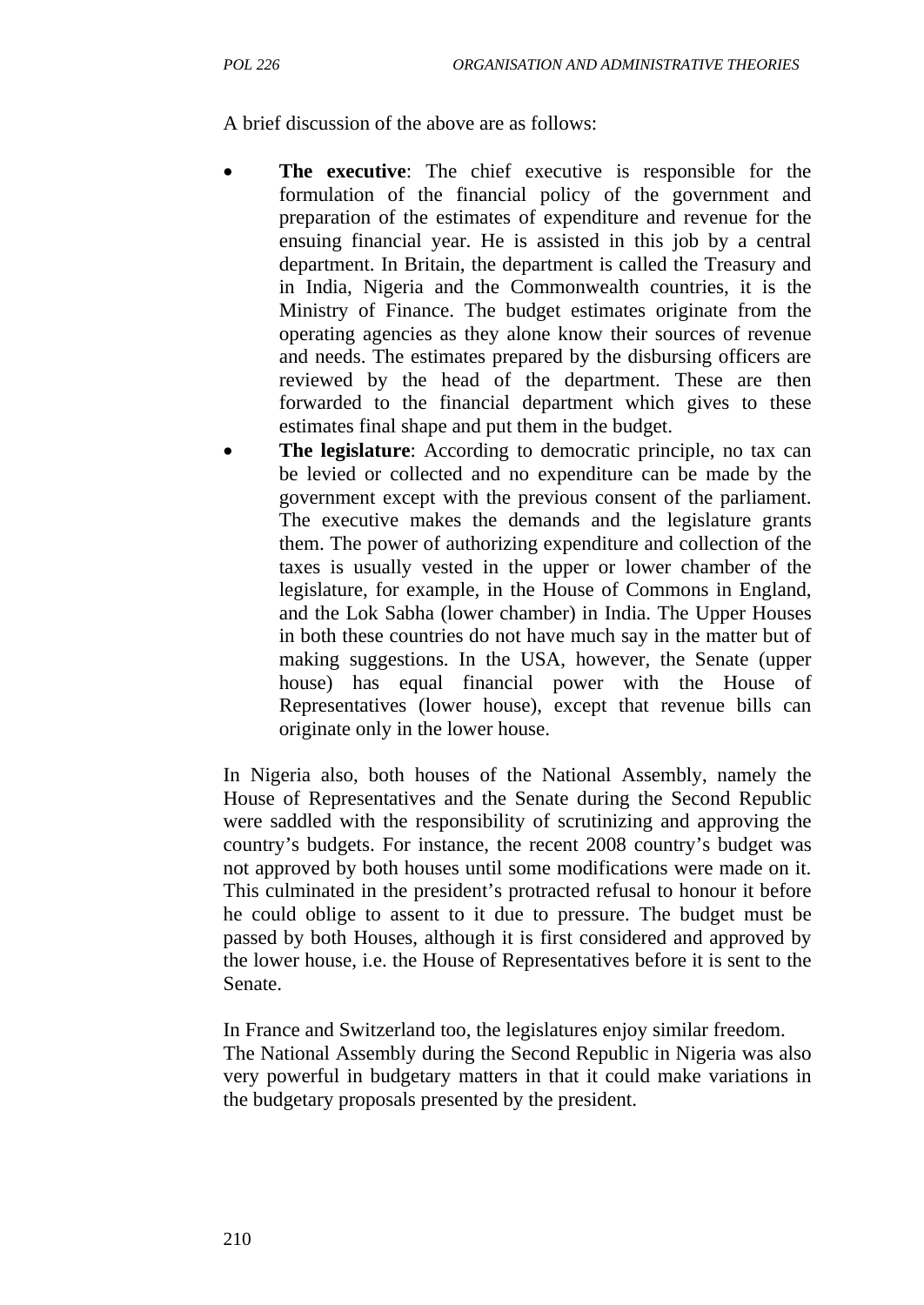- **Heads of the departments:** As soon as the budget is passed by the legislature, the various political heads of the ministries assisted by their Director-General have authority to incur expenditure within the terms of the budget and are responsible for control of expenditure within the terms of the budget departmentally to a great extent. The Director of Budget in the Presidency also exercises control over principal officers involved in budget preparation and execution. In England, the head of a department is nominated as the Account Officer by the Treasury.
- **Audit**: A very important agency of financial administration is the Audit department. In Nigeria, sections 85 and 86 of the 1999 Constitution provide that the public accounts of the federation and of all offices and courts of the federation shall be audited by the Auditor-General who shall submit his report to the National Assembly and for that purpose, the Auditor General or any person authorized by him in that behalf shall have access to all books, records, returns and steer document relating to these accounts. The Accountant-General is responsible for account keeping functions.
- **Parliamentary committees:** Finally, two committees of the legislature known as **the Estimate Committee and the Public Account Committee** exercise financial control on behalf of the legislature. Section 62, subsection 3 of the Federal Republic of Nigeria's Constitution of 1999 provides for the appointment of a joint committee on finance consisting of an equal number of persons appointed by each house and may appoint any other joint committee under the provisions of this section. However, the Estimate Committee is intended to suggest economies in the estimates of the spending departments, while the Public Accounts Committee (PAC) examines the appropriation accounts in the light of the audited accounts in Nigeria as the case in other Commonwealth countries.

## **4.0 CONCLUSION**

In this unit, we have discussed the importance of finance, what is management of finance and agencies of financial administration. However, while finance may be to government, what air is to man, finance or money, unlike air, is not unlimited in supply. So, no nation can be prosperous if it does not generate funds or use the available resources maximally. There is no doubt that the need for good management of available funds on the part of government is a *sine-quanon.*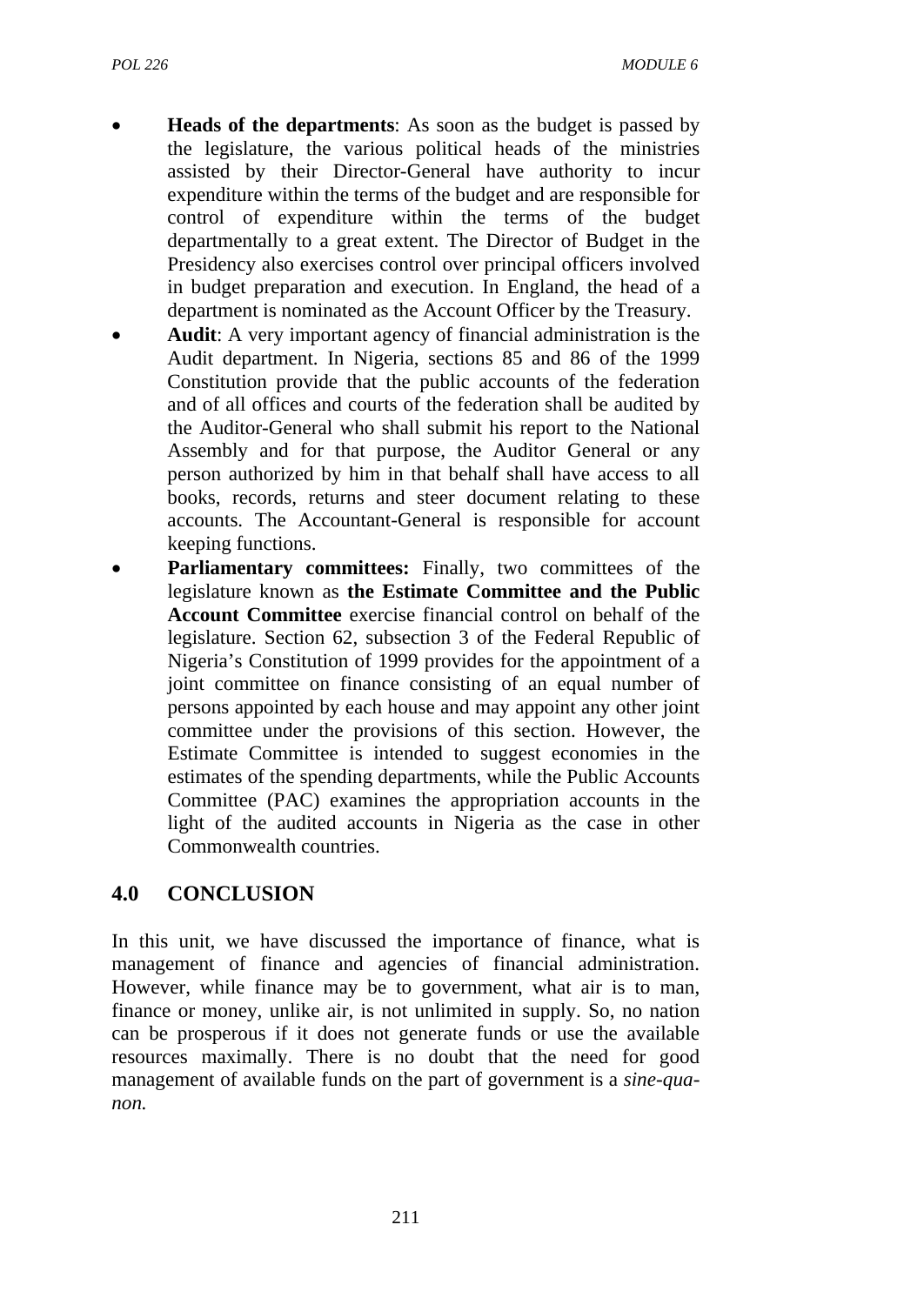### **5.0 SUMMARY**

Public money is a trust and it should be spent cautiously. But accountability does not end with proper maintenance of accounts and strict adherence to financial rules, it also involves the principles of wisdom, faithfulness and economy. It goes farther than custody and stewardship to enlist the dynamic policy determining qualities of management. Financial administration thus involves the management of finance in such a way as to accomplish the targets with the minimum expense of money and energy within the specified time limits.

#### **6.0TUTOR-MARKED ASSIGNMENT**

- 1. What is financial management?
- 2. What are the agencies of financial administration?

### **7.0 REFERENCES/FURTHER READING**

- Sachdeva, D. and Sogani, M. (1980). *Public Administration. Concept and Application.* Nedw Delhi: Association Publishing House.
- Tonwe, D.A., (1998). *Public Administration. An Introduction.* Ibadan: AMFITOP Books.
- Vidya, Dhar Mahajan. (1955). *English Constitutional Law.* Lucknow: Eastern Book Depot.
- White, L.D. (1958). *Introduction to the Study of Public Administration,* New York Macmillian.
- 1999 Constitution of the Federal Republic of Nigeria.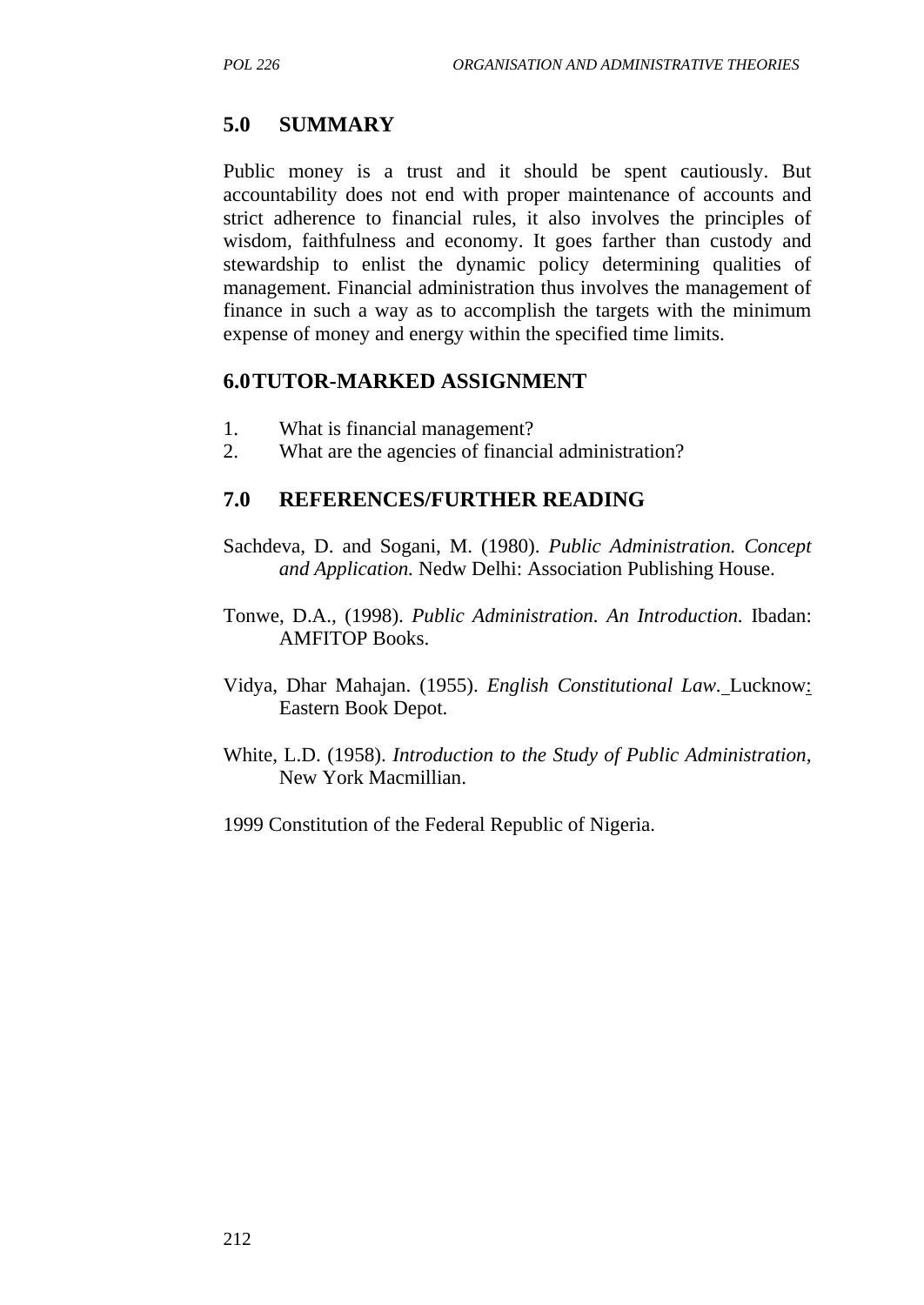# **UNIT 5 THE BUDGET**

## **CONTENTS**

- 1.0 Introduction
- 2.0 Objectives
- 3.0 Main Content
	- 3.1 The Meaning of Budget/Definitions
	- 3.2 Types of Budget
	- 3.3 Budget as a Tool of Administration
	- 3.4 Budget as an Instrument of Social and Economic Policy
	- 3.5 Budgetary Principles
	- 3.6 Enactment of the Budget in Nigeria
- 4.0 Conclusion
- 5.0 Summary
- 6.0 Tutor-Marked Assignment
- 7.0 References/Further Reading

# **1.0 INTRODUCTION**

Budgets are beyond money. They are choices, policies and philosophies and the ways in which budgets are made reflect the choices, policies and philosophies of governments. The Budget is the life blood of governments in the same way people budget time, money, food – almost everything. The ordinary man on the street, the rich, small and big organisations, private and public organisations, local, state and the federal governments, the United Nations Organisation (UNO), all budget. Thus, budget is a very important tool of financial administration.

# **2.0 OBJECTIVES**

At the end of this unit, you should be able to:

- the meaning of budget
- types of budget
- why budget is an instrument of social and economic policy
- performance budgeting
- elements of a budget.

# **3.0 MAIN CONTENT**

# **3.1 The Meaning of Budget/Definitions**

The word 'budget' is derived from a French word, *Bougette,* meaning leather bag or wallet. The term was used for the first time in 1733 in a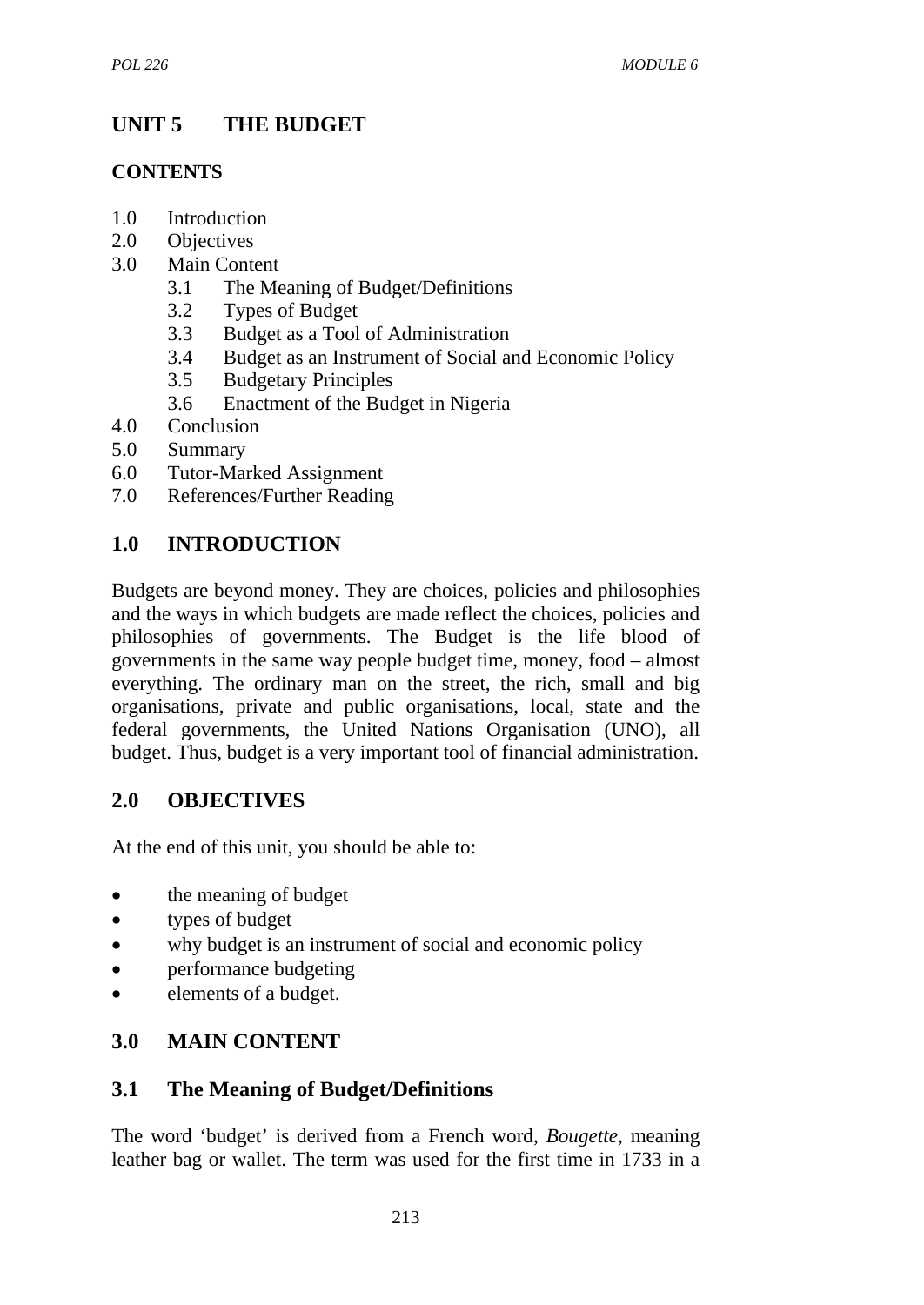satire entitled 'Opened the Budget' pointed against Walpole's (then Chancellor of the Exchequer). The Chancellor of the Exchequer in England used to carry a leather bag containing papers on the financial plans for the country to the House of Commons. So when he set off to place his financial plans before the house, he used to open his budget, that is the bag, and it is because of this association of the financial plan with the bag that the financial statement of a country has come to be known a budget.

The term budget in modern times, therefore, denotes that document which contains estimates of revenue and expenditure of a country, usually for the fixed period of one year.

### **Some definitions of budget**

Some social scientists had tried to define budget in different ways, and these are:

- **Dimock:** 'A budget is a financial plan summarizing the financial experience of the past stating a current plan and projecting it over a specified period of time in future'.
- **Munro:** 'Budget is a plan of financing for the incoming fiscal year. This involves an itemized estimate of all revenues on the one hand and all expenditure on the other'.
- **Taylor:** 'Budget is a financial plan of government for a definite period'.

### **Elements of Budget**

From the above definitions of budget we conclude that the following are the elements of budgets

- it is a statement of expected revenue and proposed expenditure,
- it requires some authority to sanction it,
- it is for a limited period, generally it is annual,
- it also sets forth the procedure and manner in which the collection of revenue and the administration of expenditures is to be executed.

The budget is the nucleus around which the financial activities of the state oscillate. It is both the scale and the limit of all the financial operations.

# **3.2 Types of Budget**

Budgets can be classified on the basis of these various types: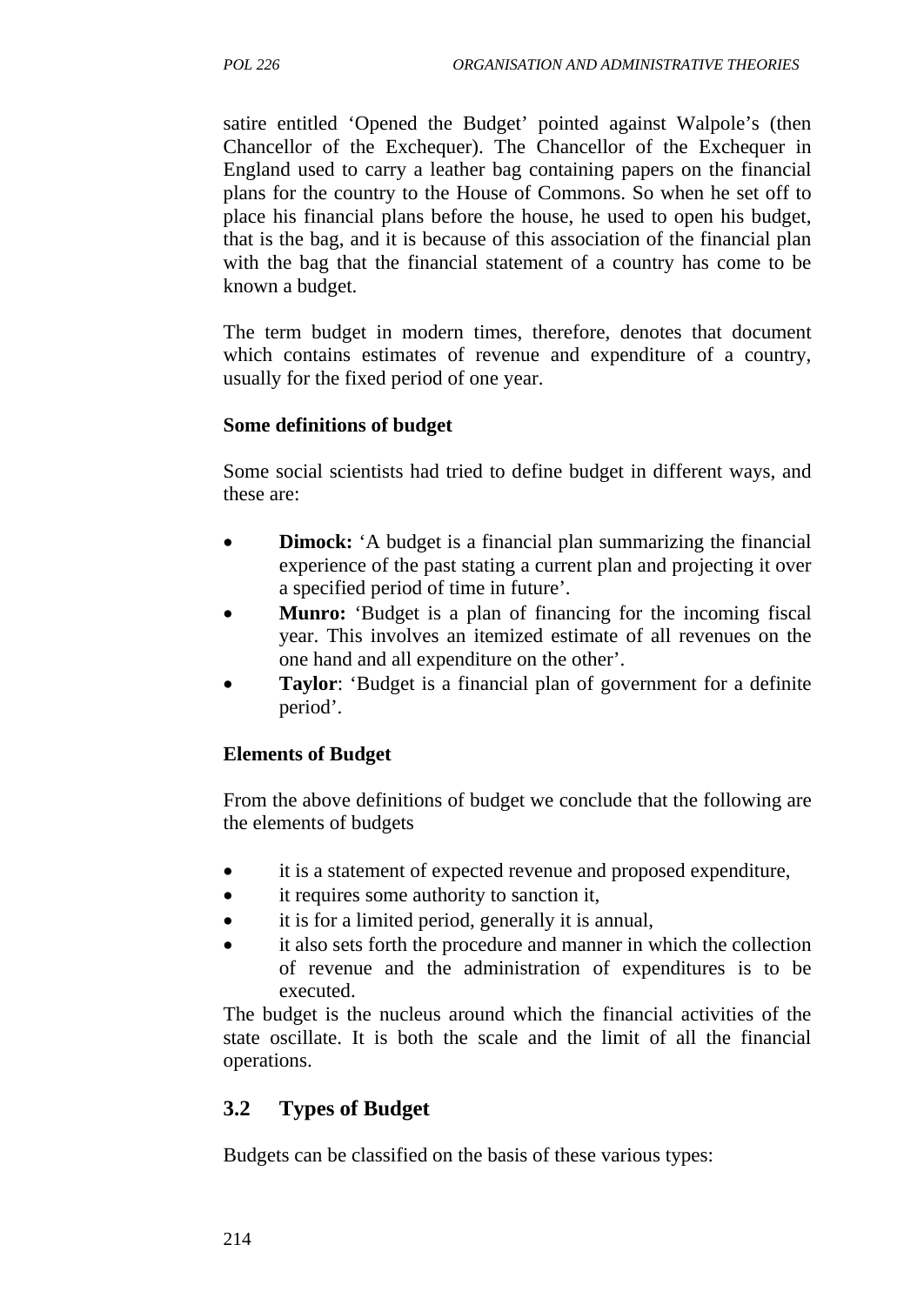### • **Annual or long term budgets**

Generally, government budgets are annual i.e. they are prepared for one year. Nigeria, as in England and most of the commonwealth countries used to span its budget from  $1<sup>st</sup>$  April to  $31<sup>st</sup>$  March before it was changed to  $1<sup>st</sup>$  January to  $31<sup>st</sup>$  December in 1980. Also, in USA, Australia, Sweden and Italy the dates are 1<sup>st</sup> of January and 31<sup>st</sup> December. Some countries have adopted the policy of planned economy and to meet the needs of long term planning they have resorted to long term budgeting, i.e. preparing the budget for three or more years. Such budgets are in fact long term planning rather than long term budgets because what is provided for is financial planning, over a period of years to finance the plan. The countries approve the estimated planned expenditure over a number of years. The legislature approves the plan along with its estimated expenditure, but that does not amount to actual voting of appropriations for the entire period. Every year the national budget will include the expenditure on the plan for that year which will be approved by the legislature.

### • **Single or plural budget**

When the estimates of all the government undertakings find place in one budget, it is known as simple budget. The advantage of single budget is that it reveals the overall financial position of the government, as a whole. But if there are separate departmental budgets which are passed separately by the legislature, it is called plural budgeting. In most countries of the world, there is the tradition of having a single budget incorporating the financial estimates of income and expenditure of all the departments.

These are some of the countries with plural budgets, France, Switzerland, Germany and India. In India for instance, two separate budgets are presented to parliament annually. One budget takes care of all the sectors in the country except the Railway sector. The second budget is the Railway budget, a practice that dates back to 1921

## • **Surplus, deficit or balanced budget**

A budget is surplus if the estimated revenues are in excess of the estimated expenditure. But if the anticipated revenues fall short of the anticipated expenditure, it is a deficit budget.

According to economists, a deficit budget is a sign of the country's making progress. A balanced budget is one wherein the anticipated revenues equal the anticipated expenditure. Budgets are generally deficit budgets.

### • **Cash or Revenue budget**

A cash budget is one wherein the estimates of the various items of income and expenditure include the amounts actually to be received or spent in one year. In revenue budget, the revenue and expenditure, accruing in one financial year, are budgeted in that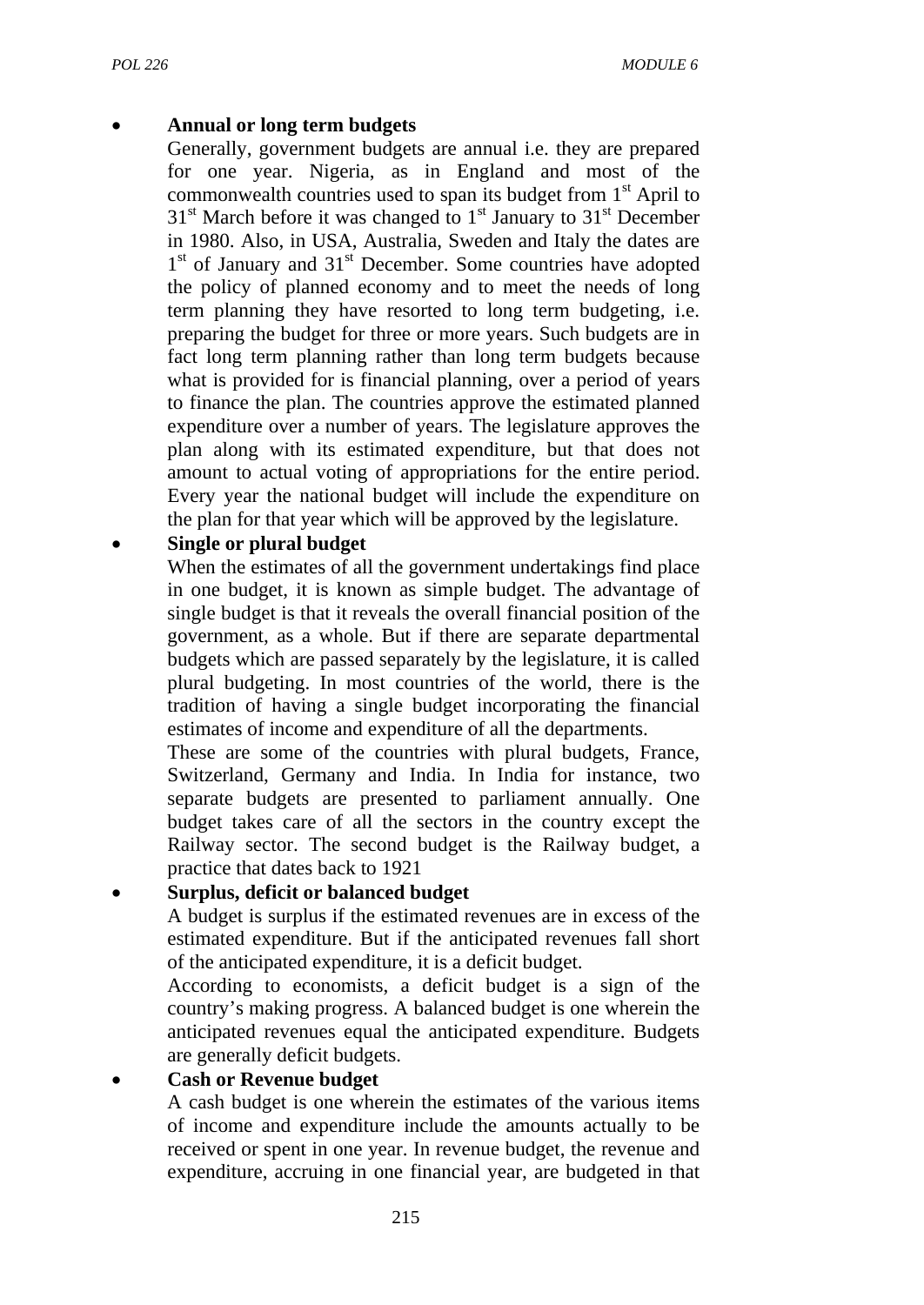financial year irrespective of the fact whether the revenues are realized or the expenditure is incurred in that financial year.

#### • **Departmental or performance budget**

The present practice is to have departmental budgets i.e. the revenues and expenditure of one department are grouped under it. It does not give any information as to the activity or performance for which money is budgeted.

The performance budget is one where the total expenditure of a particular project is grouped under the head of the particular programme. It is prepared in terms of functions, programmes, activities and projects, for example, in the case of education (a function), it will be divided into programmes like those of primary, secondary and higher education. Each programme will be divided into activities, for instance, training of teachers is an activity. Project is the last unit of functional classification. It signifies such an activity as is of a capital nature, such as, construction of a school building.

However, the concept of performance budgeting has assumed significance in the recent past, as it constitutes an integral part of the process of reform in financial administration. This budget radically differs from the traditional budget term, 'line-item budget'. The performance budget undertakes allocation of expenditure by reference to particular objectives and functions. In other words, a clear shift from itemized expenditure to functions or activities is described in this type of budgeting.

## **3.3 Budget as a Tool of Administrative**

Budget today has become one of the primary tools of financial administration. it is the master financial plan of the government. It brings together estimates of anticipated revenues and proposed expenditures implying the schedule of activities to be undertaken and the means of financing these activities. Budget is the very core of democratic government and in the words of Harold Smith, 'the objectives of the budget should be to implement democracy and provide a tool which will be helpful in the efficient execution of the functions and services of government. The budget is a device for consolidating the various interests, objectives, desires and needs of our citizens into a programme whereby they may jointly provide for their safety, convenience and comfort. It is the most important single current document relating the social and economic affairs of the people'.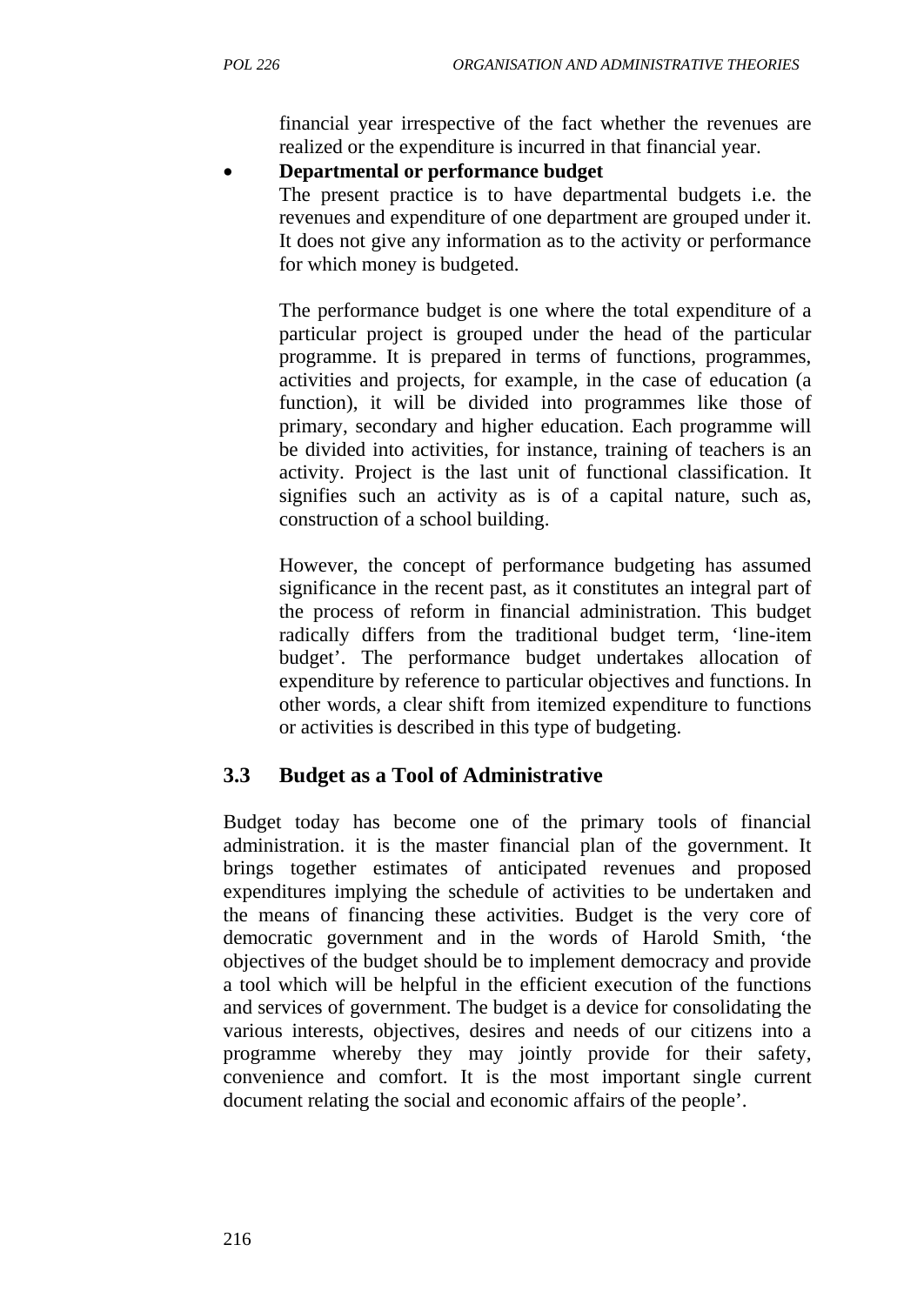It lays emphasis on the need for state programmes to be executed as efficiently as possible so that maximum results are obtained for the money spent on them.

In one sense, the entire budgetary process can be said to have as a single objective, the attainment of economy and efficiency, i.e. the determination of how the country's scarce resources can best be served by the diversion of scarce resources through taxation and other methods from private to public use and by the allocation of those resources among various government uses. Such a determination covers both questions of what programmes should be undertaken and how they should be executed.

## **3.4 Budget as an Instrument of Social and Economic Policy**

Apart from budget being a tool of administration and the basis of an orderly finance, it has now become a very powerful instrument of social and economic policy. The modern states are welfare states and as such budget is used as a means for the promotion of welfare objectives.

This aspect of the budget has assumed all the more importance with the adoption of a socialistic pattern of society by government.

Besides realizing the plans for higher production in various sectors, the government aims at correcting the inequalities in the distribution of wealth by higher taxation of the rich and proportionately lower taxation and sometimes even exemption for the poorer section of community through the instrumentality of budget.

In the days of *laissez faire*, budget was a simple statement of estimated income and expenditure, but now in the modern social welfare state, it has become an instrument of promoting the social and economic welfare of the people.

The budget is awaited anxiously by the people. It has wide ramifications. It plays a vital role in the economy of a state. Every citizen is interested in it. From the budget, the citizens can know what benefits they are going to derive and how much is the price to pay for those benefits. After all, rights and duties are coins with the same sides.

The taxation policy of government in the budget may lead to narrowing down of the class distinctions and inequalities. The production policy, as reflected in the budget, may help in removing poverty, eradicating unemployment and avoiding mal-distribution of wealth.

It can check inflation and enable the citizens to lead their lives safely and with comfort and happiness. Precisely speaking, budget has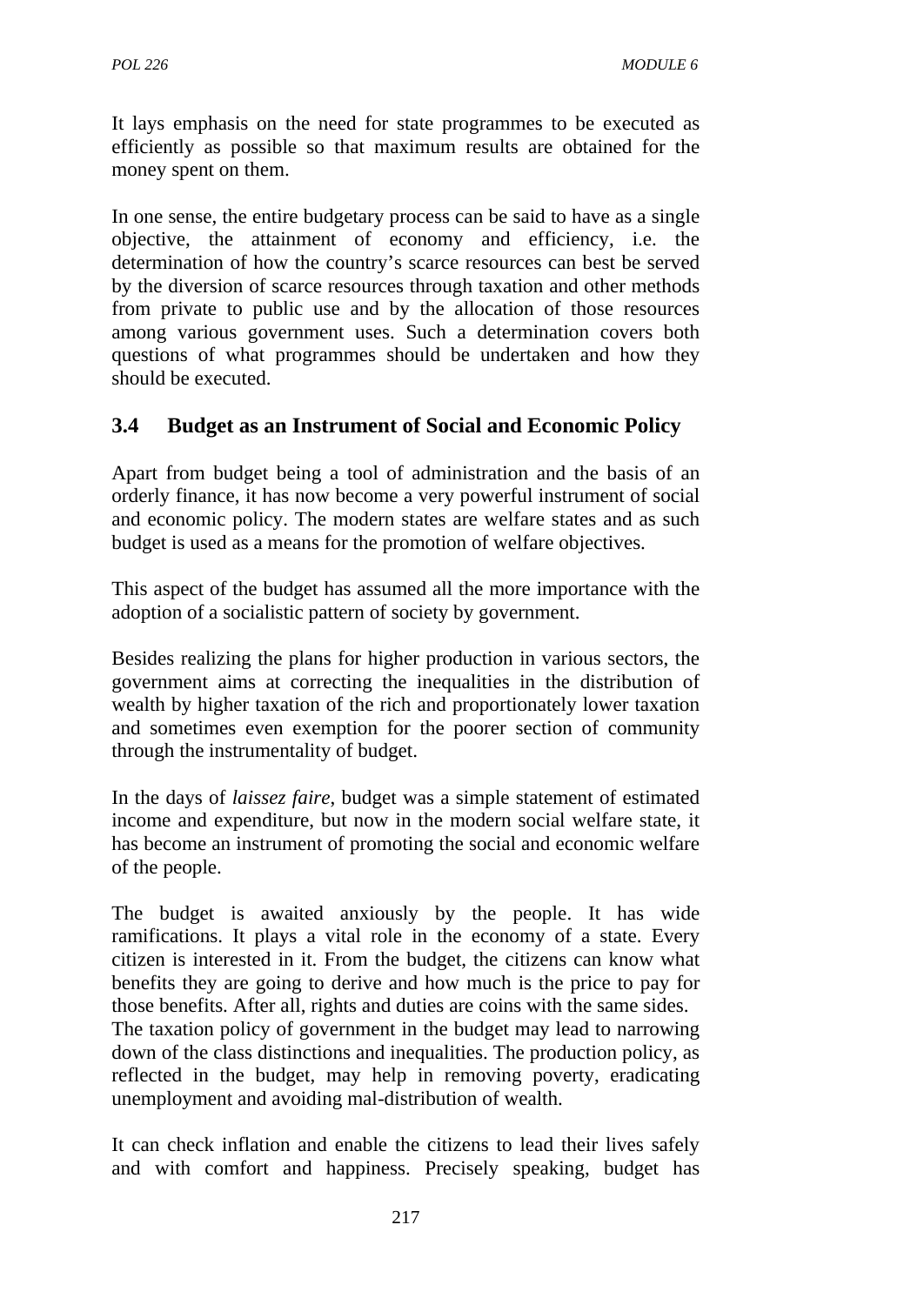tremendous social and economic implications in modern states. It is much more than a mere national balance sheet.

Lloyd George, the then prime minister of Britain in his people's budget of 1909, utilized for the first time, the potentialities of the fiscal instrument for social welfare. In his budget speech, he said, 'four specters hunt the poor, old age, accident, sickness and unemployment. We are going to exercise them. We are going to drive hunger from the heart. We mean to banish the workhouse from the horizon of every man in the land'.

By taxing the rich on a progressive scale and utilizing the proceeds in providing social amenities, such as better housing, educational and medical facilities, etc, for the poorer classes have come to be accepted as one of the most important objectives of budget. Governments are alive to this aspect of budget as a means for the establishment of a socialistic pattern of society.

## **3.5 Budgetary Principles**

Budget, as shown above, is an effective instrument of economic and social changes. It is the basis without which there can be no lasting social progress. It is desirable that it should conform to certain budgetary principles.

The most important principles of budget making are the following:

#### **1. Budget should be a balanced one**

Budget should be a balanced one, meaning that the estimated expenditure should not exceed revenue or income. When the amounts of expenditure and revenue in a budget are equal or nearly so, it is called a balanced budget. If the expenditure is less than the anticipated revenue, it is a surplus budget and if the expenditure is more than the anticipated revenue, it is called a deficit budget.

The balancing of the budget is the first requisite of financial stability, and occupies the same place in financial administration. On the other hand, un-balanced budgets are bound, sooner or later, to weaken the faith of investors and lead to monetary inflation, which if uncontrolled will terminate in national disaster.

An occasional deficit budget, however, need not cause worry. The newer trends of economic thought consider deficit budget in certain circumstances not only excusable, but also necessary.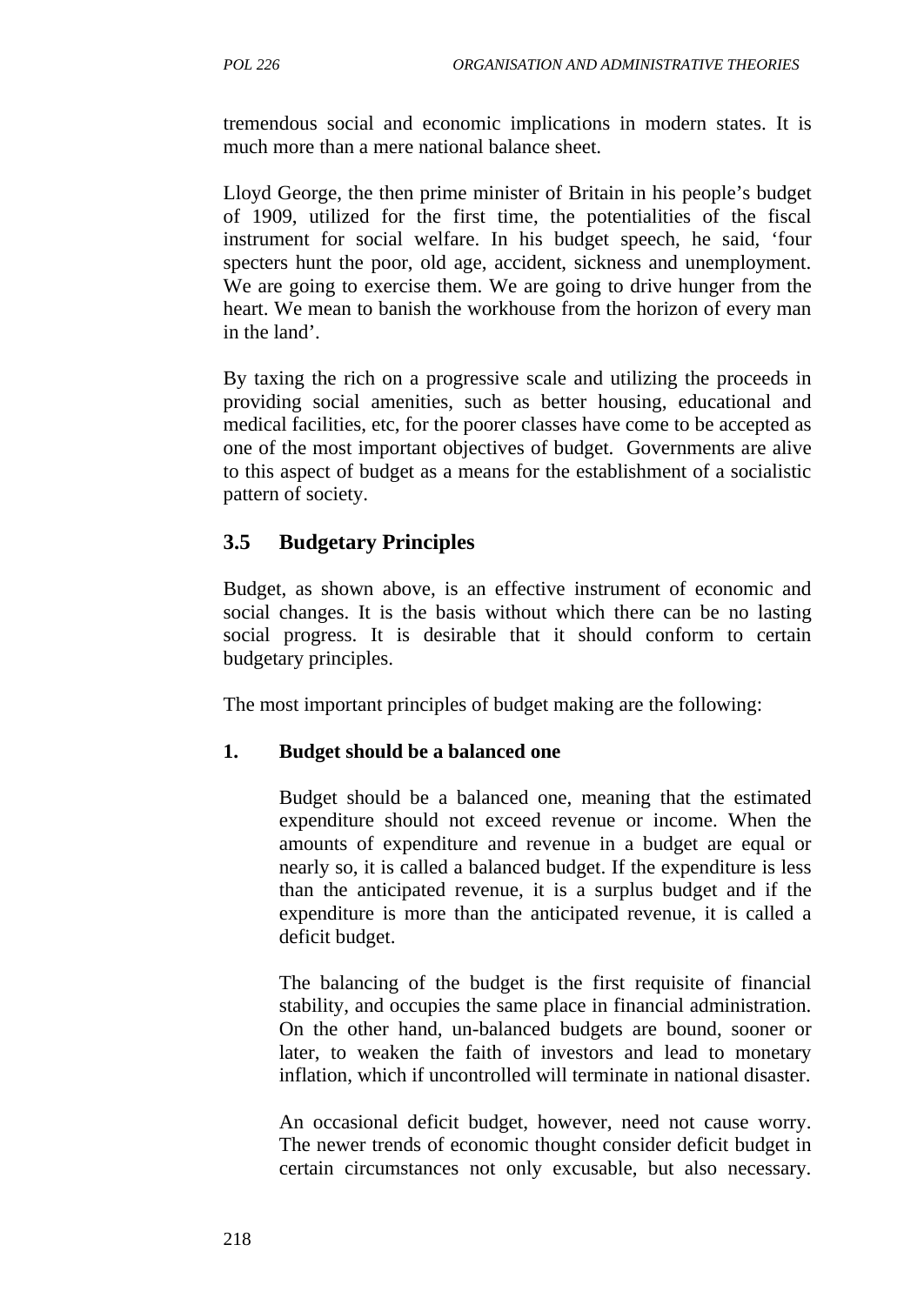According to them, a deficit budget can cure the ills from which the modern capitalist economy suffers. Deficit budget has now become a common phenomenon of the developing countries. It is not safe to indulge in deficit budget beyond a certain point.

#### **2. Budget formulation is the responsibility of the executive**

Section 81 (1) of 1999 Constitution of the Federal Republic of Nigeria says, 'the president shall cause to be prepared and laid before each house of the national assembly at any time in each financial year estimates of the revenues and expenditure of the federation for the next following financial year'.

As the chief executive is responsible for running the administration, he is in the best position to say what funds are required for it. It should, therefore, be the duty of the chief executive to formulate the budget. But since the budget framing is a stupendous task, he must therefore, be aided and advised by a body of specialists.

In Nigeria and India respectively, the Ministry of Finance, in England the Treasury and in USA, the Bureau of the Budget, help their respective chief executives in budget planning.

#### **3. Estimates should be on a cash basis**

The principle of the cash basis of the budget means that it should be prepared on the basis of actual receipts and expenditure expected during the year and not on the basis of receipts which are to be realized in some other years or the expenditure which is ordered in that year but is likely to be incurred in the next financial year, e.g. if certain sums on account of arrears of tax relating to the year  $2006 - 2007$  are realized in the year  $2007 -$ 2008, they should be shown in the receipts estimates of the latter year and not of the former. Similarly, if the habit for any payments was incurred in the former  $(2006 – 2007)$  year but was actually met in the latter  $(2007 – 2008)$  year, it should be shown in the expenditure of the latter year only.

#### **4. Budget should be done on the basis of gross and not net income**

Budget should present a clear cut picture of the gross and not the net income of the country. Both the receipts and expenditure should be fully shown in the budget and not merely the resultant net position. For example, if there is a department with an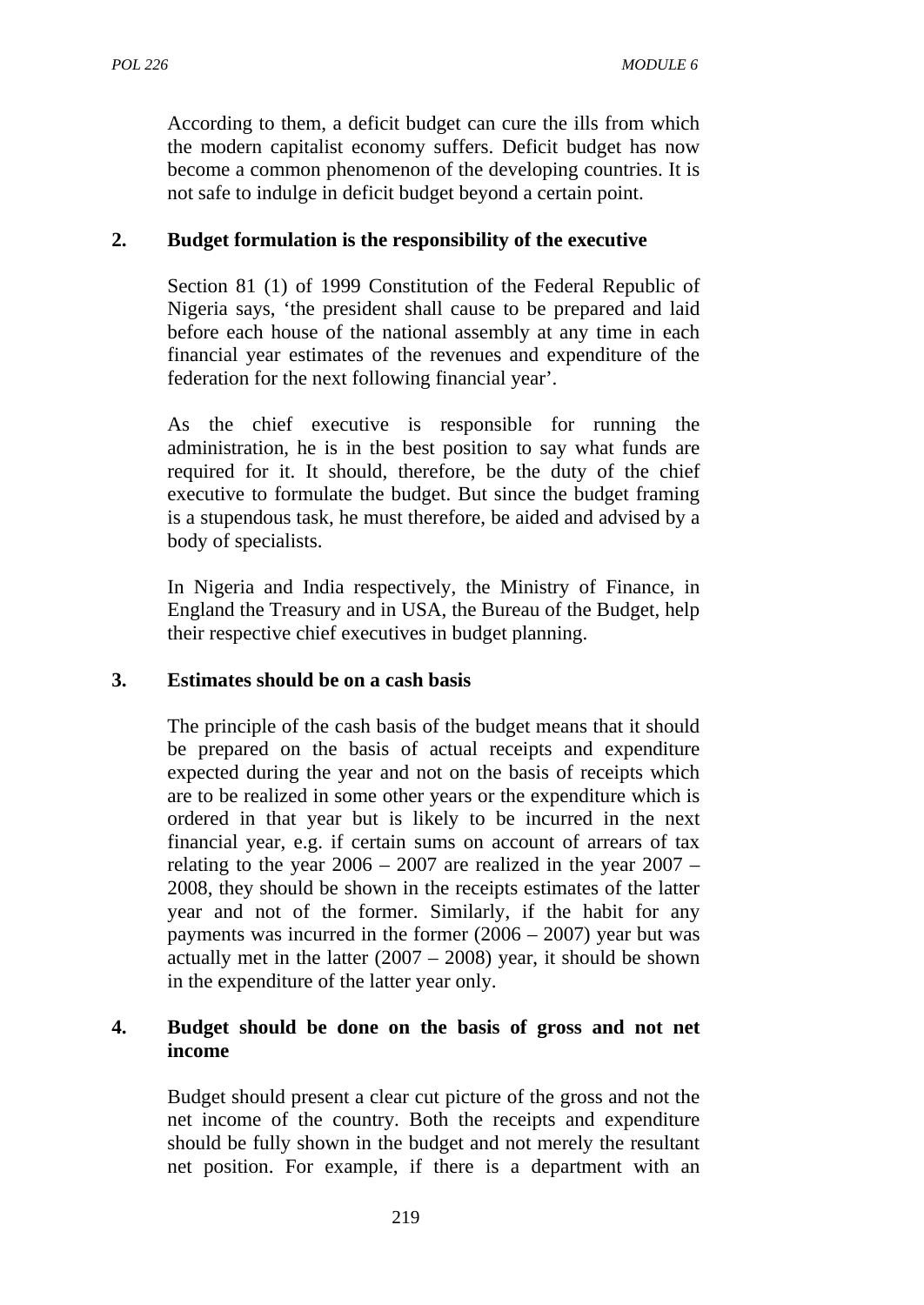estimated expenditure of N45 million and receipts of N35million, it should show in the budget both the expenditure and receipts and not merely N10 million only. If the department prepares the estimates on the net basis, it would mean that it would approach legislature for granting of N10 million only and hence deprive the legislature of its control over the expenditure of N45 million, which it met out of its receipts. Gross budgeting is, therefore, essential to ensure complete financial control of the legislature.

### **5. Estimates should be, as far as possible, exact**

Estimates provided in the budget should as far as possible, exact. They should not be over-estimated or under-estimated. While money should be provided for all necessary expenditure, the amount provided for should be the absolute minimum. If there is over-estimation of expenditure, people are unnecessarily heavily taxed and if there is under-estimation, the whole budget may be thrown out of gear when it comes to execution. It is a tendency on the part of the departments in Nigeria to under-estimate their income and over-estimates their expenditure although there are instructions to the heads of all the ministries that they should try to achieve economy and avoid waste as far as possible.

### **6. Annularity of the budget**

The principle of annularity is one of the most important principles of budgeting. It means that the budget should be prepared on annual basis. In other words, it means that the legislature should grant money to the executive for one year. A year is a reasonable period of time for which the legislature can afford to give financial authority to the executive. It is also the minimum period which is necessary to execute financial programme.

However, annularity of budget does not mean that there should be no long- term planning. All those countries which have adopted the policy of planned development do have long-term budgeting, but these long-term plans do not involve actual using of appropriations for the entire period of the plan by the legislature though it may be called to approve the plan in principles and broad outlines as it is done in the case of a five-year plan.

#### **7. Rule of lapse**

The annularity principle of budgeting also implies that money left unspent during the year for which it was sanctioned must lapse to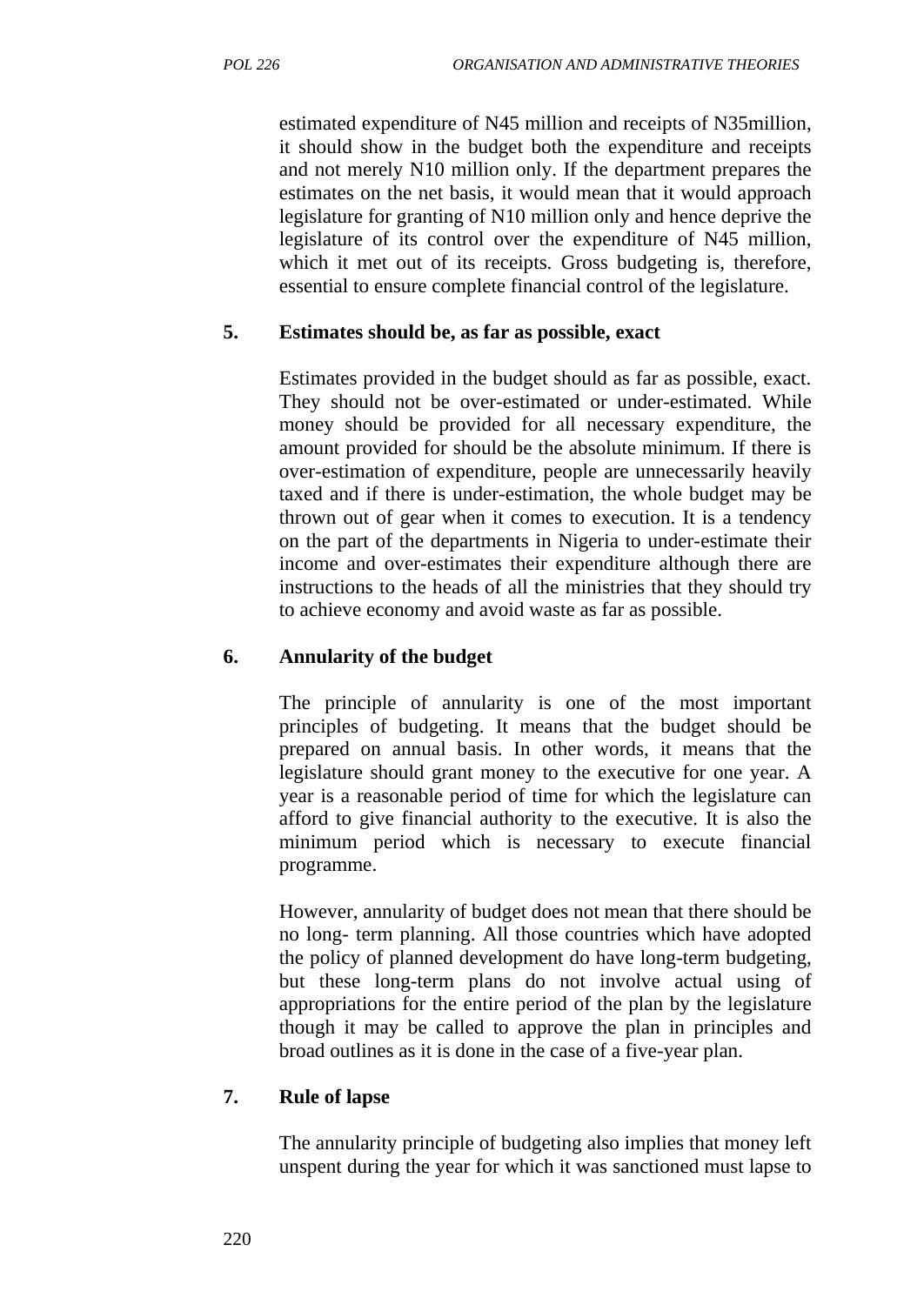the public treasury and the government cannot spend it unless resanctioned in the next budget. This rule of lapse is essential for effective financial control.

If the unspent balance of one year could be carried out for expenditure in future years, it would make the departments independent of the control of the legislature till the time their accumulated balances are spent. In 2008, President Yar Adua, when newly assumed office, had requested all the ministries and departments to account for all the un-spent appropriations sanctioned the previous year.

#### **8. The form of estimate should correspond to the form of account**

This principle means that the budgetary heads should be the same as those of accounts. This facilitates budget preparation, budgetary control and the keeping of accounts.

#### **9. Revenue and capital parts of the budget should be kept distinct**

This principle means that overall surplus or deficit may be found out by taking both into account.

The principles listed above when taken together provide a very effective guide to sound budget-making. However, these principles may vary in their application according to the peculiar circumstances of the countries concerned but there must be serious consequences should there be any neglect or ignoring completely of these principles.

### **3.6 Enactment of the Budget in Nigeria**

After the preparation of the budget, the next stage in a democratic country is to get the budget enacted by the legislature or any other competent authority. The legislature is saddled with the responsibility of giving legal form to the budget prepared by the executive because as a body made up of the representatives of the people, they have control over the purse strings in every democratic country.

In Nigeria, under the constitution of 1999, the budget is expected to go through the following stages in the course of its passage in the National Assembly, viz

- i. Introduction
- ii. Scrutiny or committee stage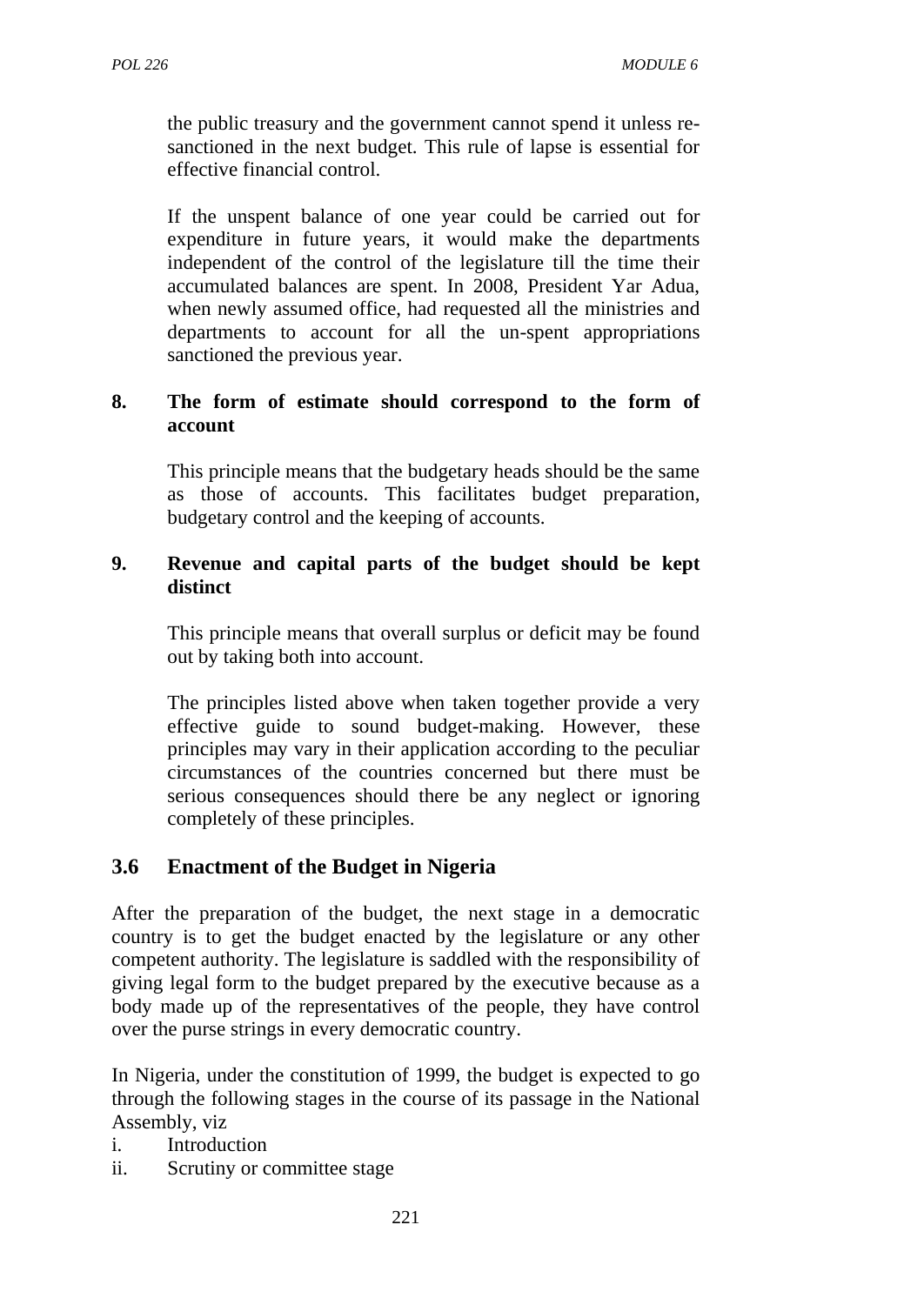### iii. Passing of the financial bill

#### • **Introduction of the budget**

Under the 1999 Constitution, section 81 (1) of the Federal Republic of Nigeria, the president is required to present the budget to the National Assembly for enactment. In this regard, section 81 (1) of the 1999 Constitution specifically states thus:

• *The president shall cause to be prepared and laid before each house of the National Assembly at any time in each financial year, estimates of the revenues and expenditure of the federation for the next following financial year.*

After the presentation, the president's job is done for the moment and both Houses of the National Assembly would therefore convene later separately to look at the budget in details to discuss on it.

It is worthwhile to know that no discussion on the budget shall take place on the day on which the budget is presented to both Houses.

The Speaker, therefore, fixes a date on which general discussion on the budget is to take place.

#### • **The committee stage**

The detailed scrutiny of the budget presented by the president is done through the use of the various standing committees, like education, health, agriculture etc to look into various aspects. Each of the Houses of the National Assembly scrutinizes the budget. However, once all the scrutiny is done, a report would be written to be laid before the entire House for discussion. During the second and third readings, all amendment (if any) to the committee's report are altered or effected by the House.

#### • **Passing of the financial bill**

The next stage is the passage of the annual appropriation bill into a statute or legal backing. Usually, the House of Representatives first passes the budget before the Senate does so. If both houses pass the budget, it is then sent to the president for his assent, and the bill embodying the budget becomes law.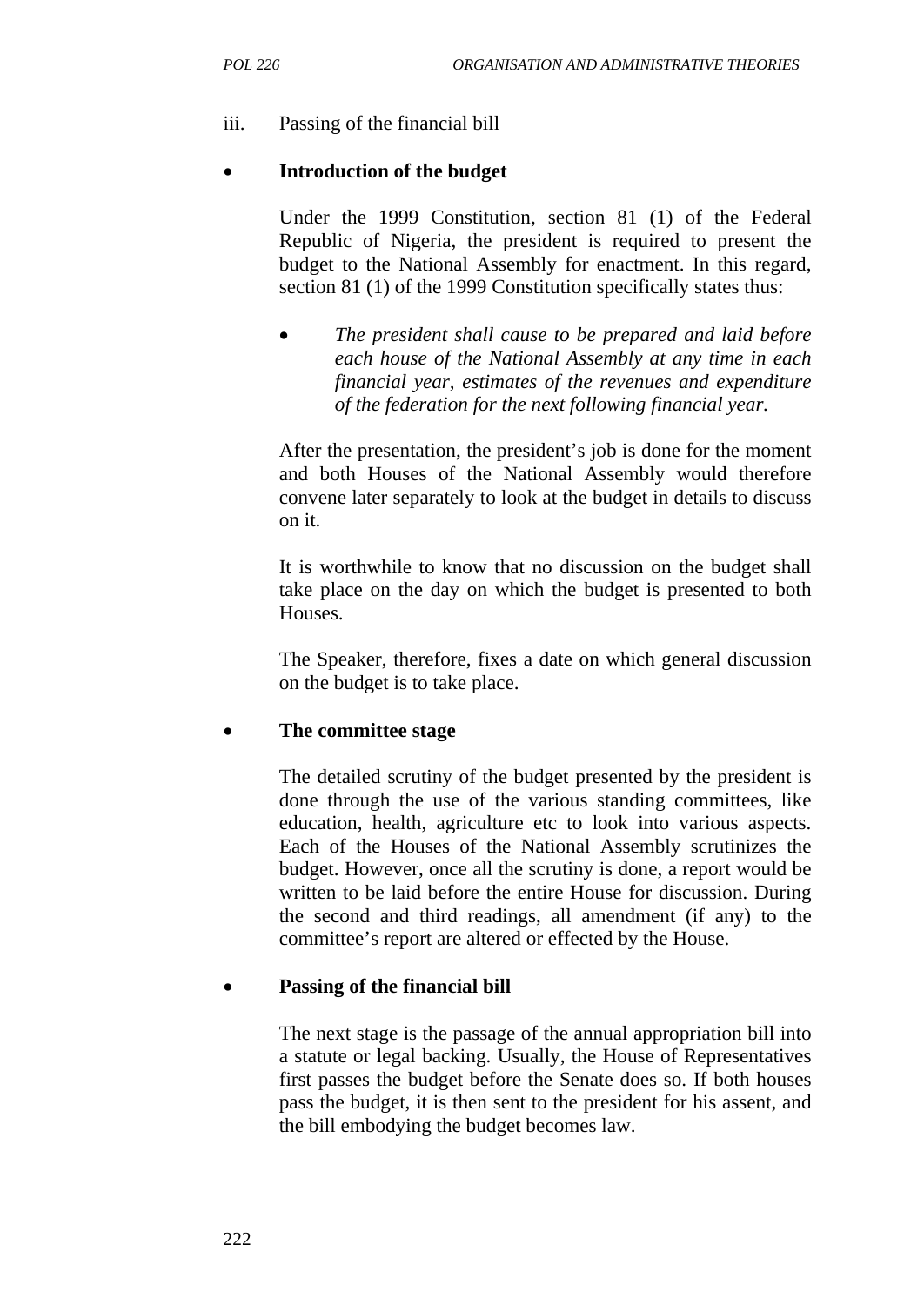An appropriation act embodies the authority given by the National Assembly with the assent of the president to the government to withdraw money from the public fund and spend it as authorized in the act. Without such an authority, the government cannot incur expenditure and the Auditor-General of Nigeria would hold a payment as unauthorized or illegal if it were made without authorization in the appropriation act. Thus, with the passage of the appropriation and finance bills, the enactment of the budget is complete.

### **4.0 CONCLUSION**

In this unit, we have discussed the meaning of budget, and shown how some eminent writers had defined it. We did discuss, as well, the types, and the budget as a tool of administration. There was a discussion also on the social and economic importance of budgetary system. The principles of budget were thoroughly looked into. And finally, we even learnt how the budget in question, is prepared, and finally passed into a legal statute.

### **5.0 SUMMARY**

The budget in a modern state is a forecast and an estimate of all public receipts and expenses, and for certain expenses and receipts, an authorization to incur them and collect them. It is the financial plan of government for a definite period.

### **6.0 TUTOR-MARKED ASSIGNMENT**

- 1. "Budget is the very core of democratic government" Explain.
- 2. Explain budget as tool of administration
- 3. Budget is a means for the establishment of a socialistic pattern of society – Explain.

- Ekhator, Victor Eghe. (2002). *Rudiments of Public Administration.* Kaduna: Joyce Graphics Printers and Publishers Co.
- Nicholas, Henry. (2006). *Public Administration and Public Affairs.* New Delhi: Prentice-Hall, Pot Ltd.
- Taylor, F.W. (1911). *Shop Management.* New York: Harper and Bro.
- Tonwe, D.A. (1998). *Public Administration. An Introduction.* Ibadan: AMFITOP Books.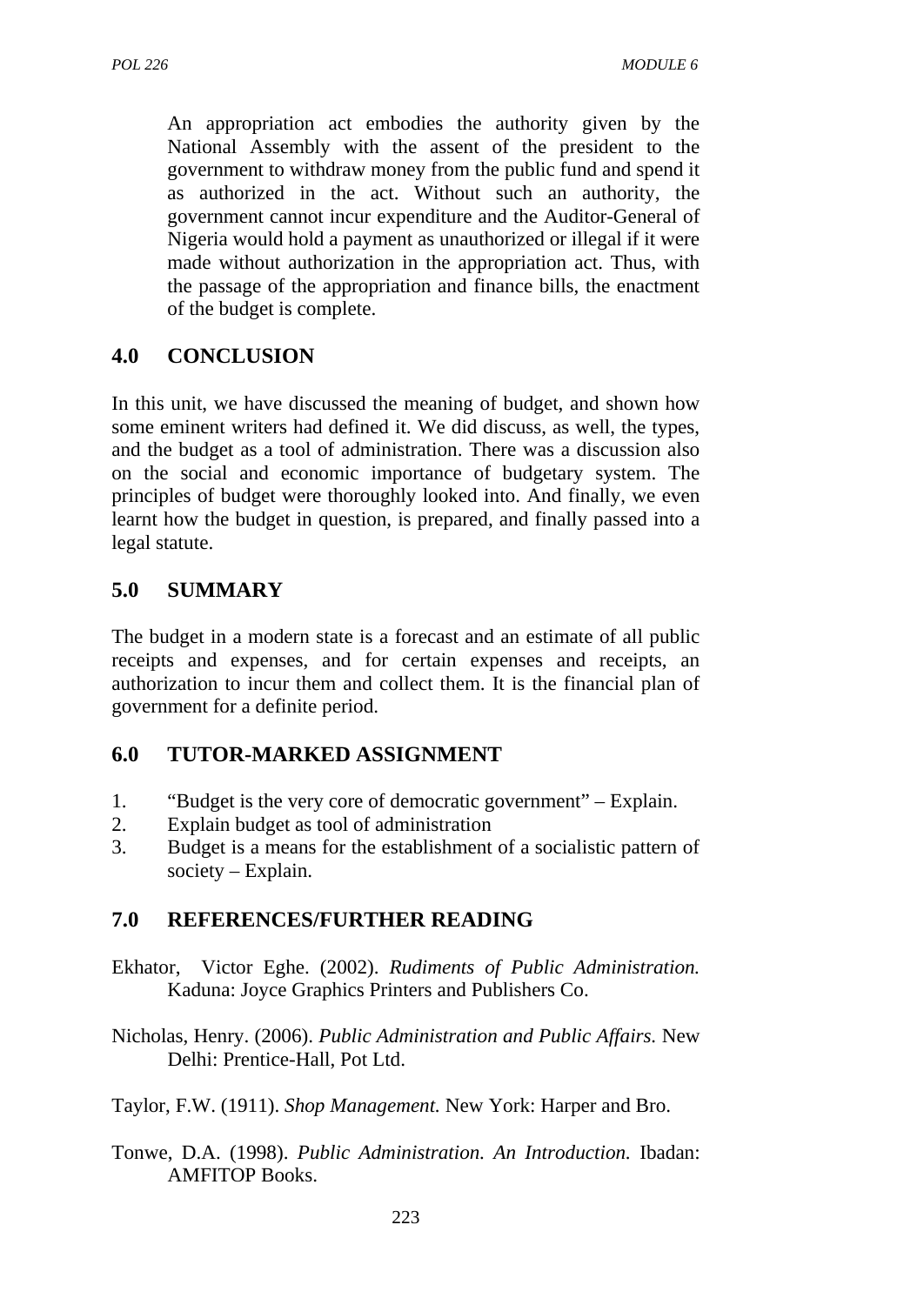- Vidya, Dhar Mahaja. (1955). *English Constitutional Law.* Lucknow: Eastern Depot.
- White L.D. (1995). Introduction to the Study of Public Administration. New York: Macmillian Co.
- 1999 Constitution of the Federal Republic of Nigeria.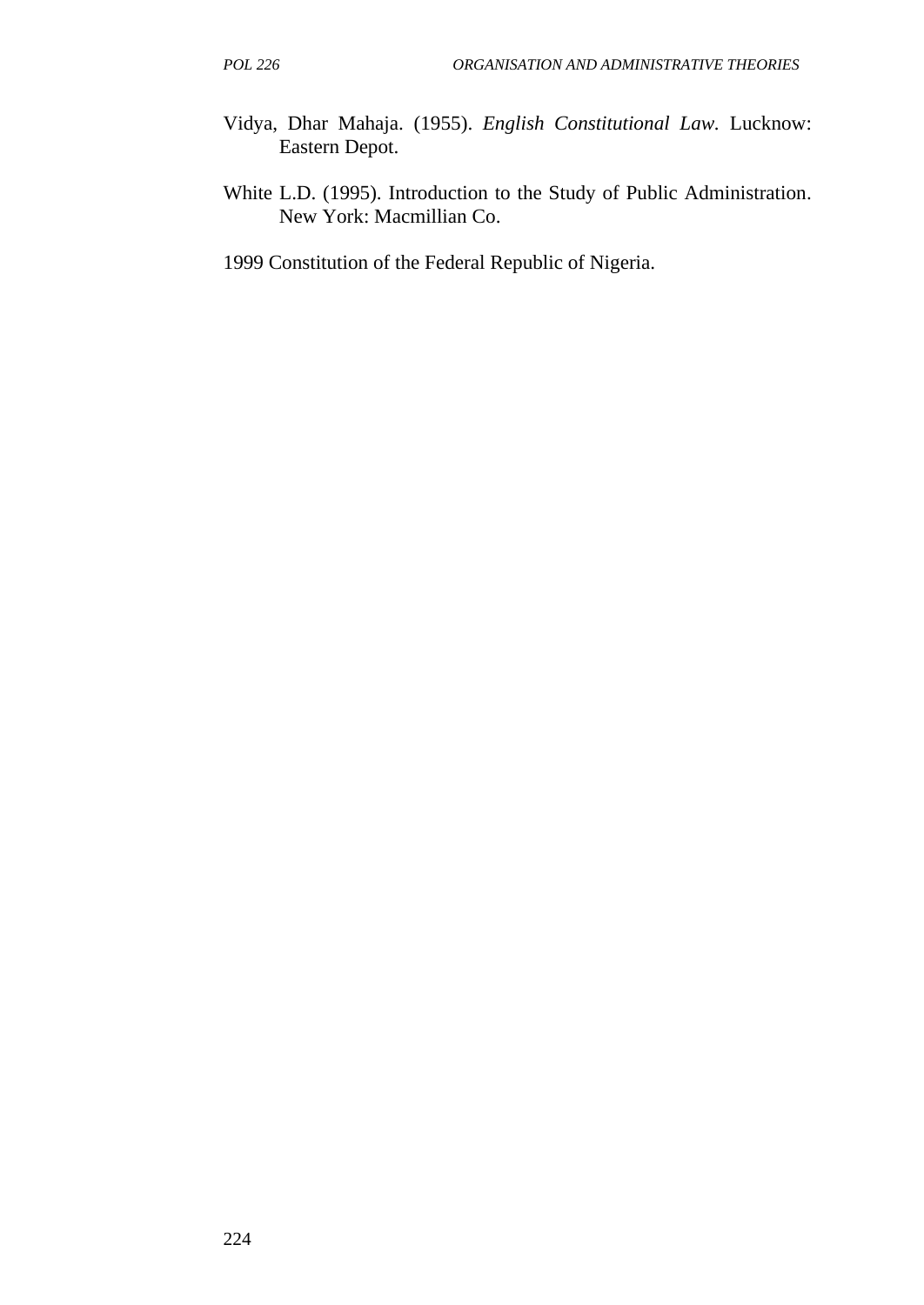# **MODULE 6**

| Unit 1 | Morale, Conduct and Discipline                |
|--------|-----------------------------------------------|
| Unit 2 | Civil Service System                          |
| Unit 3 | Where Do Nigerian Civil Service Go from Here? |
| Unit 4 | Corruption in the Public Service              |
|        |                                               |

# **UNIT 1 MORALE, CONDUCT AND DISCIPLINE**

### **CONTENTS**

- 1.0 Introduction
- 2.0 Objectives
- 3.0 Main Content
	- 3.1 Meaning of Morale
	- 3.2 How to Build up Morale
	- 3.3 The Significance of Morale
	- 3.4 Conduct and Discipline
- 4.0 Conclusion
- 5.0 Summary
- 6.0 Tutor-Marked Assignment
- 7.0 References/Further Reading

## **1.0 INTRODUCTION**

For public administration to be successful it must give up the dead mechanistic theory of organisation and should adopt a dynamic creative theory of public management based on human motivation. The civil service should become a team of fellow workers sustained by a high morale and code of ethics. The secret of the outstanding success of the British Civil Service is its high morale built up by the civil servants themselves. Wholesome moral stimulates loyalty, cooperation, and team work, all of which are so essential for the smooth coordination of many individuals in a single organisation.

Thus, high morale is a state of mind in which men and women voluntarily seek to develop and apply their full powers to the tasks in which they are engaged by reason of the intellectual or moral satisfaction which they device from their own self-realization, their achievements in their chosen fields, and their pride in the services.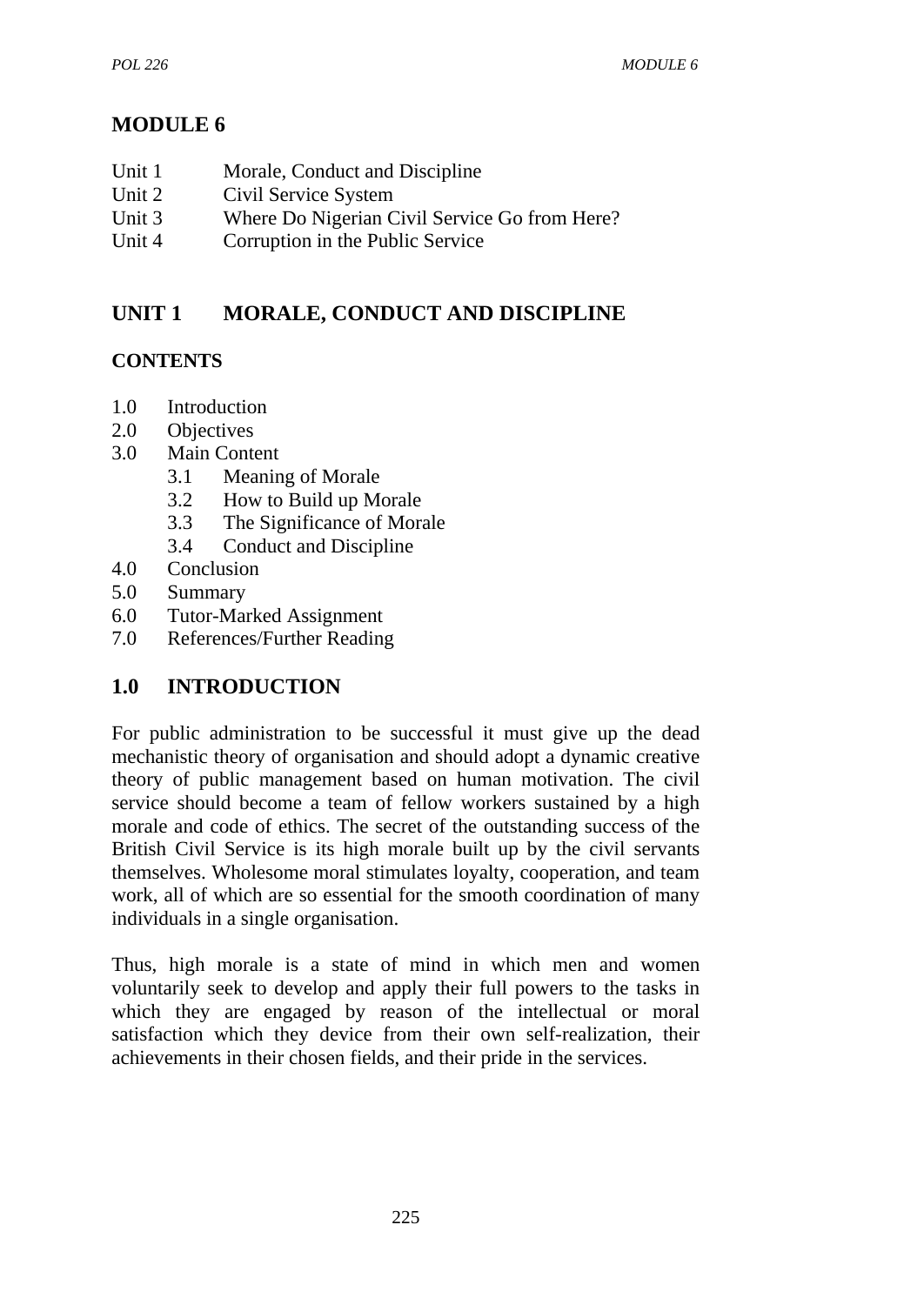### **2.0 OBJECTIVES**

At the end of this unit, you should be able to:

- state the meaning of morale
- explain why morale is the secret of the outstanding success of the British Civil Service
- list the factors that help in morale building, etc.

#### **3.0 MAIN CONTENT**

#### **3.1 Meaning of Morale**

Morale is an inner possession of an individual or a group. In a simple term, it is the state of mind of an individual with respect to his work or environment. It is an attitude. In its individual form, morale is built upon the opportunities to acquire distinction, prestige and personal power, the right to be considered successful, respected, and an opportunity for personal self-development.

In its group form, it sustains on attractive personal association, the easy adaptation to conditions in the organisation to habitual methods and attitudes of employees. A high group morale may help tide over phase of depression of an employee who is perplexed and distressed by personal motives.

In the words of Alexander Leighton, morale is the capacity of a group of people to pull together persistently and consistently in the pursuit of a common purpose. According to him, morale is both index of a sound employment situation and positive means of building an efficient organisation. It reflects a social psychological situation, a state of mind in which men and women voluntarily seek to develop and apply their pull powers to the task upon which they are engaged, by reason of the intellectual or moral satisfaction which they derive from their own selfrealization, their achievement in their chosen field and their pride in the service.

Marx believes that the highest morale has an intellectual quality results from emphasis upon information, understanding and intercommunication which rest in turn on genuine participation in institutional thinking, planning, deciding and evaluating. These are dynamics of morale.

**Dimock and Dimock**- explain that "morale is a by-product, a combination of components which produces a balance, healthy situation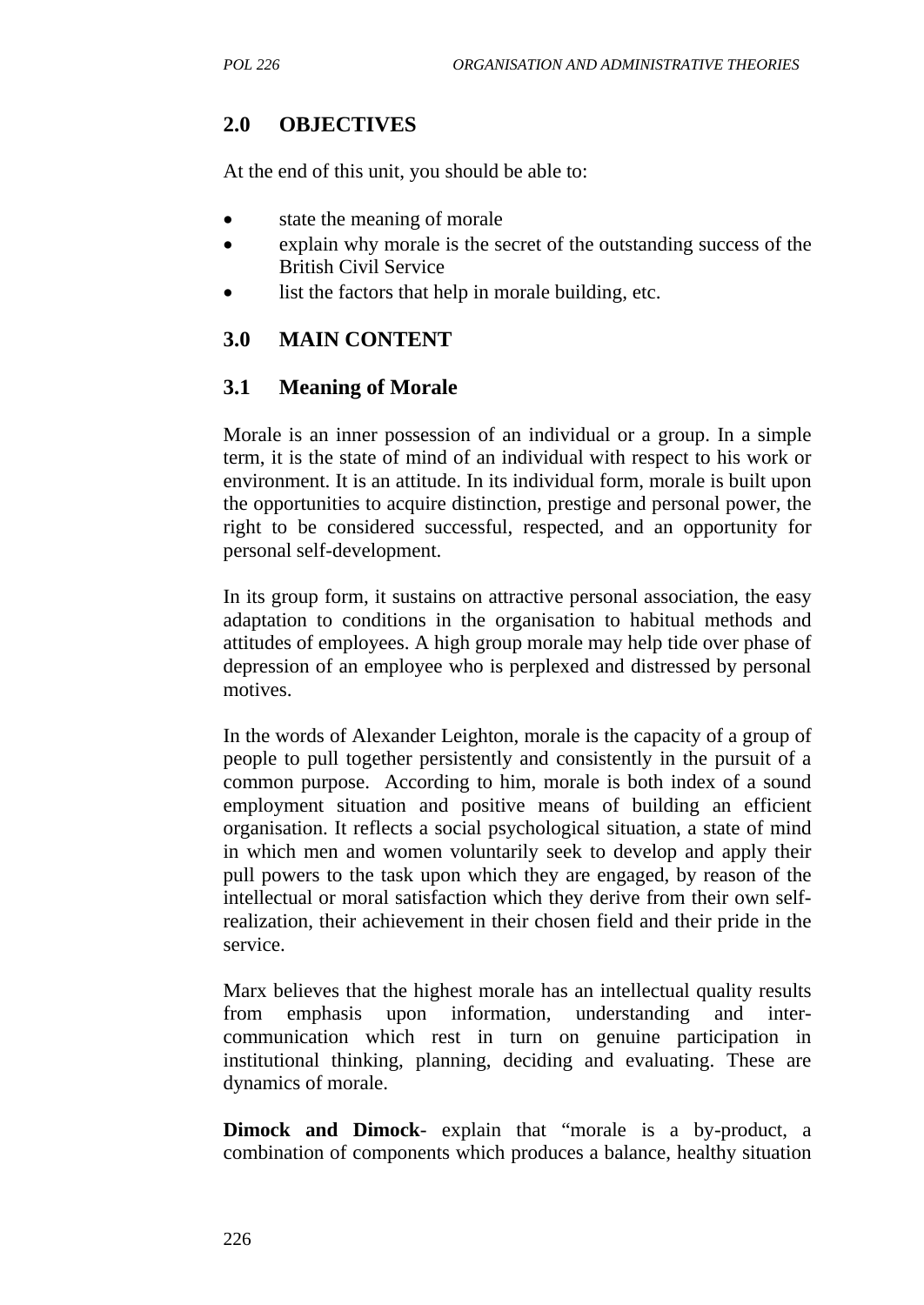in which people may work with self-respect and with the opportunity for individual growth.

Thus, morale is a readiness to co-operate warmly in the tasks and functions of a given group or organisation. It is a mutual process often subtle but once started, it permeates in the entire group, creates a mood which results in the function of a common attitude. It also leads to integration and co-operation among the members of the group. A high group morale may help an employee who is perplexed and distressed by personal worries.

# **3.2 How to Build up Morale**

There are many factors which go into the building up of high morale. Morale has both an intellectual as well as an emotional equality and, therefore, both the minds and the emotions of the employees should be trained. Some of the significant factors that aid in the building up of morale are:

- (i) Knowledge of the purpose and objective of the organisation. It is important that the employees should have a knowledge of the purpose and objectives which the organisation seeks to achieve and should be convinced of their social value so that he may sympathize with the objects he serves. This knowledge will help him to realize the worth of his work. A work done only to earn a livelihood is somehow done only to provide positive satisfaction in the performance. So, he must have faith in his social objectives. Therefore, training will help the employee to understand the purpose of his work and organisation and the well being of the society.
- (ii) **Confidence in his superior officers**: Confidence in integrity and good intentions of these superiors. The higher officers should be fair, impartial, hard working and honest. If the higher officers are corrupt, the fact will be spread throughout the organisation and the morale of the employees are sapped.
- (iii) **Involvement in the policy- making and in running of the organisation**: A sense of participating in the policy-making and running of the organisation heightens the morale of the employees. They should be allowed to actively participate in the formulation of work programmes. This will definitely boost their morales and sense of pride. In fact, the old concepts of hierarchy and chain of command must give way for co-operation and partnership. Those in charge should be more of a leader than a boss.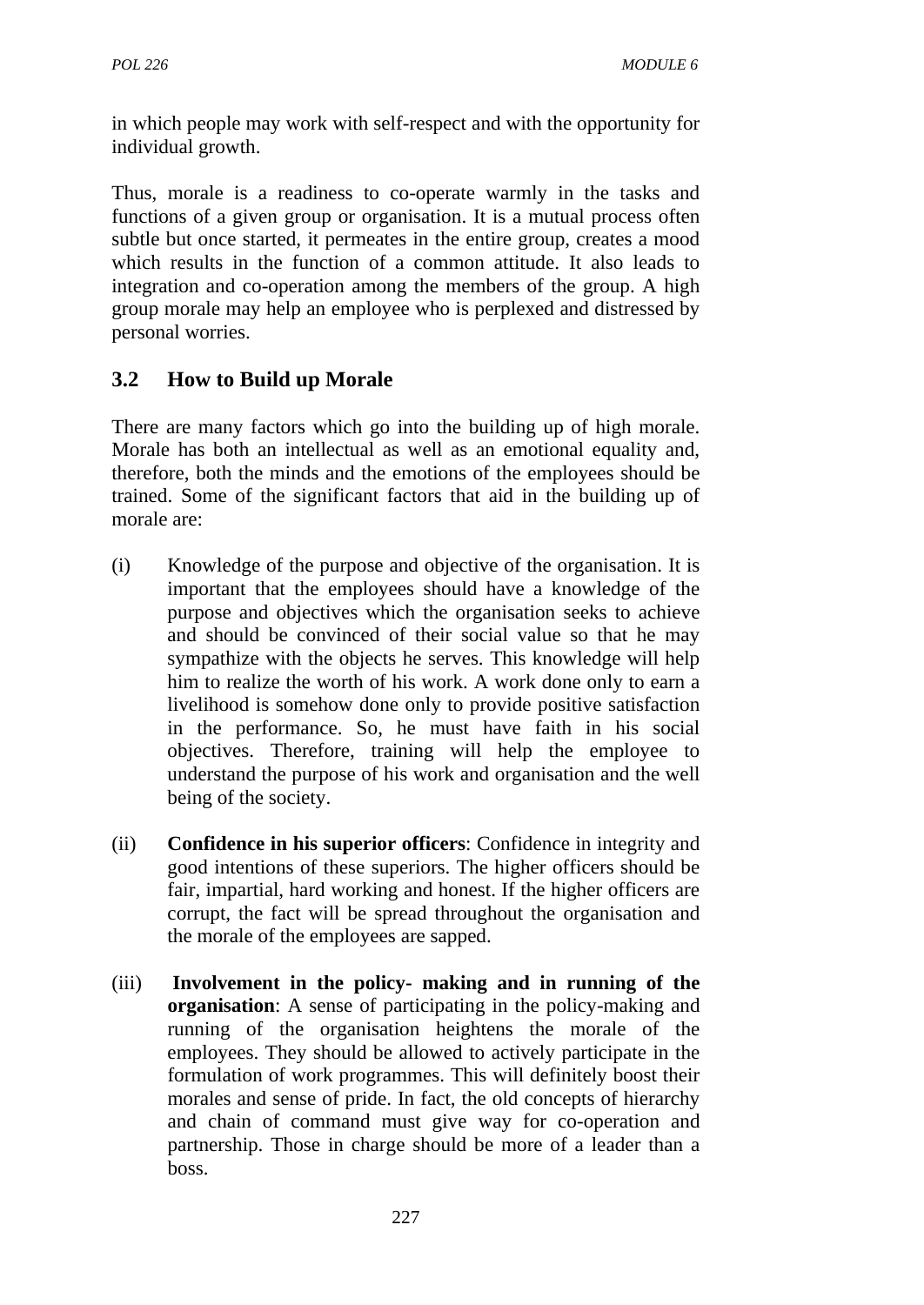(iv) **Stimulating leadership**: Stimulating leadership can greatly help in the building up of morale. Morale building in the organisation is a continuous process and a responsibility for every manager. The chief executive should not hamper the growth of morale among employees. The following distinction between the boss and the leader is relevant from the point of view of the question of morale:

|                | <b>A BOSS</b>                | <b>A LEADER</b>                  |
|----------------|------------------------------|----------------------------------|
|                | Orders his subordinates      | Guides them                      |
| $\overline{2}$ | Leans on his authority       | Achieves good will               |
| 3              | Intimidates and upsets his   | Generates their enthusiasm       |
|                | subordinates                 |                                  |
| $\overline{4}$ | Says "l"                     | Says "we"                        |
| 5              | Says "be" there at the exact | Makes his subordinates' work to  |
|                | time.                        | be there ahead of time           |
| 6              | Abhors rest periods          | Organizes them                   |
| 7              | Knows how things are to be   | Indicates how they might be done |
|                | done                         |                                  |
| 8              | Makes work a heavy burden    | Makes a pleasure                 |
| 9              | Says "go"                    | Says "Let us go"                 |

- (v) **Loyalty and devotion**: Personnel loyalty also builds up morale in service successful higher officers inspire devotion among their subordinates. No hard and fast rule can be laid down to win his devotion because one officer will win it one way, while another in the other way. However, the officers should behave in a manner as indicated previously so as to create confidence among the employees.
- (vi) **Praise or recognition**: Morale rests upon recognition. It is human nature to crave for praise or recognition. When a civil servant has done a work of exceptional nature, he must get his due recognition and honor. In private enterprises, the employer accorded recognition and this would raise his morale. Thus, let it be remembered that morale is a very sensitive thing. It can go up and down very quickly, depending upon the operation of various factors

## **3.3 The Significance of Morale**

Morale is very useful for building the organisation. It makes the employees conscious of their duties. It develops team spirit among the employees and this prevents tension and conflicts. The employees feel proud in carrying out their duties; they develop a sense of dignity of labor, which would ultimately lead to efficiency and productivity. Thus,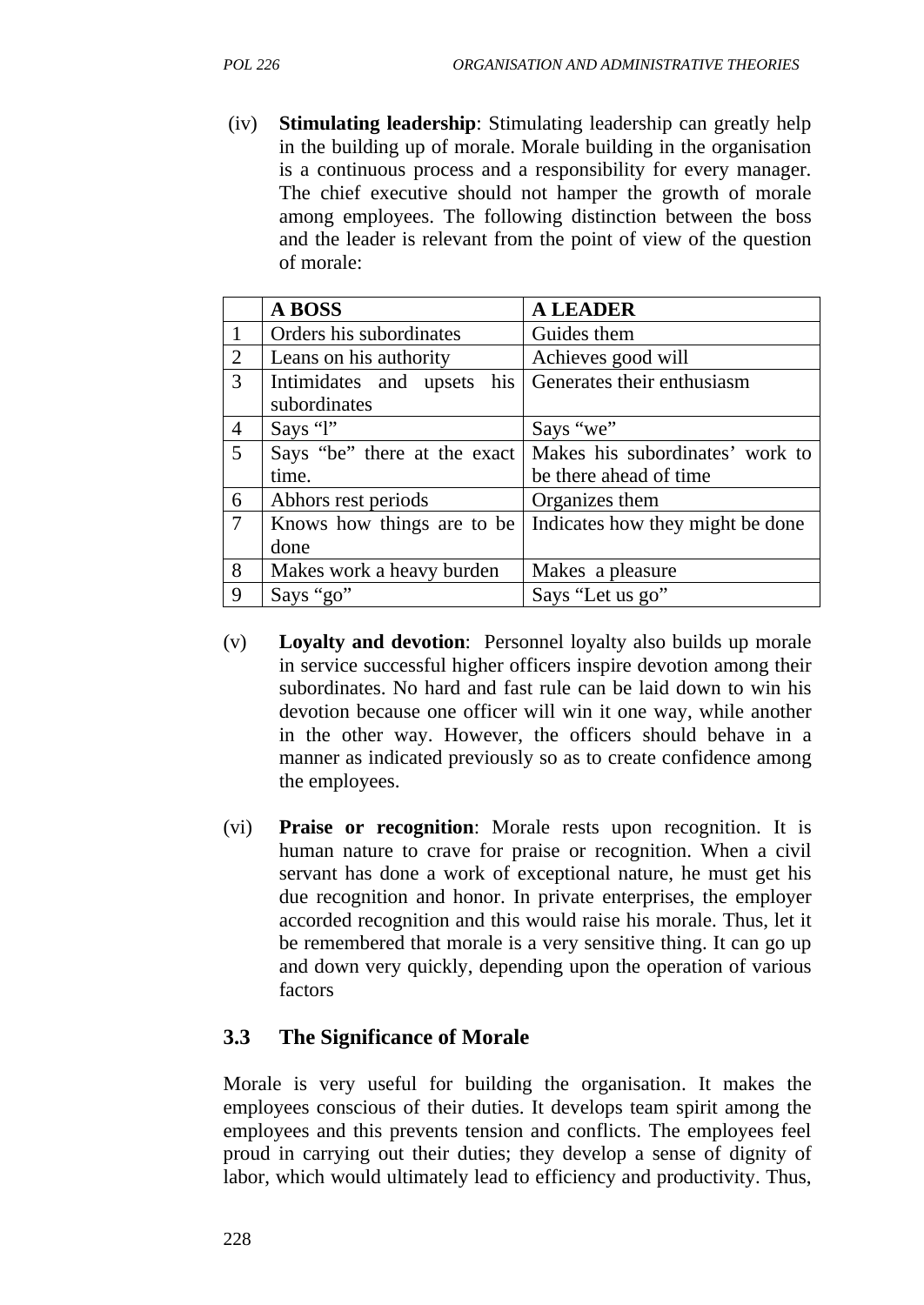morale induces men to far superior efforts in their respective fields of work than greed for money or fear of punishment does.

# **3.4 Conduct and Discipline**

Every organisation, public or private, has certain rules and regulations governing the conduct or behavior of its employees, Human nature, being a blend of vice and virtue, needed to be tied up under a prescribed code of conduct and discipline. High moral standard of conduct among the public servants is of utmost necessity so as to set an example for the people at large. Integrity and discipline in the service and neutrality are very essential for an efficient personnel system.

Promotion of employees depends upon their good behavior and observance of discipline in the service.

To prevent abuse of powers by the servants, conduct rules are necessary. As such, government formulates code of rules to regulate the conduct of its servants, such as:

- (i) maintenance of good behavior towards superiors,
- (ii) protection of the integrity of the officials,
- (iii) the observance of certain codes of ethics in the private life of the officials.

## **4.0 CONCLUSION**

We can safely conclude by reminding ourselves that in this unit, we have discussed the meaning of morale, how morale is built up and its significance. We have also discussed on how the observance of good rules by government servants can help in maintenance of discipline and integrity, prevent abuse of powers by the civil servants, and enhance their promotion.

## **5.0 SUMMARY**

We can sum up by saying that the importance of high morale to a service cannot be over-emphasized. Its presence leads to all- round efficiency and success and its absence to inefficiency and failure. The best incentive is the self- built up morale which reflects the state of mind of the public servants. Good morale is to a service, what good health is to the body.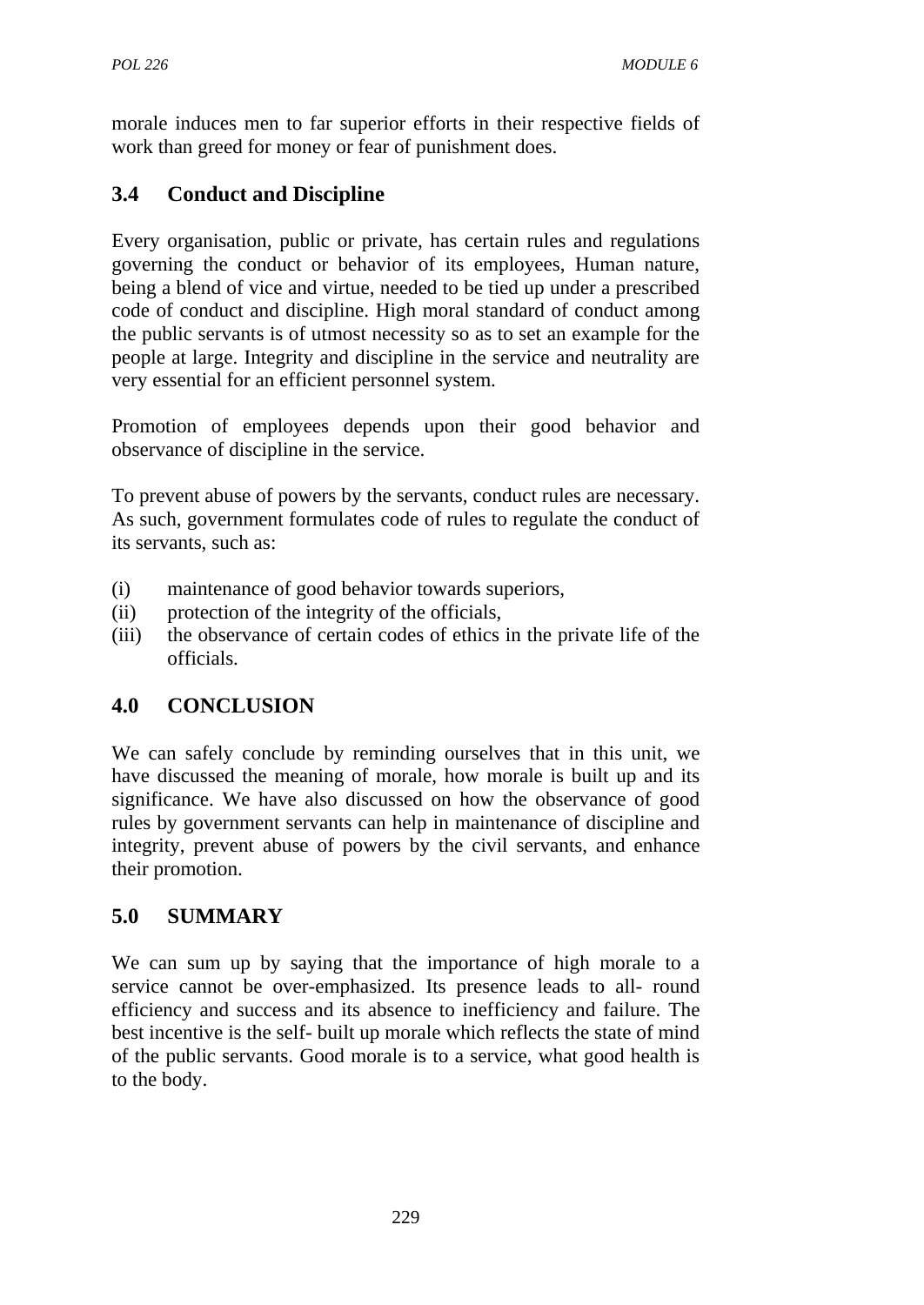#### **6.0 TUTOR-MARKED ASSIGNMENT**

1. "Morale is the state of mind of an individual with respect to his work or environment". Discuss.

- Ekhator, Victor Eghe. (2002). *Rudiments of Public Administration.* Kaduna: Joyce Graphics Printers and Publishers Co.
- Gladden, E.N. (1948). *The Civil Service. Its Problems and Failure.* London: Staples Press.
- Marx, F.M. (1949) Elements of Public Administration. New York: Prentice Hall Inc.
- Nicholas, Henry. (2006). *Public Administration and Public Affairs.* New Delhi: Prentice-Hall, Pot Ltd.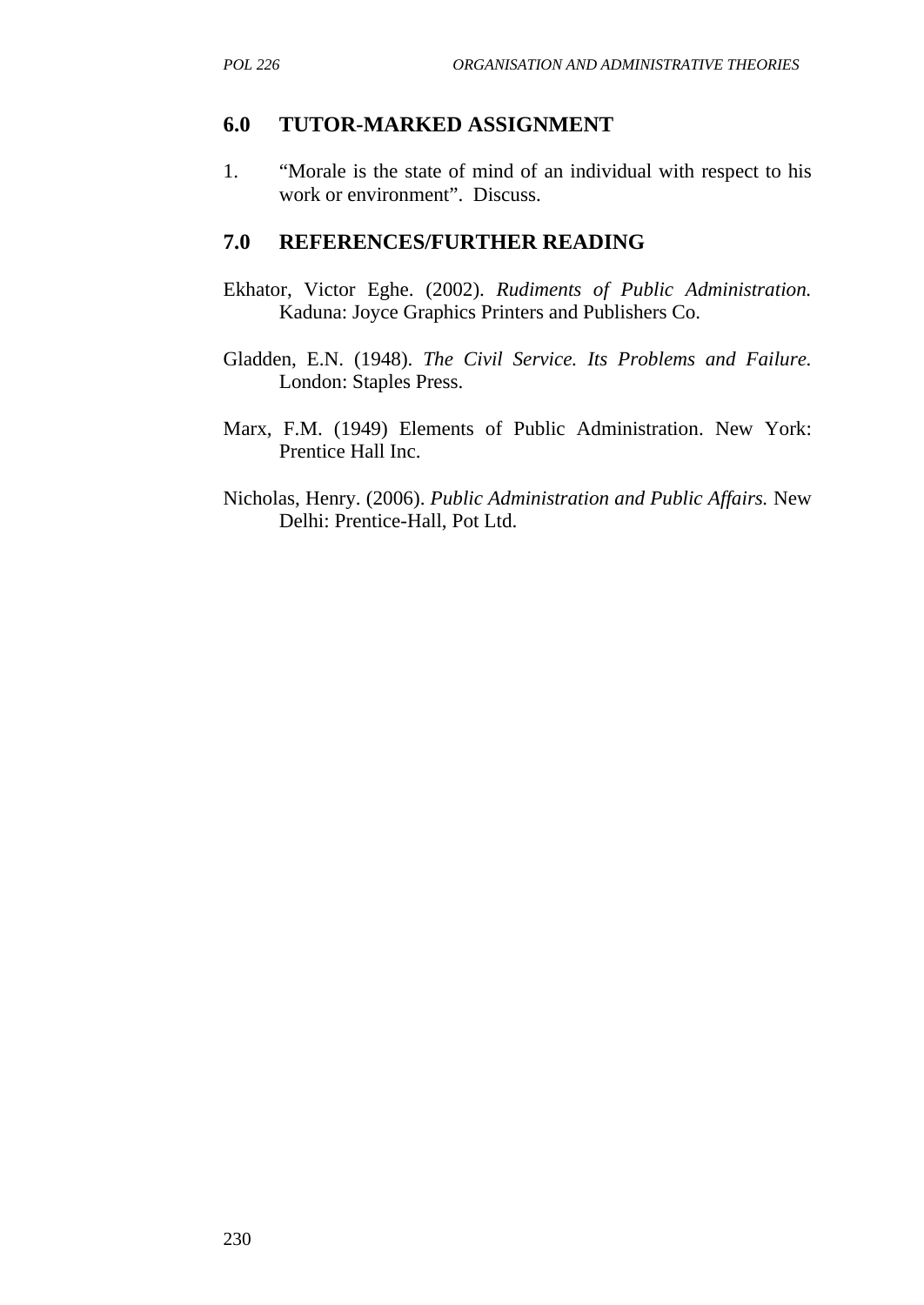# **UNIT 2 CIVIL SERVICE SYSTEM**

## **CONTENTS**

- 1.0 Introduction
- 2.0 Objectives
- 3.0 Main Content
	- 3.1 The Meaning of Civil Service
	- 3.2 The Features of Civil Service
	- 3.3 The Function of Civil Service
- 4.0 Conclusion
- 5.0 Summary
- 6.0 Tutor-Marked Assignment
- 7.0 References/Further Reading

# **1.0 INTRODUCTION**

The general civil service system is made up of career personnel who have tenure and who are administered according to traditional civil service practices. Its overriding characteristics are the emphasis that is placed on position, its description of duties, responsibilities, requirements, and qualification. As a public personnel system, the civil service has been the historic locus (where) of public administration. The civil service system values the notion of neutrality, merit, and being removed from politics. In fact, no activity of public administration can be performed today without civil servants.

## **2.0 OBJECTIVES**

At the end of this unit, you should be able to:

- describe what Civil Service System stands for?
- identify the features of Civil Service
- list its functions
- specify the locus (where) and focus (what) of Civil Service System.

# **3.0 MAIN CONTENT**

## **3.1 The Meaning of Civil Service**

The word Civil Service is a professional body of officials' administrators as distinguished from politicians who are elected on party lines. Sections 169 and 206 of the 1999 Constitution of the Federal Republic of Nigeria did not define civil service but rather makes known of the establishment of civil service both at the federal (sec.169) and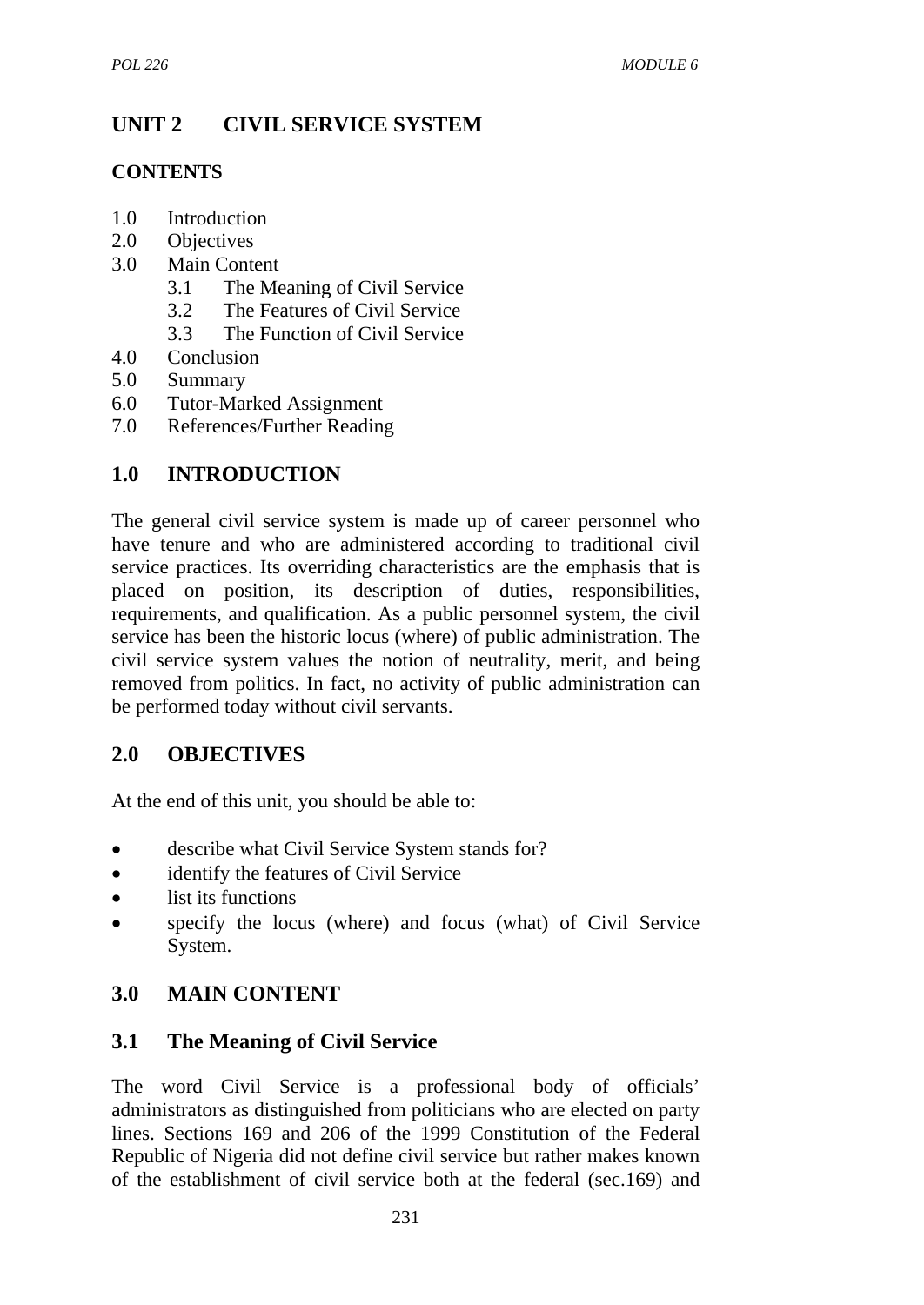state levels (sec. 206) respectively. However, the civil service is a professional body of administrators as distinguished from politicians who are elected on party lines. The officers do not earn profits while in civil service but only get salaries in fixed grades.

The civil service is distinguishable from the military service and police service in that while the latter two are principally concerned with the safeguard of the country from external and internal dangers, civil service is however concerned purely with civil and non-technical affairs of the state. Members of the civil service are employed in a civil capacity as distinguished from military, judiciary of police capacity. Therefore, it may be right to opine that these latter groups are not civil servants.

A civil servant is, therefore, one whose main function is to administer the law of the land. They have adopted civil service as their life career and through training and experience become skilled in their profession. The requirements of the civil service are that it shall be impartially selected, administratively competent, politically neutral and imbued with the spirit of service to the community.

### **3.2 The Features of the Civil Service**

The basic features of the Civil Service worth mentioning are as follows:

- **(i) Professionals:** The most important characteristic of the civil service is that it is a professional class of officials who are trained and skilled. Like other people who carry on different professions, the profession of civil servants is to run the administration.
- **(ii) Hierarchy:** By hierarchy we mean that all civil servants are organized into a firmly ordered system wherein each one is a subordinate to the other positions higher to him/her and there is supervision of the lower officers by the higher ones.
- **(iii) Bureaucracy:** The existence of civil servants as a professional class is essential for the present-day civilization. Rightly understood, bureaucracy is a professional class of technically skilled person, who are organized in a hierarchical way, to serve the state in an impartial way. They administer on the basis of rules and regulations rather than on the grounds of favouritism. Their treatment of members of the public must be uniform.
- **(iv) Impartiality and Anonymity:** Civil servants have to apply to the laws of the state without showing any favour or partiality to any individual or group of individuals in the society. They should be neutral in politics and serve the government without caring for the party in power. They are servants of the state and they have to serve any party that is in power. They have to remain anonymous,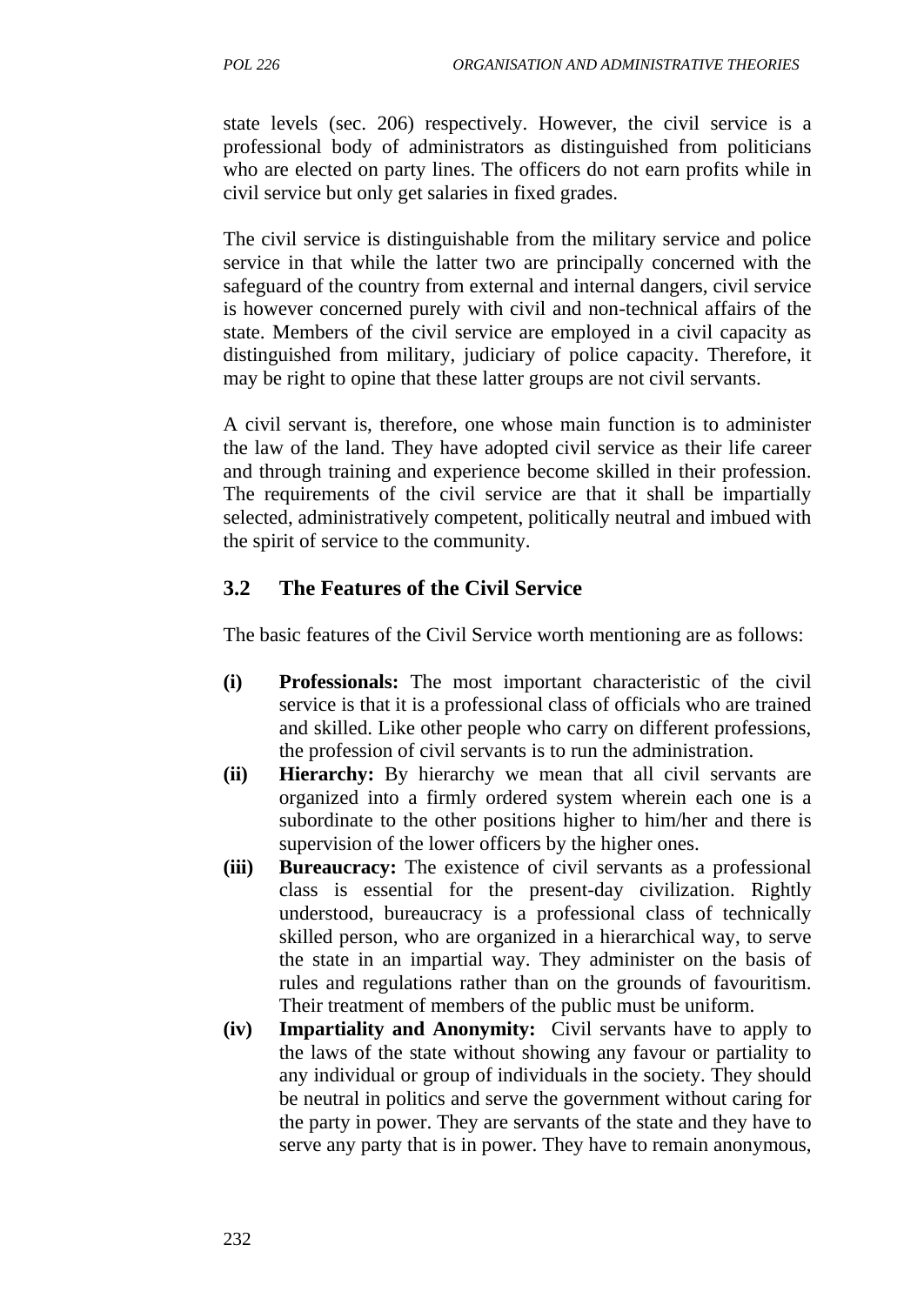whatever praise or blame will go to the minister in-charge of a particular Ministry.

Thus they should maintain a high standard of conduct and serve the nation impartially, honestly, and anonymously.

## **3.3 The Function of Civil Service**

The functions of the civil service may be discussed under the following main headings:

- a. **Advice:** One of the primary functions of the civil service is to offer advice to the political executive. Ministers rely on the advice of their senior officials who are the reservoirs of information and organized knowledge concerning the subjectmatters which they administer. The political executive necessarily depends upon the civil personnel for the information that he needs for formulating his own programme.
- b. **Programme and operational planning:** In its broad sense, planning is a responsibility of the political executive. Planning the periodic adjustments of the revenue structure is a responsibility of the Minister of Finance. Agricultural prices and food policy are functions of the Minister for Food and Agriculture. Industrial Policy is a function of the Minister for Industries and so on. Besides assisting the ministers in the formulation of policy and drawing the framework of plans, civil servants are required to participate in the execution of plans. This is termed operational planning.
- c. **Production:** Civil service exists to perform services in the broadest sense of the term. Its primary purpose is production. Things produced may be tangible objects such as kilograms of fertilizers and miles of concrete roadway or less tangible objects such as cases of legal disputes. The immediate test of success is production. The supervisor must cultivate attitudes that are conducive to co-operative energy and loyalty.
- d. **Delegated legislative powers:** This is another important power which has been entrusted to the executive due to the emergence of welfare states. The activities of the state have got multiplied. The legislature is neither competent nor has the time to cope with the enormous and complex legislation. Hence, the power of making laws is delegated to the executive. It also passes the legislative bills in skeletal forms leaving the details for the executive to fill. This job is evidently performed by the permanent secretaries and heads of the departments.
- e. **Administrative adjudicatory power:** This is another important power which has been entrusted to the executive due to rapid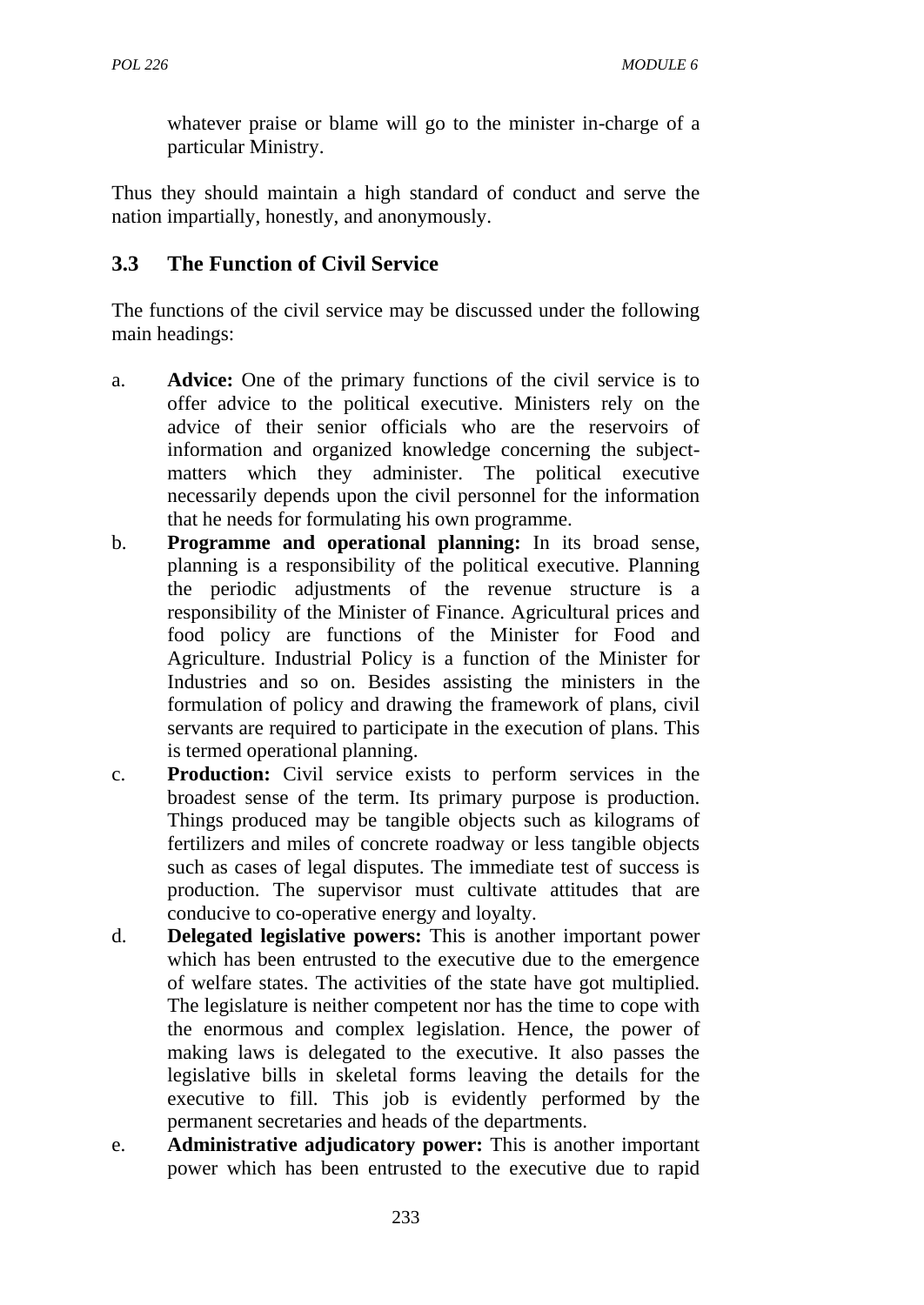technological developments and the emergence of the welfare concept of the state. Administrative adjudication means vesting judicial and quasi-judicial powers with an administrative department or agency.

f. **Organisation and Methods (O & M):** An important function of the civil servants, particularly of middle management, is to bring about improvement in working methods so to eliminate waste and loss of efforts and secure the most complete vitalization of available resources. This function is performed with the assistance of units specialized in what has come to be known as organisation and methods work (often referred to as O and M).

From what has been said above, it is clear that civil servants have to play an important role in a modern state. Their powers are gradually growing. Today, civil servants play a crucial role of canvassing support for governmental policies and programmes. They seek public participation in the implementation of such policies and programmes.

## **4.0 CONCLUSION**

In this unit, we have discussed the meaning of civil service, its features, and the basic functions of the civil service. However, the work of the government would never be done if there were no professional body of administrators. It is this great body of men and women that translate laws into action from one end of the country to the other.

## **5.0 SUMMARY**

It is the peculiar function of civil servants, in their day-to-day work, to set wider and more ending considerations against the exigencies of the moment. And for this reason, they must work without any desire for fame or name.

## **6.0 TUTOR-MARKED ASSIGNMENT**

1. Explain the meaning of civil service, and what its basic functions are

- Augustus, Adebayo. (2004). *Principles and Practice of Public Administration in Nigeria*. Abuja: Spectrum Book Ltd.
- Ekhator, Victor Eghe. (2002). *Rudiments of Public Administration*. Kaduna: Joyce Graphic Printers and Publishers co.
- Sachdera, D. and Soganic M. (1980). *Public Administration. Concepts and Application*. New Delhi: Associated Publishing House.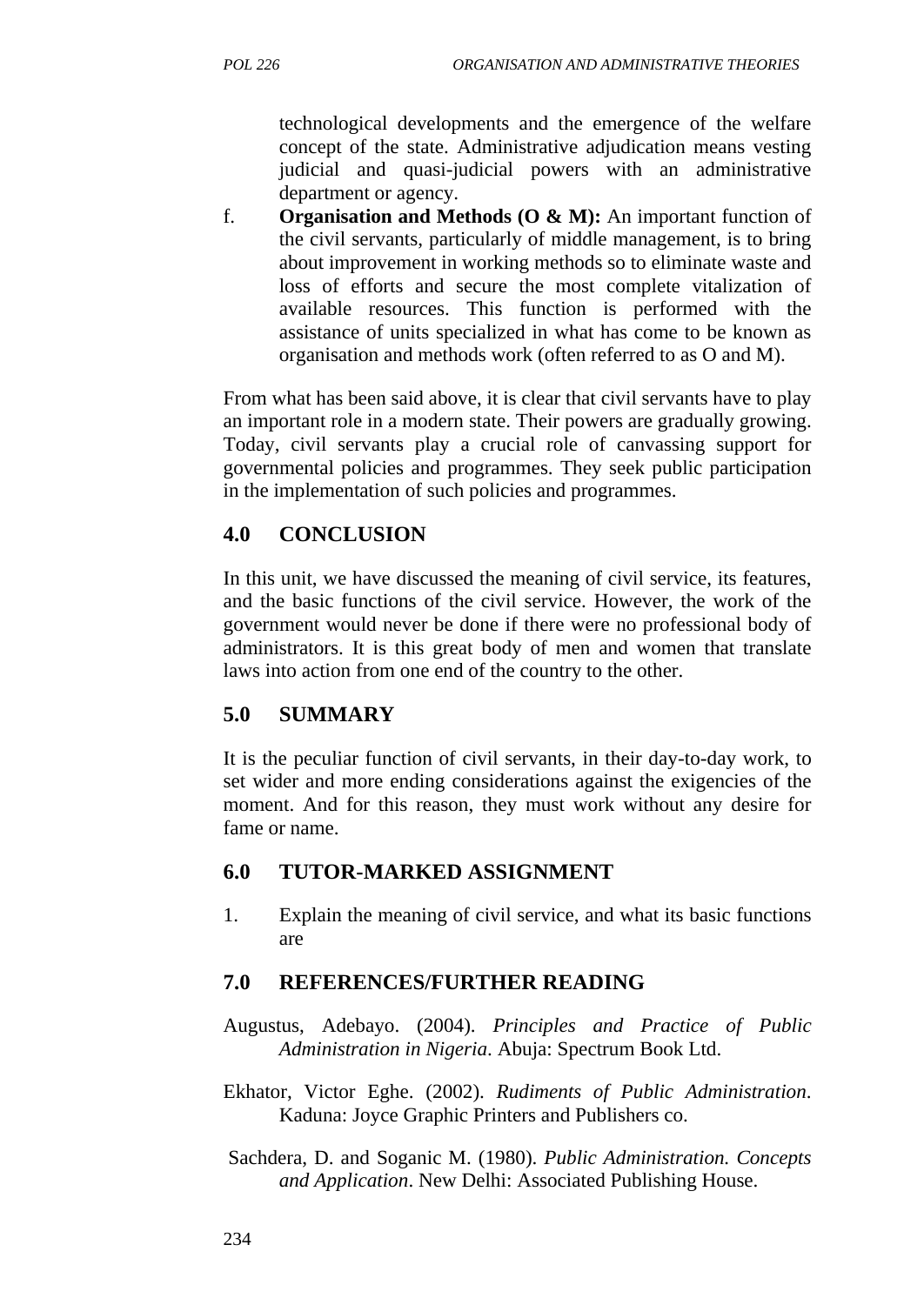## **UNIT 3 WHERE DO NIGERIAN CIVIL SERVICE GO FROM HERE?**

### **CONTENTS**

- 1.0 Introduction
- 2.0 Objectives
- 3.0 Main Content
	- 3.1 Where Does the Nigerian Civil Servant Go From Here?
- 4.0 Conclusion
- 5.0 Summary
- 6.0 Tutor-Marked Assignment
- 7.0 References/Further Reading

## **1.0 INTRODUCTION**

The concept of Nigerian civil service, a professional body of neutral experts in administration dedicated to service, has always been associated with red-tapism, officiousness, corruption, inefficiency, wastages and all what not. But to caricature our civil servant in such a way is wrong, as the existence of our civil service as a professional body is essential for the present day civilization and for the future development of our country. Thus, it is quite imperative to look back to see what useful lessons could be learnt that would help public administration

### **2.0 OBJECTIVES**

At the end of this unit, you should be able to:

- to describe the future practice of Public Administration that will ensure the fulfillment of adequate political, social and economic needs of the citizenry
- list the practical ways to bring about attitudinal change and wrong perception of our people, embodied over the years towards our civil service.

## **3.0 MAIN CONTENT**

### **3.1 Where Does the Nigerian Civil Servant Go From Here?**

Enquiring about the future of civil service, one must have to know that civil service, as a body of professional experts, is under the tutelage of its ministers who cannot run the department entrusted to them without the civil servants.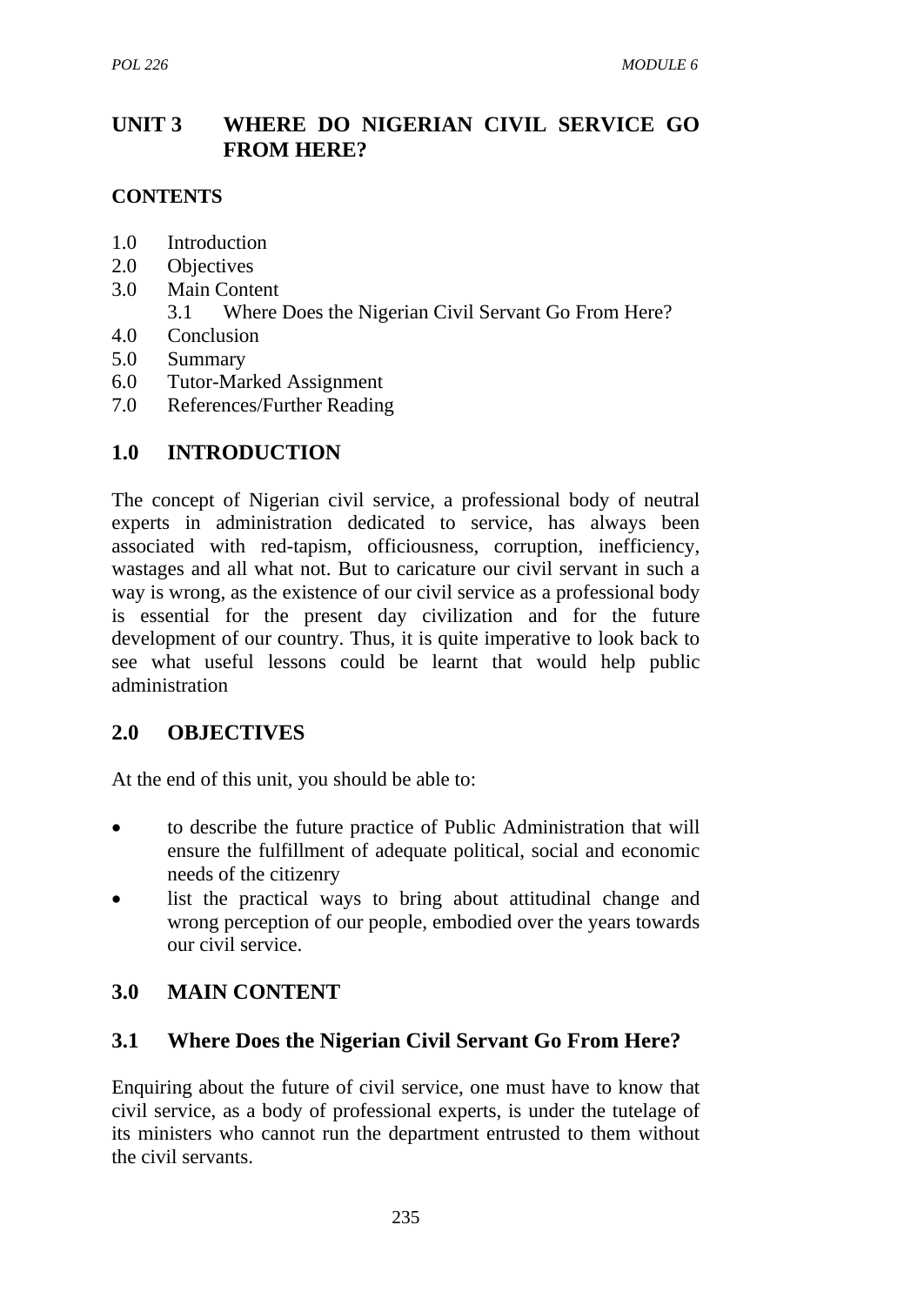It is necessary to recognize the fact that at no time more than the present in the history of this nation has the need become urgent and imperative to restore confidence and morale in the public service. This is precisely because, the military after some protracted period of rule, has introduced new tasks and policies into the public service system on the scale quite unimaginable in this Nigeria. The environmental sanitation drive, foreign exchange control measures, eradication of drug trafficking, sports, cultural awakening, and the various economic and financial measures arising from the structural adjustment programmes were new tasks and policies designed to achieve a sense of national pride and patriotism, to resuscitate the economy and to give Nigeria a clean and worthy image among the comity of nations.

#### **How can confidence and morale be restored in our Public Service?**

The civil service does not exist to make profit. It is a public institution; hence its actions are subject to persistent scrutiny in order to make it efficient and loyal. This again limits its flexibility and enterprise. Civil servants and their ministers must face constant criticism from parliament. This fortifies their unreadiness to take chances, whether these measures are observed or not, one must not therefore lose sight of the fact that the public in Nigeria, still feels that the civil service is a class in itself. It suffers from superiority complex. The wheels of government machinery do not move unless the palms of the civil servants are greased. The public alleges the service of favoritism and nepotism.

However, the first confidence-building measure and morale restoration in the civil service would be by allowing the civil servants to perform the role for which the institution of public service was established. No civil servant in his right senses can dispute the absolute right and prerogative of the political master to dictate and decide the direction of policy. It is for them to set out not only the pace of work, but also the political climate and the road to assist the political masters in formulating policies and in executing policies decided by the political masters.

The civil service possesses the machinery, the repository of knowledge stored in their memory. The institutional discipline and hierarchical command to formulate and tender advice on various options and alternative policies open to government. Hence, people should see the civil servants as friends and guide rather than seeing them as mere bureaucrats/equipped authority. Another way in which morale and efficiency in the public service could be improved is by avoiding unwarranted and unfair criticism of the public service, not that it should not be criticized, but criticism should be a healthy one.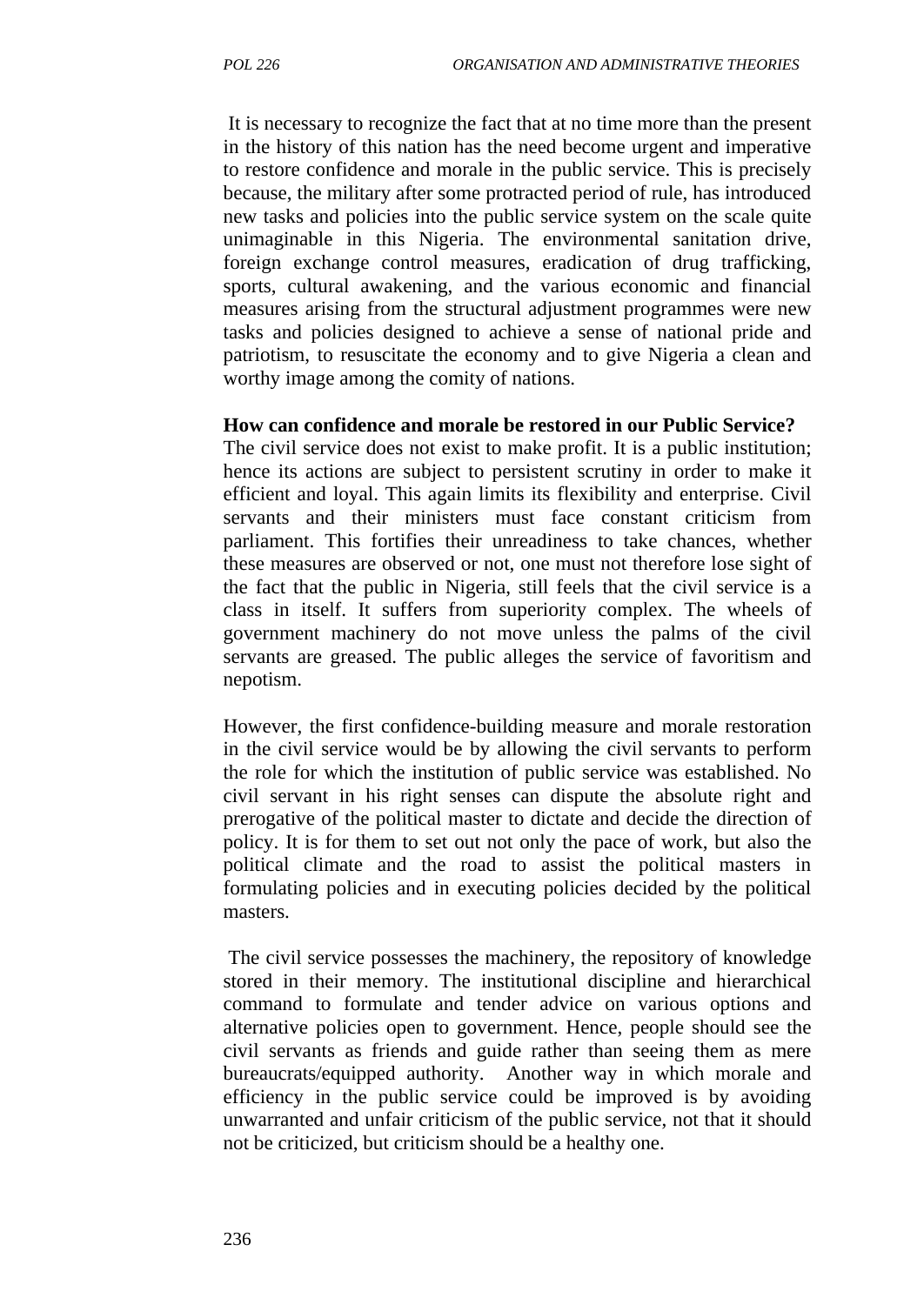However, in considering public administration in future in such a way as to move this country forward, it could be an up hill-task because much is expected from the civil servants. The public expects the top public servants to show initiative, resourcefulness and managerial skill in the same way as administrators in the private sector perform. Looking into the future, Nigeria should tackle the failings and defects of our public service which can be summarized as follows: Over cautiousness in the approach to problem-solving, lack of creativity and skepticism towards new ideas.

### **What do the citizens expect from the future civil servants?**

If the public expects maximum co-operation from the civil servants, it is essential that the people should have faith in the integrity, honesty, and efficiency and competence of the civil servants. Mutual faith is thus very essential for getting the best out of the civil servants. Thus, the public would then see a civil servant re-defined in managerial terms, by using the scarce resources efficiently for the benefit of the public. We must not forget the all-important issue of low morale and low productivity which have been the bane of the public service over the years. Therefore, with the passage of time, the situation is bound to improve, and relations between the civil servants and the public are sure to grow more cordially.

## **4.0 CONCLUSION**

Civil servants need a change in their work attitude if in the future the civil service is to be meaningful. The days are now gone when civil servants were a kind of terror to the common man. Civil servants are now the humble servants of the people, who work for them and help in their welfare. That a change has come about in the look-out of civil servants, cannot be denied, but still they have to go a long way to make the common people feel that civil servants exist for their welfare and prosperity and that they would co-operate with the civil servants in the task of building Nigeria.

### **5.0 SUMMARY**

It is time that our public service is encouraged to appreciate that the problem of understanding risk is fundamental to management in government. We should move away from the mentality of mistake – avoiding approach to that of success – seeking approach in our public service. With this in view, the future of our civil service will be brighter and progressive.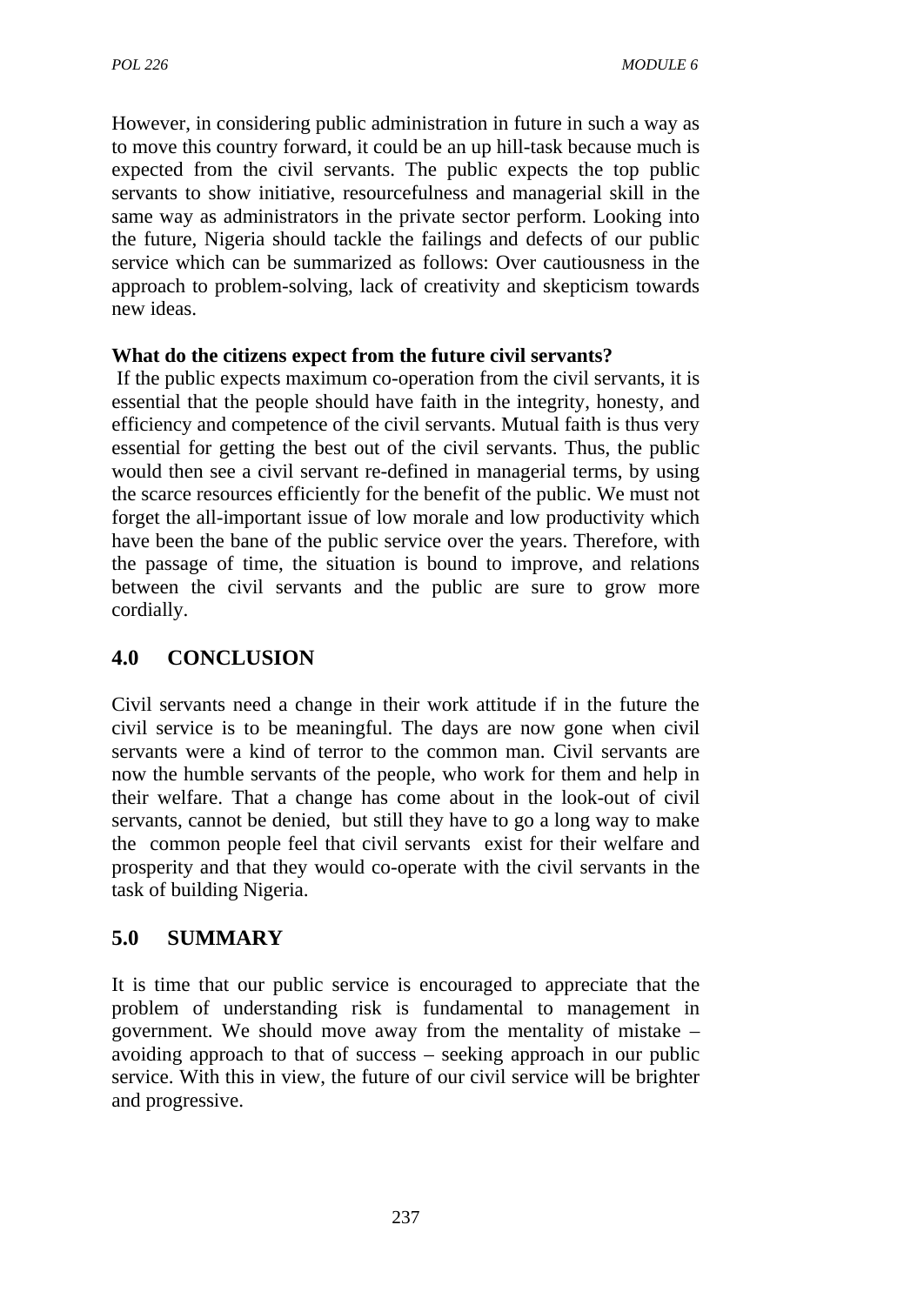#### **6.0 TUTOR-MARKED ASSIGNMENT**

4. How can you build confidence in our civil service?

- Augustus, Adebayo. (2004). *Principles and Practice of Public Administration.* Abuja: Spectrum Books Ltd.
- Ekhator, Victor Eghe. (2002). *Rudiments of Public Administration.* Kaduna: Graphic Printers and Publishers Co.
- White. L.D. (1958). *Introduction to the Study of Public Administration.* New York: Mcmillian.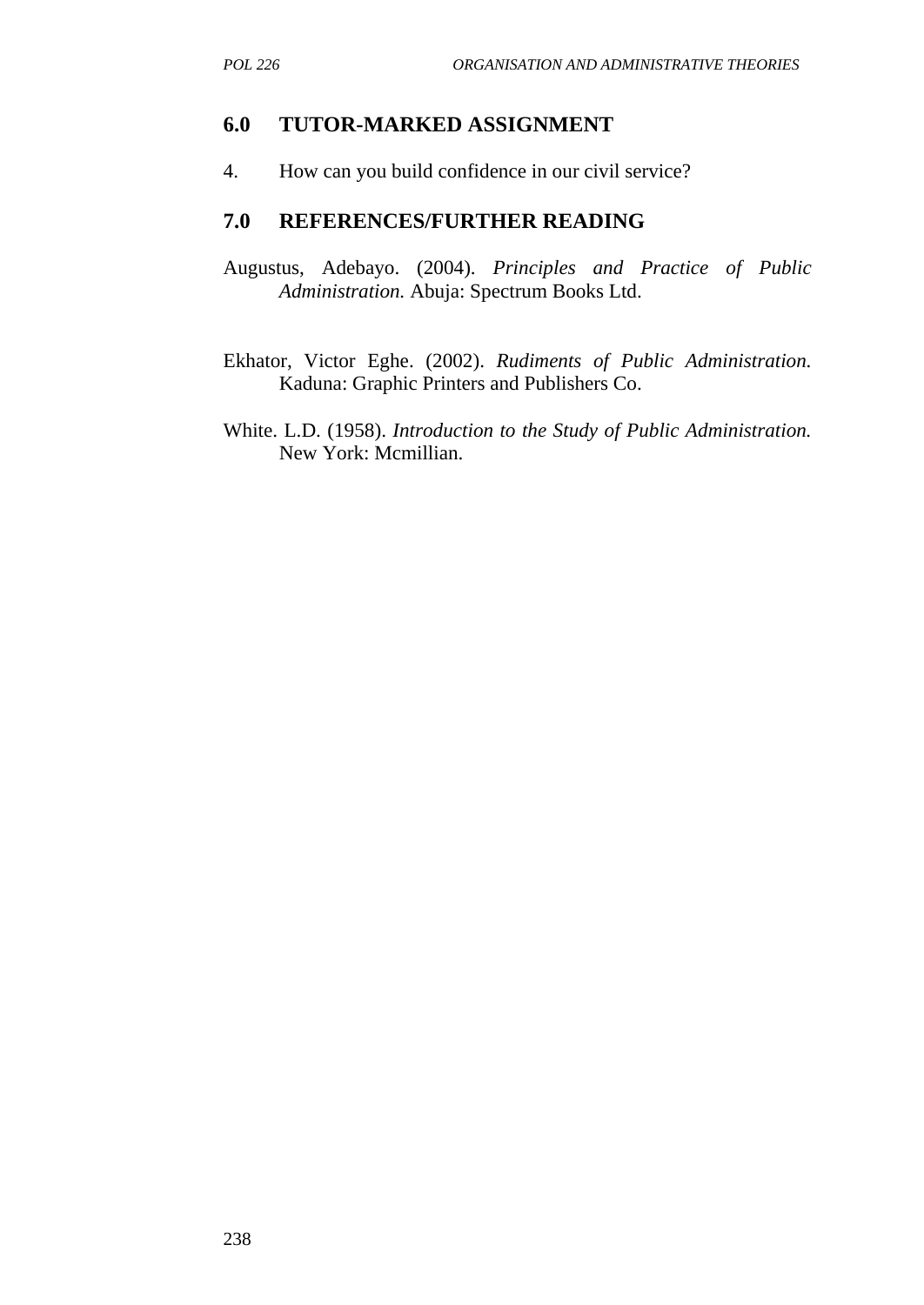# **UNIT 4 CORRUPTION IN THE PUBLIC SERVICE**

### **CONTENTS**

- 1.0 Introduction
- 2.0 Objectives
- 3.0 Main Content
	- 3.1 Meaning of Corruption
	- 3.2 Causes of Corruption
- 4.0 Conclusion
- 5.0 Summary
- 6.0 Tutor-Marked Assignment
- 7.0 References/Further Reading

# **1.0 INTRODUCTION**

Corruption is a relic of the past. It has always existed in human society in one form or the other. However, the scope of corruption was fairly limited in the past as public administration did not have a sway on all aspects of our lives. A handful of officials, who were required for collection of taxes and enforcing of law and order, did make misuse of their discretionary powers in the absence of written laws or rules.

# **2.0 OBJECTIVES**

At the end of this unit, you should be able to:

- state the meaning of corruption
- list the causes of corruption.

## **3.0 MAIN CONTENT**

## **3.1 Meaning of Corruption**

Corruption is a deliberate and intentional exploitation of one's position, status, or resources directly or indirectly for personal aggrandizement whether in terms of material gain or enhancement of power, prestige or influence beyond what is legitimate or sanctioned by commonly accepted norms to the detriment of the interests of other persons or the community as a whole.

Whenever a public servant accepts or obtains or agrees to accept or attempts to obtain from any person, for himself or for any other person, any gratification whatever other than his legal remuneration, as a motive or reward for doing or for bearing to do any official act or official function it is corruption.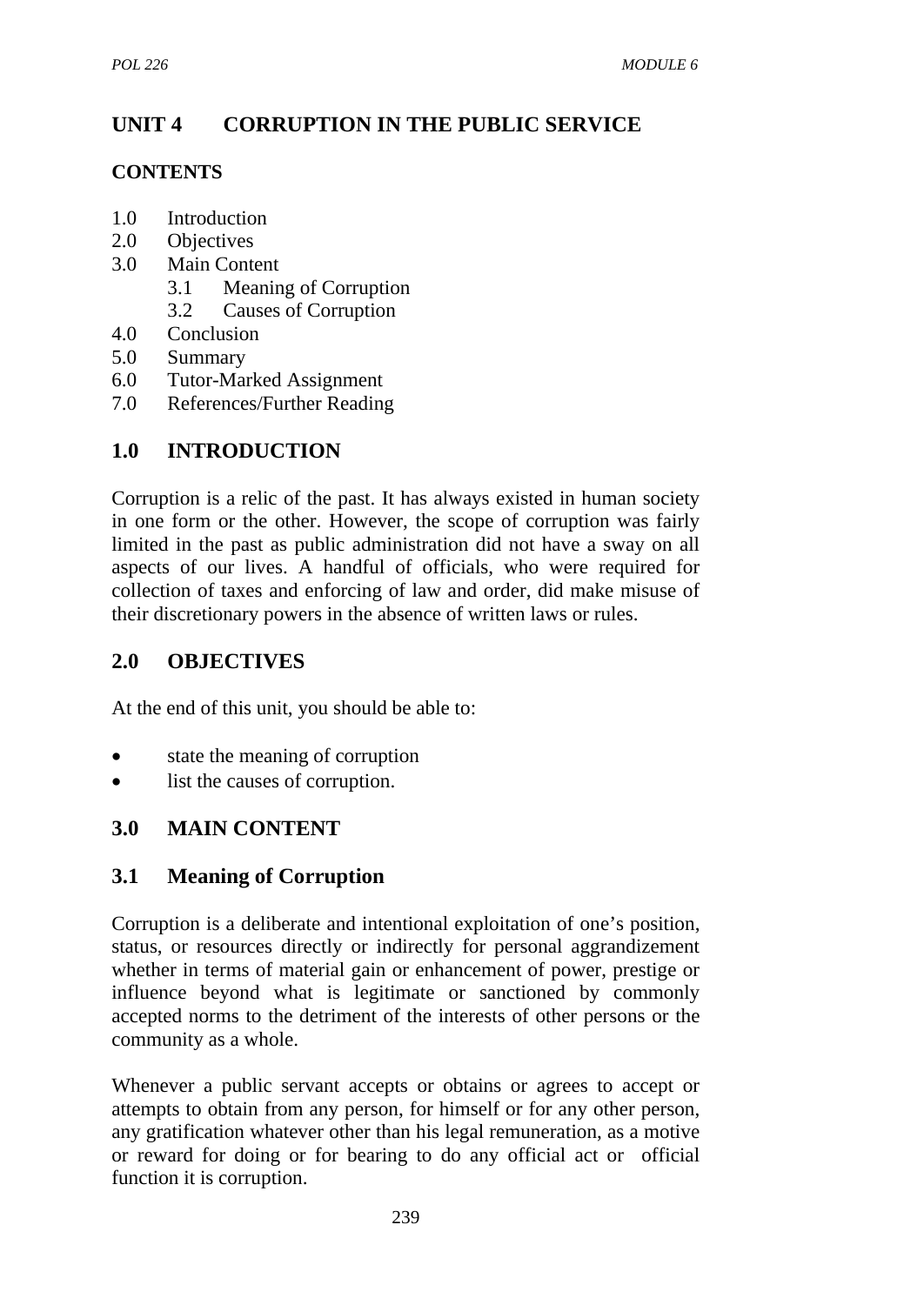However, the Fifth Schedule, sections 1,2,3,6,7,8 and 9 of the 1999 Constitution of the Federal Republic of Nigeria, laid down certain provisions which it considers as corrupt practices. For instance, section 8 has made mention of bribery of public officers, i.e. No person shall offer a public officer any property, gift or benefit of any kind as an inducement or bribe for the granting of any favour by the public officers.

Extravagant expenditure of public money, provision of employment for kiths and kins, friends and supporters, placing governmental machinery at the disposal of a candidate for winning elections, and then getting favours from the political boss if he is elected, entering into transaction with the government by giving some percentage to the officials are some of the modes of corruption which are contained in the aforesaid 1999 Constitution. These should therefore, be kept in mind while discussing the causes of the malady of corruption and efforts to eradicate them.

## **3.2 Causes of Corruption**

In all developing democracies, corruption has become a malady. The following are the main reasons for the rapid spread of corruption among the civil servants.

- **Historical Cause:** Corruption in all the developing democracies of Asia and Africa is a relic of the colonial past. The erstwhile colonial rulers believed in reserving all the top positions for their own nationals whereas low positions were earmarked for the subject nationals. Naturally, the latter developed the tendency of exploiting the people to lead comfortable and more enjoyable lives like their bosses, whose way of living made them envious.
- **Economic Cause:** Corruption has its economic motives. The salaries paid to the officers are inadequate. The occasional rise in allowance hardly helps in neutralizing the ever-rising prices of commodities. In recent years, the ever-shooting cost of living has brought down the real income of various sections of the community particularly that of the salaried employees. Thus, the standard of living has suffered an eclipse. An employee, who cannot afford to be a silent spectator to the ever-deteriorating economic standards, takes to accepting illegal gratification to improve his/her standard of living.
- **Sociological Cause:** Corruption is not in our acquisitive society where greatness of individuals and nobility of their family is judged by what they possess rather than by what they are. The acquisition of wealth has become *sine-qua-non* or indispensable part of life. Thus, people indulged in acquiring wealth without caring for the means they adopt.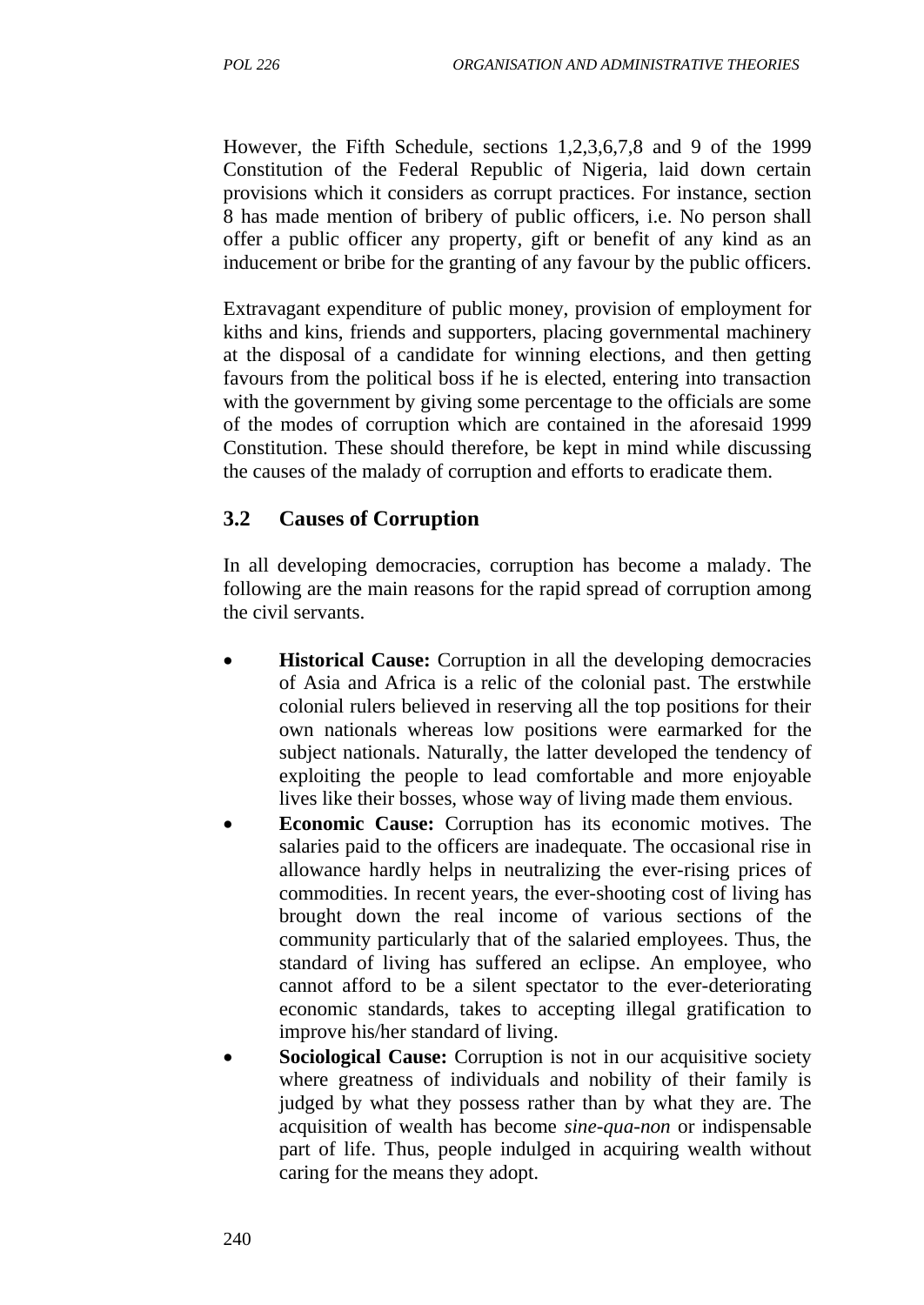- **Procedural Causes**: The defective procedural systems and poor anti-corruption law also contribute to corruption in public service. Cumbersome and dilatory procedures in government offices are also facts of life. The enterprising and shrewd business men with lots of "black" money are thus prepared to pay any amount to get their work done speedily etc.
- **Environmental Cause**: The fast urbanization and industrialization have resulted in change of values giving to ostentatious life. Material possessions, administrative status and economic powers are determined by the status and prestige of a person in a society – be it developed or developing. Nevertheless, in developing economics, the environments are more amenable to corruption.
- Lack of Civic Consciousness: The bulk of people in the developing democracies are illiterate. As such, they lack civic consciousness and do not clamour for the redress of their grievances. The civil services being more enlightened take undue advantage of the general apathy, ignorance and indifference of the common man.
- **Political Cause:** Since the ushering in of a democratic era in a developing democracy like Nigeria, corruption has reached the zenith. It is not only the ministers at the federal or state levels but also the legislators, councilors, chairmen of local governments etc. Administrative officers and even the judges are not safe from the overwhelming influence of the ruling party and its top bosses.

All these causes have led to vitiating the atmosphere in Nigeria. Corruption is on ascendance. Honest and scrupulous employees are becoming rare commodities. A vicious circle has been created by corrupt politicians, dishonest administrators and the so-called custodians of justice. Efforts are, however, afoot to rid the nation of this malady of corruption which is deeply rooted in the Nigerian polity. Thanks to Economic and Financial Crimes Commission (EFCC), Independent Corrupt Practices Commission (ICPC) and other agencies that are at war, trying to give corruption a befitting fight.

## **4.0 CONCLUSION**

Corruption at the political level, which in fact, is the root cause of corruption among the employees can be weeded out if people are vigilant, if opposition parties are strong and effective, and if search-light of unbiased press can be turned towards the corrupt politicians and their hireling – the bureaucrats without fearing the wrath of the powers at the helm of affairs.